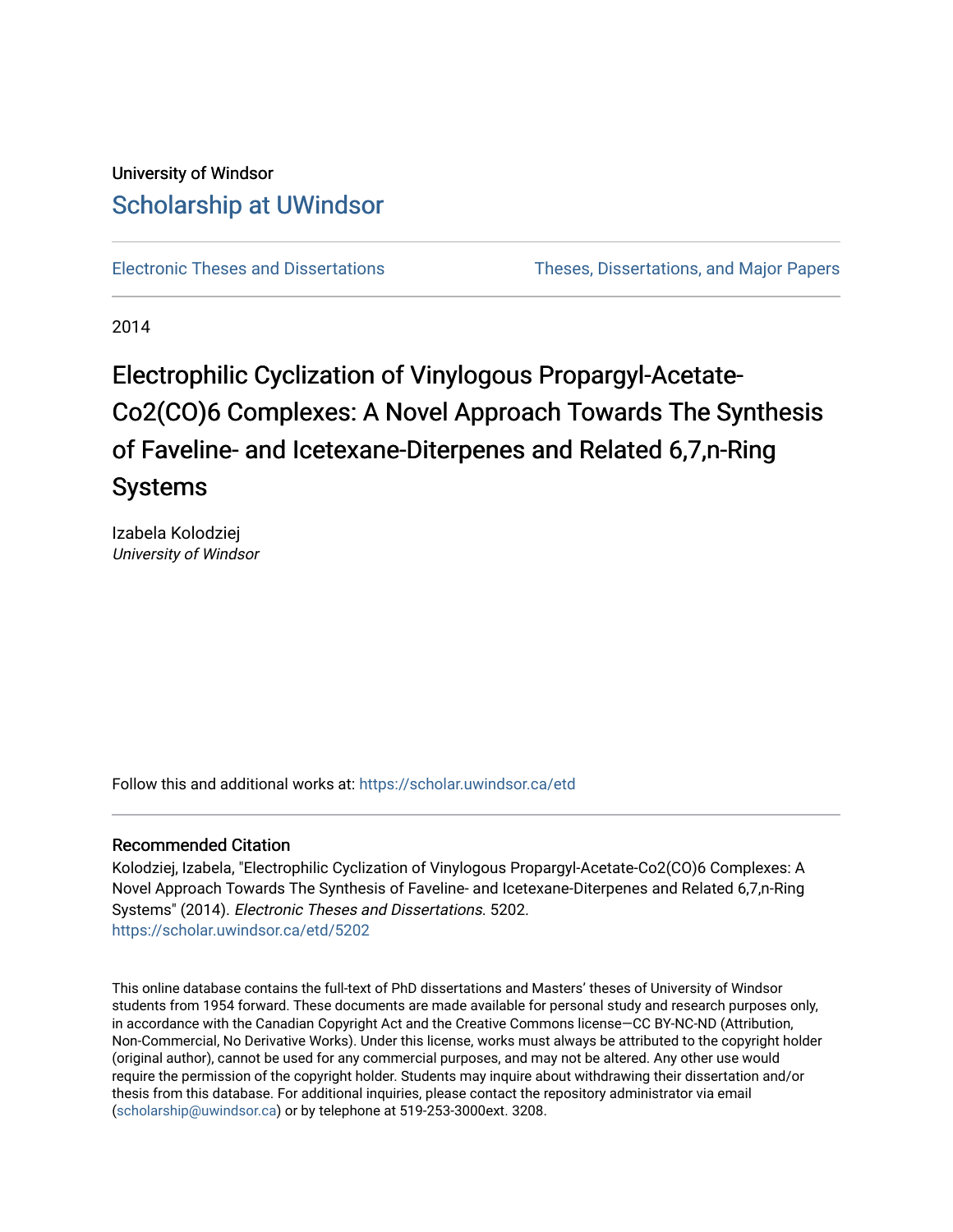# **ELECTROPHILIC CYCLIZATION OF VINYLOGOUS** PROPARGYL-ACETATE-Co<sub>2</sub>(CO)<sub>6</sub> COMPLEXES: A NOVEL **APPROACH TOWARDS THE SYNTHESIS OF FAVELINE-AND ICETEXANE-DITERPENES AND RELATED 6,7,***n***-RING SYSTEMS**

**by**

**Izabela Kolodziej**

**A Dissertation Submitted to the Faculty of Graduate Studies Through the Department of Chemistry and Biochemistry in Partial Fulfillment of the Requirements for the Degree of Doctor of Philosophy at the University of Windsor**

> **Windsor, Ontario, Canada 2014 © 2014 Izabela Kolodziej**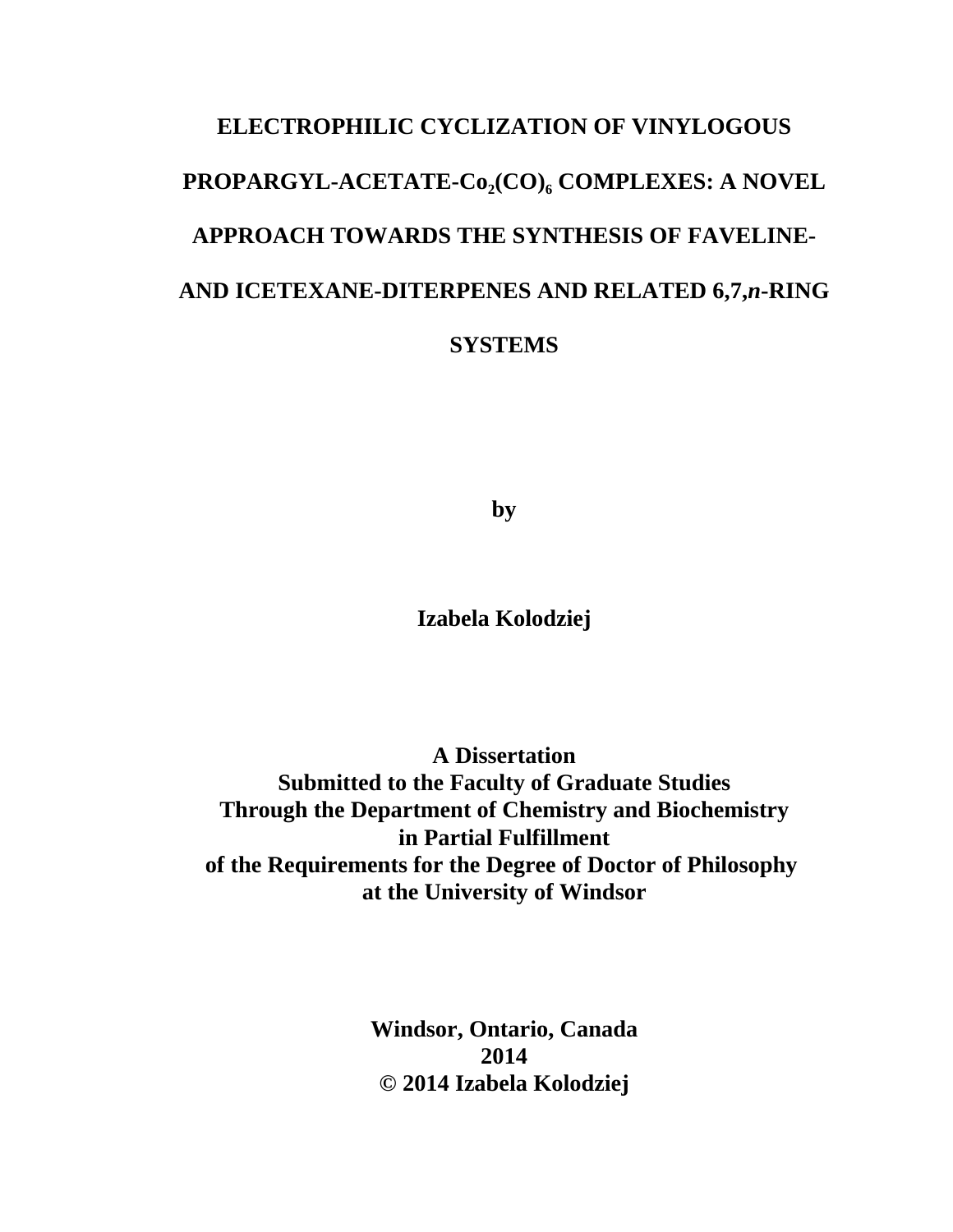## **ELECTROPHILIC CYCLIZATION OF VINYLOGOUS PROPARGYL-**ACETATE-Co<sub>2</sub>(CO)<sub>6</sub> COMPLEXES: A NOVEL APPROACH TOWARDS **THE SYNTHESIS OF FAVELINE- AND ICETEXANE-DITERPENES AND RELATED 6,7,***n***-RING SYSTEMS**

by

Izabela Kolodziej

## APPROVED BY:

M. Kerr, External Examiner Western University

J. Ciborowski Department of Biological Sciences

K. Taylor Department of Chemistry and Biochemistry

J. Rawson Department of Chemistry and Biochemistry

J.R. Green, Advisor Department of Chemistry and Biochemistry

14 July 2014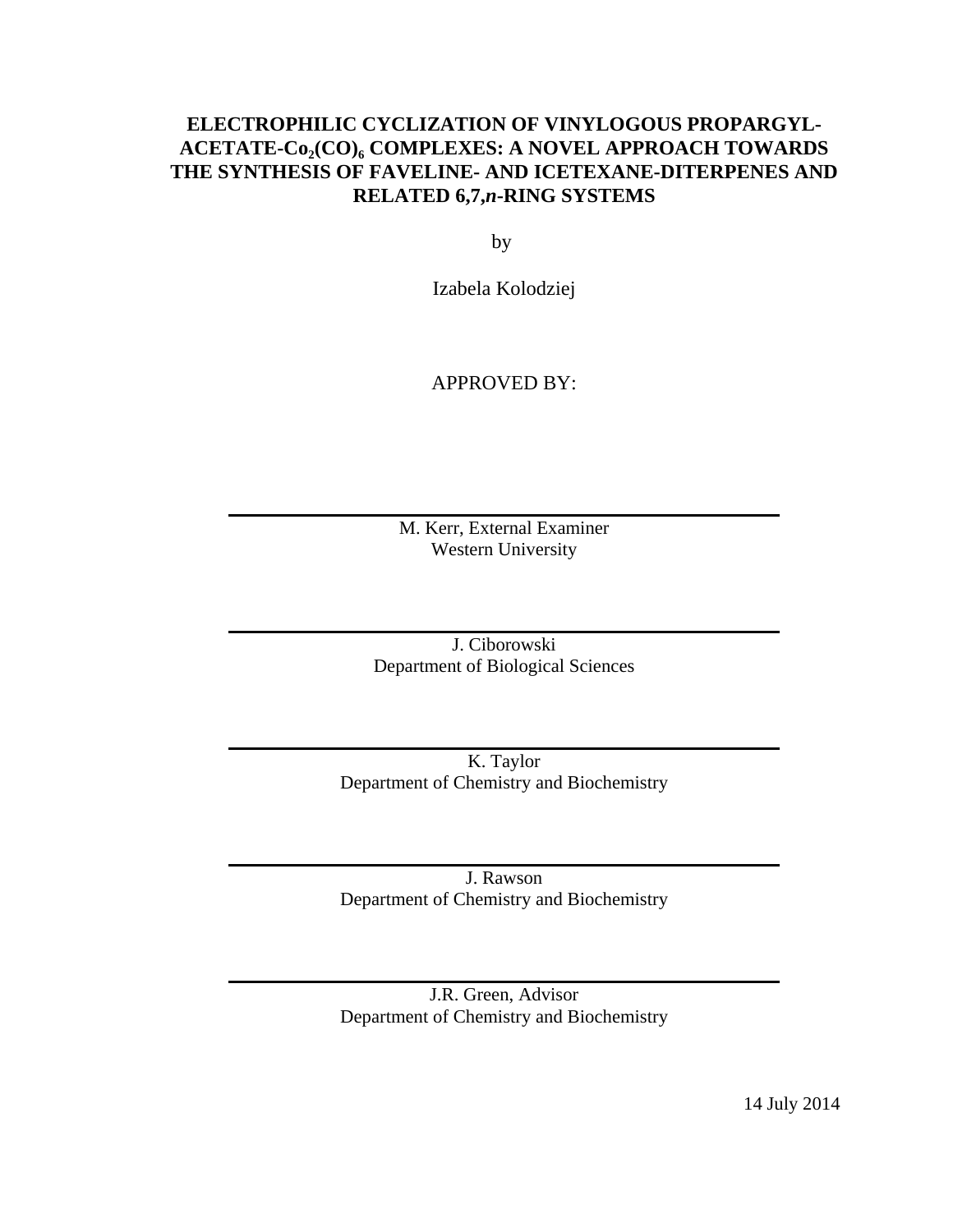## **Declaration of Co-Authorship/Previous Publication**

#### I. Co-Authorship Declaration

I hereby declare that this dissertation incorporates material that is a result of joint research, as follows:

The dissertation also incorporates the outcomes of joint research undertaken under the supervision of Professor Dr. James Green. The collaboration is covered in Chapter 2 of the dissertation. In all cases, the key ideas, primary contributions, experimental designs, data analysis and interpretation, were concepts proposed by both author and co-author, and performed predominately by the author, with oversight and counsel provided by the coauthor.

I am aware of the University of Windsor Senate Policy on Authorship, and I certify that I have properly acknowledged the contribution of other researchers to my dissertation, and have obtained written permission from each of the co-author(s) to include above material(s) in my dissertation.

I certify that, with the above qualification, this dissertation, and the research to which it refers, is the product of work undertaken under the supervision of the co-author.

#### II. Declaration of Previous Publication

This dissertation includes 1 original paper that has been previously published in a peer reviewed journal as follows: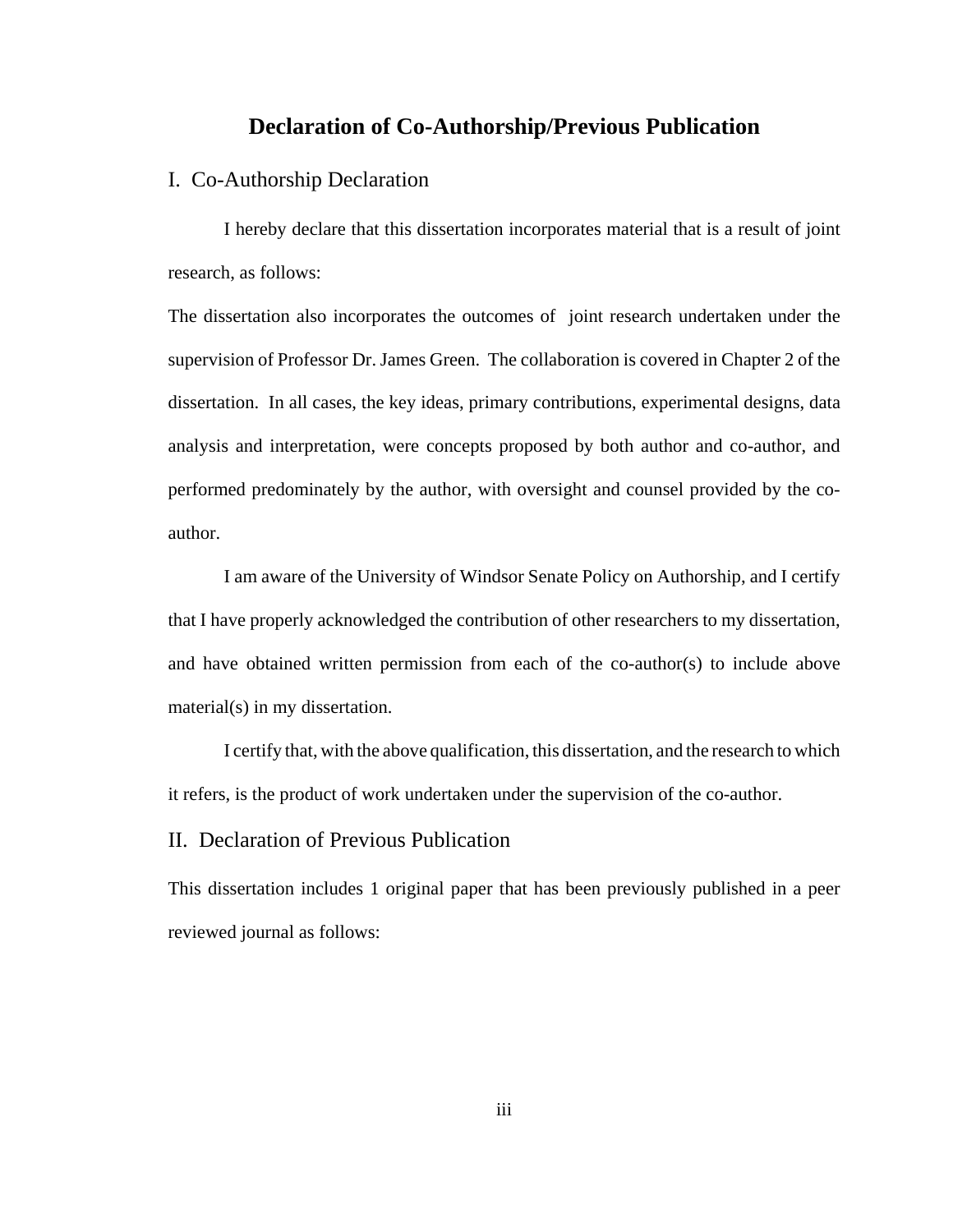| Dissertation<br>Chapter | <b>Publication Title</b>                                                                           | <b>Publication Status</b>                        |
|-------------------------|----------------------------------------------------------------------------------------------------|--------------------------------------------------|
| Chapter 2               | Vinylogous Nicholas Reactions in the Synthesis<br>of Icetexane, Faveline, and Related Ring Systems | Published - Synlett<br>$(2011): 2397 -$<br>2401. |

I certify that I have obtained written permission from the copyright owner(s) to include the above published material(s) in my dissertation. I certify that the above material describes work completed during my registration as a graduate student at the University of Windsor.

I declare that, to the best of my knowledge, my dissertation does not infringe upon anyone's copyright nor violate any proprietary rights and that any ideas, techniques, quotations, or any other material from the work of other people included in my dissertation, published or otherwise, are fully acknowledged in accordance with the standard referencing practices. Furthermore, to the extent that I have included copyrighted material that surpasses the bounds of fair dealing with the meaning of the Canada Copyright Act, I certify that I have obtained written permission from the copyright owner(s) to include such material(s) in my dissertation.

I declare that this is a true copy of my dissertation, including any final revisions, as approved by my dissertation committee and the Graduate Studies office, and that this dissertation has not been submitted for a higher degree to any other University or Institution.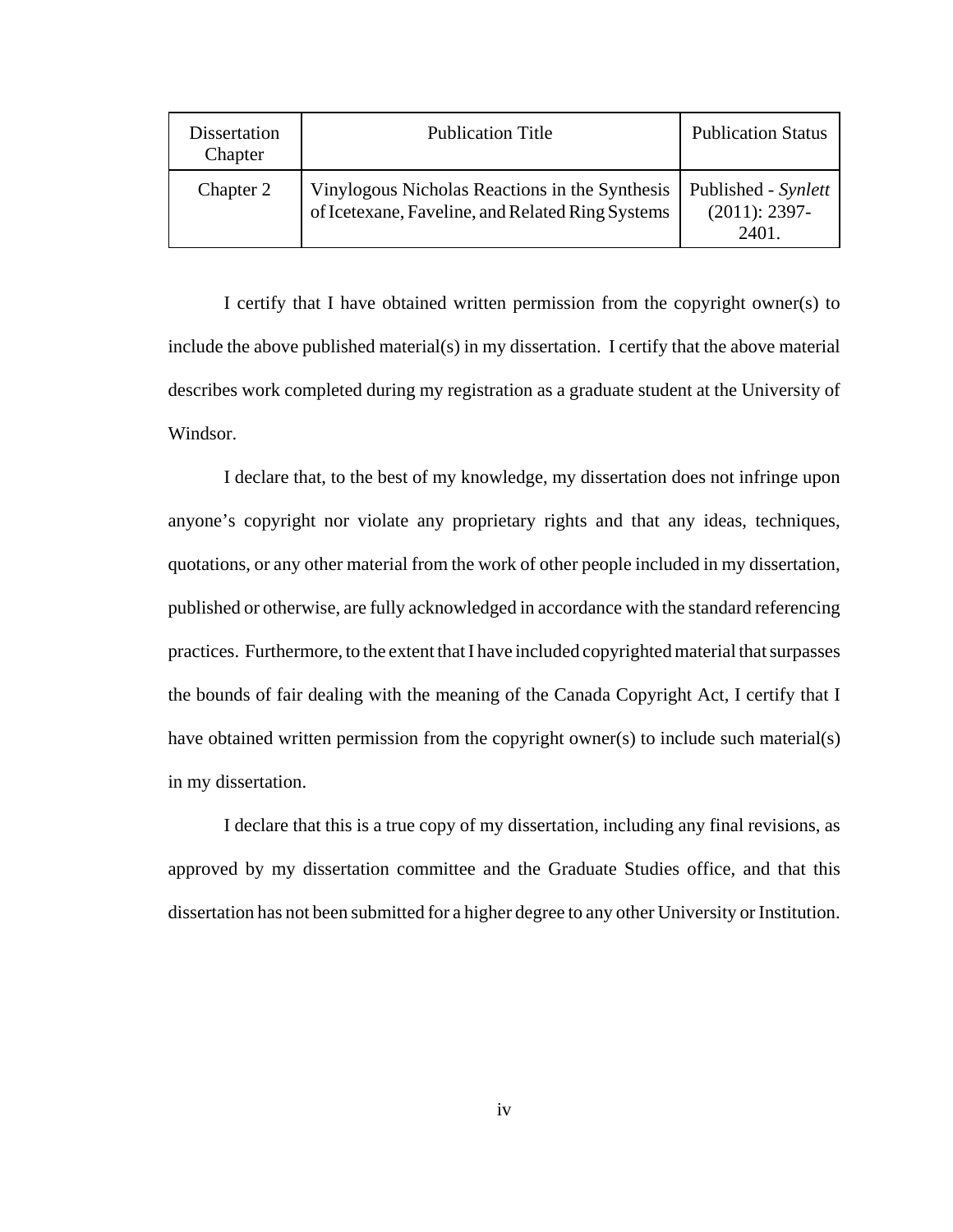## **ABSTRACT**

The Nicholas reaction is a Lewis- or Brønsted-acid mediated displacement of dicobalt-hexacarbonyl complexed alcohols, ethers, or acetates, which generates stable cations propargylic to the alkyne-Co<sub>2</sub>(CO)<sub>6</sub> group, that can consequently be trapped by a variety of nucleophiles to form new carbon-carbon or carbon-heteroatom bonds. This reaction features several aspects which makes it especially well-suited for the synthesis of compounds containing cyclic structures by way of annulation reactions. Upon complexation of the alkyne with a  $Co_2(CO)_{6}$  unit, the alkyne function bends, and the bond angle is reduced to approximately 140°. This reduced bond angle, coupled with the fact that the generated [(progargylium) $Co_2(CO)_6$ ]<sup>+</sup> cations exhibit a relatively high electrophilicity, make participation in ring-formation via electrophilic cyclization by means of Nicholas chemistry a very feasible process. Given the wide occurrence of cycloheptane containing compounds in nature, and the group's ongoing interest in acetylene- $Co_2(CO)_{6}$  chemistry, the following chapters describe a novel approach to cycloheptyne- $Co_2(CO)_6$  synthesis via the preparation and reactivity studies of vinylogous propargyl acetate- $Co_2(CO)_{6}$  complexes. Relying on simple (and commercially available) starting materials, a series of 6,7,6 dibenzocycloheptyne-Co<sub>2</sub>(CO)<sub>6</sub> complexes, and 6,7,5-dibenzocycloheptyne-Co<sub>2</sub>(CO)<sub>6</sub> heterocyclic analogue complexes were synthesized in moderate yields. Treatment of their respective complexed precursors with  $SnCl<sub>4</sub>$  as Lewis acid generated benzylic-Co<sub>2</sub>(CO)<sub>6</sub> cations which were propargylic by vinylogy, and which were subsequently trapped intramolecularly by electron rich arenes. The remainder of the syntheses focused on the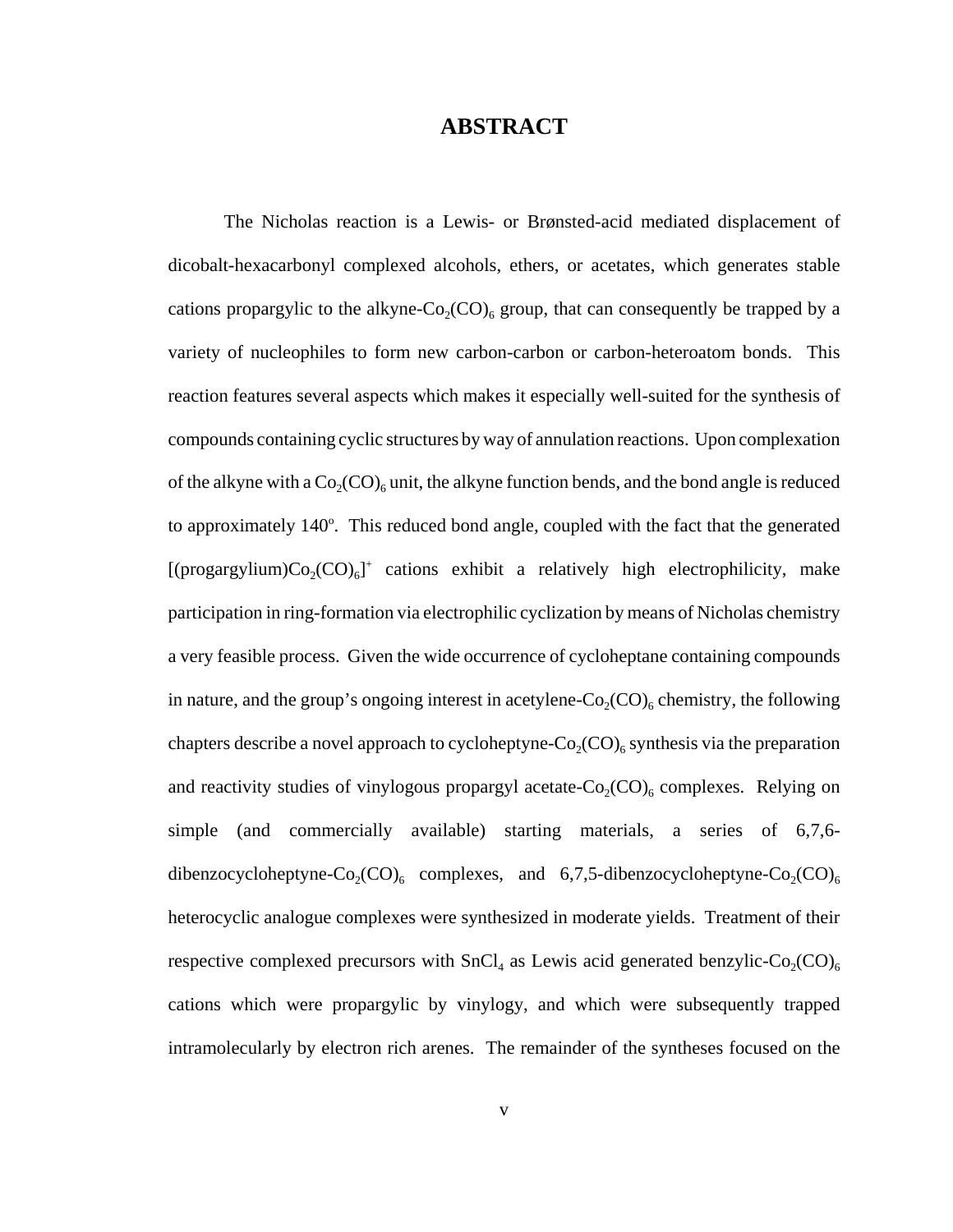generation of a plethora of  $6,7,n$ -tricyclic-Co<sub>2</sub>(CO)<sub>6</sub> model substrates ( $n = 5, 6, 7$ ), as outlined in the retrosynthesis below. A series of acetate- $Co_2(CO)_6$  complexes were exposed to  $BF_3$ • $OEt_2$  or  $SnCl_4$ , which resulted in the formation of their respective allylic/proparyglic cation complexes. Intramolecular nucleophilic attack by electron rich arenes (and in one case, a  $\pi$ -excessive heterocycle) led to ring closure to afford the cycloheptyne-Co<sub>2</sub>(CO)<sub>6</sub> complexed systems in excellent yields. A small number of  $n$ ,7-bicyclic-Co<sub>2</sub>(CO)<sub>6</sub> systems  $(n = 6, 7)$  were synthesized by employing an allylsilane moiety as the nucleophile. These cyclized substrates provided the framework and substitution pattern of a variety of natural products, and hence to establish the broader utility of this process, this procedure was then exemplified by the formal synthesis of some icetexane-diterpenes.

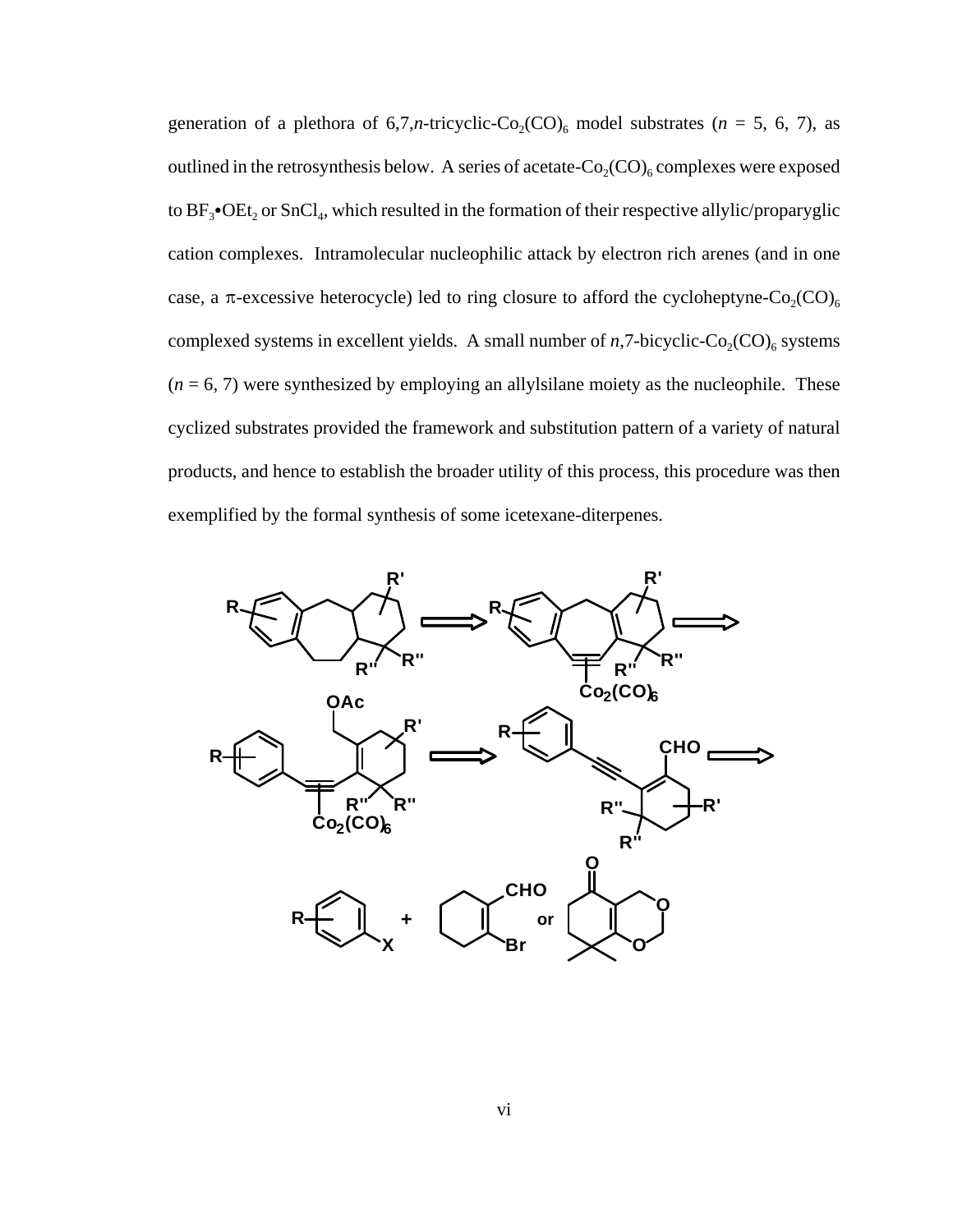## **DEDICATION**

I would like to dedicate this dissertation to my mother, for all her continued patience and support, and to my brother and my father, who I know will always be looking out for me throughout my journeys in life.

"A ship in port is safe, but that's not what ships are built for." - *Grace Hopper*

"My existence is in a state of quantum indecision." - *Schrodinger's Cat*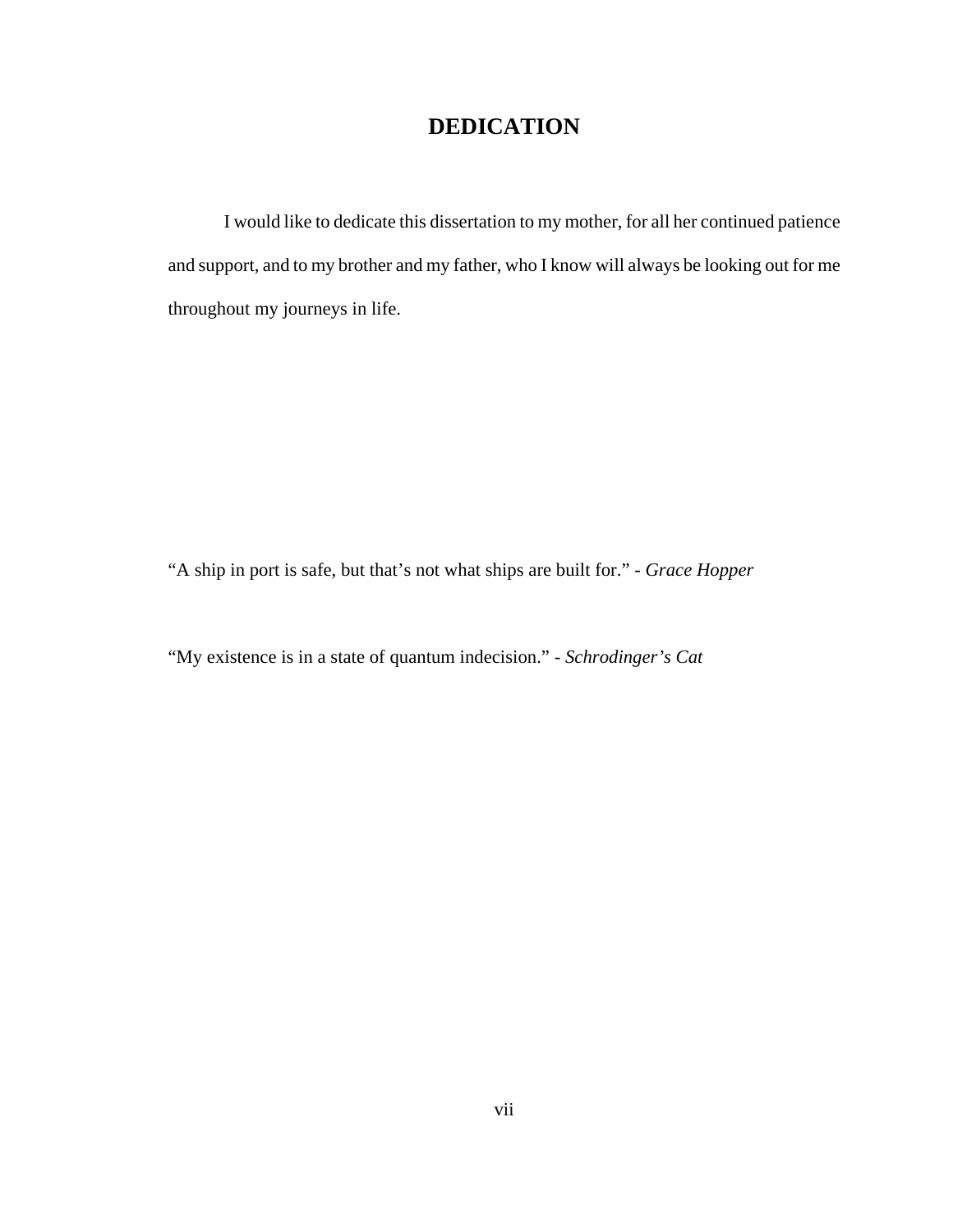## **ACKNOWLEDGEMENTS**

First and foremost, I would like to extend my most sincere thanks to my supervisor and mentor, Dr. James Green. With deepest gratitude, I would like to thank him for having taken me under his supervision, for his incredible patience over the years, for his guidance and his counsel, for fuelling my passion for chemistry with his knowledge, motivation, support, and above all, friendship, and for everything else I cannot seem to find words for. His sound advice and good company will always be remembered and appreciated.

I would like to thank my committee members, Dr. Keith Taylor, Dr. Jan Ciborowski, Dr. Jeremy Rawson, and Dr. Zhuo Wang for all their support, encouragement, and guidance in helping me fulfill my requirements above the requisite standards, and Dr. Michael Kerr for acting as the external examiner. I would also like to thank past and present members of the Green group: Dr. Sheida Amiralaei, Dr. Rafiq Taj, Siniša Đurđević, Mariam Mehdi, Patrick Frias, Rebecca Ngenzi, Michelle Thibodeau, Jake Henkie, Joe Sbrocca, Joey Francisco, and Meriam Hermiz for all their advice, assistance, support, and friendship.

I would like to extend further thanks to Mike Fuerth and Matt Revington for their assistance with the NMR spectroscopy, to Joe Lichaa for all his technical support, and to all the members in the surrounding labs and department for their interactions, friendship, and for sharing their chemicals. In addition, I would like to thank the administrative staff: Marlene Bezaire, Catherine Wilson, and Elizabeth Kickham for all their assistance during my years at graduate school; to the Janitorial staff for keeping us stocked and clean; to the CCC staff: Jerry, Alina, and Candy; and to Al Ditchburn for his stories and for fixing all our broken glassware.

Finally I would like to give special thanks to my mother for her continued support, encouragement, unconditional love, patience, and tolerance over the years.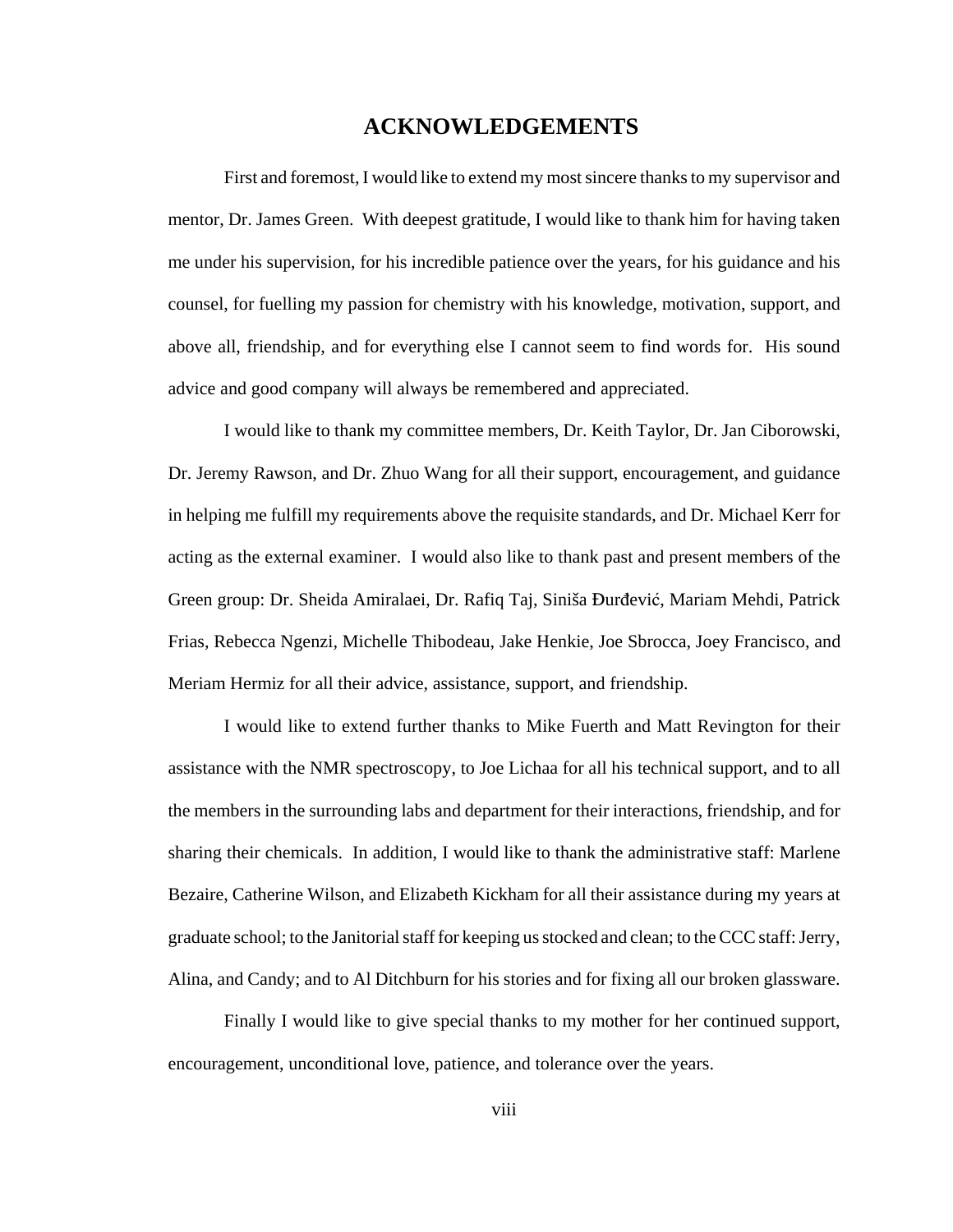## **TABLE OF CONTENTS**

| DECLARATION OF CO-AUTHORSHIP/PREVIOUS PUBLICATIONS          | iii             |
|-------------------------------------------------------------|-----------------|
|                                                             | $\mathbf{V}$    |
|                                                             | vii             |
|                                                             | viii            |
|                                                             | xii             |
|                                                             | xiv             |
|                                                             | xix             |
|                                                             | XX              |
|                                                             | $\mathbf{1}$    |
|                                                             | $\mathbf{1}$    |
| 1.1.1. FEATURES OF NICHOLAS REACTION CHEMISTRY              | $\overline{3}$  |
| 1.1.2. STABILITY OF THE $[(PROPARGYLIUM)Co2(CO)6]+ CATION $ | 6               |
| 1.1.3. STRUCTURAL ANALYSIS OF THE                           |                 |
|                                                             | $7\phantom{.0}$ |
|                                                             | 10              |
|                                                             | 12              |
|                                                             | 12              |
| 1.2.2. STABILIZATION OF CYCLOALKYNES VIA TRANSITION         |                 |
|                                                             | 15              |
| 1.2.3. STABILIZATION OF CYCLOALKYNES WITH COBALT            | 16              |
| 1.3. APPLICATIONS OF THE NICHOLAS REACTION IN SYNTHESIS     | 18              |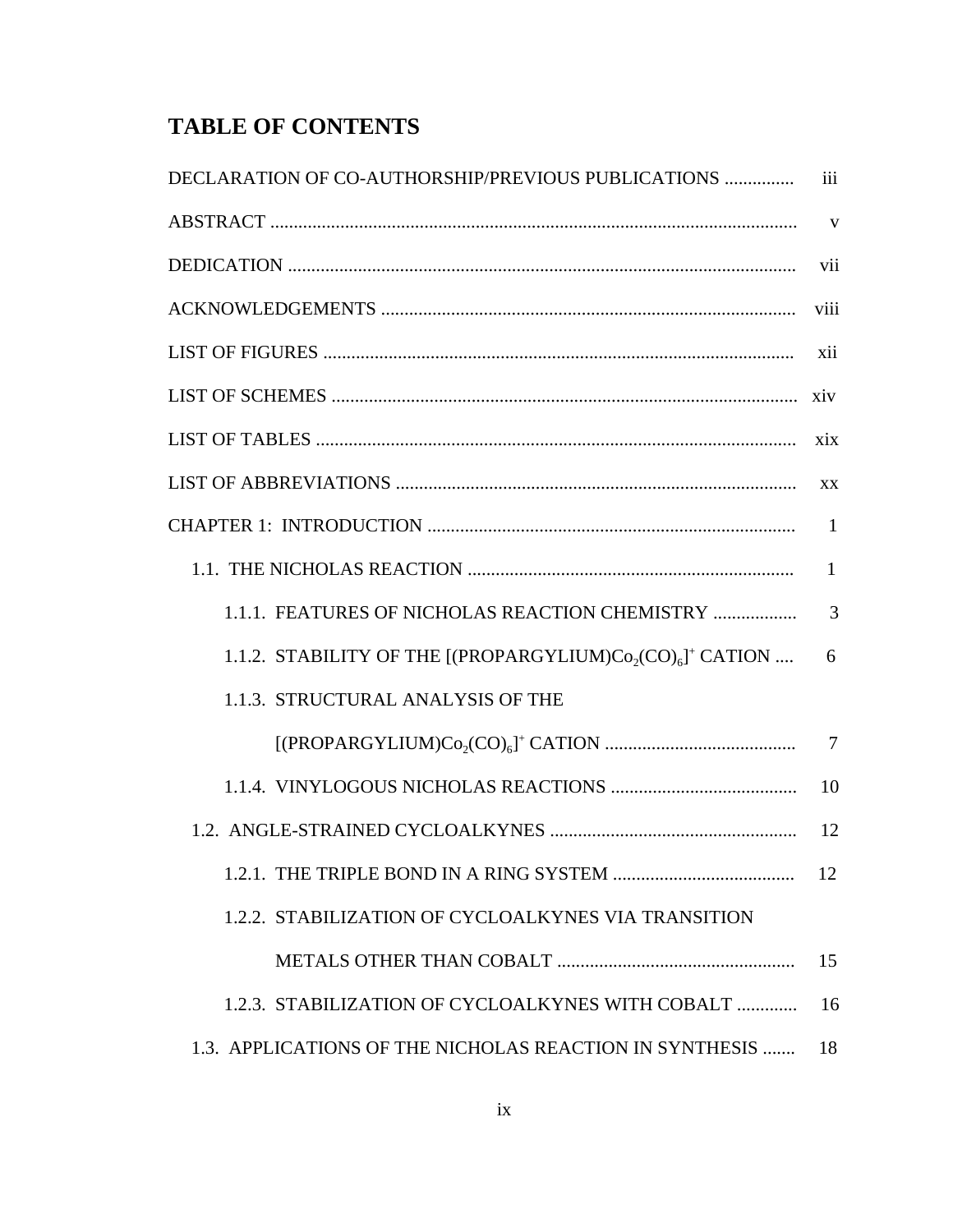| 1.3.1. CYCLOHEPTYNE-Co <sub>2</sub> (CO) <sub>6</sub> SYNTHESIS VIA |    |
|---------------------------------------------------------------------|----|
|                                                                     | 18 |
| 1.3.2. CYCLOHEPTYNE-Co <sub>2</sub> (CO) <sub>6</sub> SYNTHESIS VIA |    |
| CYCLOADDITION AND RING CLOSING METATHESIS                           |    |
|                                                                     | 20 |
|                                                                     | 25 |
|                                                                     | 27 |
| 1.3.5. THE NICHOLAS REACTION IN THE SYNTHESIS OF                    |    |
|                                                                     | 30 |
| 1.3.6. VINYLOGOUS NICHOLAS REACTIONS IN THE SYNTHESIS OF            |    |
|                                                                     | 35 |
| 1.4. FAVELINE- AND ICETEXANE-DITERPENE NATURAL PRODUCTS             | 37 |
| 1.4.1. EXAMPLES OF TOTAL SYNTHESES OF FAVELINE-AND                  |    |
|                                                                     | 40 |
|                                                                     | 47 |
|                                                                     | 48 |
|                                                                     | 50 |
| 2.1. VINYLOGOUS NICHOLAS REACTIONS IN THE SYNTHESIS OF              |    |
| TRICYCLIC RING SYSTEMS BEARING A CENTRAL                            |    |
|                                                                     | 50 |
| 2.1.1. INITIAL ATTEMPTS WITH AROMATIC AND NOMINALLY                 |    |
|                                                                     | 51 |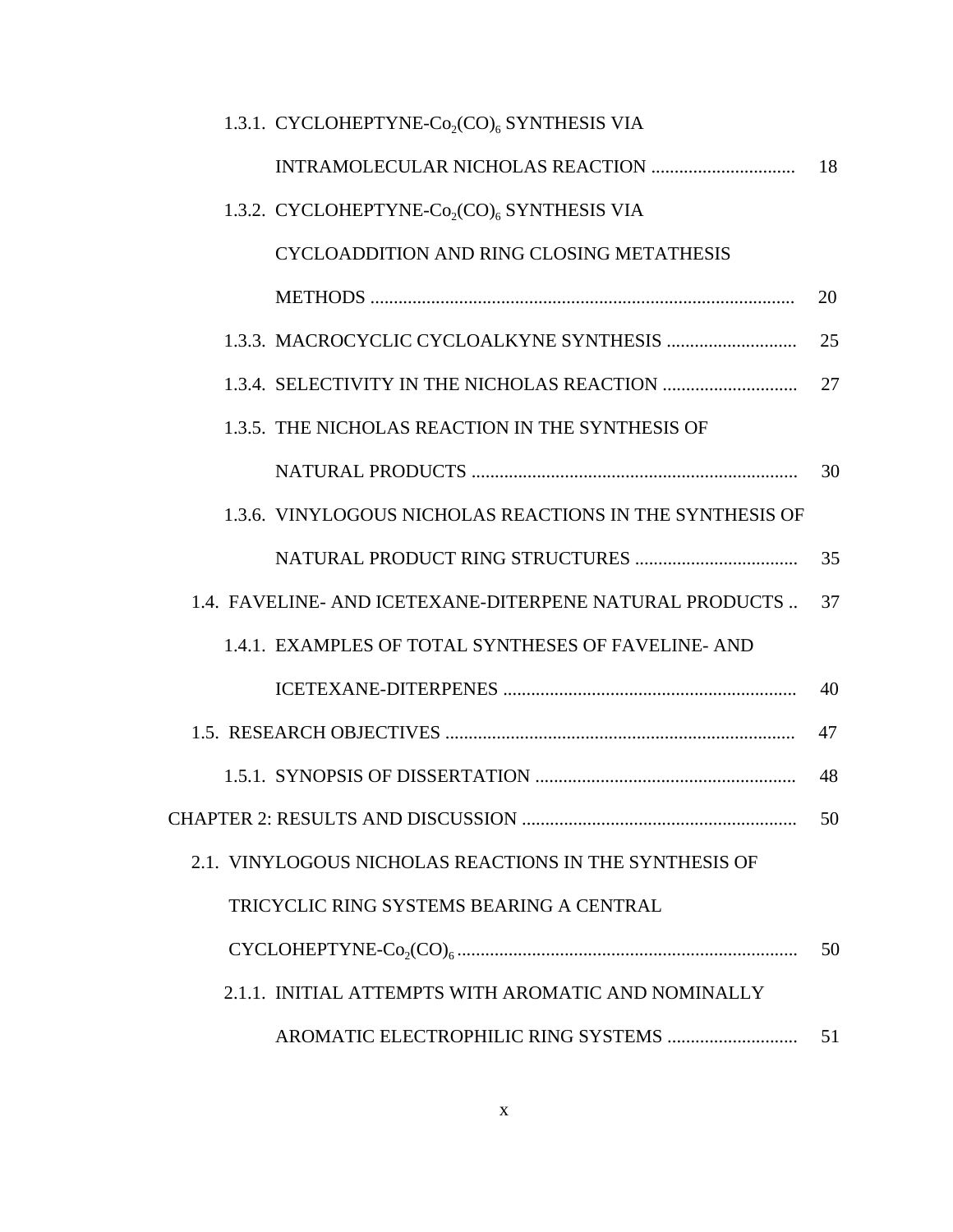| 2.1.2. CYCLIZATION ATTEMPTS WITH CYCLOALKENE           |     |
|--------------------------------------------------------|-----|
|                                                        | 59  |
| 2.2. VINYLOGOUS NICHOLAS REACTIONS IN THE SYNTHESIS OF |     |
| BICYCLIC RING SYSTEMS BEARING A CYCLOHEPTYNE-          |     |
|                                                        | 78  |
| 2.3. VINYLOGOUS NICHOLAS REACTIONS IN THE SYNTHESIS OF |     |
|                                                        | 86  |
|                                                        | 101 |
|                                                        |     |
|                                                        | 104 |
|                                                        | 109 |
|                                                        |     |
|                                                        |     |
|                                                        |     |
|                                                        |     |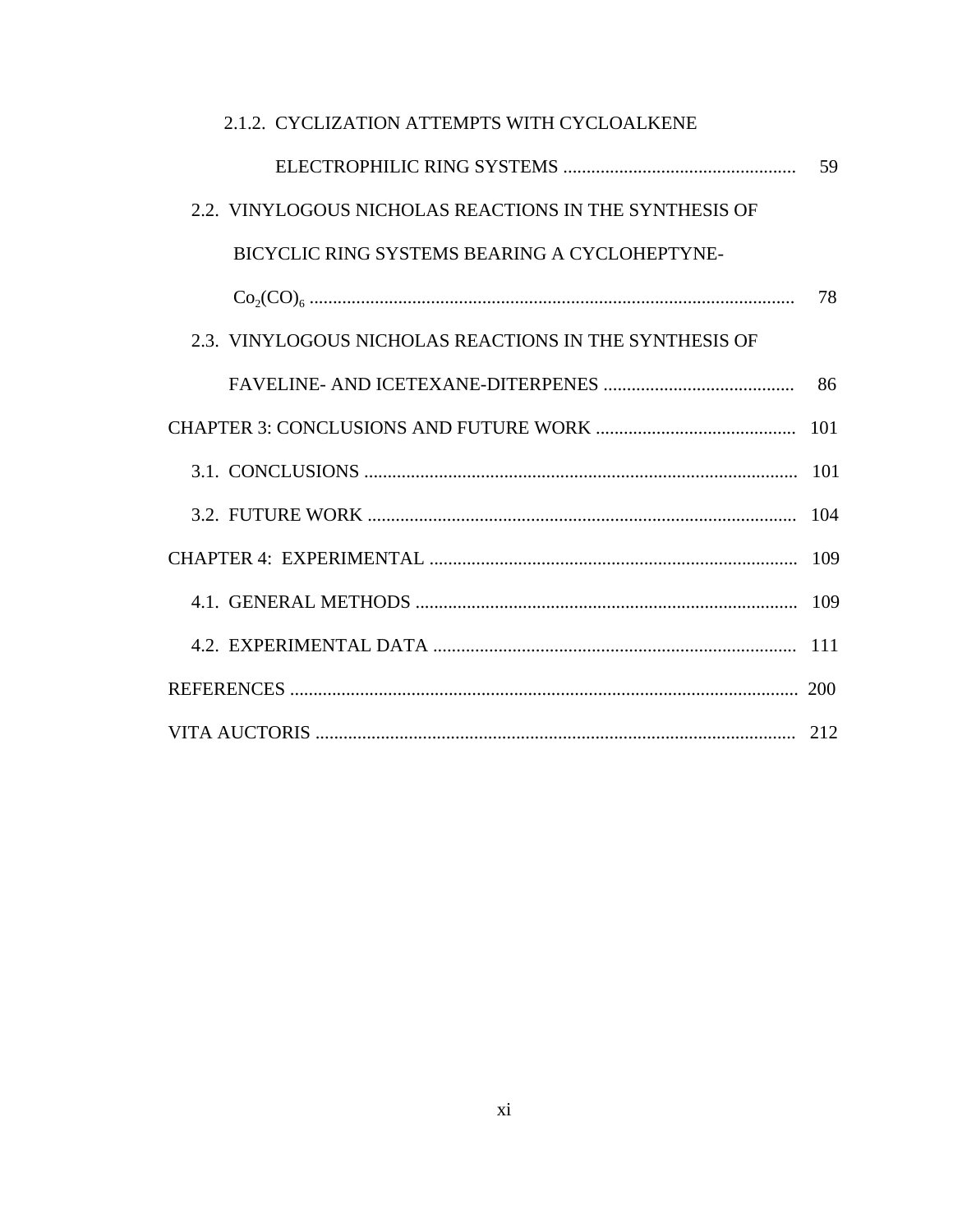## **LIST OF FIGURES**

| <b>Figure 1.1:</b> A) Relative electrophilicity of the [(propargylium) $Co_2(CO)_{6}$ ] <sup>+</sup> cation           |    |
|-----------------------------------------------------------------------------------------------------------------------|----|
| (5) based on the Mayr scale. B) Relative nucleophilicity of the vinyl substituted                                     |    |
|                                                                                                                       | 5  |
| Figure 1.2: Structures studied by the Seyferth group (12), and the Nicholas                                           |    |
|                                                                                                                       | 7  |
| Figure 1.3: Structures studied by Schilling and Hoffmann (14) and Edidin et. al                                       |    |
|                                                                                                                       | 8  |
| <b>Figure 1.4:</b> Fluxional model of propargyl- $Co_2(CO)_{6}$ cations as proposed by                                |    |
|                                                                                                                       | 9  |
| <b>Figure 1.5:</b> X-ray crystal structure analysis of the [(propargylium) $Co_2(CO)_{6}$ ] <sup>+</sup>              |    |
|                                                                                                                       | 10 |
|                                                                                                                       | 13 |
| <b>Figure 1.7:</b> Cyclopentadienylallenecyclohexenyne- $Co_2(CO)_6$ (37) synthesized by                              |    |
| <i>Magnus et. al.</i> , and the naphthalyne-Co <sub>2</sub> (CO) <sub>6</sub> complex (38) isolated by <i>Iwasawa</i> |    |
|                                                                                                                       | 18 |
| <b>Figure 1.8:</b> Cycloheptyne-Co <sub>2</sub> (CO) <sub>6</sub> complexes generated by intramolecular               |    |
|                                                                                                                       | 19 |
| Figure 1.9: Allylsilane (47) employed to generate the <i>exo</i> -methylene system (40)                               |    |
| using a [4+3] cycloaddition reaction; and fluorocycloheptyne- $Co_2(CO)_{6}$ complexes                                |    |
|                                                                                                                       | 22 |
|                                                                                                                       | 34 |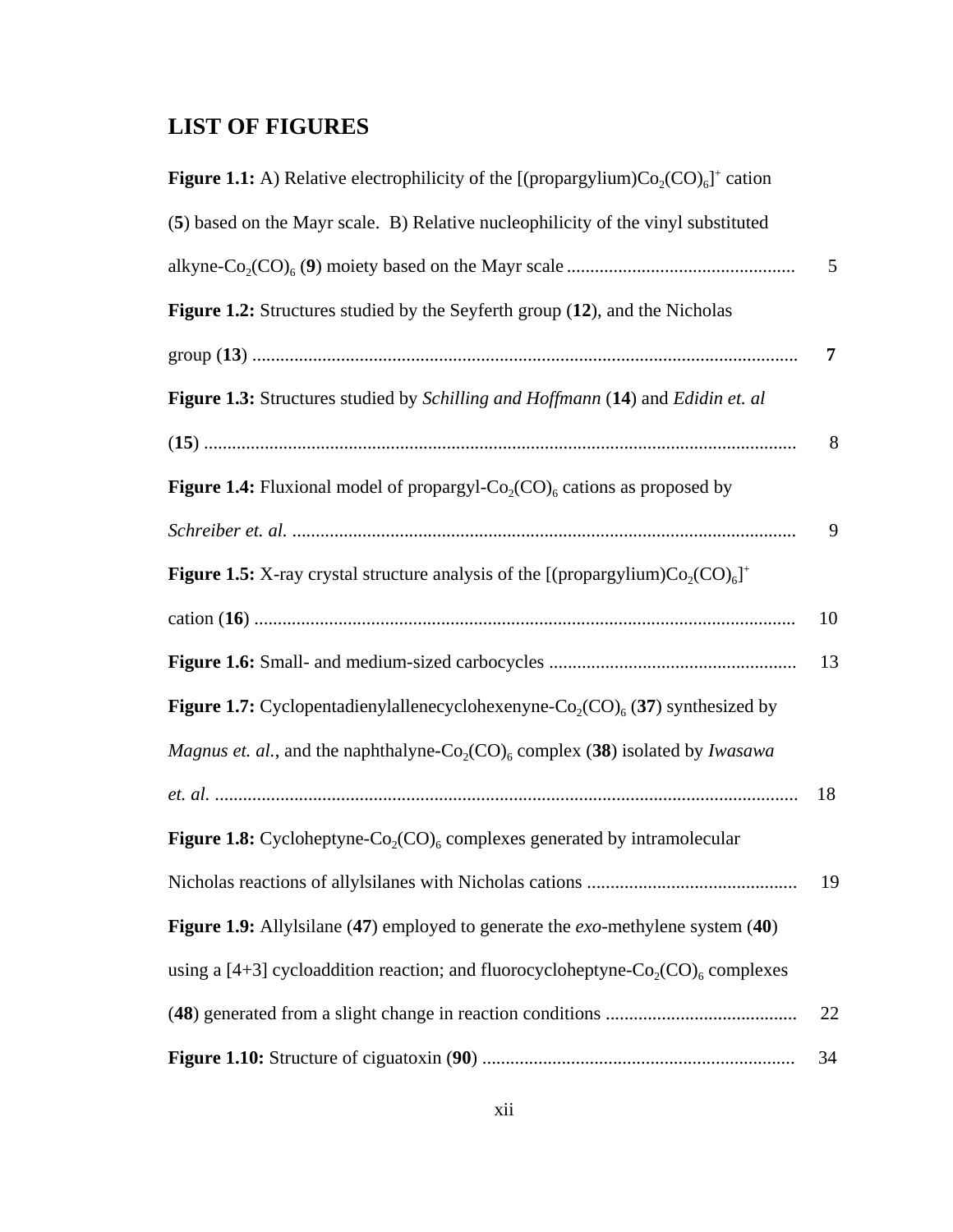## **Figure 1.11:** Alvaro's complexed precursor (**95**) to vinylogous Nicholas

|                                                                                                | 36  |
|------------------------------------------------------------------------------------------------|-----|
|                                                                                                | 37  |
|                                                                                                | 38  |
|                                                                                                | 38  |
|                                                                                                | 39  |
| <b>Figure 1.16:</b> Structure of $(\pm)$ -barbatusol (101) and rosmaridiphenol (102)           | 40  |
| Figure 2.1: Bicyclic by-product resulting from isomerization of the <i>exo</i> -methylene      |     |
|                                                                                                | 81  |
| <b>Figure 2.2:</b> Intermediate 122 in Majetich's total synthesis of $(\pm)$ -barbatusol; and  |     |
|                                                                                                | 100 |
| Figure 3.1: Structures of pallescensin E $(205)$ , $(8S^*, 9S^*, 12R^*)$ -9-hydroxyisodolasta- |     |
|                                                                                                |     |
| Figure 3.2: Model structures for the kinetic study of generated benzylic and Nicholas          |     |
|                                                                                                |     |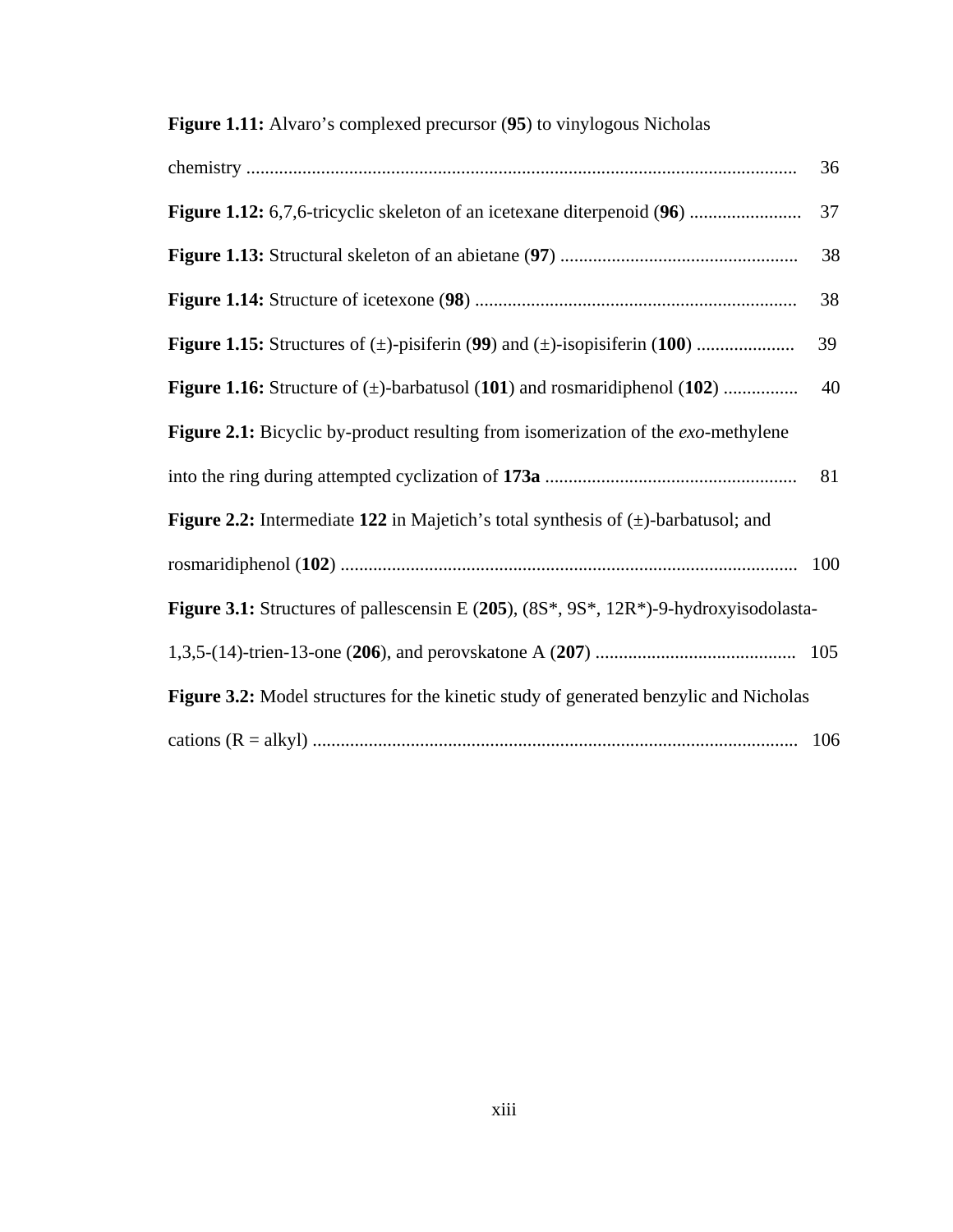## **LIST OF SCHEMES**

| <b>Scheme 1.1:</b> A) The Nicholas reaction. B) Simplified method of representing the                    |                |
|----------------------------------------------------------------------------------------------------------|----------------|
|                                                                                                          | $\overline{2}$ |
| <b>Scheme 1.2:</b> $(E)$ -1,3-Enyne synthesis via nucleophilic addition to the remote end of             |                |
|                                                                                                          | 11             |
| Scheme 1.3: A) Retro-Diels-Alder of cyclohexyne. B) Dimerization of                                      |                |
|                                                                                                          | 14             |
| <b>Scheme 1.4:</b> A) Bennett's cyclohexyne-platinum $(n = 1)$ (33a) and cycloheptyne-                   |                |
| platinum $(n = 2)$ (33b) complexes. B) Bennett's dinickel complex of 1,4-benzdiyne                       |                |
|                                                                                                          | 16             |
| <b>Scheme 1.5:</b> Schreiber's synthesis of the first cycloheptyne- $Co_2(CO)_{6}$ complex               |                |
|                                                                                                          | 17             |
| <b>Scheme 1.6:</b> Benzocycloheptyne-Co <sub>2</sub> (CO) <sub>6</sub> complexes (42) via intramolecular |                |
|                                                                                                          | 20             |
| <b>Scheme 1.7:</b> Nicholas reaction based on a $[4+3]$ cycloaddition to generate                        |                |
|                                                                                                          | 21             |
| <b>Scheme 1.8:</b> Tanino's [5+2] cycloaddition employing the Nicholas cation                            | 23             |
| <b>Scheme 1.9:</b> Ring closing metathesis in the synthesis of cycloheptyne- $Co_2(CO)_{6}$              |                |
|                                                                                                          | 24             |
| <b>Scheme 1.10:</b> Young et. al's RCM using $Co_2(CO)_6$ complex linked alkenes                         | 25             |
| Scheme 1.11: Diaz et. al.'s report of macrocyclic ring synthesis through a                               |                |
|                                                                                                          | 26             |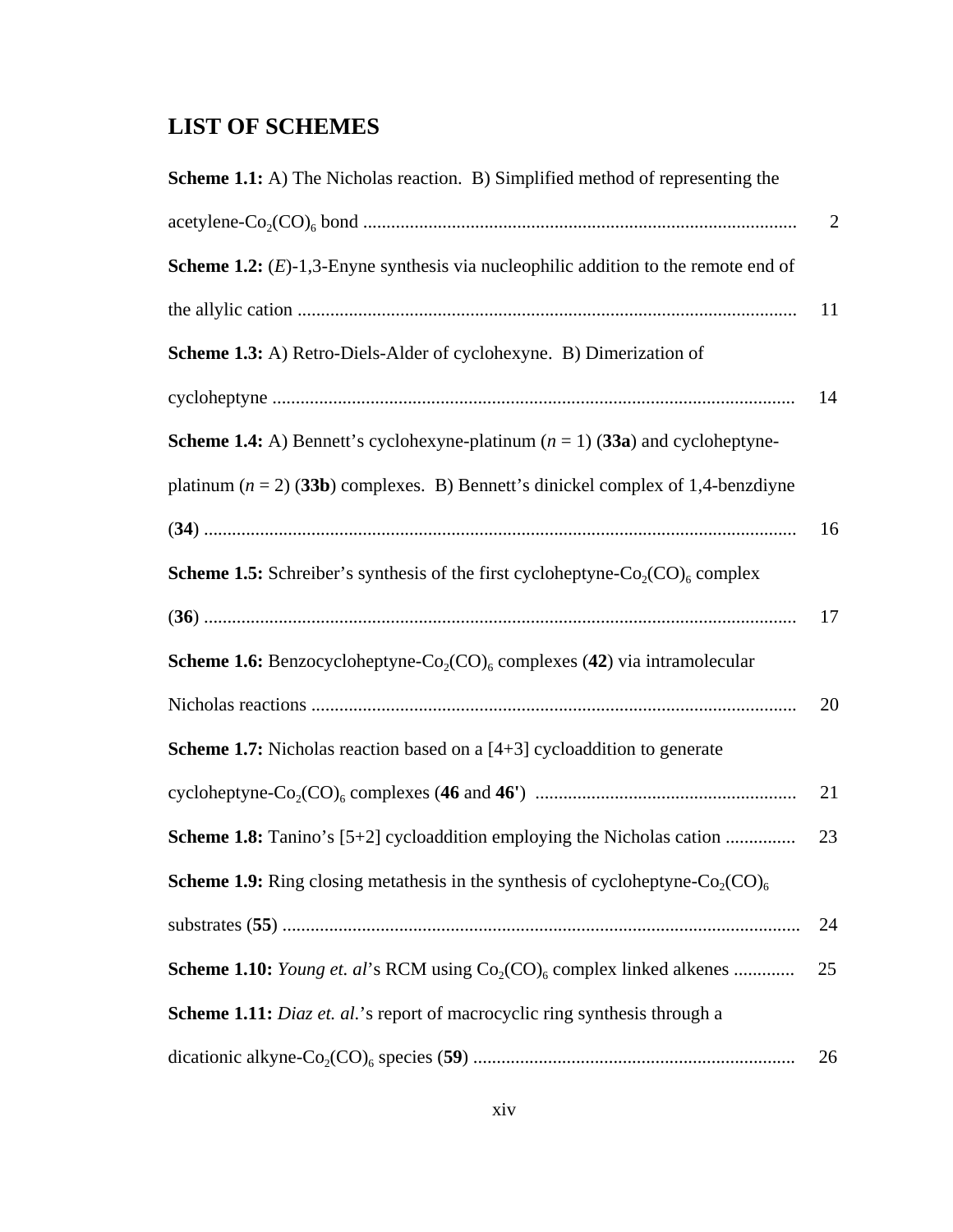| <b>Scheme 1.12:</b> A) Guo and Green's synthesis of [7] metacyclophanediyne-                      |    |
|---------------------------------------------------------------------------------------------------|----|
| (dodecacarbonyl)-tetracobalt complexes (63). B) Insertion of a spacer, and a slight               |    |
| change in reaction conditions affords a cyclophanetetrayne-octacobalt complex                     |    |
|                                                                                                   | 27 |
| <b>Scheme 1.13:</b> Tyrrell's one-pot synthesis of benzopyran derivatives bearing an              |    |
|                                                                                                   | 28 |
| Scheme 1.14: Intramolecular cyclization of the <i>trans</i> -decalin system possessing an         |    |
| exocyclic alkylidene and a propargyl acetate- $Co_2(CO)_{6}$ (72) to afford either a              |    |
|                                                                                                   | 30 |
| <b>Scheme 1.15:</b> Formal synthesis of (-)-allocolchicine (79) as reported by <i>Djurdjevic</i>  |    |
|                                                                                                   | 31 |
| <b>Scheme 1.16:</b> First total synthesis of $(\pm)$ -microstegiol (84) as reported by Taj and    |    |
|                                                                                                   | 32 |
| <b>Scheme 1.17:</b> Total synthesis of (-)-cyclocolorenone (89) reported by Saha et. al.          | 33 |
| <b>Scheme 1.18:</b> Isobe's intramolecular Nicholas cyclization to generate a                     |    |
|                                                                                                   | 35 |
| Scheme 1.19: Intramolecular vinylogous Nicholas reaction in the generation of                     |    |
|                                                                                                   | 36 |
| <b>Scheme 1.20:</b> First total synthesis of $(\pm)$ -pisiferin (99) reported by <i>Matsumoto</i> |    |
|                                                                                                   | 41 |
| Scheme 1.21: First asymmetric total synthesis of (-)-isopisiferin as reported by                  |    |
|                                                                                                   | 42 |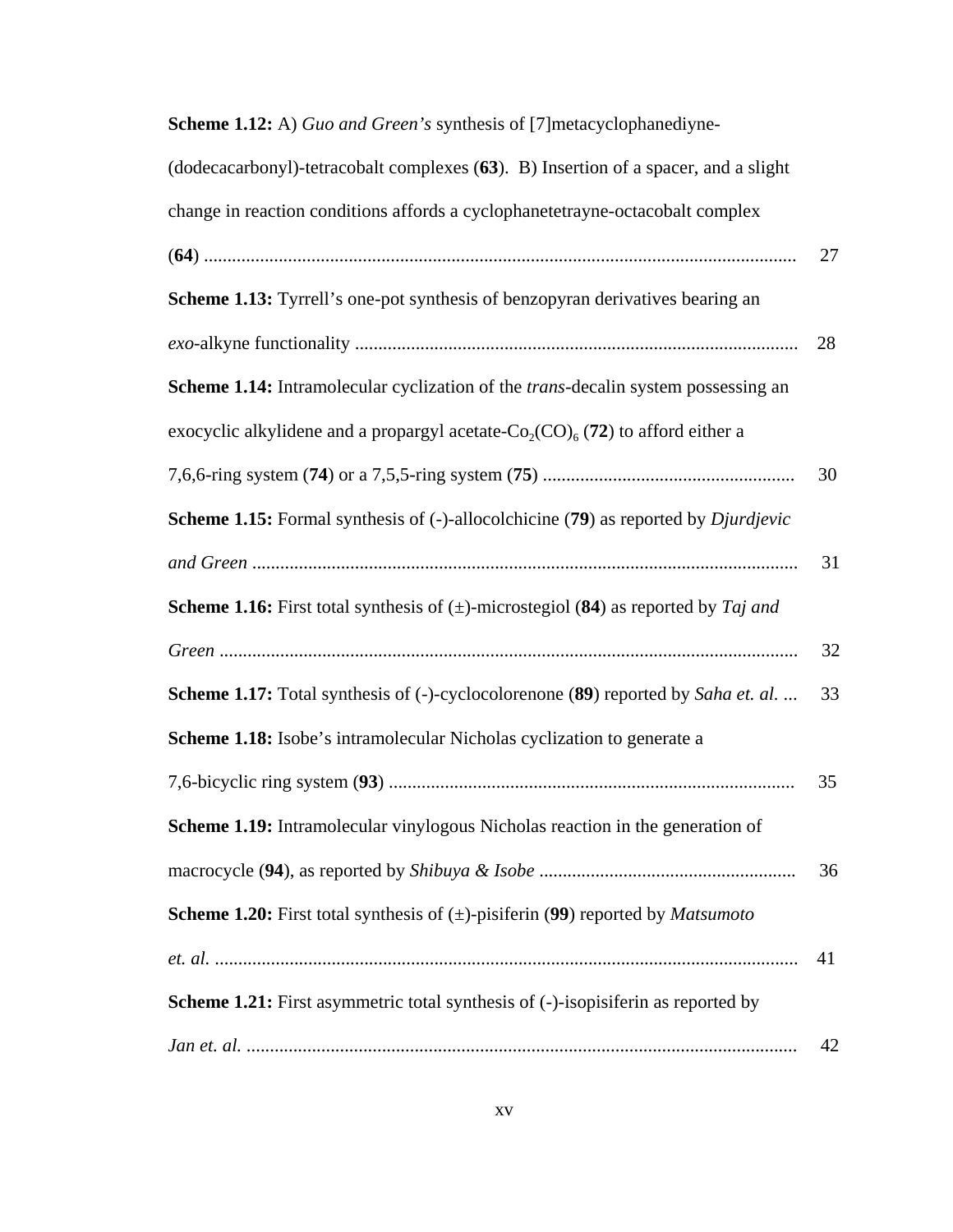| <b>Scheme 1.22:</b> First total synthesis of $(\pm)$ -barbatusol (101) reported by <i>Kroft</i>                            | 44 |
|----------------------------------------------------------------------------------------------------------------------------|----|
| <b>Scheme 1.23:</b> Total synthesis of $(\pm)$ -barbatusol (101) as reported by <i>Majetich</i>                            |    |
|                                                                                                                            | 45 |
| <b>Scheme 1.24:</b> First total synthesis of $(\pm)$ -salviasperanol (128) as reported by                                  |    |
|                                                                                                                            | 47 |
| <b>Scheme 1.25:</b> Anticipated mode of cyclization by intramolecular Nicholas                                             |    |
|                                                                                                                            | 49 |
| Scheme 2.1: Nucleophilic regioselectivity as reported by <i>DiMartino and Green</i>                                        | 51 |
| <b>Scheme 2.2:</b> Synthetic route towards complexed acetate- $Co_2(CO)_{6}$ precursors                                    |    |
|                                                                                                                            | 52 |
| <b>Scheme 2.3:</b> Cyclization of benzyl acetate-Co <sub>2</sub> (CO) <sub>6</sub> complexes (139) using SnCl <sub>4</sub> | 54 |
| Scheme 2.4: Synthetic route towards complexation precursors (146) using a less                                             |    |
| than fully aromatic system. A) Coupling of 3-[(trimethylsilyl)ethynyl]furan-2-                                             |    |
| carbaldehyde (142) to 3-iodoanisole. B) Coupling of 3-bromo-2-formylfuran (141a)                                           |    |
| or 3-bromothiophene-2-carbaldehyde (141b) to [(3,5-dimethoxyphenyl)ethynyl]-                                               |    |
| trimethylsilane (156c). C) Continued synthesis towards complexed precursors                                                |    |
|                                                                                                                            | 57 |
|                                                                                                                            | 59 |
| <b>Scheme 2.6:</b> Synthetic route towards complexed acetate- $Co_2(CO)_{6}$ precursors                                    |    |
|                                                                                                                            | 60 |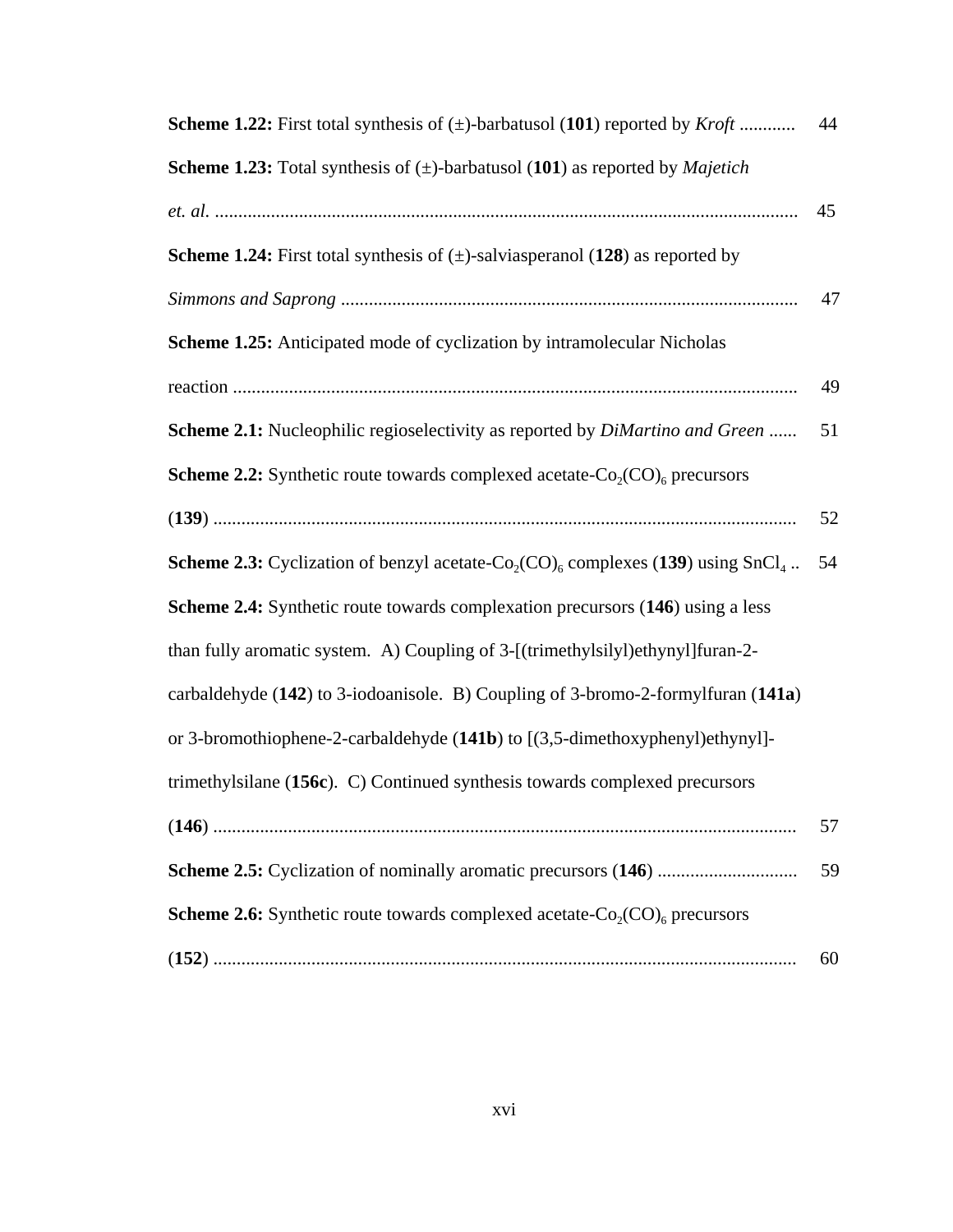| <b>SCHEME 2.7.</b> TYREHORES TEACHEDIT CHEMISTY OF COMPRESSED ACCRET CO $\gamma(\mathcal{CO})_6$                      |    |
|-----------------------------------------------------------------------------------------------------------------------|----|
| precursors (152) to afford cyclized products (153), with the occasional competing                                     |    |
|                                                                                                                       | 64 |
| <b>Scheme 2.8:</b> Regeneration of the vinylogous Nicholas cation from the elimination                                |    |
|                                                                                                                       | 69 |
|                                                                                                                       | 73 |
| Scheme 2.10: Proposed mechanism for the generation of the complexed tricyclic                                         |    |
|                                                                                                                       | 75 |
| Scheme 2.11: Decomplexation of 153d. A) Full reduction observed by in situ                                            |    |
| protodesilylation following hydrosilylation. B) Decomplexation which kept the                                         |    |
|                                                                                                                       | 77 |
| <b>Scheme 2.12:</b> Synthetic route in the generation of bicyclic compounds 174 via                                   |    |
|                                                                                                                       | 80 |
| Scheme 2.13: Stabilization of the carbocations generated from treatment of 173 with                                   |    |
| SnCl <sub>4</sub> . Cation 178 is doubly stabilized by the alkyne-Co <sub>2</sub> (CO) <sub>6</sub> unit and the Si-C |    |
|                                                                                                                       | 83 |
| Scheme 2.14: Reaction sequence towards the synthesis of complex 181                                                   | 84 |
|                                                                                                                       | 86 |
| Scheme 2.16: A) Construction of the "C" ring of the pisiferin family. B) Construction                                 |    |
|                                                                                                                       | 88 |
| <b>Scheme 2.17:</b> Construction of the "A" ring for use in the synthesis of icetexane-                               |    |
|                                                                                                                       | 89 |

## **Scheme 2.7:** Nicholas reaction chemistry of complexed acetate-Co<sub>2</sub>(CO)<sub>6</sub>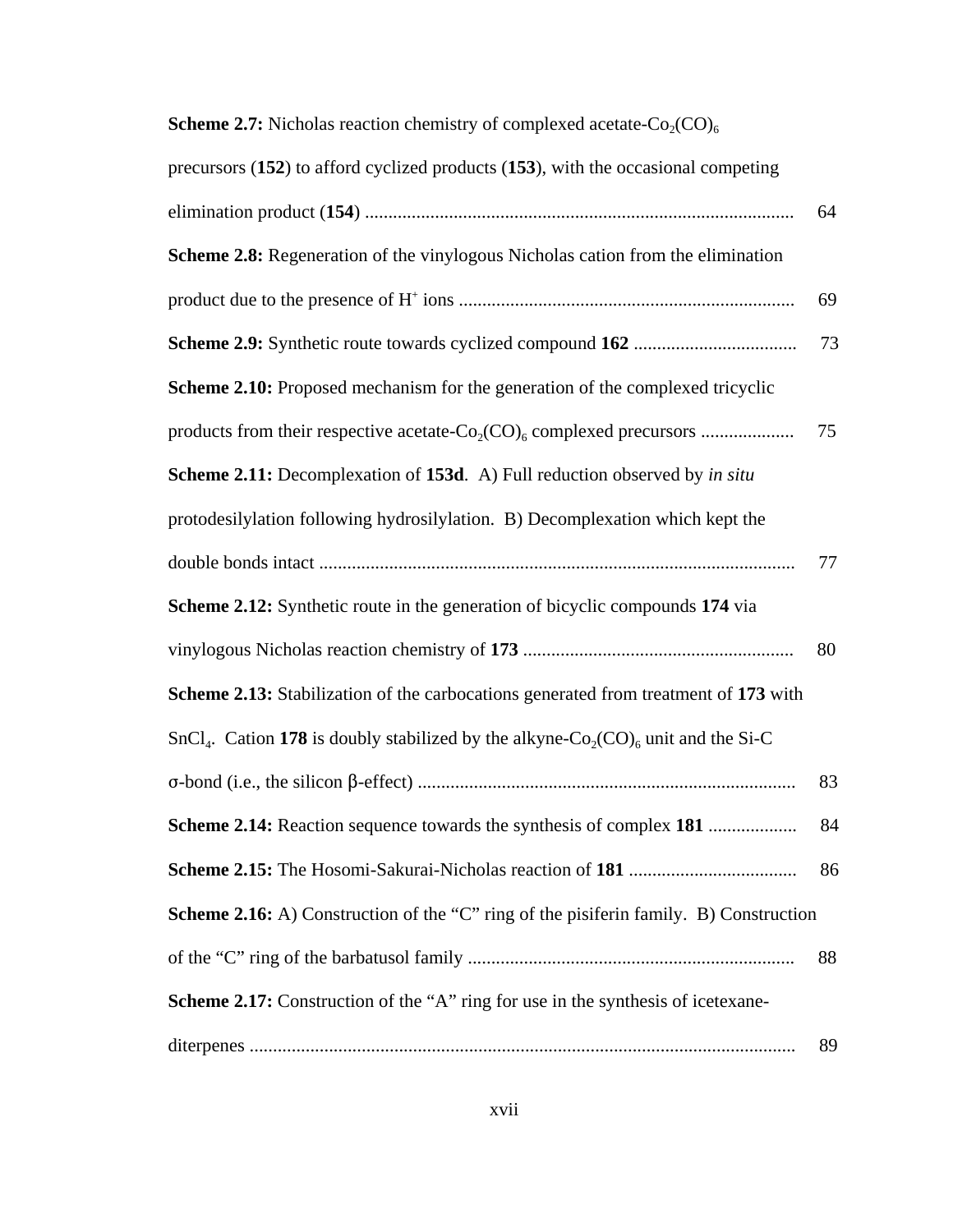|                                                                                                 | 90 |
|-------------------------------------------------------------------------------------------------|----|
| <b>Scheme 2.19:</b> One-pot complexation, cyclization, and decomplexation of 195                | 91 |
|                                                                                                 | 94 |
|                                                                                                 | 96 |
| <b>Scheme 2.22:</b> Selective hydrogenation of 197 using $K^+O$ , $CN=NCO$ , $K^+$ as a diimide |    |
|                                                                                                 | 97 |
| <b>Scheme 2.23:</b> Possible route towards the deprotection of the methyl ethers in 200         | 99 |
| <b>Scheme 3.1:</b> Cyclization of complexed $\beta$ -keto ester 210 into 211, followed by       |    |
|                                                                                                 |    |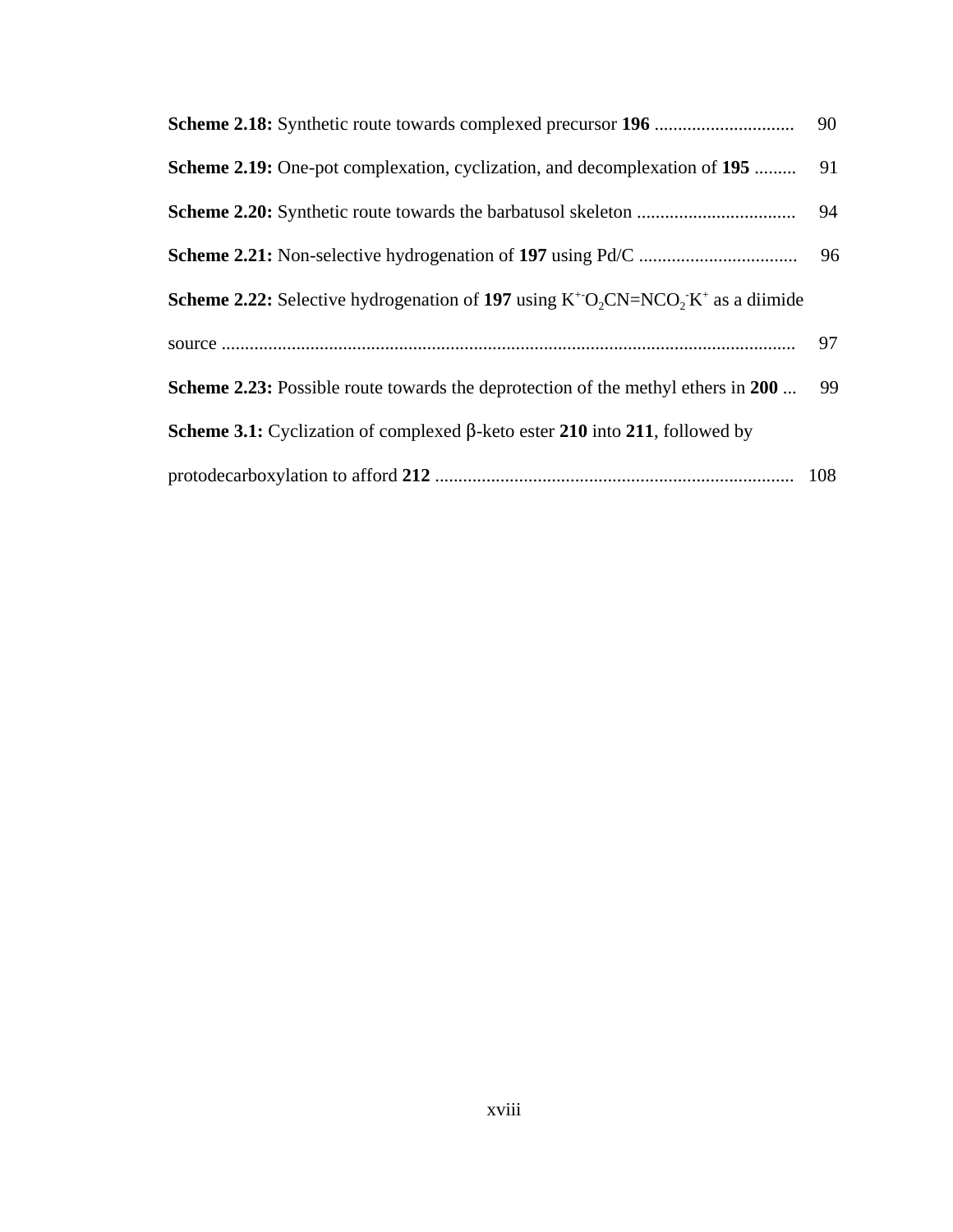## **LIST OF TABLES**

| <b>Table 1:</b> Summary of % Yields for Compounds 156 and 148, respectively | -61 |
|-----------------------------------------------------------------------------|-----|
|                                                                             | 62  |
| <b>Table 3:</b> Summary of Nicholas Lewis acid-Promoted Reaction Results    | 72  |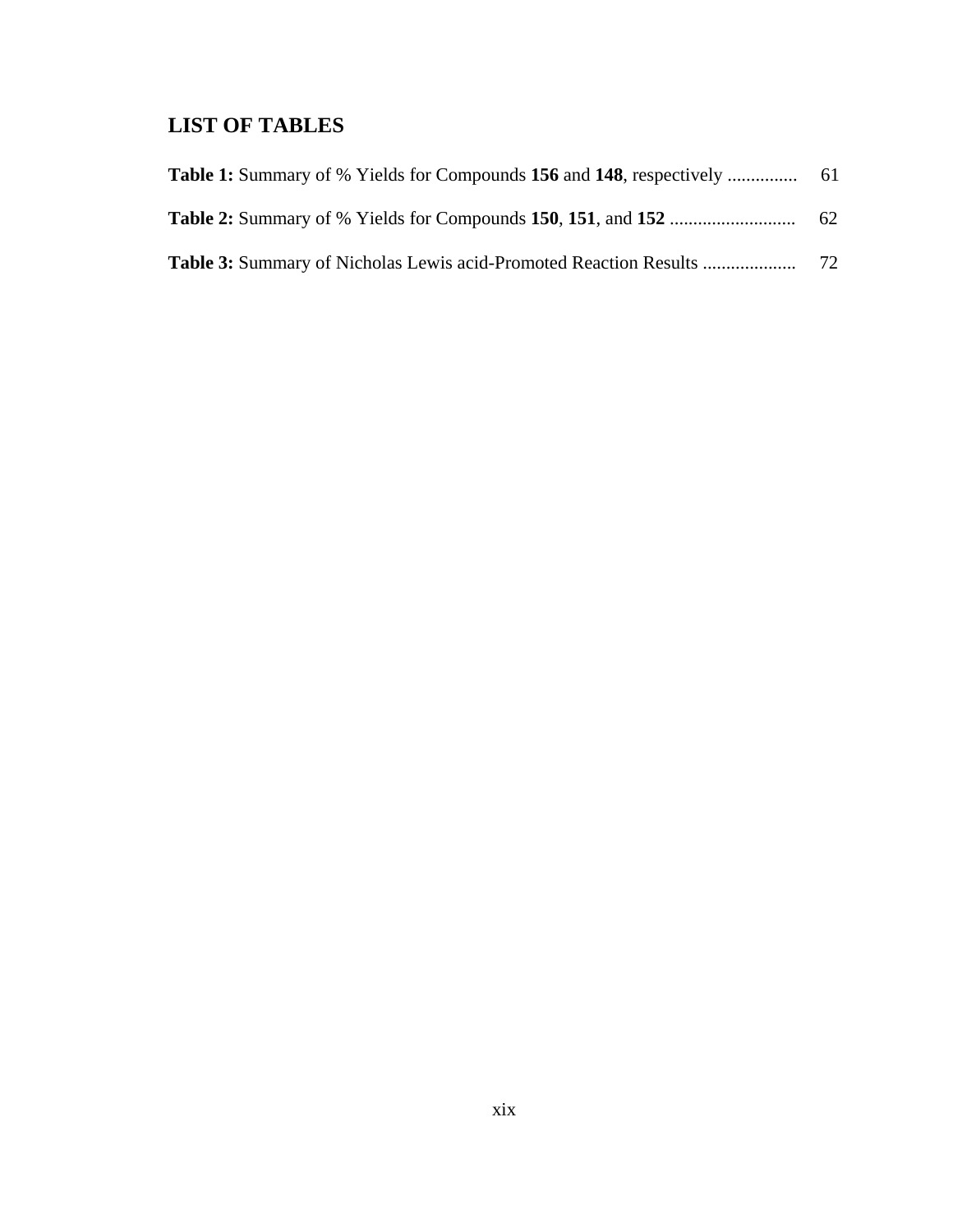## **LIST OF ABBREVIATIONS**

| $Ac_2O$                    | Acetic anhydride                |
|----------------------------|---------------------------------|
| $BF_{3}$ •OEt <sub>2</sub> | Boron trifluoride etherate      |
| <b>BHA</b>                 | Butylated hydroxyanisole        |
| <b>BHT</b>                 | Butylated hydroxytoluene        |
| <b>B</b> n                 | Benzyl                          |
| "BuLi                      | $n$ -Butyllithium               |
| 'BuOH                      | tert-Butanol                    |
| Bu <sub>2</sub> BOTf       | Dibutyl boron triflate          |
| $Bu_3SnH$                  | Tributyltin hydride             |
| <b>BTMSA</b>               | Bis(trimethylsilyl)acetylene    |
| ${}^{n}C_{5}H_{11}$        | $n$ -Pentyl                     |
| <b>CAN</b>                 | Ceric ammonium nitrate          |
| $cm^{-1}$                  | Wavenumber                      |
| $m$ -CPBA                  | meta-Chloroperoxybenzoic acid   |
| d                          | Doublet                         |
| dd                         | Doublet of doublets             |
| ddd                        | Doublet of doublets of doublets |
| $dH_2O$                    | Distilled water                 |
| <b>DIB</b>                 | (Diacetoxyiodo)benzene          |
| DIBAL-H                    | Diisobutylaluminum hydride      |
| <b>DMAP</b>                | 4-Dimethylaminopyridine         |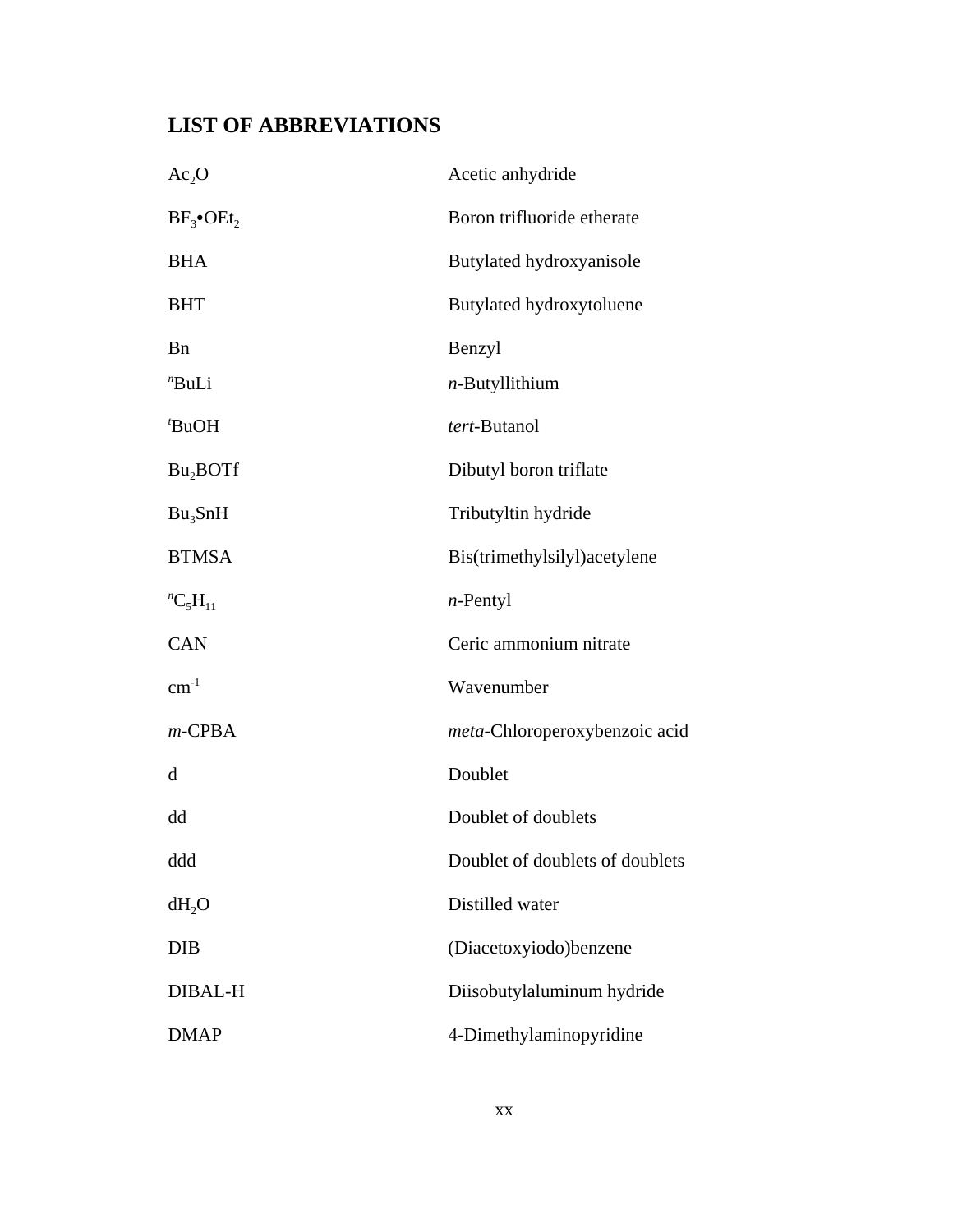| <b>DMF</b>              | Dimethylformamide                           |
|-------------------------|---------------------------------------------|
| Et                      | Ethyl                                       |
| Et <sub>2</sub> O       | Diethyl ether                               |
| <b>EtOH</b>             | Ethanol                                     |
| EtSH                    | Ethanethiol                                 |
| $Et_{3}SiH$             | Triethylsilane                              |
| EtSNa                   | Sodium ethylthiolate                        |
| Hz                      | Hertz                                       |
| $\bf J$                 | J-coupling                                  |
| <b>LDA</b>              | Lithium diisopropylamide                    |
| m                       | Multiplet                                   |
| Me                      | Methyl                                      |
| Me <sub>2</sub> AIC1    | Dimethylaluminum chloride                   |
| <b>MeCN</b>             | Acetonitrile                                |
| MeI                     | Iodomethane                                 |
| MeMgBr                  | Methyl magnesium bromide                    |
| Me <sub>2</sub> O       | Dimethyl ether                              |
| MeOH                    | Methanol                                    |
| Me <sub>2</sub> Al(OTf) | Dimethylaluminum trifluoromethanesulphonate |
| MeSNa                   | Sodium methylthiolate                       |
| Na/Hg                   | Sodium amalgam                              |
| <b>NaOEt</b>            | Sodium ethoxide                             |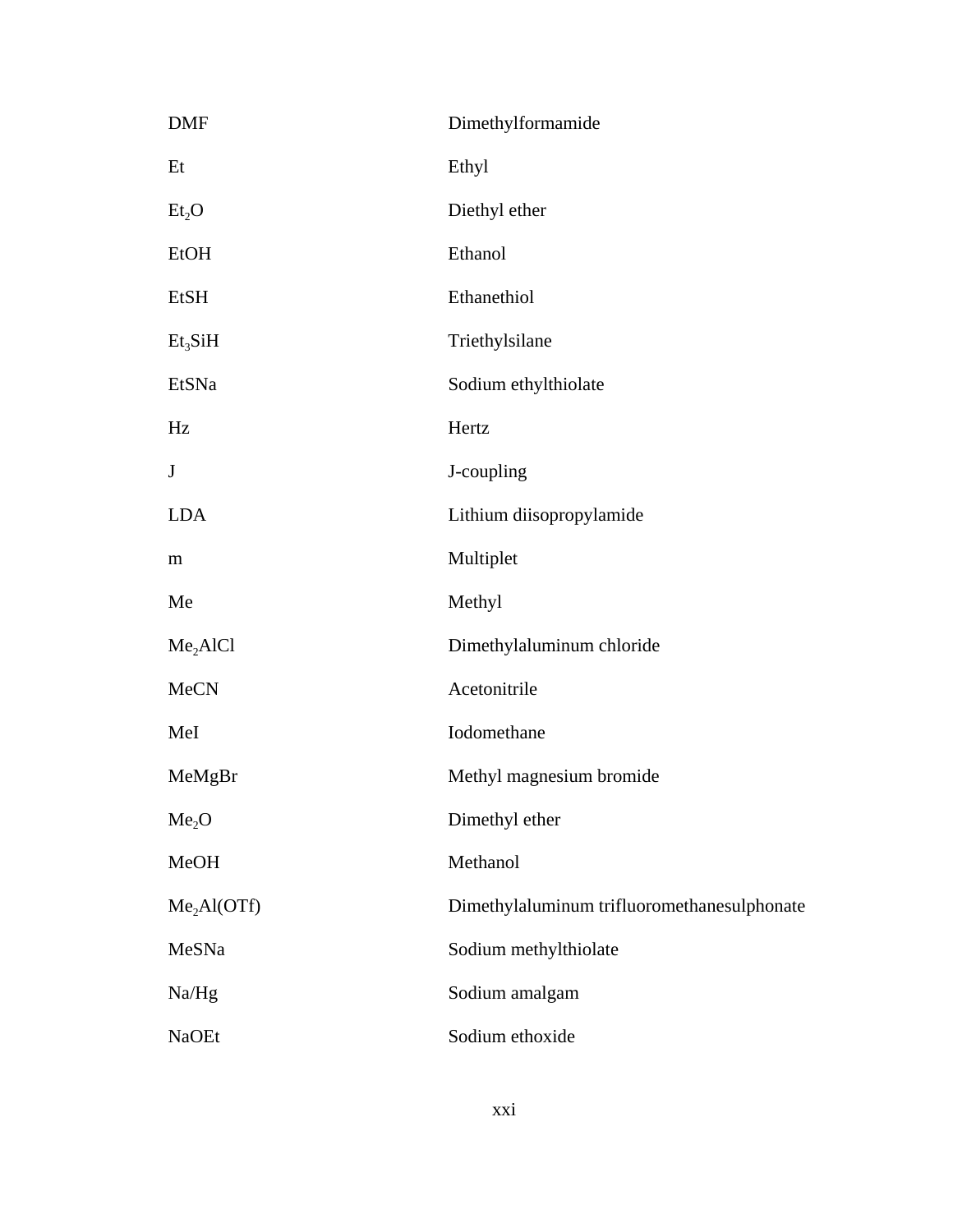| $NEt_3$             | Triethylamine                                   |
|---------------------|-------------------------------------------------|
| $\rm Nu$            | Nucleophile                                     |
| OAc                 | Acetate                                         |
| OMe                 | Methoxy                                         |
| $OSi({}^{i}Pr)_{3}$ | Triisopropylsilyl ether                         |
| <b>OTBS</b>         | tert-Butyldimethylsilyl ether (TBDMS)           |
| O/N                 | Overnight                                       |
| Pd/C                | Palladium on carbon                             |
| <b>PDC</b>          | Pyridinium dichromate                           |
| $Pd(PPh_3)_{2}Cl_2$ | Bis(triphenylphopshine)palladium(II) dichloride |
| $Pd(PPh_3)_4$       | Tetrakis(triphenylphosphine)palladium           |
| Ph                  | Phenyl                                          |
| $Ph_3SiH$           | Triphenylsilane                                 |
| Piv                 | Pivaloyl                                        |
| <b>PPA</b>          | Polyphosphoric acid                             |
| ppm                 | Parts per million                               |
| iPr                 | Isopropyl                                       |
| ${}^{n}Pr$          | Propyl                                          |
| $P_{r_2}NEt$        | N,N-Diisopropylethylamine                       |
| PrOH                | Isopropanol                                     |
| $Pt(PPh_3)_3$       | Tris(triphenylphosphino)platinum                |
| Pyr                 | Pyridine                                        |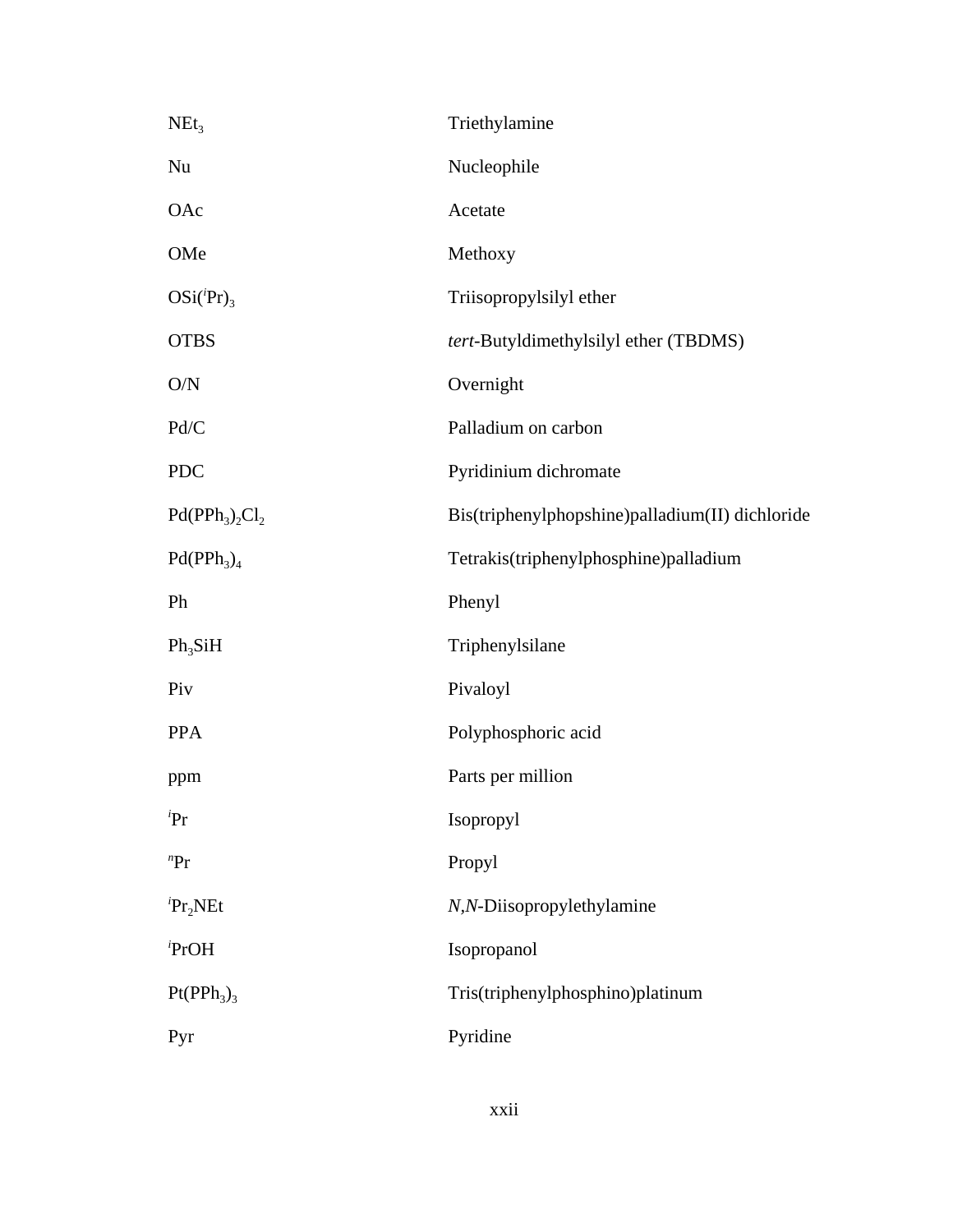| q                                    | Quartet                                |
|--------------------------------------|----------------------------------------|
| $R_f$                                | <b>Retention factor</b>                |
| <b>RCM</b>                           | Ring closing metathesis                |
| <b>ROH</b>                           | Alcohol                                |
| <b>RT</b>                            | Room temperature                       |
| S                                    | Singlet                                |
| SiEt <sub>3</sub>                    | Triethylsilyl                          |
| SnBu <sub>3</sub> H                  | Tributyltin hydride                    |
| t                                    | Triplet                                |
| <b>TBAF</b>                          | Tetrabutylammonium fluoride            |
| <b>TFA</b>                           | Trifluoroacetic acid                   |
| <b>TFAA</b>                          | Trifluoroacetic anhydride              |
| <b>THF</b>                           | Tetrahydrofuran                        |
| <b>TLC</b>                           | Thin layer chromatography              |
| <b>TMS</b>                           | Trimethylsilyl                         |
| TsNHNH <sub>2</sub>                  | para-Toluenesulphonyl hydrazide        |
| $p$ -TsOH $\bullet$ H <sub>2</sub> O | para-Toluenesulphonic acid monohydrate |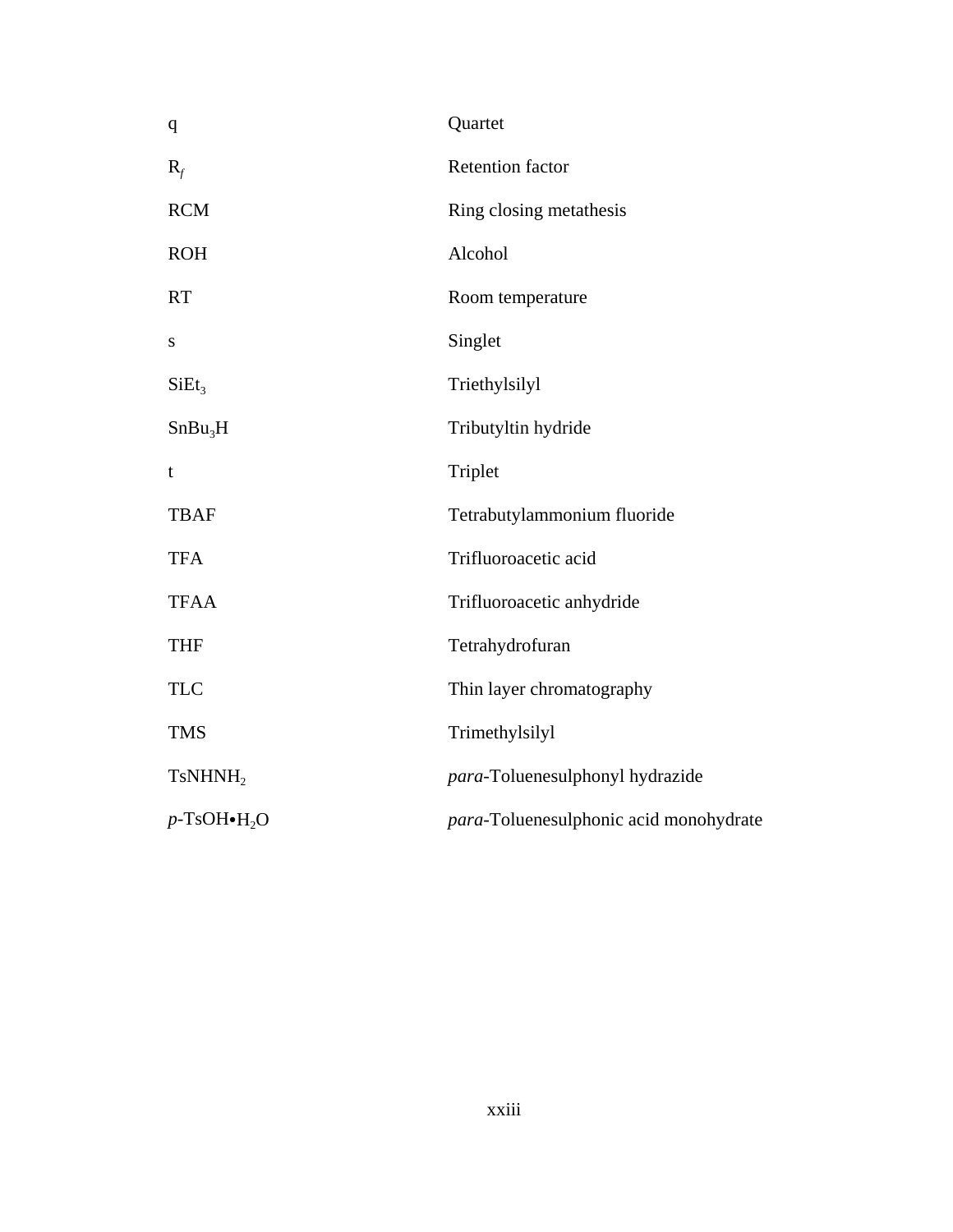## **CHAPTER 1: INTRODUCTION**

## **1.1. THE NICHOLAS REACTION**

The discovery of new and efficient methods for the construction of carbon-carbon bonds is an advancing, developing, and growing theme in organic synthesis. The use of alkyne chemistry, and in particular, alkyne- $Co_2(CO)$ <sub>6</sub> complex chemistry, has gained prominence in organic synthesis, with efficient methods developed to perform sophisticated transformations. Acetylene-dicobalt hexacarbonyl  $(Co<sub>2</sub>(CO)<sub>6</sub>)$  complexes are used primarily for three major applications in organic synthesis<sup>3</sup>: the formation of cyclopentenones by the Pauson-Khand reaction<sup>6,38,49,97,133,144</sup>, the nucleophilic addition to cobalt-complexed propargylic cations, known as the Nicholas reaction18,30,51,64,65,66,93,137,139,169,185, and the use of the cobalt moiety as a useful protecting group<sup>143</sup> for acetylenic compounds due to its ease of addition and removal.

The Nicholas reaction (**Scheme 1.1**) is a potent and versatile synthetic tool in organic synthesis, which enables efficient substitution reactions of propargyl alcohols, ethers, and acetates, resulting in the formation of new carbon-carbon and/or carbon-heteroatom bonds. Reported first in 1972 by *Nicholas and Petit*<sup>141</sup>, the authors, while investigating the use of the  $Co_2(CO)_{6}$  unit as a protecting group for the C-C triple bond, detailed the facile nature of the mild, acid-mediated dehydration of dicobalt hexacarbonyl-complexed propargyl alcohols to their corresponding 1,3-enyne derivatives. Propargyl alcohols not complexed to  $Co_2(CO)_{6}$ failed to react under the same conditions; dehydration of free propargyl alcohols required forcing conditions, such as considerably high temperatures (80-200  $^{\circ}$ C) and more strongly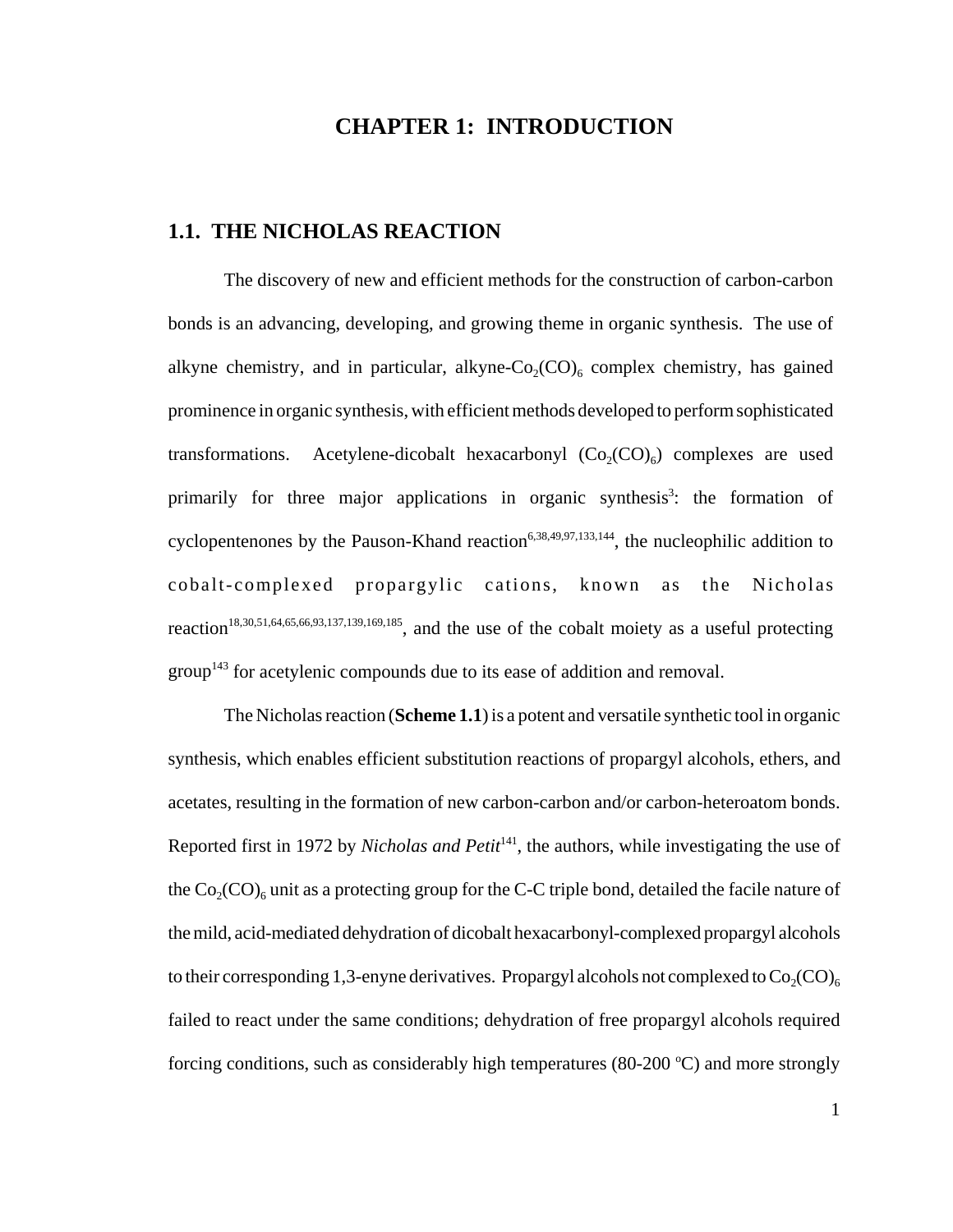acidic conditions. The Nicholas group soon became interested in the stability of the likely intermediates,  $[(\text{propargyl})\text{Co}_2(\text{CO})_6]^+$  cations, based on the hydration/dehydration equilibrium connecting the complexes of progargyl alcohols and their  $1,3$ -enyne products<sup>139</sup>.



**Scheme 1.1:** A) The Nicholas reaction. B) Simplified method of representing the acetylene- $Co_2(CO)_6$  bond.

The Nicholas reaction can be best described as an  $S_N1$  process<sup>169</sup>. Prior to the substitution step, the acetylene unit is treated with dicobalt octacarbonyl to yield the triple bond complexed as its  $\mu$ - $\eta$ <sup>2</sup>-Co<sub>2</sub>(CO)<sub>6</sub>-alkyne adduct (1). The resulting organometallic complex is treated with a Lewis acid (or in some cases, a Brønsted acid) to form the ensuing propargyl carbocation (**2**), resulting from the loss of an appropriate leaving group. The cation is stabilized by delocalization of the positive charge onto the neighbouring alkyne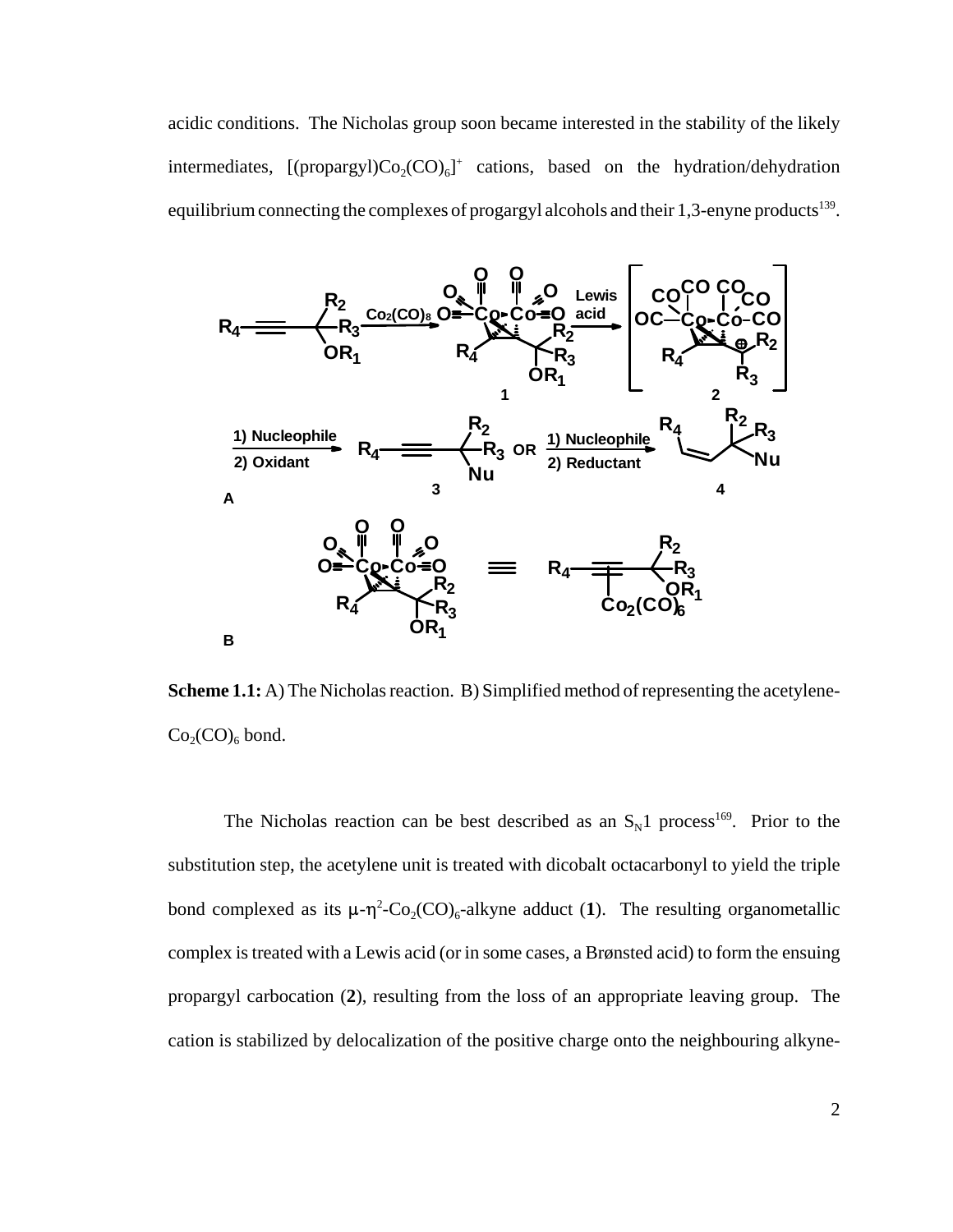$Co_2(CO)$ <sub>6</sub> functionality. Subsequent entrapment of the cation by nucleophilic attack furnishes the desired substitution product. The cobalt complex can be oxidatively or reductively removed following nucleophilic attack (**3** or **4**, respectively), or can be used to further functionalize the Nicholas reaction products in subsequent cobalt-mediated reactions, such as the Pauson-Khand reaction<sup>89,155,176</sup>.

#### **1.1.1. FEATURES OF NICHOLAS REACTION CHEMISTRY**

The Nicholas reaction is a resourceful and impressive synthetic application for a variety of reasons:  $S_N1'$  and  $S_N2'$  reactions are not possible in the simplest cases, thus eliminating the formation of allenic by-products; buffered systems are possible to use in case acid-sensitive functionalities are present in the substrate; and the reaction can be applied both inter- and/or intramolecularly, in either solution or the solid phase<sup>54</sup>. The reaction also allows for the stereoselective synthesis of chiral products<sup>30,137</sup> by either: i) the introduction of a chiral ligand into the cobalt complex (i.e., phosphines<sup>13</sup>, *tris*(1,1,1,3,3,3-hexafluoroisopropyl)phosphite<sup>19</sup>, and phosphoramidites<sup>108</sup>); ii) the use of chiral substrates with welldefined stereocenters at the propargyl position, chiral centres neighbouring the propargyl site, or at the remote acetylenic site (i.e., chiral auxiliary) that control the stereochemistry at the newly created  $sp^3$  carbon centre<sup>9,10,32,88,134,147</sup>; iii) the use of chiral nucleophiles<sup>138,163</sup>.

The Nicholas reaction also works well with a wide variety of nucleophiles that are capable of reacting efficiently with the parent cation. Oxygen-centred nucleophiles, such as water and various alcohols, nitrogen nucleophiles comprised of amines and sulphonamides, and activated carbon nucleophiles, such as allyl silanes, allyl stannanes, allyl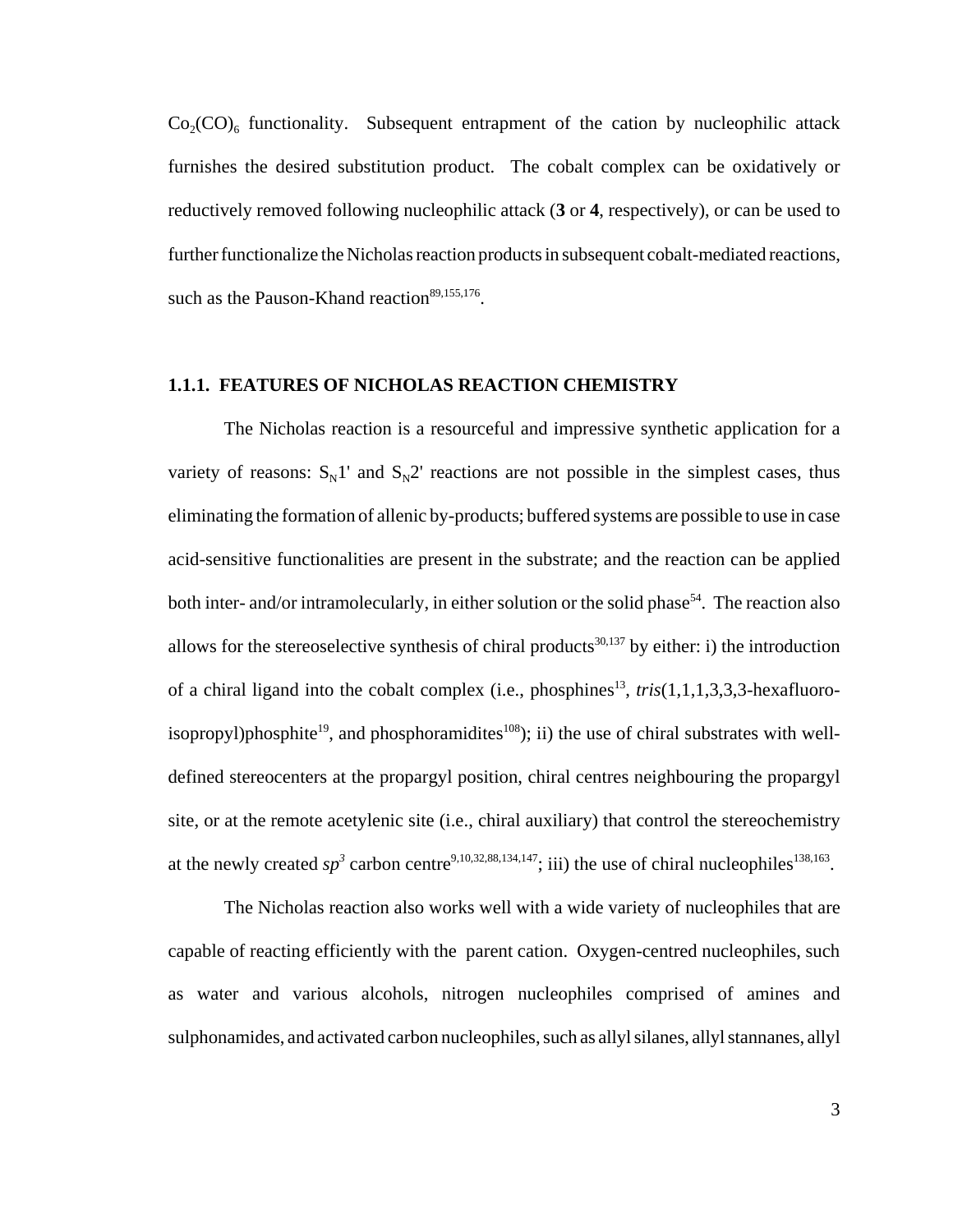boranes, silyl enol ethers, enamines, ketene acetals, and electron rich aromatic rings all react readily with Nicholas cations<sup>66,102,169,185</sup>. Other nucleophiles include hydrides<sup>140</sup>, unactivated alkenes<sup>102</sup> (although a mixture of alkene isomers upon proton loss results, or if a remote oxygenated functional group is in a position to react with the resulting cation, lactones or ethers result), and alkyl dithiols<sup>57</sup> (with isolation of dimeric by-products along with the intended products). Finally, and most importantly, the reaction can lead to ring formation due to the fact that complexation bends the alkyne unit away from  $180^\circ$  to almost that characteristic of alkenes, allowing for bond geometries not available to their metal-free counterparts (see **Angle Strained Cycloalkynes** section).

Mayr's group<sup>105,125,127</sup> have studied the reaction kinetics of some simple  $Co_2(CO)_{6-}$ stabilized propargyl cations with a variety of  $\pi$ -nucleophiles (i.e., allyl silanes, allyl stannanes, silylated enol ethers, ketene acetals) and hydride donors (i.e., trialkylsilanes), and quantified their reactivity using their electrophilicity parameter, *E*. The authors concluded that the studied Nicholas cations (**5**) are slightly less electrophilic than the dianisylmethylium ion (**6**), and behave as being roughly equivalent in reactivity to the xanthylium (**7**) and ferrocenylethylium (**8**) ions (**Figure 1.1A**). Their predictions are in good agreement with experimental observations, and confirm the suitability of reactivity of these cations with nucleophiles that inherit a reactivity greater than that of *m*-xylene (i.e., electron rich aromatics, simple alkenes, and alkynes)<sup>66</sup>. In 2000, the Mayr group<sup>124,126</sup> studied the reactivity of vinyl substituted alkyne- $Co_2(CO)_{6}$  complexes (9) as nucleophiles with a variety of electrophiles in order to generate the propargyl cation. The authors determined that there was no good correlation between the stability of the formed [(propargylium) $Co_2(CO)_{6}$ ]<sup>+</sup>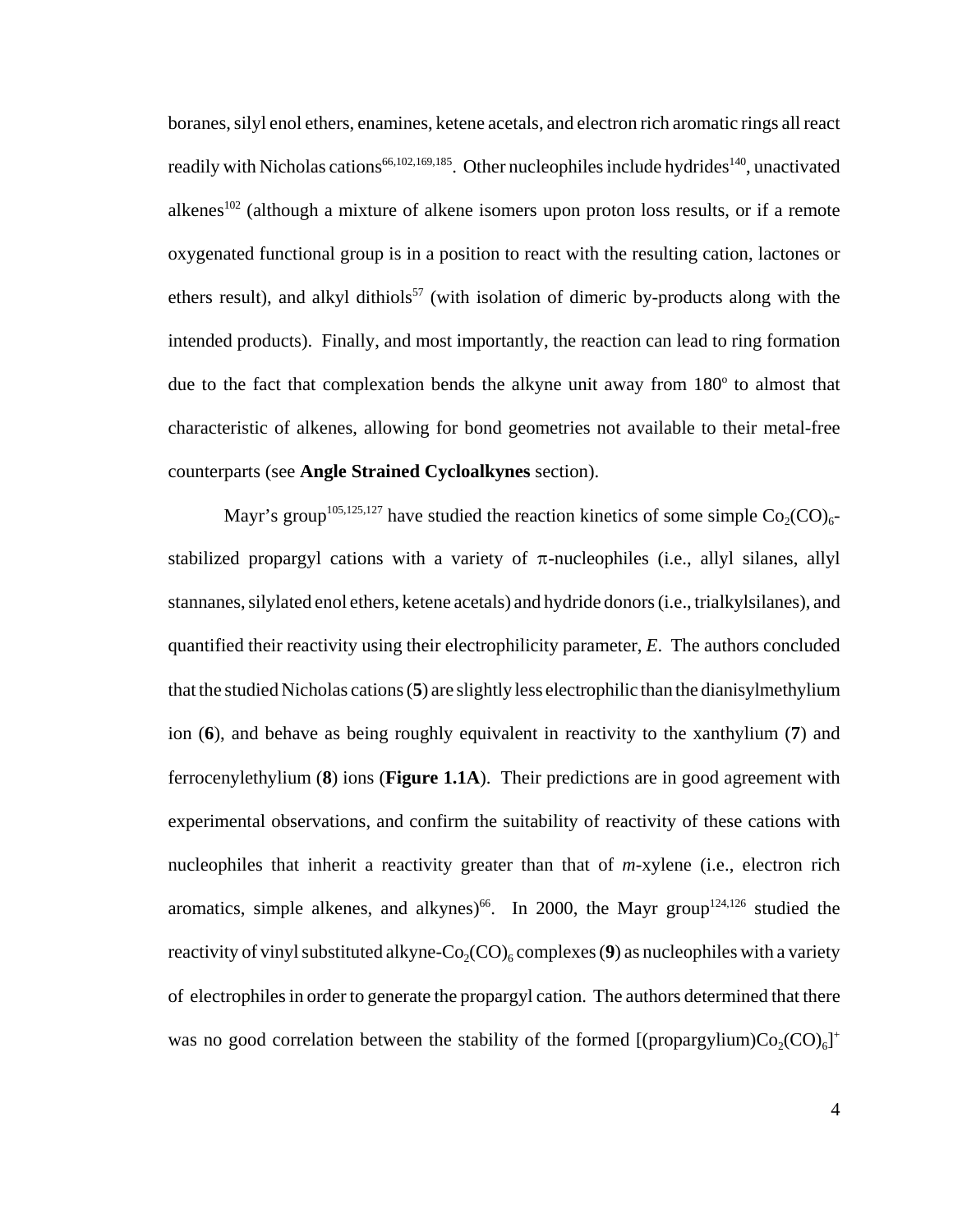cation and the reactivity of the precursor alkene. Their nucleophilicities are comparable to 1,3-butadiene (**10**), and one case in particular, possessed a nucleophilic reactivity parameter equivalent to isobutylene (**11**) (**Figure 1.1B**).



**Figure 1.1:** A) Relative electrophilicity of the  $[(\text{propargplium})\text{Co}_2(\text{CO})_6]^+$  cation  $(R = H, E)$  $= -0.84$ ; R = Ph,  $E = -1.58$ ) (5) based on the Mayr scale: dianisylmethylium ion ( $E = 0.00$ ) (6), xanthylium ion  $(E = -0.99)$  (7), and ferrocenylmethylium ion  $(E = -2.57)$  (8). B) Relative nucleophilicity of the vinyl substituted alkyne-Co<sub>2</sub>(CO)<sub>6</sub> (R = H, *N* = -1.1, *s* = 0.92;  $R = Ph, N = 1.33, s = 0.90$  (9) moiety based on the Mayr scale: 1,3-butadiene ( $N = -0.87$ ,  $s = 1.00$  (10), and isobutylene ( $N = 1.11$ ,  $s = 0.98$ ) (11).

Facile decomplexation of the cobalt moiety has made Nicholas chemistry an even more attractive synthetic tool. After completion of the Nicholas reaction, the cobalt complex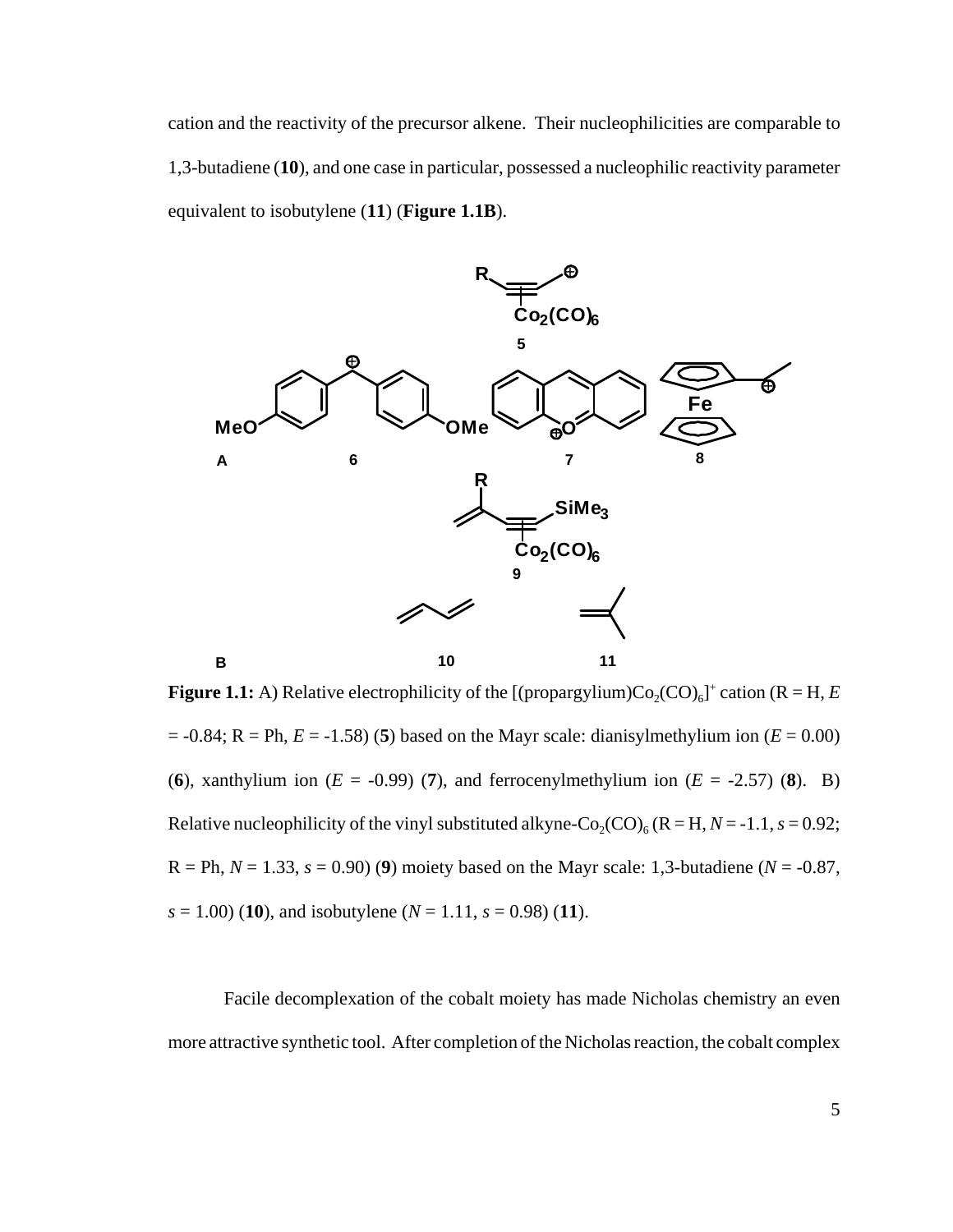can be removed using a variety of methods, either oxidatively to yield the parent alkyne, or reductively to yield an alkene or a substituted alkene. Some of the more common oxidative methods include<sup>185</sup>: Fe(NO<sub>3</sub>)<sub>3</sub> in alcohol (ROH), ROH/THF, or CH<sub>2</sub>Cl<sub>2</sub>; CAN in conjunction with a tertiary alcohol in acetone, MeOH, MeOH/H<sub>2</sub>O, MeOH/Et<sub>2</sub>O, or MeCN; I<sub>2</sub> in C<sub>6</sub>H<sub>6</sub> or THF; trimethylamine *N*-oxide in THF, MeOH, or CHCl<sub>3</sub>; and *N*-methylmorpholine *N*oxide (in conjunction with 1,4-cyclohexadiene) in THF, CH<sub>2</sub>Cl<sub>2</sub>, <sup>*i*</sup>PrOH, DMF, or  $\text{CCl}_4/\text{BuOH}$ . Common reductive methods include: lithium in liquid NH<sub>3</sub>; H<sub>2</sub> over Rh/charcoal in EtOH; H<sub>2</sub> over Wilkinson's catalyst in  $C_6H_6$ ; Bu<sub>3</sub>SnH in  $C_6H_6$ ; NaH<sub>2</sub>PO<sub>2</sub>•H<sub>2</sub>O in 2-methoxyethanol; and Et<sub>3</sub>SiH or Ph<sub>3</sub>SiH in  $C_6H_6$ , which form their respective vinylsilanes. For other, rarer methods, the reader is directed to the Teobald review<sup>185</sup>.

## 1.1.2. STABILITY OF THE [(PROPARGYLIUM)Co<sub>2</sub>(CO)<sub>6</sub>]<sup>+</sup> CATION

The stability of the propargyl carbocation intermediate arises from the benefit of the  $\beta$ -effect of the cobalt moiety: the complexes are remarkably stable due to significant delocalization of the positive charge onto the  $Co_2(CO)_6$  unit. In 1973, *Seyferth et. al.*<sup>168</sup> studied three carbonium salts,  $[(CCHR)Co<sub>3</sub>(CO)<sub>9</sub>]<sup>+</sup>PF<sub>6</sub>$  (12, Figure 1.2), whose stability, they believed, were a direct consequence of their position relative to the triangular arrangement of the three cobalt atoms. The following year, the group<sup>167</sup> reported the <sup>1</sup>H- and  $13C-NMR$  spectra of these carbenium ions, which provided evidence for stabilization through charge delocalization onto the cobalt cluster system. Further experimental evidence for this extensive charge delocalization was reported by *Connor and Nicholas*<sup>29</sup> in 1977 (13, Figure **1.2**), whose cations provided evidence by an increase in absorption frequencies of the  $C = O$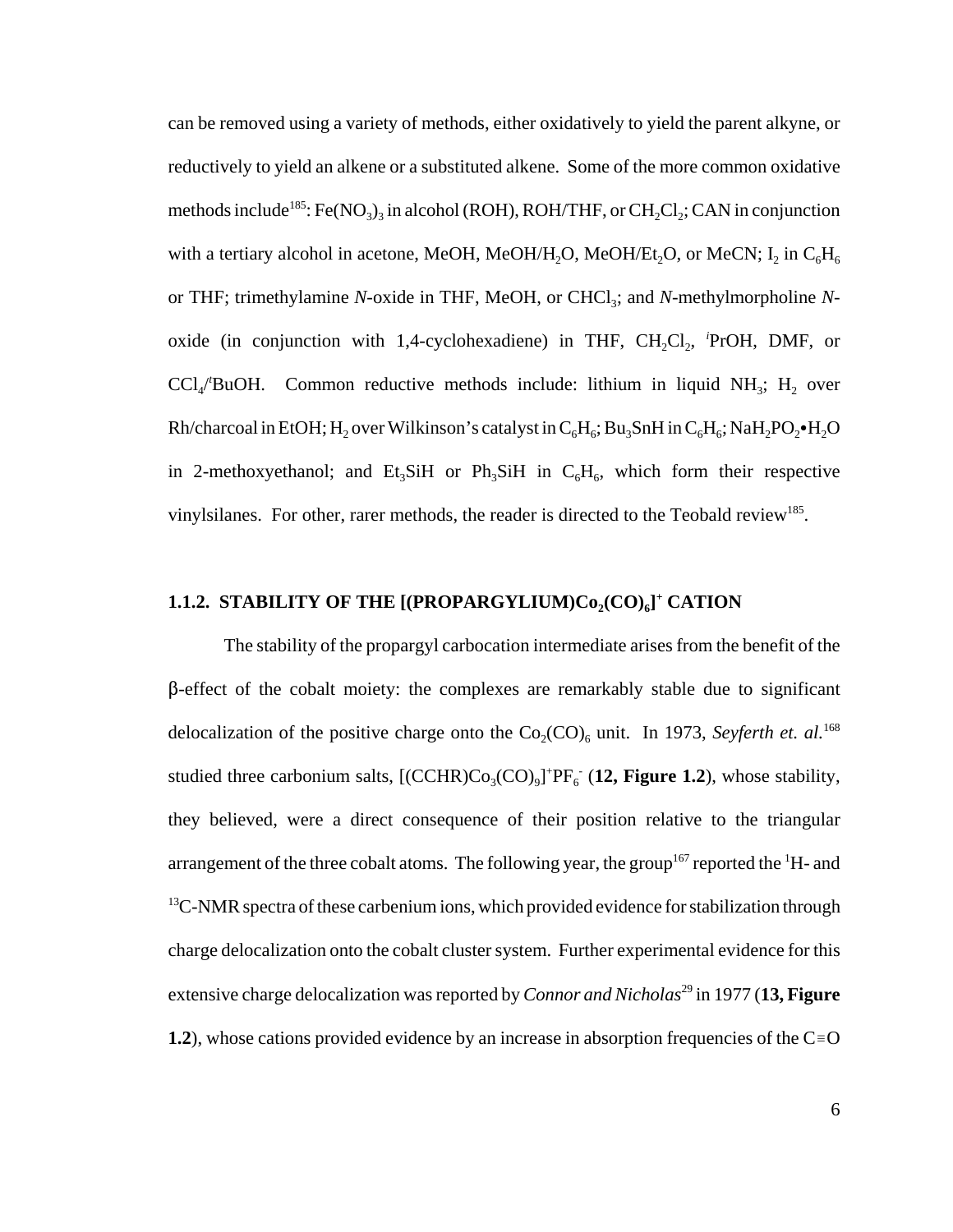ligands,  $v(CO)$ , in the IR spectrum  $(+40-60 \text{ cm}^{-1})$  compared to those present in the parent alcohols. The shift indicates greater C-O bonding, as would be expected from decreased  $d$ (Co)  $\rightarrow \pi^*$ (CO) donation in the electron deficient cations. <sup>1</sup>H-NMR spectra exhibited only small downfield shifts of alkyl groups  $\alpha$ - to the newly generated cationic centre, suggesting charge dispersal in the generated cations. 13C-NMR resonances were only mildly deshielded relative to the precursor alcohol complexes $145$ ; however, they were dramatically shielded compared to the metal-free propargyl cations. The authors also concluded that the organometallic unit possessed powerful electron donating abilities.



**Figure 1.2:** Structures studied by the Seyferth group ( $R = H$ ,  $CH_3$ , or  $C_6H_5$ ) (12), and the Nicholas group ( $R_1 = R_2 = CH_3$ ,  $Z = SbF_6$ ;  $R_1 = R_2 = C_6H_5$ ,  $Z = SbF_6$ ;  $R_1 = CH_3$ ,  $R_2 = H_1 Z$  $=$  BF<sub>4</sub>; R<sub>1</sub> = R<sub>2</sub> = H, Z = BF<sub>4</sub>) (13).

## 1.1.3. STRUCTURAL ANALYSIS OF THE [(PROPARGYLIUM)Co<sub>2</sub>(CO)<sub>6</sub>]<sup>+</sup> **CATION**

The three dimensional structure elucidation of the Nicholas cations awaited some time due to the inability to generate a stable enough crystal suitable for X-ray crystallography. In 1978, *Schilling and Hoffmann*<sup>162</sup> proposed, on the basis of theoretical calculations, that stabilization occurs in the compound,  $[{\rm (CCH_2)Co}_3{\rm (CO_9)}]^+$  (**14, Figure 1.3**),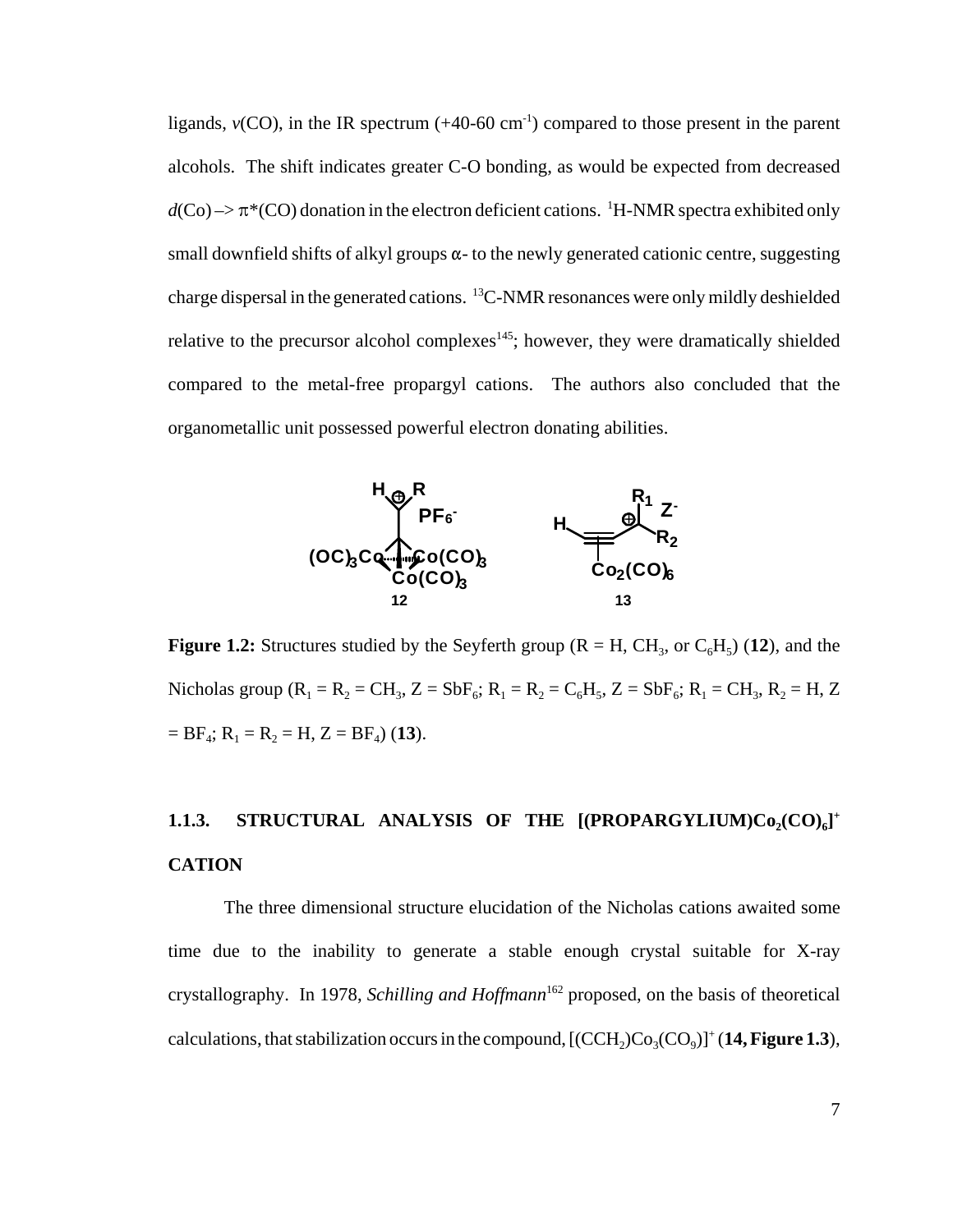as a result of the formation of tilted -CCH<sub>2</sub> structures towards the  $\text{-Co}_3$  plane rather than an upright structure above the tricobalt triangle. In 1982, *Edidin et. al.*<sup>43</sup> reported <sup>13</sup>C-NMR evidence for  $[(CHCHMe<sub>2</sub>)Co<sub>3</sub>(CO<sub>9</sub>)]<sup>+</sup>$  (15, Figure 1.3), from which they unambiguously excluded the notion that the transition metal-stabilized cations are true three-coordinate carbenium ions (i.e., upright structures), but are stabilized by direct interactions between the cationic carbon and the metal framework. These cations ultimately provided a model for propargyl- $Co_2(CO)_6$  complexed cations.



**Figure 1.3:** Structures studied by *Schilling and Hoffmann* (**14**) and *Edidin et. al* (**15**).

The most widely and currently accepted model of these organometallic complexes was finally provided by *Schreiber et. al.*<sup>163</sup>, who investigated the dynamic behaviour of several dicobalt hexacarbonyl propargyl cations, and proposed that the cations exist as unsymmetrical structures, and that the charge is delocalized onto the  $Co_2(CO)_{6}$  moiety. The model (**Figure 1.4**) features a bending of the propargylic carbon towards one of the cobalt atoms, and is fluxional by two processes. Chemical behaviour and stereochemical outcomes can be explained by the consideration of resonance or canonical forms of the Nicholas cations, where the cobalt atoms act as electron donors assisting the electron-deficient carbon atom; the positive charge can be localized formally on carbon (carbocation) or cobalt (cobalt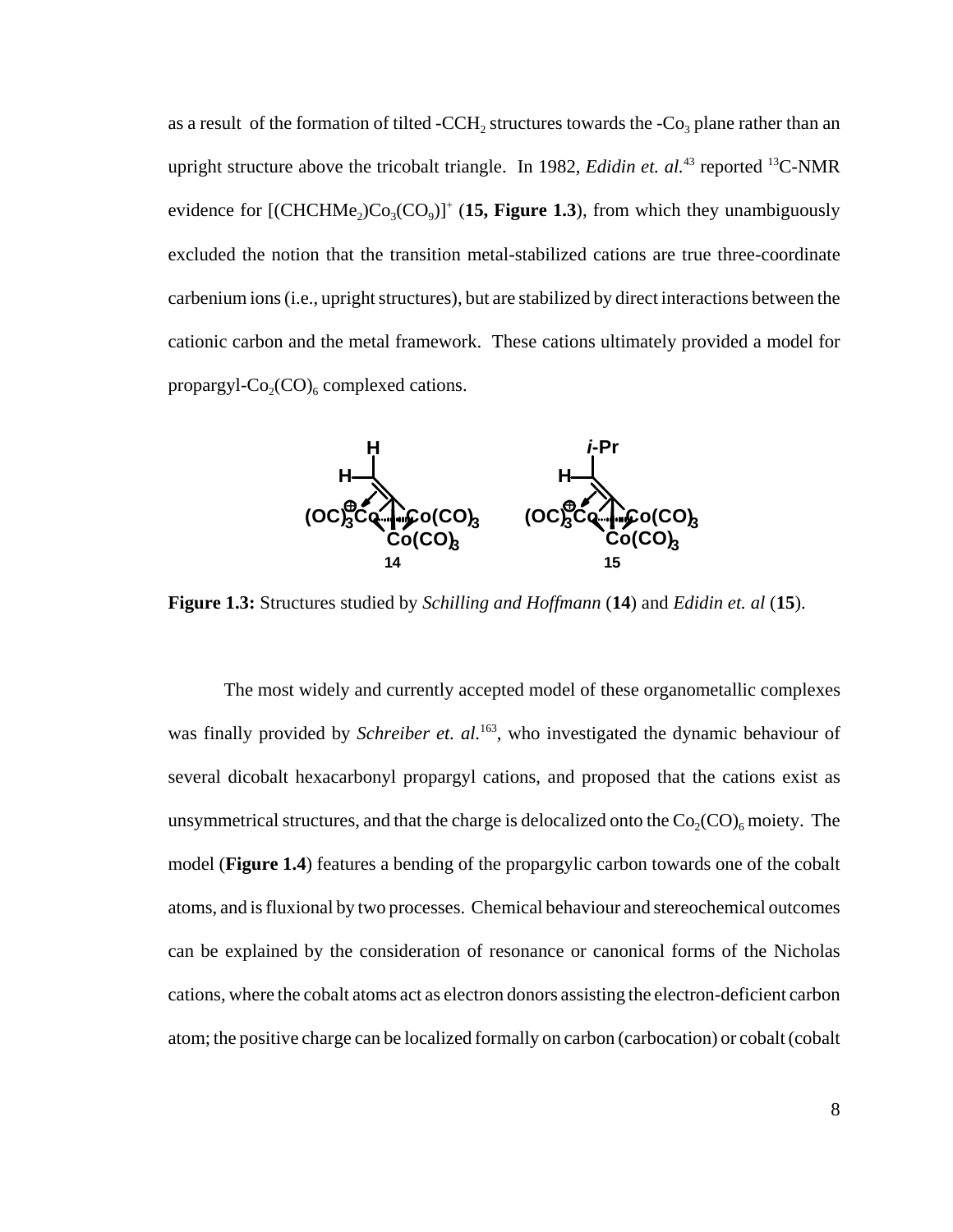cation). These resonance forms allow the existence of a fluxional tautomerism, or equilibria, among four valence or fluxional tautomers, which interconvert to each other by antarafacial and suprafacial migrations. Further studies on cobalt related complexes were conducted by the Nicholas group<sup>12</sup>, who reported on a (mono)triphenylphosphine complex (i.e., one of the carbonyl ligands was replaced with a triphenylphosphine ligand), and by the Jaouen group<sup>70,71</sup>, who reported on the X-ray structures and molecular orbital analyses of molybdenum and molybdenum-cobalt clusters.



Figure 1.4: Fluxional model of propargyl-Co<sub>2</sub>(CO)<sub>6</sub> cations as proposed by *Schreiber et. al.* (Reproduced with permission from Reference 840 Copyright 1987 American Chemical Society).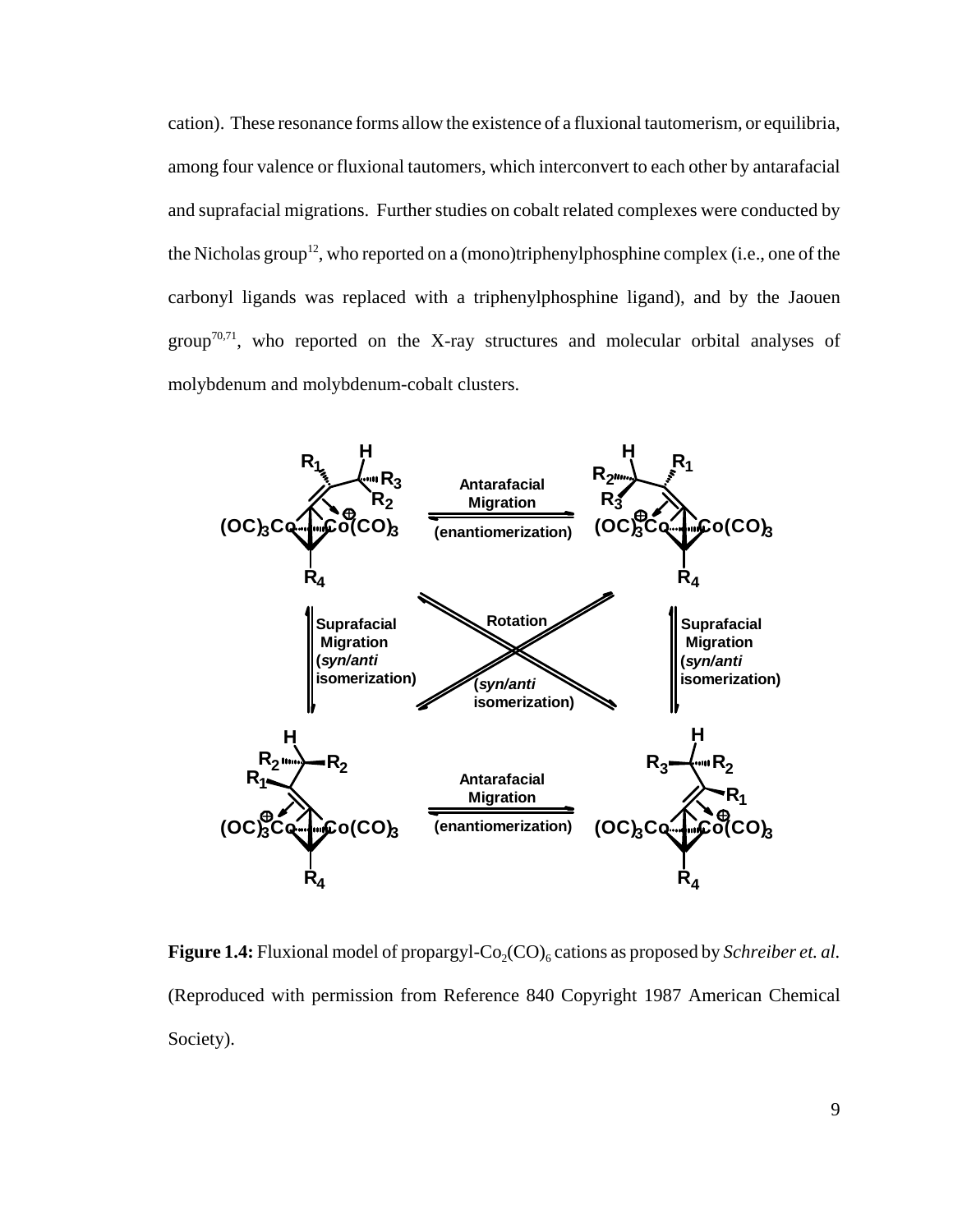*Melikyan et. al.*<sup>131</sup> finally obtained the first X-ray crystal structure of a Nicholas cation in 1998. The carbocation (**16, Figure 1.5**), doubly stabilized by two adjacent cobaltcomplexed alkynyl units to allow for greater thermal stability and greater chances of crystallinity, showed rehybridization of the central  $sp^3$  carbon atom to  $sp^2$  when comparing the cation to the precursor alcohol complex. The covalent bonds around the central carbon in the cation all shorten, as expected, due to greater *s* character in hybridized orbitals. The metal complexes became non-equivalent, and a shift of the central carbon atom closer towards one of the metal atoms in each Co-Co pair is also apparent in the cation.



**Figure 1.5:** X-ray crystal structure analysis of the  $[(\text{propargylium})\text{Co}_2(\text{CO})_6]^+$  cation (16). (Reproduced with permission from Reference 814 Copyright 1998 Wiley-VCH).

#### **1.1.4. VINYLOGOUS NICHOLAS REACTIONS**

To probe further the steric and electronic properties of the carbonium ion-stabilizing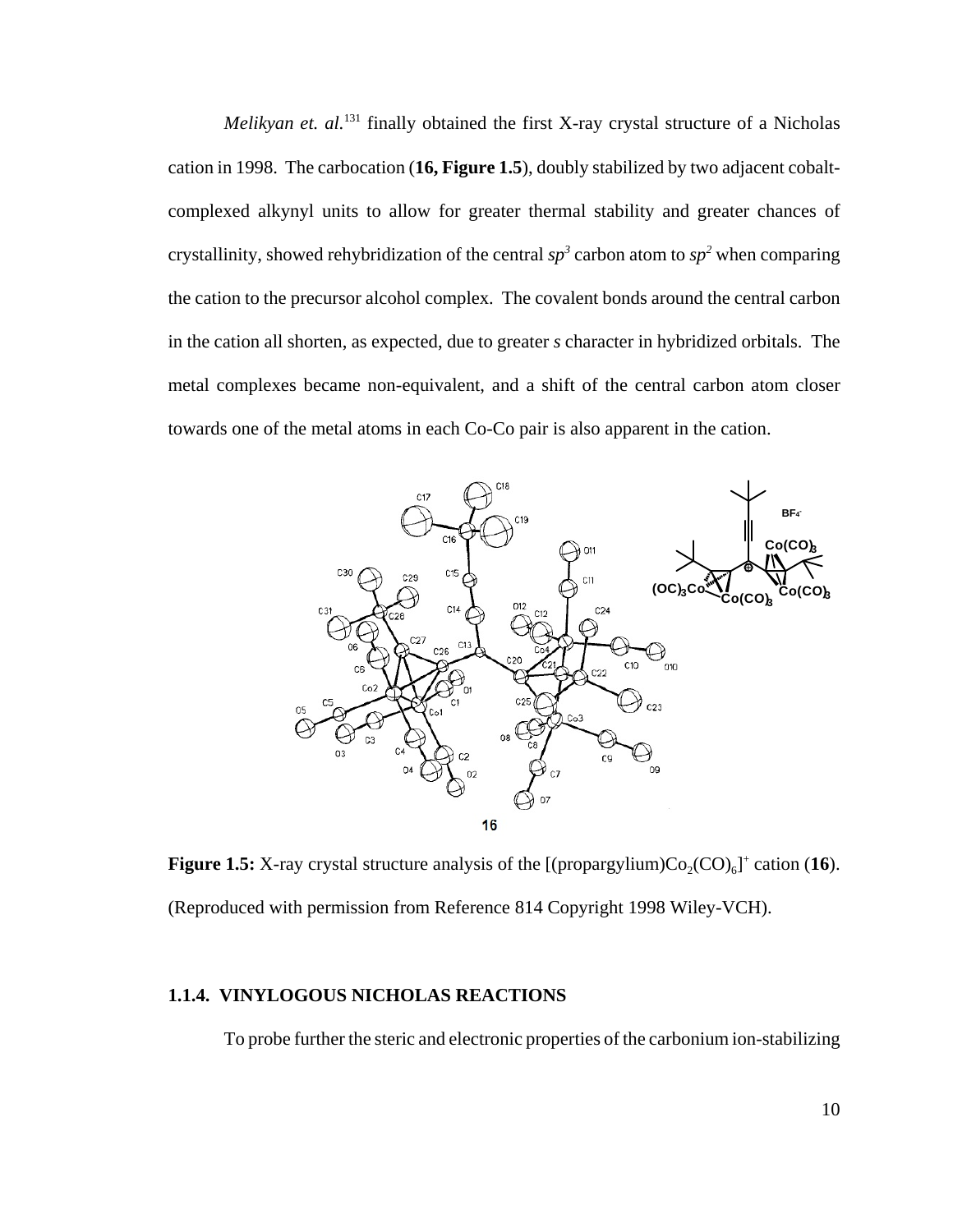alkynyl- $Co_2(CO)_{6}$  group, as well as to expand on the synthetic utility made possible by its presence, the Nicholas group studied compounds with propargylic and allylic functionalities. Deemed "second generation complexes"<sup>139</sup>, *Padmanabhan and Nicholas*<sup>146</sup> reported the reactions of various nucleophiles with vinylogous cations (**18**) derived from vinyl ethynyl carbinol complexes (**17**) (**Scheme 1.2**). The generated cations were attacked regio- and stereoselectively to give (*E*)-1,3-enyne and 1,4-enyne derivatives (**19** and **20**, respectively) efficiently. Carbon nucleophiles (anisole, allyl silanes, isopropenyl acetate) reacted extensively at the remote terminus  $(19 \gg 20)$  and with complete  $(E)$  stereoselectivity (a result critically determined by the steric bulk of the  $Co_2(CO)_{6}$ ). Ethanol (EtOH), as a nucleophile, however, predominately gave the opposite regioisomer. The authors suggested this to be a result of thermodynamic control. Coupling was likely reversible in the reaction conditions, as the presence of an easily protonated oxygen in the product provided a pathway for cation re-formation.



**Scheme 1.2:** (*E*)-1,3-Enyne synthesis via nucleophilic addition to the remote end of the allylic cation.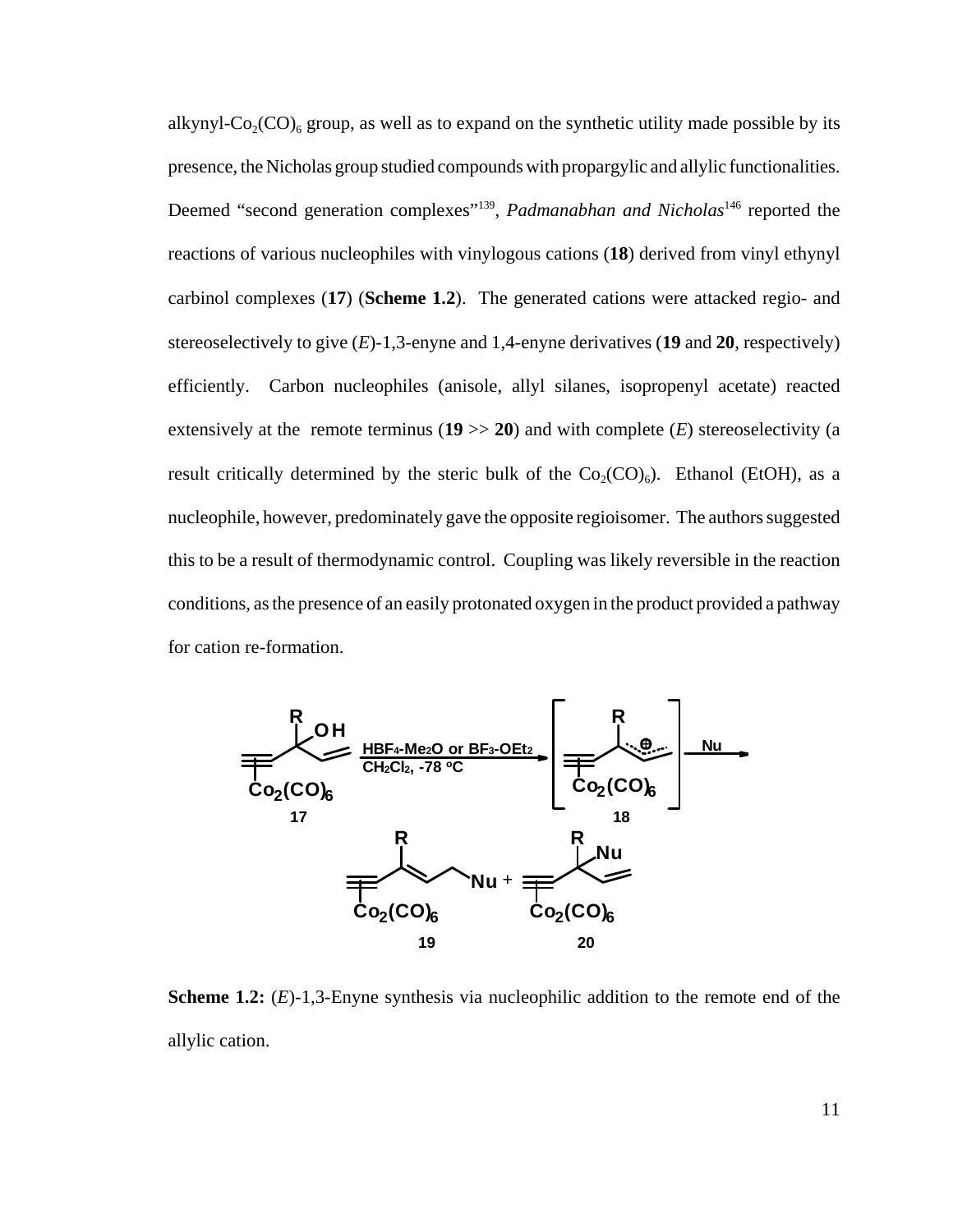In 1991, the Nicholas group, in their continuing efforts to explore and exploit the reactivity of propargylic and  $\alpha$ -vinylpropargylic cations, exposed such cations to three electron rich heterocycles to examine their coupling reactions<sup>179</sup>. The alkylation reactions were carried out by adding a furan derivative to a generated vinylogous cationic species at -78 °C in CH<sub>2</sub>Cl<sub>2</sub>, with the reaction taking place at the remote terminus of the  $\alpha$ -vinyl cation. Interestingly, they noticed that if alkylation was performed at temperatures above -45  $\degree$ C, a significant amount of the internal attack product was isolated as well. The authors, again, suggested that the latter product may actually be thermodynamically favoured.

## **1.2. ANGLE-STRAINED CYCLOALKYNES**

Given the wide occurrence of cyclic compounds in nature, coupled with their structural curiousities, the study of angle strained cyclic compounds and their synthesis has been a provocative theme in many areas of chemistry. Not every ring size, however, is accessible with the same ease. Medium-sized carbocyclic compounds (typically 7-12 carbons) have proven to be synthetically challenging, and in many instances, the most difficult to attain. Cyclization strategies are often inhibited due to entropic factors<sup>113</sup> (probability of the chain ends meeting), and enthalpic factors<sup>85</sup> (increasing strain in the transition state, transannular interactions). One of the most important influences on isolability of carbocycles is ring size $103$ .

#### **1.2.1. THE TRIPLE BOND IN A RING SYSTEM**

Undistorted triple bonds require four linearly arranged carbon atoms; the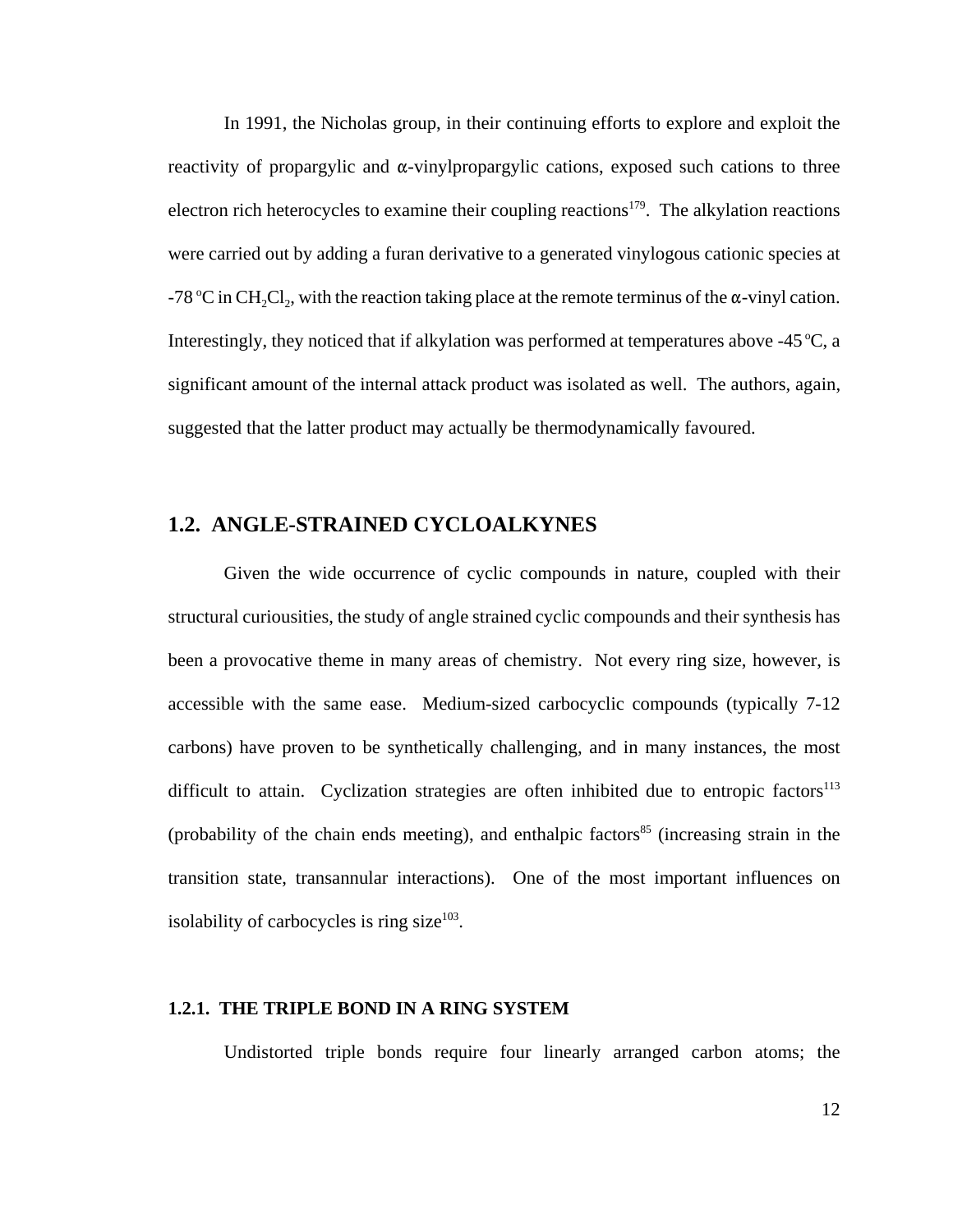incorporation of such a function into a ring system can only be achieved if the ring size is large enough, since a deviation from  $180^{\circ}$  is accompanied by strain<sup>130</sup>. The smallest isolable, unsubstituted cycloalkyne that can be isolated in its free state is cyclooctyne<sup>103</sup> (24), first synthesized and purified in 1953 by *Blomquist & Liu*<sup>11</sup>. The authors reasoned that the ring was probably highly strained due to its explosive reaction with phenyl azide. Smaller homologues, such as cyclopentyne (**21**), cyclohexyne (**22**), and cycloheptyne (**23**) exist as transient, highly reactive molecules, which were finally trapped by *Wittig et. al.*195 seven years later in 1960.



**Figure 1.6:** Small- and medium-sized carbocycles  $(n = 1,$  cyclopentyne  $(21)$ ;  $n = 2$ , cyclohexyne (22);  $n = 3$ , cycloheptyne (23);  $n = 4$ , cyclooctyne (24);  $n = 5$ , cyclononyne (**25**); *n* = 6, cyclodecyne (**26**); *n* = 7, cycloundecyne (**27**); *n* = 8, cyclododecyne (**28**)).

Although cyclopentyne, cyclohexyne, and cycloheptyne are capable of existing in solution, they must be generated in fast reactions, at extremely low temperatures, and in the absence of any reactive reagents which could add to the triple bond<sup>103</sup>. Despite the extra precautions, characterization of such highly reactive intermediates remains elusive due to their limited lifetimes. For example, the half-life of cyclopentyne is estimated to be approximately one second at -78  $^{\circ}C^{61}$ , and in dilute CH<sub>2</sub>Cl<sub>2</sub> at 25  $^{\circ}C$ , the half-life of cycloheptyne is less than one minute, although at -78  $^{\circ}$ C, it can be increased to one hour<sup>195</sup>.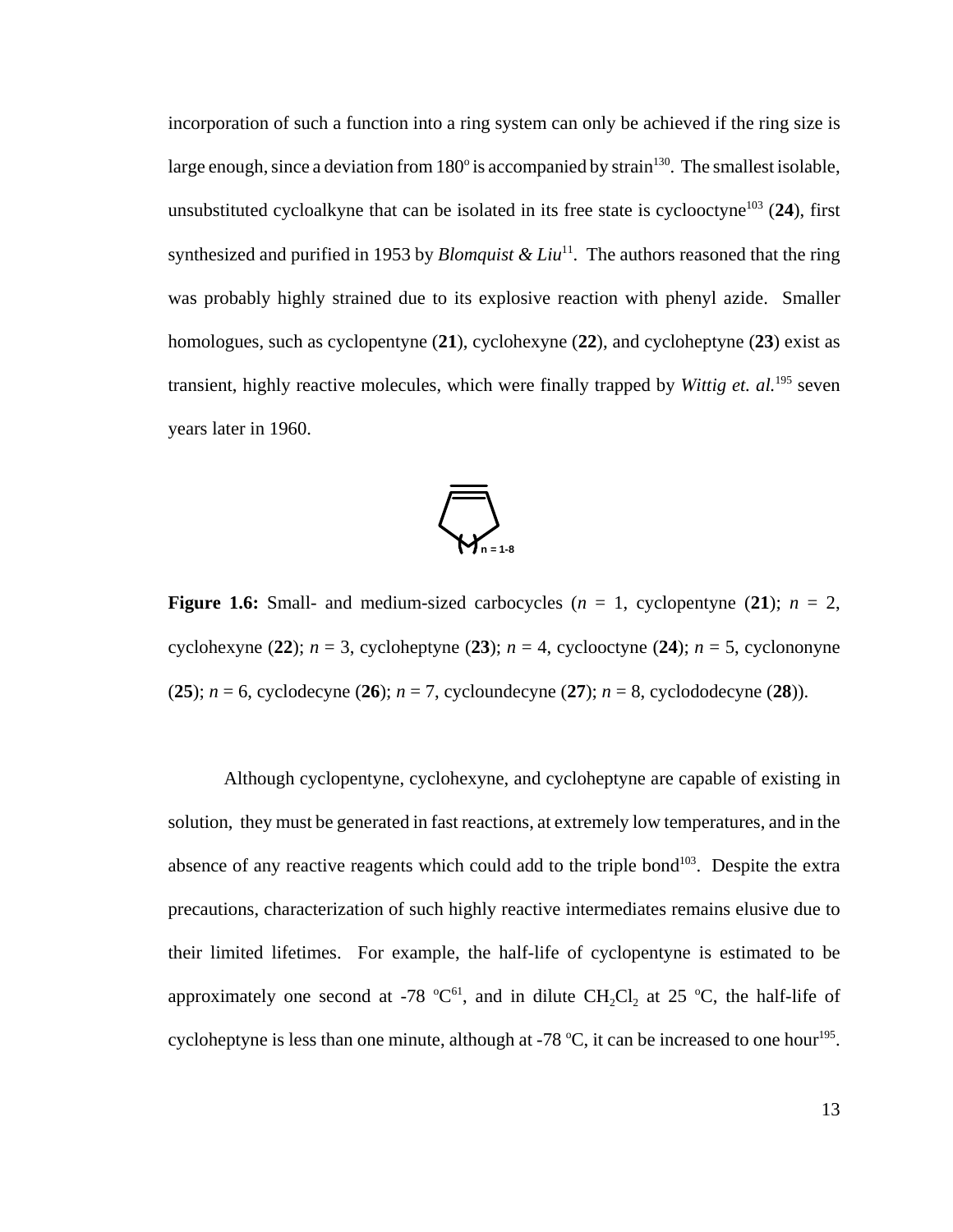Experimental evidence for cyclobutyne and cylopropyne has not yet been established $103,130$ .

Strained cyclic alkynes show a strongly enhanced reactivity in comparison to their acyclic counterparts. Deformed triple bonds react with a variety of reagents in order to relieve their geometrical strain<sup>130</sup>. For example, cyclohexyne (22), generated in a flash pyrolysis and frozen in an inert matrix, still exhibited a short lifetime due to a retro-Diels-Alder cleavage to butatriene (**29**) and ethene (**30**) (**A, Scheme 1.3**). Steric shielding of the triple bond by four methyl groups helped prolong the lifetime of the cyclohexyne, however, the retro-Diels-Alder reaction was still possible. Dimerization and isomerization reactions are other lifetime-reducing factors. Cycloheptyne (**23**) underwent a [2+2] cycloaddition reaction to yield the cyclobutadicycloheptene compound (**31**) (**B, Scheme 1.3**).



**Scheme 1.3:** A) Retro-Diels-Alder of cyclohexyne. B) Dimerization of cycloheptyne.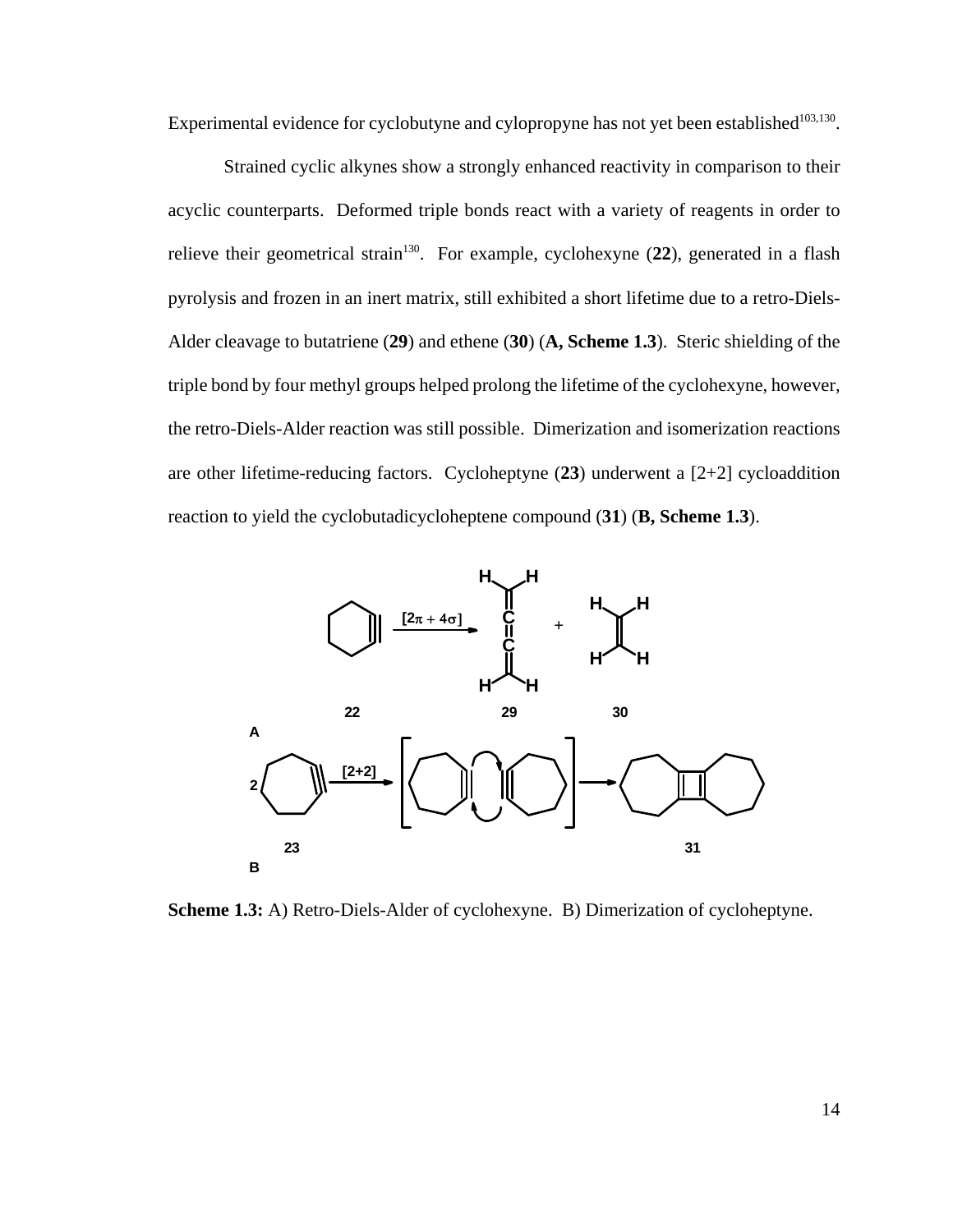### **1.2.2. STABILIZATION OF CYCLOALKYNES VIA TRANSITION METALS OTHER THAN COBALT**

Transition metals present unique and appealing opportunities for stabilization of highly reactive organic and inorganic fragments, and for activation of such fragments towards selective attack by a variety of chemical reagents, including highly selective cyclization reactions. Complexation of a metal to functional groups such as unactivated olefins, dienes, or acetylenes modifies the reactivity of these groups and, therefore, new reactivities are possible. Such processes provide medium-sized rings from simple fragments and offer an alternative pathway to previous conventional methods<sup>200</sup>.

Small- and medium-sized cycloalkynes that are short-lived, transient molecules or are unknown in their free state can be stabilized by coordination to various transition metal fragments. In 1978, *Bennett and Yoshida*<sup>8</sup> reported on the *in situ* construction of stable bis(triphenylphosphine)platinum complexes of cyclohexyne and cycloheptyne. Generated by the reduction of the appropriate 1,2-dibromocycloalkene (**32**) with 1% sodium amalgam in the presence of Pt(PPh<sub>3</sub>)<sub>3</sub>, the cyclohexyne complex, Pt( $C_6H_8$ )(PPh<sub>3</sub>), (33a), and the cycloheptyne complex,  $Pt(C_7H_{10})(PPh_3)$ <sub>2</sub> (33b), were isolated in good yields (A, Scheme **1.4**). In 1989, *Bennett* reported on the synthesis of what they formulated to be the cyclopentyne complex,  $Pt(PPh_3)_2(C_5H_6)$ , a colourless, very reactive solid<sup>7</sup>. As was expected, the cycloalkyne-Pt(PPh<sub>3</sub>), complexes became increasingly reactive as the ring became smaller. In the same paper, they also reported on the first dinickel (0) complex of 1,4benzdiyne (**34, Scheme 1.4B**). Throughout the years, *Buchwald et. al.* reported on the preparation, characterization, and reactions of the trimethylphosphine adduct of the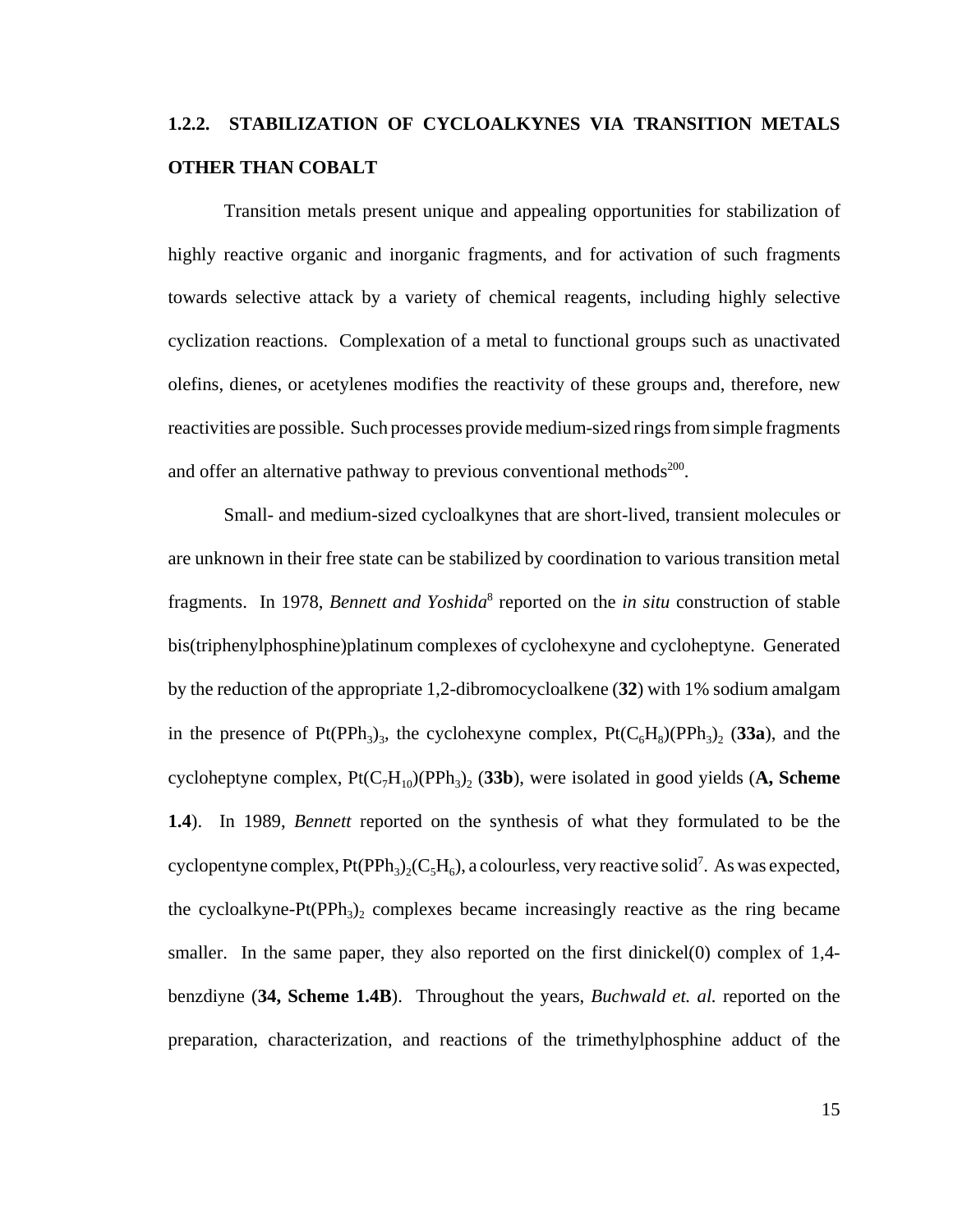zirconocene-cyclohexyne complex<sup>17</sup>, the zirconocene complexes of benzyne<sup>16</sup>, and the dizirconium complexes of benzdiyne<sup>15</sup>.



**Scheme 1.4:** A) Bennett's cyclohexyne-platinum  $(n = 1)$  (33a) and cycloheptyne-platinum  $(n = 2)$  (33b) complexes. B) Bennett's dinickel complex of 1,4-benzdiyne (34) (Cy = cyclohexyl).

#### **1.2.3. STABILIZATION OF CYCLOALKYNES WITH COBALT**

Dicobalt hexacarbonyl fragments have been used commonly as protecting groups to allow geometrically disfavoured cyclization reactions by bending and stabilizing the alkyne moiety<sup>159</sup>. *Sly*<sup>175</sup> reported, in as early as 1959, the dramatic modification in the geometry of the linear acetylenic -C=C- upon complexation by an  $M_2L_6$  unit. Complexation of diphenylacetylene by  $\mathrm{Co}_2(\mathrm{CO})_6$  reduced the alkynyl angles of Ph-C=C-Ph from 180° to 137° and 138°. In 1986, *Schreiber et. al.*<sup>164</sup> reported on the use of the Nicholas reaction in the form of a Lewis acid-mediated intramolecular cyclization reaction of propargyl ether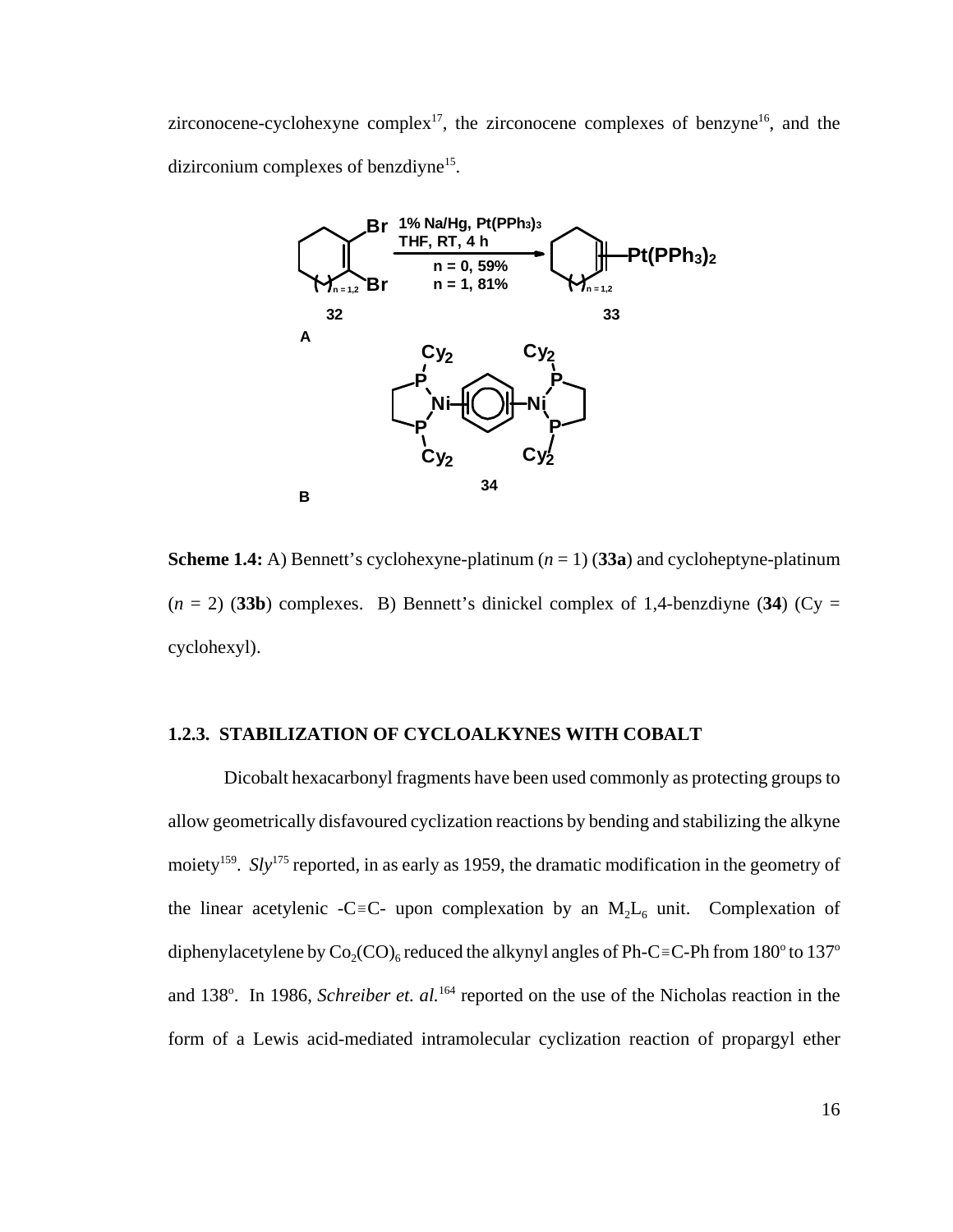complexes tethered to an allylsilane (**35**) in their preparation of the first cycloheptyne unit (**36**) complexed to a dicobalt hexacarbonyl fragment with an exocyclic vinyl fragment (**Scheme 1.5**). Using this method, the group also succeeded in synthesizing six- and eightmembered ring systems.



**Scheme 1.5:** Schreiber's synthesis of the first cycloheptyne- $Co_2(CO)_6$  complex (36).

The Magnus group, in their attempts to synthesize the bicyclo[7.3.0]dodecadiyne core structure of various antitumor agents, observed an unexpected homologous ene reaction to yield a cyclopentadienylallenecyclohexenyne- $Co_2(CO)_6$  (37, Figure 1.7) compound as a 1:1 mixture of epimers<sup>111,112</sup>. *Iwasawa et. al.* reported the first examples of isolated naphthalyne- $Co_2(CO)_{6}$  complexes (38, Figure 1.7), along with X-ray analysis, and study of their unique reactivity<sup>87</sup>. The three complexes isolated ( $R = H$ , OMe, or Br) showed no napthalene character, but substituted benzene character, as reasoned based on bond lengths of the non-complexed benzene part of the moiety. The complexes, however, did exhibit limited stability to air (as is common to cycloheptyne- $Co_2(CO)_6$  complexes).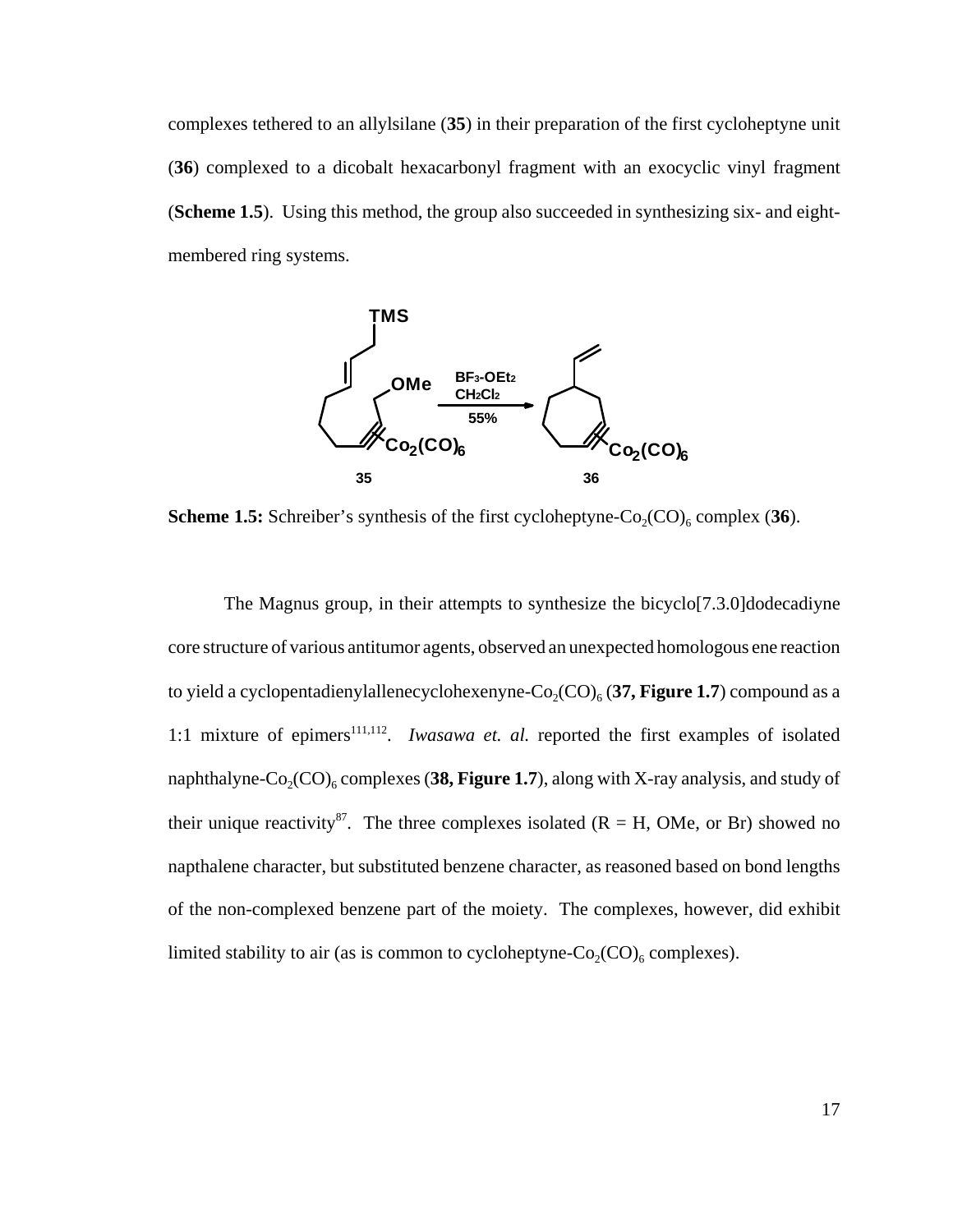

**Figure 1.7:** Cyclopentadienylallenecyclohexenyne-Co<sub>2</sub>(CO)<sub>6</sub> (37) synthesized by *Magnus et. al.*, and the naphthalyne-Co<sub>2</sub>(CO)<sub>6</sub> complex (R = H, OMe, or Br) (38) isolated by *Iwasawa et. al.* 

#### **1.3. APPLICATIONS OF THE NICHOLAS REACTION IN SYNTHESIS**

Lewis acid-mediated inter- and intramolecular C-C bond formations represent a major class of reactions adaptable to the synthesis of acyclic and cyclic compounds, in particular, by way of alkyne- $Co_2(CO)_{6}$  complexes through Nicholas reaction chemistry. This chemistry has proven to be very reliable in the construction of a plethora of simple and complex units, with some very intricate and well-conceived syntheses reported thus far.

### 1.3.1. CYCLOHEPTYNE-Co<sub>2</sub>(CO)<sub>6</sub> SYNTHESIS VIA INTRAMOLECULAR **NICHOLAS REACTION**

The Green group has been very active in the application of the Nicholas reaction towards seven-membered ring construction and in the study of their structural and electronic properties, with the hopes of expanding the scope of the Nicholas reaction and its synthetic applicability. In a 1998 report, *Green*<sup>68</sup> was able to demonstrate the synthesis of various cycloheptyne-Co<sub>2</sub>(CO)<sub>6</sub> complexes (39, Figure 1.8) by way of a  $BF_3$ •OEt<sub>2</sub> Lewis acid-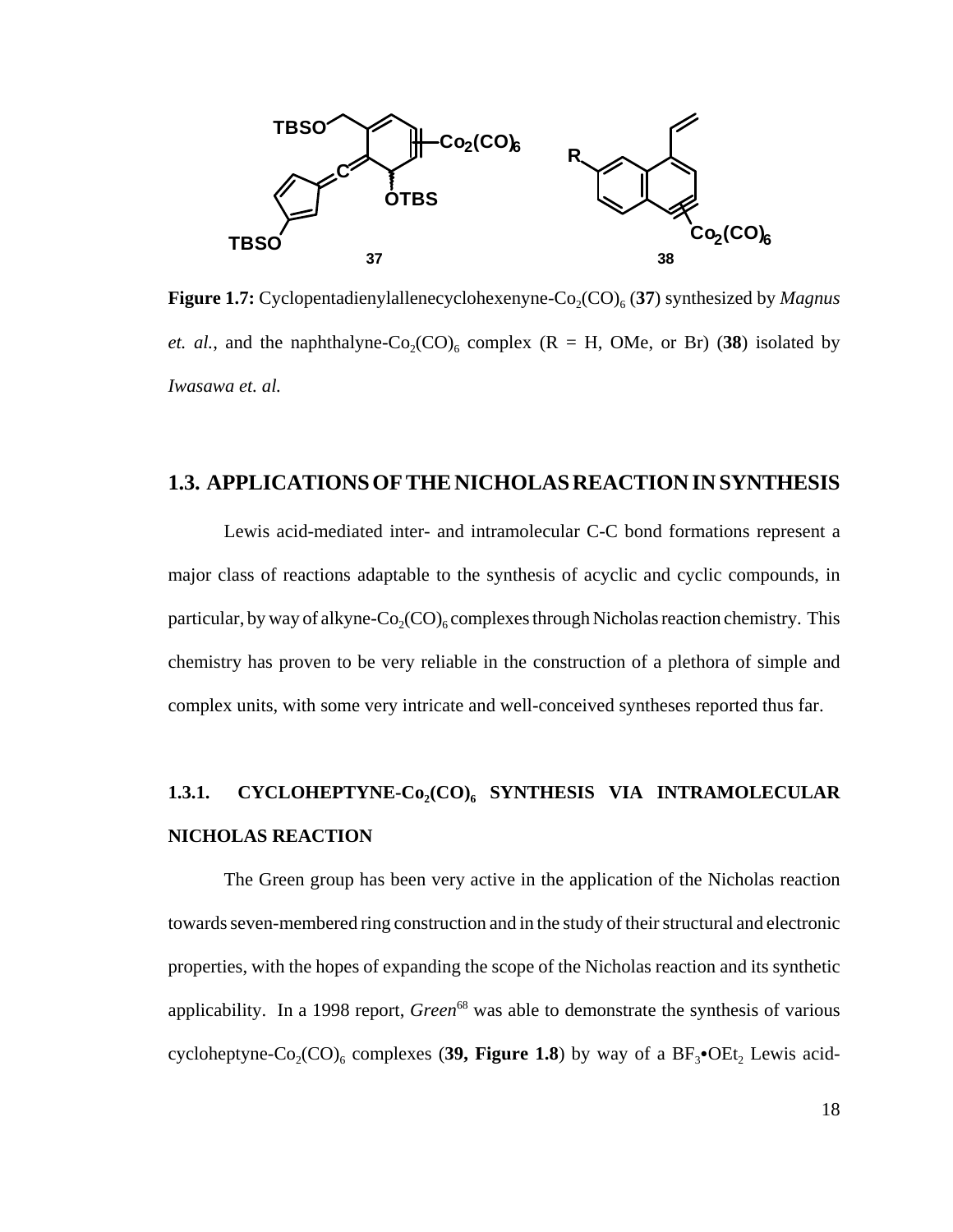mediated 7-*endo trig* cyclization of suitably constructed allylsilanes onto the generated [(propargyl) $Co_2(CO)_6$ ]<sup>+</sup> cation. Allylsilane cyclizations on the formed cations could also be made to result in the formation of *exo*-methylene systems (**40**) by choosing the appropriate allylsilane (**Figure 1.8**) .



**Figure 1.8:** Cycloheptyne-Co<sub>2</sub>(CO)<sub>6</sub> complexes generated by intramolecular Nicholas reactions of allylsilanes with Nicholas cations ( $R_1 = R_2 = H$ ;  $R_1 = Ph$ ,  $R_2 = H$ ;  $R_1 = Me$ ,  $R_2$  $=$  H; R<sub>1</sub> = H, R<sub>2</sub> = Me).

*Ding and Green* detailed a series of benzocycloheptenyne dicobalt complexes, which they obtained by intramolecular Nicholas reactions of neutral and electron rich arenes, and their heterocyclic analogues<sup>34</sup> (Scheme 1.6). Treatment of aryl (*Z*)-enyne propargyl acetate- $Co<sub>2</sub>(CO)<sub>6</sub> complexes (41) (prepared from their corresponding benzaldehyde) with BF<sub>3</sub>• OEt<sub>2</sub>$ mediated an intramolecular nucleophilic attack by the arene to afford the benzo-fused cycloheptenyne-Co<sub>2</sub>(CO)<sub>6</sub> complexes (42).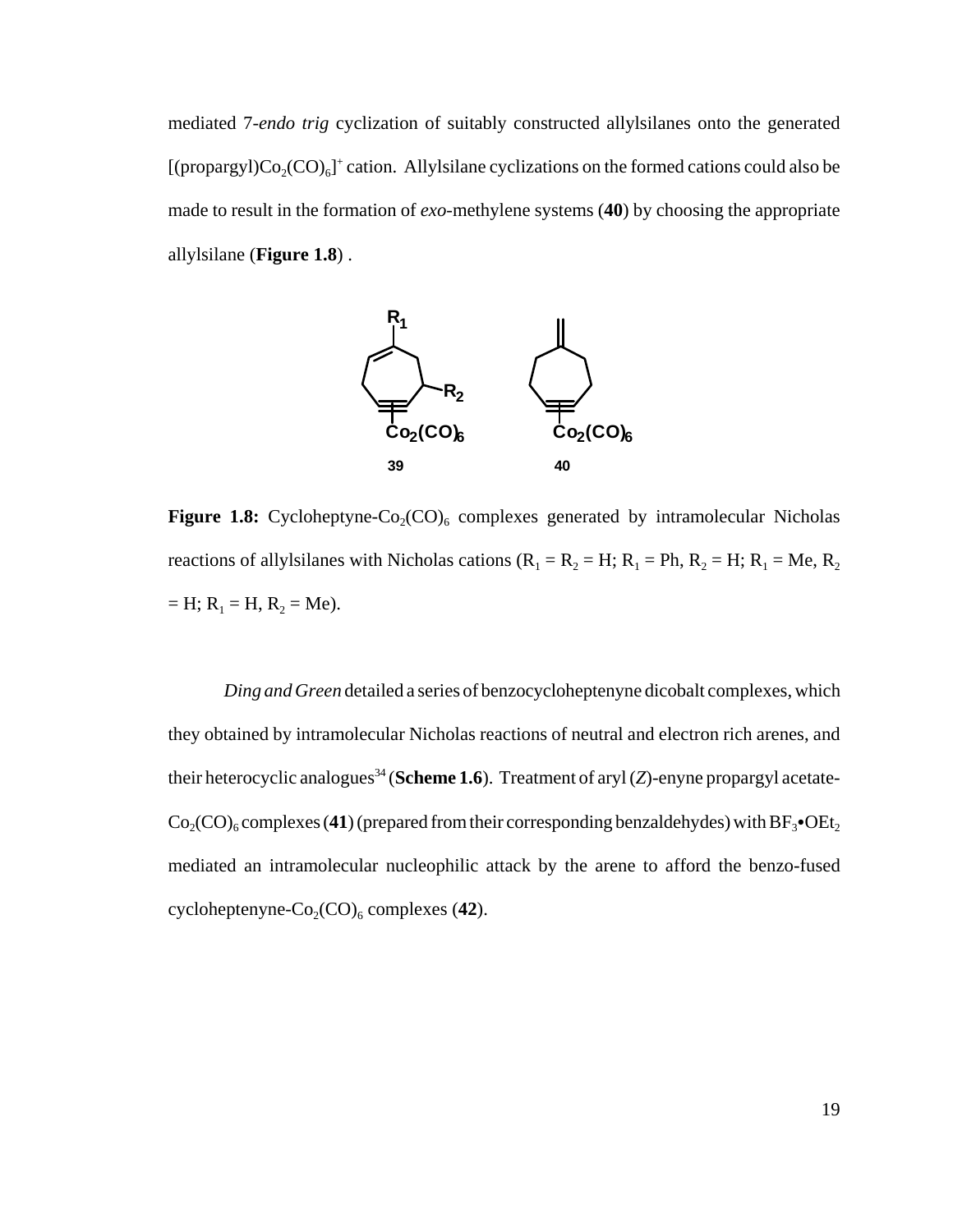

**Scheme 1.6:** Benzocycloheptyne- $Co_2(CO)_6$  complexes (42) via intramolecular Nicholas reactions ( $R_1$  = H, OMe, or (OMe)<sub>3</sub>;  $R_2$  = H, Me, or Ph).

## 1.3.2. CYCLOHEPTYNE-Co<sub>2</sub>(CO)<sub>6</sub> SYNTHESIS VIA CYCLOADDITION AND **RING CLOSING METATHESIS METHODS**

The Green group<sup>151</sup> has also shown that it is possible to gain entry into cycloheptenyne complexes by way of a [4+3] cycloaddition reaction based on tandem Nicholas reactions (**Scheme 1.7**). [(Propargyl) $Co_2(CO)_6$ <sup>1+</sup> cations, generated from their respective butyne-1,4-diol/diether complexes (43) upon treatment with  $BF_3$ •OEt<sub>2</sub>, reacted with allyltin (**44**) to generate presumed intermediate (**45**), which then underwent the final bond-forming process by an allylsilane-propargyl cation condensation. The reaction selectivity depended on the substitution pattern at the propargylic sites: the predominant product (**46**) became the one resulting from the initial Nicholas reaction occurring at the less substituted end of the diol/diether complex (**43**). The use of a larger ether function vs. a methyl ether function at the more substituted propargylic site, however, increased the selectivity.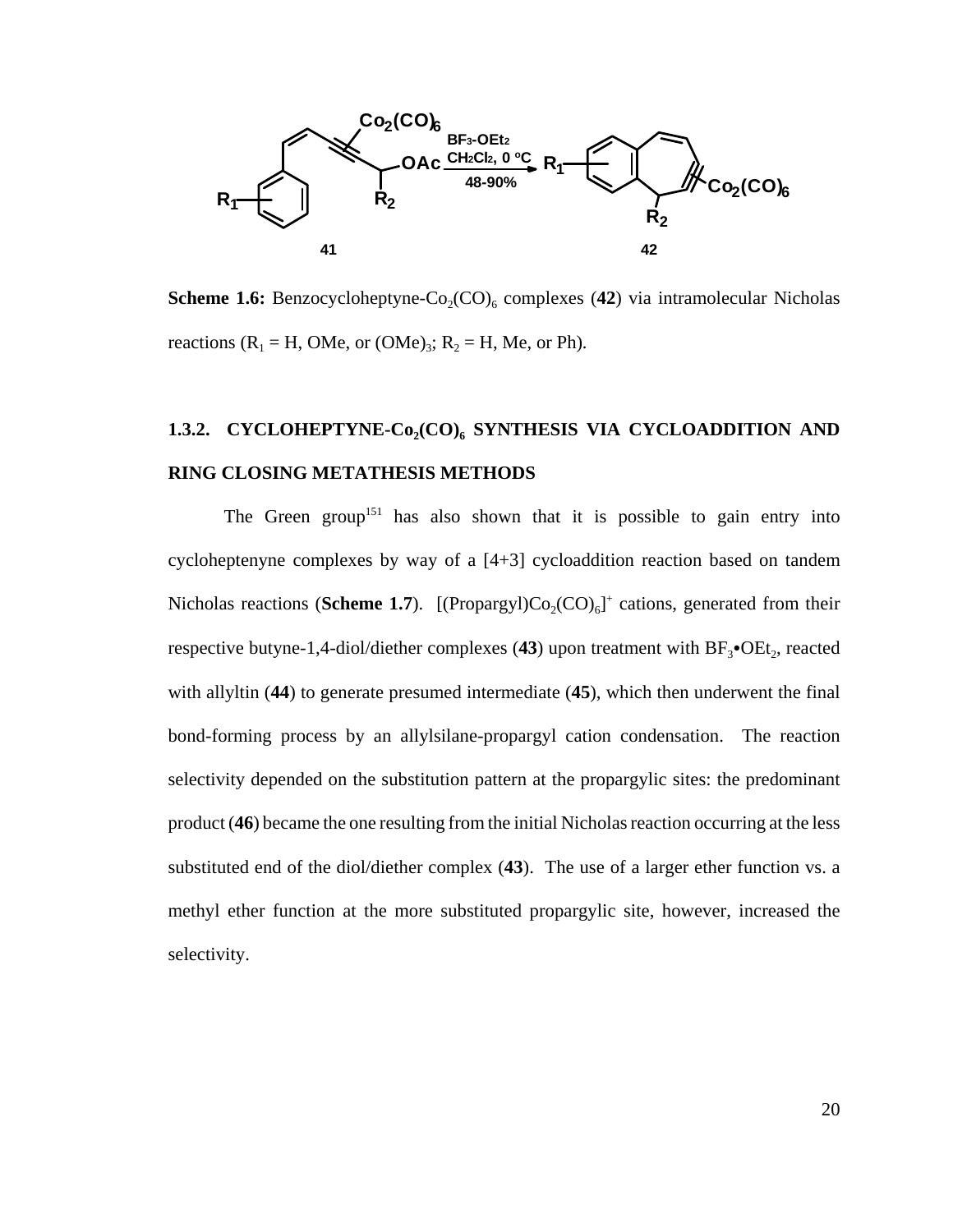

**Scheme 1.7:** Nicholas reaction based on a [4+3] cycloaddition to generate cycloheptyne- $Co_2(CO)_6$  complexes (46 and 46<sup>r</sup>) (R<sub>1</sub> = H, Me, or Ph; R<sub>2</sub> = Bn, Me, Et TBDMS, or <sup>*i*</sup>Pr; R<sub>3</sub>  $=$  Bn, Me, or Et).

The group was also able to isolate the  $exo$ -methylcycloheptyne- $Co_2(CO)_6$  complex (**40**) via this type of chemistry by using an appropriate version of the allylsilane (**47, Figure 1.9**). Finally, slow addition of the Lewis acid (over 12 h) under high dilution afforded fluorocycloheptyne-Co<sub>2</sub>(CO)<sub>6</sub> complexes (48, Figure 1.9).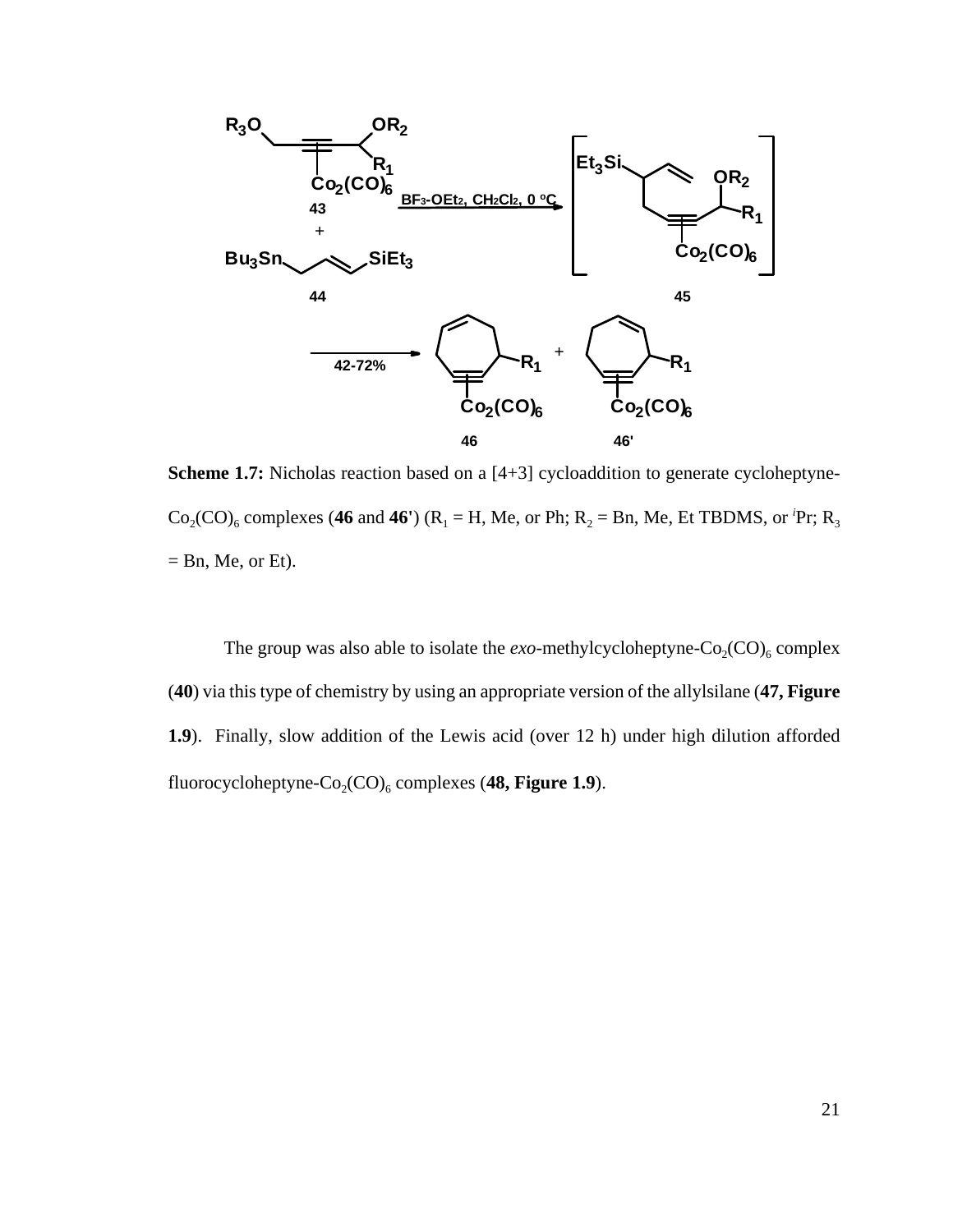

**Figure 1.9:** Allylsilane (**47**) employed to generate the *exo*-methylene system (**40**) using a [4+3] cycloaddition reaction; and fluorocycloheptyne- $Co_2(CO)_6$  complexes (48) generated from a slight change in reaction conditions ( $R_1 = R_2 = R_3 = H$ ;  $R_1 = Me$ ,  $R_2 = R_3 = H$ ;  $R_1 =$ Ph,  $R_2 = R_3 = H$ ;  $R_1 = R_2 = Me$ ,  $R_3 = H$ ;  $R_1 = R_2 = H$ ,  $R_3 = Me$ ).

The group reported further progress in using [4+3] cycloaddition reactions employing unactivated alkene functions and Nicholas cations, formed from (**43**), to generate [(cycloheptyne) $Co_2(CO)_6$ ]<sup>+</sup> cations, which were trapped by a fluoride, chloride, or bromide nucleophile (depending on the Lewis acid) to give  $(48)$  with a wider range of  $X^{110}$ .

The Tanino group reported a series of cycloaddition reactions using alkyne- $Co_2(CO)_6$ complexes to afford seven-  $([5+2]$  cycloaddition<sup>183</sup>), eight-  $([6+2]$  cycloaddition<sup>132</sup>), and tenmembered ( $[6+4]$  cycloaddition<sup>39</sup>) ring systems. In a 2000 publication<sup>184</sup>, the group expressed their interest in a [5+2] cycloaddition reaction using a vinylogue of the allyl cationic species (**Scheme 1.8**). Pentadienyl cations were unappealing as substrates due to the need to control the geometry of the cation as a "U" shape, and the potential for the formation of cyclopentene derivative as a side-product. Instead, the group opted for use of an acetylene- $Co_2(CO)_{6}$  complex (49) as their equivalent of a pentadienyl cation. The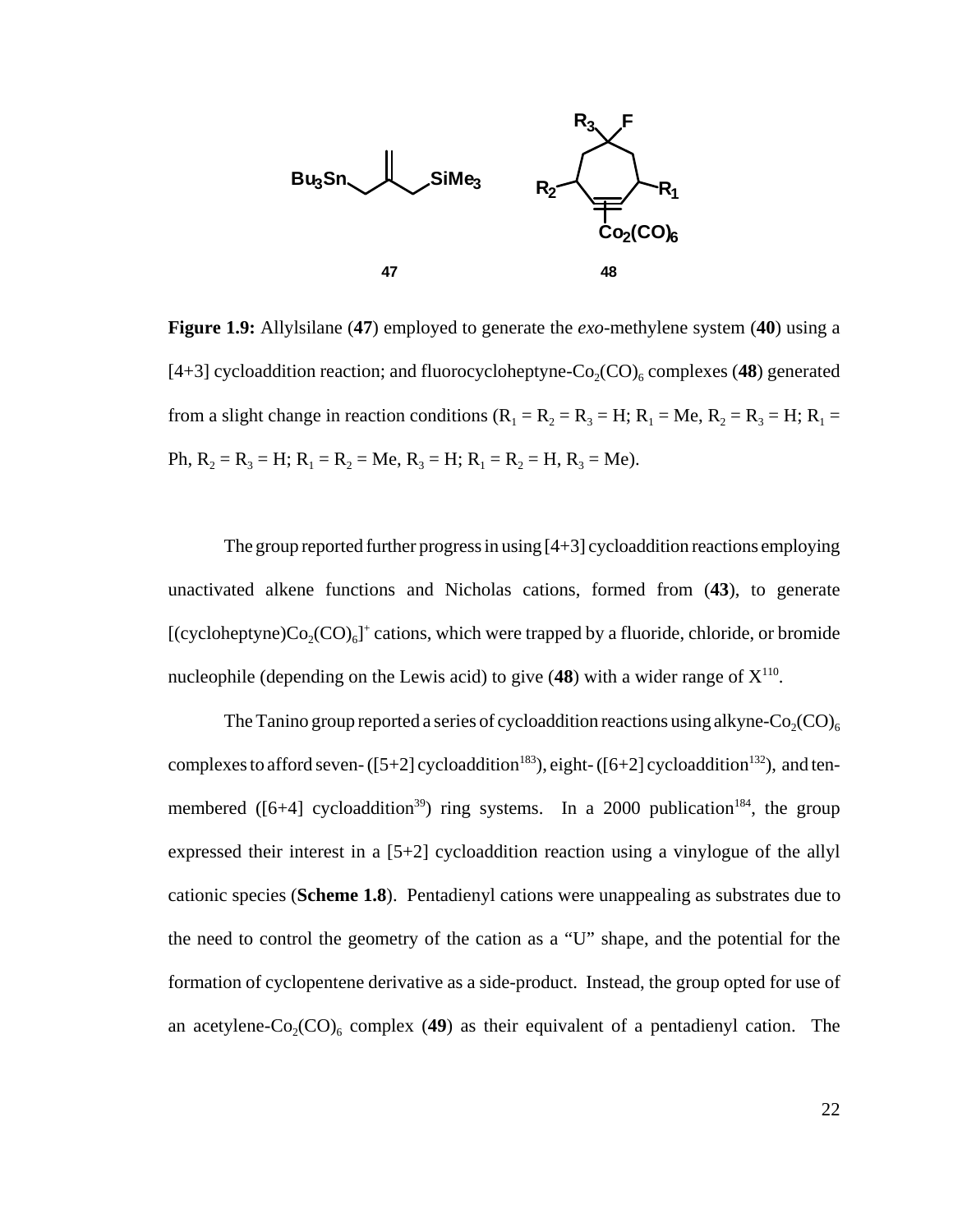reaction proceeded step-wise, involving a silyloxonium ion intermediate (**52**) arising from nucleophilic attack of the silyl enol ether (**51**) onto the Nicholas cation (**50**). Ring closure afforded the cycloheptyne- $Co_2(CO)_6$  product (53) in good yield, with the stereochemistry arising during the intramolecular cyclization step as a result of the large bond angles and rigid conformation of the acetylene- $Co_2(CO)_6$  complex.



**Scheme 1.8:** Tanino's [5+2] cycloaddition employing the Nicholas cation.

The Green group<sup>67</sup> found that the alkyne- $Co_2(CO)_6$  unit is not affected by most metathesis pre-catalysts, and hence these pre-catalysts could be used in the synthesis of cycloheptyne- $Co_2(CO)_{6}$  compounds via ring closing metathesis (**Scheme 1.9**). Acyclic 1,8nonadiene-4-yne- $Co_2(CO)_6$  complexes (54) cleanly underwent RCM in the presence of Grubbs' (I) catalyst to afford their corresponding cycloheptyne- $Co_2(CO)_6$  product complexes (55). One cyclooctyne-Co<sub>2</sub>(CO)<sub>6</sub> ring system was also prepared using the -5-yne-Co<sub>2</sub>(CO)<sub>6</sub>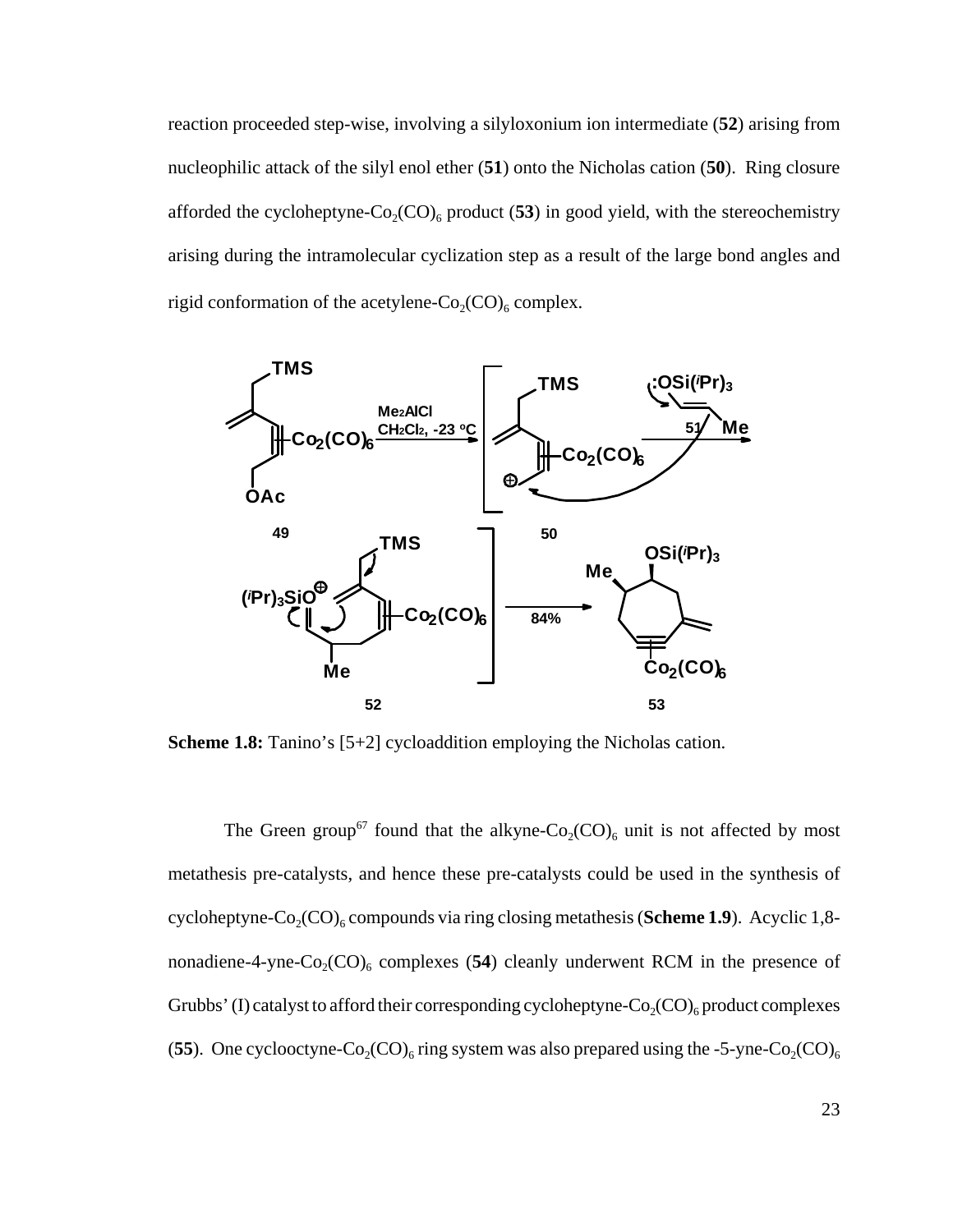complex as the starting substrate under the same reaction conditions. The author hypothesized that the alkyne- $Co_2(CO)_6$  facilitated the cyclization by acting as a conformational restraint.



**Scheme 1.9:** Ring closing metathesis in the synthesis of cycloheptyne- $Co_2(CO)_{6}$  substrates (**55**) ( $R_1 = OAc$  or H;  $R_2 = H$ , *n*-Pr, *n*-C<sub>5</sub>H<sub>11</sub>, or OAc; (Cy<sub>3</sub>P)<sub>2</sub>Cl<sub>2</sub>Ru=CHPh = Grubbs' (I) catalyst).

*Young et. al.*<sup>201</sup> also explored the use of  $Co_2(CO)_6$  complex linked alkenes to help facilitate RCM in their assembly of medium-sized rings (7-9) using very similar chemistry. Metathesis of dienes linked by an alkyne- $Co_2(CO)_6$  unit (56) was attained with the use of either Grubbs' (I) or Schrock's catalysts at room temperature to generate their respective seven-  $(n = 1)$ , eight-  $(n = 2)$  or nine-membered  $(n = 3)$  rings (57) in fair to good yields (**Scheme 1.10**). A variety of functional groups were also well tolerated under their metathesis conditions. Attempted synthesis of a six-membered ring with either catalyst, at any temperature, only met with a lack of success.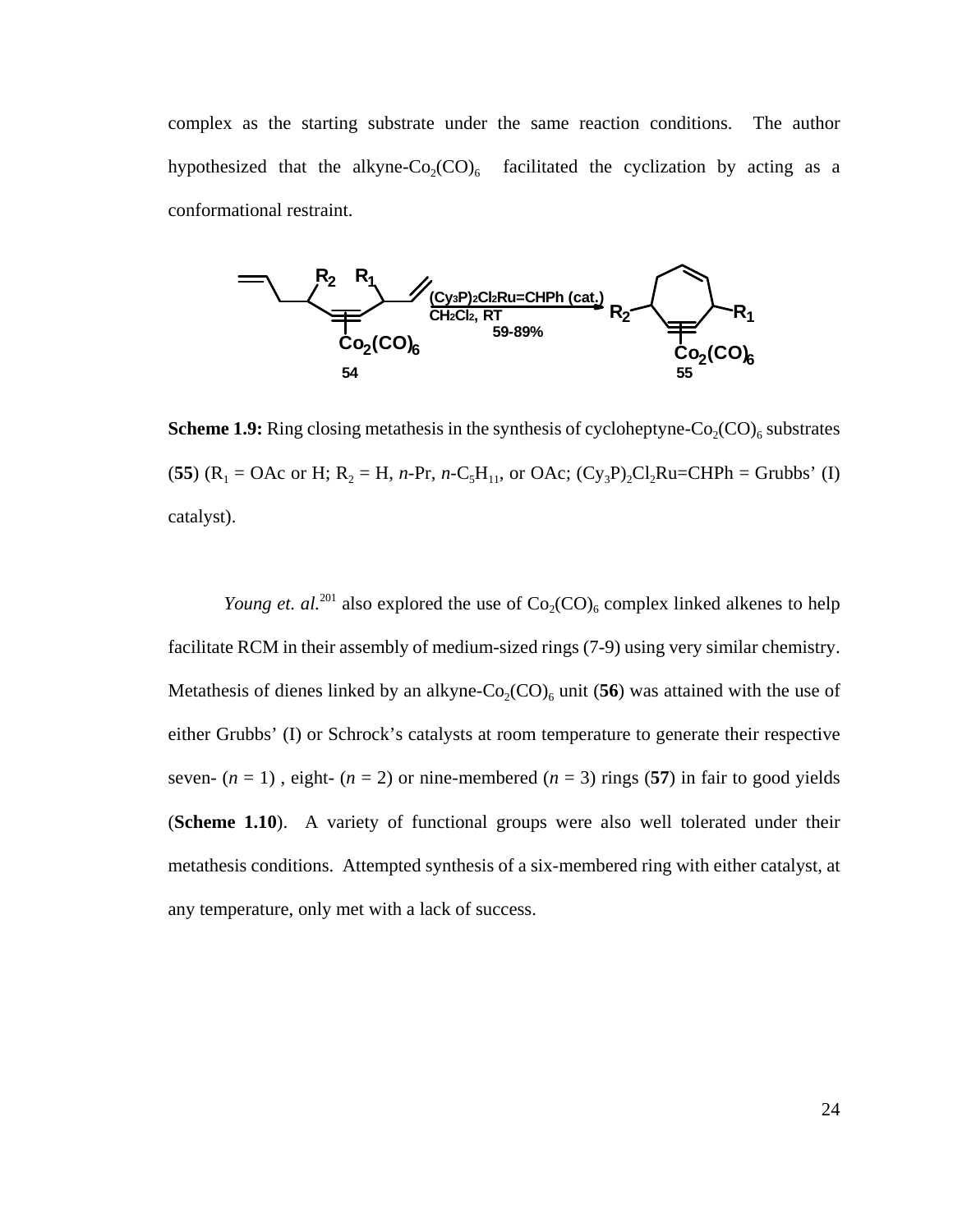

**Scheme 1.10:** *Young et. al*'s RCM using  $Co_2(CO)_{6}$  complex linked alkenes (R = H, Ac, TBS,  $=$ O; Grubbs' (I) catalyst: (PCy<sub>3</sub>),Cl<sub>2</sub>Ru=CHPh; Schrock's catalyst: 2,6-diisopropylphenylimidoneophylidene-molybdenum (VI) bis(hexafluoro-*tert*-butoxide).

#### **1.3.3. MACROCYCLIC CYCLOALKYNE SYNTHESIS**

*Diaz et. al.*<sup>31</sup>, in their study of formal propargylic dications, generated from treatment of alkyne- $Co_2(CO)_6$  diols with  $BF_3\bullet$ OEt<sub>2</sub>, were able to synthesize cyclodecadiyne ether complexes by employing 2-butyne-1,4-diol as both the cationic and nucleophilic source. At a low concentration, the complexed diol  $(58)$  was treated with  $BF_3$ • $OE_2$  to generate, what the authors believed to be, the dicationic species (**59**), which was trapped with an uncomplexed diol to generate the 1,6-dioxacyclodec-3,8-diyne- $Co_2(CO)_6$  complex (60). Treatment with CAN afforded the all-organic compound (**61**) in good yield (**Scheme 1.11**).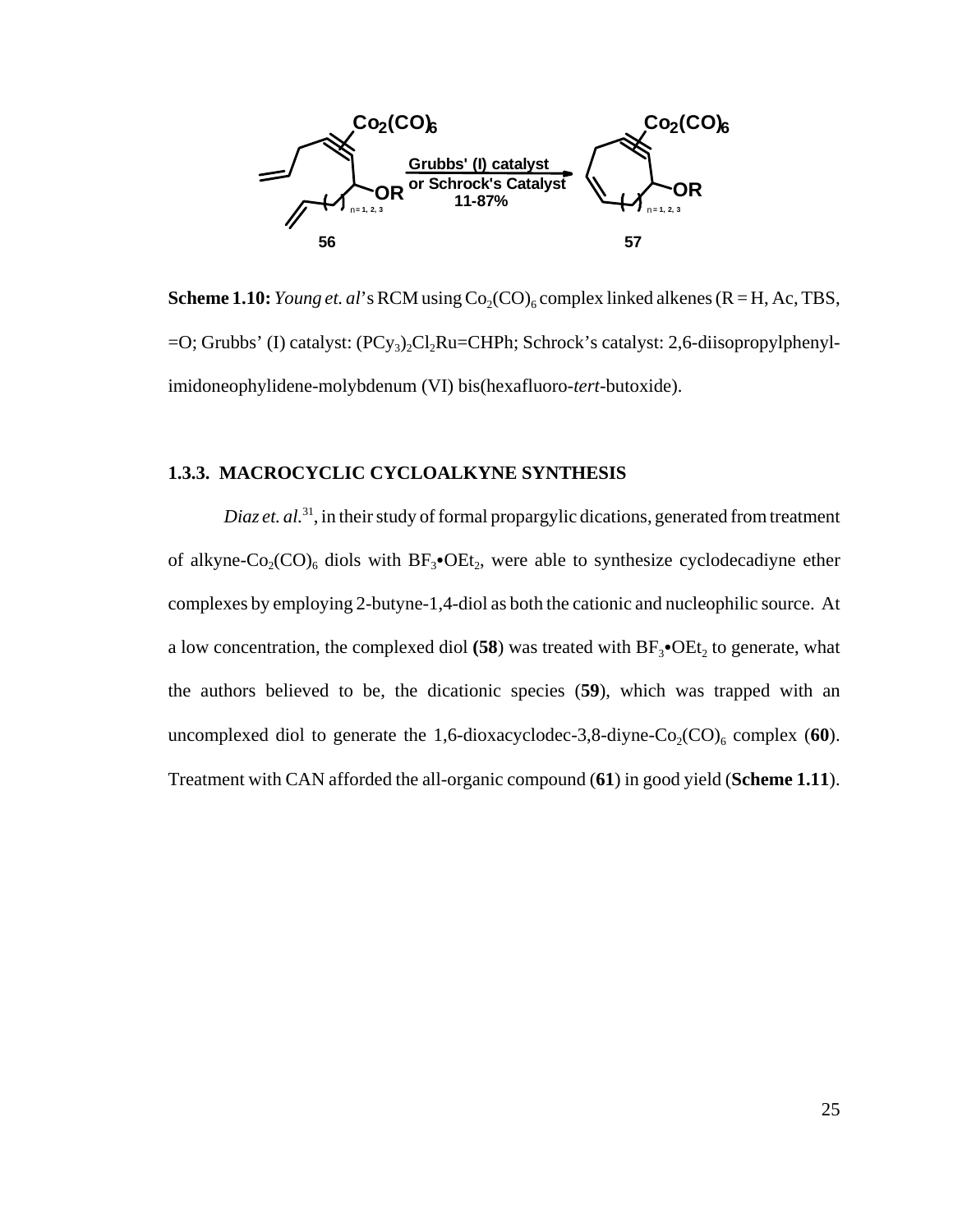

**Scheme 1.11:** *Diaz et. al.*'s report of macrocyclic ring synthesis through a dicationic alkyne- $Co<sub>2</sub>(CO)<sub>6</sub>$  species (59).

Green and co-workers have made use of acetylene- $Co_2(CO)_{6}$  complexes to construct a variety of macrocycles. *Guo and Green*<sup>72</sup> found that bis(propargyl ether) tetracobalt complexes  $(62)$  are capable of reacting with electron rich arenes and some  $\pi$ -excessive heterocycles to rapidly assemble [7]metacyclophanediyne tetracobalt complexes (**63**) (**A, Scheme 1.12**). Inserting an aryl group as a spacer between propargyl cation units, using more dilute conditions, a lesser amount of the trimethoxybenzene, and a large excess of the Lewis acid afforded the [3.3.3.3]*m,p,m,p*-cyclophanetetrayne complex (**64**), albeit in low yields (**B, Scheme 1.12**) 60. Similar complexes were also reported using indole instead of the trimethoxybenzene moieties $59$ .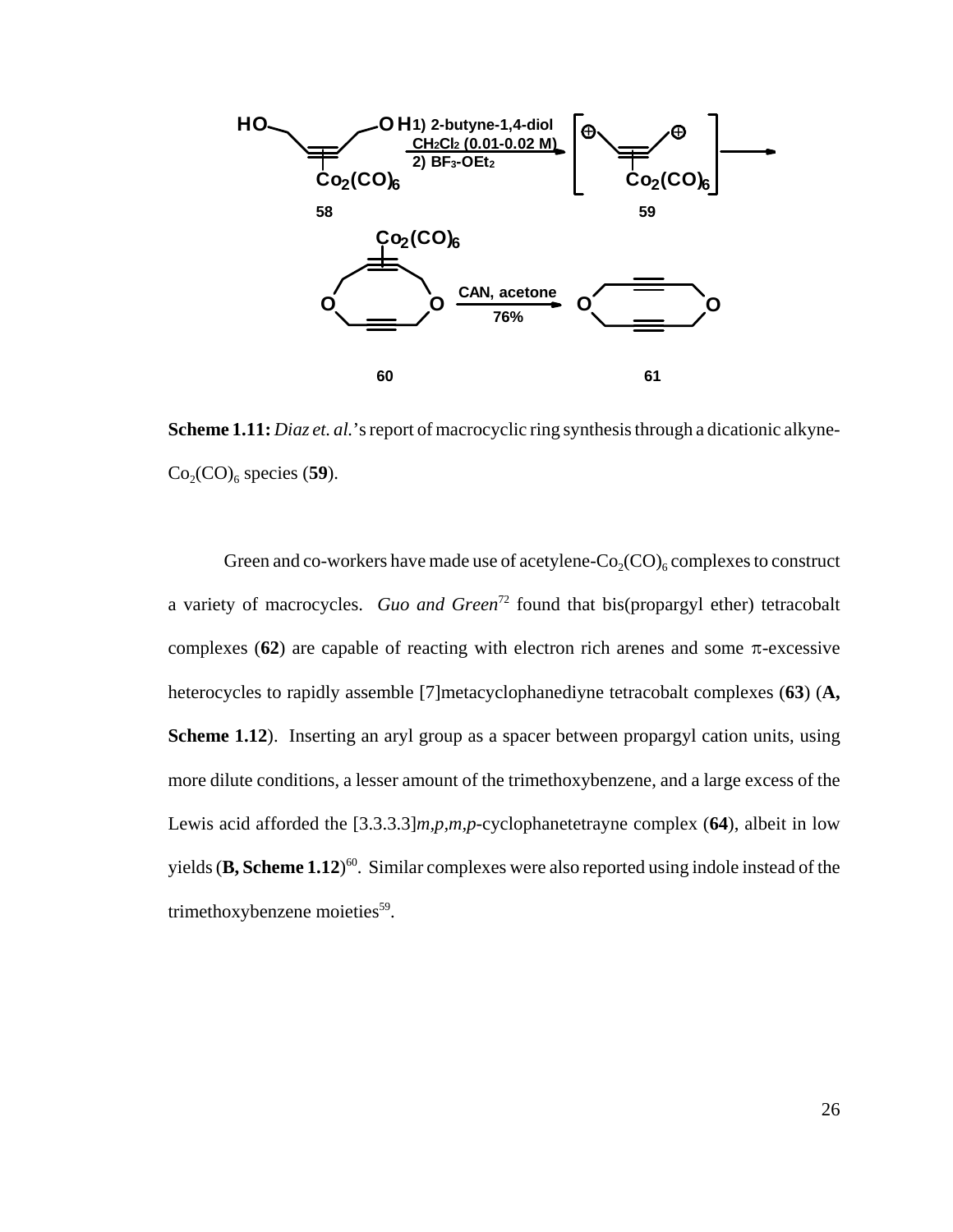

**Scheme 1.12:** A) *Guo and Green's* synthesis of [7]metacyclophanediyne(dodecacarbonyl) tetracobalt complexes (**63**). B) Insertion of a spacer, and a slight change in reaction conditions affords a cyclophanetetrayne-octacobalt complex (**64**).

#### **1.3.4. SELECTIVITY IN THE NICHOLAS REACTION**

The Tyrrell group, in their report of a diastereoselective one-pot procedure (complexation, cyclization, and decomplexation), have detailed the use of non-activated alkenes in trapping  $Co_2(CO)_6$  cations in an intramolecular Nicholas reaction to yield a range of functionalized benzopyrans bearing exocyclic alkynes after decomplexation<sup>121</sup> (**Scheme**) **1.13**). The complexed precursor  $(65)$ , upon treatment with tetrafluoroboronic acid  $(HBF<sub>4</sub>)$ , afforded the Nicholas cation (**66**), which underwent concomitant intramolecular cyclization to afford the corresponding complexed benzopyran derivative (**68**). The formation of the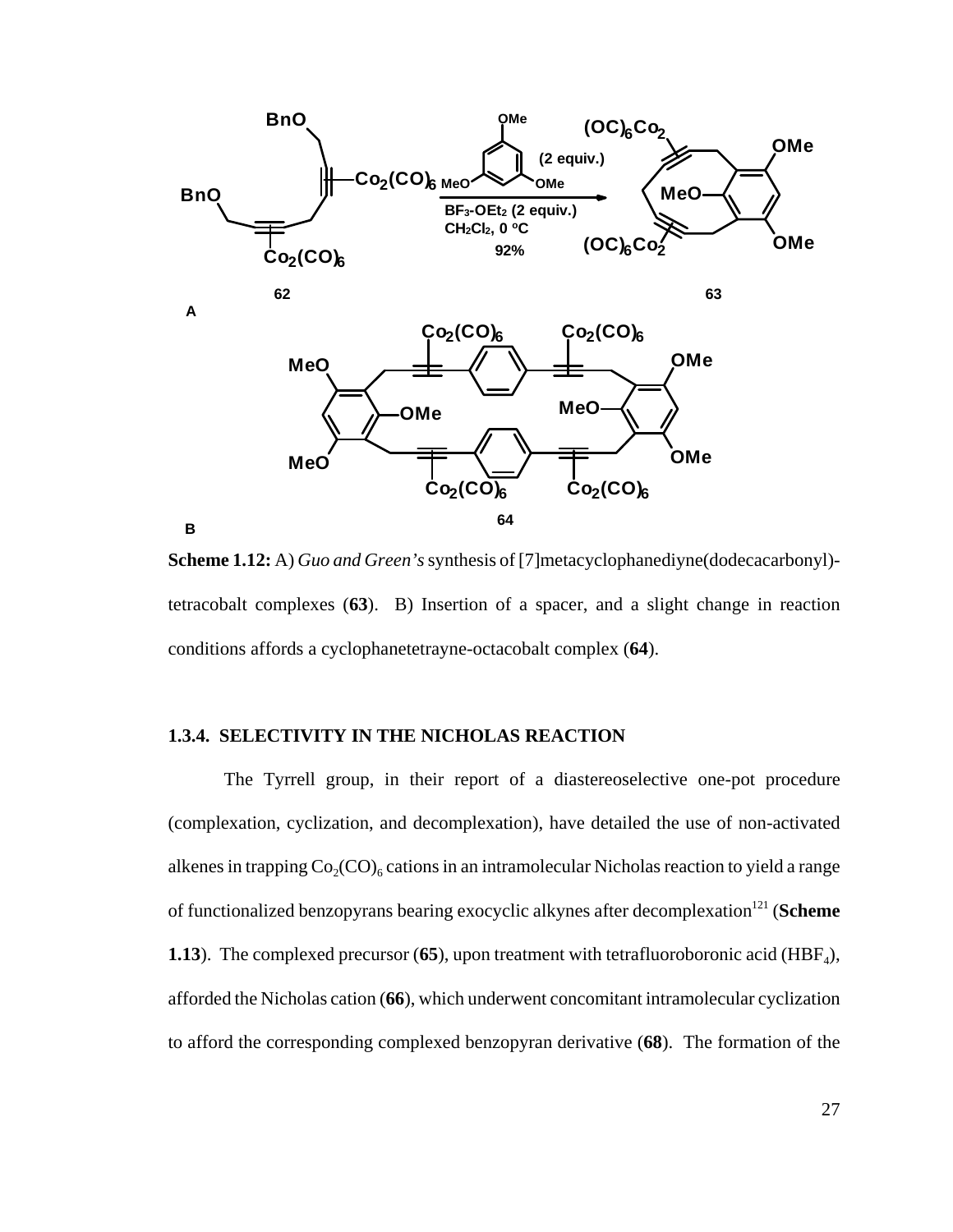second product (**69**) was reasoned to occur by the generation of the second cation (**67**), a consequence of the intramolecular Nicholas reaction, which was then quenched by a fluoride ion. Subsequent decomplexation using CAN afforded an equimolar mixture of the benzopyrans (**70**) and (**71**), separable by chromatography, in a 25% overall yield over the three steps. Extensive 1 H-NMR spectroscopy studies showed a *trans* stereochemical relationship between the two chiral centres.



**Scheme 1.13:** Tyrrell's one-pot synthesis of benzopyran derivatives bearing an *exo*-alkyne functionality.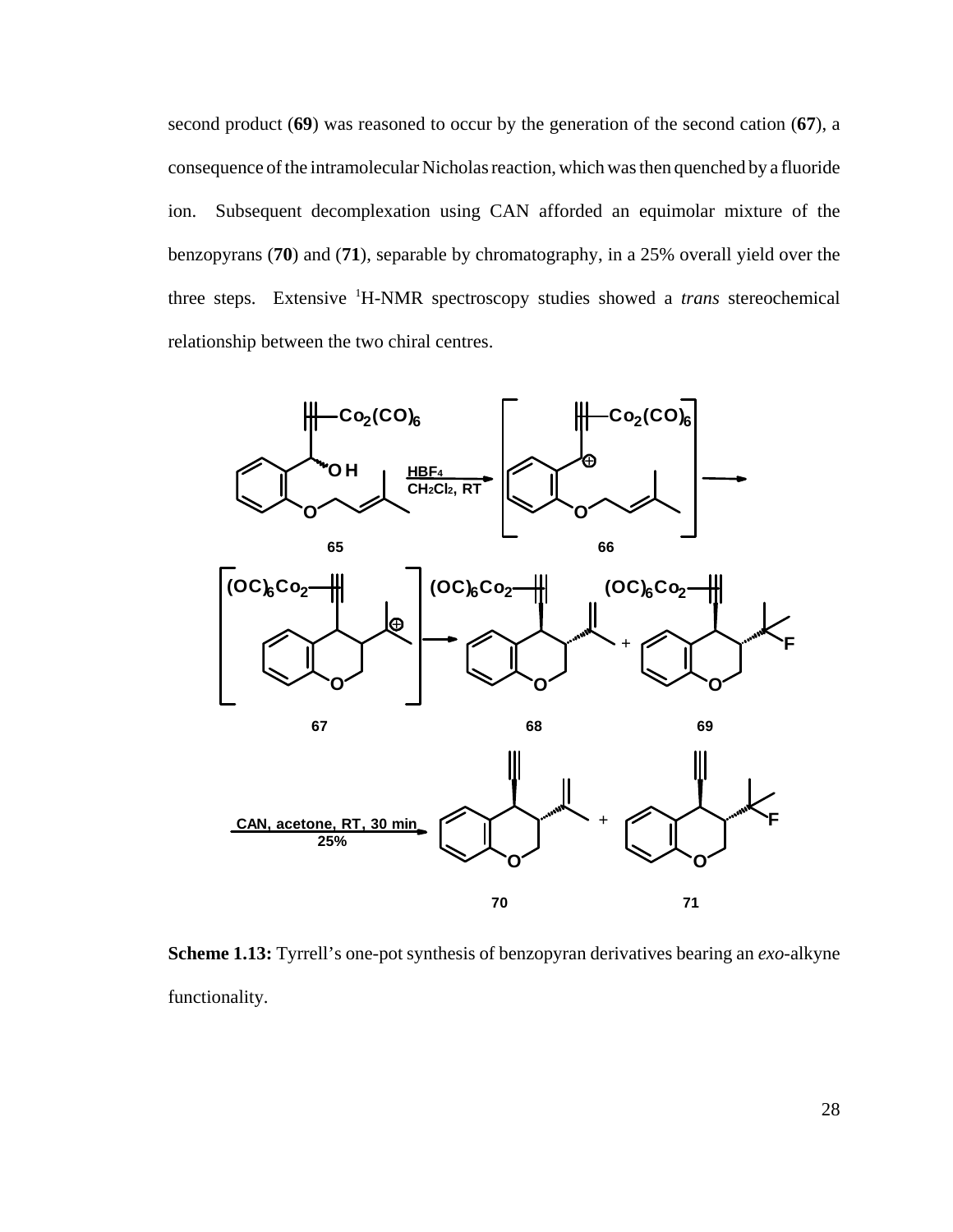The group followed up with a report of another diastereoselective one-pot tandem series of reactions, which featured an intermolecular Nicholas reaction followed by a tandem intramolecular Nicholas reaction, and finally an *in situ* decomplexation reaction to afford a series of tricyclic ring systems $187$ .

*Nakamura et. al.*138, in their use of stereochemically defined carbon centres, reported that a *trans*-decalin system possessing an exocyclic alkylidene and a propargyl acetate- $Co_2(CO)$ <sub>6</sub> complex (**72**) underwent one of two cyclization reactions via a common cationic intermediate (**73**). Highly Lewis acidic organoaluminum reagents gave a 7,6,6-ring system (**74**) predominantly via cyclization followed by proton loss. Less Lewis acidic organoaluminum reagents afforded a 7,7,5-ring system (**75**) as the major product that is characteristic of the ingenol skeleton via cyclization followed by a pinacol-type rearrangement (**Scheme 1.14**).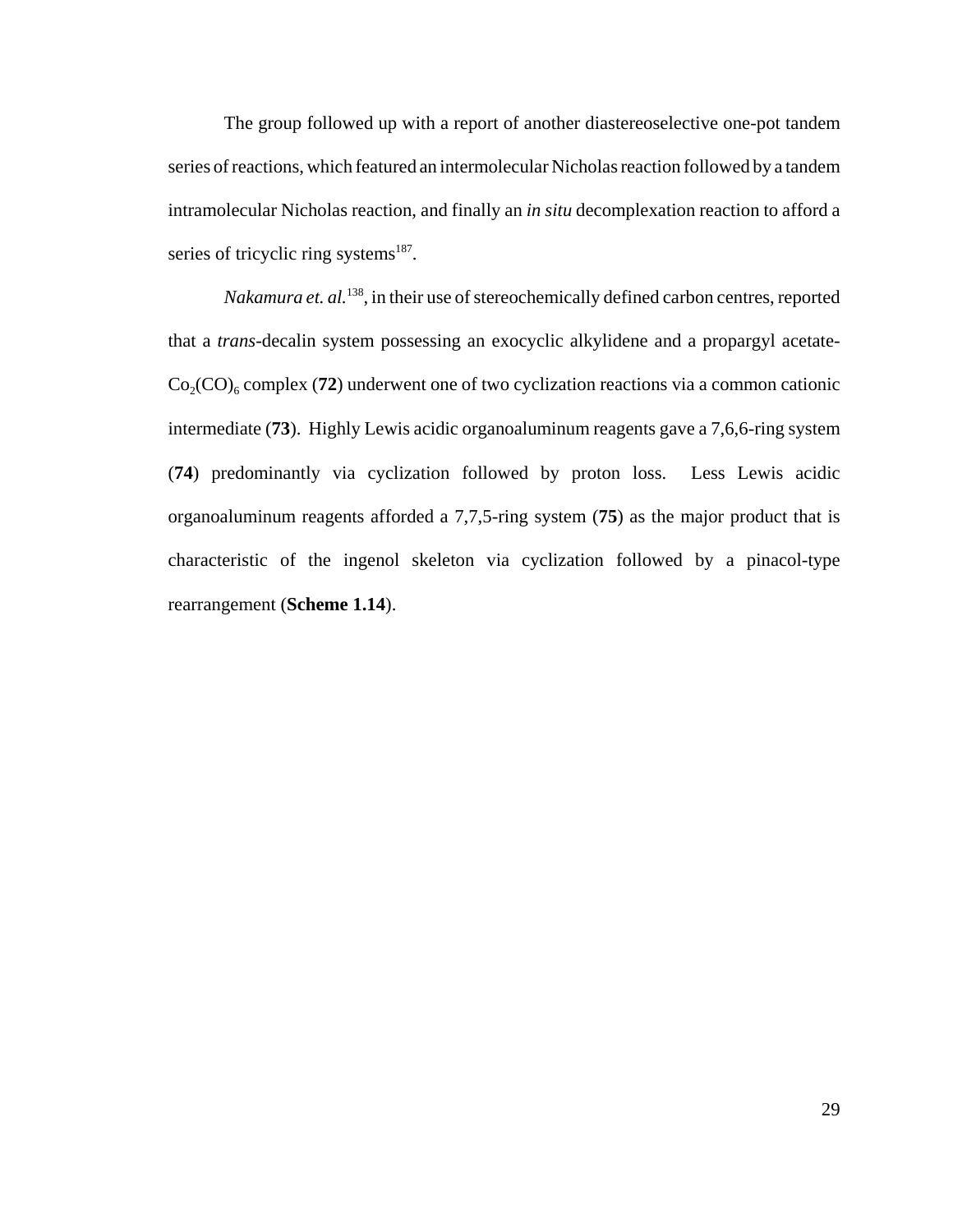

**Scheme 1.14:** Intramolecular cyclization of the *trans*-decalin system possessing an exocyclic alkylidene and a propargyl acetate- $Co_2(CO)_6$  (72) to afford either a 7,6,6-ring system (74) or a 7,5,5-ring system (75). Lewis acid,  $MX_n = Me_2AICI$ ,  $Me_2AI(OTf)$ ,  $MeAl(OTf)$ <sub>2</sub>, MeAl(OCOCF<sub>3</sub>)<sub>2</sub>, or MeAl(OCOCF<sub>3</sub>)(OAr); Ar = 2,6-(CH<sub>3</sub>)<sub>2</sub>-4-(NO<sub>2</sub>)C<sub>6</sub>H<sub>2</sub> or 4-NO<sub>2</sub>C<sub>6</sub>H<sub>4</sub>.

### **1.3.5. THE NICHOLAS REACTION IN THE SYNTHESIS OF NATURAL PRODUCTS**

The Green group has made extensive use of the Nicholas reaction in the synthesis of several natural products and/or related targets. In 2010, *Djurdjevic et. al.*<sup>35</sup> reported the formal synthesis of (-)-allocolchicine (**Scheme 1.15**), building on from previous work in the synthesis of NSC 51046<sup>36</sup>. Treatment of the biaryl-alkyne- $Co_2(CO)_6$  complex **76** with Lewis acid  $BF_3$ • $OEt_2$ , in the presence of *N,N*-diisopropylethylamine, resulted in the intramolecular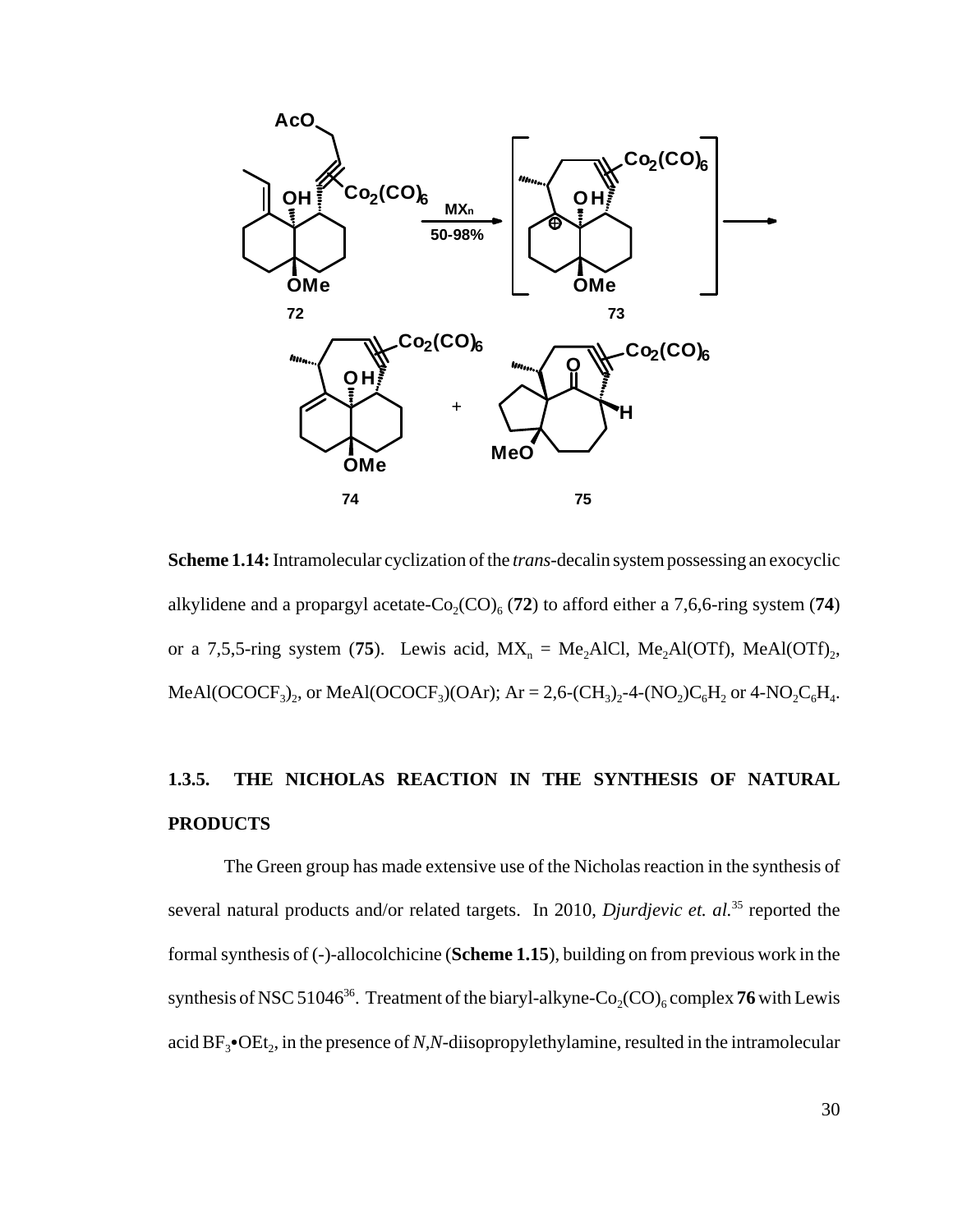nucleophilic attack of the electron rich aromatic ring onto the propargylic cation formed to yield the dibenzocycloheptyne- $Co_2(CO)_6$  complex (77). Reductive decomplexation was achieved by use of triethylsilane in the presence of bis(trimethylsilyl)acetylene (BTMSA, a trapping reagent used to minimize olefin isomerization), followed by desilylation with trifluoroacetic acid (TFA) to afford the alkene (**78**). Hydroboration-oxidation converted the alkene to a ketone, and further transformations, including an asymmetric reduction of the ketone, produced (-)-allocolchicine (**79**) 189.



**Scheme 1.15:** Formal synthesis of (-)-allocolchicine (**79**) as reported by *Djurdjevic and Green*.

*Taj and Green*<sup>180</sup> reported the first total synthesis of  $(\pm)$ -microstegiol that same year (**Scheme 1.16**). Having demonstrated the viability of Nicholas reaction-based  $\gamma$ -carbonyl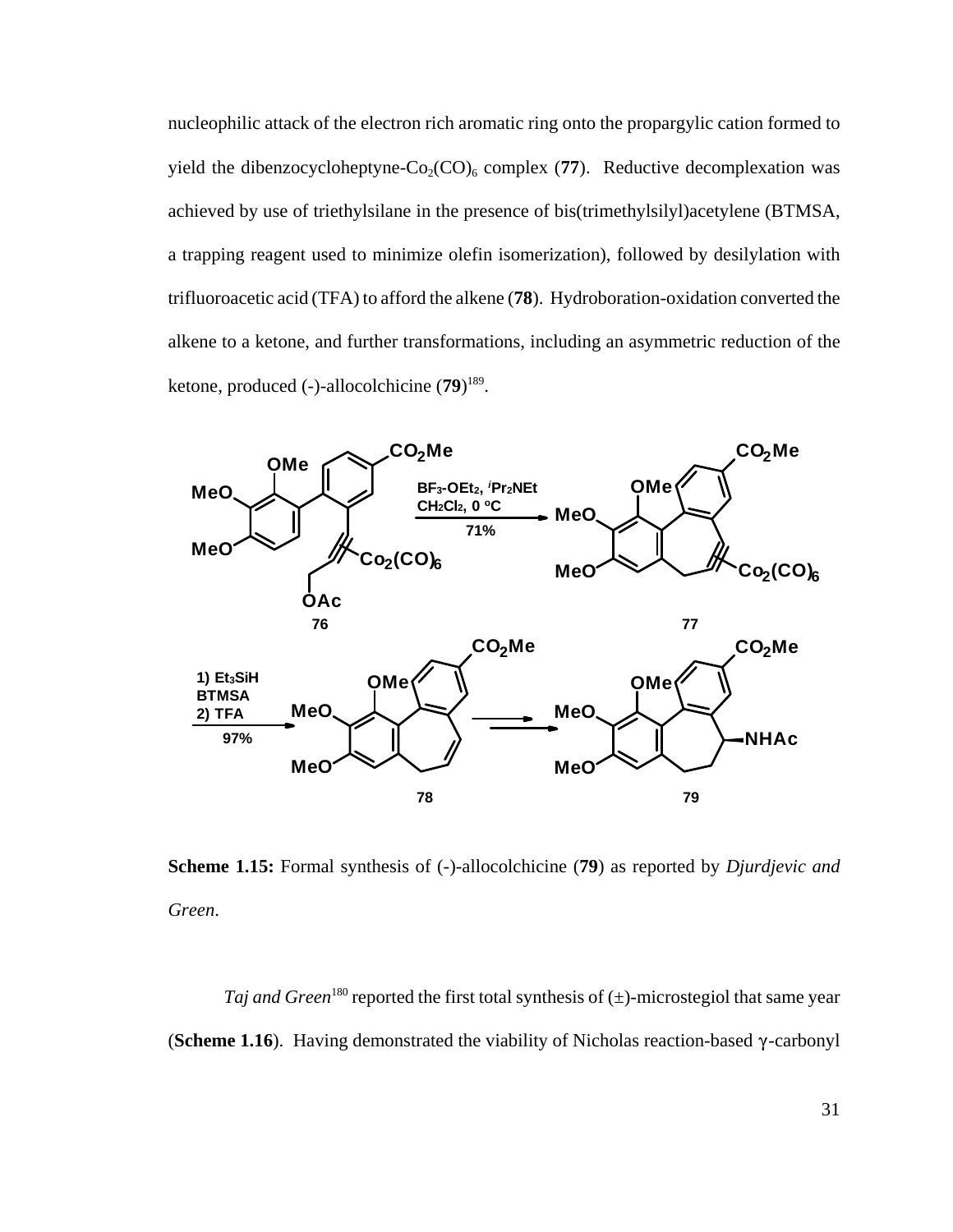cation chemistry in the assembly of cyclohepta[*de*]naphthalene rings, and in the construction of the rearranged abietane framework of microstegiol<sup>181</sup>, the authors arrived at the racemic product a year later. The reaction of protected 3-isopropyl-2,7-naphthalenediol (**80**) with the alkyne-Co<sub>2</sub>(CO)<sub>6</sub> complex (81) under acidic conditions afforded the monosubstitution product (**82**) following decomplexation with iodine. Upon arriving at alcohol (**83**), cyclization was initiated with  $H_2SO_4$  to give the seven-membered ring, with simultaneous tautomerization of the naphthol to the ketone. Aerobic oxidation in the presence of sodium hydride completed the synthesis and afforded (±)-microstegiol (**84**) in an overall yield of 7.2% in 15 steps from 2,7-dihydroxynaphthalene.



**Scheme 1.16:** First total synthesis of (±)-microstegiol (**84**) as reported by *Taj and Green*.

The potential use of the Nicholas reaction in natural product synthesis was realized in the much earlier work of *Saha et. al.*<sup>160</sup>, who reported a total synthesis of the guiane,  $(\pm)$ -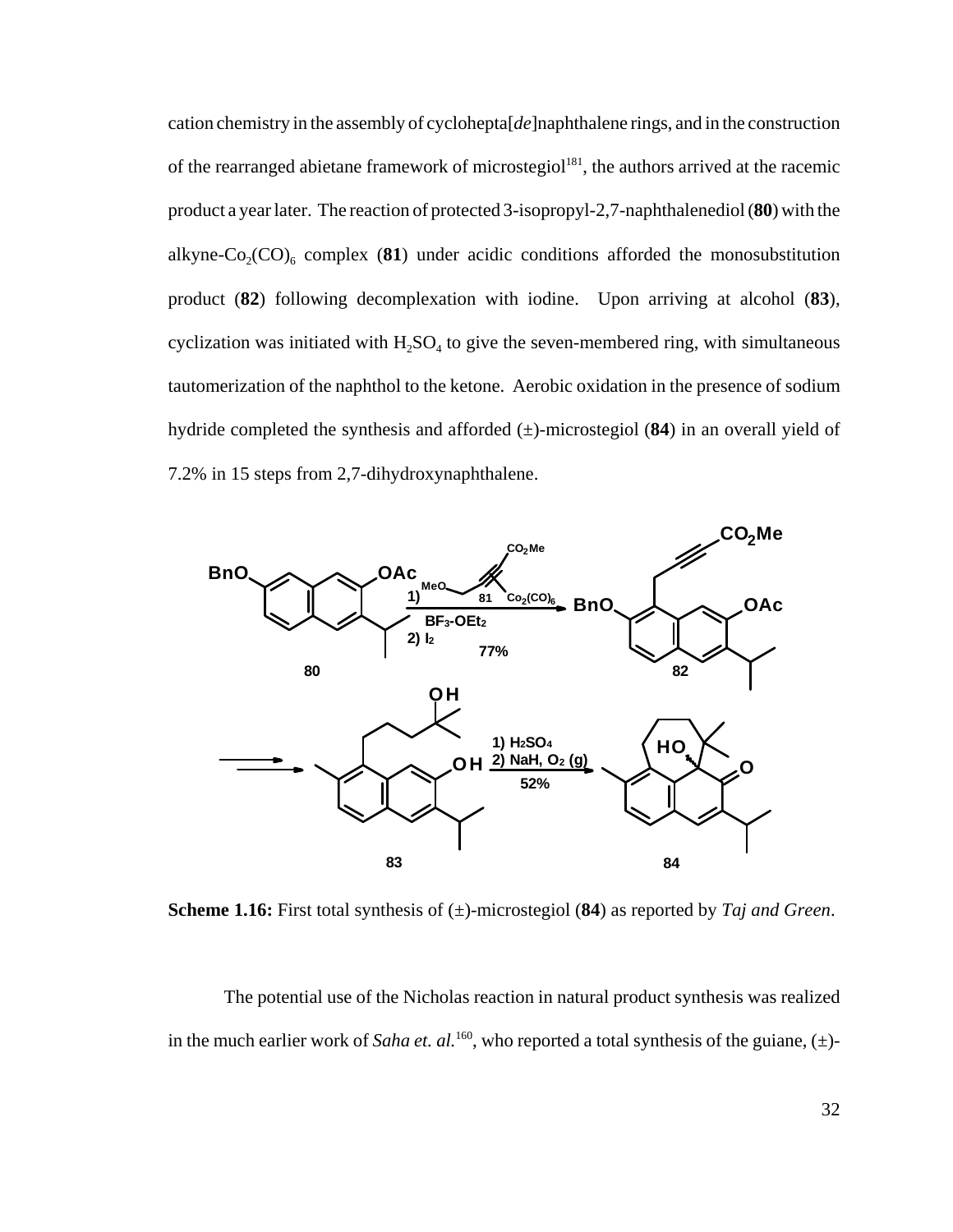cyclocolorenone (**Scheme 1.17**).



**Scheme 1.17:** Total synthesis of (-)-cyclocolorenone (**89**) reported by *Saha et. al.*

Tropone (**85**) was converted to silyl enol ether (**86**) in several steps, which featured the use of  $Fe<sub>2</sub>(CO)<sub>9</sub>$  as both a protecting and activating group for the diene unit. This silyl enol ether acted as the nucleophile in a Nicholas reaction to give the corresponding  $\alpha$ propargylated complex (**87**) (3:1 diastereomeric mixture). Demetallation with subsequent conversion of the pendant side chain to a ketone afforded the product (**88**) as an 8:1 diastereomeric mixture. Separation of the diastereomers by preparative TLC, and subjection of the major diketone isomer to basic conditions at ambient temperature yielded the desired product (**89**) as a single isomer in good yield.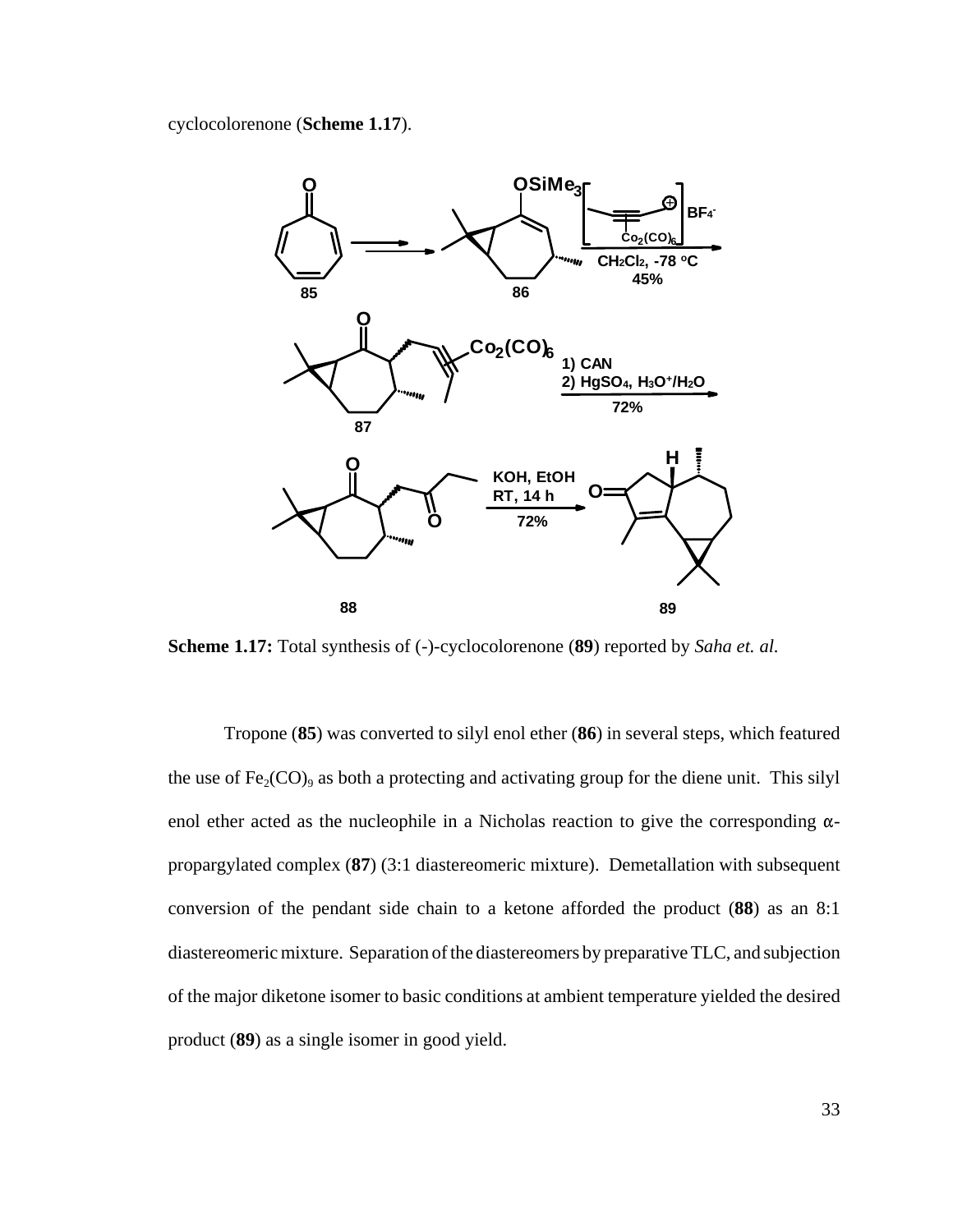Isobe and co-workers have spent more than 25 years pursuing the total synthesis of ciguatoxin (**90, Figure 1.10**), and in 2009, reported the final total synthesis of the marine toxin. Their numerous processes relied heavily on the Nicholas reaction for ring construction, with one of the key reactions being a cyclization to form the F ring in the final total synthesis $^{73}$ .



**Figure 1.10:** Structure of ciguatoxin (**90**).

One example<sup>86</sup> of the many processes that the group reported in the mid 1990's featured the synthesis of a series of medium sized bicyclic ethers (7-, 8-, and 9-membered rings) via an intramolecular Nicholas reaction under moderately acidic conditions. Treatment of the propargylic pivaloate  $(91)$  with  $BF_3$ • $OE_2$  resulted in the nucleophilic attack of the hydroxy group of the dihydropyranyl ring onto the generated propargylic cation. The cation was further stabilized by virtue of being allylic. The cyclization afforded the 7,6 bicyclic ring system (**92**), and selectively the *syn-trans* diastereomer, characteristic of ciguatoxin.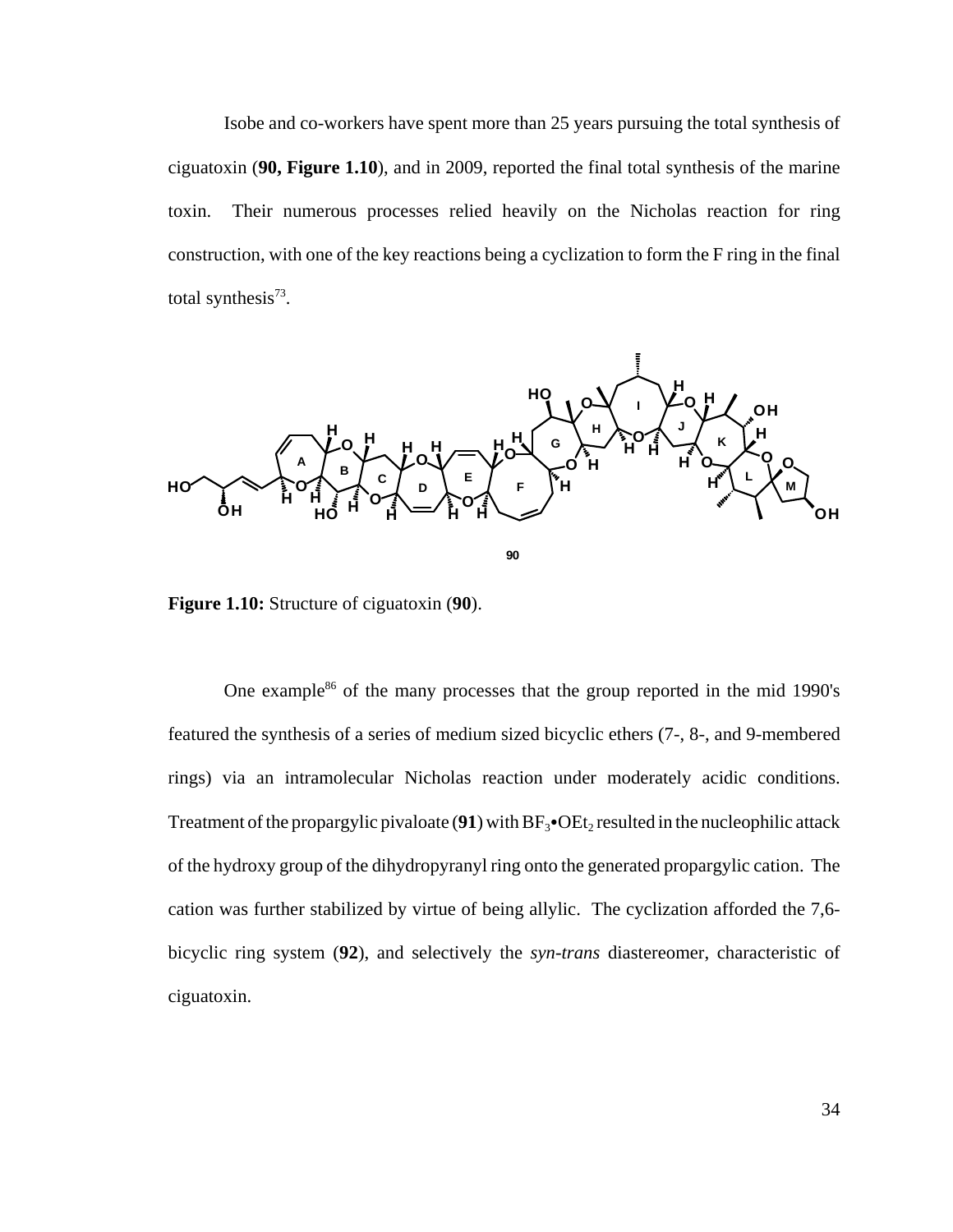

**Scheme 1.18:** Isobe's intramolecular Nicholas cyclization to generate a 7,6-bicyclic ring system (**92**).

## **1.3.6. VINYLOGOUS NICHOLAS REACTIONS IN THE SYNTHESIS OF NATURAL PRODUCT RING STRUCTURES**

*Shibuya and Isobe*<sup>170,171</sup> reported on the synthesis of the bicyclo<sup>[9.3.1</sup>] pentadecatriene skeleton seen in taxachitiene natural products. Their application of the vinylogous Nicholas reaction featured a Hosomi-Sakurai type reaction as the key step in the Lewis acid-mediated intramolecular cyclization between the enyne- $Co_2(CO)_6$  complex electrophile and allytrimethylsilane nucleophile (**93**) to generate the twelve-membered ring (**94**) (**Scheme 1.19**).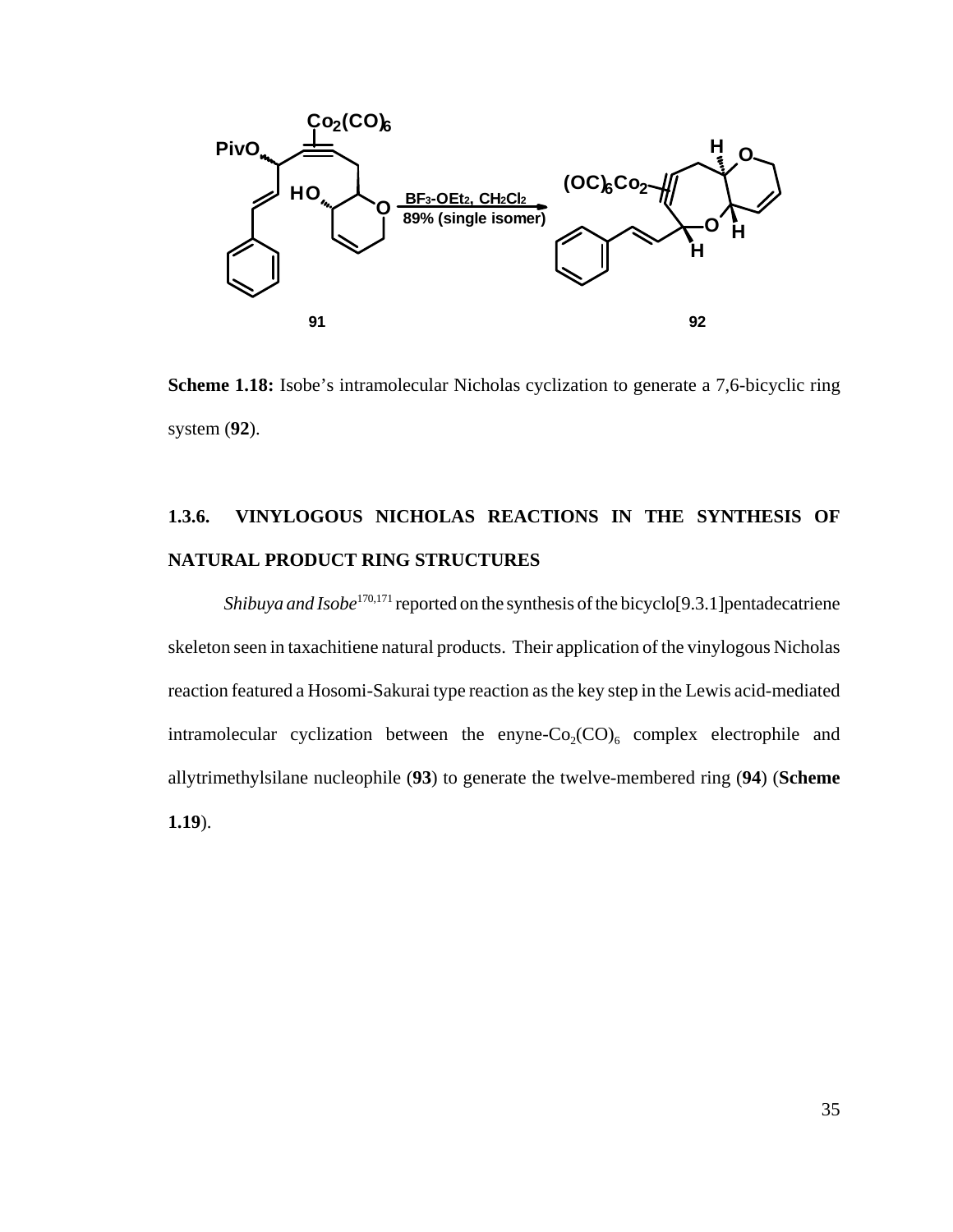

**Scheme 1.19:** Intramolecular vinylogous Nicholas reaction in the generation of macrocycle (**94**), as reported by *Shibuya & Isobe.*

Alvaro et. al.<sup>4</sup> also exploited such "second generation" complexes (95, Figure 1.11) in their synthesis of terpene-aromatic hybrids by way of the Nicholas reaction between easily available propargyl derivatives and different aromatic nucleophiles. Attack was observed at C-3, with subsequent double bond isomerization to between C-2 and C-10.



**Figure 1.11:** Alvaro's complexed precursor (**95**) for vinylogous Nicholas chemistry.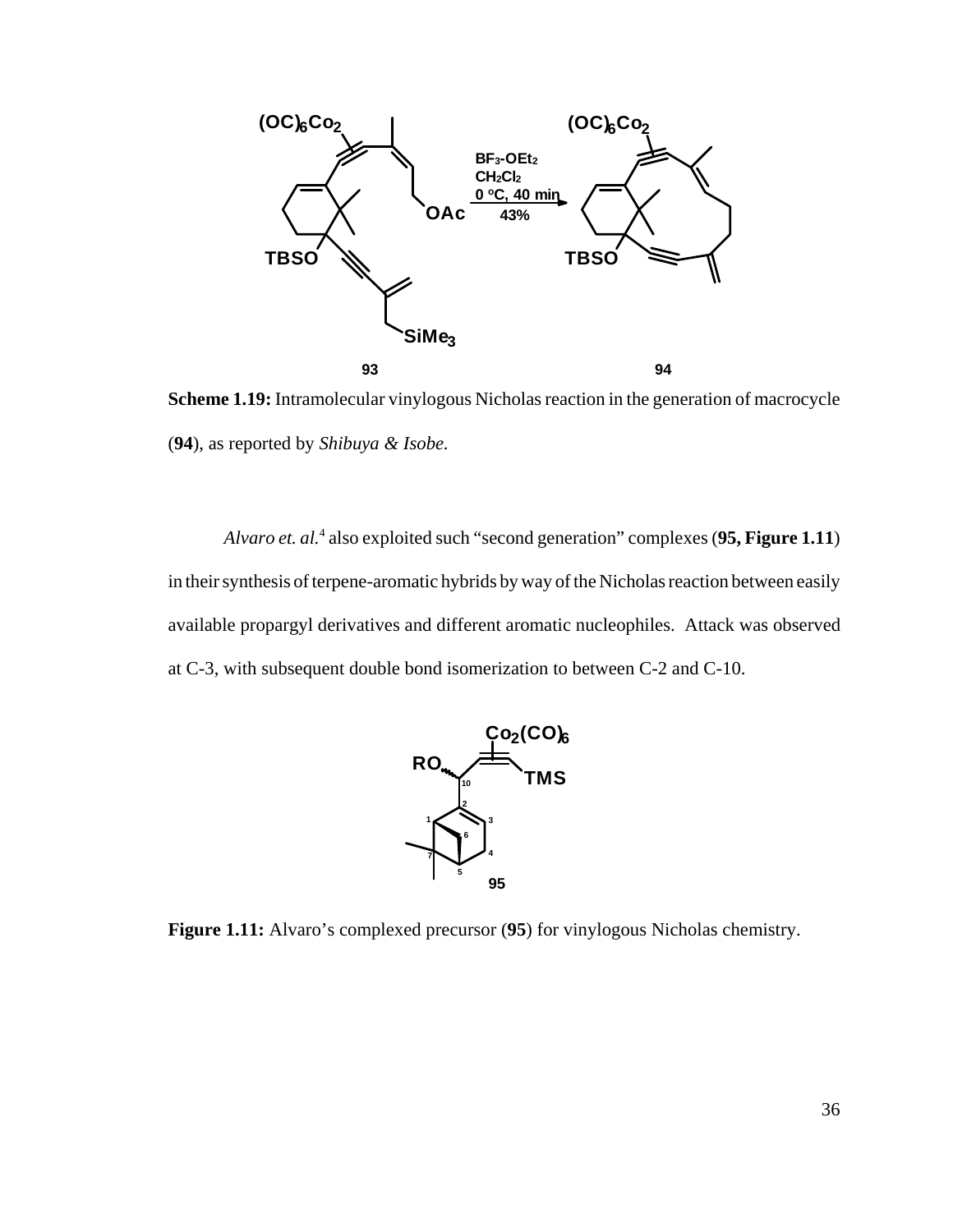# **1.4. FAVELINE- AND ICETEXANE-DITERPENE NATURAL PRODUCTS**

The icetexanes are a family of diterpenoid natural products which have been isolated from a variety of terrestrial plant sources<sup>172</sup>. They encompass a variety of structurally unique and interesting features, and exhibit a broad spectrum of attractive bioactive properties (i.e., anti-cancer, anti-bacterial, anti-fungal, anti-Chagasic activities)<sup>172</sup>. The  $6,7,6$ -tricyclic framework (**96, Figure 1.12**), representative of this family, possesses a cyclohexane ring, a central seven-membered ring, and an aromatic ring (or a quinone).



**Figure 1.12:** 6,7,6-tricyclic skeleton of an icetexane diterpenoid (**96**).

Biosynthetically, the architecture of the icetexane is hypothesized to arise from a ring-expanding rearrangement of the more common abietane (**97, Figure 1.13**), giving rise to the 6,7,6-tricyclic skeleton that bears the systematic name 9(10–>20)-*abeo*-abietane. In accordance with this hypothesis, the majority of icetexane natural products that have been isolated and characterized to date have been found in plant species which also produce abietane diterpenoids as secondary metabolites $172$ .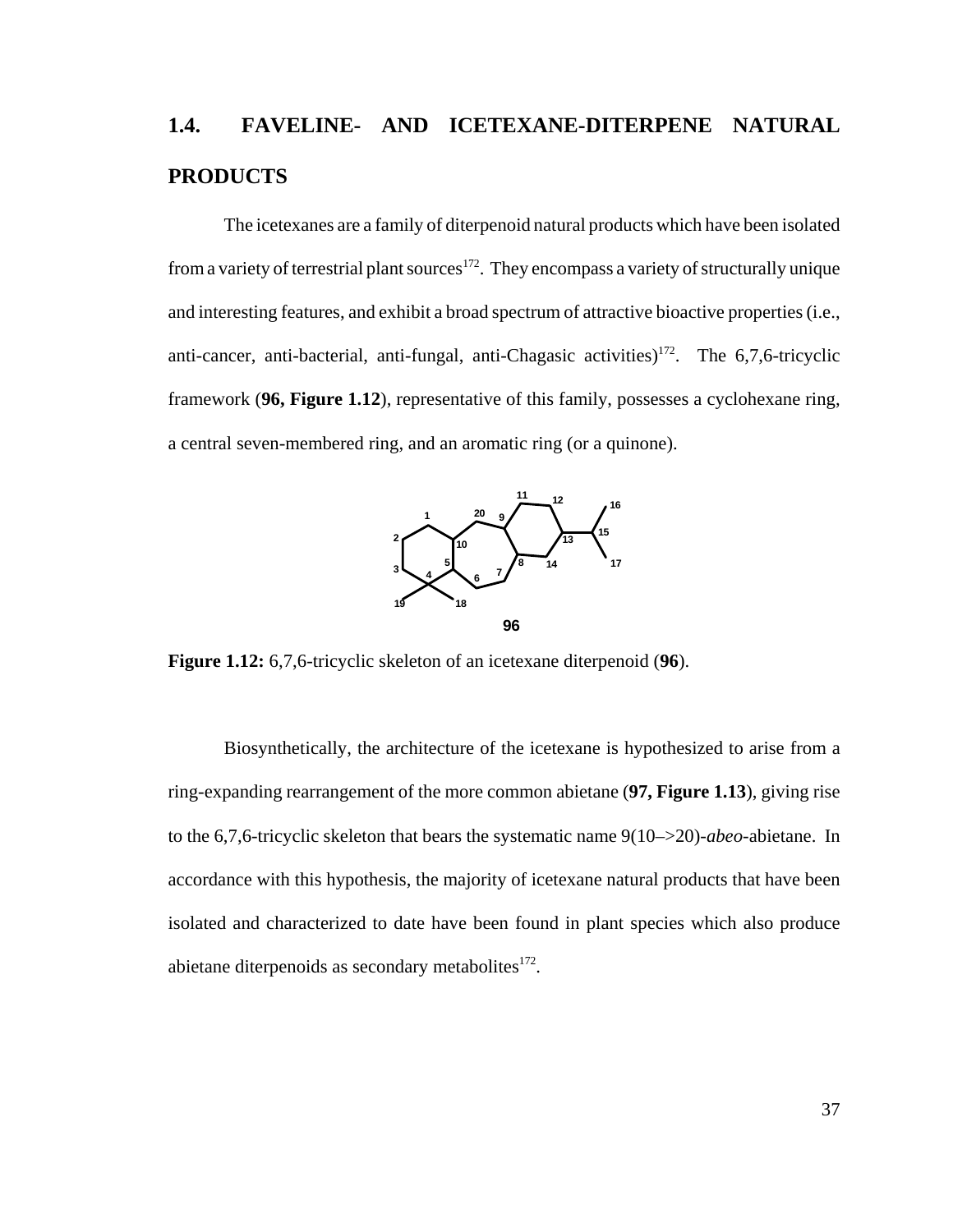

**Figure 1.13:** Structural skeleton of an abietane (**97**).

Icetexone (**98, Figure 1.14**) was the first 9(10–>20)*-abeo*-abietane natural product to be isolated and structurally characterized; accordingly, the icetexane family derives its name from this compound<sup>172</sup>. The icetexanes that have been discovered so far vary widely in the degree of oxygenation and oxidation in each ring.



**Figure 1.14:** Structure of icetexone (**98**).

The simplest subclass of icetexanes are the pisiferins, with pisiferin (**99, Figure 1.15**) the parent compound. Pisiferin was first isolated from the leaves of *Chamaeyparis pisifera* in 1980<sup>199</sup>. The authors originally proposed a 7,6,6-tricyclic skeleton as the structure for pisiferin; however, following its re-isolation in 1984 along with isopisiferin (**100, Figure**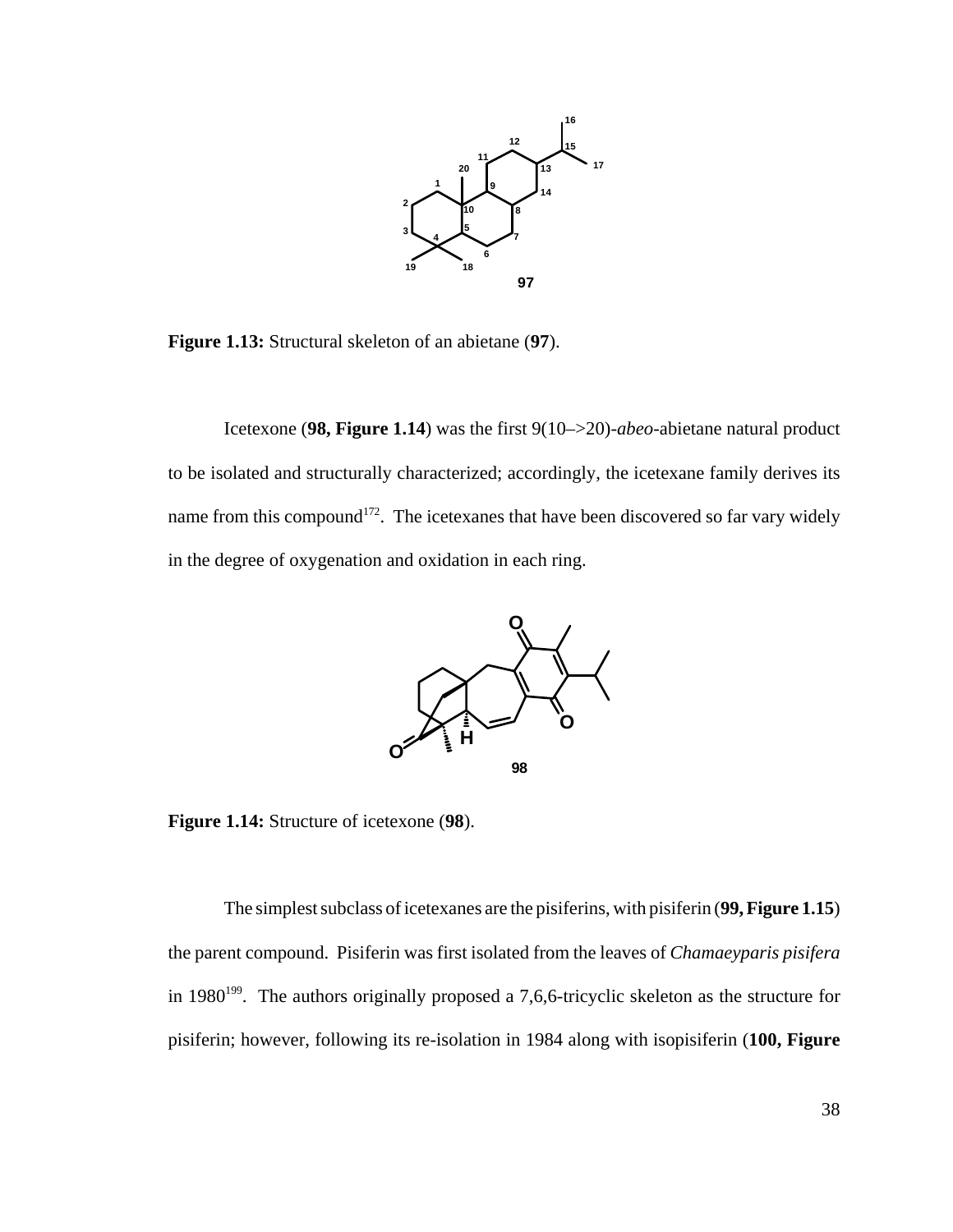**1.15**) from the same plant species, its structure was revised to its current structure<sup>76</sup>. Other members of this subclass include pisiferanol, 12-deoxypisiferanol,  $1\beta$ -hydroxyisopisiferin, and pisiferdiol, among others<sup>172</sup>. The biological activities of the pisiferins are less well explored.



**Figure 1.15:** Structures of  $(\pm)$ -pisiferin (99) and  $(\pm)$ -isopisiferin (100).

The second subclass of icetexanes is exemplified by barbatusol (**101, Figure 1.16**), which was isolated from the bark and heartwood of the Brazilian plant, *Coleus barbatus*, in 1983, and found to possess *in vivo* hypotensive activity in rats<sup>96</sup>. Rosmaridiphenol (102, **Figure 1.16**) was identified in the leaves of *Rosmarinus officinalis* in 1984, and was found to possess antioxidant activity superior to that of BHA, and approaching that of  $BHT^{83}$ . The original structure was proposed as having the carbonyl functional group at C-20 (refer to compound **96** for the numbering schematic); however, in 2010, *Pertino et. al.*154 showed, through examination of spectroscopic data and chemical reactions, that the carbonyl actually resides on C-1 instead of C-20. Other members of this subclass include salviasperanol, grandione, and przewalskin, among others $172$ .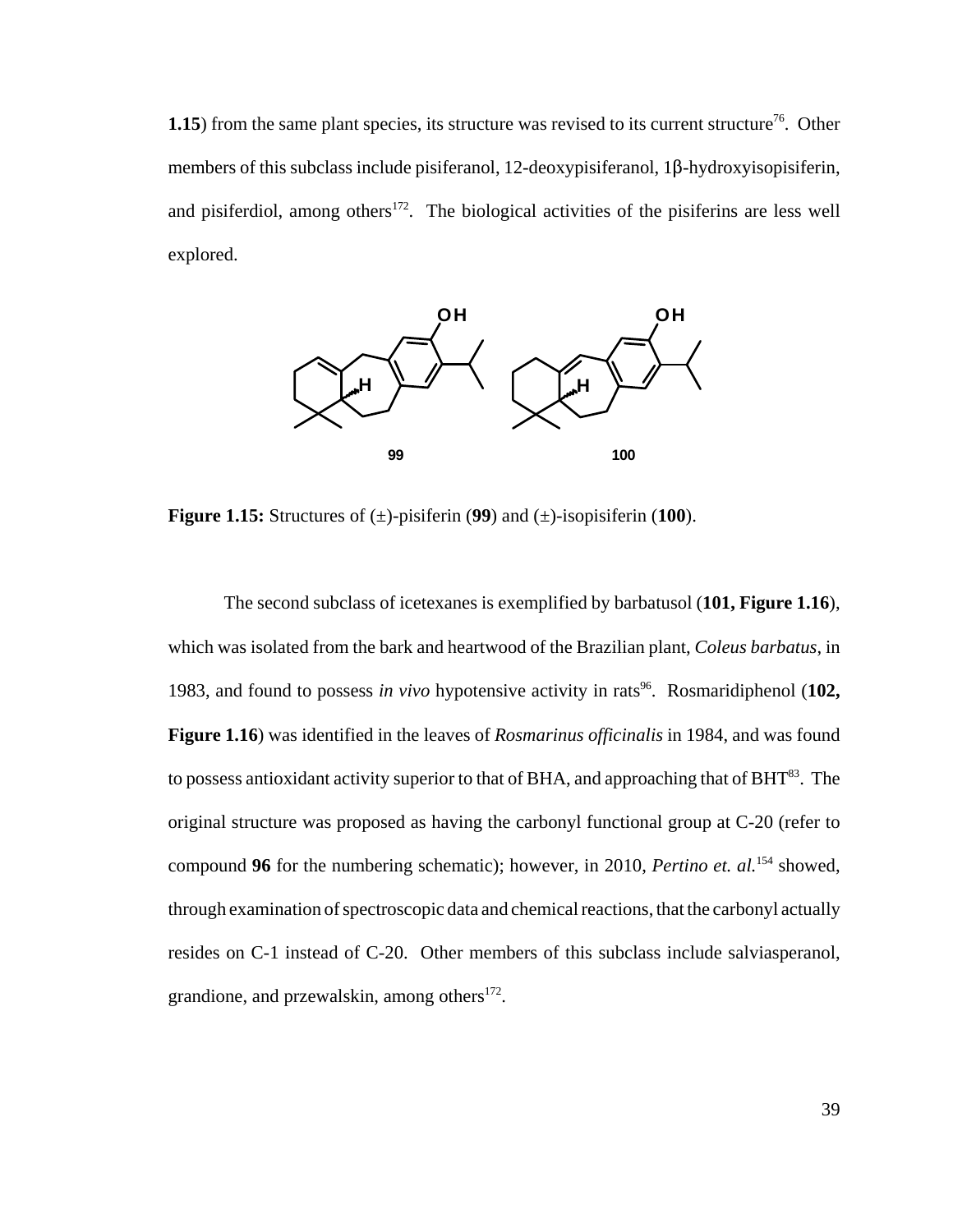

**Figure 1.16:** Structure of (±)-barbatusol (**101**) and rosmaridiphenol (**102**).

### **1.4.1. EXAMPLES OF TOTAL SYNTHESES OF FAVELINE- AND ICETEXANE-DITERPENES**

The unique structural architecture and intriguing biological activities of the icetexanes have made them attractive targets for synthetic chemists and biologists, respectively. It is no surprise then, that numerous synthetic chemists have reported creative and elegant approaches to the total syntheses of these compounds.

The first total synthesis of  $(\pm)$ -pisiferin was reported by *Matsumoto et. al.* in 1986<sup>123</sup> (**Scheme 1.20**). Starting with racemic  $\alpha$ -cyclocitral (103) and a benzylic Wittig reagent (**104**), a series of reactions were preformed which ultimately afforded the  $\alpha$ , $\beta$ -unsaturated ketone (**105**). Next, an intramolecular cyclization was achieved by heating with polyphosphoric acid (PPA) at 80-85 °C to give a separable mixture of stereoisomers (106). The *cis* ( $\alpha$ -H) isomer was reduced with LiAlH<sub>4</sub>, and the methyl ether moiety of the resulting alcohol was cleaved with AlCl<sub>3</sub> and EtSH. Bismesylation and subsequent elimination of the secondary mesylate provided the alkene, which, upon treatment with  $LiAlH<sub>4</sub>$ , readily converted to (±)-pisiferin (**99**) with an overall yield 16.2%.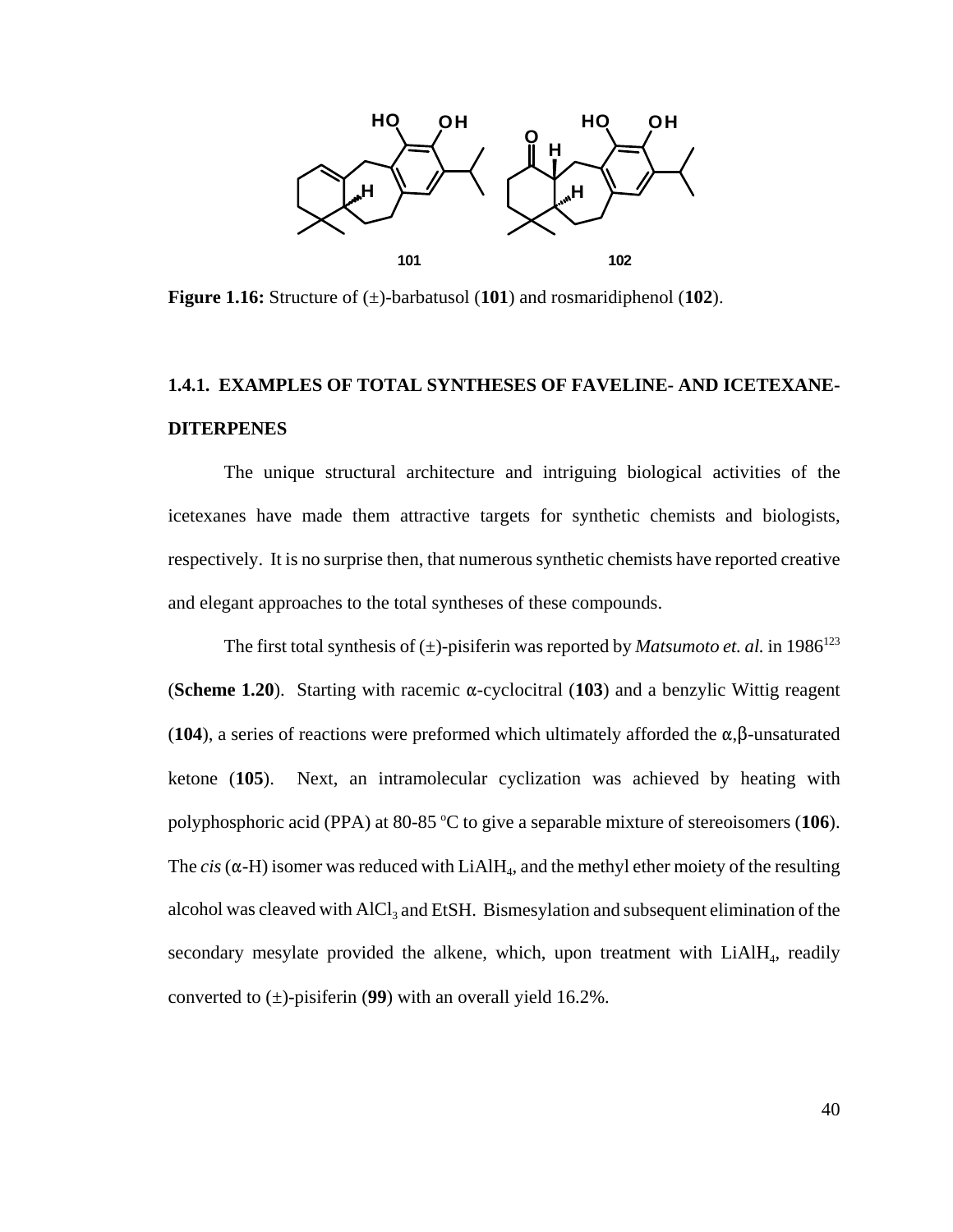

**Scheme 1.20:** First total synthesis of (±)-pisiferin (**99**) reported by *Matsumoto et. al.*

The second total synthesis of  $(\pm)$ -pisiferin and the first total synthesis of  $(\pm)$ isopisiferin was reported by *Kametani et. al.* in 1990<sup>92</sup>.

In 2010, *Jan et. al.* reported the first enantioselective synthesis of (-)-isopisiferin<sup>90</sup> (**Scheme 1.21**). 4,4-Dimethyl-2-cyclohexenone (**107**) was converted to aldehyde (-)-**108** in 98% *ee* through a sequence of iodination, asymmetric reduction, Claisen rearrangement, and oxidation reactions. Aldehyde (-)-**108** was then added to an aryllithium reagent, generated in situ from aryl bromide 109 and "BuLi by lithium-halogen exchange, to afford the alcohol (**110**) as a pair of diastereomers. Further reactions involving a dehydration, lithium-halogen exchange, hydrogenation, and hydrolysis effectively led to carboxylic acid (-)-**111**. The central seven-membered ring was constructed by an intramolecular Friedel-Crafts acylation mediated by trifluoroacetic anhydride (TFAA) to afford (-)-**112**. The keto carbonyl was reduced via treatment with  $NabH_4$ , followed by mesylation in the presence of  $NEt_3$ , and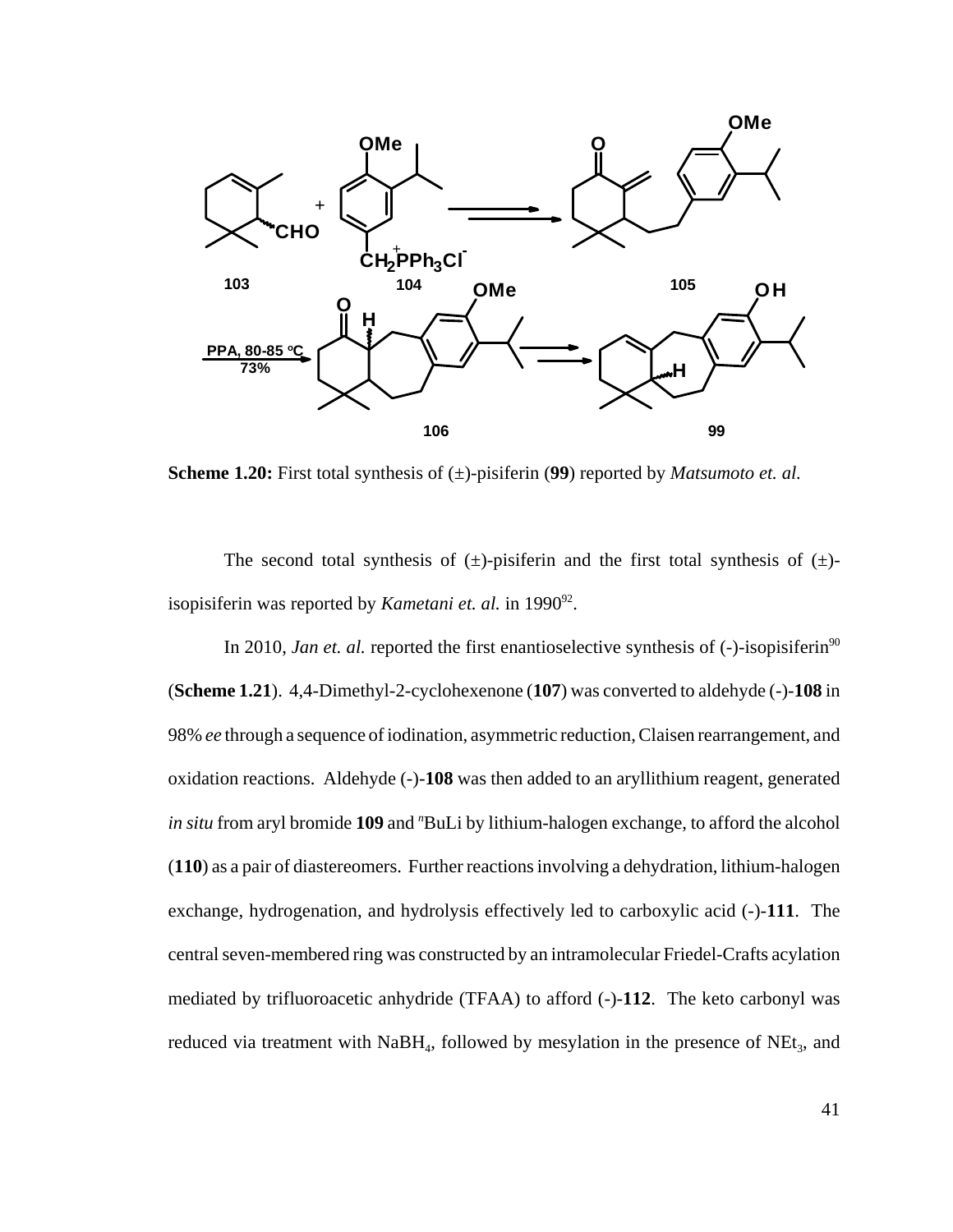finally, deprotection with EtSNa, which converted **112** to the target compound, (-) isopisiferin, in 15 steps with an overall yield of 11.4%.



**Scheme 1.21:** First asymmetric total synthesis of  $(-)$ -isopisiferin as reported by *Jan et. al.* 

The first total synthesis of  $(\pm)$ -barbatusol was reported in 1987 by *Kroft*<sup>104</sup> (**Scheme 1.22**)*.* Enone (**107**) underwent Hosomi-Sakurai addition of allyltrimethylsilane in the presence of titanium tetrachloride  $(TiCl<sub>4</sub>)$ , with the resulting ketone being protected as the ketal. Ozonolysis yielded the aldehyde (**113**). Metallation of the amide (**114**) (prepared separately) with "BuLi, followed by treatment with the aldehyde (113), and the subsequent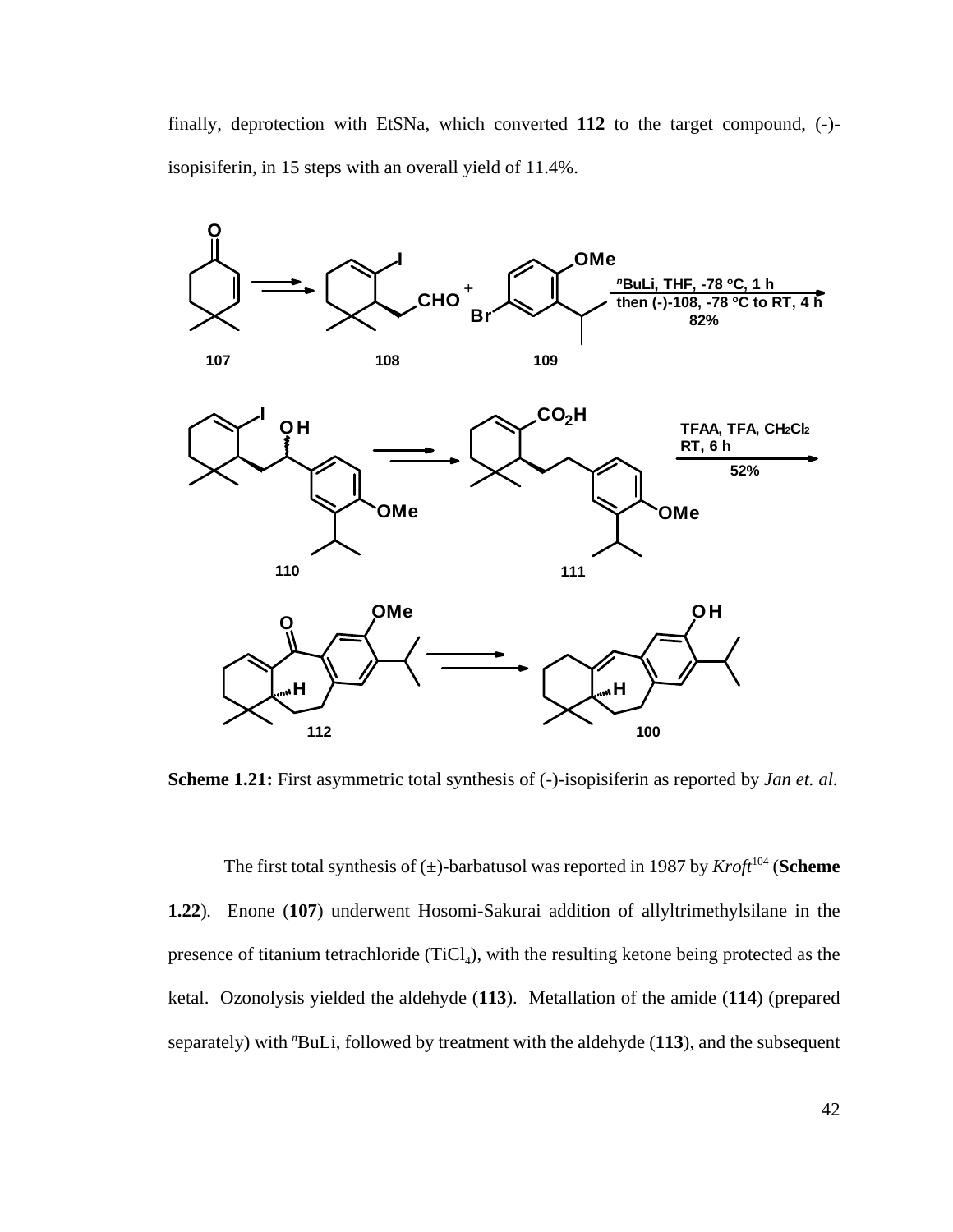treatment of the resulting adduct with anhydrous acid, provided the lactone (**115**) as an inseparable mixture of diastereomers. The alcohol (**116**) was then generated via saponification of (115) with NaOH, methylation with MeI, and treatment with LiAlH<sub>4</sub>. Oxidation of (**116**) with PDC provided the aldehyde, which underwent intramolecular aldol condensation upon treatment with NaOEt in ethanol. The resulting diastereomers (**117**) were subjected to ionic reduction to remove the benzylic methyl ether moieties using  $Et_3SH/BF_3\bullet OEt_2$ , followed by reductive transposition of the enone with TsNHNH<sub>2</sub> and NaBH<sub>3</sub>CN. Lastly, demethylation of the phenolic methyl ethers with EtSNa afforded  $(±)$ barbatusol (**101**) in an overall yield of 4.5%.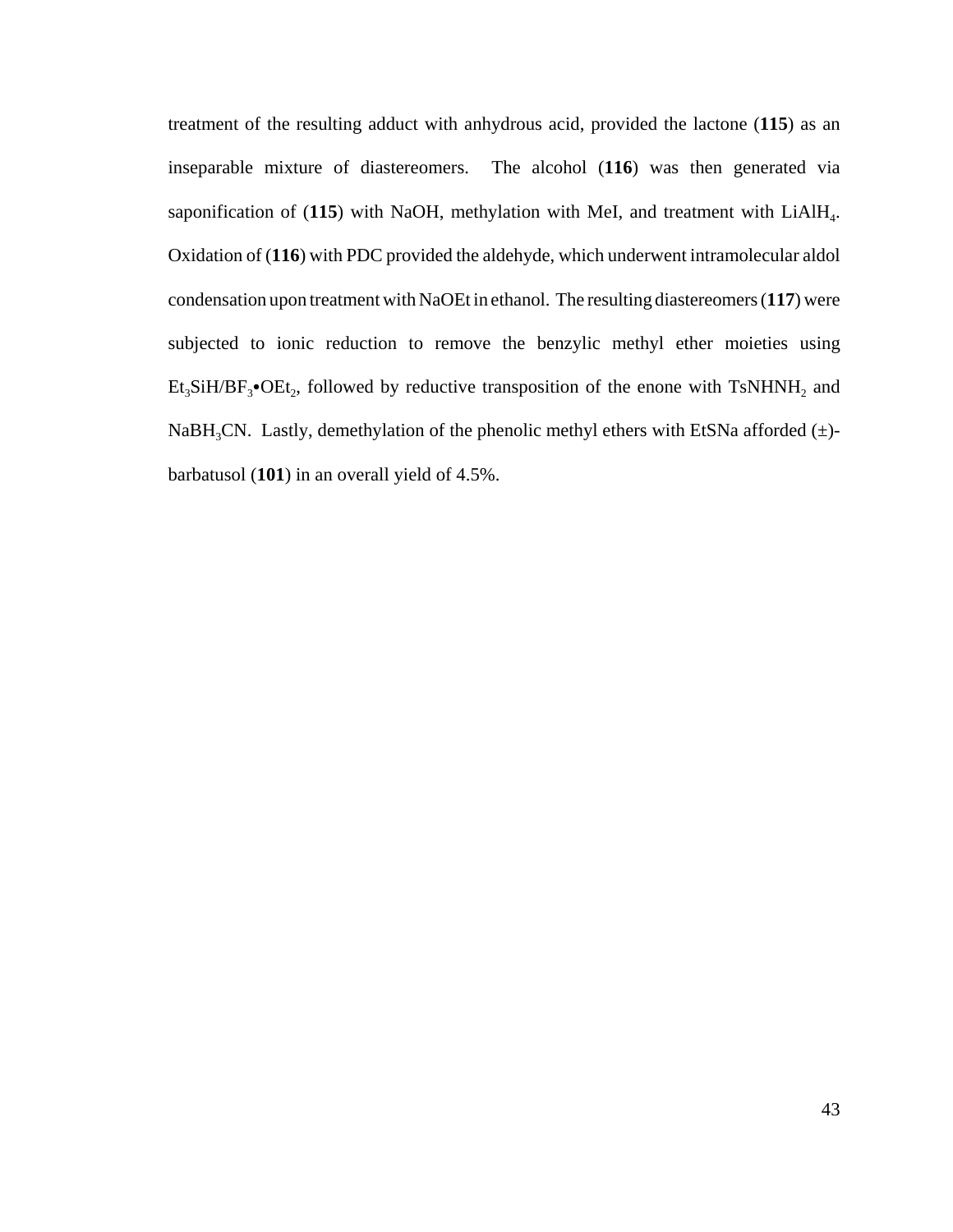

**Scheme 1.22:** First total synthesis of (±)-barbatusol (**101**) reported by *Kroft*.

The second total synthesis of  $(\pm)$ -barbatusol was reported by *Majetich et. al.* in 1993<sup>120</sup> (**Scheme 1.23**), which featured a TiCl<sub>4</sub> induced Friedel-Crafts intramolecular alkylation between a functionalized arene and a conjugated dienone, in eight steps with a 14.6% overall yield. Majetich's group, very active in the synthesis of compounds from the icetexane family, have reported superb syntheses of  $(\pm)$ -pisiferin,  $(\pm)$ -deoxofaveline,  $(\pm)$ xochitlolone, and  $(\pm)$ -faveline<sup>117</sup>; (-)-barbatusol, (+)-demethylsalvicanol, (-)-brussonol, and (+)-grandione<sup>116</sup>; as well as related natural products, including diterpene ( $\pm$ )-nimbidiol<sup>118</sup>, and triterpene ( $\pm$ )-perovskone and (+)-perovskone<sup>115</sup>. In their 1993 synthesis of ( $\pm$ )-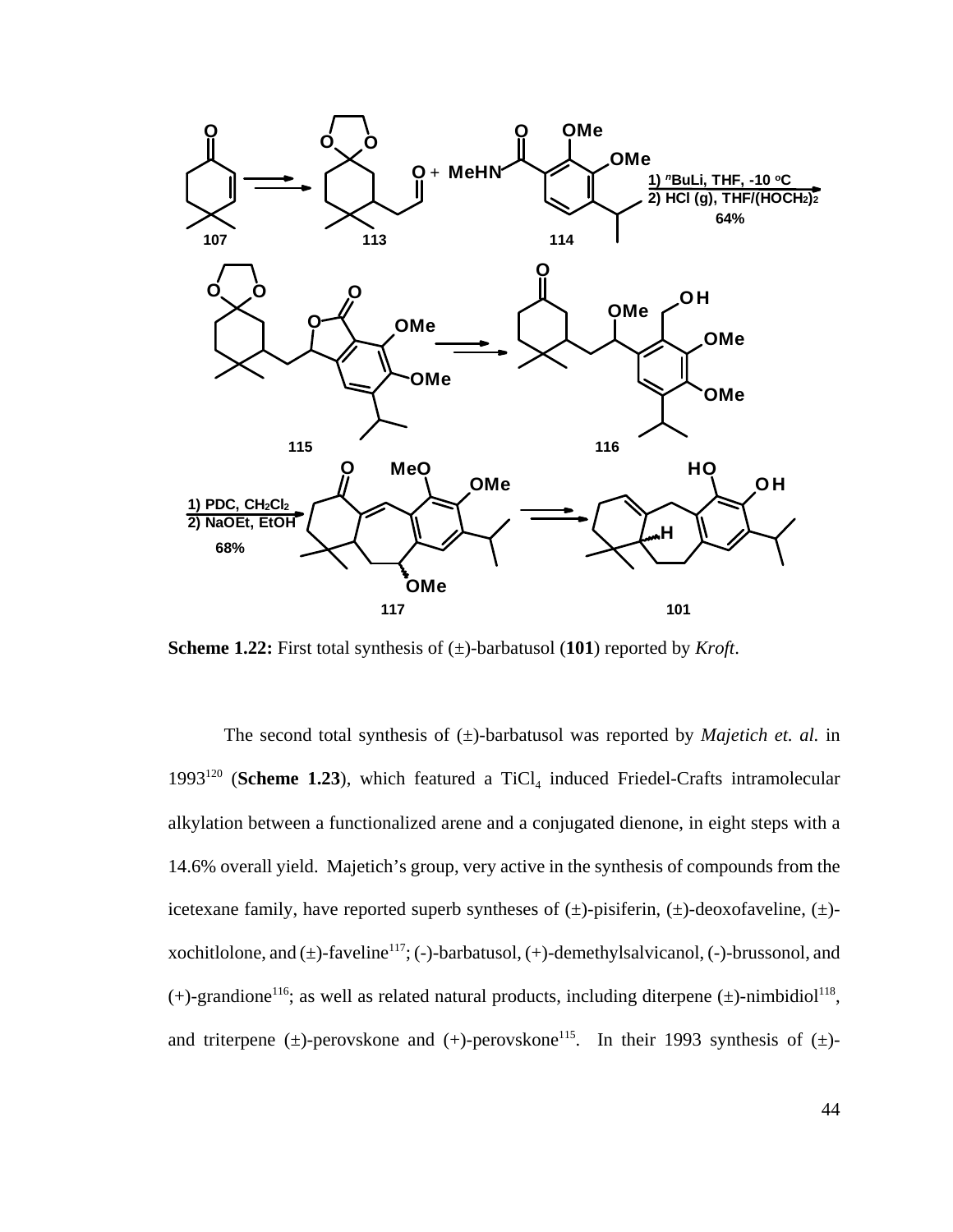barbatusol, 4,4-diemthylcyclohexane-1,3-dione (**118**) was alkylated with benzyl bromide (**119**) (synthesized from 3-isopropylveratrole) to generate product (**120**). Once converted to the dienone (121), treatment with  $TiCl_4$  in  $CH_2Cl_2$  at -78 °C effected a cycloalkylation reaction to generate tricycle (**122**). Reductive transposition of the generated enone moiety  $(122)$  with TsNHNH<sub>2</sub> and NaBH<sub>3</sub>CN, followed by demethylation of the methyl ethers under basic conditions using EtSNa, resulted in the isolation of racemic barbatusol (**101**) without isomerization of the C-1, C-10-trisubstituted double bond.



**Scheme 1.23:** Total synthesis of (±)-barbatusol (**101**) as reported by *Majetich et. al.*

*Simmons and Sarpong* reported the first total synthesis of  $(\pm)$ -salviasperanol in 2006 via a cycloisomerization of an alkynyl indene using gallium trichloride (GaCl<sub>3</sub>)<sup>174</sup> (**Scheme**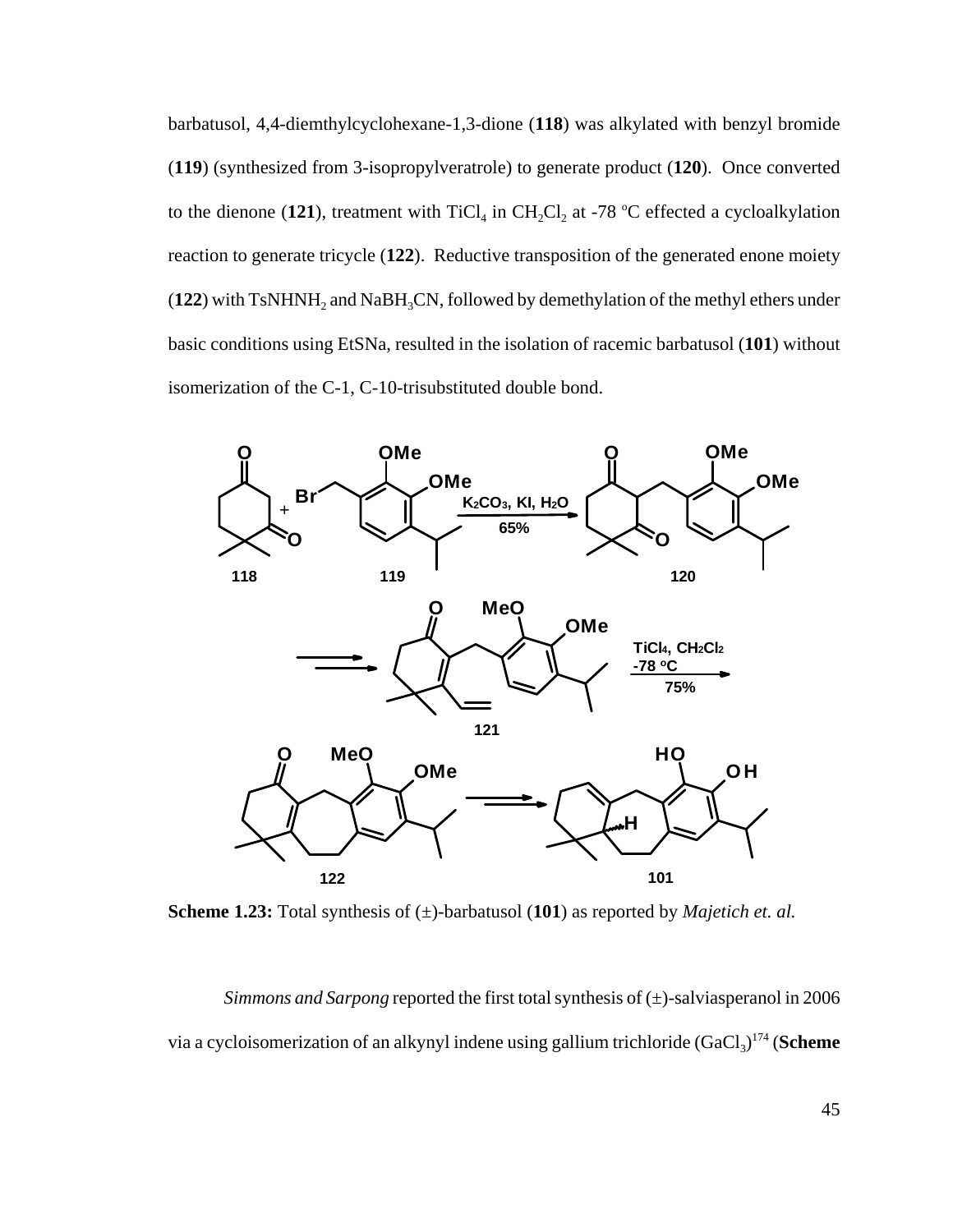**1.24**). Starting from 3-isopropylveratrole (**123**), the generated indanone (**124**) (synthesized via a Friedel-Crafts acylation), underwent alkylation with iodide (**125**). Saponification, decarboxylation, reduction, and dehydration followed to afford indene (**126**). Treatment of **126** with GaCl<sub>3</sub> at 40 °C in the presence of 4 Å molecular sieves effected an enyne cycloisomerization to deliver (**127**). Chemoselective epoxidation of the tetrasubstituted double bond was achieved using *m*-CPBA, followed by treatment with catalytic trifluoroacetic acid, which isomerized the vinyl epoxide moiety to the corresponding dihydrofuran, and finally cleavage of the methyl ether groups with EtSNa provided  $(\pm)$ salviasperanol (**128**) in an overall yield of 5.4%. Sarpong's group have also reported total syntheses of  $(\pm)$ -5,6-dihydro-6 $\alpha$ -hydroxysalviasperanol,  $(\pm)$ -brussonol, and  $(\pm)$ -abrotanone as part of their ongoing interest in icetexane diterpenoid synthesis $173$ .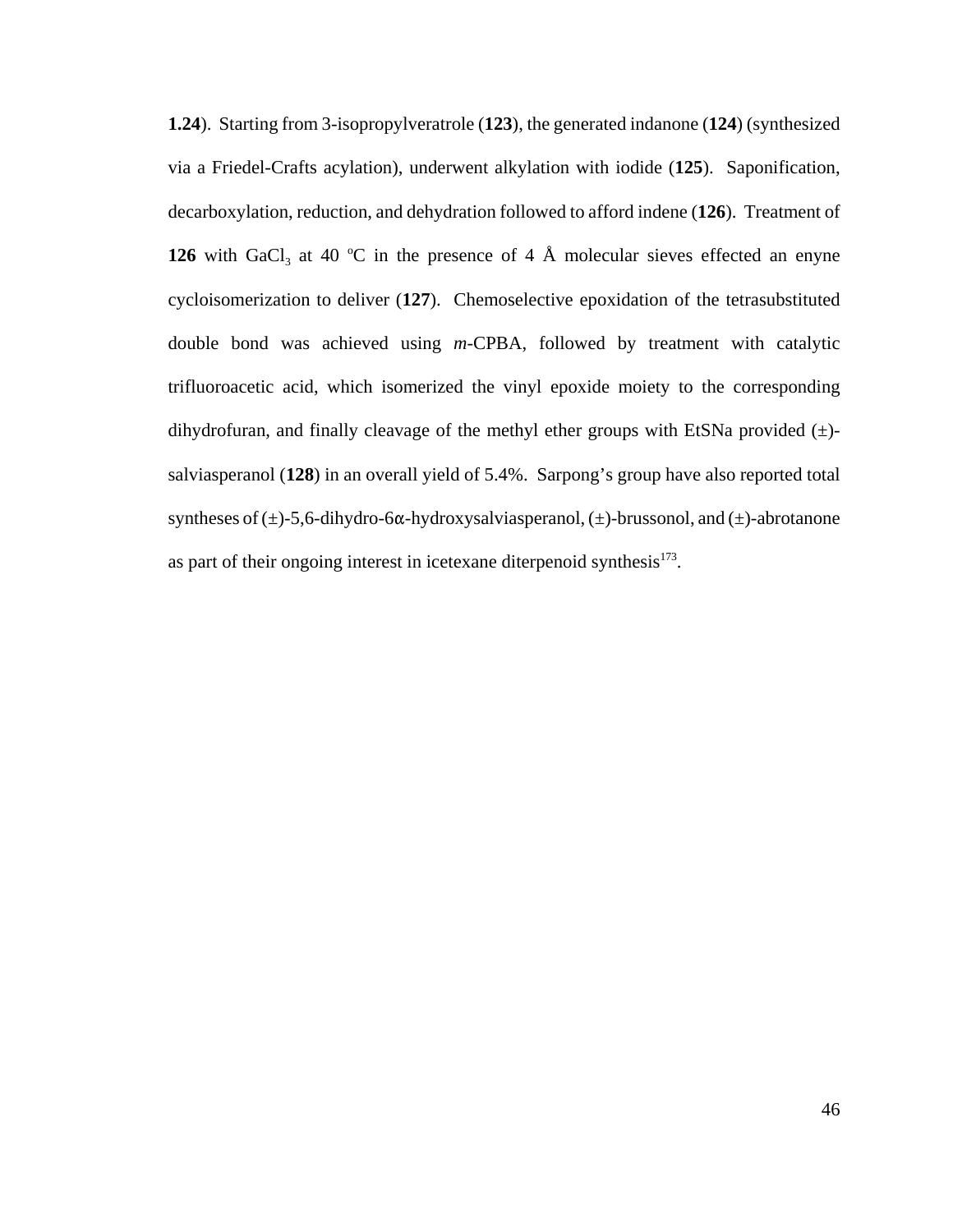

**Scheme 1.24:** First total synthesis of (±)-salviasperanol (**128**) as reported by *Simmons and Saprong*.

Other notable successful approaches to such related compounds include radical cyclization chemistry<sup>63</sup>, epoxide ring-opening reactions<sup>20</sup>, Barbier-type reactions<sup>191</sup>, and palladium-catalyzed Heck reactions<sup>166</sup>.

#### **1.5. RESEARCH OBJECTIVES**

The Green group's ongoing interest in the synthesis of seven-membered rings has led to the expansion of the scope of reaction methods for ring construction in conjunction with Nicholas chemistry: cycloadditions, ring closing metathesis reactions, and Umpolung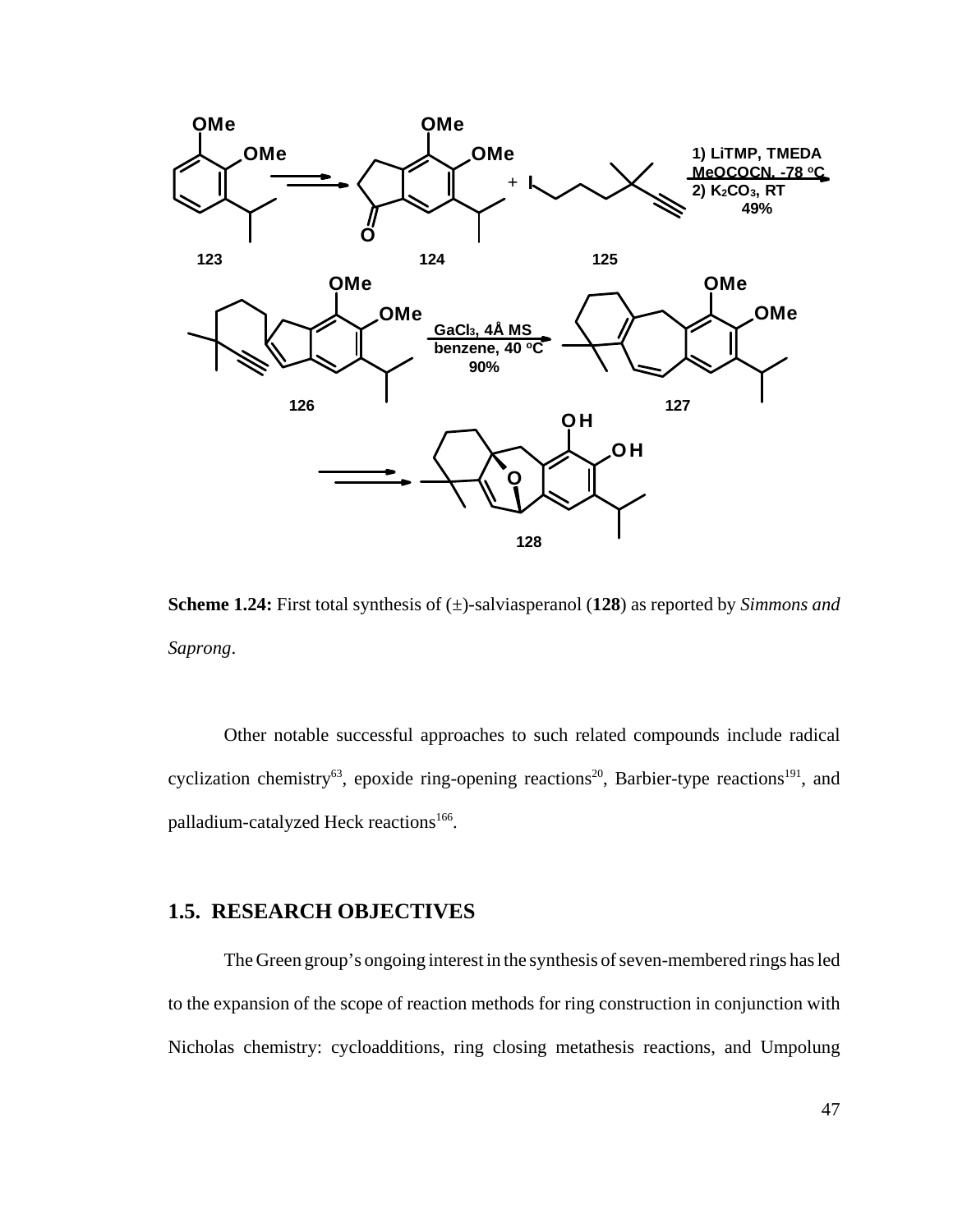chemistry188, among others. The main goal of this research project was to expand the scope of the vinylogous Nicholas reaction to include the synthesis of a variety of tricyclic-ring systems possessing a central seven-membered ring, and ultimately apply it towards the synthesis of natural products.

#### **1.5.1. SYNOPSIS OF DISSERTATION**

Attack by nucleophiles at the allyl terminus remote to cobalt is known; however, vinylogous Nicholas reactions have yet to be employed in the formation of cycloheptyne- $Co<sub>2</sub>(CO)<sub>6</sub>$  ring systems. The goals were thus set as:

i) Given the normal reactivity pattern of vinylogous propargyl- $Co_2(CO)_{6}$  cations, and the fact that cyclopentyne- $Co_2(CO)_6$  complexes (129) appear to be prohibitively strained and sustainable only at extreme environmental conditions, it was considered that intramolecular vinylogous Nicholas reaction chemistry would readily give access to 6,7,6-tricyclic ring systems (**130**), and other 6,7,*n*-systems (**Scheme 1.25**). This approach would also lead to the core structure of the faveline- and icetexane-diterpenes. A few examples were also prepared in which the double bond was part of an aromatic and nominally aromatic ring system.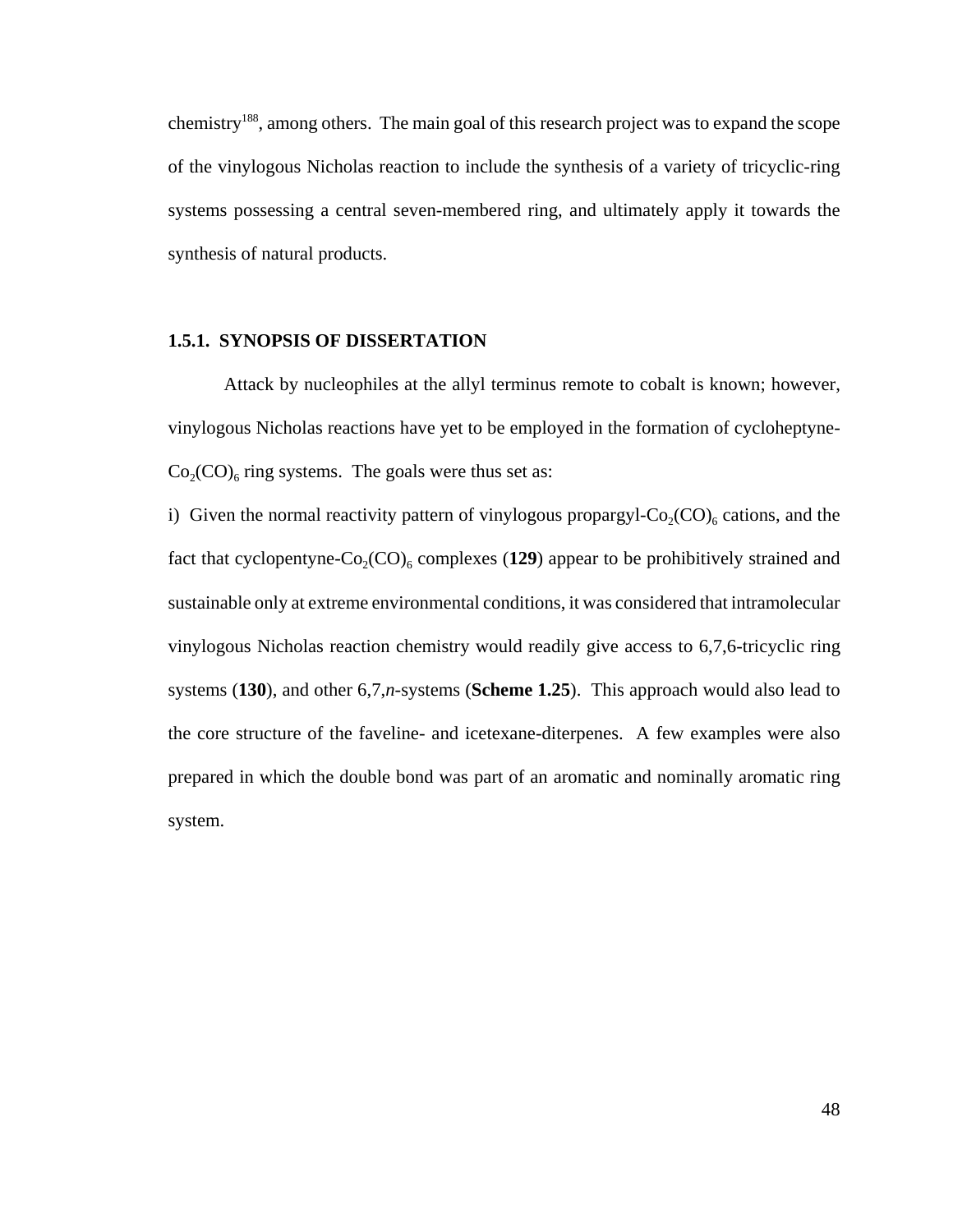

**Scheme 1.25:** Anticipated mode of cyclization by intramolecular Nicholas reaction.

ii) As the idea was to formulate a general and modular entry into this class of compounds, the reaction was then expanded to include the synthesis of a few bicyclic *n*,7-ring systems under similar reaction conditions.

iii) Given the interesting biological activities and unique structural features of the icetexanes, coupled with the fact that they possess a central seven-membered ring, and as part of the group's continuing synthetic studies in naturally occurring compounds, it was envisioned that the developed chemistry would be applied towards the synthesis of compounds from the pisiferin subclass, as well as the barbatusol subclass.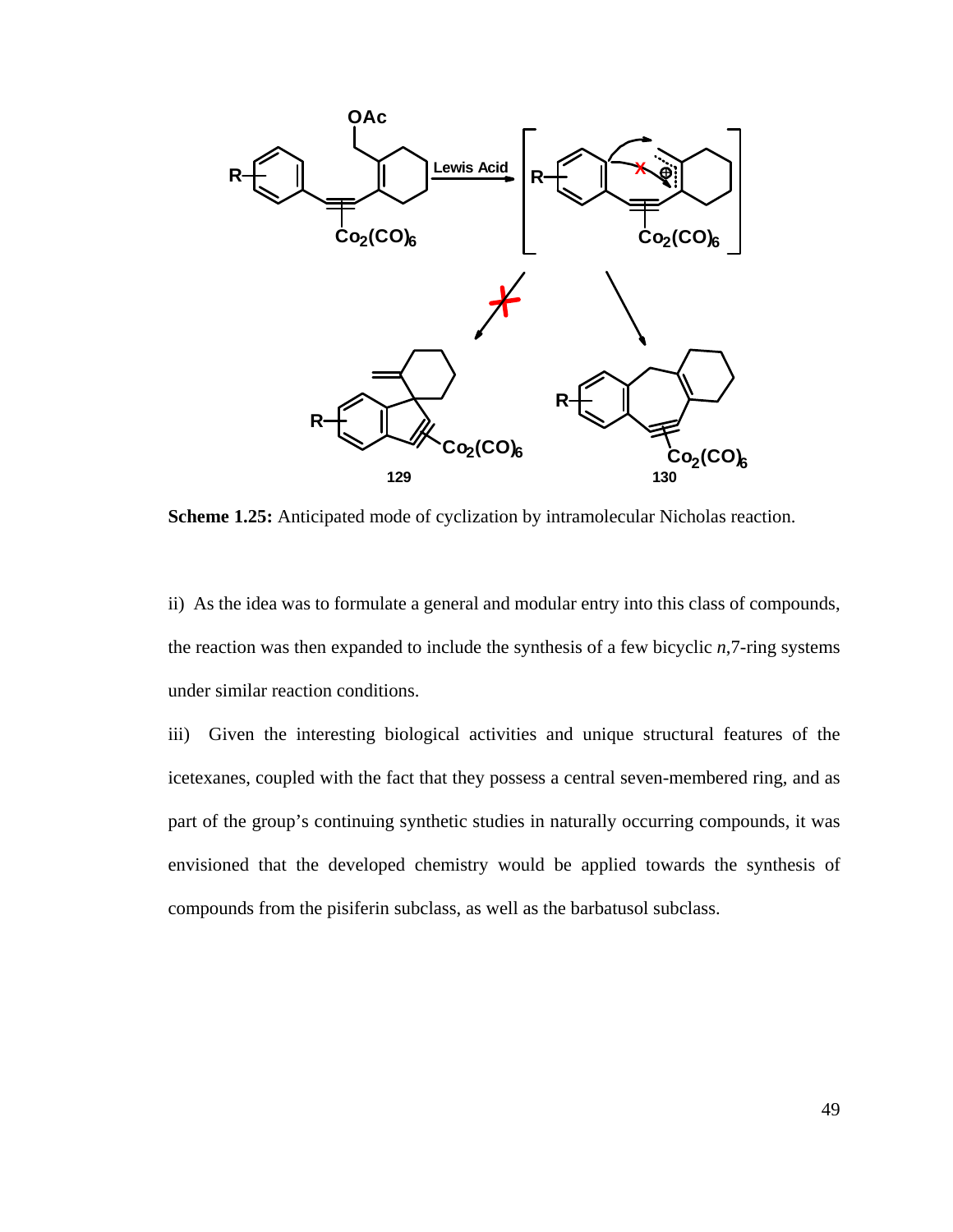#### **CHAPTER 2: DISCUSSION**

# **2.1. VINYLOGOUS NICHOLAS REACTIONS IN THE SYNTHESIS OF TRICYCLIC RING SYSTEMS BEARING A CENTRAL CYCLOHEPTYNE-Co<sub>2</sub>(CO)<sub>6</sub>**

Allylic cations of the form **18** are known to undergo Nicholas reaction chemistry, and more importantly, they prefer to react at the remote site relative to the alkyne- $Co_2(CO)_{6}$ function. Initial work by *Padmanabhan and Nicholas*146 reported the regioselective attack of nucleophiles at the remote terminus of the cation to afford its corresponding enynecomplexed product (with the exception of ethanol) (**Scheme 1.2**). Subsequent work by *DiMartino and Green*<sup>33</sup> (**Scheme 2.1**) also showed that cations derived from cyclic allylic acetate alkyne-Co<sub>2</sub>(CO)<sub>6</sub> complexes (131) kinetically favoured reaction at the remote site ( $\gamma$ ) (**132**) for most nucleophiles, ultimately driving the alkene and alkyne- $Co_2(CO)_{6}$  functions of the cycloheptyne-Co<sub>2</sub>(CO)<sub>6</sub> complexes into conjugation. The  $\alpha$ -site (133) was preferred by nucleophiles with the greatest nucleophilicity, based on the Mayr scale $105,125,127$ .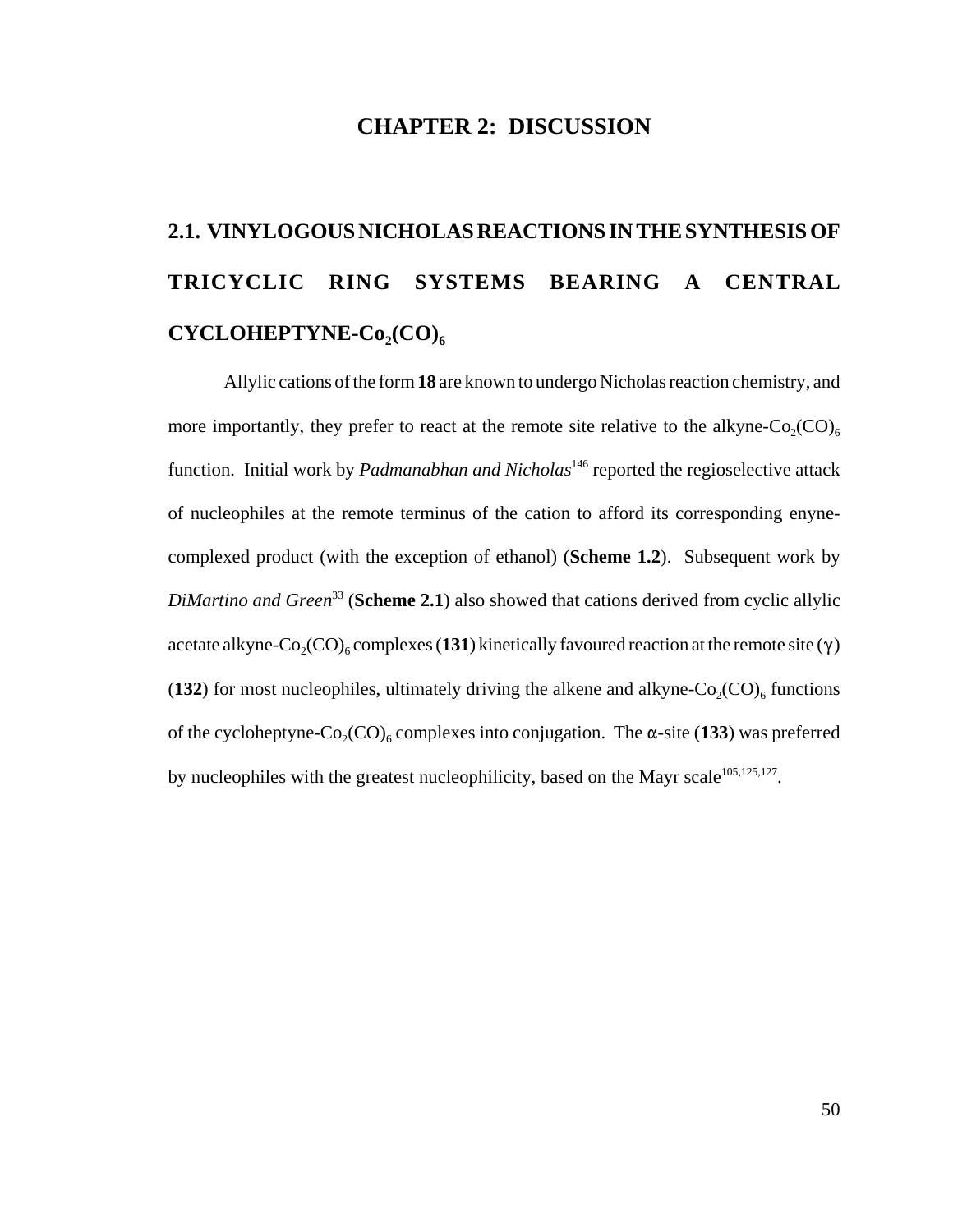

**Scheme 2.1:** Nucleophilic regioselectivity as reported by *DiMartino and Green*.

Despite the fact that vinylogous Nicholas reaction chemistry has been demonstrated to be useful in the synthesis of cyclic compounds<sup>170,171</sup>, it has never been employed in the formation of cycloheptynedicobalt ring systems, and given the reactivity pattern of vinylogous propargyl-Co<sub>2</sub>(CO)<sub>6</sub> cations, alongside the fact that cyclopentyne-Co<sub>2</sub>(CO)<sub>6</sub> complexes appear to be prohibitively strained, it was rationalized that this type of chemistry could be applied to cycloheptyne- $Co_2(CO)_6$  ring synthesis.

#### **2.1.1. INITIAL ATTEMPTS WITH AROMATIC AND NOMINALLY AROMATIC ELECTROPHILIC RING SYSTEMS**

Initial attempts involved compounds in which the double bond was part of an aromatic ring (**Scheme 2.2**). The initial substrates were prepared as follows: 2 bromobenzaldehyde (**134**) was subjected to standard Sonogashira conditions with (trimethyl)silylacetylene to afford the silylated alkynyl benzaldehyde (**135**). Desilylation was carried out using  $KF \cdot 2H_2O$  in DMF to afford the terminal acetylene function (136), which was subsequently exposed to another round of Sonogashira chemistry with another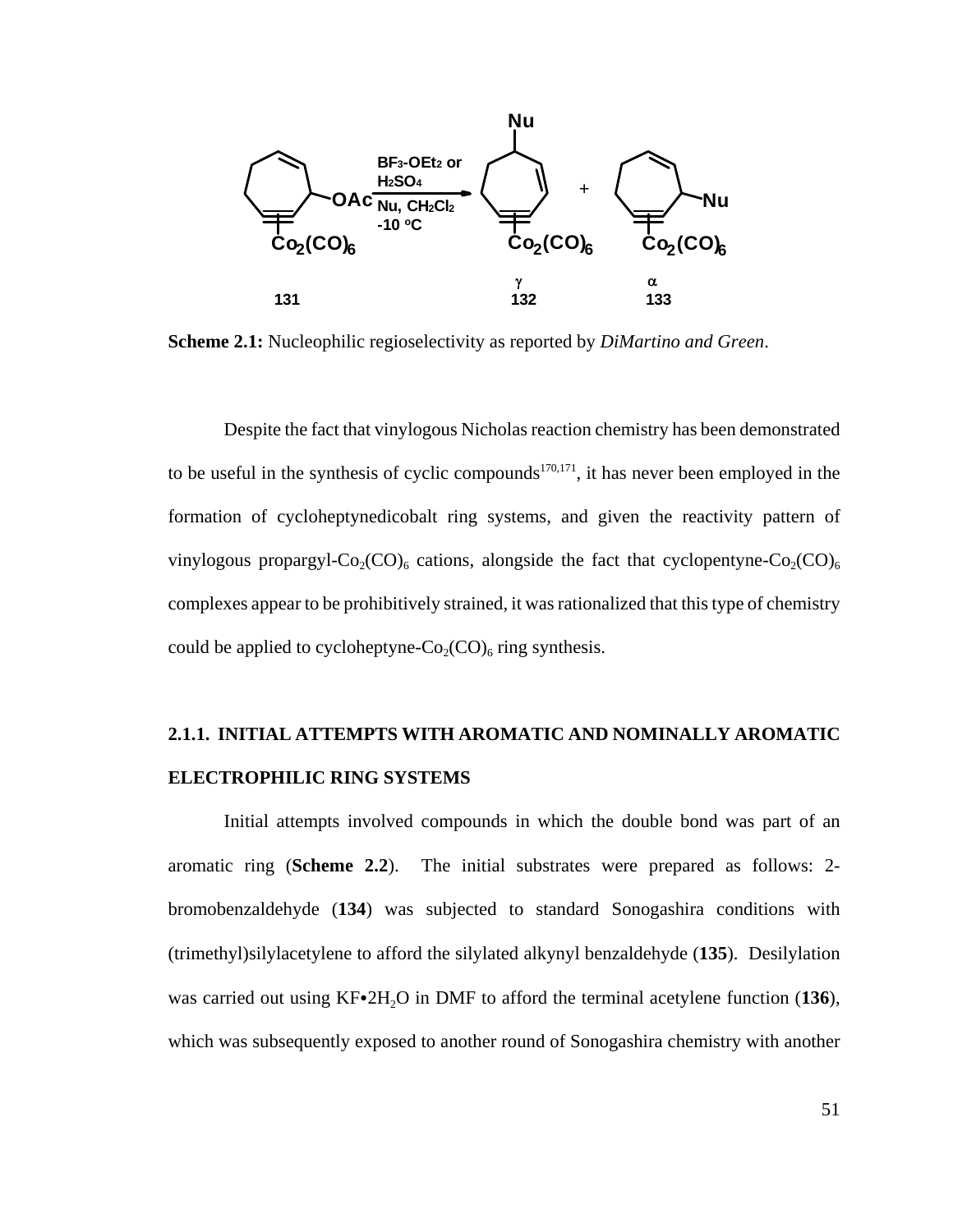aromatic halide bearing at least one methoxy group. The coupled products (**137**) were then subjected to a reduction reaction using DIBAL-H, and subsequent acetylation with acetic anhydride in the presence of DMAP and pyridine afforded the acetate products (**138**). These products were then complexed with dicobalt octacarbonyl in a straightforward fashion, generating the precursors (**139**) necessary for attempted cyclization.



**Scheme 2.2:** Synthetic route towards complexed acetate- $Co_2(CO)_{6}$  precursors (139).

Early attempts to cyclize compounds **139** proved unsuccessful. Treatment of **139** with three equivalents of  $BF_3$ • $OEt_2$  in  $CH_2Cl_2$  at 0 °C under nitrogen, in both the presence and absence of diisopropylethylamine, resulted in almost immediate decomposition of the reactant, and no cyclized product was recovered. Using a Brønsted acid, such as  $H_2SO_4$ , also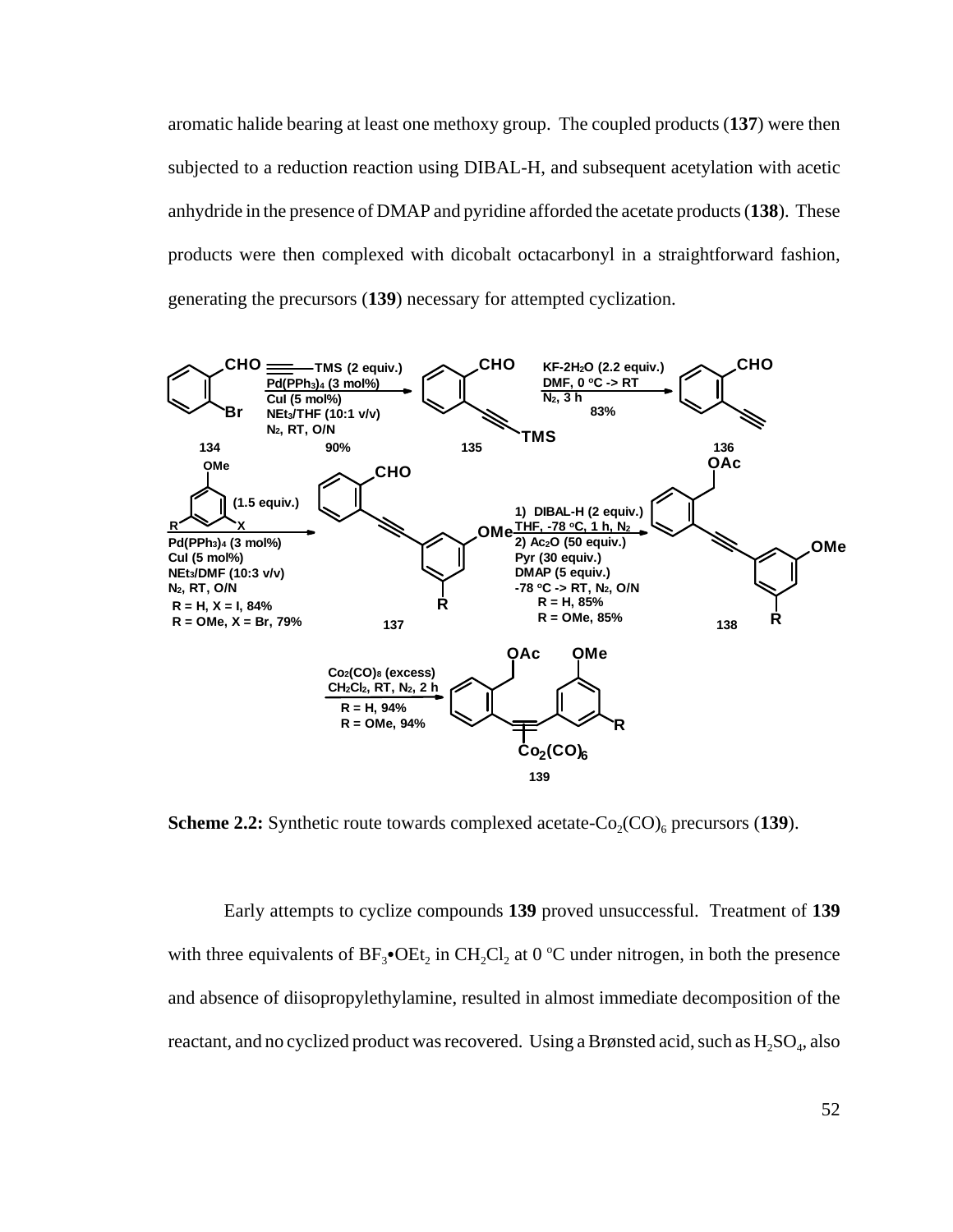did not afford any product. In 2004, the Mayr group<sup>82</sup> reported a scale comparing the nucleophilicity parameter,  $N<sub>1</sub>$ , of solvents with the N parameter of typical  $\pi$  systems. They predicted that solvolytically generated cations should be trapped by  $\pi$  nucleophiles if the  $N$ parameter of the corresponding  $\pi$  nucleophile is greater than the  $N<sub>1</sub>$  of the solvent under consideration (i.e., the nucleophile is located above the solvent on the scale). Based on the reported scale, the best solvent for a situation where anisole is the nucleophile would be 1,1,1,3,3,3-hexafluoro-2-propanol due to its low  $N<sub>1</sub>$  and high polarity (to support cation formation). In other words, hexafluoro-2-propanol would help facilitate stabilization of the generated cation without out-competing anisole as the nucleophile. Attempts at substituting dichloromethane solvent with hexafluoro-2-propanol, in the presence of  $BF_3\bullet OEt_2$ , only afforded starting material. Given that the starting material did not decompose when hexafluoro-2-propanol was used instead of dichloromethane could suggest that the Lewis acid was being complexed by the solvent rather than the acetate leaving group on the cobalt complex, making it unavailable for formation of the cation. In an attempt to determine whether the cation was even being generated, and perhaps ring closure was just not favourable, hence leading to decomposition, an external nucleophile (furan) was added to the reaction, which was recommenced in  $CH_2Cl_2$ , to determine whether the intended cation could be trapped. That experiment, however, proved unsuccessful as well, and also led to decomposition. At this point, attempts to cyclize benzylic acetates were abandoned.

In much later chemistry that employed simpler compounds (i.e., where the double bond was part of a cycloalkene), successes were realized with  $SnCl<sub>4</sub>$  as a Lewis acid in place of  $BF_3$ • $OEt_2$ , and hence this set of reactions was returned to in order to decipher whether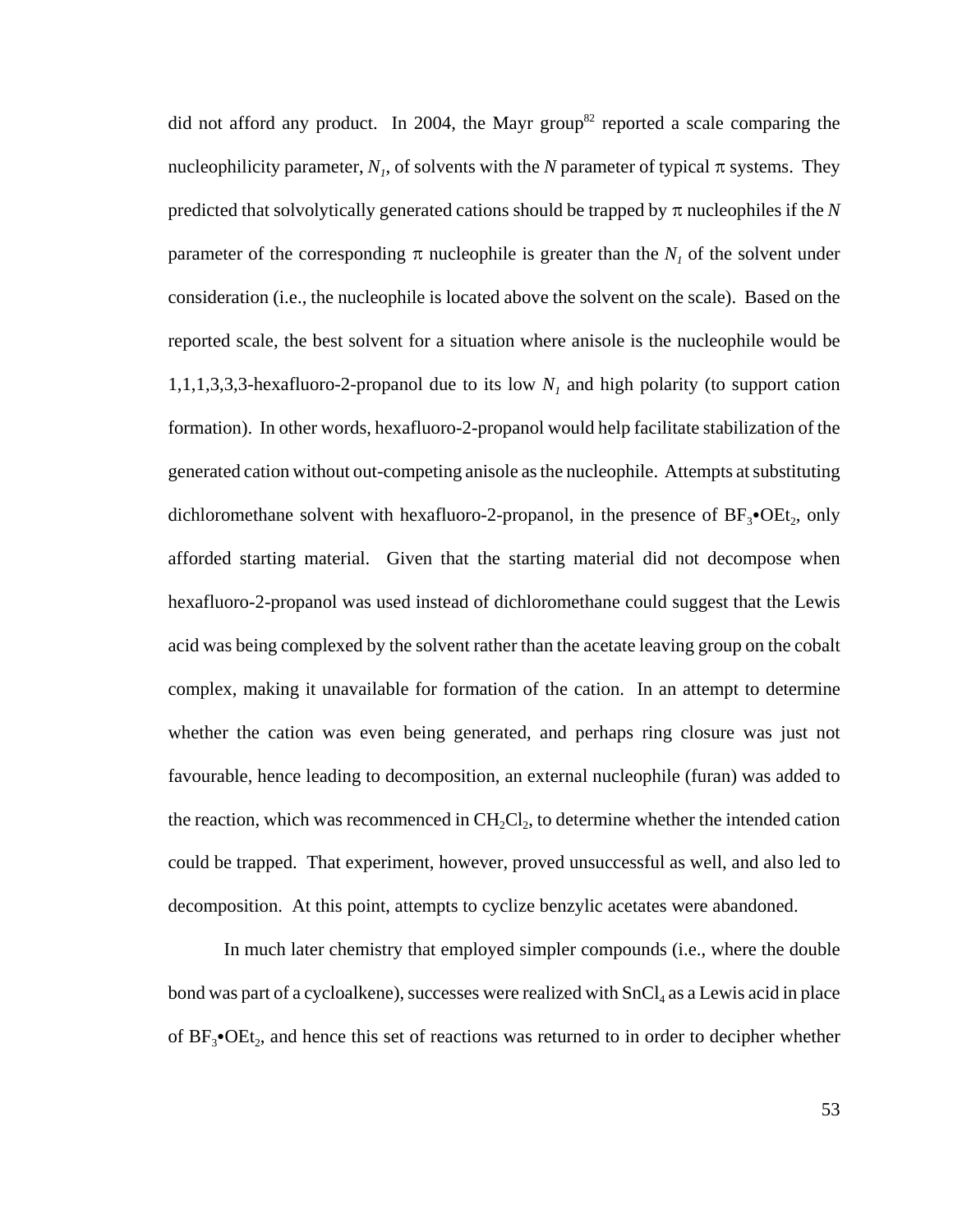such successes would be observed with SnCl<sub>4</sub> in cyclizing (139). Sure enough, treatment of **139a** ( $R = H$ ) with three equivalents of  $SnCl<sub>4</sub>$  under the same reaction conditions as initially attempted (dry CH<sub>2</sub>Cl<sub>2</sub>, 0 °C, N<sub>2</sub>) gave products **140a** (R<sub>1</sub> = H, R<sub>2</sub> = OMe) and **140a'** (R<sub>1</sub> = OMe,  $R_2 = H$ ) as a separable pair of regioisomers in a 3.7:1 ratio of para:ortho, in a combined yield of 66%. The reaction was complete after 15 h, as monitored by TLC, and after allowing the reaction to warm up to room temperature (**Scheme 2.3**). Compound **140b**  $(R_1 = R_2 = OMe)$  was also obtained under these experimental conditions from **139b** (R = OMe), and as a single isomer (the second methoxy group removes the ability for regioisomers) in 51% yield.



**Scheme 2.3:** Cyclization of benzyl acetate- $Co_2(CO)_6$  complexes (139) using SnCl<sub>4</sub> (when  $R = H$ ,  $R_1 = H$ ,  $R_2 = OMe$  or  $R_1 = OMe$ ,  $R_2 = H$ ; when  $R = OMe$ ,  $R_1 = R_2 = OMe$ ).

One advantage of working with cobalt complexes is the case of visualizing the characteristic colour of the cobalt components in the reaction mixture by TLC. Both the starting complexed precursors (**139**) and their cyclized products (**140**), dark brown and maroon in colour, respectively, coupled with their significant R<sub>f</sub> differences (the product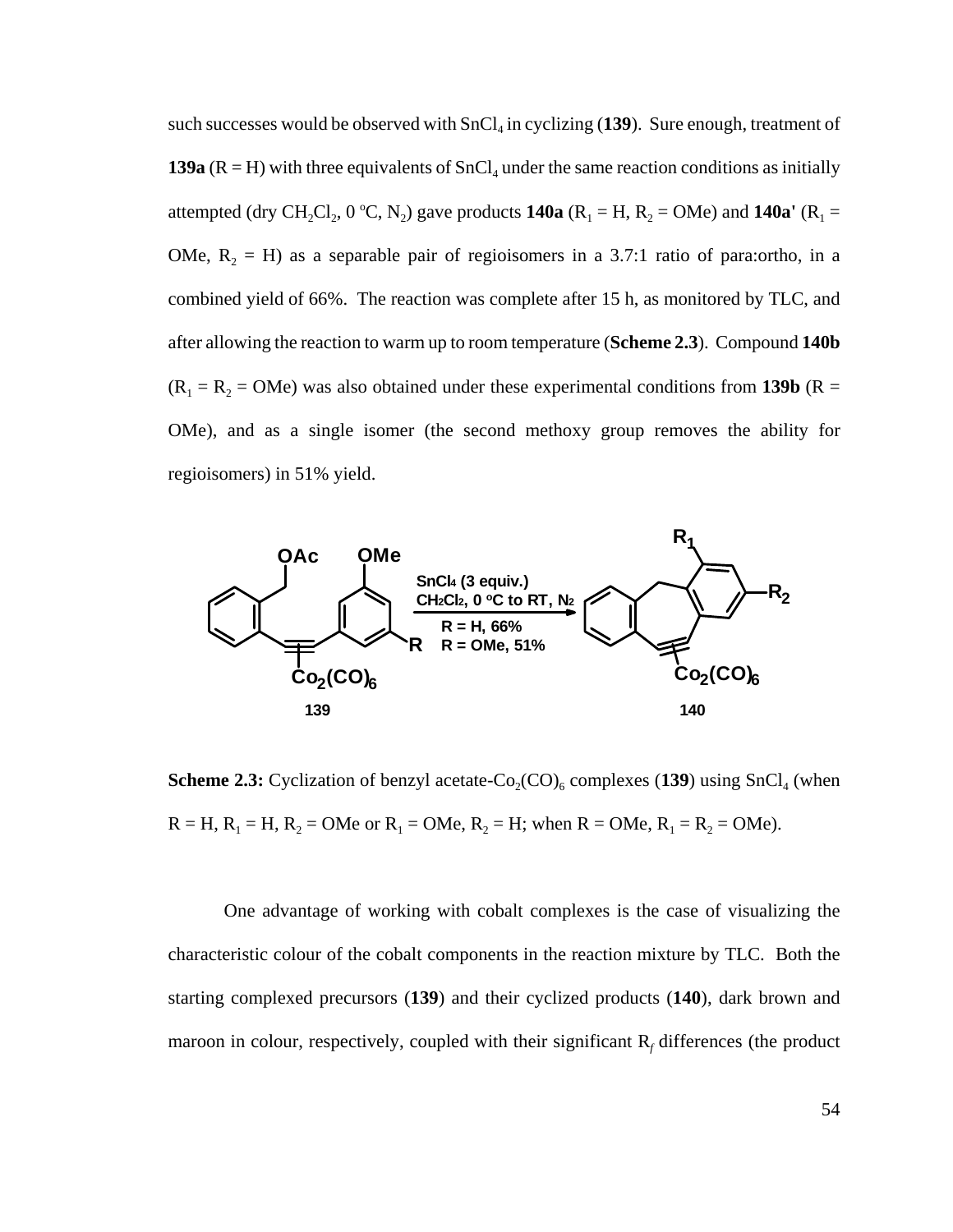having the higher R<sub>f</sub>), made monitoring the reaction quite easy and convenient. Another advantage of working with such compounds is that both the complexed precursors and their cyclized products can be stored and handled in air, under standard laboratory conditions, and can survive traditional chromatography techniques, making their purification also quite convenient. Their intense colour facilitated the location on a chromatography column without staining or a UV light. The complexes were also amenable to spectroscopic analysis, and as such, all have been characterized by  $H-MMR$ ,  $H^3C-NMR$ , IR, and MS spectra. A broad peak was observed near the 200 ppm region of the  ${}^{13}$ C-NMR spectra, indicative of the carbonyl carbons of the ligands, and several absorptions around  $2000 \text{ cm}^{-1}$ in the IR spectra, also indicative of the C=O ligands. <sup>13</sup>C-NMR chemical shift differences have been taken to give an indication of the change in electron density in a compound<sup>109</sup>, although, upon complexation, the alkynyl carbon peaks made no significant changes in the  $^{13}$ C spectra. Interestingly, nevertheless, the protons on the carbon bearing the acetate leaving group shifted upfield by approximately  $0.2$ -0.3 ppm in the  $\mathrm{^{1}H}$  spectra upon complexation.

It is unclear why the reaction proceeds with the tin Lewis acid, but not with the boron trifluoride. In fact, *Childs et. al.*<sup>22</sup> analyzed the complexation of a variety of Lewis acids with a handful of unsaturated carbonyl bases by  ${}^{1}$ H-NMR and  ${}^{13}$ C-NMR techniques, and showed  $BF_3\bullet$ OEt<sub>2</sub> to be the stronger Lewis acid. *Kobayashi et. al.*<sup>100</sup> studied a plethora of Lewis acids, and classified them based on their activity and selectivity in an addition reaction to a carbonyl or an imine. The group reported that the boron and tin Lewis acids studied were both classified as "active" and carbonyl-selective. Despite also using the aid of the Hard/Soft Acid/Base (HSAB) theory<sup>196</sup>, it appears that until a more concise Lewis acid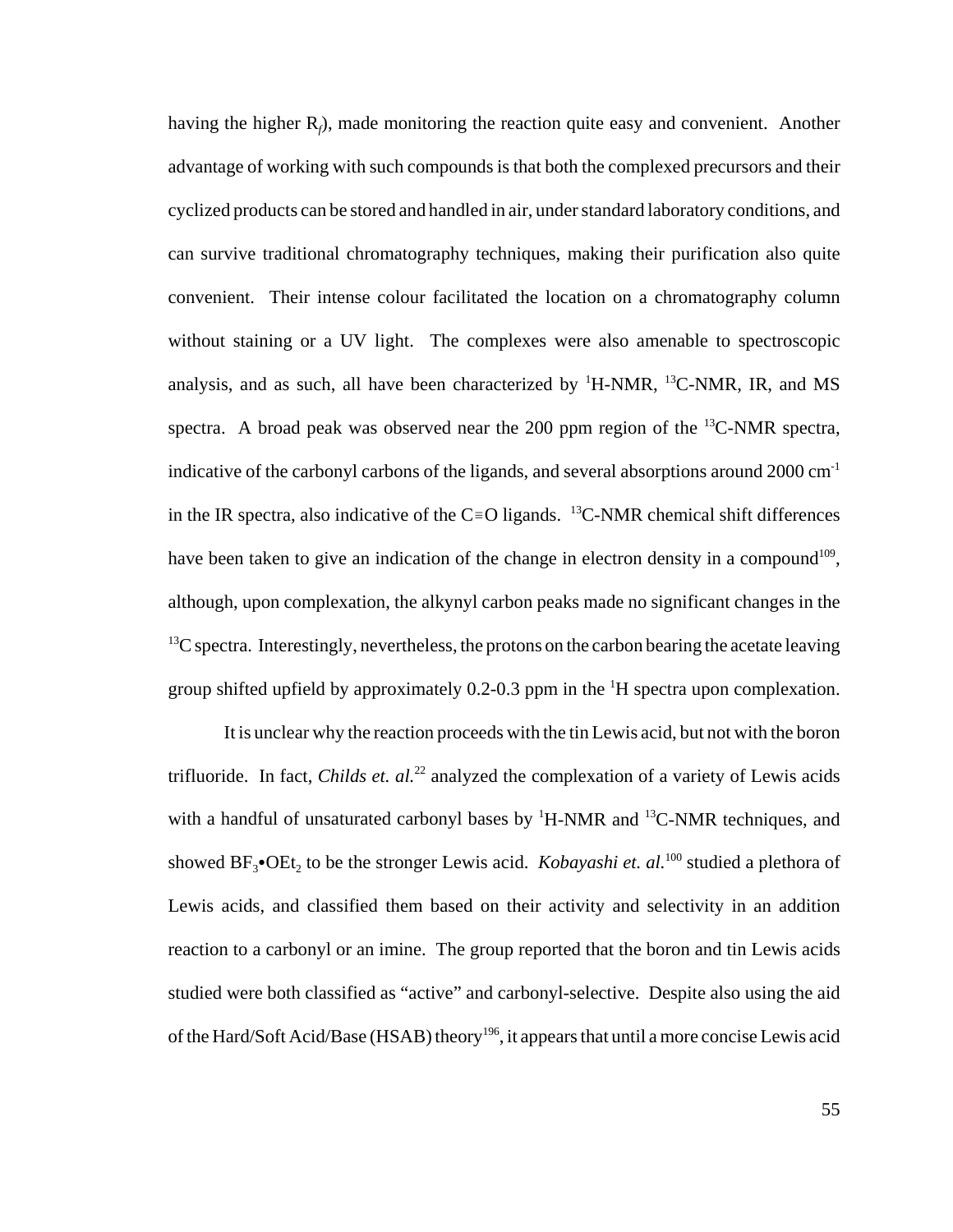scale is developed, the choice of Lewis acid will continue to depend on the trial-and-error concept, where reactions are screened with a variety of Lewis acids to determine the optimum type and stoichiometry. Several groups have reported improved conditions and/or increased yields when switching from  $BF_3\bullet OEt_2$  to  $SnCl_4^{50,62,136}$ ,  $TiCl_4^{119}$ ,  $HBF_4^{121}$ , or  $B(C_6F_5)_3$ <sup>110</sup>. It may be possible that the molecule of Et<sub>2</sub>O has an influential role in the diminished reactive ability of the boron trifluoride Lewis acid under these conditions.

When the cyclizations of (139) did not initially work with  $BF_3$ • $OEt_2$ , it was reasoned that perhaps the generated benzyl cation gained no additional stabilization from the  $Co<sub>2</sub>(CO)<sub>6</sub>$  moiety, or perhaps that the rate of decomposition was faster than the rate of cyclization under the reaction conditions. It was, therefore, decided that a switch to a system where the double bond was part of an only nominally aromatic ring might prove more fruitful. It was believed that the cation might be more readily formed if the ring was less than fully aromatic (i.e., the minimally aromatic furan).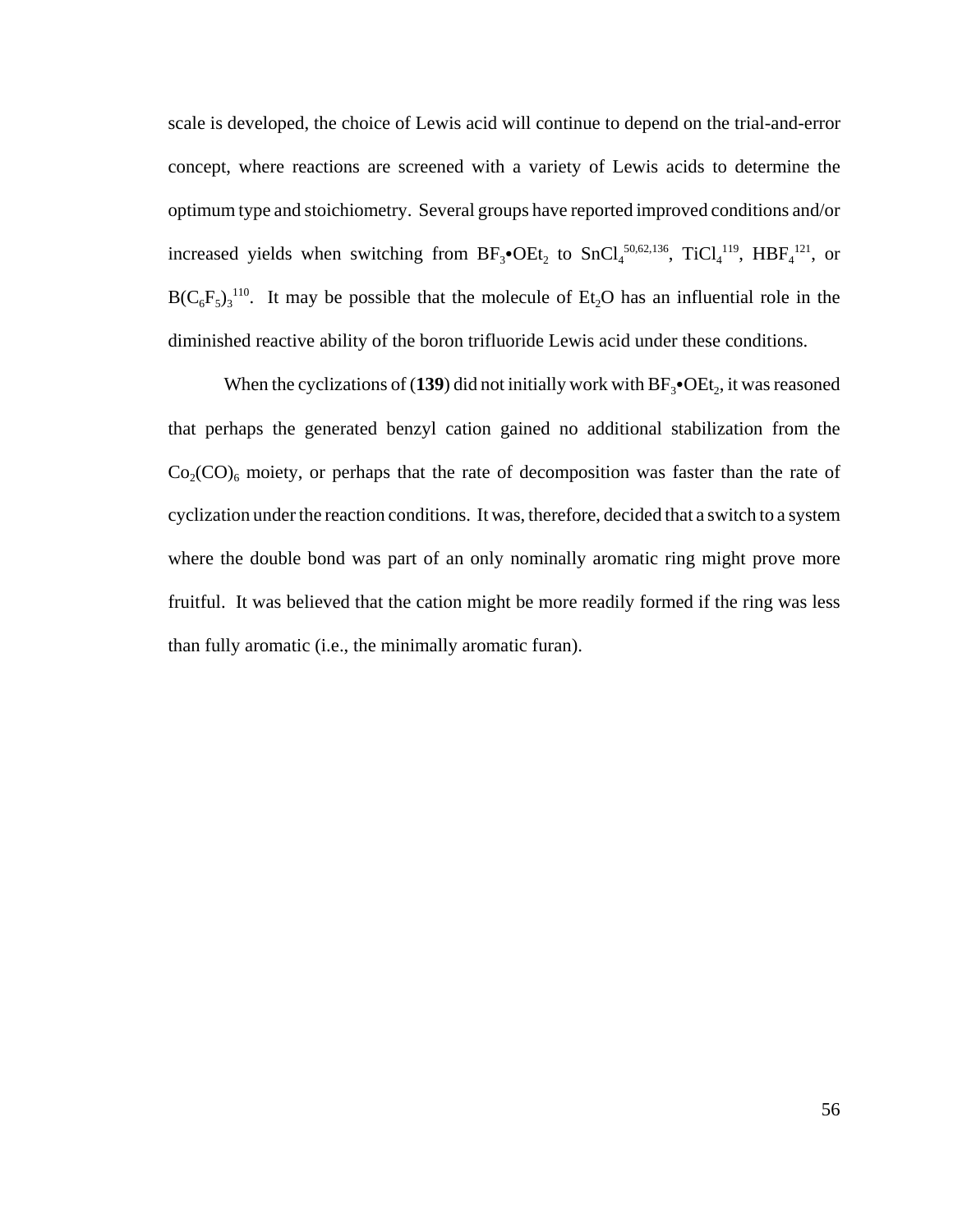

**Scheme 2.4:** Synthetic route towards complexation precursors (**146**) using a less than fully aromatic system. A) Coupling of 3-[(trimethylsilyl)ethynyl]furan-2-carbaldehyde (**142**) to 3-iodoanisole. B) Coupling of 3-bromo-2-formylfuran (**141a**) or 3-bromothiophene-2 carbaldehyde (**141b**) to [(3,5-dimethoxyphenyl)ethynyl]trimethylsilane (**156c**). C) Continued synthesis towards complexed precursors (**146**).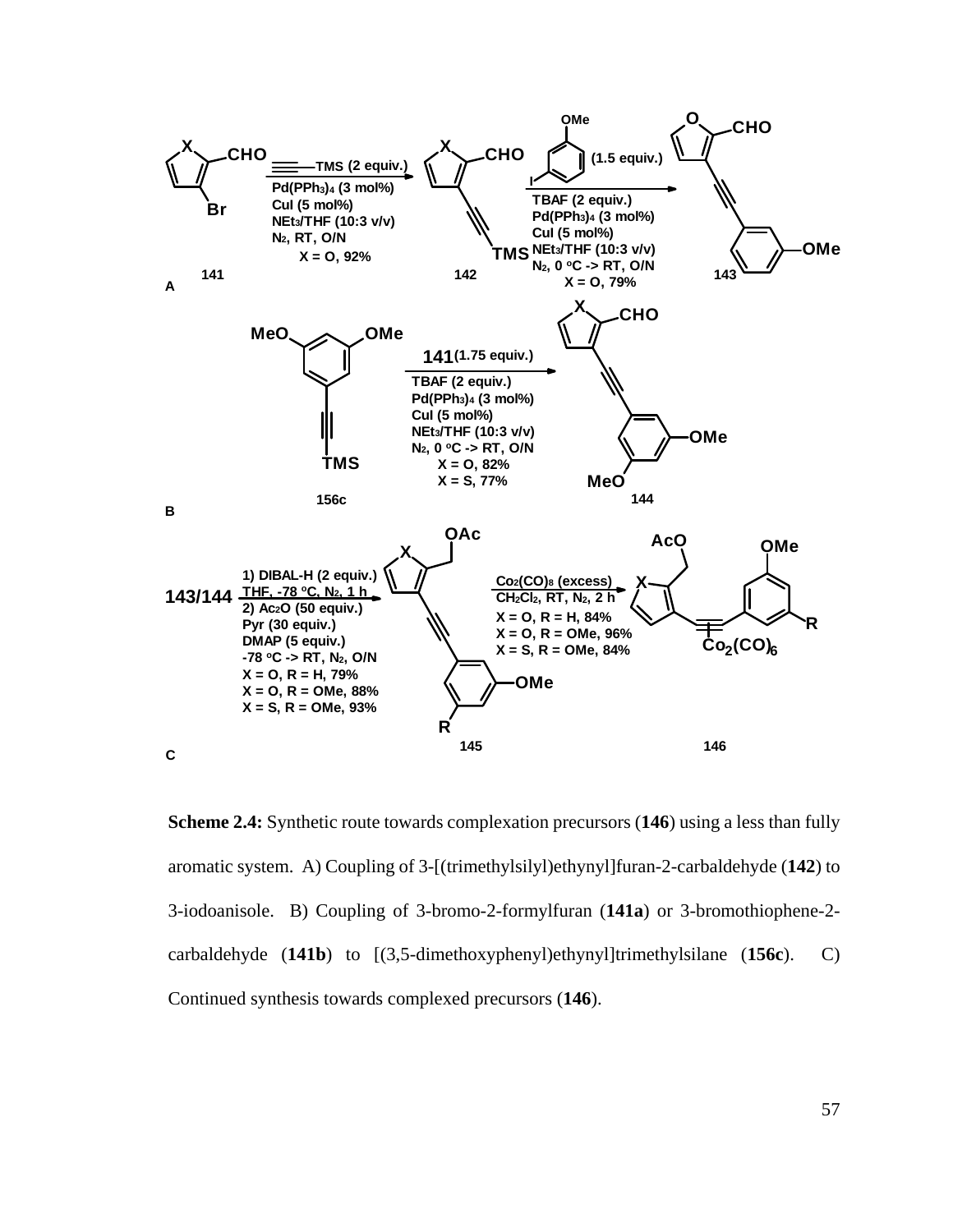The synthetic route follows an analogous scheme (**Scheme 2.4**) as outlined in both **Scheme 2.2** and **Scheme 2.3**. 3-Bromo-2-formylfuran (**141a**) was subjected to Sonogashira coupling with (trimethylsilyl)acetylene to afford the coupled product (**142**). Tandem desilylation and Sonogashira coupling with 3-iodoanisole afforded compound **143** in good yield (79%). Compounds  $144a$  (X = O) and  $144b$  (X = S) were prepared in the same tandem desilylation/Sonogashira reaction from [(3,4-dimethoxyphenyl)ethynyl]trimethylsilane (**156c**) and 3-bromo-2-formylfuran (**141a**) or 3-bromothiophene-2-carbaldehyde (**141b**), respectively, and both in good yields (82% and 77%, respectively). Reduction with DIBAL-H, followed by acetylation with acetic anhydride in the presence of pyridine and DMAP afforded compounds **145**, which upon complexation with  $Co_2(CO)_{8}$ , afforded the complexed precursors (**146**).

As was the case with  $BF_3$ • $OEt_2$  initially, gross decomposition was observed with these nominally aromatic systems. Temperatures ranging from -40  $\rm{°C}$  to 0  $\rm{°C}$  to room temperature proved futile, as did the addition of Brønsted acid  $H_2SO_4$ , as a co-acid. In the case where the nucleophilicity of the benzene ring was increased  $(X = O, R = OMe)$ , cyclization, however, was actually beginning to be observed (based on TLC analysis). The isolated product yield, unfortunately, was so low, it was barely capable of analysis, nor was it of any synthetic use. These reactions were then attempted again later on with  $SnCl<sub>4</sub>$ (**Scheme 2.5**).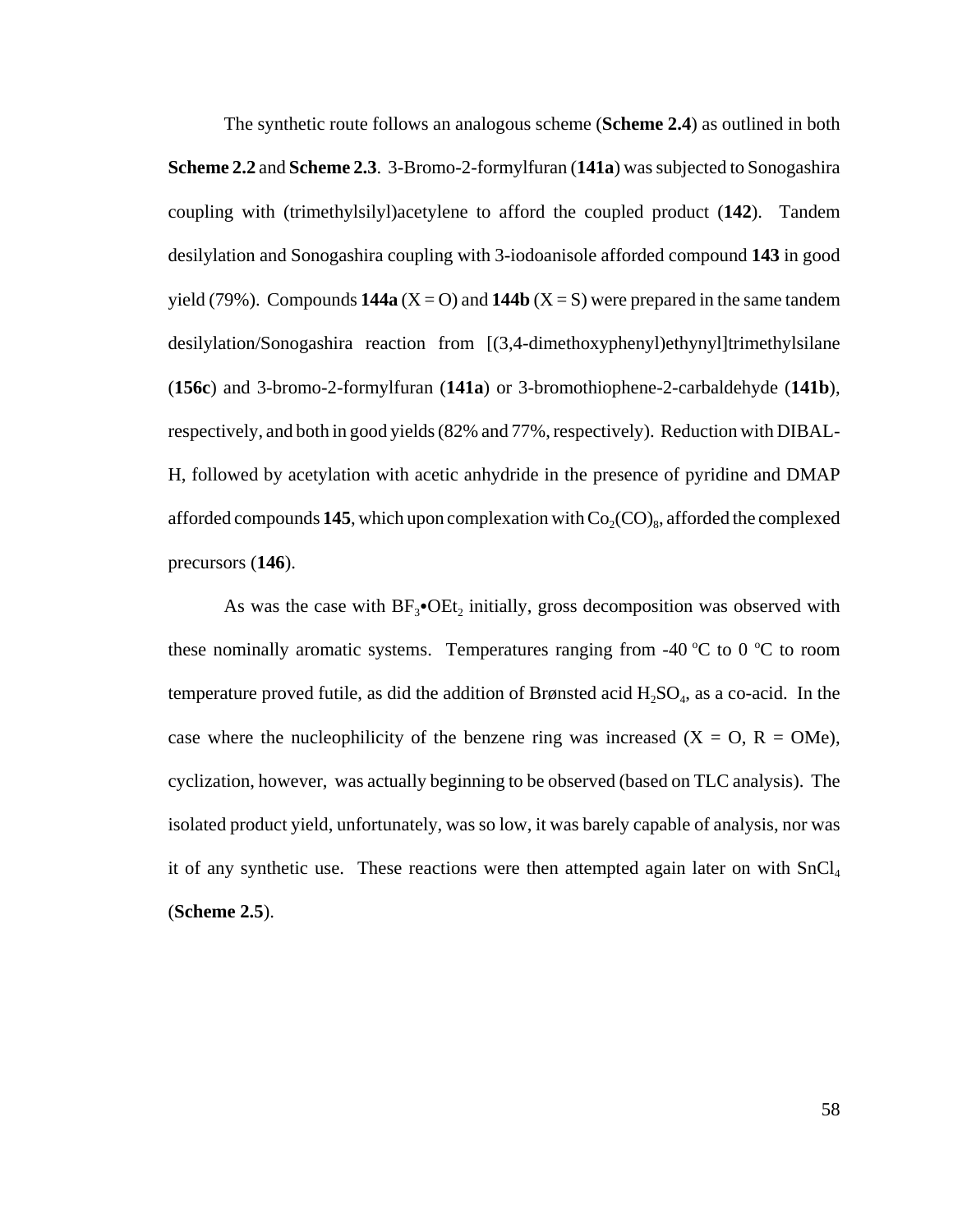

**Scheme 2.5:** Cyclization of nominally aromatic precursors (**146**).

As SnCl<sub>4</sub> proved successful in the previous vinylogous Nicholas reactions with 139, so it did in these cases. While the furan derivative (**146b**) cyclized quite sluggishly, and still afforded poor yields (**147b**, 17%), the thiophene derivative (**146c**) cyclized quite cleanly and in good yield (**147c**, 73%). The furan derivative bearing the monomethoxyphenyl ring (**146a**), which is speculated to afford two regioisomers, **147a** (para attack) and **147a'** (ortho attack), was not attempted due to time constraints.

### **2.1.2. CYCLIZATION ATTEMPTS WITH CYCLOALKENE ELECTROPHILIC RING SYSTEMS**

With the original ideas not producing useful results initially, it was decided that attention was going to be projected towards targets with a simpler double bond structure, a cycloalkene ring system<sup>101</sup>. With a synthetic route in hand parallelling those outlined earlier (**Scheme 2.2** and **2.4**), a library of complexed precursors was synthesized (**Scheme 2.6**).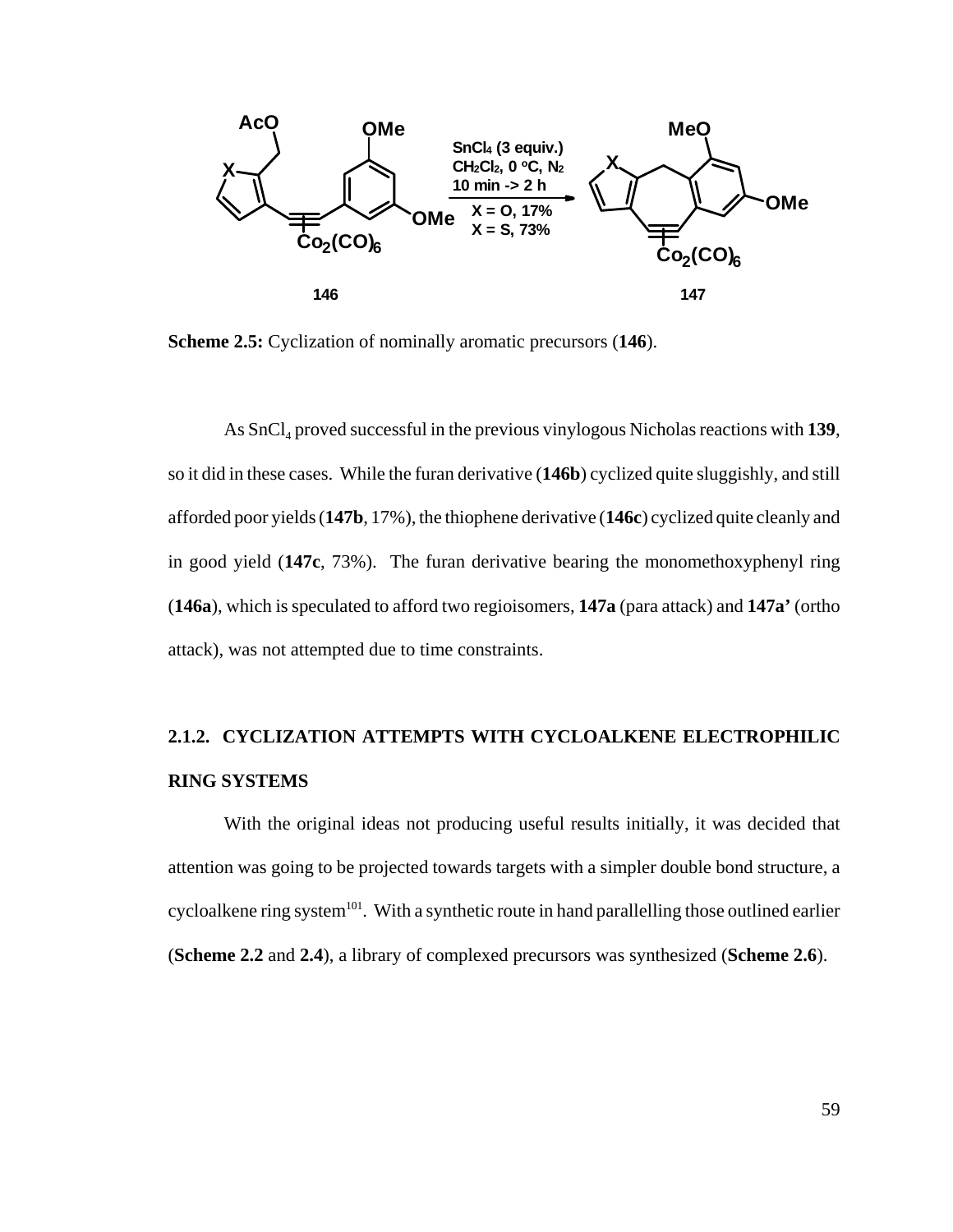

**Scheme 2.6:** Synthetic route towards complexed acetate- $Co_2(CO)_{6}$  precursors (152) (X = Br or I;  $R_1-R_4 = H$  or OMe,  $R_5 = H$ , Me or Ph).

The precursors to the cyclization reactions were envisioned as allylic acetate complexes, with the endocylic alkene being advantageous in imposing an *anti* geometry on any resulting allyl cation. **Table 1** summarizes the yields of the first Sonogashira reaction of **156** with (trimethylsilyl)acetylene, followed by desilylation with TBAF to afford the terminal acetylene (**148**).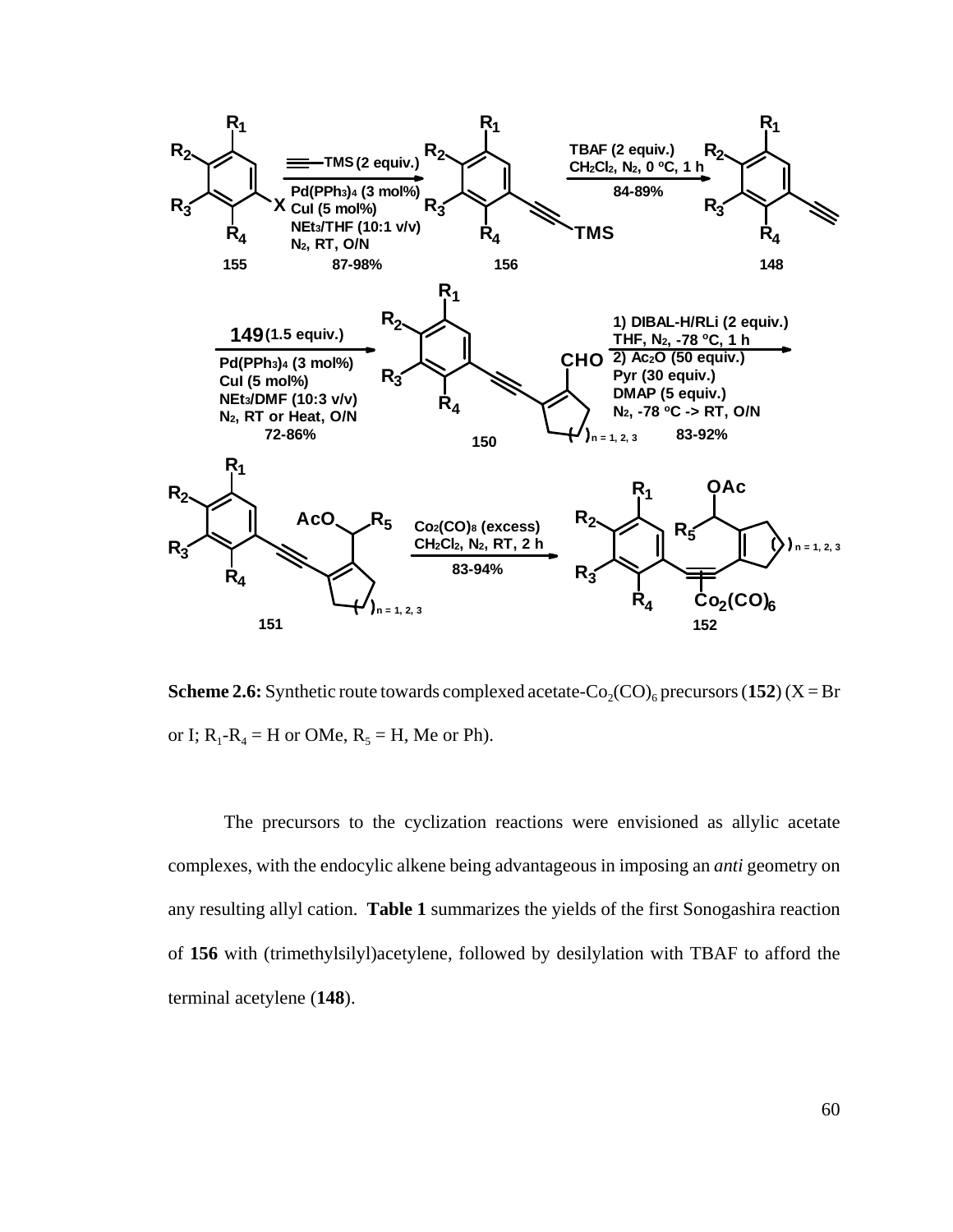**Table 1:** Summary of % Yields for Compounds **156** and **148**, respectively.

**TMS**

**R1**

**R2**

**R2**

| $R_3$<br>$R_3$<br>$R_3$<br>Ŕ4<br>TMS<br>$\dot{\mathsf{R}}_4$<br>$R_4$<br>155<br>156<br>148 |                     |       |                  |            |                |                          |                            |
|--------------------------------------------------------------------------------------------|---------------------|-------|------------------|------------|----------------|--------------------------|----------------------------|
| <b>Entry</b><br>156                                                                        | <b>Entry</b><br>148 | $R_1$ | $\mathbf{R}_{2}$ | $R_3$      | $\mathbf{R}_4$ | % Yield<br>$156^{\circ}$ | %Yield<br>148 <sup>a</sup> |
| a                                                                                          | $\mathbf b$         | OMe   | H                | H          | H              | 97                       | 84                         |
| $\mathbf b$                                                                                | $\mathbf c$         | OMe   | OMe              | H          | H              | 96                       | 87                         |
| $\mathbf c$                                                                                | n/a                 | OMe   | H                | OMe        | H              | 87                       |                            |
| $\mathbf d$                                                                                | $\mathbf d$         | OMe   | H                | H          | OMe            | 96                       | 87                         |
| $\mathbf e$                                                                                | $\mathbf e$         | H     | OMe              | OMe        | OMe            | 94                       | 88                         |
| $\mathbf f$                                                                                | $\mathbf f$         | OMe   | OMe              | OMe        | H              | 97                       | 87                         |
| g                                                                                          | g                   | OMe   | OMe              | ${}^{i}Pr$ | H              | 98                       | 89                         |

**R1**

**R1**

**R2**

a Yield after chromatographic purification.

Beginning with the simplest case, an unsubstituted benzene ring  $(R_1 = R_2 = R_3 = R_4$ = H), phenylacetylene (**148a**) was subjected to Sonogashira conditions with a 2 bromocycloalkenecarbaldehyde (**149**) to afford coupled products **150a** (*n* = 1) and **150b** (*n*  $= 2$ ). Reduction with DIBAL-H, followed by subsequent acetylation with acetic anhydride in the presence of pyridine and DMAP, gave way to **151a** and **151b** (both  $R_5 = H$ ). Complexation with excess  $Co_2(CO)_8$  generated the precursors **152a** and **152b**, respectively, necessary for the attempted Nicholas cyclization. The yields of this sequence of reactions are summarized in **Table 2**.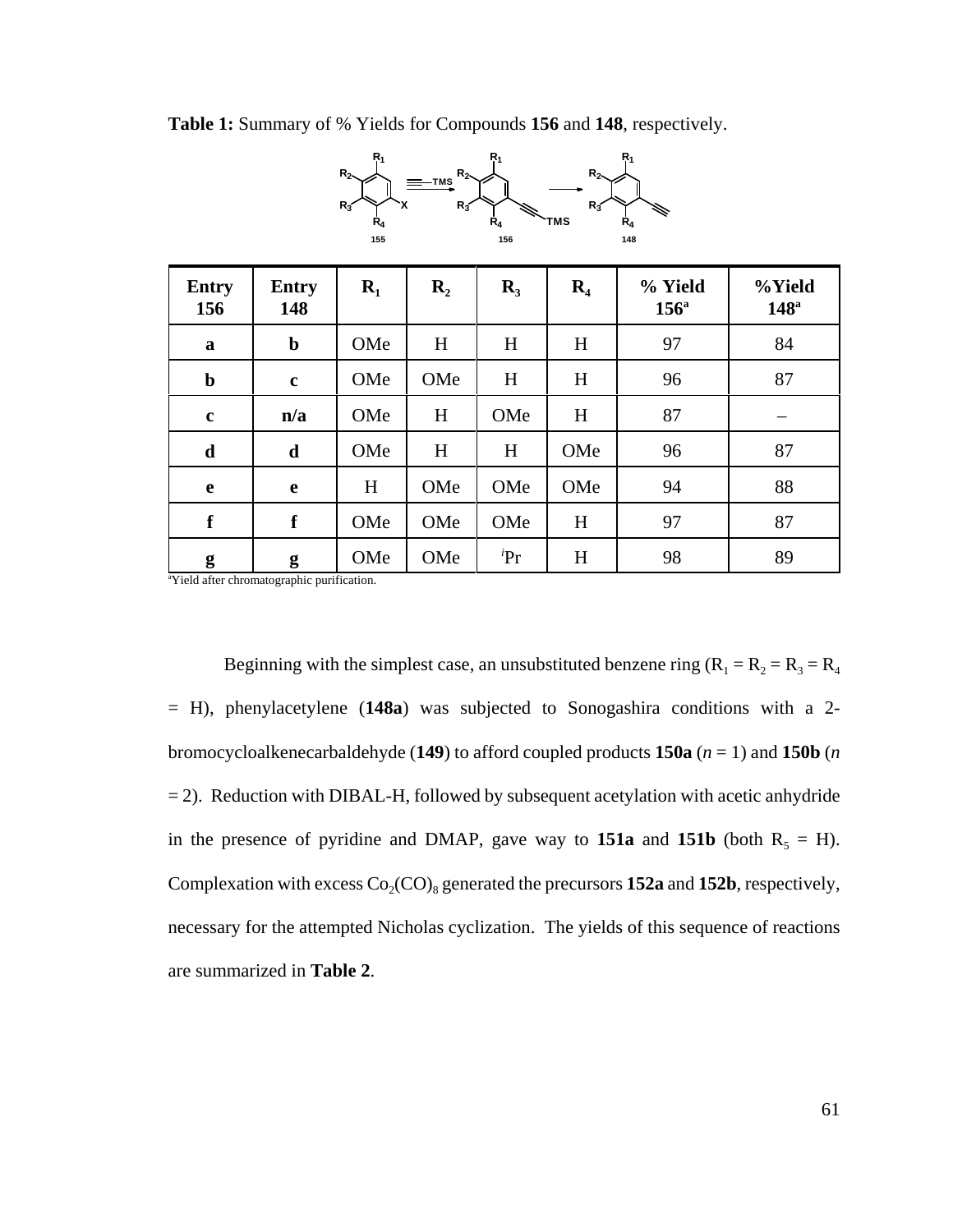| R <sub>1</sub><br>R <sub>2</sub><br>R٠<br>$\mathtt{R_4}$<br>148 | Br.   | CHO<br>149       | $R_1$<br>$R_{2}$<br>R3<br>$\mathsf{R}_4$<br>150 | CHO <sup>®</sup><br>$($ )n = 1, 2, 3 | R <sub>2</sub><br>$R_3$   | R <sub>1</sub><br>$R_{4}$           | $R_5$ Co <sub>2</sub> (CO) <sub>8</sub> R <sub>2</sub><br>AcO.<br>$(1)$ n = 1, 2, 3<br>151 | $R_3$<br>Ŕ4                              | QAc<br>$n = 1, 2, 3$<br>Co <sub>2</sub> (CO) <sub>6</sub><br>152 |
|-----------------------------------------------------------------|-------|------------------|-------------------------------------------------|--------------------------------------|---------------------------|-------------------------------------|--------------------------------------------------------------------------------------------|------------------------------------------|------------------------------------------------------------------|
| <b>Entry</b>                                                    | $R_1$ | $\mathbf{R}_{2}$ | $R_3$                                           | $\mathbf{R}_4$                       | $\mathbf{R}_{5}$          | $\mathbf n$                         | $\frac{0}{0}$<br><b>Yield</b><br>$150^{\rm a}$                                             | $\frac{0}{0}$<br><b>Yield</b><br>$151^a$ | $\frac{0}{0}$<br><b>Yield</b><br>$152^{\circ}$                   |
| a<br>$\mathbf b$                                                | H     | H                | H                                               | H                                    | H                         | $\mathbf{1}$<br>$\overline{2}$      | 72<br>82                                                                                   | 89<br>86                                 | 90<br>89                                                         |
| $\bf c$                                                         | OMe   | $H_{\rm}$        | H                                               | H                                    | H                         | $\overline{2}$                      | 74                                                                                         | 89                                       | 92                                                               |
| $\mathbf d$                                                     | OMe   | OMe              | H                                               | H                                    | H                         | $\overline{2}$                      | 80                                                                                         | 89                                       | 93                                                               |
| $\mathbf e$<br>$\mathbf f$                                      | OMe   | H                | OMe                                             | H                                    | H                         | $\mathbf{1}$<br>$\overline{2}$      | 91 <sup>b</sup><br>90 <sup>b</sup>                                                         | 88<br>91                                 | 86<br>92                                                         |
| $\boldsymbol{g}$<br>${\bf h}$<br>$\mathbf{i}$                   | OMe   | H                | H                                               | OMe                                  | H                         | $\mathbf{1}$<br>$\overline{c}$<br>3 | 79<br>85<br>74                                                                             | 90<br>90<br>85                           | 91<br>83<br>85                                                   |
| hh                                                              | OMe   | H                | H                                               | OMe                                  | Me                        | $\overline{2}$                      | $\qquad \qquad -$                                                                          | 83                                       | 92                                                               |
| ${\bf j}$<br>${\bf k}$                                          | H     | OMe              | OMe                                             | OMe                                  | H                         | $\mathbf{1}$<br>$\overline{2}$      | 86<br>82                                                                                   | 92<br>89                                 | 87<br>94                                                         |
| kk                                                              | H     | OMe              | OMe                                             | OMe                                  | Me                        | $\mathfrak{2}$                      | —                                                                                          | 89                                       | 91                                                               |
| 1<br>$\mathbf{m}$<br>$\mathbf n$                                | OMe   | OMe              | OMe                                             | $H_{\rm}$                            | $\boldsymbol{\mathrm{H}}$ | 1<br>$\mathfrak{2}$<br>3            | 83<br>85<br>86                                                                             | 89<br>88<br>90                           | 89<br>86<br>92                                                   |
| mm                                                              | OMe   | OMe              | OMe                                             | H                                    | Ph                        | $\mathfrak{2}$                      |                                                                                            | 80                                       | 87                                                               |
| $\mathbf 0$                                                     | OMe   | OMe              | ${}^{i}Pr$                                      | $H_{\rm}$                            | $H_{\rm}$                 | $\mathbf{2}$                        | 86                                                                                         | 90                                       | 89                                                               |

**Table 2:** Summary of % Yields for Compounds **150**, **151**, and **152**.

a Yield after chromatographic purification. b Yield based on a tandem desilylation/Sonogashira reaction.

Compound **152a**  $(n = 1)$  was tested for its ability to undergo a Lewis acid-mediated Nicholas-type cyclization reaction by being treated with  $BF_3\bullet OEt_2$ . The Lewis acid was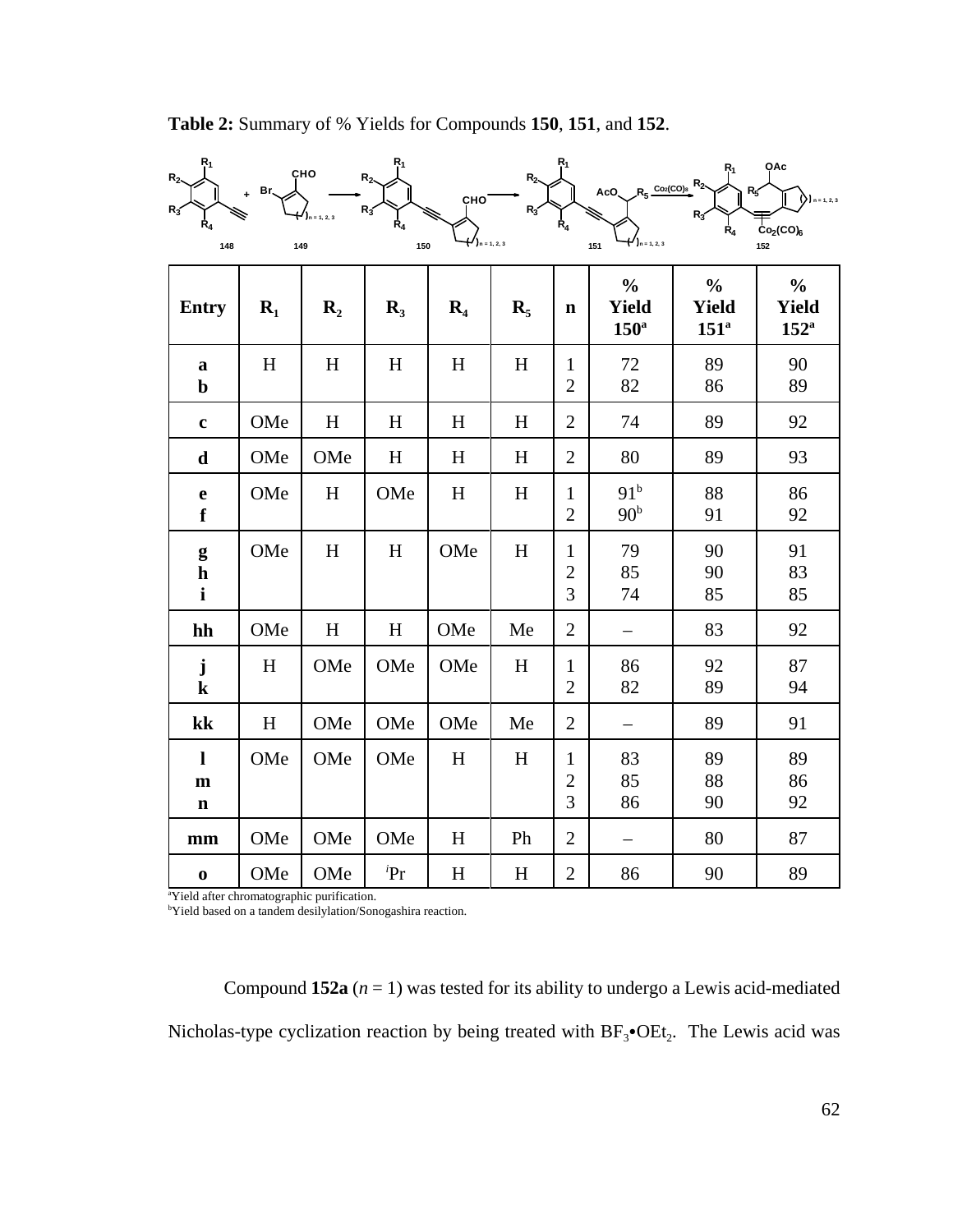added slowly to the reaction flask, which contained  $152a$  dissolved in dry  $CH_2Cl_2$  at a high dilution (7 x 10<sup>-3</sup> M), at 0 °C, and under an N<sub>2</sub> atmosphere. A high dilution was always used in these Nicholas cyclization reactions due to the fact that in attempting to form medium sized rings based on acyclic closure, entropic factors become a problem, and hence, the use of high dilution techniques helps minimize dimer formation, which occur as a result of competing intermolecular reactions<sup>193</sup>. The reaction, however, did not produce the anticipated **153a** ( $R_5 = H$ ); instead, nothing but gross decomposition was observed. Treatment of  $152b$   $(n = 2)$  also did not give the anticipated cyclized product  $153b$ , however, it did afford elimination product **154a** ( $R_5 = H$ ). Substitution of  $BF_3$ •OEt, with SnCl<sub>4</sub> did not produce any cyclized product either. Instead, as was observed with  $BF_3\bullet OEt_2$ , the same elimination compound, **154a**, was isolated (**Scheme 2.7**). As unfortunate as this was, it ultimately was of no surprise. Benzene itself has been noted to not be nucleophilic enough to react efficiently unless present as solvent<sup>66</sup>, and based on the Mayr scale, the minimum requirement is typically an anisole ring. It became obvious from this set of results that an activating/electron donating group on the benzene may be necessary in order to help facilitate cyclization.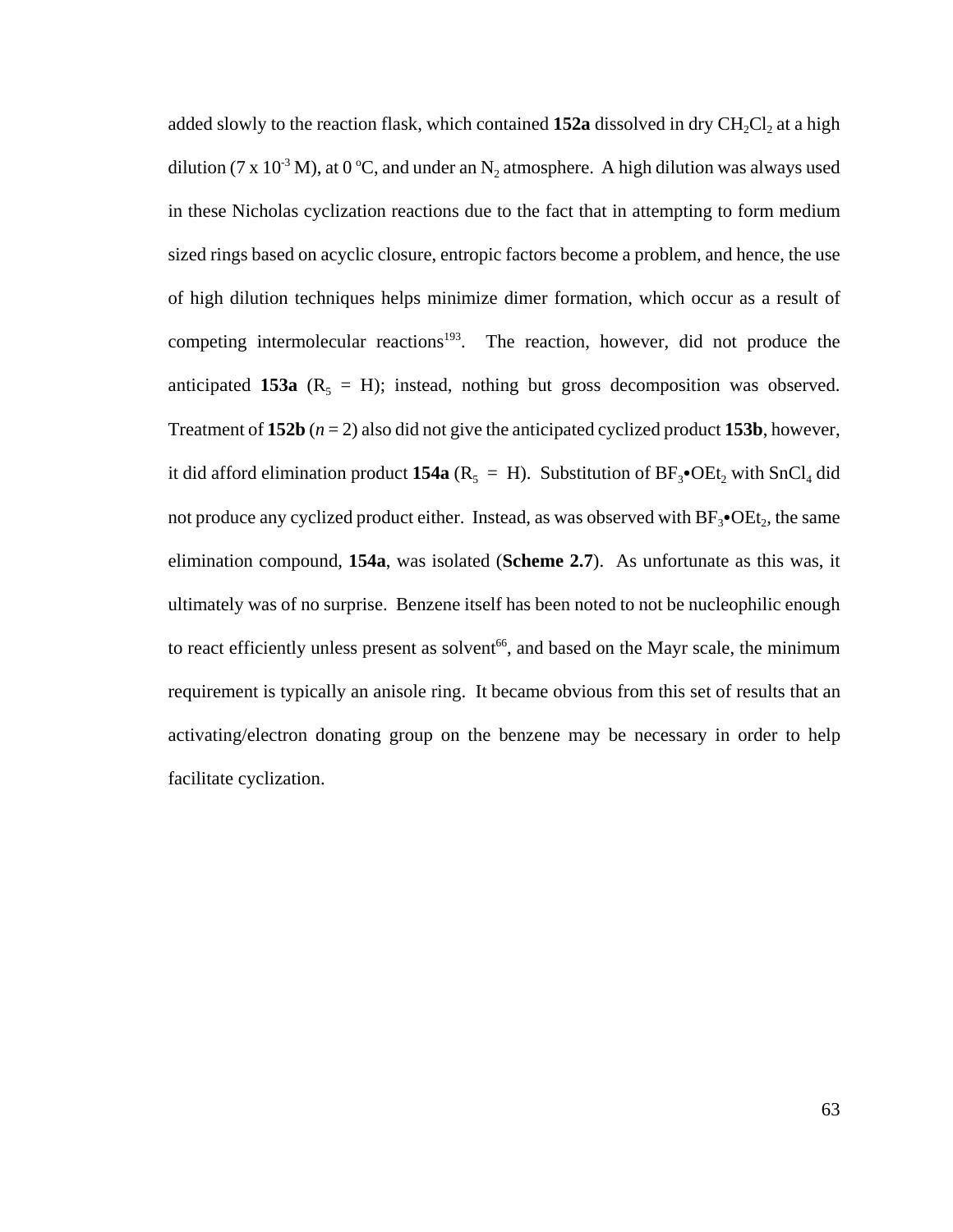

**Scheme 2.7:** Nicholas reaction chemistry of complexed acetate- $Co_2(CO)$ <sub>6</sub> precursors (152) to afford cyclized products (**153**), with the occasional competing elimination product (**154**).

Commencing with 3-iodoanisole (**155a**), the sequence of reactions generated complexed precursor **152c** ( $n = 2$ ,  $R_5 = H$ ), which bears at least one methoxy group ( $R_1 =$ OMe,  $R_2 = R_3 = R_4 = H$ ). Exposure of 152c to  $BF_3$ •OEt<sub>2</sub> in dry CH<sub>2</sub>Cl<sub>2</sub> at 0 °C under a N<sub>2</sub> atmosphere afforded cyclized products **153c** ( $R_3 = OMe$ ,  $R_1 = R_2 = R_4 = R_5 = H$ ) and **153c'**  $(R_1 = OMe, R_2 = R_3 = R_4 = R_5 = H)$  as a pair of separable regioisomers in a 4.9:1 ratio of **153c**:**153c'** (i.e., para attack:ortho attack) in a combined yield of 82% (refer to **Table 3**). In attempting to cyclize **152c**, the temperature was varied in order to determine whether this variable could affect the ratio, and perhaps minimize the formation of the minor isomer. This was, in fact, the case. At -40 °C, the reaction took 2 h to complete, and afforded a 6.8:1 ratio in favour of the major isomer (**153c**) with a combined yield of 79%. When the reaction temperature was dropped to -78  $\degree$ C, the reaction took 3 h to complete (during which time, the reaction was allowed to warm up to  $0^{\circ}$ C over the last 45 minutes), and afforded an 8.1:1 ratio in favour of the major isomer (**153c**), with a combined yield of 81%. This can be rationalized by considering  $\Delta G^{\dagger} = -RTlnK_{eq}$ , where  $\Delta G^{\dagger}$  is the change in the Gibbs free energy ( $^J/_{\rm mol}$ ),  $R$  is a constant (8.3145  $^J/_{\rm mol\cdot K}$ ),  $T$  is the temperature (K), and  $K_{eq}$  the equilibrium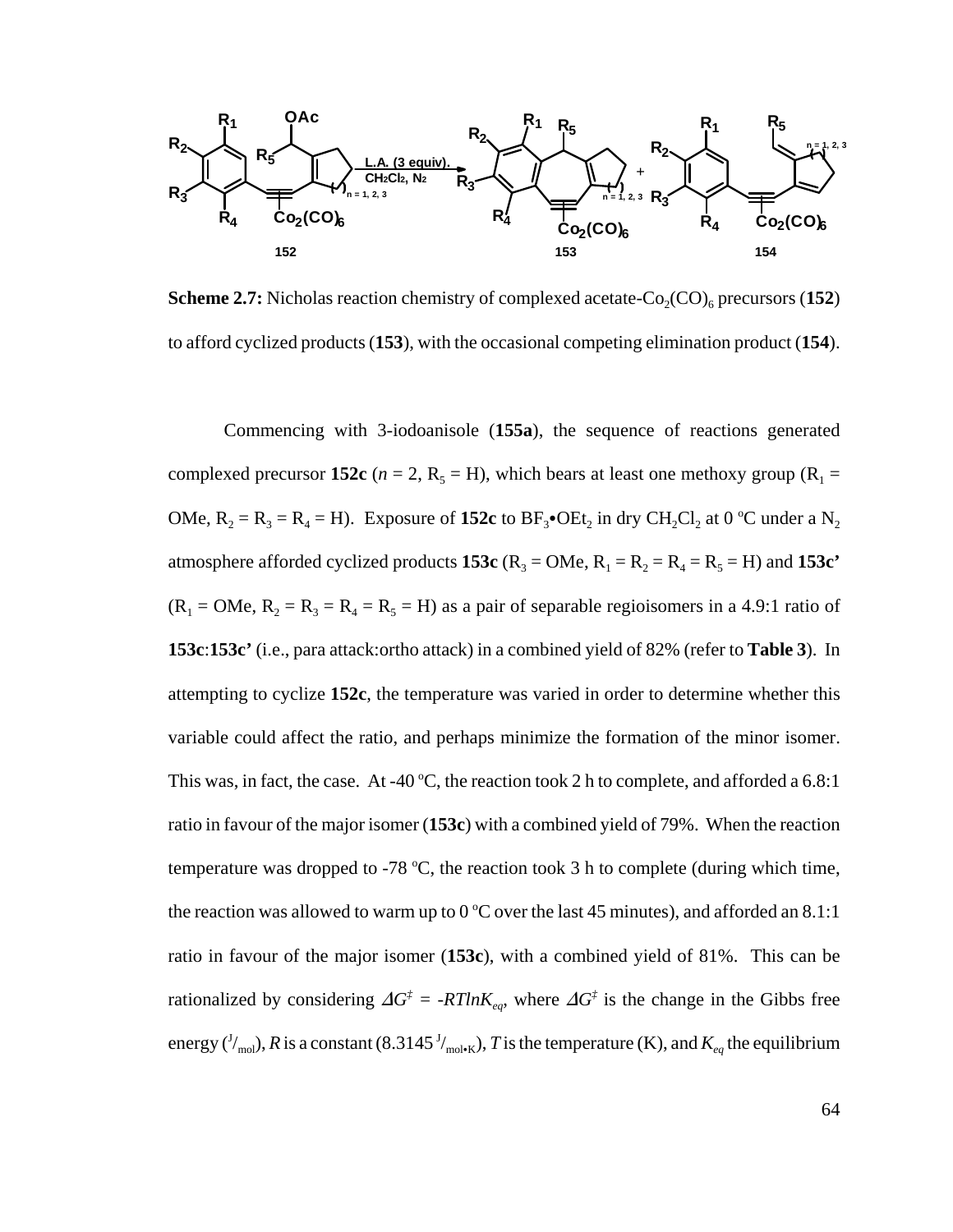constant. Assuming  $\Delta G^{\dagger}$  remains fairly constant, as *T* is lowered, *K* must increase.

Moving forward to a set of compounds bearing two methoxy groups, an array of compounds was synthesized that showcased different arrangements of the methoxy groups around the benzene ring relative to each other, changing the size of the cycloalkene ring, and allowing for  $R_5$  to be something other than an H group. Initiating this group of compounds, 4-iodo-1,2-dimethoxybenzene (155b,  $R_1 = R_2 = OMe$ ,  $R_3 = R_4 = H$ ) ultimately afforded complexed precursor **152d** ( $n = 2$ , R<sub>5</sub> = H), which upon exposure to BF<sub>3</sub>•OEt<sub>2</sub> under the typical conditions, also afforded a pair of separable regioisomers, **153d** ( $R_1 = R_4 = H$ ,  $R_2 = H$  $R_3 = OMe$ ) and **153d'** ( $R_1 = R_2 = OMe$ ,  $R_3 = R_4 = H$ ) in an 8.8:1 ratio of **153d:153d'** (i.e., para:ortho attack) in a combined yield of 90%. As was the case with **152c**, the favoured product stemming from **152d** was the one resulting from para attack onto the generated cation. There are two possible reasons governing this: sterics and electronics. In terms of sterics, it was obvious that cyclization favoured the less sterically hindered side to afford the predominant product. In terms of electronics, methoxy groups are known as ortho/para directing groups as a result of their ability to stabilize a positive charge at both the ortho and para positions through resonance effects that occur by means of the  $\pi$ -system. Oxygen, however, possesses field/inductive effects due to its greater electronegativity, which occur through the  $\sigma$  system, and hence renders the ortho position somewhat electron deficient. This effect is not as dominant at the para position due to its remote location (as compared to the ortho position), and hence the para position experiences such electron deficiency to a (much) less greater extent. In this sense, the steric and inductive effects of the methoxy group(s) combine to actually rather deactivate the ortho position. It is also apparent that the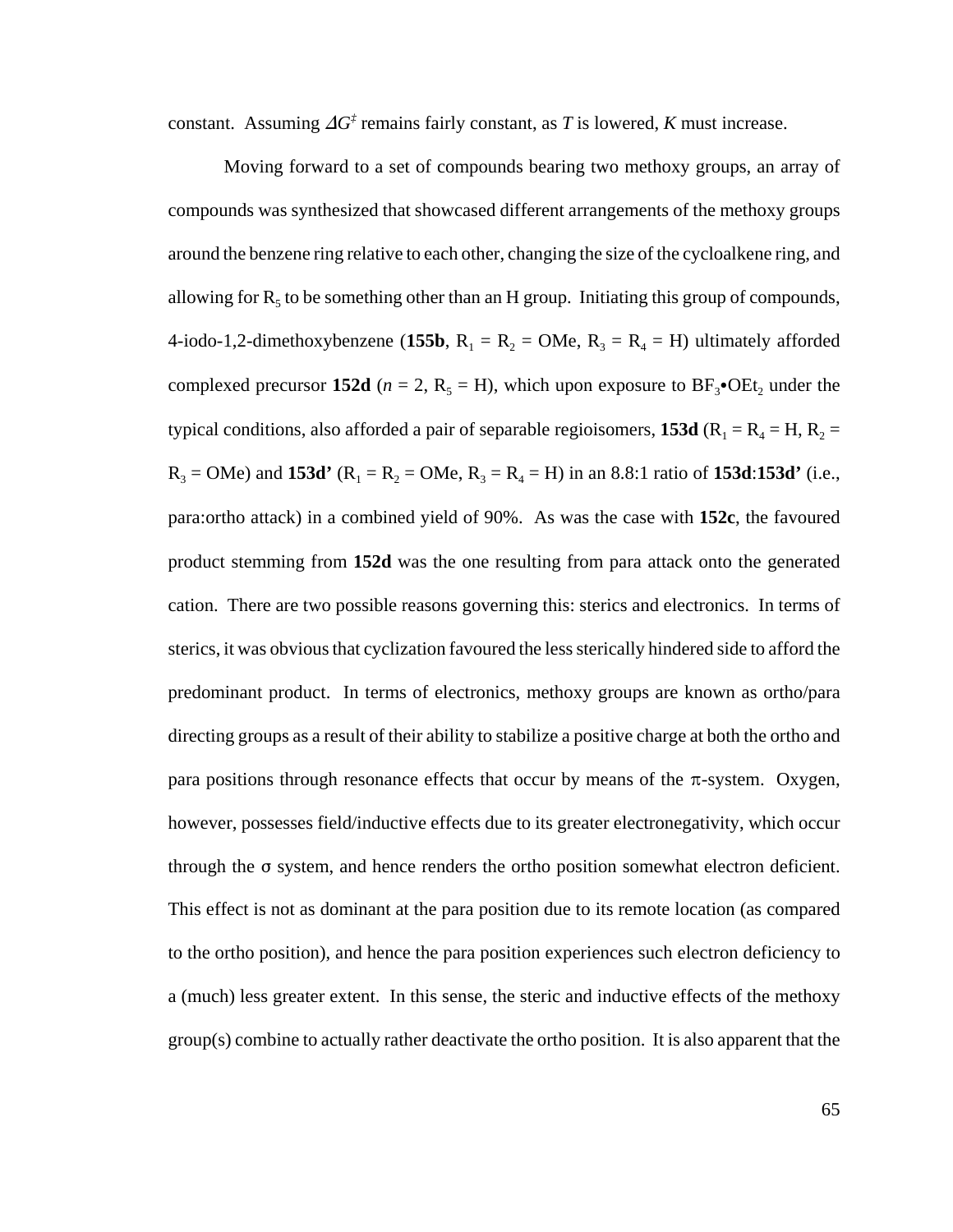observed para/ortho product ratios had increased when moving from **152c** to **152d**. This may be a reflection of the increased steric bulk around the nucleophilic site.

1-Bromo-3,5-dimethoxybenzene ( $R_1 = R_3 = OMe$ ,  $R_2 = R_4 = H$ ) (155c) competently produced complexed precursors **152e**  $(n = 1, R_5 = H)$  and **152f**  $(n = 2, R_5 = H)$ , which cyclized effortlessly into **153e** and **153f**, respectively, both in good yields (85%, **Table 3**).

The third set of dimethoxybenzene compounds revolved around a 1,4-arrangement of the methoxy groups around the benzene ring. Beginning with 2-iodo-1,4 dimethoxybenzene (155d,  $R_1 = R_4 = OMe$ ,  $R_2 = R_3 = H$ ), the course of reactions outlined in **Scheme 2.6** eventually afforded complexed precursors  $152g$  ( $n = 1$ ,  $R_5 = H$ ),  $152h$  ( $n = 2$ ,  $R_5 = H$ ), **152hh** ( $n = 2$ ,  $R_5 = Me$ ), and **152i** ( $n = 3$ ,  $R_5 = H$ ), all of which were subjected to treatment with  $BF_3\bullet$ OEt<sub>2</sub> under the typical conditions. Unfortunately, unlike its counterpart **152e**, **152g** cyclized quite languidly, affording **153g** in only 6% yield with the remainder being gross decomposition. Compounds **152h** and **152i** cyclized in good yields (82% and 85%, respectively, **Table 3**), however, a little less cleanly than **152f**. It is quite possible that the electronics around the ring play an instrumental role in the ease of cyclization. Looking at compounds **152e** and **152f**, the methoxy groups are both ortho and para to the nucleophilic site on the benzene ring. Compounds **152g-i** bear an arrangement of methoxy groups that places the nucleophilic carbon at an ortho position relative to one methoxy group, and meta to the other. Methoxy groups, being ortho/para-directing, typically do not support meta attack, having been established as "meta deactivating" (i.e., the Hammet constant for a meta methoxy group is  $\sigma_{m}^{+} = 0.047$ , and most partial rate factors for reactions of anisole at the meta site are less than one<sup>178</sup>). As mentioned earlier, ortho positions are not the most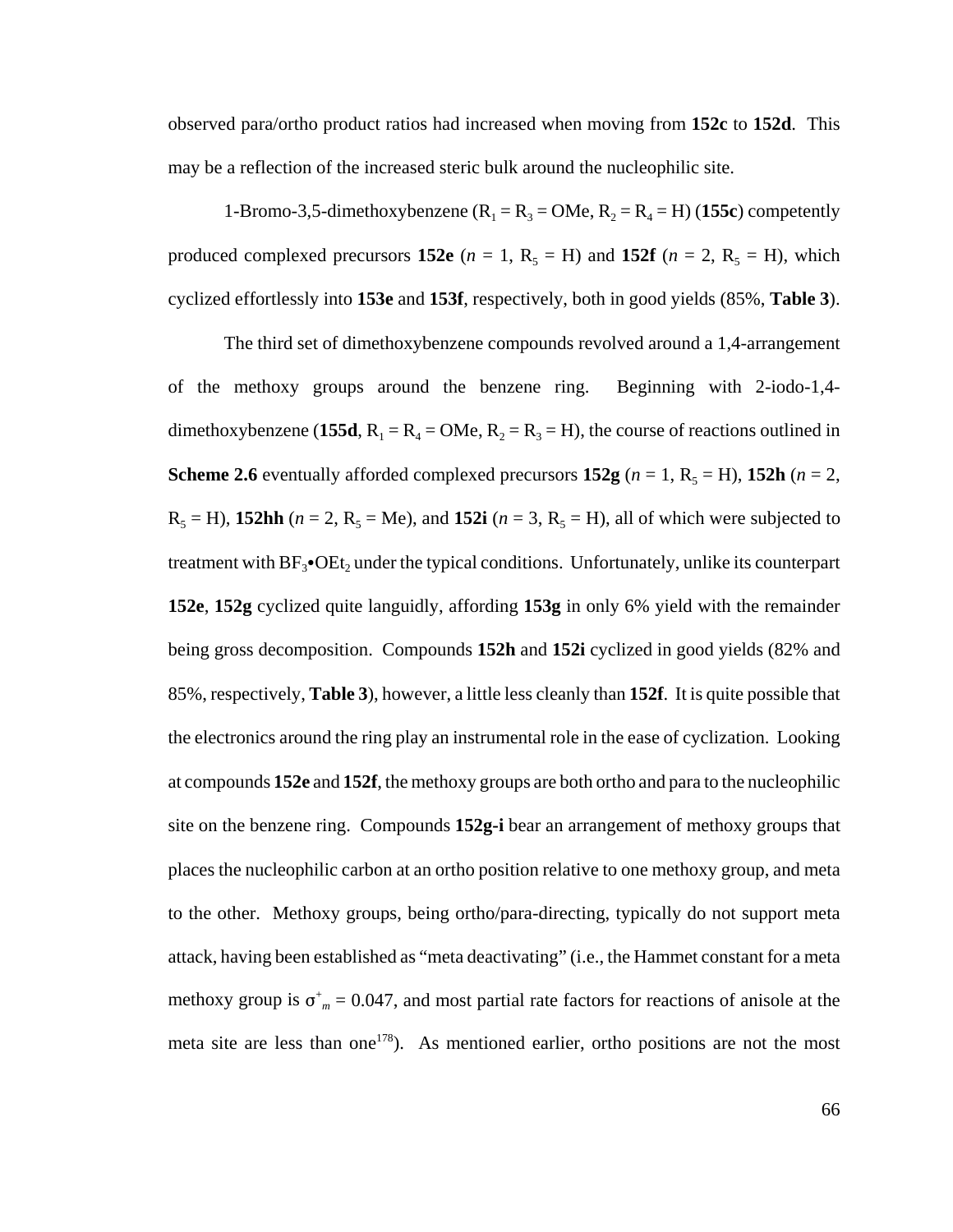favourable either given oxygen's inductive properties, and hence, make this set of compounds not quite as easily effective in the Nicholas cyclizations as **152e** and **152f**. Of interesting note, however, it was observed that as the ring size increased from  $n = 1$  to  $n =$ 3, the ease of cyclization also increased, with **152i** cyclizing the most cleanly and in the best yield.

DFT calculations (Scigress Explorer Ultra, V.7.7.0.49., B88-PW91 functional, dzvp basis set) were performed on compounds **152g**, **152h**, **153g**, and **153h**. Based on the data collected, cyclization of **152h** is more exothermic than cyclization of **152g** by 13.6 kJ/mol  $(\Delta E_{152g\rightarrow153g}$  = -36.1 kJ/mol and  $\Delta E_{152h\rightarrow153h}$  = -49.7 kJ/mol), supporting the idea that cyclization of **152h** is more favourable. Of course, this is the overall energy of the reaction, and does not give much insight into the transition states, however, further calculations regarding bond angles showed that the change in bond angles from the precursor to its cyclized product are more favourable when  $n = 2$  (i.e., six-membered ring) compared to *n*  $= 1$ . The sum of the deviations in bond angles from an idealized 120 $^{\circ}$  of the alkene carbons when  $n = 1$  increases when going from acyclic 152g to cyclic 153g (i.e., 153g deviates greater in those bond angles than does its precursor **152g**), whereas the deviation in those bond angles from  $120^{\circ}$  when  $n = 2$  decreases when going from acyclic **152h** to cyclic **153h** (i.e., the overall deviation in bond angles is smaller for **153h** than it is for **152h** from an idealized 120°). This suggests that, upon cyclization of 152g, an increase in bond angle strain is experienced for the alkene carbons, whereas cyclization of **152h** results in no such increase in bond angle strain of those same carbons. It is apparent, then, that the structure and properties of the complex, as well as the structure and properties of its respective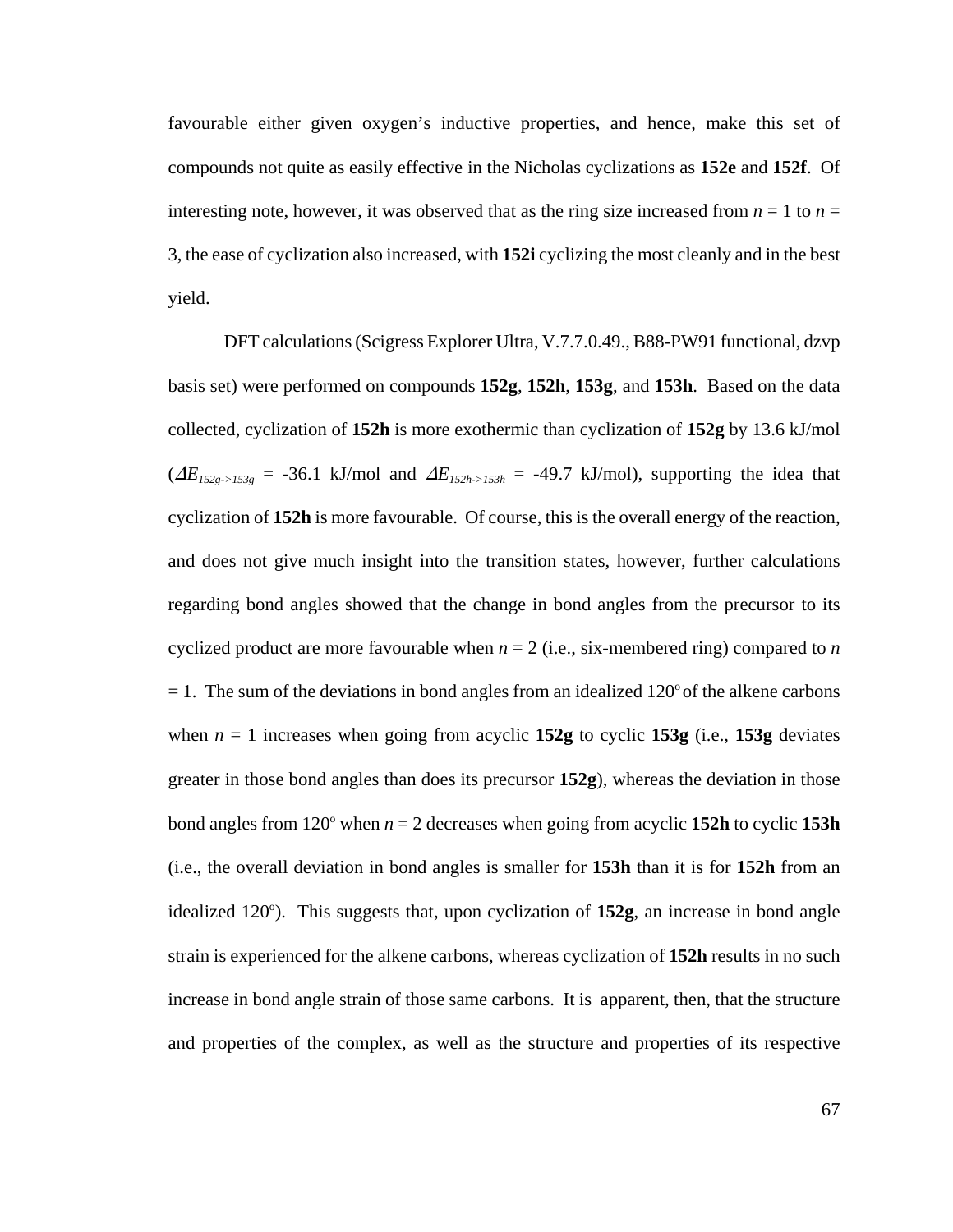product, appear to be important in determining its reactivity.

In attempting to cyclize **152hh**, it was observed that elimination was a competing side reaction. A pair of structural isomers, cyclized isomer **153hh** and elimination isomer **154b**, were isolated as inseparable products. The ratio of **153hh**:**154b** was determined to be 1.0:3.0 by peak analysis of the <sup>1</sup>H-NMR spectra (i.e., integration of the methoxy peaks at  $\delta$  $= 3.81$  (**153hh**) and  $\delta = 3.80$  (**154b**)). It became obvious that the substitution of one of the H's with an alkyl group at the reaction centre was detrimental to the Nicholas reaction, and not very well tolerated.

Moving forward with an additional methoxy group, a trimethoxybenzene ring system was explored in which the first set consisted of complexed precursors **152j** ( $n = 1$ ,  $R_5 = H$ ), **152k** ( $n = 2$ ,  $R_5 = H$ ), and **152kk** ( $n = 2$ ,  $R_5 = Me$ ) being synthesized from starting material, 4-iodo-1,2,3-trimethoxybenzene (**155e**), according to **Scheme 2.6**. Treatment of these complexes with  $BF_3$ • $OEt_2$  led to reactions that afforded their cyclized products, however, contaminated with elimination and decomposition side products. Subjecting them again to Nicholas chemistry with  $SnCl<sub>4</sub>$  instead of  $BF<sub>3</sub>•OE<sub>4</sub>$  proved more successful, and the reactions proceeded in a much more proficient and clean manner, despite the low yields still (8%, 39%, and 39% respectively). Of interesting note, the reactions appeared to commence with the elimination product being formed or a combination of elimination and cyclized products (based on TLC analysis). Allowing the reactions to continue showed diminished elimination product and increased cyclization product, until eventually, only the cyclized product was seen on the TLC strip. This effect is most likely a result of the liberated acid by-product. While the exact nature of the acid source is unknown, it is obvious that the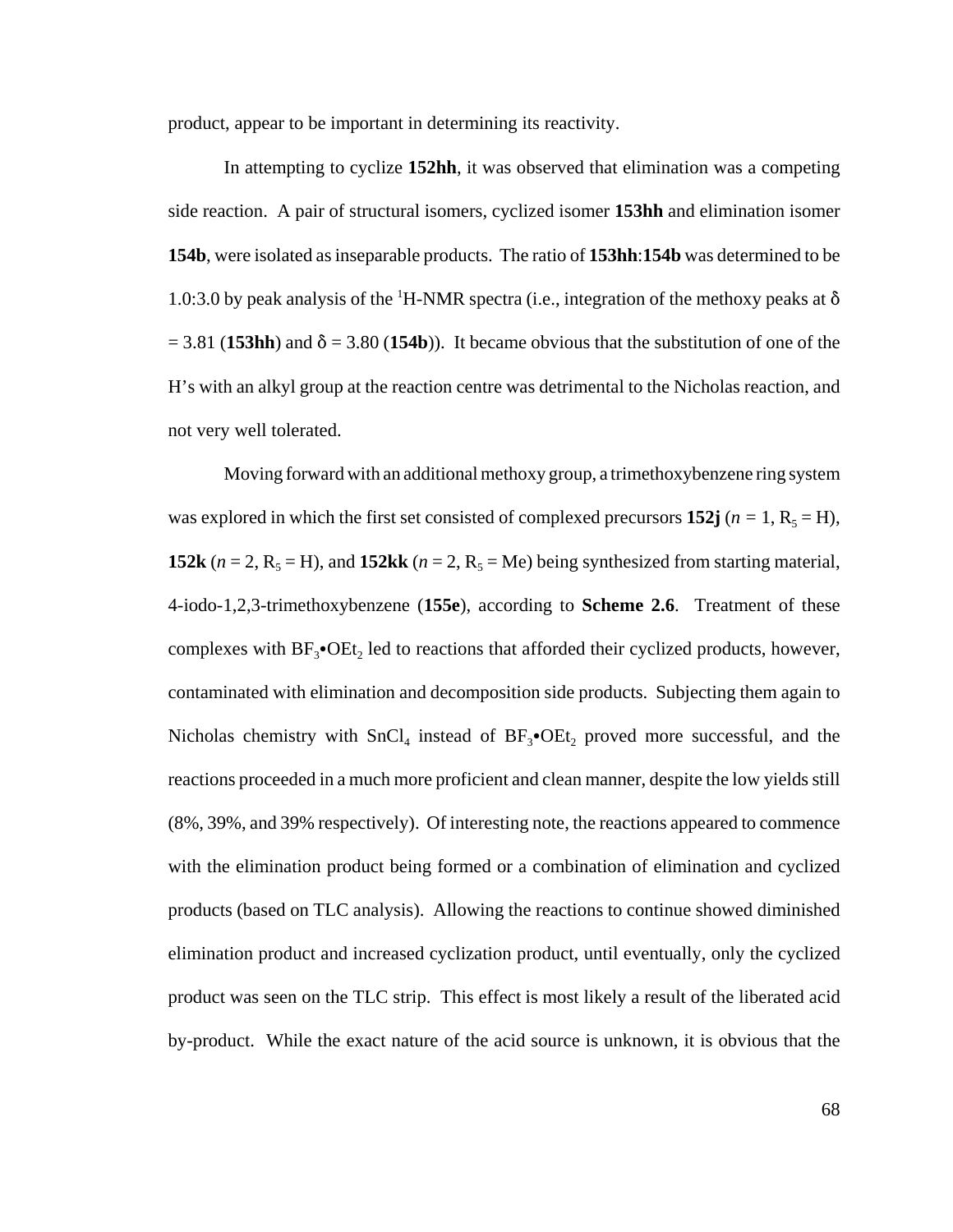reagent combination involving  $SnCl<sub>4</sub>$  proves more beneficial in its ability to re-generate the cation from the resulting new alkene function formed in the elimination product (**Scheme 2.8**). The regenerated cation can then proceed through the cyclization route, and ultimately end up as the sole product.



**Scheme 2.8:** Regeneration of the vinylogous Nicholas cation from the elimination product due to the presence of  $H^+$  ions.

Not surprisingly, although to much dismay, the low yields can be attributed to the electronics around the benzene ring. Only one methoxy group is located in a favourable position relative to the nucleophilic site (the middle one, in a para position), whereas the other two are located in unfavourable positions (both meta).

As a result of the above case, an arrangement was then sought that would prove more propitious in this type of chemistry. Originating from 5-iodo-1,2,3-trimethoxybenzene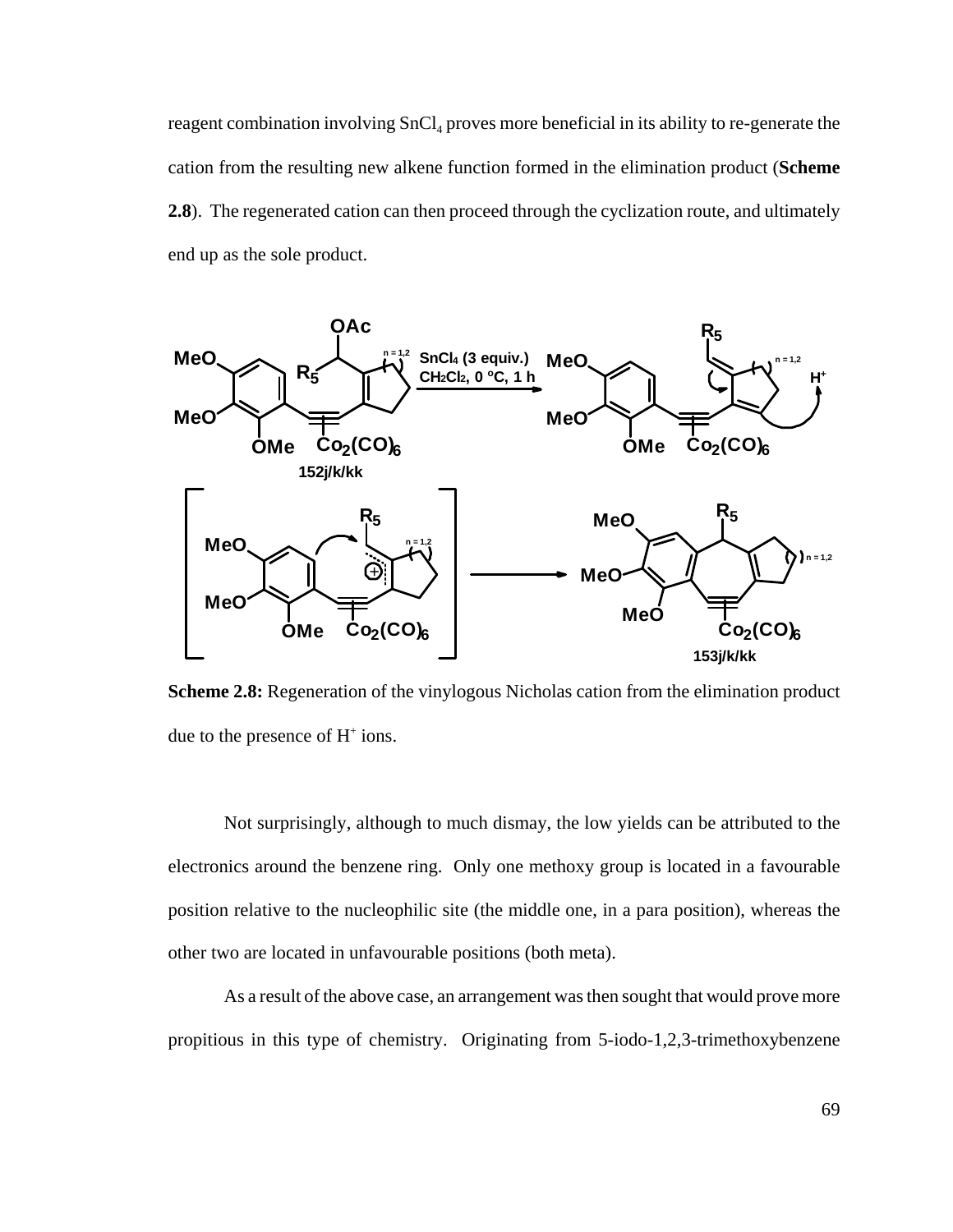(**155f**), synthetic transformations according to **Scheme 2.6** led to the set of complexed precursors consisting of **152l** ( $n = 1$ ,  $R_5 = H$ ), **152m** ( $n = 2$ ,  $R_5 = H$ ), **152mm** ( $n = 2$ ,  $R_5 = Ph$ ), and 152n ( $n = 3$ ,  $R_5 = H$ ), in which the activating methoxy groups are positioned in such a way that their directive influences, for the most part, reinforce each other. To great satisfaction, these afforded their cyclized products, **153l**, **153m**, **153mm**, and **153n**, respectively, cleanly and in quick reaction times. Complexed precursor **152mm**, however, afforded a mixture of its cyclized (**153mm**) and elimination (**154c**) products in a 1:1.3 ratio favouring the elimination product. Allowing the reaction to proceed for an additional hour after the addition of more  $BF_3\bullet OEt_2$  had no effect in converting the elimination product to the cyclized product, and neither did resubjecting  $154c$  to  $BF_3$ <sup>o</sup>OEt<sub>2</sub> post-purification and separation of the two products. Temperature trials showed that dropping the temperature to -50 °C resulted in the reaction favouring the elimination route, with a ratio of 1:10.4 in favour of  $154c$ , and at -60 °C, that ratio increased to 1:13.8 in favour of the eliminated product **154c**, enforcing the fact that elimination is faster than cyclization. Finally, substituting  $BF_3$ • $OEt_2$  for  $SnCl_4$  afforded only the cyclized product **153mm** in 79% yield, most likely as a result of the process outlined in **Scheme 2.8**. It became clear, then, that substitution at the reaction centre is tolerable, and that success of the reaction depends on the Lewis acid instead. Given the quick reaction times, and high yields, it was obvious that this arrangement of methoxy groups would allow for easy cyclization independent of the reagent used (when  $R_5 = H$ ). All the products in which the reaction centre bore an alkyl group (**153hh**, **153kk**, and **153mm**) are expected to be racemic products, since their starting precursors are racemic, with equal amounts of each enantiomer.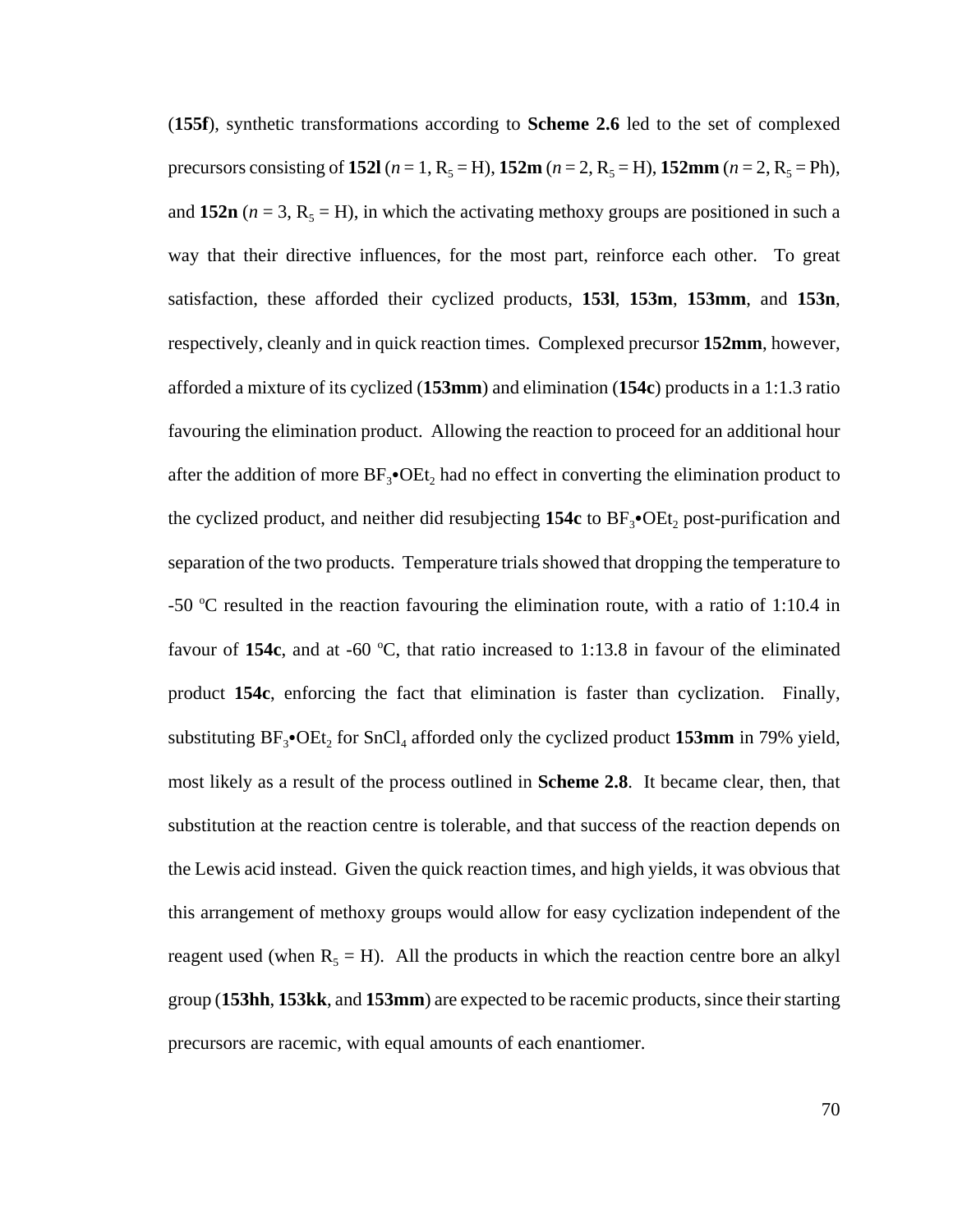The compounds discussed so far present themselves as attractive synthetic intermediates because they contain the carbocyclic framework of many of the icetexanediterpene natural compounds isolated to date. It seemed logical then, that this Nicholas-type of chemistry should be tested on a compound resembling such icetexanes as barbatusol, for example. Commencing with 5-iodo-1-isopropyl-2,3-dimethoxybenzene (155g,  $R_1 = R_2$  = OMe,  $R_3 = P$ r,  $R_4 = H$ ), complexed precursor 152o ( $n = 2$ ,  $R_5 = H$ ) was synthesized according to **Scheme 2.6**. Treatment of 152o with BF<sub>3</sub>•OEt<sub>2</sub> resulted in two regioisomeric products, **153o** ( $R_1 = P$ r,  $R_2 = R_3 = OMe$ ,  $R_4 = H$ ) and **153o**<sup> $\bullet$ </sup> ( $R_1 = H$ ,  $R_2 = R_3 = OMe$ ,  $R_4 = O$ *i* Pr), in a combined yield of 83%. Unfortunately, the intended product, **153o'**, was the minor product, as determined by NOE experiments (refer to Experimental Chapter for details). A very similar problem was reported by the Majetich group<sup>117,119,120</sup> in their syntheses of several icetexane-diterpenes. The use of  $BF_3\bullet$ OEt, in their cyclization step afforded the unwanted isomer as the major product. To circumvent this issue, the group switched their Lewis acid from  $BF_3\bullet OEt_2$  to TiCl<sub>4</sub>, and found that, despite still getting both isomers for products, the wanted isomer now became the major product. This strategy was hence employed in the cyclization of **152o**. Unsatisfactorily, this did nothing to correct the issue, and **153o** still emerged as the major isomer (79% combined yield). The cyclization was also attempted with a lesser amount of Lewis acid. At 1.5 equivalents of  $TiCl<sub>4</sub>$  instead of the typical 3 equivalents, the Nicholas cyclization still proceeded efficiently, however, no reverse in which isomer was favoured.  $SnCl<sub>4</sub>$  also afforded the same results (79% combined yield). All three Lewis acids afforded a ratio of approximately 14:1 **153o**:**153o'**. Perhaps, maybe one day, a diterpene resembling **153o** will be isolated from nature.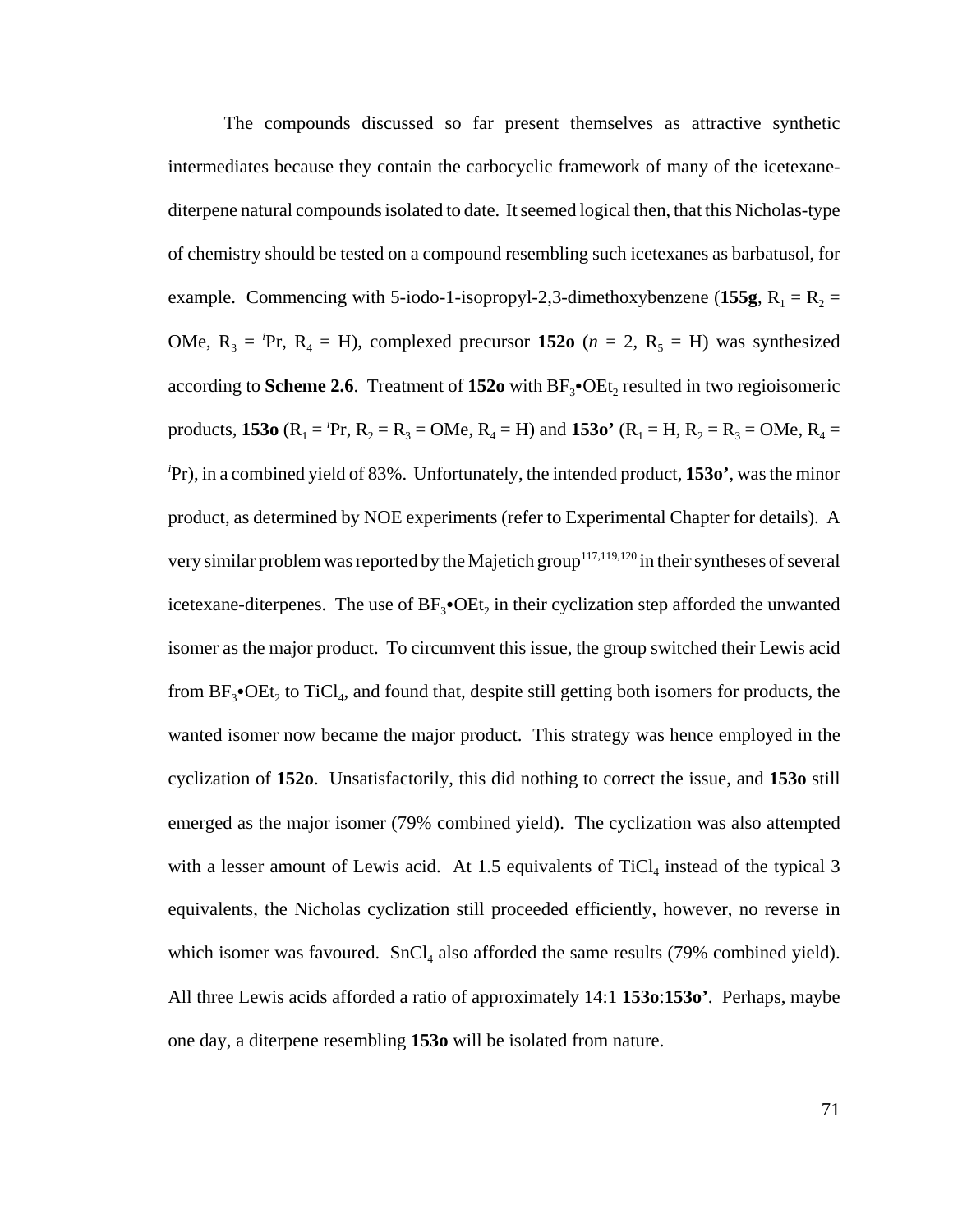A summary of the synthesized products is presented in **Table 3**, along with their yields, Lewis acid employed, and product ratios.



|                                                                 | 152                  | $21 - 70$<br>153              | 154         |                       |
|-----------------------------------------------------------------|----------------------|-------------------------------|-------------|-----------------------|
| <b>Starting</b><br><b>Material</b>                              | $%$ Yield $153^a$    | $%$ Yield $153'$ <sup>a</sup> | % Yield 154 | Ratio<br>153:153'/154 |
| $152a^b$<br>$152b^b$                                            |                      |                               | 52          |                       |
| $152c^b$                                                        | 68                   | 14                            |             | $4.9:1^e$             |
| 152d <sup>b</sup>                                               | 81                   | 9                             |             | $8.8:1^e$             |
| $152e^b$<br>$152f^b$                                            | 85<br>85             |                               |             |                       |
| $152g^b$<br>152h <sup>b</sup><br>152hh <sup>b</sup><br>$152i^b$ | 6<br>82<br>85        |                               |             | 1.0:3.0 <sup>f</sup>  |
| 152j <sup>c</sup><br>$152k^c$<br>$152$ k $kc$                   | $8\,$<br>39<br>39    |                               |             |                       |
| $152l^b$<br>152m <sup>b</sup><br>$152mm^{b,d}$<br>$152n^b$      | 85<br>86<br>34<br>84 |                               | 46          | $1:1.3^e$             |
| $152o^c$                                                        | 74                   | 5                             |             | $13.9:1^e$            |

**Table 3:** Summary of Nicholas Lewis Acid-Promoted Reaction Results

a **153** refers to the major isomer, **153'** refers to the minor isomer. Isolated yields after chromatographic purification.

**Executed with BF<sub>3</sub>•OEt<sub>2</sub>** as Lewis acid.

 ${}^{\rm c}$ Reacted with SnCl<sub>4</sub> as Lewis acid. <sup>d</sup>When treated with SnCl<sub>4</sub>, the reaction afforded only 153mm in 79% yield.

Ratios determined by masses of products.

 ${}^{\text{f}}$ Ratio determined by <sup>1</sup>H-NMR spectroscopy (combined yield was 80%).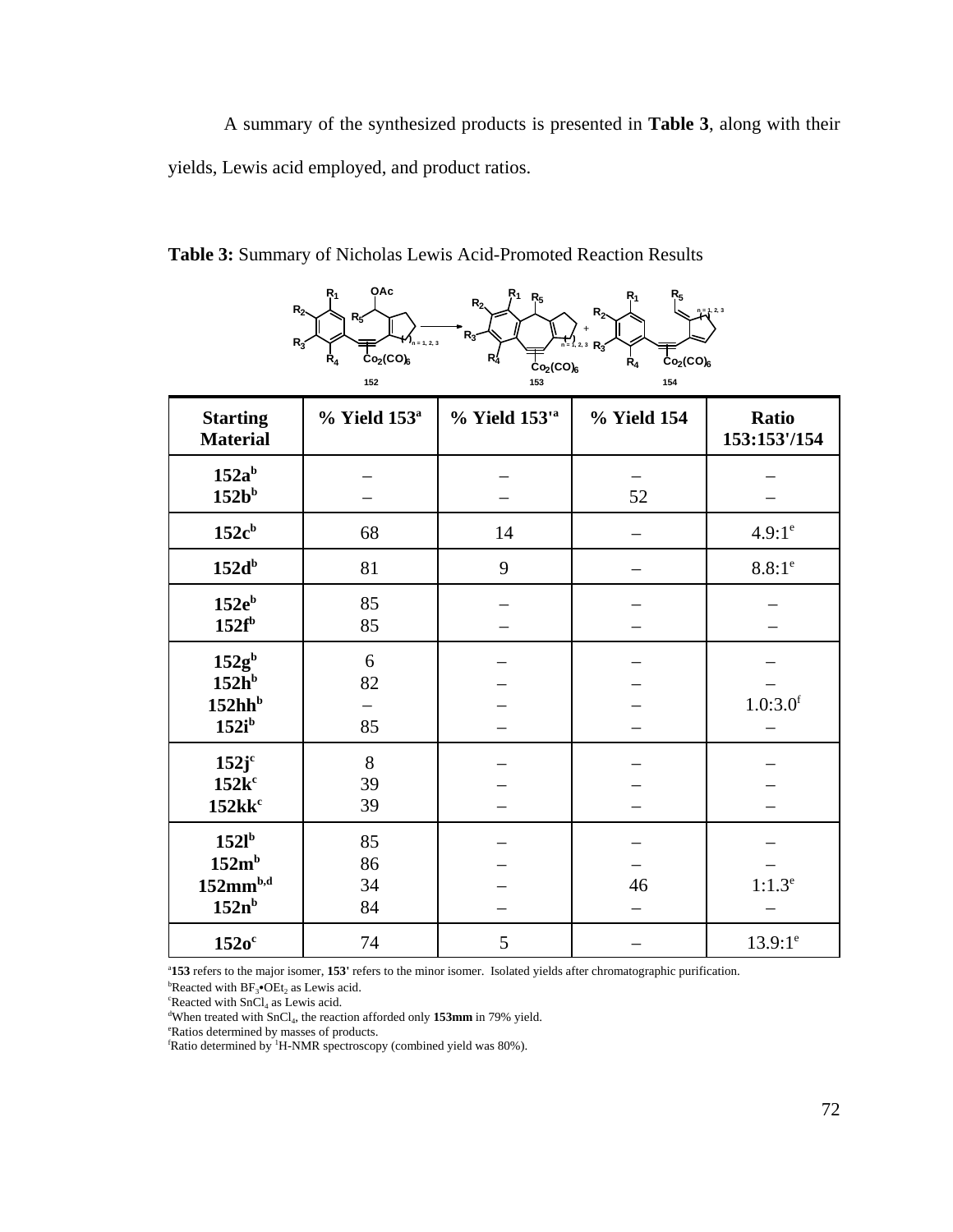One final series was prepared in which the aromatic ring was a  $\pi$ -excessive heterocycle. 3-Bromothiophene (**157**) was subjected to chemistry outlined in **Scheme 2.9** to afford its complexed precursor  $(161)$ , which upon treatment with  $BF_3\bullet$ OEt<sub>2</sub>, afforded **162** in excellent yield (93%). The cyclized product (**162**) is a result of C-2 substitution, and was observed to be the sole product, with no traces of the C-4 substituted minor product detected.



**Scheme 2.9:** Synthetic route towards cyclized compound **162**.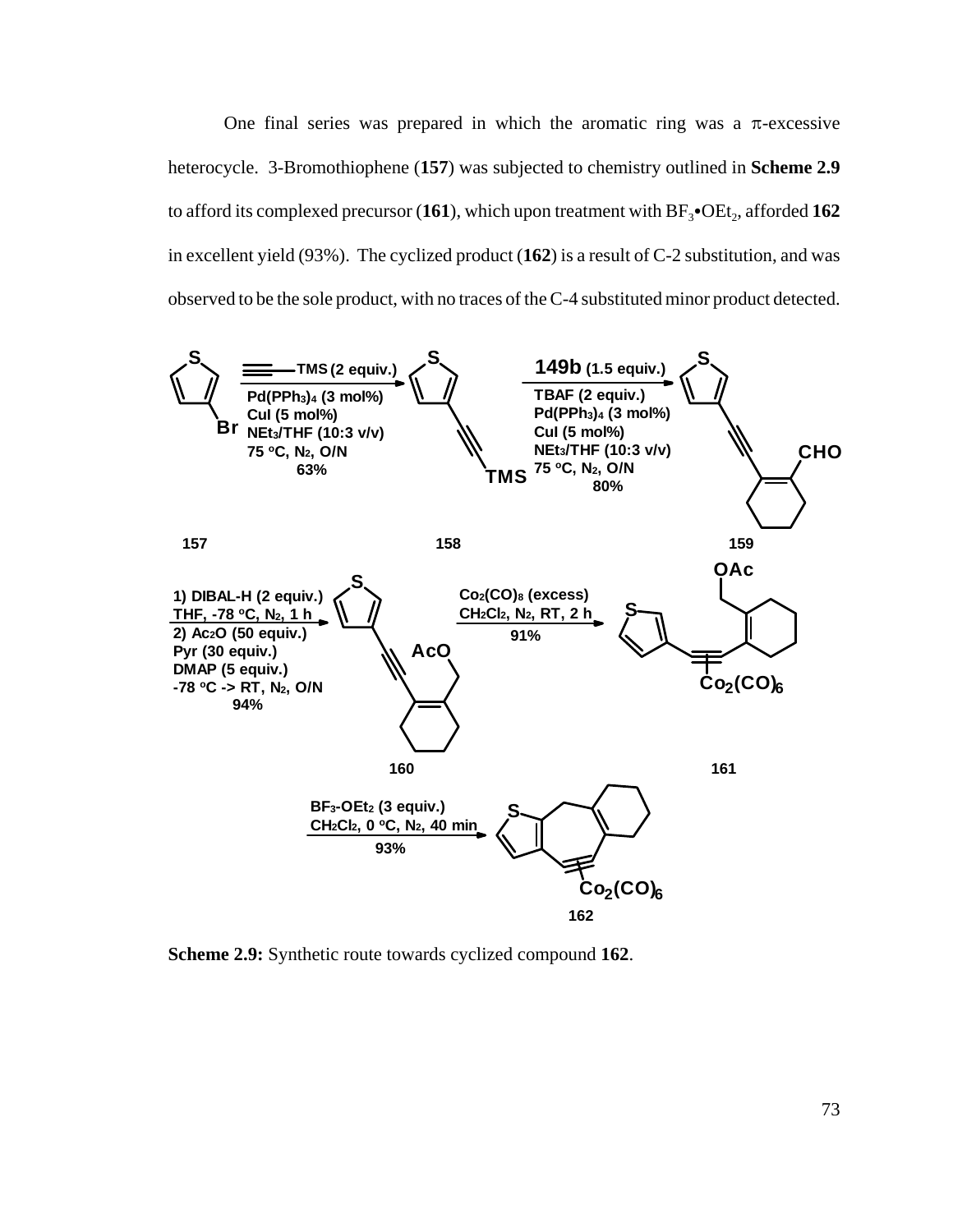The initial step in reactions mediated by a Lewis acid is typically complexation of the carbonyl with the Lewis acid<sup>196</sup>. Subsequently, the activation of the base by coordination leads to an increase in its electrophilicity, and attack by a reactant/nucleophile in the component mixture can occur either inter- or intramolecularly<sup>22</sup>. It is hypothesized that in treating **152** with the Lewis acid, coordination occurs via the ester carbonyl of the acetate leaving group, forming an adduct as depicted with **163**. Sequential loss of this complex generates the allylic cation (**164**), whose positive charge most likely experiences conjugative stabilization with delocalization onto the alkyne- $Co_2(CO)_6$  moiety. Nucleophilic attack by the electron-rich arene onto the remote end of the cation closes the ring, and generates the tricyclic system bearing the central cycloheptyne- $Co_2(CO)_6$  ring system (**Scheme 2.10**).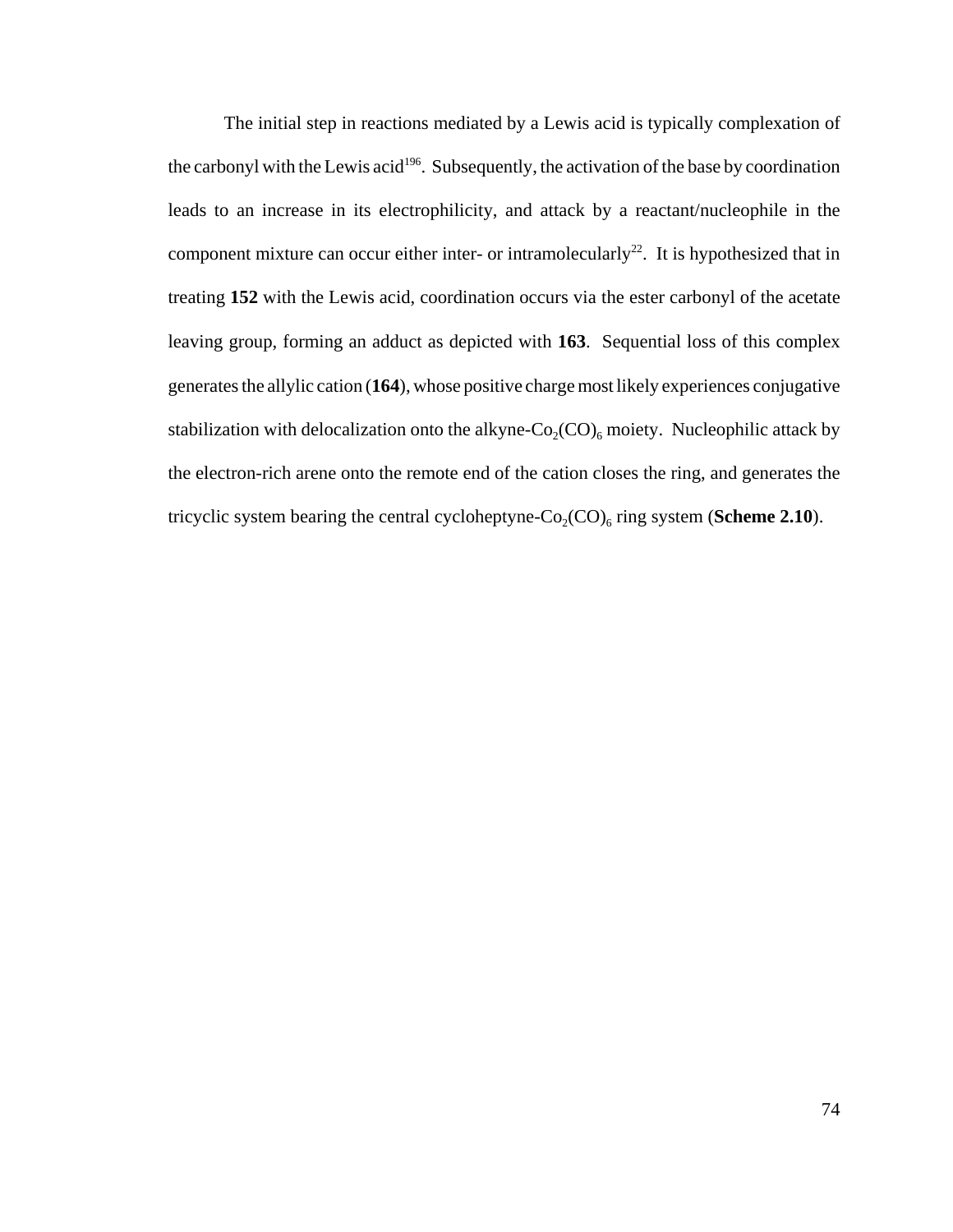

**Scheme 2.10:** Proposed mechanism for the generation of the complexed tricyclic products from their respective acetate- $Co_2(CO)_6$  complexed precursors.

Based on the proposed mechanism, in principle, the Lewis acid should only be required in catalytic amounts. Several groups<sup>24,129</sup>, however, including the Green group<sup>36,180</sup>, have reported optimized conditions in their alkyne- $Co_2(CO)_6$  chemistry that include suprastoichiometric amounts of Lewis acid in order to obtain the highest yields.

Simple removal of the  $Co_2(CO)_6$  unit from these compounds would give systems whose ring strain would be intolerable at ordinary temperatures. As a result, decomplexation of the alkyne- $Co_2(CO)_6$  moiety had to be carried out in tandem with another process that transformed the alkyne function into one viable within a seven-membered ring. Previous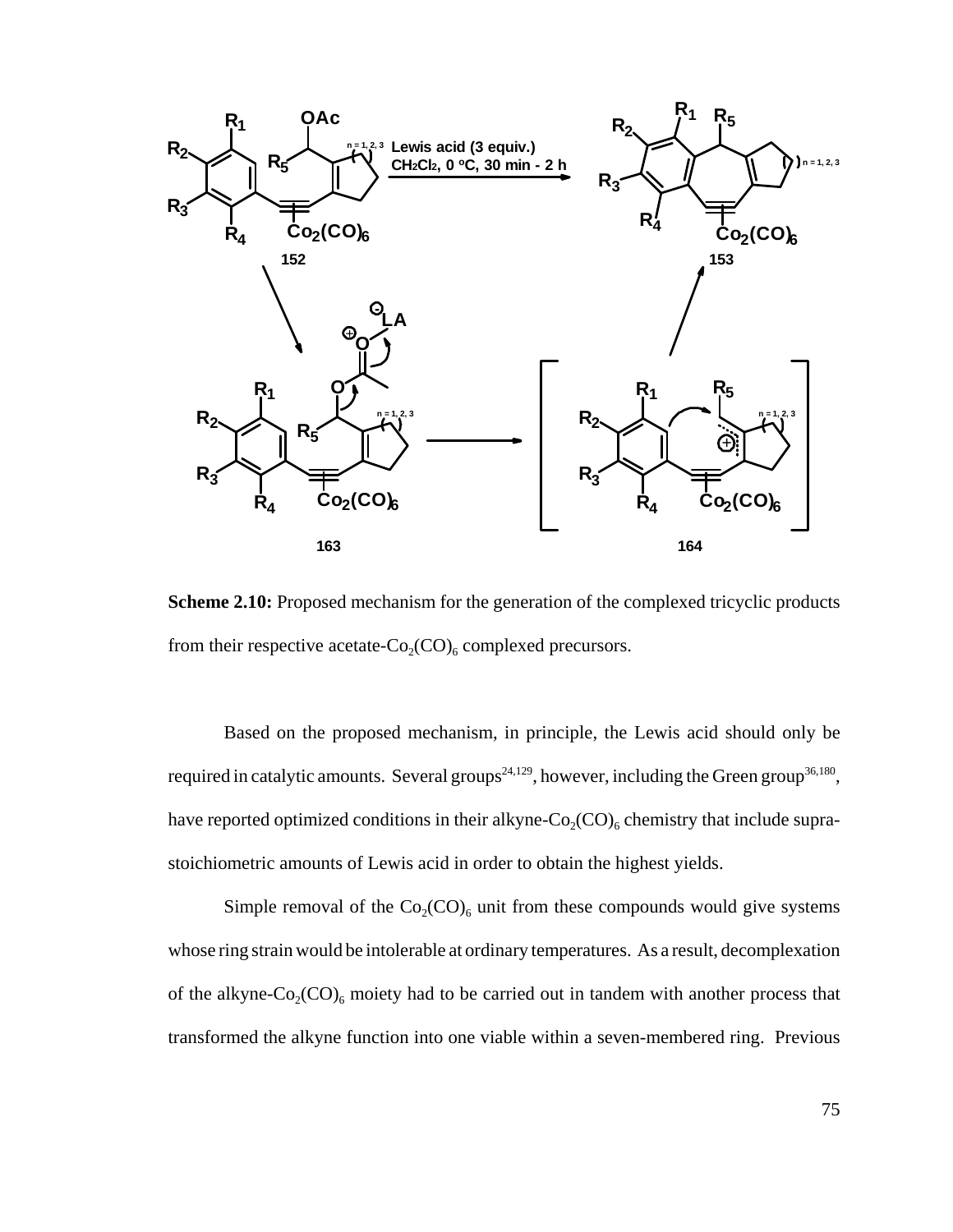success in the group<sup>35</sup> in removing the  $Co_2(CO)_{6}$  moiety, and simultaneously reducing the alkyne to an alkene, involved a modified version of Isobe's hydrosilylation protocol<sup>98</sup>, that ultimately afforded the cycloheptene. In attempting to decomplex **153d**, this modified version was the first method pursued. Complex **153d** was treated with triethylsilane in the presence of bis(trimethylsilyl)acetylene (BTMSA) as a trapping reagent for liberated  $Co_2(CO)_6$ , the latter two forming the corresponding acetylene-cobalt complex. The Isobe group reported that this scavenging alkyne helps minimize side reactions, including olefin isomerization, that would otherwise result from the free  $Co_2(CO)_6$  unit. The reaction was allowed to go for 6 h at 65  $°C$ , at which point, it was cooled to room temperature, and subsequent *in situ* protodesilylation with trifluoroacetic acid followed. The isolated product (**165**), however, was a result of reductive decomplexation that included further reduction of the alkene functions to afford the benzocylcoheptane in 81% yield (**A, Scheme 2.11**). Surprising, although not unheard of, overreduction during decomplexation has been reported by other groups, including *Tanino et. al.*<sup>184</sup>, who described how their decomplexation protocol with Bu<sub>3</sub>SnH afforded the cycloalkane product. It was reasoned that remaining, excess silane was the culprit in leading to the continued reduction of the alkenes, acting as a hydride source. To test this hypothesis, **153d** was subjected to the same procedure, except that following the hydrosilylation, the product was purified and isolated. This afforded **166** as a regioisomeric mixture of vinylsilanes, with the major one as shown, in a combined yield of 86% (**B, Scheme 2.11**). The regiochemistry of the major product was verified via NOE experiments (refer to Experimental Chapter for details). The mixture of both isomers was then subjected to desilylation with TFA, which ultimately afforded **167** in 97% yield,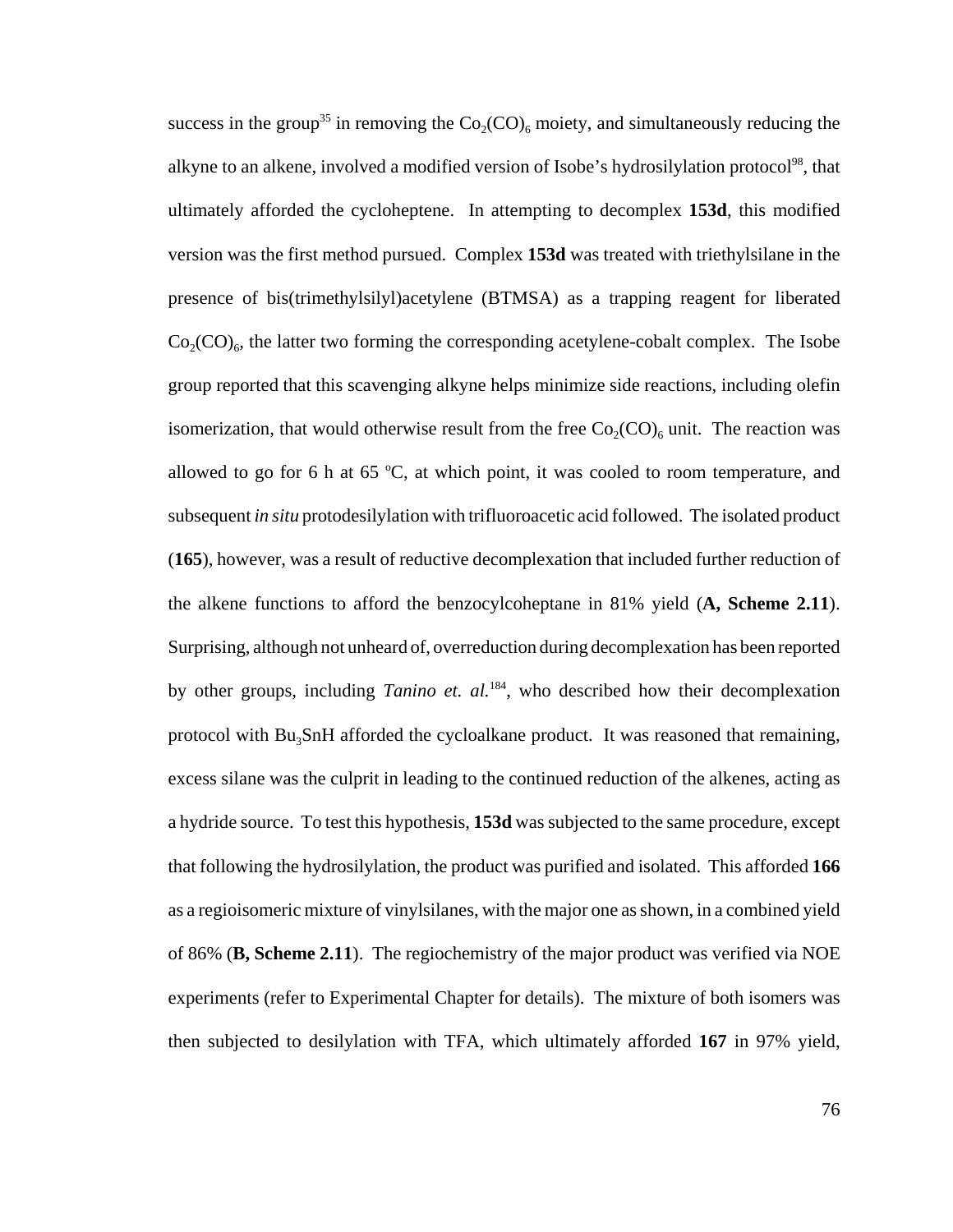supporting the proposed mechanism, in which the excess silane leads to continued reduction.

Decomplexation was also attempted using another method reported by the Isobe group, which employed sodium hypophosphite182. Treatment of **153d** in 2-methoxyethanol with excess sodium hypophosphite at 65 °C afforded 167 directly (B, Scheme 2.11), which was isolated in 76% yield following purification.



**Scheme 2.11:** Decomplexation of **153d**. A) Full reduction observed by *in situ* protodesilylation following hydrosilylation. B) Decomplexation which kept the double bonds intact (\* indicates combined yield of regioisomers).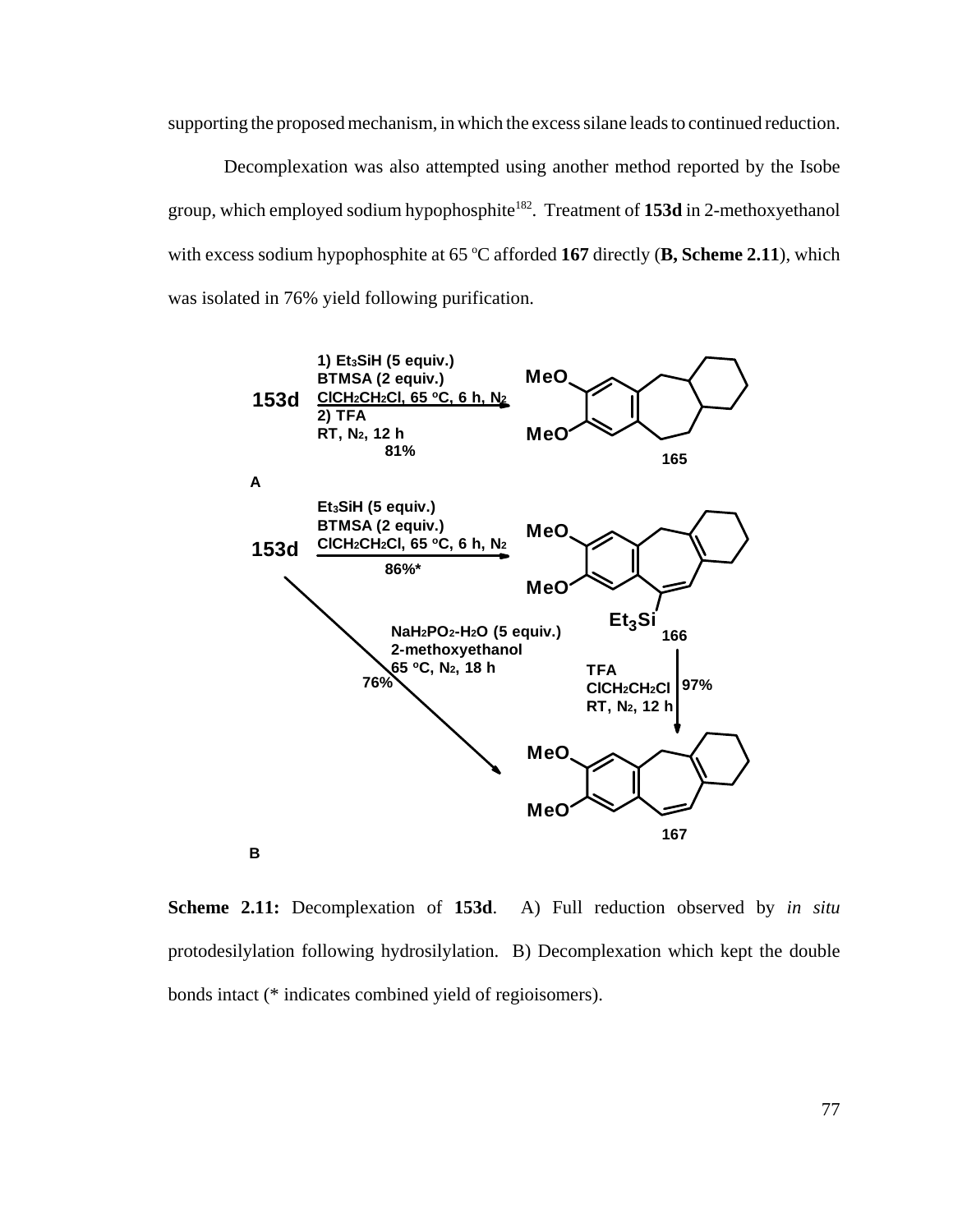In summary, these preliminary studies have shown that while the size of the cycloalkene ring can be varied, this change was dependent on the electronic nature of the aromatic ring (i.e., the arrangement of the methoxy groups relative to each other around the ring). Para attack was more favourable over ortho attack, with sterics playing an influential role in these cases alongside the electronics, and while increasing the electron density on the aromatic ring did result in a more rapid reaction time necessary for formation of **153** to complete, there was no quantitative correlation between reaction time and the substitution pattern of the arene behaving as the nucleophile. Finally, as was seen previously, the protons on the carbon bearing the acetate leaving group shifted upfield by 0.2-0.5 ppm in these sets of compounds as well. The majority of these experiments were repeated several times to ensure reproducibility.

## **2.2. VINYLOGOUS NICHOLAS REACTIONS IN THE SYNTHESIS OF** BICYCLIC RING SYSTEMS BEARING A CYCLOHEPTYNE-Co<sub>2</sub>(CO)<sub>6</sub>

In expanding the scope of the chemistry developed, a series of bicyclic compounds were targeted. As outlined in **Scheme 2.12**, starting with 2-bromocyclohex-1-ene-1 carbaldehye (**149b**) or 2-bromocyclohept-1-ene-1-carbaldehyde (**149c**), Sonogashira chemistry afforded **168a**  $(n = 1)$  and **168b**  $(n = 2)$ , respectively, in excellent yields (85% and 90%, respectively). Unfortunately, the 2-ethynylcycloalkene-1-carbaldehyde generated from desilylation of **168** was not very stable, started to decompose within an hour of being purified, and afforded poor yields following the second Sonogashira reaction with **171**. It was then decided to take a different approach, and **168** was, instead, subjected to reduction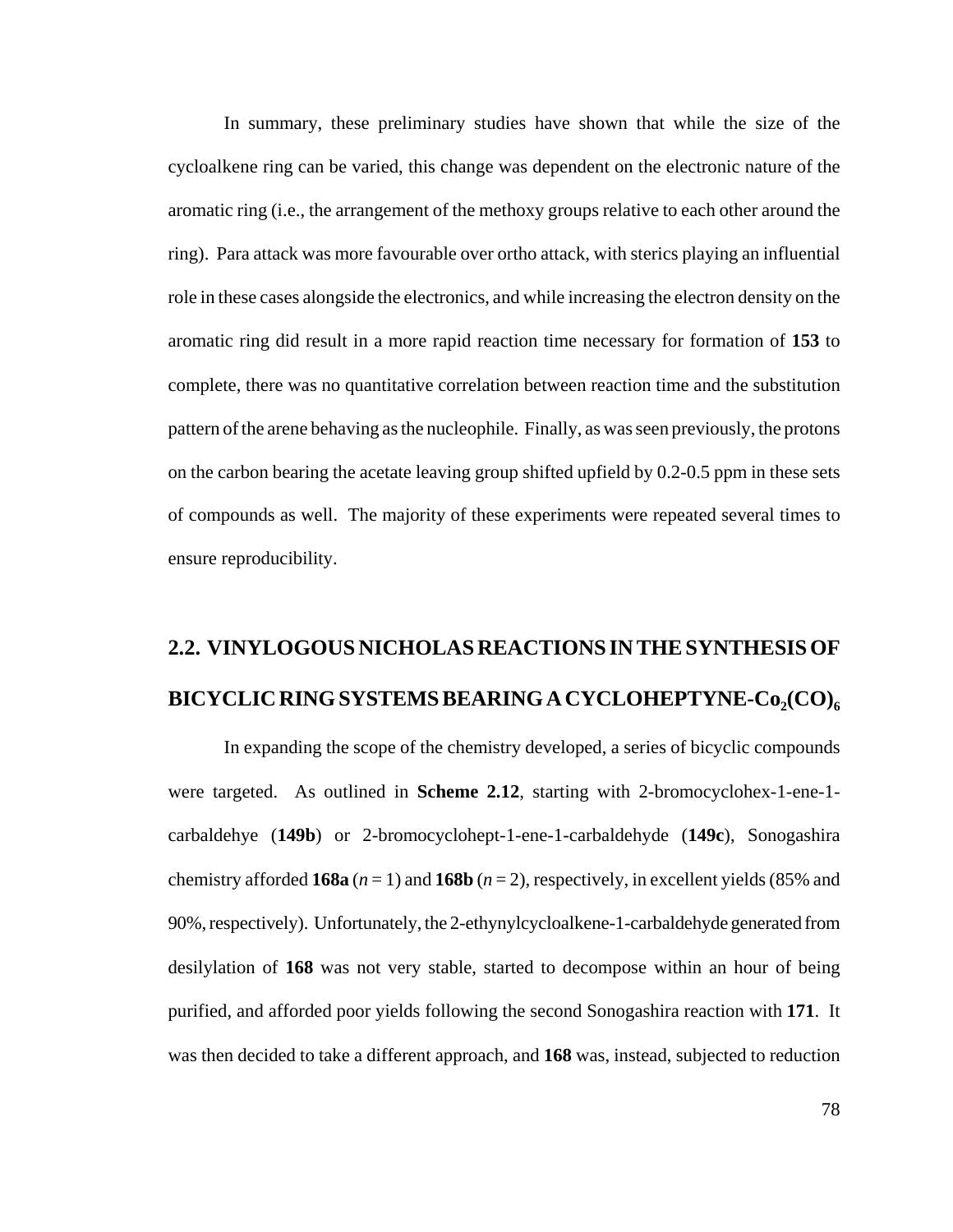with DIBAL-H, followed by immediate treatment of the generated alcohol with acetic anhydride in the presence of pyridine and DMAP. This afforded the acetate (**169**), which upon desilylation with potassium fluoride dihydrate, afforded a much more stable **170**. Compound **170** was then subjected to Sonogashira chemistry with 2-bromo-3- (trimethylsilyl)-1-propene (171), which afforded 172a  $(n = 1)$  and 172b  $(n = 2)$  in much better yields (86% and 90%, respectively). Complexation under the standard conditions  $(CH_2Cl_2, RT, N<sub>2</sub>, 2 h)$ , followed by purification via flash chromatography actually afforded **173** as a pair of isomers, with the second product arising from migration of the double bond from its *exo* position into the chain. On advice from a colleague and some research into troubleshooting this dilemma, complexation was attempted in Et<sub>2</sub>O at 0 °C for 1 h. Purification was carried out on neutralized silica, which afforded **173** as the only isomer.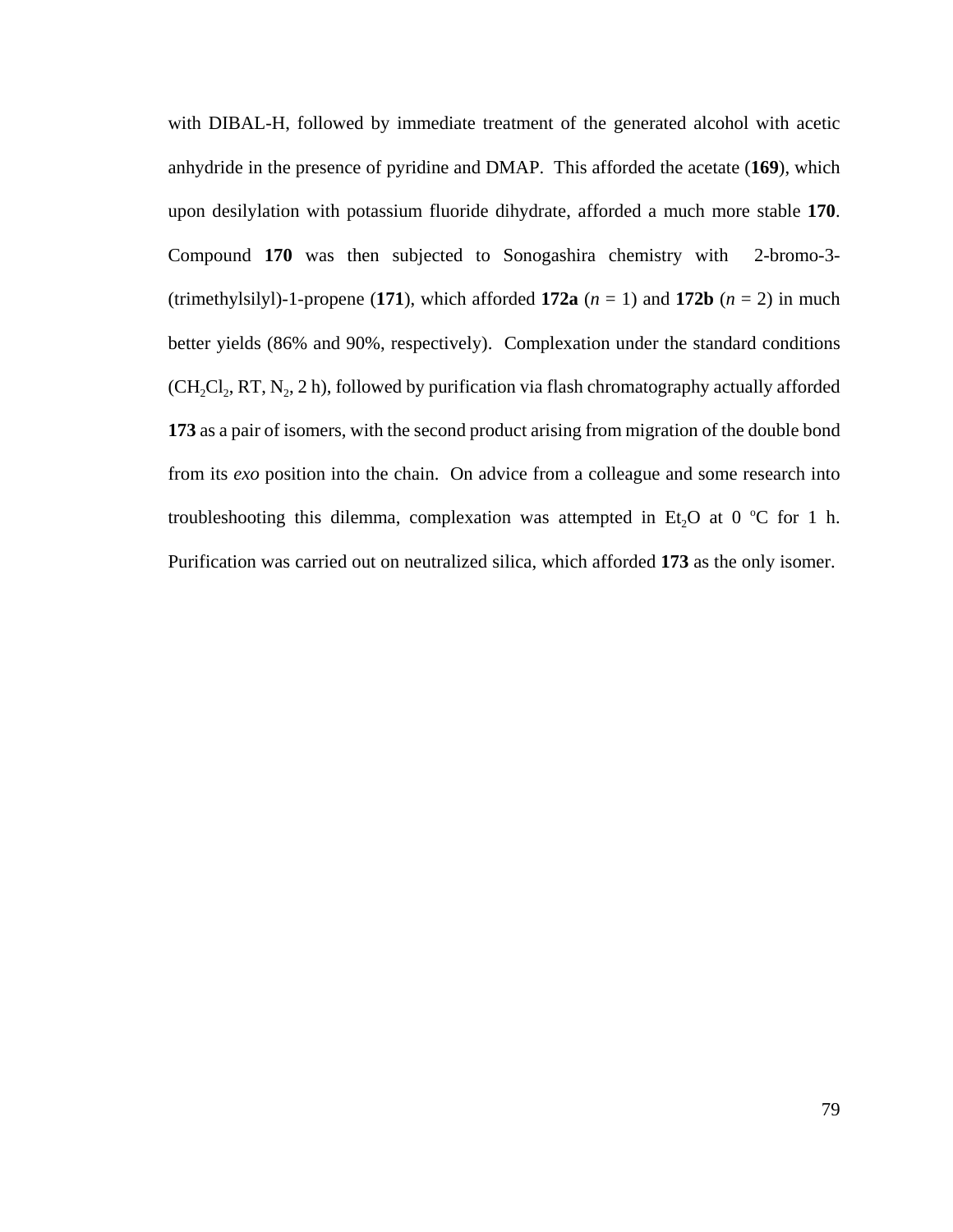

**Scheme 2.12:** Synthetic route in the generation of bicyclic compounds **174** via vinylogous Nicholas reaction chemistry of **173**.

Attempting cyclization was less straightforward than it was for **152**. Treatment of **173a**  $(n = 1)$  with  $BF_3$ • $OEt_2$  in dry  $CH_2Cl_2$  at 0 °C under nitrogen resulted in a mixture of isomers, where the *exo* double bond migrated into the ring (175, Figure 2.1) (based on <sup>1</sup>H-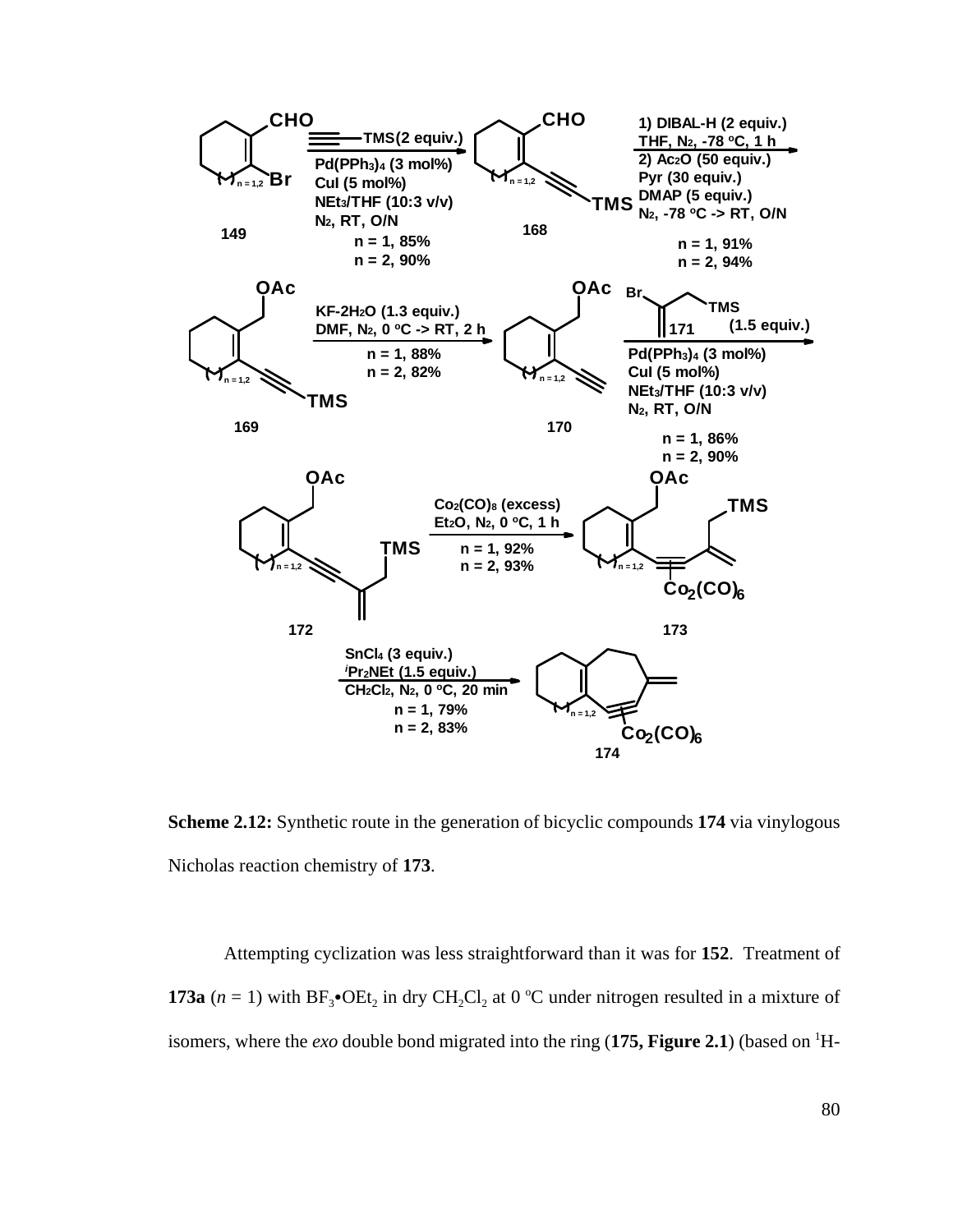NMR analysis). Switching the Lewis acid to  $TiCl<sub>4</sub>$  and purifying the cyclized product on neutralized silica still afforded some of **175** (although the reaction did proceed a bit cleaner than it did with  $BF_3$ •OEt<sub>2</sub>).



**Figure 2.1:** Bicyclic by-product resulting from isomerization of the *exo*-methylene into the ring during attempted cyclization of **173a**.

It was around this time, that, serendipitously, work reported by *Mukai et. al.*136 was reviewed, and it was noticed that there lay potential in the usage of  $SnCl<sub>4</sub>$ . With this idea in mind, **173a** was subjected to vinylogous Nicholas-type chemistry under the typical conditions, however, with  $SnCl<sub>4</sub>$  instead of  $BF<sub>3</sub>•OEt<sub>2</sub>$ . To much delight, this was the cleanest reaction by far, and although 175 was still seen in the <sup>1</sup>H- and <sup>13</sup>C-NMR spectra, it was at its lowest concentration. In trying to troubleshoot this further, work reported by *Djurdjevic and Green*<sup>36</sup> was recalled, in which the authors reported that the addition of 1.5 equivalents of <sup>*i*</sup>Pr<sub>2</sub>NEt to their Nicholas cyclization reactions, with the idea in mind to scavenge acid liberated during the reaction, did in fact improve their yields. Cyclization of **173a** was then, yet again, attempted with 3 equivalents of  $SnCl<sub>4</sub>$  and 1.5 equivalents of Hunig's base (i.e., <sup>*i*</sup>Pr<sub>2</sub>NEt). While the addition of Hunig's base to the chemistry discussed earlier showed no advantage, it proved quite beneficial here. To great satisfaction, cyclized product **174a** (*n*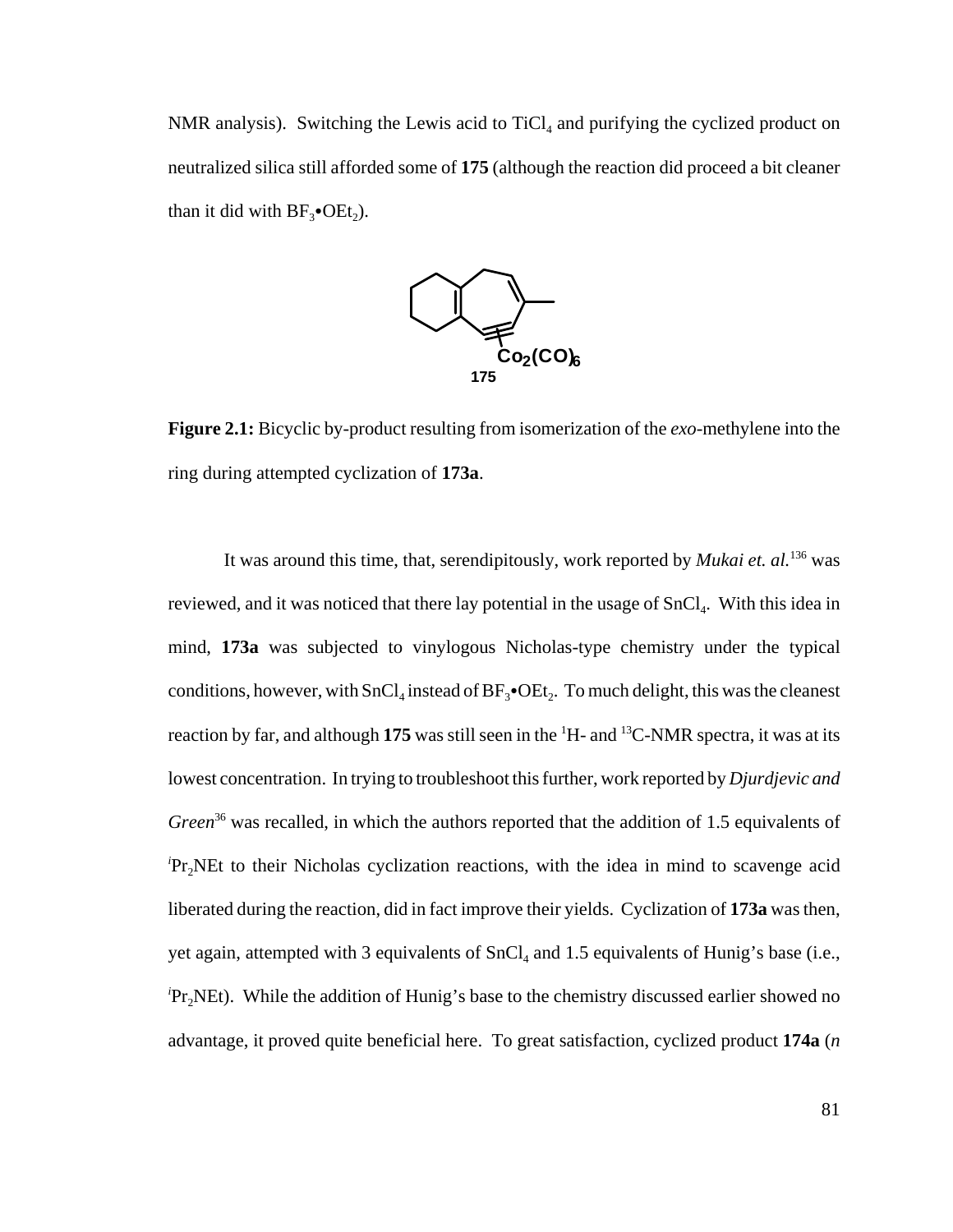= 1) was isolated (on neutralized silica) as the sole isomer in 79% yield (**Scheme 2.12**). Complexed precursor **173b** ( $n = 2$ ) was then subjected to these same optimized conditions to afford **174b**  $(n = 2)$  as the lone product in 83% yield.

The cyclization of **173** takes advantage of the cation-stabilizing ability of the alkyne- $\text{Co}_2(\text{CO})_6$  moiety and the  $\beta$ -effect of the trimethylsilyl group<sup>99</sup>. As depicted in **Scheme 2.13**, treatment of **173** with the tin Lewis acid leads to coordination through the carbonyl group on the acetate functionality (**176**). Loss of the leaving group leads to the vinylogous cation (**177**), which is trapped by the alkene group through nucleophilic attack. The resulting cation (178) is located in a position one removed  $(\beta)$  from the silicon atom, which helps stabilize it through hyperconjugation effects (i.e., the  $\beta$ -silicon effect, represented by the dashed line). A necessary prerequisite, however, for this stabilization to be effective is that the formally empty p-orbital on the cationic carbon must be co-linear with the adjacent Si-C bond (i.e., the two groups possess an antiperiplanar arrangement<sup>192</sup>). In this way, the filled  $\sigma$  molecular orbital of the Si-C bond and the empty p-orbital of the carbocation can engage in a stabilizing overlap interaction. This cation also benefits from stabilization through the alkyne- $Co_2(CO)$ <sub>6</sub> component. The ensuing elimination of the trimethylsilyl group results in ring closure and generation of the cycloheptyne- $Co_2(CO)_6$  unit (174).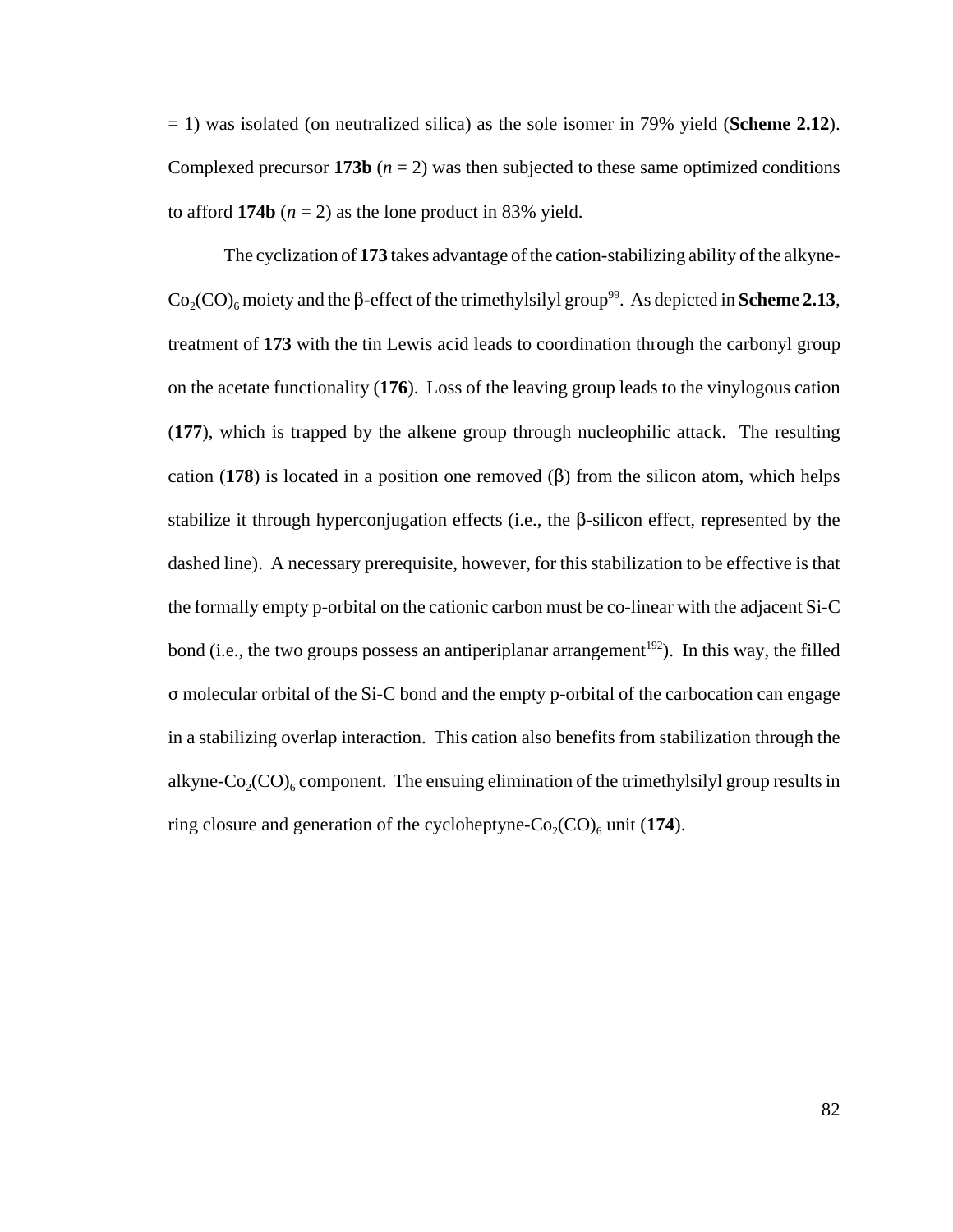

**Scheme 2.13:** Stabilization of the carbocations generated from treatment of 173 with SnCl<sub>4</sub>. Cation 178 is doubly stabilized by the alkyne- $Co_2(CO)_6$  unit and the Si-C  $\sigma$ -bond (i.e., the silicon  $\beta$ -effect). The dashed line is representative of the hyperconjugative stabilization effect.

A third type of vinylogous Nicholas-type reaction was attempted employing these bicyclic compounds (**Scheme 2.14**). Compound **168b** was desilylated to afford **179**. This compound, however, had a very limited shelf life, and within the hour, started to decompose at room temperature and in the presence of air. The Sonogashira reaction, hence, had to be carried out quickly and swiftly shortly after purification of **179**, however, the yield of **180** was still less than satisfactory (50%). Complexation of **180** afforded a compound (**181**) that could not be isolated without decomposing within a short amount of time, and hence,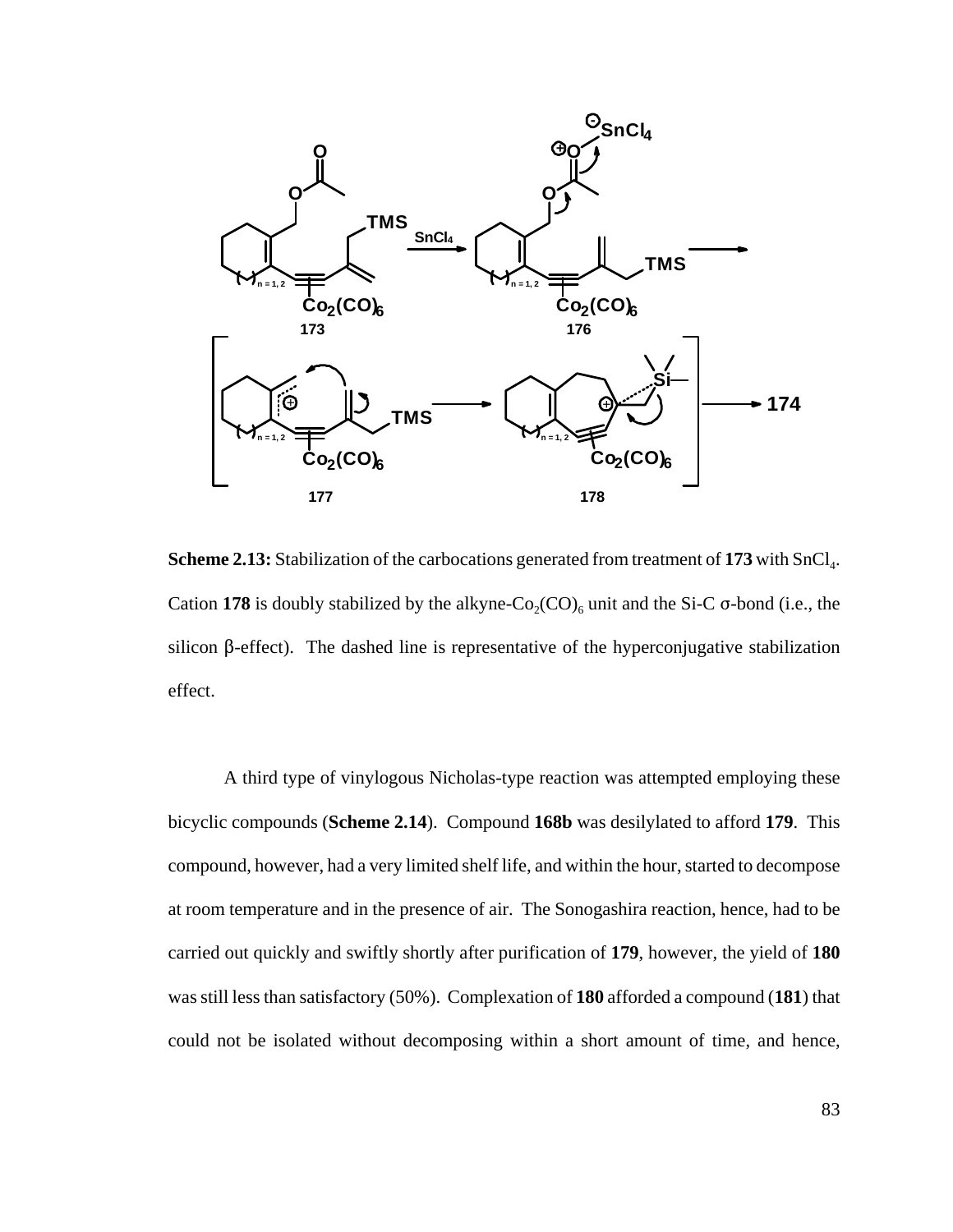following flash chromatography using a short column of neutralized silica, the complex was promptly dissolved in dichloromethane and treated with the Lewis acid at  $0^{\circ}$ C.



**Scheme 2.14:** Reaction sequence towards the synthesis of complex **181**.

The final step in this reaction sequence involves a Hosomi-Sakurai reaction, a Lewis acid-promoted conjugate addition of an allyltrimethylsilane function (typically) to an  $(\alpha, \beta$ unsaturated) ketone or aldehyde<sup>106</sup>. Use of  $BF_3\bullet OEt_2$  afforded only decomposed material, so  $SnCl<sub>4</sub>$  was sought as the alternative. Monitoring the reaction via TLC appeared to show that the reaction was occurring rather cleanly, although with one unfortunate aspect. The product band travelled much quicker up the silica than expected and than the starting material. It was reasoned that the product would travel slower than the starting material (due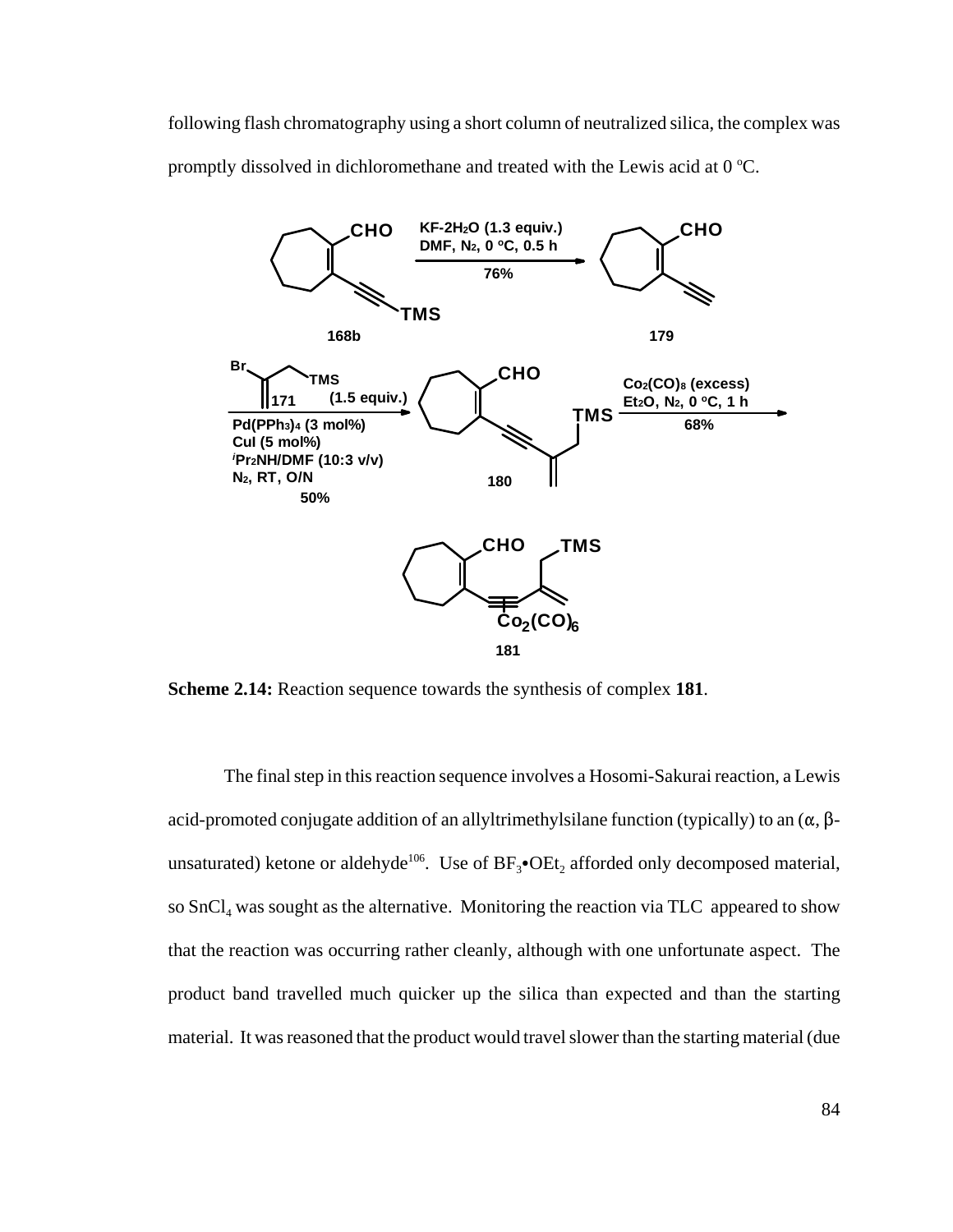to the resulting -OH function), however, this was not observed. It was then hypothesized that possible elimination of the -OH was occurring due to the presence of liberated acid byproduct, to afford product **183** rather than **182** (**Scheme 2.15**). This has been observed in other, very similar work in the group, and hence, did not seem like an unreasonable inference. Purification of the product, however, proved rather difficult, and made analysis and a definite resolution to the hypothesis troublesome. Purification on regular and/or neutralized silica showed immediate decomposition of product as the band travelled down the column, and only a partial <sup>1</sup>H-NMR [1H as a 'd' at  $\delta$  = 5.88 ppm (J = 1.2 Hz), 1H as a 'd' at 5.45 (J = 1.2), 1H as a 's' at 4.65, and 2H as a 'm' from 2.32-2.35] and <sup>13</sup>C-NMR [high signal to noise made assignment of peaks difficult; ascribed  $\delta = 200$  ppm - carbonyl carbons of the ligands] could be obtained, neither of which were of the best quality to make for definite determination as to the exact nature of the product. Low resolution mass spectrometry showed peaks at 371.73 (M-3CO<sup>+</sup>) and 287.44 (M-6CO<sup>+</sup>), and IR showed no peak indicative of an -OH being present. Use of Hunig's base might have circumvented this problem, as might have reduction in the equivalent amount of Lewis acid, however, due to the trying methodology, mostly because of the limited stability and poor yields of some of the compounds, and due to time constraints, these alternatives were not attempted.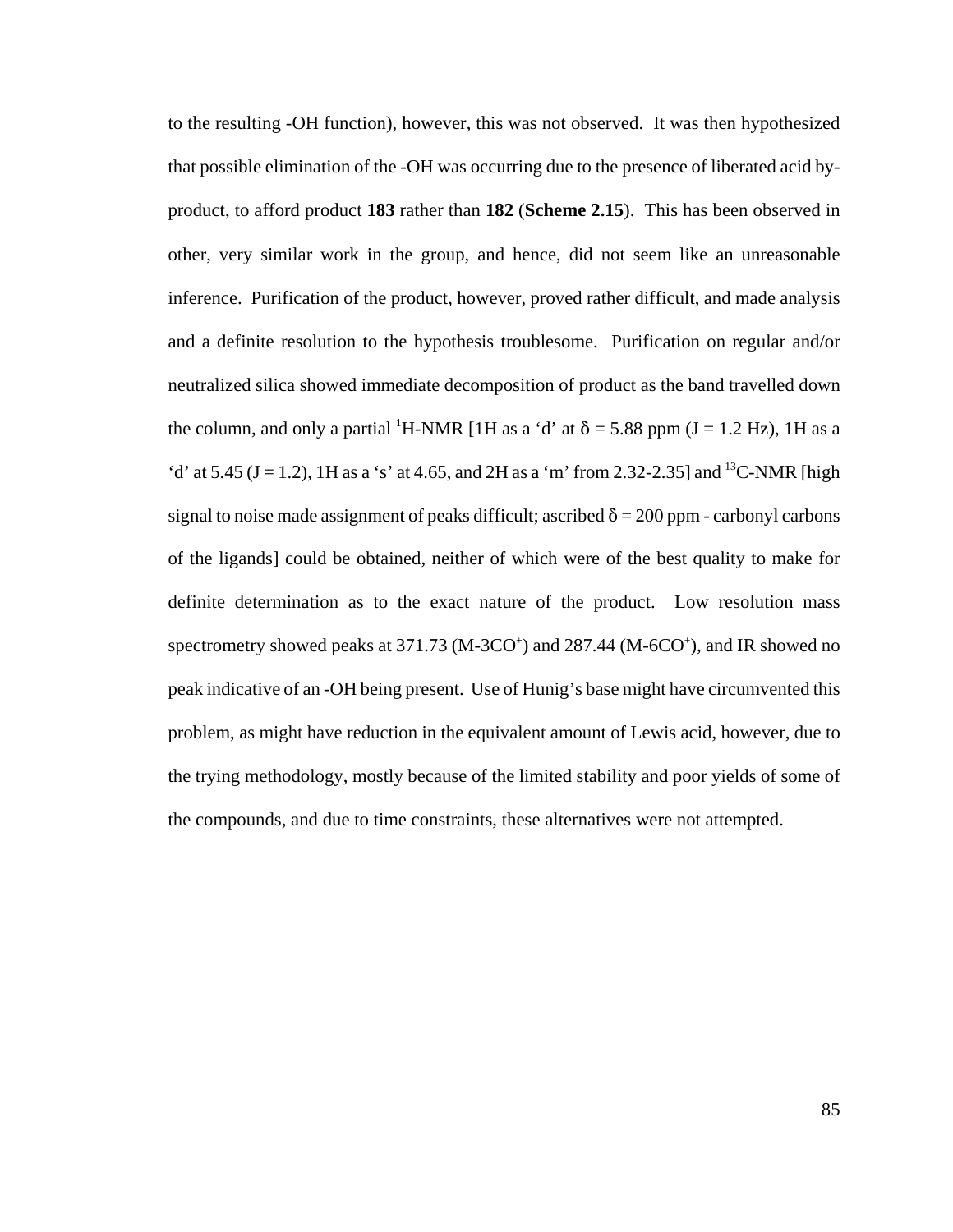

**Scheme 2.15:** The Hosomi-Sakurai-Nicholas reaction of **181**.

# **2.3. VINYLOGOUS NICHOLAS REACTIONS IN THE SYNTHESIS OF FAVELINE- AND ICETEXANE-DITERPENES**

Having established the feasibility of the Lewis acid-promoted electrophilic cyclization of vinylogous propargyl-acetate- $Co_2(CO)_6$  complexes by way of Nicholas chemistry, the next approach was to demonstrate the practical utilization of this chemistry and apply it to the synthesis of several icetexane-diterpenes. Despite the plethora of methods that have already been developed to construct these systems, it was believed that the methods described thus far in this dissertation employing the Nicholas reaction would provide, not only a novel approach to these natural products, but also offer some exciting new advantages, including the ability to use and manipulate the alkyne- $Co_2(CO)_{6}$  complexes as short-lived intermediates for further functionalizations.

Sight was set on targeting compounds from the pisiferin subclass and the barbatusol subclass of icetexane-diterpenes. Construction of the "C" ring (the aromatic ring) proved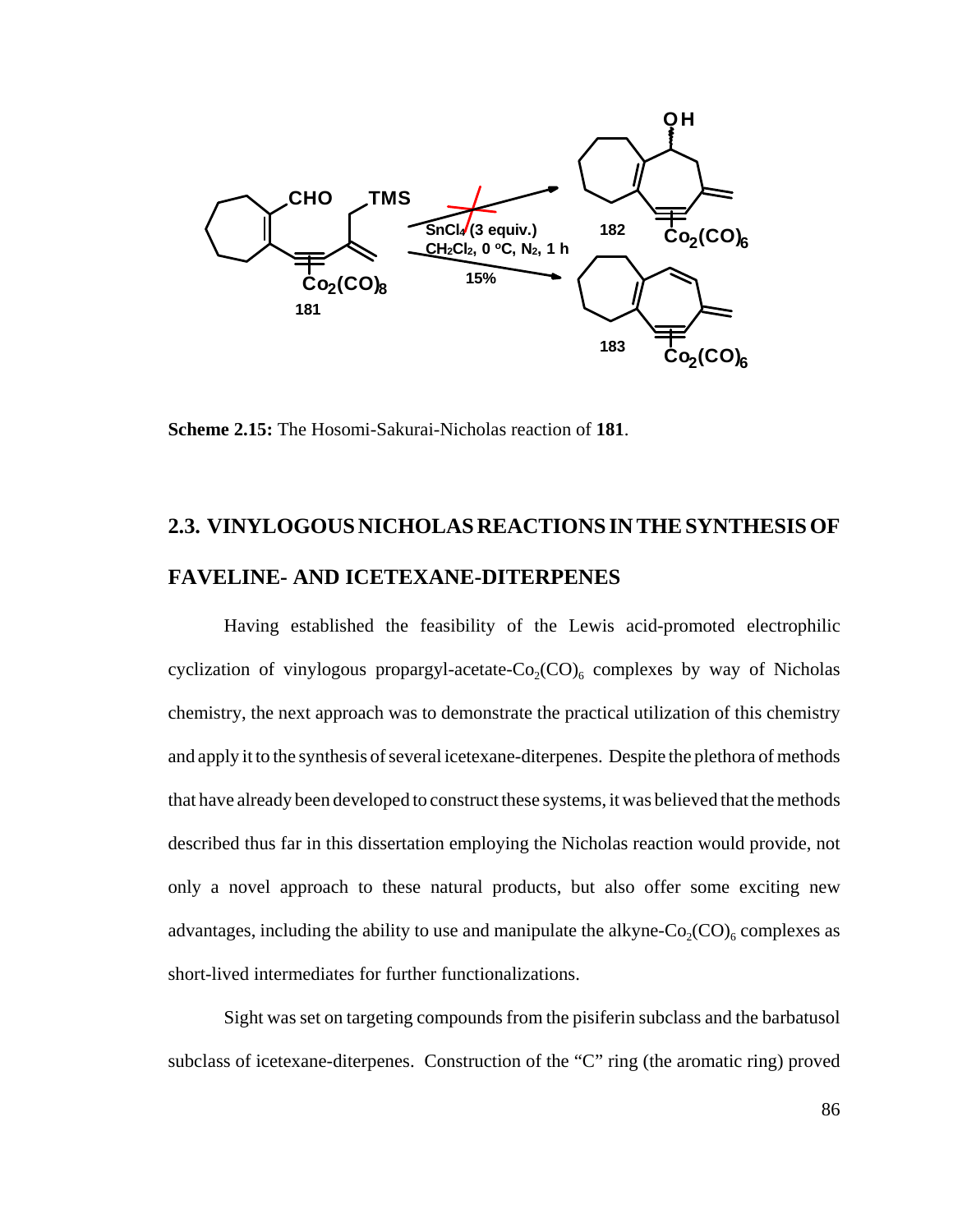quite manageable and untroublesome. The "C" ring of pisiferin was synthesized starting from 2-isopropylphenol (**184**), which was treated with iodomethane in the presence of potassium carbonate to afford 2-isopropylanisole (**185**) in excellent yield (90%). Iodination of **185** afforded **186** as the only isomer, also in excellent yield (91%) (**A, Scheme 2.16**). The "C" ring of barbatusol was already in hand (**155g**), however, due to regioselectivity issues upon attempted cyclization of **152o**, it was decided that the best way to circumvent this problem was to render that para site (relative to the methoxy; it is ortho relative to the isopropyl group) unreactive with a blocking group. Bromine appeared to be the best choice due to its ease of addition, numerous methods for removal of the atom, and because of the difference in reaction rate of iodides and bromides<sup>106</sup>, selective Sonogashira coupling with the iodide was expected. Given that cyclization was preferred at that para site (i.e., para relative to the methoxy, and ortho relative to the isopropyl), it was reasoned that bromination should favour that site as well. Treatment of  $155g$  with 1.25 equivalents of  $Br<sub>2</sub>$  afforded  $187$ as a pair of inseparable regioisomers, with bromination occurring at both carbons, although preferentially at that carbon para to the methoxy (as determined by NOE experiments). Reducing the equivalents of  $Br<sub>2</sub>$  to 1.0 still afforded some regioisomeric by-product. Finally, it was determined that if the amount of  $Br<sub>2</sub>$  was reduced to 0.9 equivalents, **187** was isolated as the sole isomer, along with unreacted **155g**.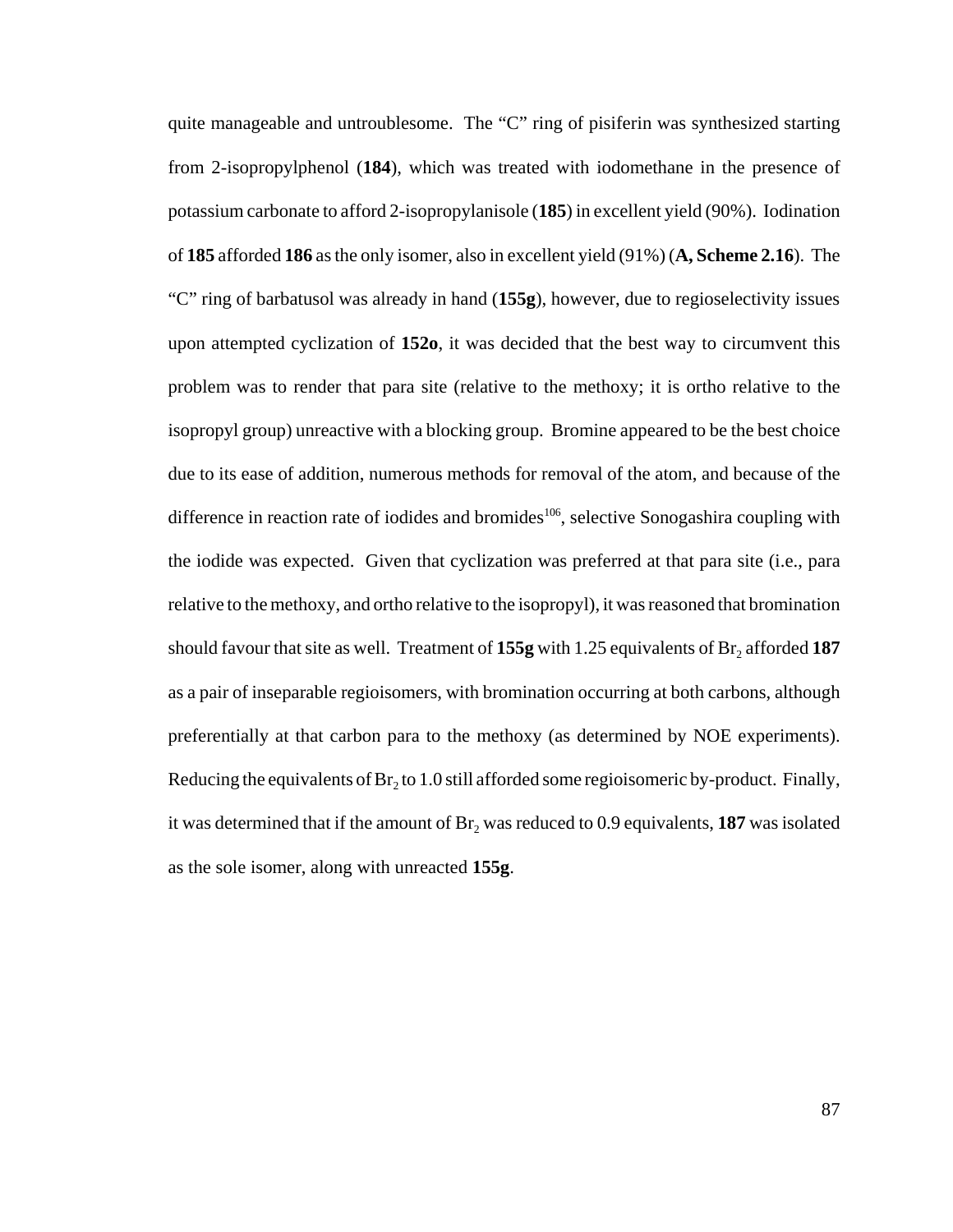

**Scheme 2.16:** A) Construction of the "C" ring of the pisiferin family. B) Construction of the "C" ring of the barbatusol family.

Construction of the "A" ring (the cycloalkane ring), on the other hand, proved quite complicated and laborious, a case where the complexity and synthesis of the target appeared not to be necessarily greater than that of the starting material. After extensive experimentation, methods published by *Majetich et. al.*<sup>114</sup> gave way to a synthetic route for the formation of the "A" ring (**Scheme 2.17**). Dissolving 1,3-cyclohexanedione (**188**) in ethanol, along with a catalytic amount of *p*-toluenesulphonic acid, under reflux conditions, led to the generation of the enol ether (**189**) in excellent yield (96%). Exposing **189** to 1,3,5 trioxane in the presence of  $BF_3$ • $OEt_2$  afforded the dioxinone (190), also in excellent yield (92%). Methylation of **190** twice afforded the *gem*-dimethyl product (**191**) in 77% over two steps.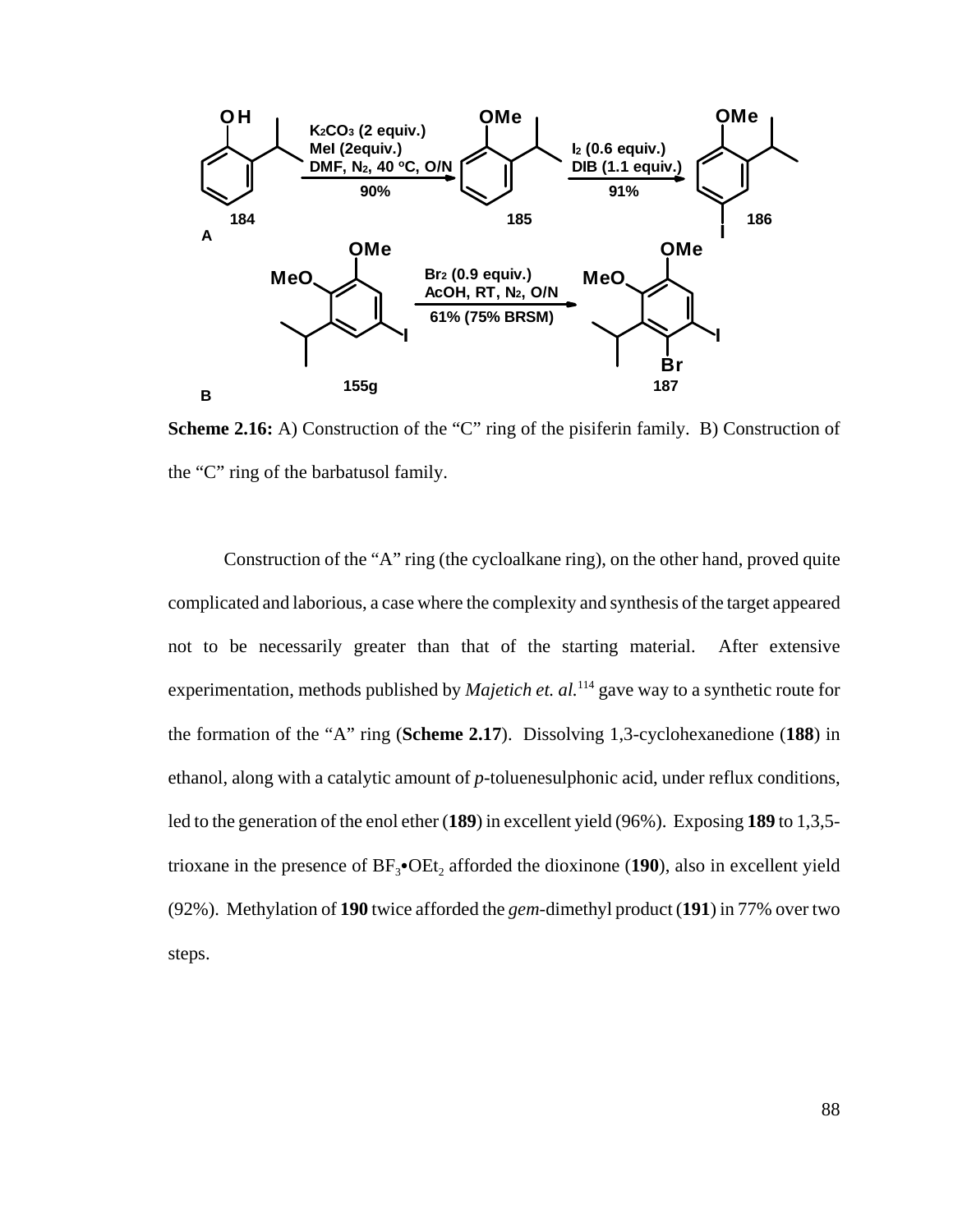

**Scheme 2.17:** Construction of the "A" ring for use in the synthesis of icetexane-diterpenes.

With the "A" ring and "C" ring building blocks in hand, the complexed precursor necessary for cyclization to form the pisiferin skeleton was synthesized according to **Scheme 2.18**. Compound **191** was subjected to lithiated (trimethylsilyl)acetylene, which was generated *in situ* from "BuLi and (trimethylsilyl)acetylene, and subsequently treated with 3 M HCl to hydrolyze the cyclic acetal. Desilylation of 192 was achieved through KF $\cdot$ 2H<sub>2</sub>O to afford terminal acetylene **193**, which underwent Sonogashira coupling with **186** to afford **194**. Treatment of **194** with acetic anhydride in the presence of pyridine and DMAP, followed by complexation with  $Co_2(CO)_8$  ultimately afforded complexed precursor 196 (**Scheme 2.18**). To much dismay, **196** was only marginally stable at ambient conditions, and started to decompose while still on the rotary evaporator. It was, hence, immediately subjected to cyclization chemistry with  $BF_3$ •OEt<sub>2</sub>, only to afford decomposed material.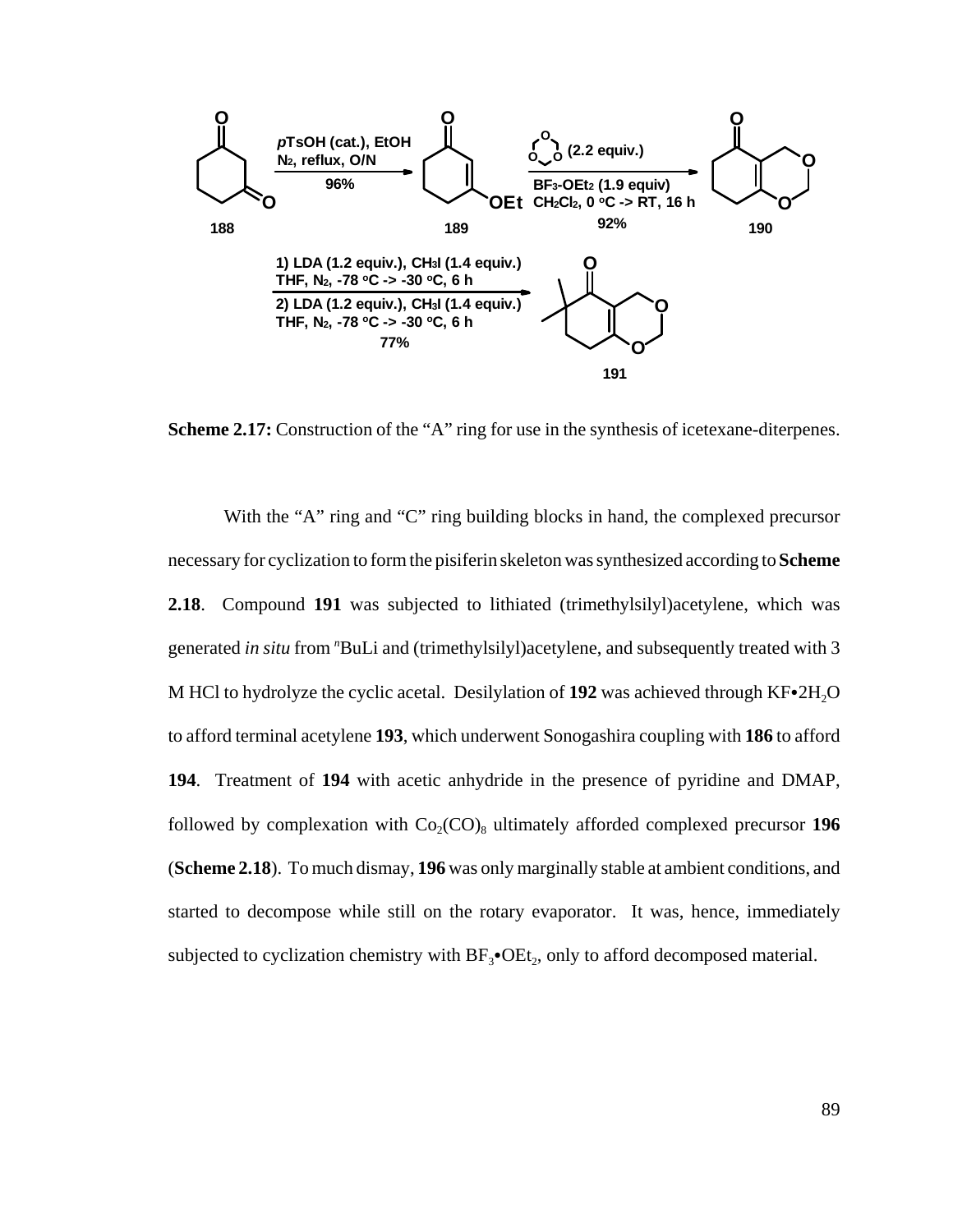

**Scheme 2.18:** Synthetic route towards complexed precursor **196**.

Having come across work reported by the Tyrrell group<sup>121,187</sup>, in which the group devised a one-pot complexation, Nicholas reaction, decomplexation method, it was decided that this procedure was going to be attempted with **195**. Complexation was initiated as per the norm: compound 195 was dissolved in CH<sub>2</sub>Cl<sub>2</sub> (at a dilution factor typical of cyclization, i.e., ~ 7.0 x 10<sup>-3</sup> M) along with only a slight excess of  $Co_2(CO)_8$ , and allowed to stir for 2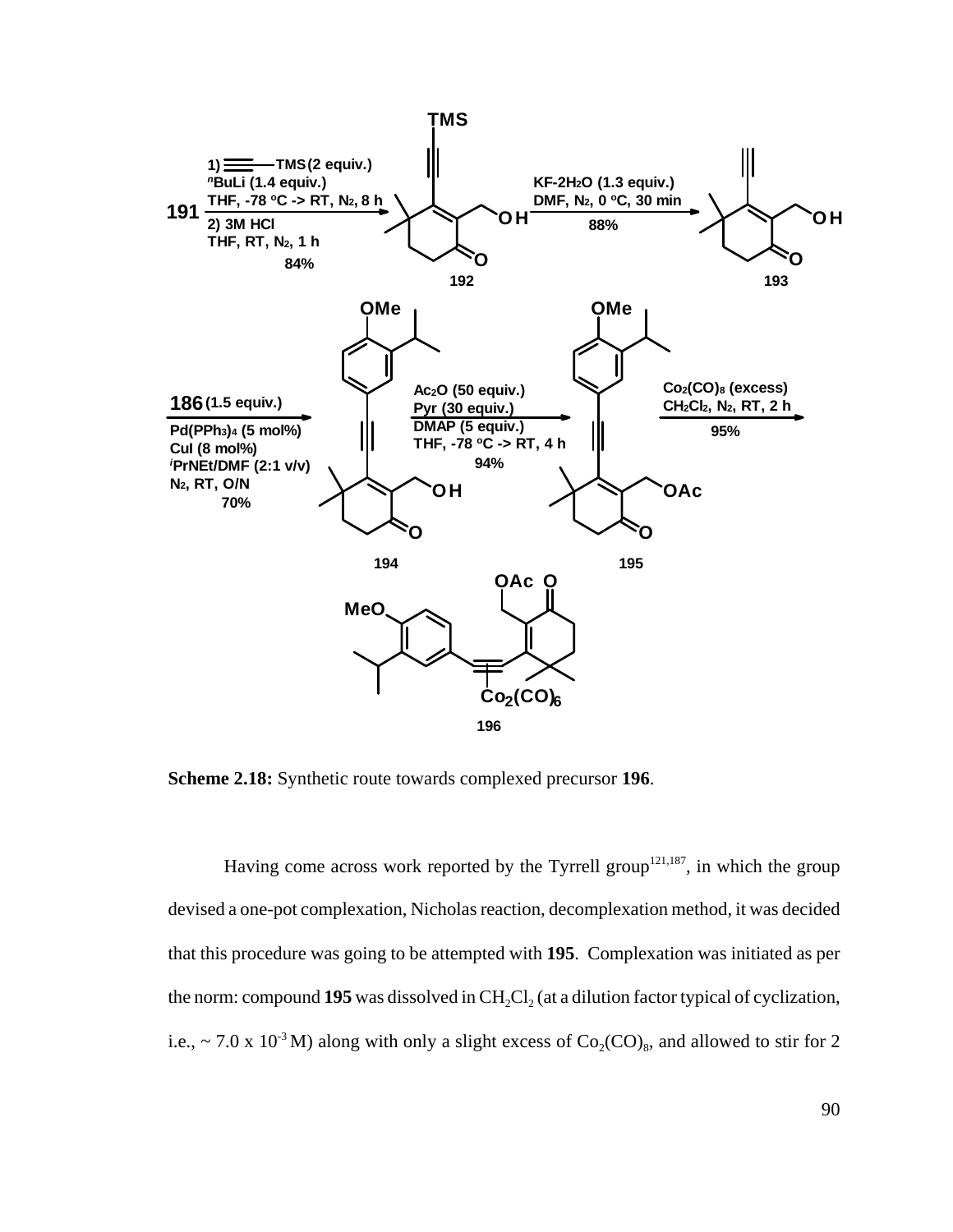hours at room temperature conditions. Following the 2 hours, the reaction flask was submerged into an ice bath to cool it to  $0^{\circ}$ C. At this point, SnCl<sub>4</sub> and *N,N*diisopropylethylamine were added to the reaction flask as stirring continued. The reaction was monitored via TLC, which showed that, what was speculated to be the cyclized product, was starting to form. The reaction was allowed to warm up to room temperature and progress through 15 hours, at which point TLC analysis showed no more starting material. The solvent was removed under reduced pressure and substituted with 2-methoxyethanol. Decomplexation was commenced with sodium hypophosphite at elevated temperatures over the course of approximately 20 hours. Purification following the reaction isolated compound **197** in 28% yield (**Scheme 2.19**) as the sole regioisomer. This was confirmed by NOE experiments (refer to Experimental Chapter for details).



**Scheme 2.19:** One-pot complexation, cyclization, and decomplexation of **195**.

The final purification proved rather unpleasant (mostly due to all the cobalt), so in a subsequent round, the residue was passed through a small column of silica to remove any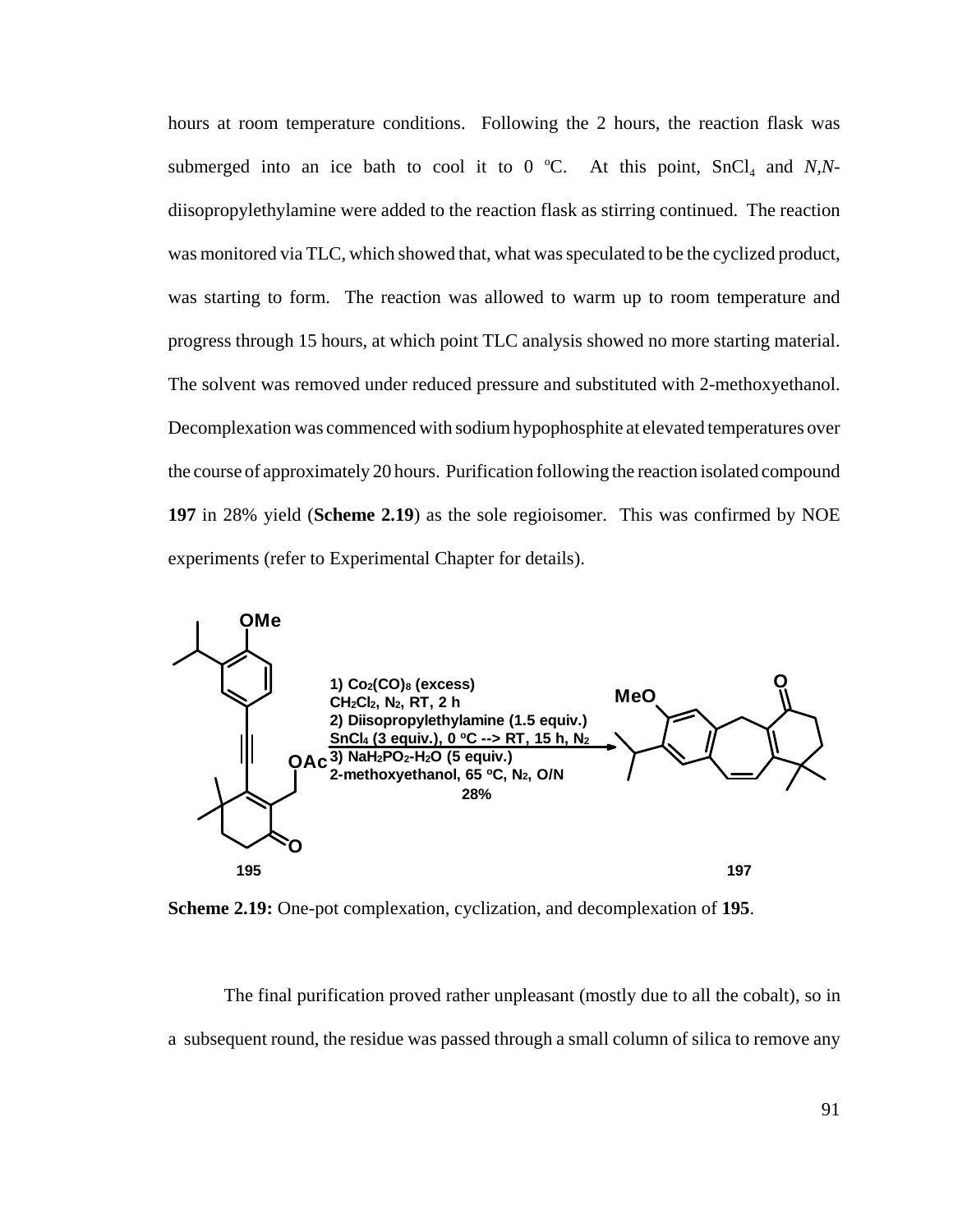excess cobalt following the cyclization reaction and prior to decomplexation. This made the final purification much easier and had no dramatic effect on yield, so long as the decomplexation reaction was initiated immediately after the solvent had been removed under reduced pressure following the chromatography. The reaction was also attempted with the omission of *N,N*-diisopropylethylamine, as well as using Bu<sub>2</sub>BOTf as Lewis acid. In both cases, the yields remained consistent.

The complexed precursor necessary for cyclization to form the barbatusol skeleton was synthesized (**Scheme 2.20**) in an analogous manner to the pisiferin skeleton. Compound **193** was subjected to Sonogashira chemistry with **187** to afford **198**, which was treated with acetic anhydride in the presence of pyridine and DMAP to yield **199**. As was the issue with compound **196**, the cobalt complex of **199** showed limited stability, and hence complexation and cyclization were carried out as a one-pot reaction. Following 2 hours of exposure of **199** to a slight excess of  $Co_2(CO)_8$  at ambient conditions in  $CH_2Cl_2$  (enough to make a solution with concentration  $\sim$ 7 x 10<sup>-3</sup> M), the reaction flask was submerged into an ice bath to cool to 0 °C, and the stirring solution was then treated with  $SnCl<sub>4</sub>$ . The reaction was allowed to continue stirring for approximately 5 additional hours, at which point TLC analysis showed no more starting material. The reaction was quenched with saturated  $NH_4^+Cl^-(aq.)$ , the solvent removed under reduced pressure, and the residue passed through a short column of silica. The collected fragments were dissolved in 2-methoxyethanol and treated with sodium hypophosphite at elevated temperatures over the course of approximately 20 hours. Preparative TLC isolated two cyclized products in a 1:20.2 ratio of intended product:unfavourable regioisomer, in a combined yield of 31%.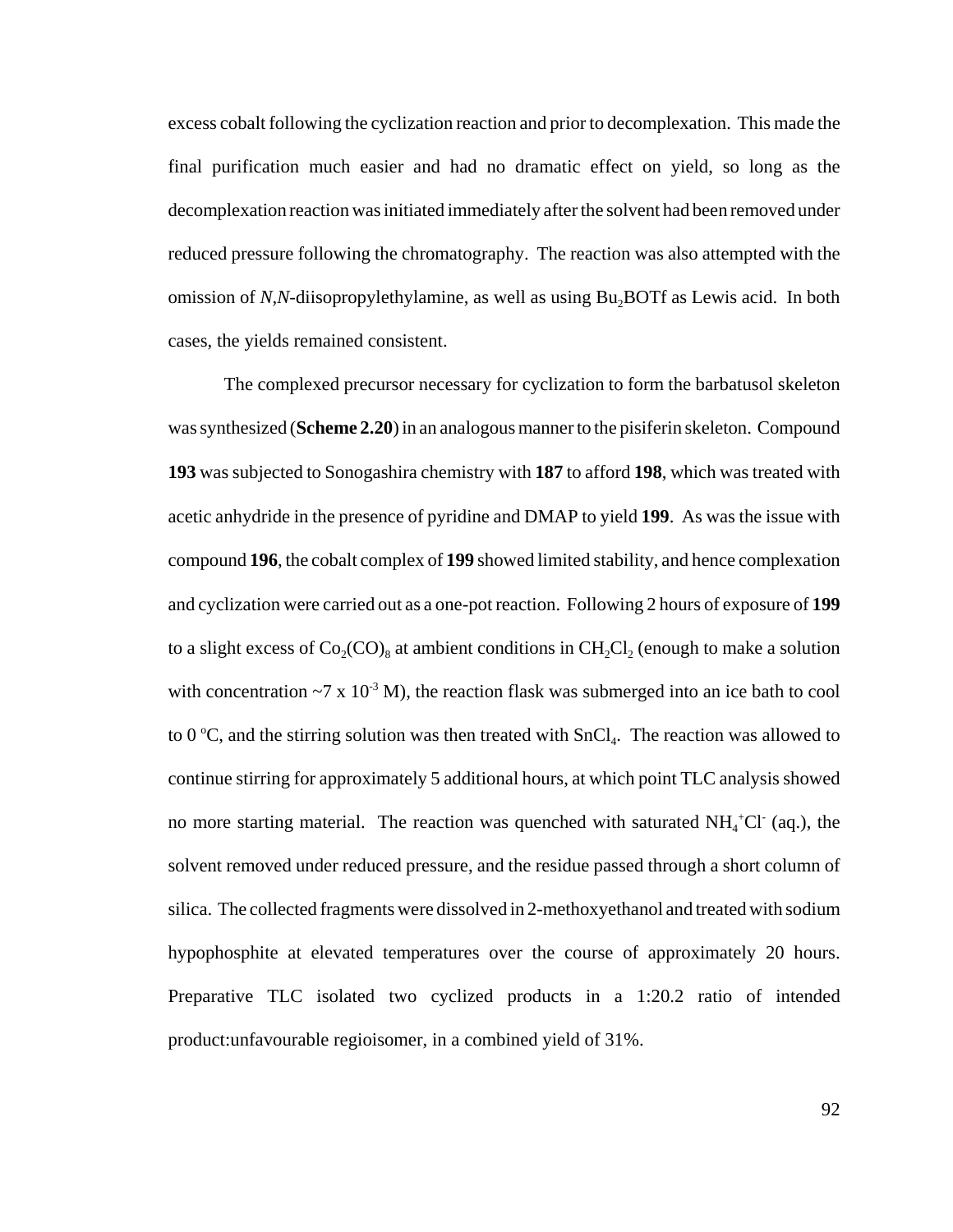It was rather surprising and displeasing to observe that the bromine function had not been robust enough to withstand this set of reactions. To help resolve at which point it was that the bromine was being displaced (i.e., perhaps the excess cobalt during the cyclization sequence was posing a problem), this set of reaction was preformed in an isolated manner. Following each reaction, the intermediate product(s) was quickly purified and isolated prior to commencement of the next reaction in the sequence. Both regioisomers were still isolated following the decomplexation, however, in a much less drastic ratio (1:5.9), and with a combined yield of 30%. It was then decided that this would be the preferred experimental route (vs. the one-pot complexation/cyclization) for the synthesis of the barbatusol skeleton. Further attempts included reducing the equivalent amount of  $SnCl<sub>4</sub>$  to 1.5 equivalents, and/or the amount of excess  $Co_2(CO)_8$  until a noticeable effect on yield was observed. Neither change helped remedy the situation. This led to the speculation that the bromine atom is being removed during the complexation phase, and hence upon addition of the Lewis acid, both sites are available to take part in the cyclization.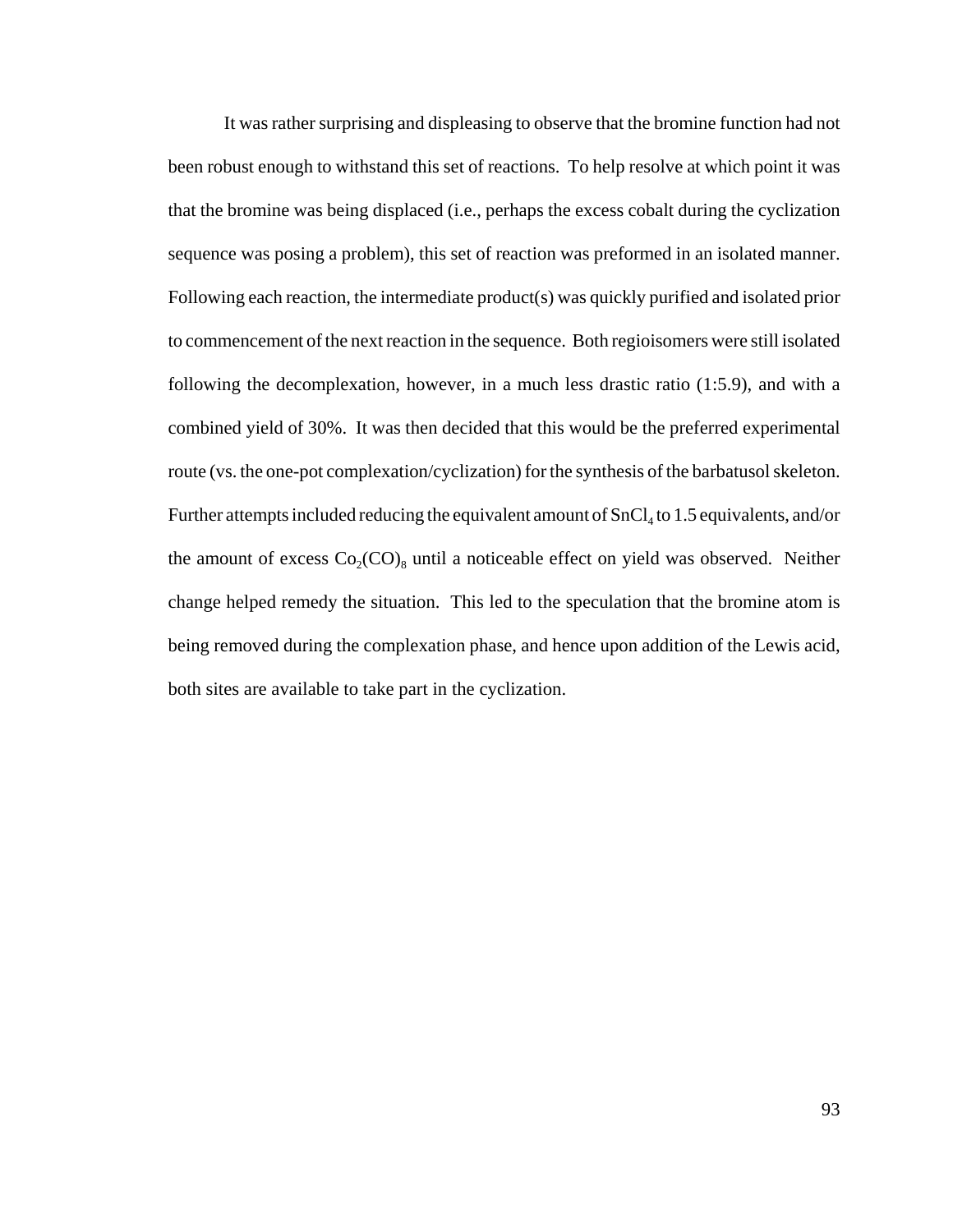

**Scheme 2.20:** Synthetic route towards the barbatusol skeleton.

It is clear that a different protecting/blocking group needs to be employed, perhaps a silicon based functionality, although care might need to be applied to avoid anything too bulky. A bulky substituent could lead to complexation starting to pose a new problem (i.e., the proximity of the bulky alkyne- $Co_2(CO)_6$  cluster, the isopropyl group, and a bulky protecting group might lead to further instability of the complex). While not the most efficient means of attaining a desired compound, the formation of **200** does still constitute a formal synthesis of  $(-)$ -salviasperanol<sup>116</sup>.

In order to achieve a formal synthesis of  $(\pm)$ -pisiferin and isopisiferin, either one of the double bonds (i.e., the one between C6 and C7 - refer to page 37 of this dissertation for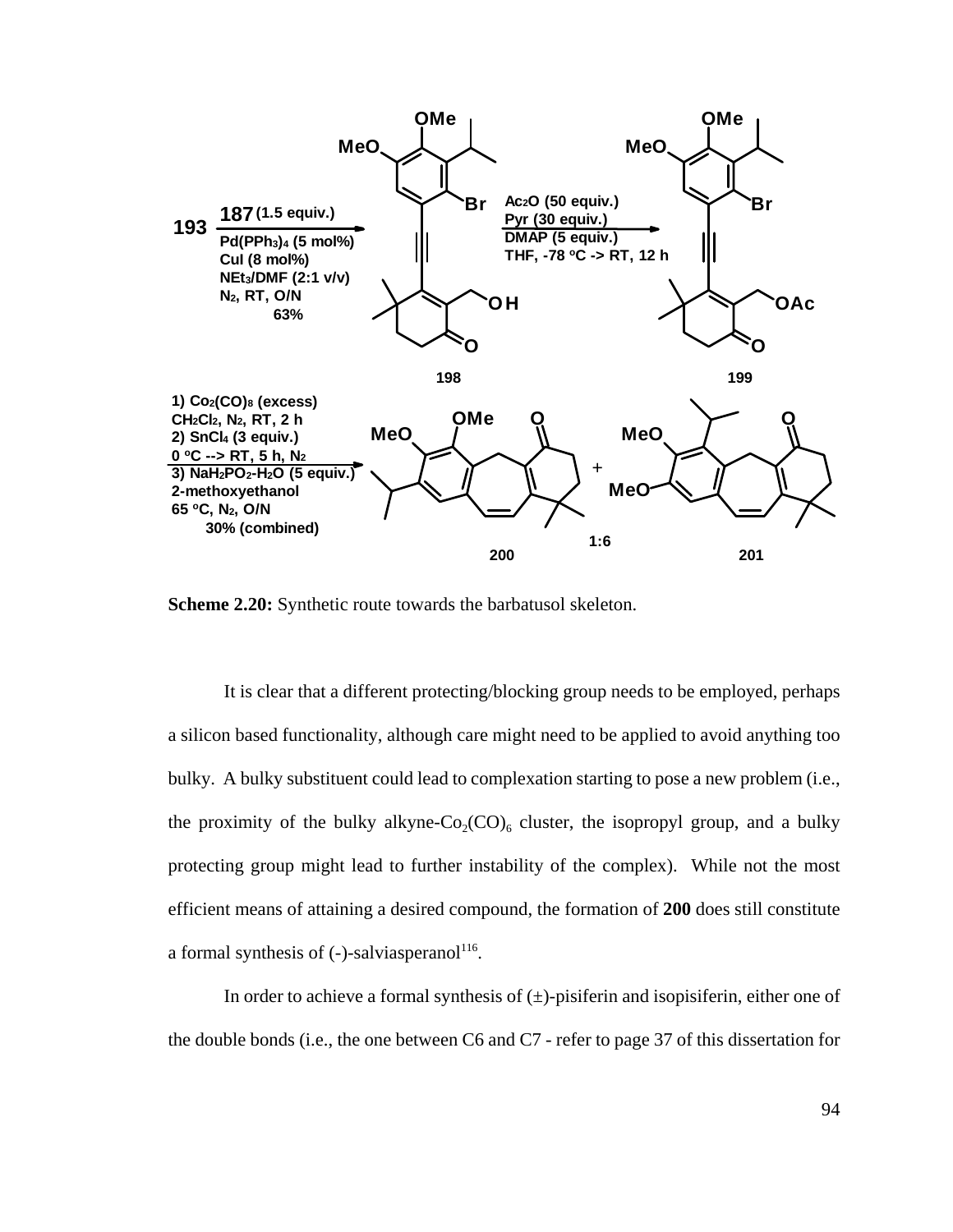numbering schematic) or both needed to be reduced. Selective hydrogenation was the preferred choice. Given that the double bond between C5 and C10 is nearest the carbonyl, it was presumed that it is a bit more polarized and less easily hydrogenated, and therefore, it was reasoned that the former double bond might be reduced first. This meant that the reaction would need to be monitored to catch over-reduction before it started occurring/proceeded too far. Initial attempts with Wilkinson's catalyst only gave back starting material. Substituting Wilkinson's catalyst for the much more reactive Crabtree's catalyst also only gave back starting material. Using a hydrogenation bomb had no effect either. Finally, it was decided to just use palladium on carbon (**Scheme 2.21**). Following 48 h of purging H<sub>2</sub> gas through the reaction flask containing excess Pd/C, a set of inseperable diastereomers was isolated. This constituted a formal synthesis of pisiferin<sup>123</sup>, as the isomer containing the hydrogens *trans* to each other was carried forward in the synthetic route towards  $(\pm)$ -pisiferin published by the Matsumoto group. It is worth noting that the NMR spectra obtained in  $\text{CCI}_4$  of 202 did not exactly match the chemical shifts published for compound **106** by the group in their report. It is speculated, however, that given the incomplete details of analysis provided by the group in their experimental, and based on further analysis collected on **202**, that the compounds isolated are indeed the fully reduced set of diastereomers as outlined in **Scheme 2.21**.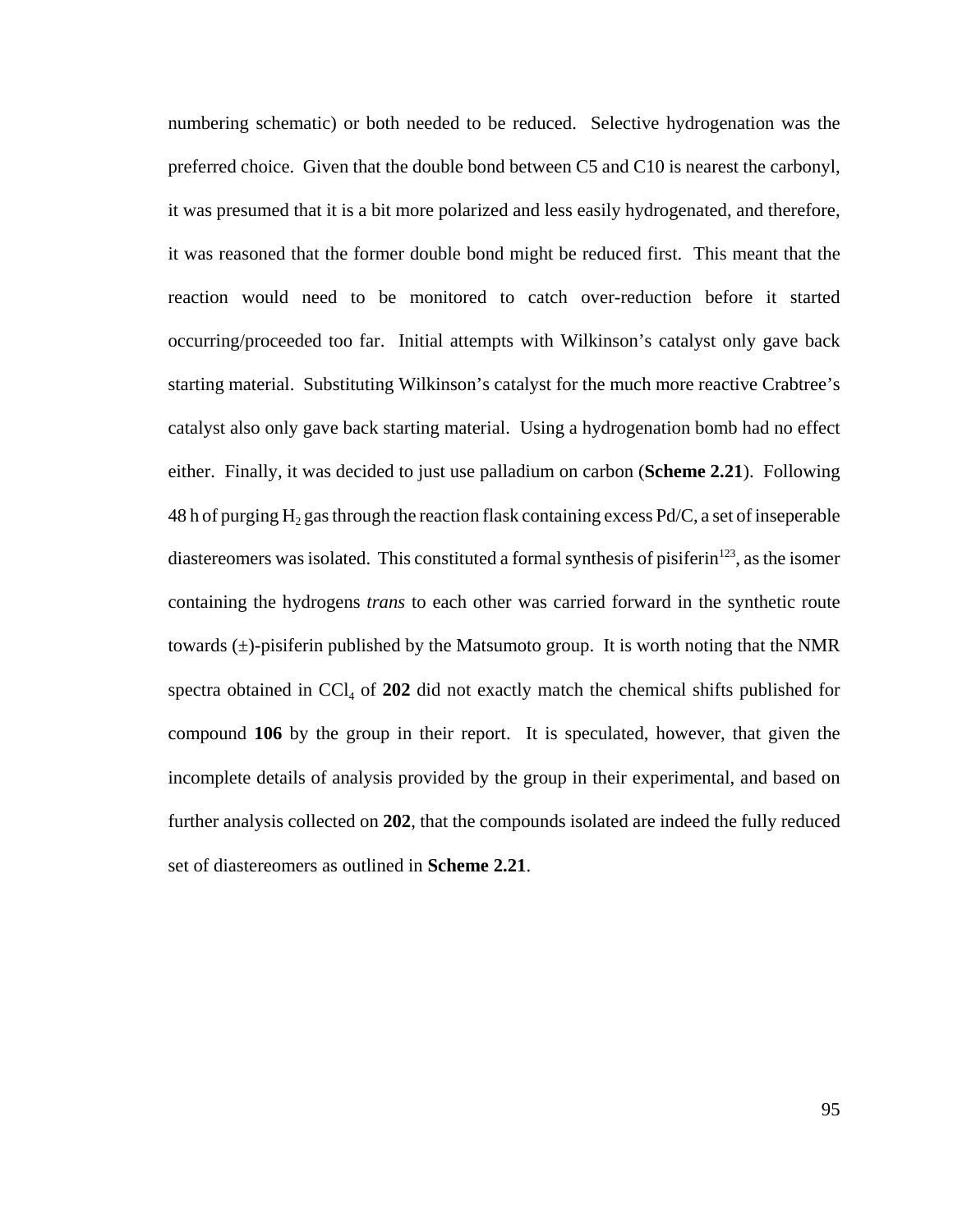

**Scheme 2.21:** Non-selective hydrogenation of **197** using Pd/C.

In a report published by the Sarpong group<sup>75</sup>, selective hydrogenation of the C6-C7 double bond in a compound similar in nature was obtained via the use of diimide (generated by the triethylamine-induced decomposition of *p*-toluenesulphonyl hydrazide in 1,2 dichloroethane at elevated temperatures). The reduction of carbon-carbon  $\pi$  systems by diimide occurs stereoselectively and stereospecifically<sup>150</sup>, and hence makes for a favourable alternative. The diimide is also useful for its mild, non-catalytic reaction conditions, and can tolerate the presence of a number of reactive functional groups. *Garbisch et. al.*<sup>56</sup> studied the relative rates of a large number of substituted alkenes toward reduction by diimide generated from triethylamine and  $p$ -toluenesulphonyl hydrazide in diglyme at 80 °C, and had determined that increasing alkyl substitution on the double bond resulted in decreased activity. With this in hand, the idea was that this would allow for the selective hydrogenation of the C6-C7 double bond in **197**. Unfortunately, exposing **197** to excess amount of triethylamine and  $TsNHNH<sub>2</sub>$  in 1,2 dichloroethane at 65 °C twice over the course of 48 hours gave back only starting material.

It was decided, then, that an alternative route towards the source of the diimide was going to be explored: dipotassium azodicarboxylate<sup>74,149</sup>. The dipotassium azodicarboxylate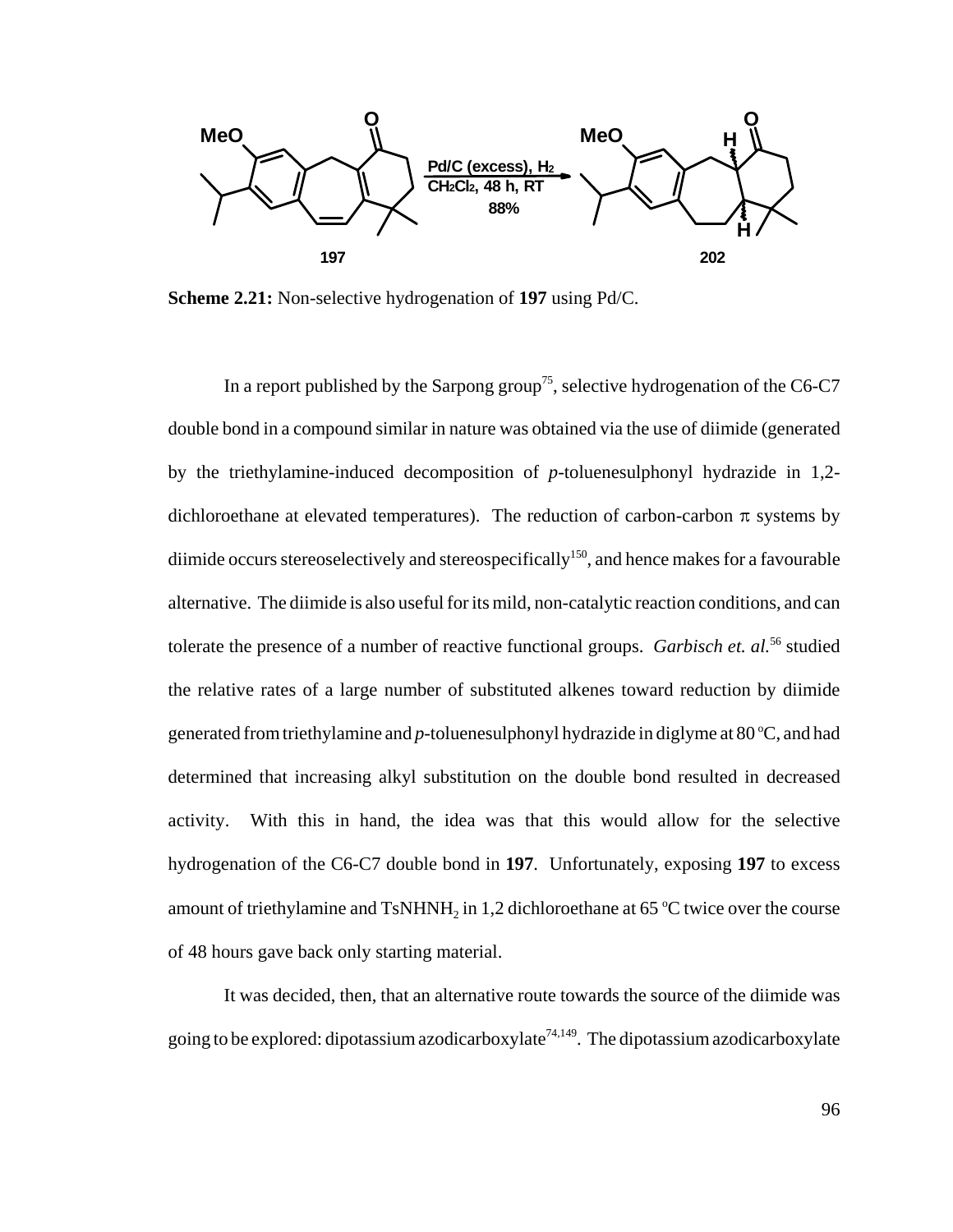was synthesized according to work published by *Groves & Ma*<sup>69</sup> from potassium hydroxide and azodicarboxamide. The bright yellow solid was easily isolated and in good yield (86%). The diimide could then be generated through the acid-catalyzed hydrolysis of the salt in a protic solvent: acetic acid and pyridine were dissolved in methanol, along with the salt, at ambient conditions<sup>2</sup> (Scheme 2.22). The reduction was allowed to stir over the of course several days, however, unfortunately as before, after multiple additions of the reagents over the course of those few days, NMR analysis showed predominately starting material. A limitation to the use of the diimide as a reducing agent appears to be the relative rate at which the diimide reacts with the unsaturated substrate<sup>150</sup>. If the rate of reduction is sufficiently slower than that of the disproportionation of the diimide, no reduction will be achieved as the latter reaction dominates. Unfortunately, due to time constraints, this reduction could not be optimized further, especially since a number of factors could be explored, including choice of solvent, temperature, and reagents. Upon determining successful reaction conditions, the generation of **203** would constitute a formal synthesis of  $(\pm)$ -pisiferin and isopisiferin<sup>117</sup>.



**Scheme 2.22:** Selective hydrogenation of 197 using  $K^+O_2CN=NCO_2K^+$  as an diimide source.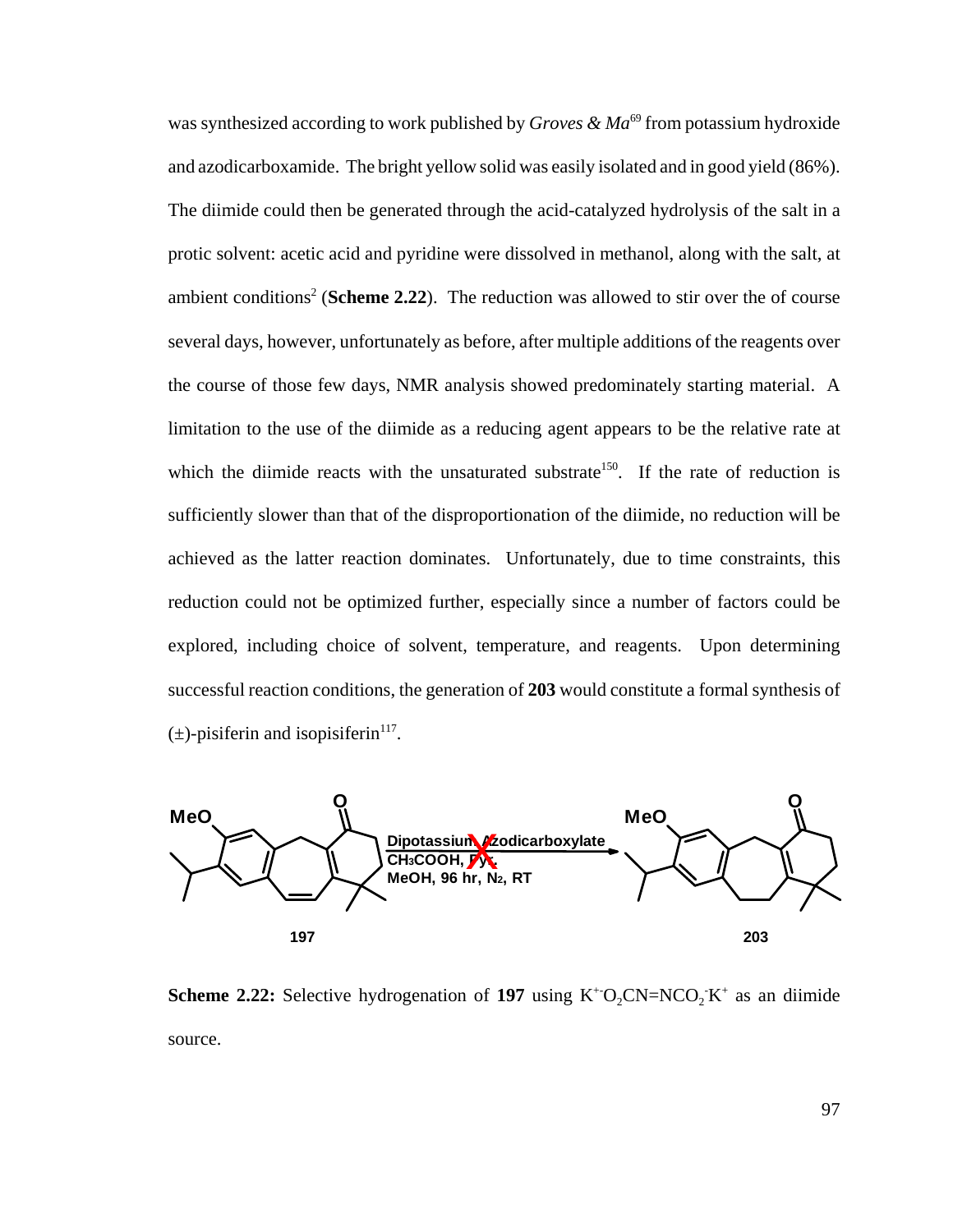One final reaction was envisioned. Demethylation of the methyl ethers in **200** would afford  $11,12$ -dihydroxy-10,6,8,11,13-icetexapentan-1-one<sup>158</sup> (204). This would lead to a total synthesis of 204. Reviewing the literature, it was found that the Majetich group<sup>116</sup> and the Sarpong group<sup>174</sup> had both employed sodium hydride and ethanethiol<sup>48,157</sup> in their demethylation reactions towards their synthesis of (+)-demethylsalvicanol and salviasperanol, respectively. Unfortunately, employing their methodology resulted in the demethylation of only one of the methyl ethers. Re-subjecting the mono-demethylated compound to the same reaction conditions only returned the starting mono-demethylated compound. Which methyl ether had been demethylated was not determined, since a SciFinder® search of both potential products turned up zero hits (i.e., not compounds of interest). Upon reviewing the literature, however, it was found that sodium ethanethiolate is actually sometimes chosen as the reagent of choice for the very reason that it provides a convenient and regioselective method for demethylation of methyl ethers in molecules containing more than one such group<sup>46,47</sup>, in particular, when other methods prove unsuccessful<sup>37</sup> (i.e., unsatisfactory mixtures of demethylated products were obtained). Several groups have studied the demethylation of methyl ethers with EtSNa in order to define the scope and limitations of this regioselective cleavage. *Dodge et. al.*<sup>37</sup> reported selectivity based on electronic factors, where methyl ethers para to electron withdrawing groups reacted preferentially with the thiol anion, and *Lal et. al.*107 demonstrated selectivity by studying the regiodirecting effects of a remote hydroxyl group using ortho hydroxyalkyl appendages. *Wilcox and Seager*<sup>194</sup> studied the rates of ether cleavage in trisethers and related monoethers by HBr in glacial acetic acid at  $76^{\circ}$ C. The authors, in this case, concluded that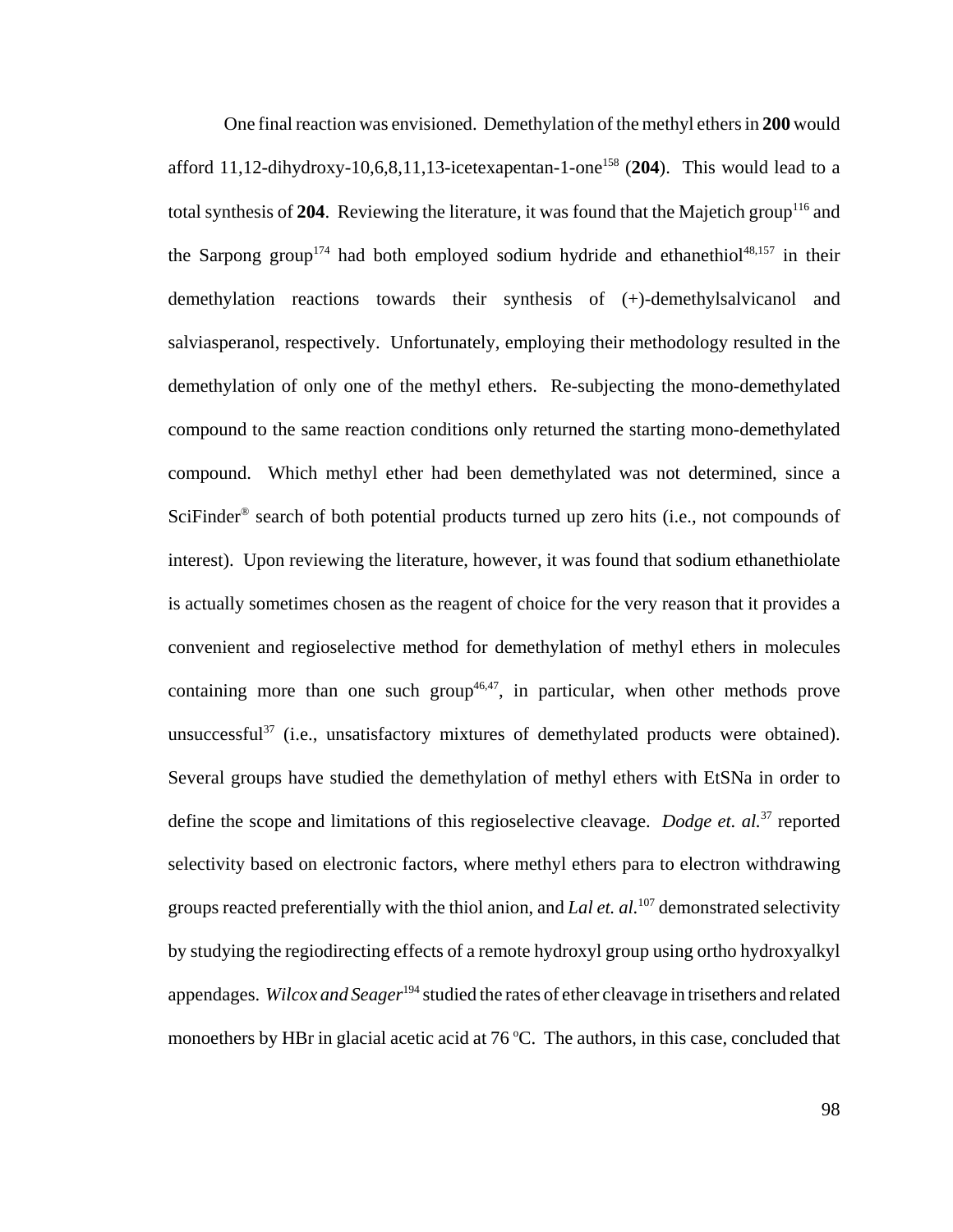the enhanced rate of cleavage of 1,2,3-trimethoxybenzenes could be accounted for as a result of the enhanced basicity (due to partial loss of conjugation) of the central methoxy as it is sterically twisted out of the plane of the benzene ring, and to a (much) lesser extent, electronic substituent effects. Upon re-examination of compound **200**, it was hypothesized that it is the central methoxy most likely undergoing demethylation due to electronic effects. That methoxy group (the one residing between the isopropyl group and the other methoxy) is para to the ketone through conjugation, allowing much more significant delocalization of the generated oxygen anion.

Probing further into literature revealed that  $BBr<sub>3</sub>$  is a well-known, selective, versatile reagent for aromatic methyl ethers' demethylation, and would make for a good alternative<sup>40,128,157</sup> (Scheme 2.23). Unfortunately due to time constraints, this reaction was not attempted.



**Scheme 2.23:** Possible route towards the deprotection of the methyl ethers in **200**.

In summary, while the envisioned methods towards the formal syntheses of the pisiferins or the barbatusols was achieved, much optimization had been achieved in the synthesis of the precursor compounds necessary to finish the formal syntheses. It would be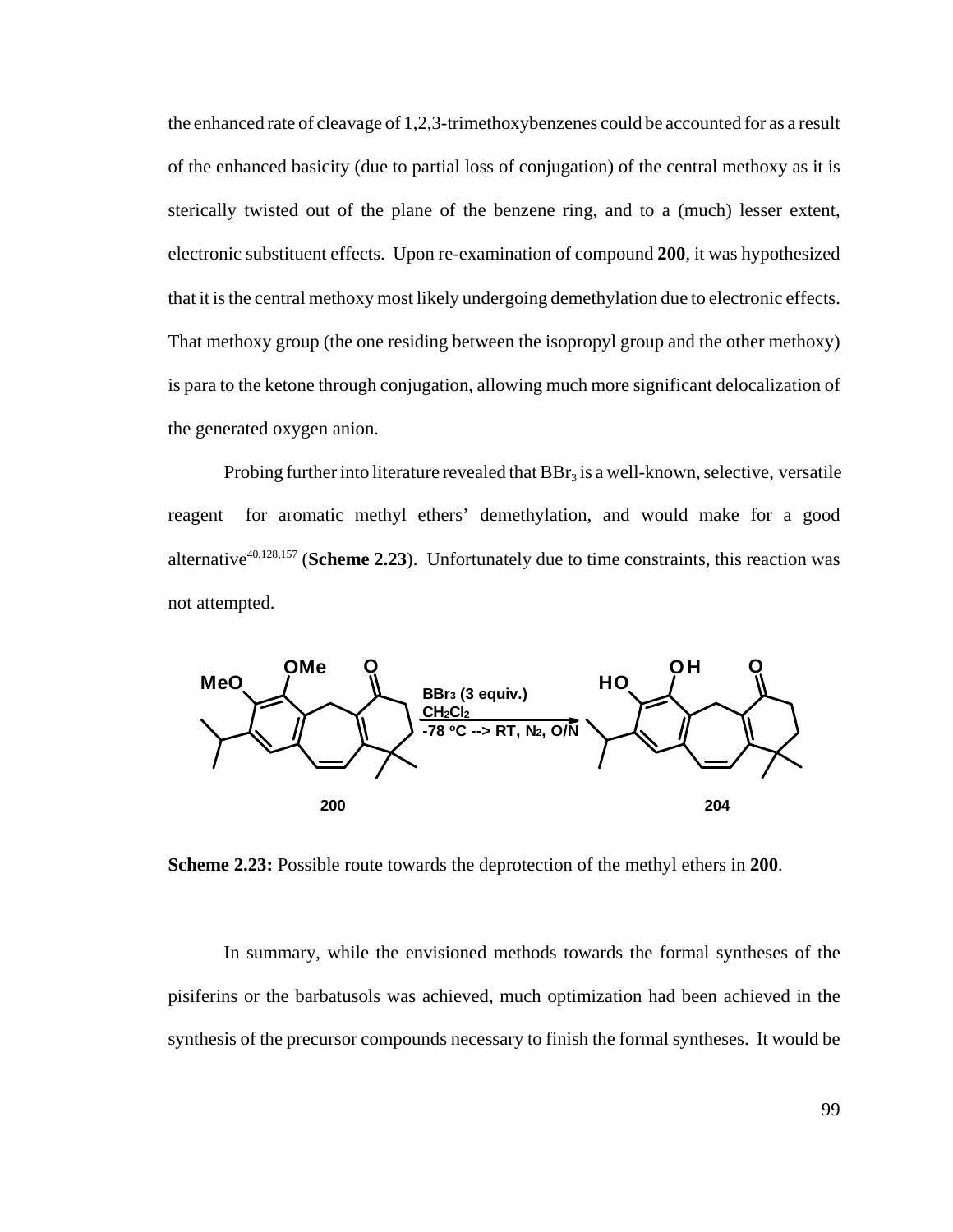worthwhile continuing to pursue reaction conditions that would eventually lead to successful selective reduction of the C5-C6 double bond, as well as demethylation of both methyl ethers. Should favourable conditions be found that would selectively hydrogenate **197**, it could be further applied to compound **200**. Selective hydrogenation of **200** would afford **122** (**Figure 2.2**), an intermediate in the total synthesis of  $(\pm)$ -barbatusol<sup>120</sup>, and constitute a formal synthesis. Full hydrogenation of **204** would afford rosmaridiphenol (**102, Figure 2.2**), and a total synthesis.



**Figure 2.2:** Intermediate **122** in Majetich's total synthesis of (±)-barbatusol; and rosmaridiphenol (**102**).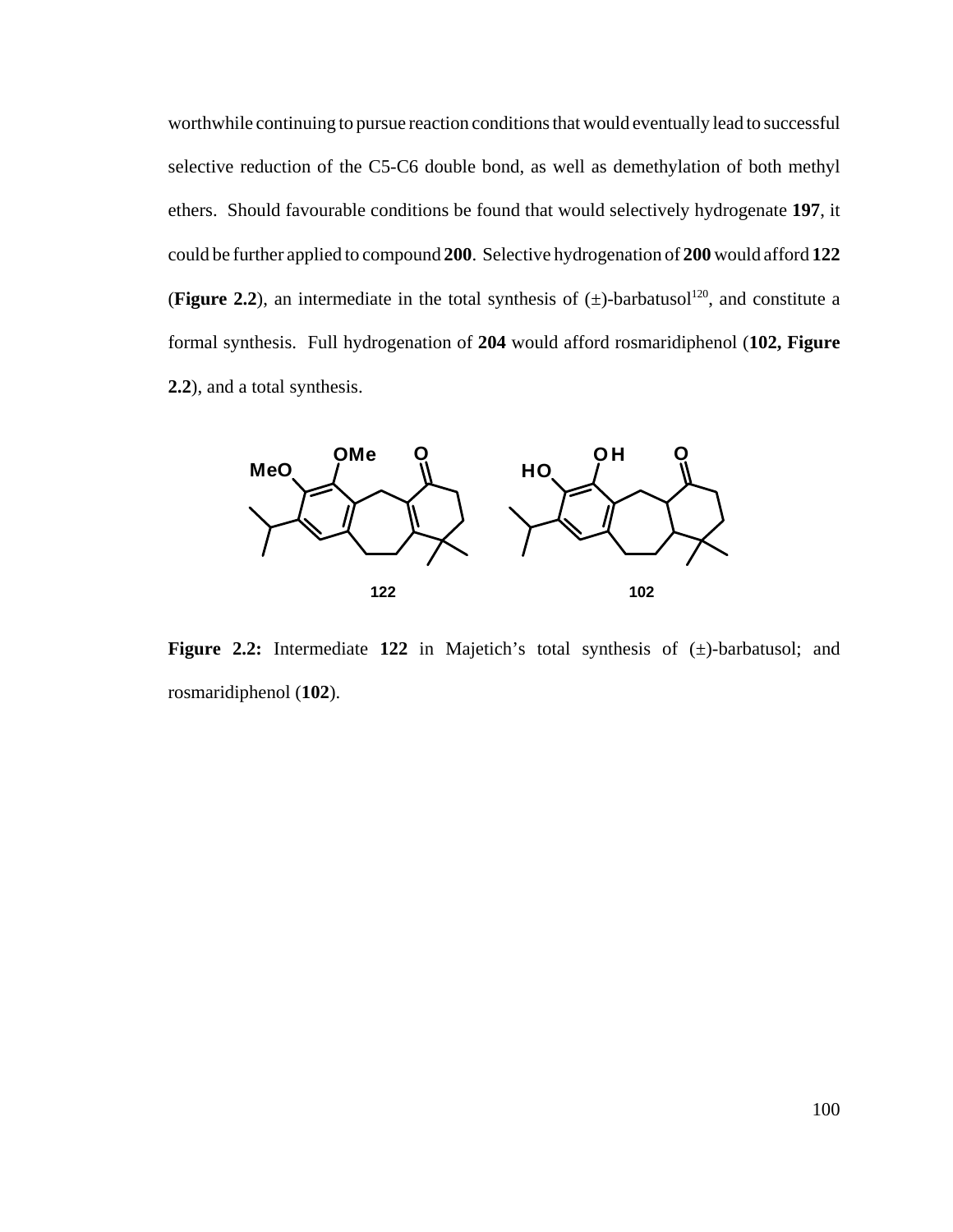## **CHAPTER 3: CONCLUSIONS AND FUTURE WORK**

## **3.1. CONCLUSIONS**

One of the foremost goals of this dissertation was to develop a strategy that would provide rapid and efficient access to several differently sized bicyclic and tricyclic ring systems by way of vinylogous propargyl-acetate- $Co_2(CO)_{6}$  complexes. The investigation demonstrated that the strategy developed encompassing aryl-substituted allylic acetoxyenyne- $Co_2(CO)_{6}$  complexes, which readily underwent an intramolecular vinylogous Nicholas reaction, indeed, proved to be a powerful method for the assembly of 6,7,*n*-tricyclic- $Co<sub>2</sub>(CO)<sub>6</sub>$  complexed systems. Further extension of this chemistry ultimately afforded *n*,7bicyclic-Co<sub>2</sub>(CO)<sub>6</sub> complexed systems. These complexed systems proved to be sufficiently versatile to undergo subsequent transformations, such as reductive decomplexation.

Several aspects made this novel synthetic approach towards such ring systems advantageous. Firstly, all starting materials were either commercially available or could be synthesized in a small number of steps from commercially available reagents according to reported methods. Secondly, the majority of the syntheses employ mild conditions and, in most cases, afforded good to excellent yields. Thirdly, a number of reaction parameters including temperature, solvent, choice of reagents, combination of steps into one-pot reactions, and purification techniques could be modified to accommodate different functional groups, and in some cases, improve overall yields further.

The synthesis of the diverse array of complexed ring systems afforded a few key observations. To start, while  $BF_3$ •OEt, proved sufficient to promote cyclization of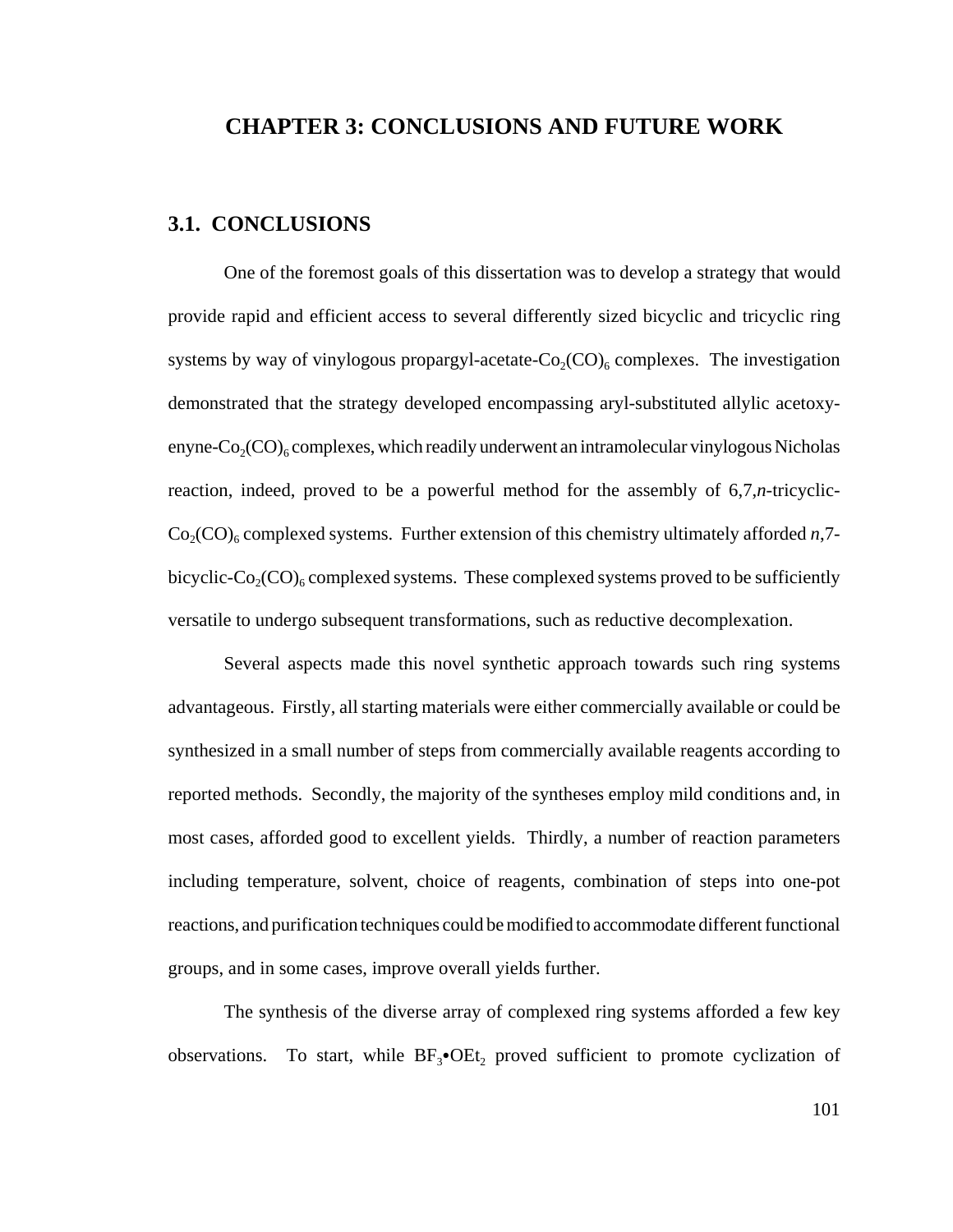complexed precursors where the double bond was part of a cycloalkene,  $SnCl<sub>4</sub>$  proved to be the far better Lewis acid for promoting cyclization of not only the aforementioned complexed precursors, but also of complexed precursors in which the double bond was part of a nominally aromatic or a conventionally aromatic ring structure.  $SnCl<sub>4</sub>$  was also capable of promoting the elimination by-product to undergo cyclization, regardless of whether the reaction centre bore a group other than hydrogen or not, affording only cyclized product by the end of the reaction. Substitution at the reaction centre proved to be detrimental with  $BF_3$ • $OEt_2$ , affording both elimination and cyclized products. Finally, SnCl<sub>4</sub> was capable of facilitating cyclization without isomerization of an *exo* methylene into the ring structure when combined with Hunig's base.

The reaction employed electron rich aryl groups (and in one case, the  $\pi$ -excessive thiophene), as well as an allyl(trimethyl)silane, as the nucleophile. Increasing the electron density on the aromatic ring through additional methoxy groups in the precursors allowed for a somewhat faster reaction time, although a suitable substitution pattern was necessary for more desirable yields. In cases where regioisomers were possible, the less sterically hindered, para-governed nucleophilic attack afforded the cyclized product as the major product, while the ortho-governed attack product was isolated as the minor product. Reducing the temperature from  $0^{\circ}$ C to -78  $^{\circ}$ C enhanced the amount of the substitution product para to the methoxy function (i.e., increased the ratio of major:minor product in favour of the major product). It was also discovered that the size of the cycloalkene could be varied, for the most part, with no noticeable effect on the cyclization (some exceptions were observed). Finally, sulphur was tolerated in the ring system without complication,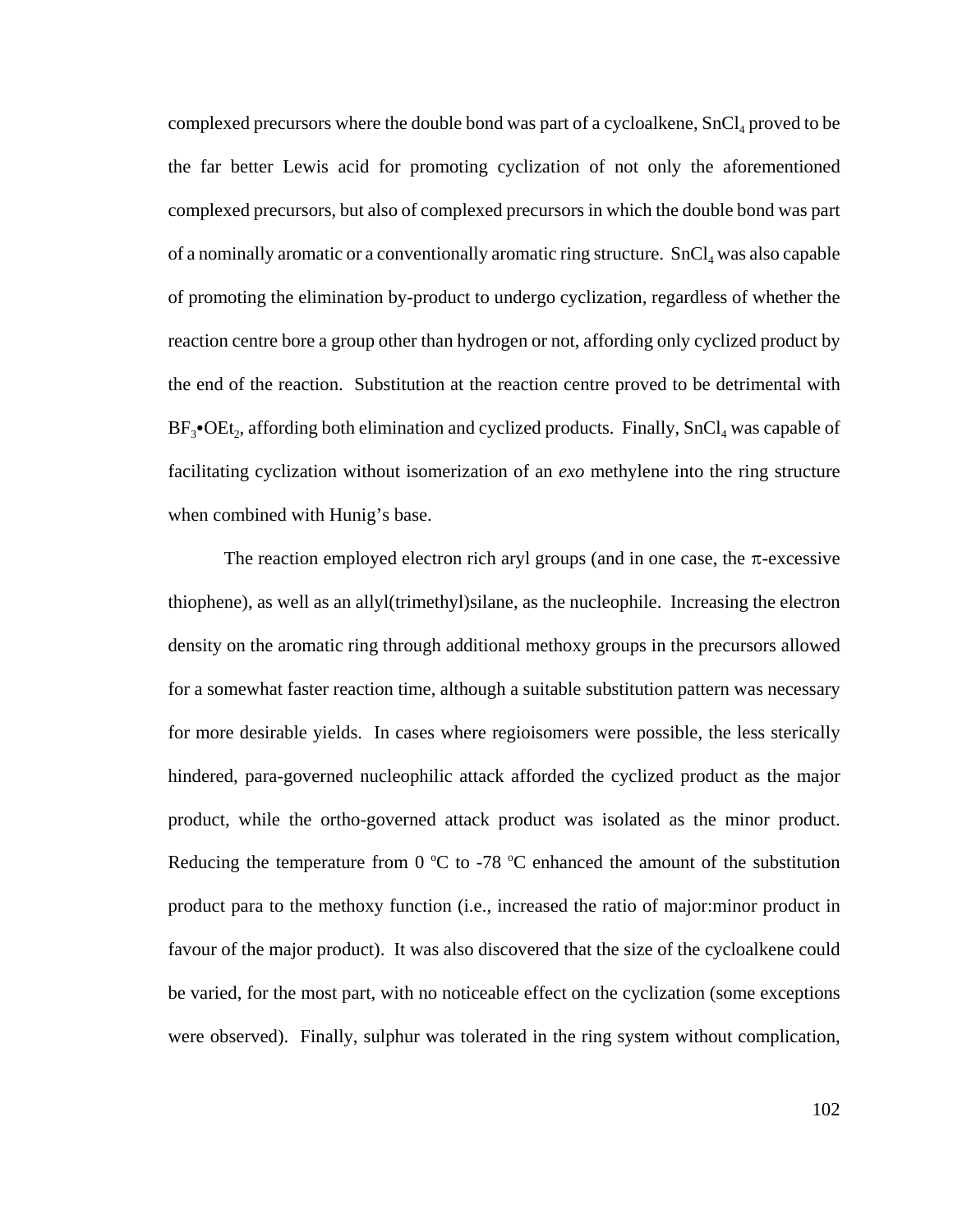whereas oxygen gave marginal results.

Reductive decomplexation proved quite facile. Subjecting a cyclized- $Co_2(CO)_{6}$ complexed product to hydrosilylation conditions, followed by *in situ* protodesilylation with TFA afforded an overall reduced tricyclic product. Repeating the same procedure, with the modification that protodesilylation was carried out after purification of the silylated product, afforded both double bonds intact. Reductive decomplexation with sodium hypophosphite monohydrate also afforded the same (i.e., the double bonds were not fully reduced to the alkane).

The dramatic modification in the geometry of the linear acetylenic C-C triple bond unit upon complexation by  $Co_2(CO)_{6}$  offered a method for the generation of an assortment of tricyclic systems, which proved to be attractive synthetic building blocks towards the assembly of a variety of faveline- and icetexane-diterpenoid natural products, as they possessed the carbocyclic framework common to that family of compounds. These cycloheptyne- $Co_2(CO)$ <sub>6</sub> complexes demonstrated a combination of ready preparation and good stability, and can be seen as suitable and highly useful in the synthesis of such sevenmembered ring containing natural products. The next goal, hence, was to apply the developed chemistry towards the synthesis of several natural products from the icetexane family. While some of the chemistry needed to be modified in order to successfully build the precursors necessary for the formation of the tricyclic compounds via the Nicholas reaction, formal syntheses of salviasperanol and (±)-pisiferin were ultimately achieved. Optimizing the reaction conditions has the potential for the attainment of formal syntheses of isopisiferin and  $(\pm)$ -barbatusol, and the total synthesis of 11,12-dihydroxy-10,6,8,11,13-

103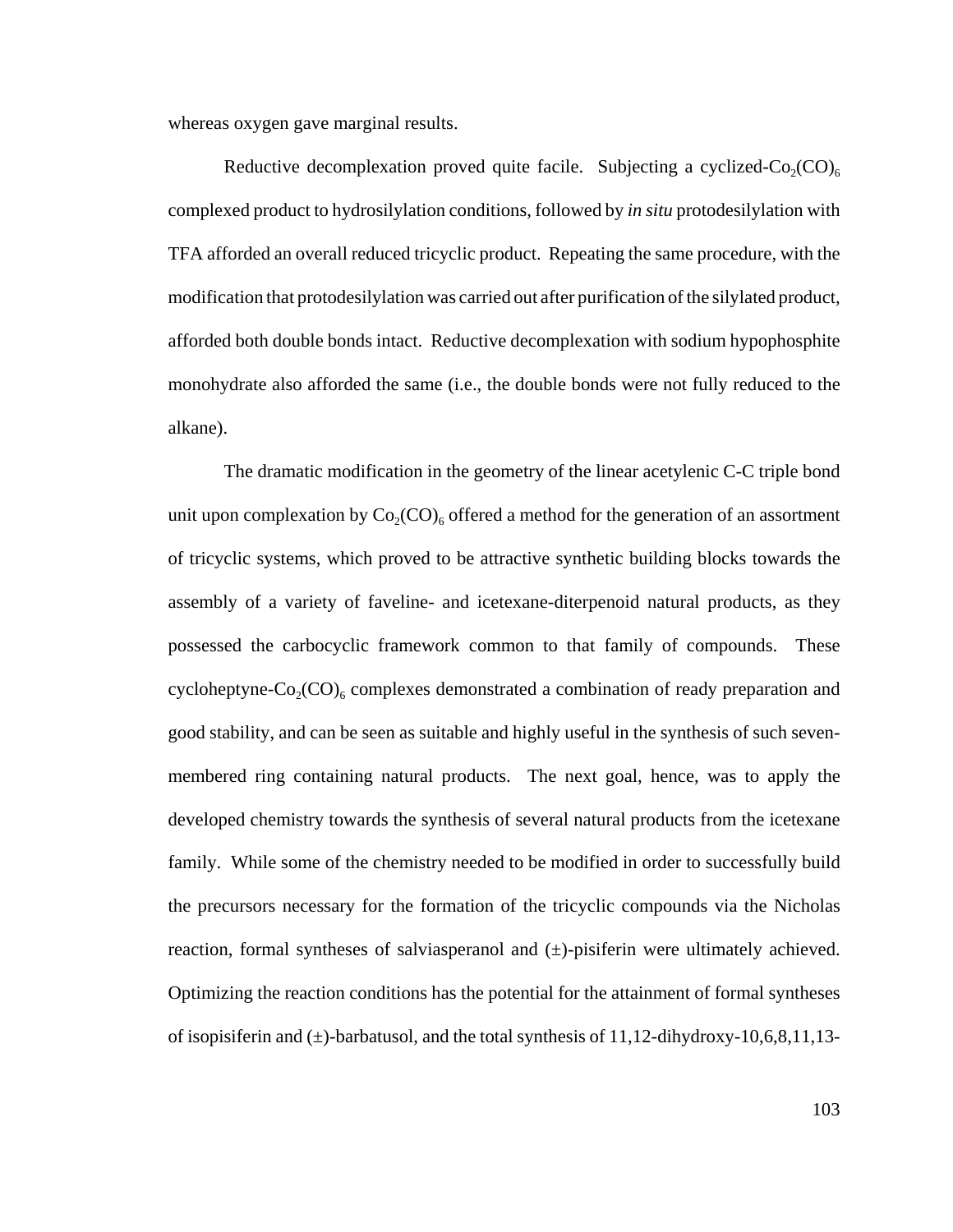icetexapentan-1-one and rosmardiphenol. This unique synthetic strategy ultimately provides a platform for the syntheses of other such related natural products.

## **3.2. FUTURE WORK**

By virtue of being science, in the act of solving questions, it in fact, creates more of them. These questions, however, are what spur the progress of science, and the work outlined in the previous chapters is of no exception. There lay many future possibilities and developments involving vinylogous Nicholas reaction chemistry in the synthesis of cycloheptyne- $Co_2(CO)_{6}$  ring systems, and given the constant discovery of natural products containing seven-membered rings, coupled with the fact that the modular structure of complexes such as **152** allow for extensive variation of the backbone, this chemistry is bound to prove itself as a rapid, efficient, and valuable method towards the synthesis of many surmountable targets. For example, the 6,7,5-tricyclic systems resulting from cyclization of **146** pave way for the potential synthesis of some pallescensins<sup>25,27</sup> (in particular, pallescensin E26 (**205, Figure 3.1**)), a class of furanosesquiterpenoids isolated from the marine sponge *Disidea pallescens*. The brown algae of the family *Dictyotaceae* are a prolific source of diterpenes. A specimen of *Dictyota divaricata* contains diterpenes of several structures, including isodolastane diterpene **206**156 (**Figure 3.1**), which could be obtained from cyclization of **152** ( $n = 1$ ). Finally, *Jiang et. al.*<sup>91</sup> recently reported the isolation of a novel  $C_{23}$  terpenoid with a unique 6,7,7-carbon ring skeleton from the shrub *Perovskia atriplicifolia*. Possessing a rearranged 9 (10->20)-abeoabietane, perovskatone A (**207, Figure 3.1**) is the first 6,7,7-tricyclic  $C_{23}$  diterpeniod found in a natural source.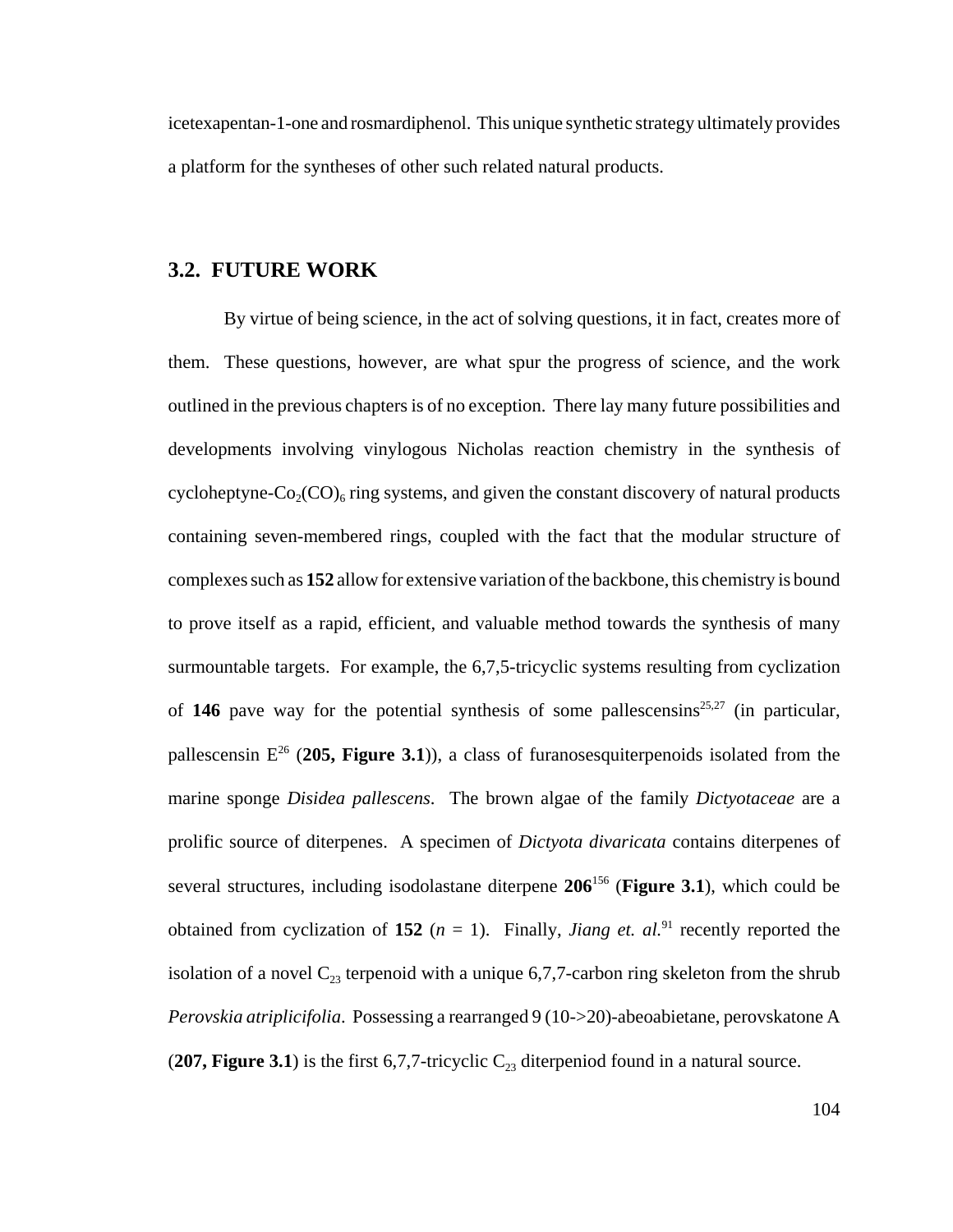

**Figure 3.1:** Structures of pallescensin E (**205**), (8S\*, 9S\*, 12R\*)-9-hydroxyisodolasta-1,3,5- (14)-trien-13-one (**206**), and perovskatone A (**207**).

The synthesized cobalt complexed compounds and their precursors are also interesting from a structural and electronic point of view. For structures like **140**, in which an arene ring separates the cationic site from the alkyne- $Co_2(CO)_6$  unit, the potential for questioning the nature of the cation upon treatment of **139** with Lewis acid arises. How much does the  $Co_2(CO)_{6}$  moiety contribute to the stability of the cation? Would the cation, at that point, be better described as more of a benzylic cation vs. a Nicholas cation? DFT calculations (with possible collaborations with a computational chemist such as Dr. James Gauld), in conjunction with kinetic studies of  $S<sub>N</sub>1$  reactions of structures such as 208 and 209 (**Figure 3.2**) by trapping methods with a variety of nucleophiles, would make for a project worth pursuing. The addition of electron withdrawing groups to the electrophilic aromatic ring to study their effects on cation stability and reactivity would be another interesting feature to explore.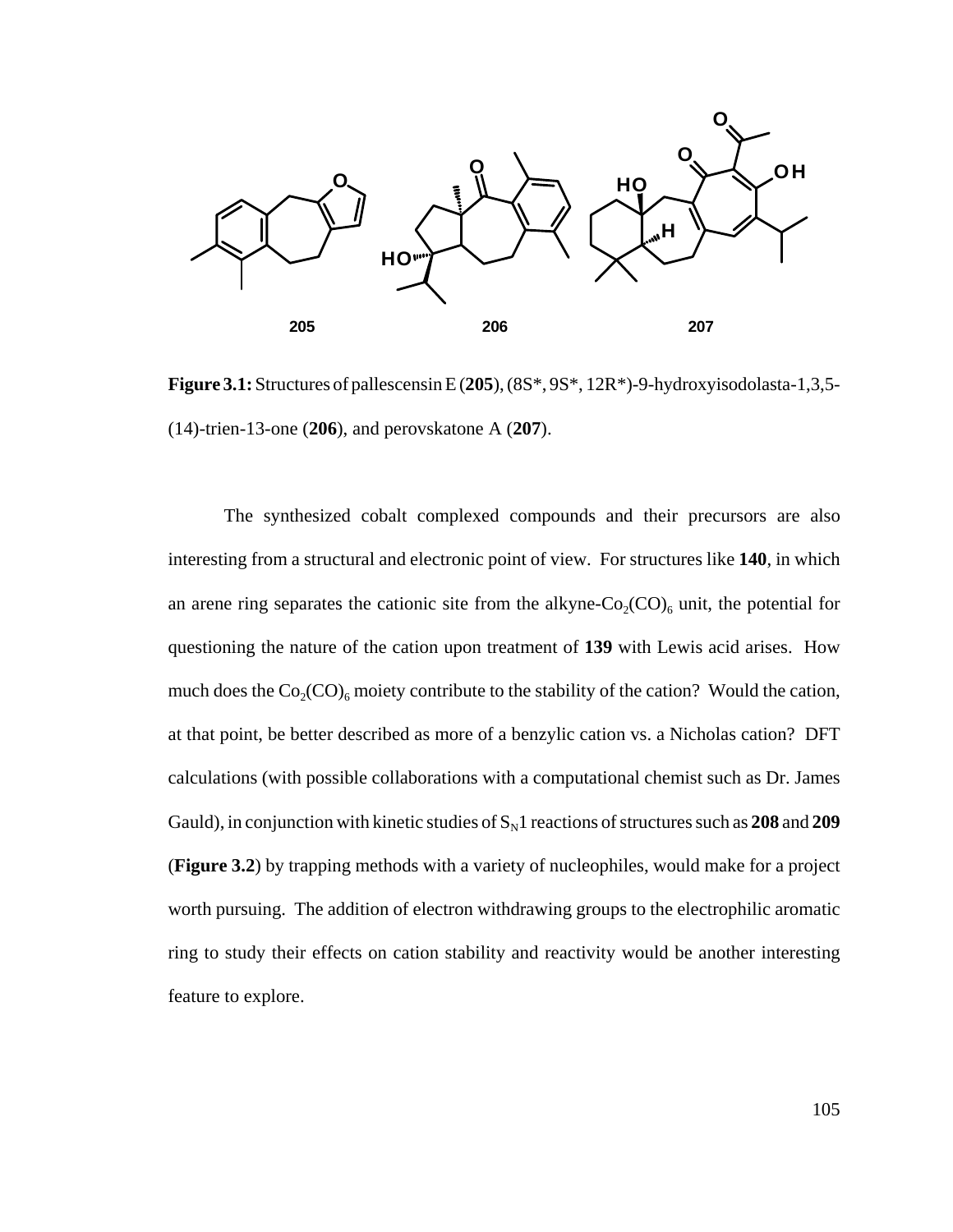

**Figure 3.2:** Model structures for the kinetic study of generated benzylic and Nicholas cations  $(R = alkyl)$ .

Further information about structural parameters could be gained from X-ray analyses. This would provide useful information on complexes such as **153g**, **153h**, and **153i**. Comparing experimental data to the theoretical DFT calculations performed would be interesting in determining exactly how much the bond angles and bond lengths actually deviate from the theoretical values, and possibly affect the reactivity of the precursors.

 The methodology outlined is a promising method towards seven membered-ring systems, and it would be worthwhile to determine if the conditions described have been truly optimized. It would be interesting to determine if the reaction does indeed proceed best with a transition metal-based Lewis acid or if a stronger boron-based Lewis acid would also improve the cyclization reaction. *Hilt et al.*<sup>81</sup>, in their study of Lewis acids, determined that for boron-based Lewis acids,  $BF_3\bullet$ OEt<sub>2</sub> surpasses only  $BH_3$  in terms of reactivity. Both BCl<sub>3</sub> and  $BBr_3$  were placed ahead of  $BF_3\bullet OEt_2$  on their reactivity scale (although, caution would need to be kept in mind, as their scale is based on nitrogen as the donor atom. Also,  $BBr<sub>3</sub>$ might kill the system as it is used to remove methoxy groups). Other groups have reported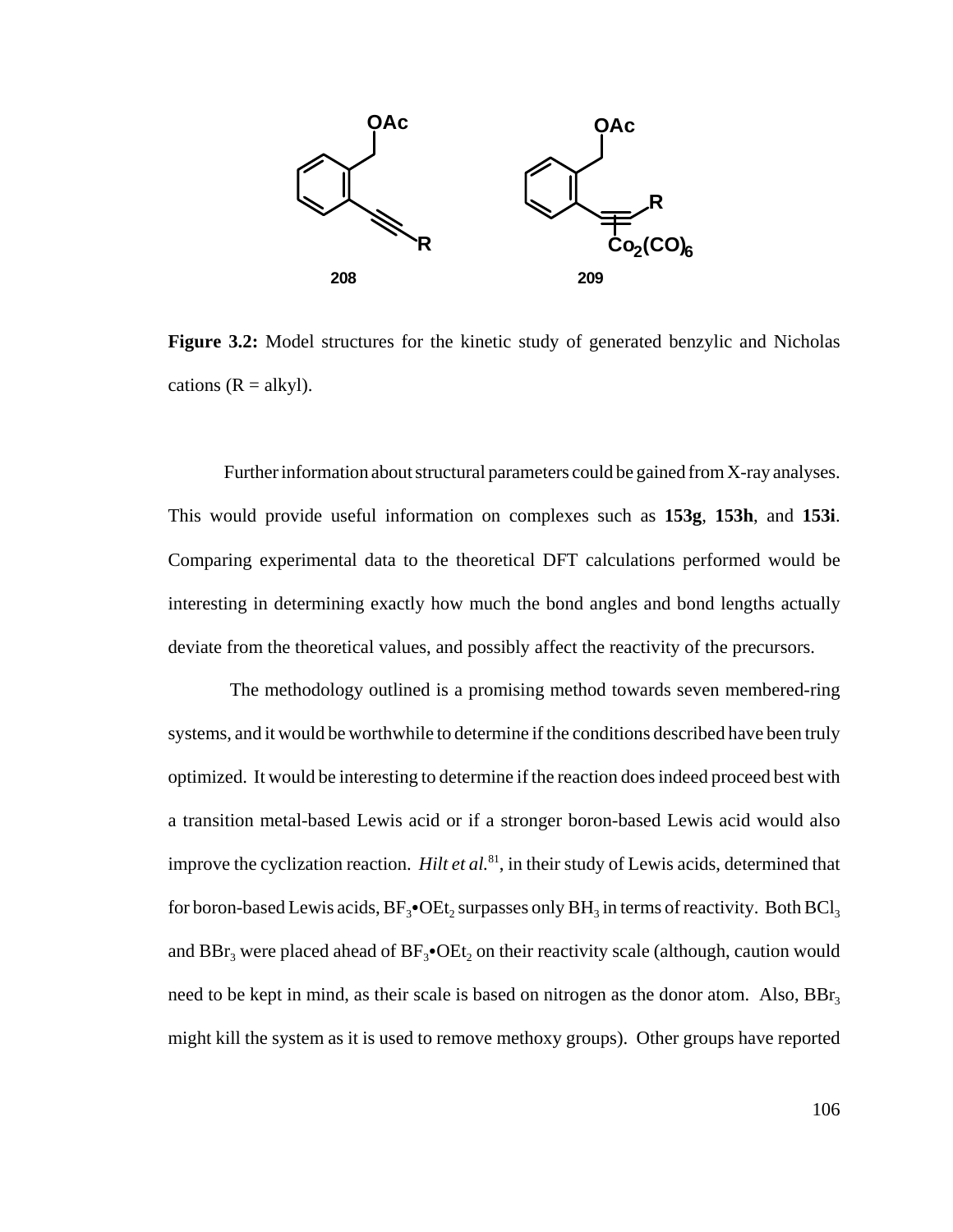successes with aluminum-based Lewis acids<sup>129,134</sup> in their work with alkyne-Co<sub>2</sub>(CO)<sub>6</sub> complexes, which might be worth exploring.

One-pot reactions have not been practiced extensively in the Green group. Given the success of the one-pot complexation-cyclization(-decomplexation) reaction discussed (**Scheme 2.19**), it would be interesting to determine if these reactions could be applied to other systems studied in the laboratory, without the reaction conditions posing any complications in the subsequent reaction in the sequence.

The cyclizations to form bicyclic systems were only minimally examined, hence it would be of interest to expand on that chemistry, given that the most amount of knowledge gained in optimizing the vinylogous Nicholas reaction came from troubleshooting these systems. For example, it would be interesting to determine whether a heteroatom would be tolerated as a substitute for the external -CH<sub>2</sub> group. Subjection of complexed precursor 210, which has substantial enol content, to Nicholas reaction chemistry, should yield the anticipated complexed product  $211$ , which could be further protodecarboxylated<sup>78</sup> to afford **212** (**Scheme 3.1**). Given that in keto-enol tautomerism, the ketone is the preferred isomer, this would also remove the issue of isomerization of the double bond into the ring.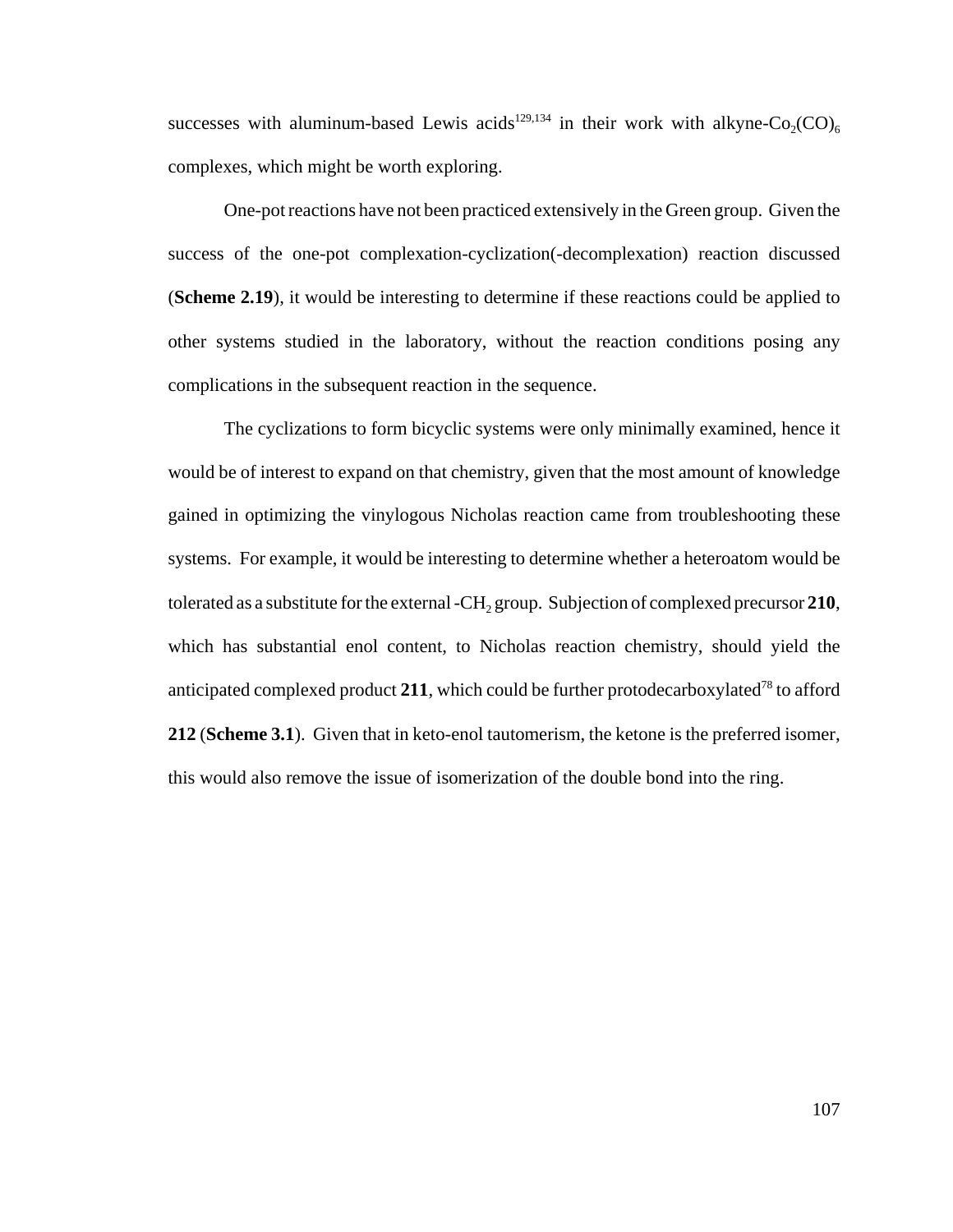

**Scheme 3.1:** Cyclization of complexed  $\beta$ -keto ester 210 into 211, followed by protodecarboxylation to afford **212**.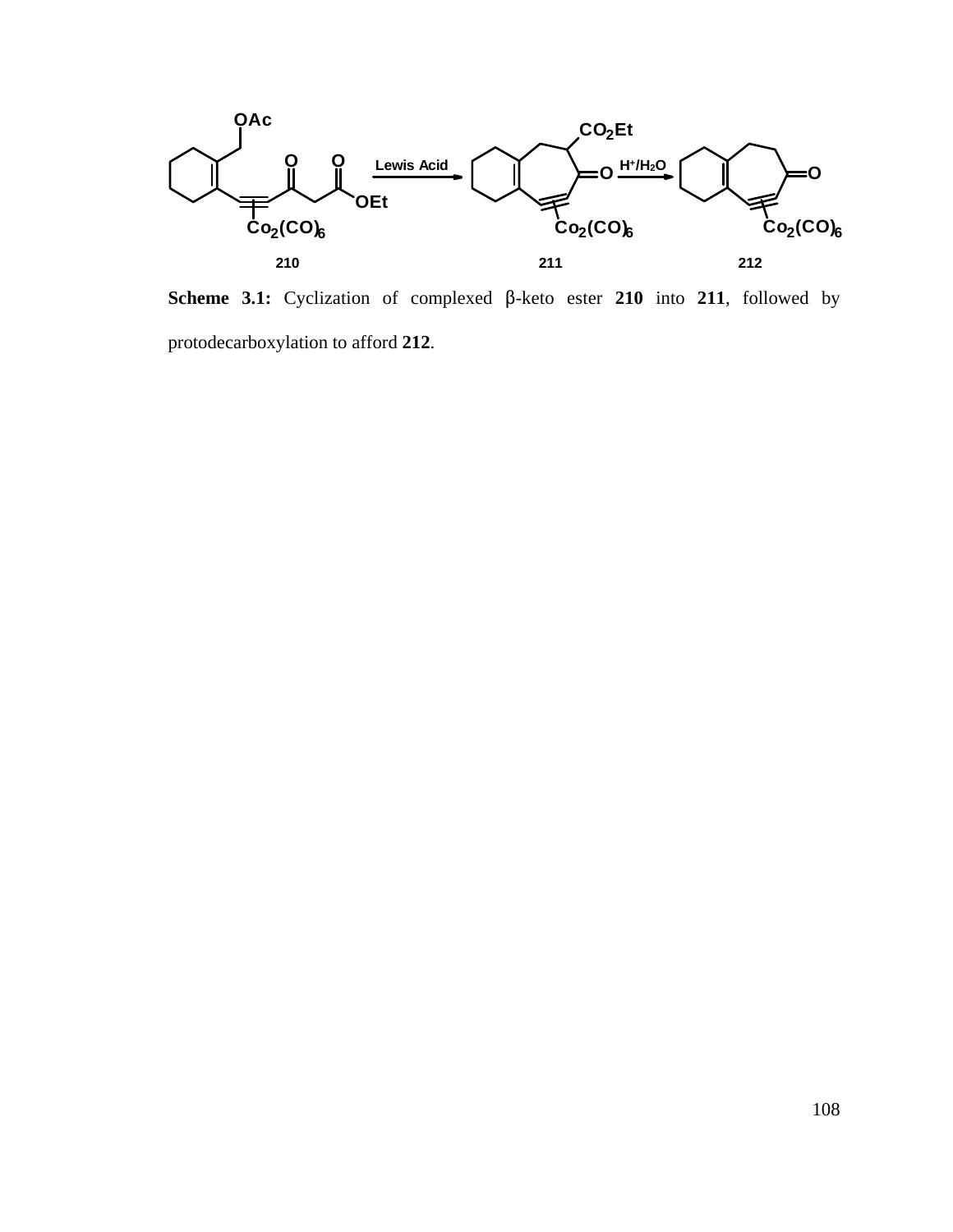## **CHAPTER 4: EXPERIMENTAL**

### **4.1. GENERAL METHODS**

All reactions and manipulations outlined in this chapter were conducted in glassware that had been washed with soap and water, rinsed with acetone, oven-dried  $(110 \degree C)$ overnight, and cooled in a dessicator. For reactions kept under a nitrogen atmosphere, the glassware was sealed with a rubber septum throughout the course of the reaction time, unless otherwise noted or unless the addition of further reagents required removal of the septum temporarily. All evacuations of glassware and their reagent contents prior to any reactions were done under a 0.1 Torr vacuum. Solvents  $(CH_2Cl_2, DMF, Et_2O, THF)$  used for reactions were obtained from a solvent purification system (Innovative Technologies), and used without further drying. All other solvents were used as purchased, unless otherwise stated. Commercially available chemicals were purchased from Sigma Aldrich, with the exception of: bis(triphenylphosphine)palladium(II) dichloride (Strem Chemicals Inc.), 3 bromoformylfuran (Frontier Scientific Inc.), dicobalt octacarbonyl (Strem Chemicals Inc.), potassium fluoride dihydrate (Fisher Scientific), and trimethylsilylacetylene (GFS Chemicals). Tetrakis(triphenylphosphine) palladium(0) was homemade from palladium dichloride according to methods published by *Heck*79. The chemicals were used as supplied without further purification unless specifically stated, with the exception of  $BF_3\bullet$ OEt, and  $TiCl<sub>4</sub>$ , which were distilled and stored in an inert atmosphere prior to use. Liquid reagents and solvents were transferred via syringe (oven-dried or disposable) or pipette, and under a positive  $N_2$  pressure where necessary. Reactions carried out at -78 °C were performed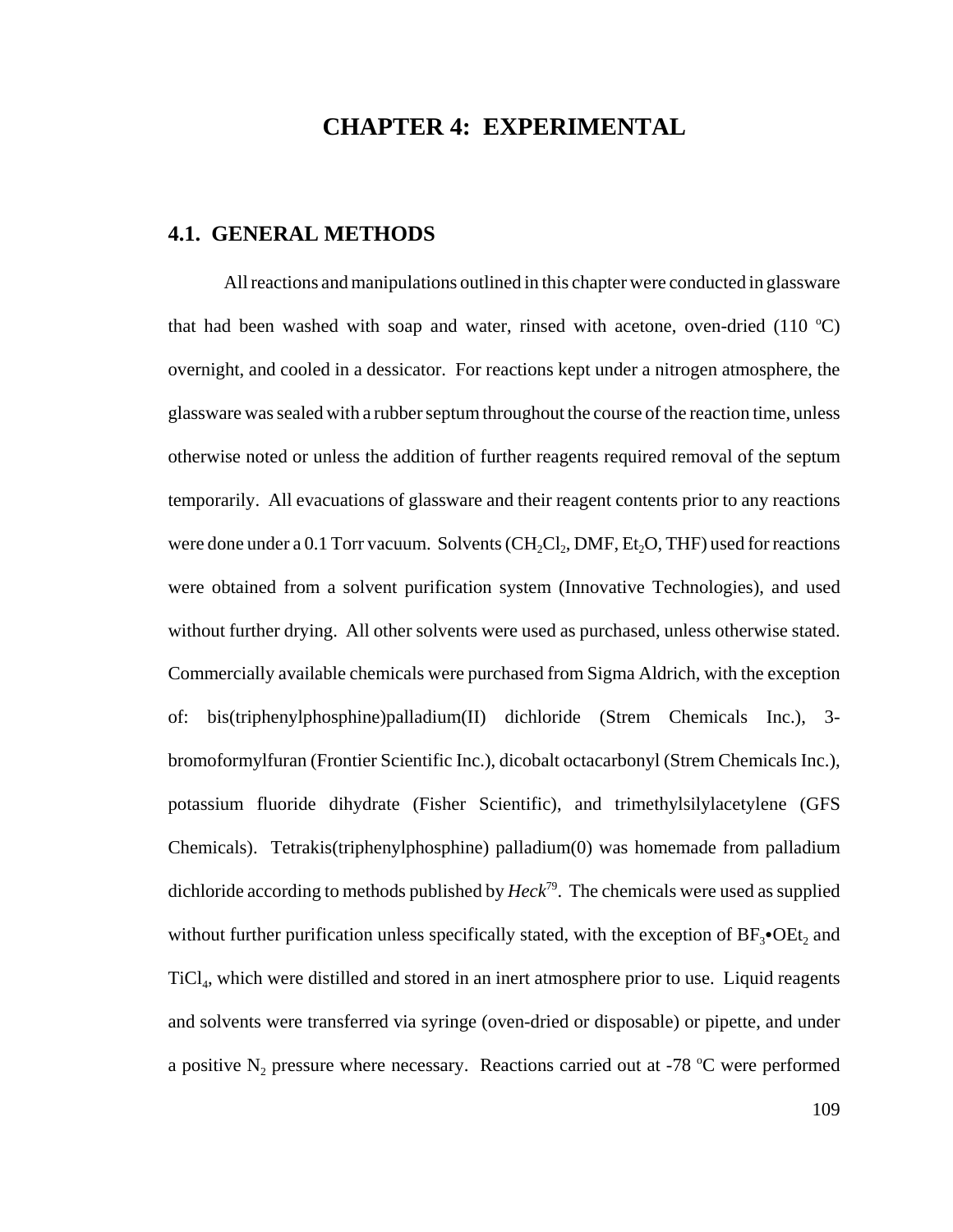using an acetone/dry ice bath, while those carried out at  $0^{\circ}$ C used a water/ice bath. Reactions carried out at temperatures in between  $0^{\circ}$ C and -78  $^{\circ}$ C were done using a Thermo NESLAB CC-100 immersion cooler. Reactions done at elevated or reflux temperatures made use of an oil bath.

The course of a reaction was monitored using aluminum-backed TLC strips (thickness:  $250 \mu m$ , indicator: F-254) purchased from SiliCycle Inc. Flash chromatography purification techniques were carried out on silica gel (SiliaFlash® P60, particle size: 40-63  $\mu$ m, mesh: 230-400), and preparative TLC purification techniques were carried out on glassbacked TLC plates (thickness:  $1000 \mu m$ , indicator: F-254), both purchased from SiliCycle Inc. Radial chromatography was carried out on silica gel (thickness:  $2000 \mu m$ , indicator: F-254) purchased from EM Science. A column of silica gel was neutralized by being washed with hexanes containing 2-3% v/v triethylamine.

Melting points were measured with a Thomas Hoover, Uni-Melt<sup>®</sup> capillary point apparatus. <sup>1</sup>H-NMR and <sup>13</sup>C-NMR spectroscopy was carried out in deuterated solvents, and performed on 300 MHz and/or 500 MHz Bruker Avance spectrometers at room temperature, with 7.27 ppm (residual CHCl<sub>3</sub>) and 77.0 ppm in CDCl<sub>3</sub>, 7.15 ppm (residual  $C_6H_6$ ) and 128.0 ppm in  $C_6D_6$ , and 5.32 (residual CH<sub>2</sub>Cl<sub>2</sub>) and 54.0 in CD<sub>2</sub>Cl<sub>2</sub> as the reference chemical shifts for <sup>1</sup>H-NMR and <sup>13</sup>C-NMR, respectively. All chemical shifts are reported in parts per million (ppm) downfield from internal tetramethylsilane ( $Me<sub>a</sub>Si$ ) as standard, and coupling constants reported in Hertz (Hz). Infrared (IR) spectroscopy was carried out on a Bruker Vector 22 FT-IR spectrometer with a KBr plate or on a Bruker Alpha FT-IR spectrometer containing a platinum/diamond ATR. The peaks are reported in wavenumbers  $(cm<sup>-1</sup>)$ . Low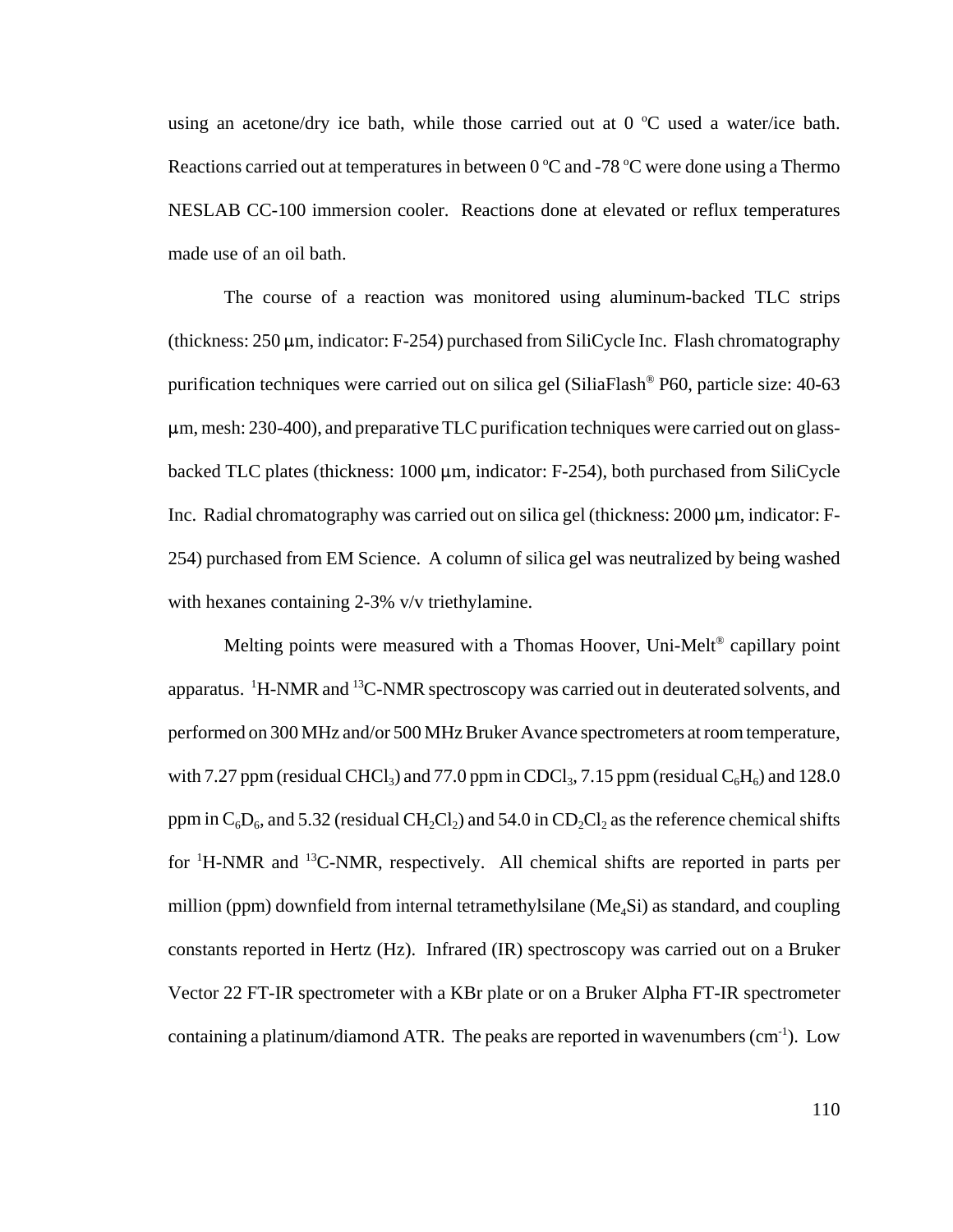Resolution Mass Spectrometry (LRMS) results were recorded on a Varian 3800/1200L GC/MS by means of a Direct Insertion Probe - Electron Ionization method (20 eV), and used for structural confirmation. High Resolution Mass Spectrometry (HRMS) results were obtained by means of a Direct Insertion Probe - Electron Ionization method (70 eV), on a Waters/Micromass GC-ToF Mass Spectrometer performed at the McMaster Regional Centre for Mass Spectrometry.

Compounds containing a cobalt complex and/or other minimally stable compounds were kept away from hot conditions, prolonged exposure to air, or prolonged standing in solvent, and were stored at -20  $^{\circ}$ C in order to minimize decomposition.

## **4.2. EXPERIMENTAL DATA**

#### **2-(Trimethylsilyl)ethynyl benzaldehyde (135) (GENERAL PROCEDURE A)**



Pd(PPh<sub>3</sub>)<sub>4</sub> (0.6143 g, 0.5316 mmol, 3 mol%) and CuI (0.1687 g, 0.8860 mmol, 5 mol%) were added to a round bottom flask and placed under vacuum for 10-15 minutes. The flask was then purged with nitrogen. This was repeated two times more<sup>44</sup>. A solution of 2-

bromobenzaldehyde (3.2595 g, 17.719 mmol) dissolved in dry THF (11.8 mL) was added to the reaction flask, followed by trimethylsilylacetylene (3.4808 g, 35.438 mmol). Triethylamine (118.1 mL), which had been degassed for 1.5 h prior, was then added to the reaction. The reaction was allowed to stir for 15-20 h under a nitrogen atmosphere and at room temperature. The mixture was then filtered through Celite®, the solution dissolved in Et<sub>2</sub>O (75 mL), and then extracted with NH<sub>4</sub><sup>+</sup>Cl<sup>-</sup> (aq., sat., 2 x 75 mL), followed by brine (1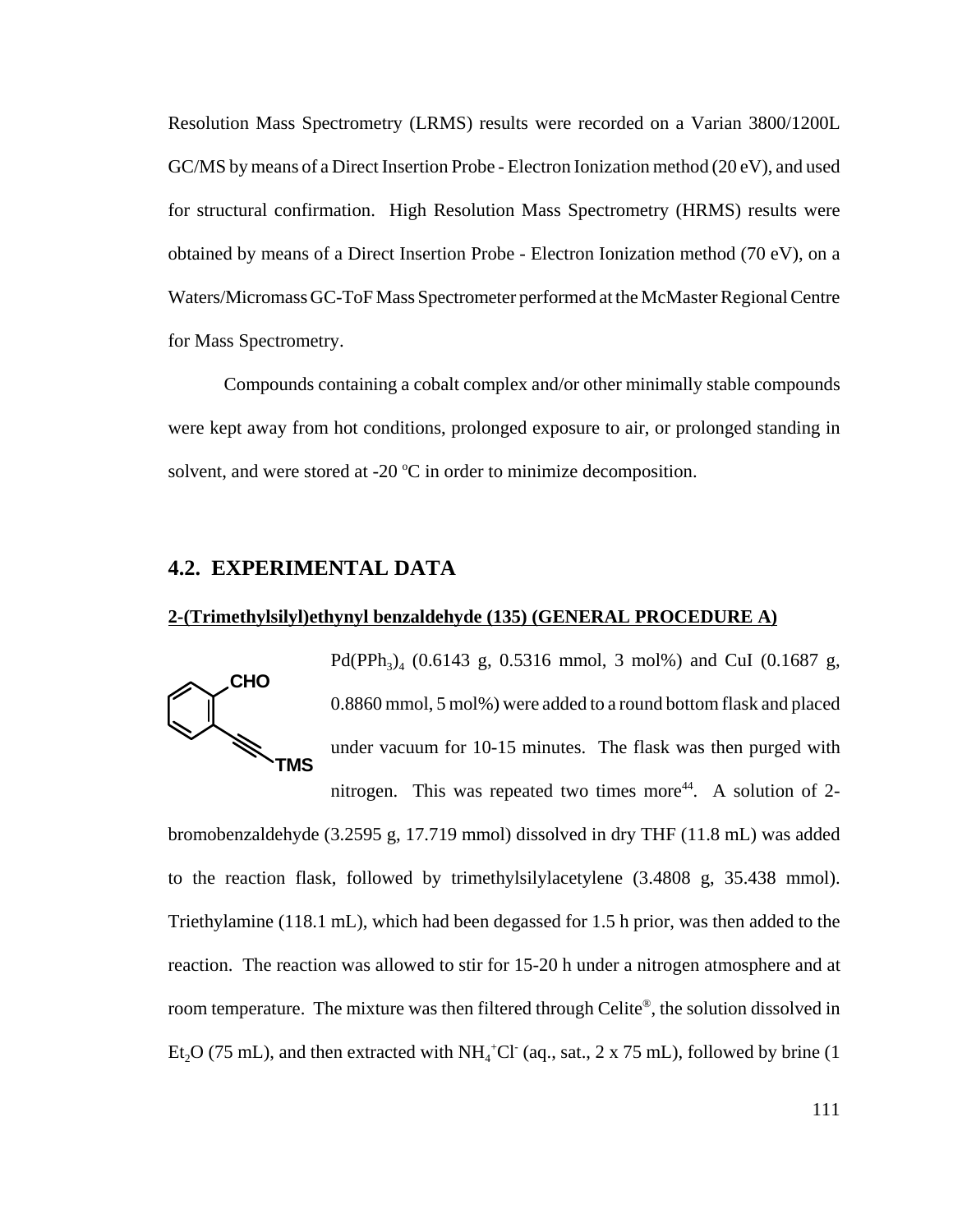$x$  75 mL). The organic layer was dried over  $MgSO<sub>4</sub>$ , filtered, and the solvent removed under reduced pressure. Kugelrohr distillation, b.p. 125 °C, 0.1 Torr (lit., 98 °C<sup>1</sup> at 0.2 Torr) afforded **135** as a yellow oil (3.2094 g, 15.882 mmol, 90%), which was characterized as spectroscopically identical to reported values<sup>1</sup>.

#### **2-Ethynylbenzaldehyde (136) (GENERAL PROCEDURE B)**



Desilylation of **135** was carried out under conditions reported by Acheson et. al.<sup>1</sup>, with minor modifications. Compound 135 (3.2094 g, 15.882 mmol) was dissolved in dry DMF (10.6 mL). The solution was cooled to  $0^{\circ}$ C, at which point, potassium fluoride dihydrate (3.2889 g,

34.940 mmol) was added to the reaction flask, and the stirring mixture was allowed to warm up to room temperature over the course of the reaction under a nitrogen atmosphere. The reaction was done in 3 h, as monitored by TLC. The solution was then filtered to remove the solids, extracted with Et<sub>2</sub>O (1 x 75 mL) and dH<sub>2</sub>O (2 x 75 mL), the organic layer dried over MgSO4, filtered, and the solvent removed under reduced pressure. Kugelrohr distillation at 0.1 Torr afforded **136** as a colourless solid (1.7194 g, 13.222 mmol, 83%) with m.p. 59.5-61.5 °C (lit., m.p. 60-60.5 °C<sup>142</sup>). The compound was spectroscopically identical to reported values $^{142}$ .

#### **2-[(3-Methoxyphenyl)ethynyl] benzaldehyde (137a) (GENERAL PROCEDURE C)**



 $Pd(PPh_3)_{4}$  (0.1508 g, 0.1306 mmol, 3 mol%) and CuI (0.0414 g, 0.218 mmol, 5 mol%) were added to a round bottom flask and placed under vacuum for 10-15 minutes. The flask was then purged with nitrogen. This was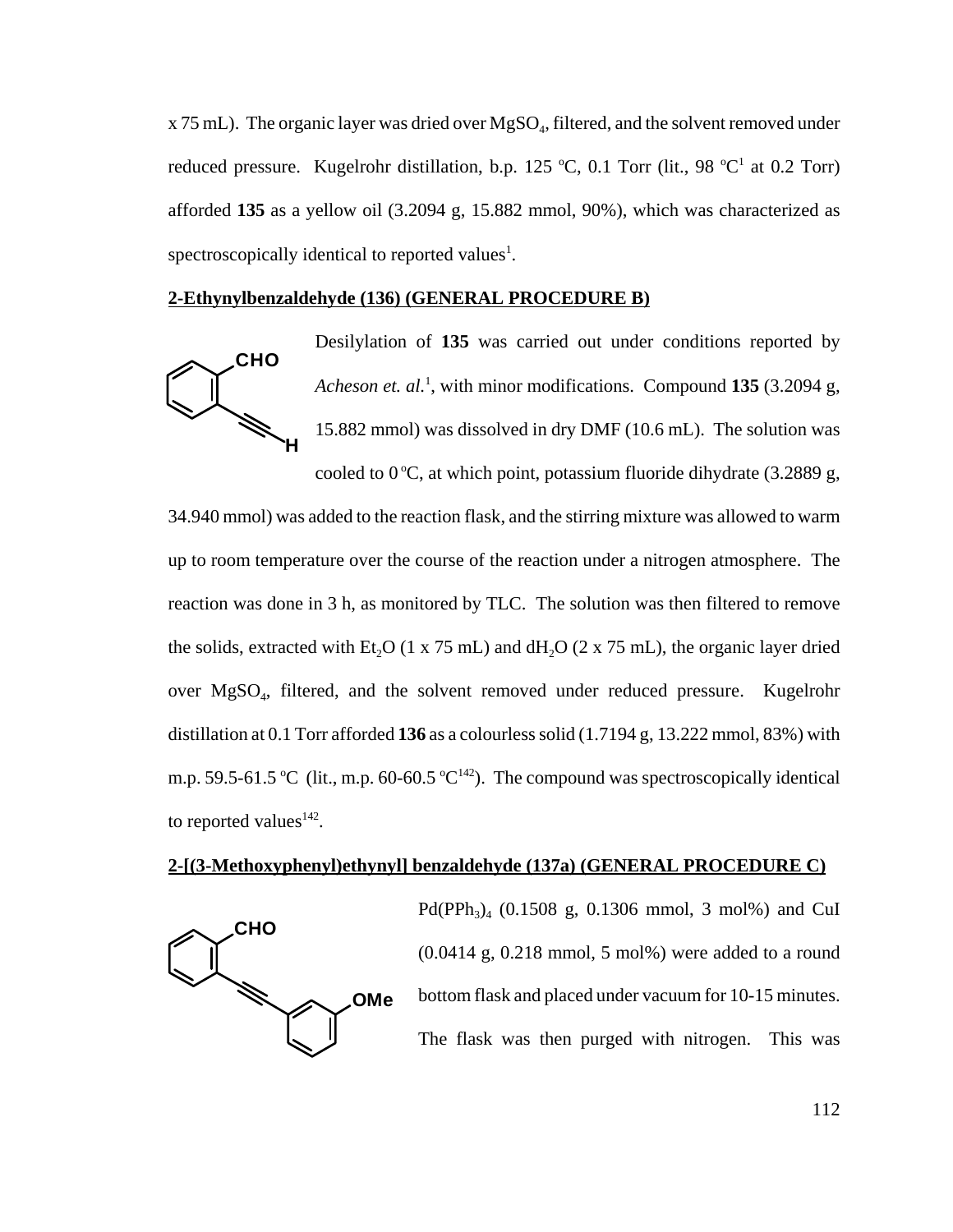repeated two times more<sup>44</sup>. A solution of 3-iodoanisole  $(1.5271 \text{ g}, 6.5275 \text{ mmol})$ , dissolved in dry DMF (4.4 mL), was added to the reaction flask, followed by **136** (0.5659 g, 4.352 mmol), also dissolved in DMF (4.4 mL). Triethylamine (29.0 mL), which had been degassed for 1.5 h prior, was then added to the reaction. The reaction was allowed to stir for 15-20 h under a nitrogen atmosphere and at room temperature. The mixture was then filtered through Celite®, the solution dissolved in Et<sub>2</sub>O (75 mL), and subsequently extracted with  $NH<sub>4</sub>$ <sup>+</sup>Cl<sup>-</sup> (aq., sat., 2 x 75 mL), followed by brine (1 x 75 mL). The organic layer was dried over MgSO<sub>4</sub>, filtered, and the solvent removed under reduced pressure. Flash chromatography  $(25:1 \text{ hexanes:Et}, O)$  afforded the product **137a** as a yellow oil  $(0.8583 \text{ g}, O)$ 3.646 mmol, 84%), which was characterized as spectroscopically identical to reported values $^{152}$ .

#### **2-[(Methoxyphenyl)ethynyl]benzyl acetate (138a) (GENERAL PROCEDURE D)**



In a round bottom flask, compound **137a** (0.8583 g, 3.646 mmol) was dissolved in dry THF (42.0 mL), and the solution was cooled to a temperature of  $-78$  °C (acetone/dry ice bath). DIBAL-H (1.0 M in THF, 7.3 mL, 7.3 mmol) was added dropwise, and the reaction was

allowed to stir under nitrogen at -78  $^{\circ}$ C for 1 h. Following the hour, still at -78  $^{\circ}$ C, pyridine (8.8 mL, 110 mmol) was added to the reaction, followed by acetic anhydride (17.2 mL, 182 mmol) and DMAP<sup>165,197</sup> (2.2208 g, 18.178 mmol). The reaction was allowed to warm up to room temperature over night (20 h), while still being maintained under a nitrogen atmosphere. The following day, the solution was quenched with  $NH_4^+Cl^-(aq., sat., 75 mL)$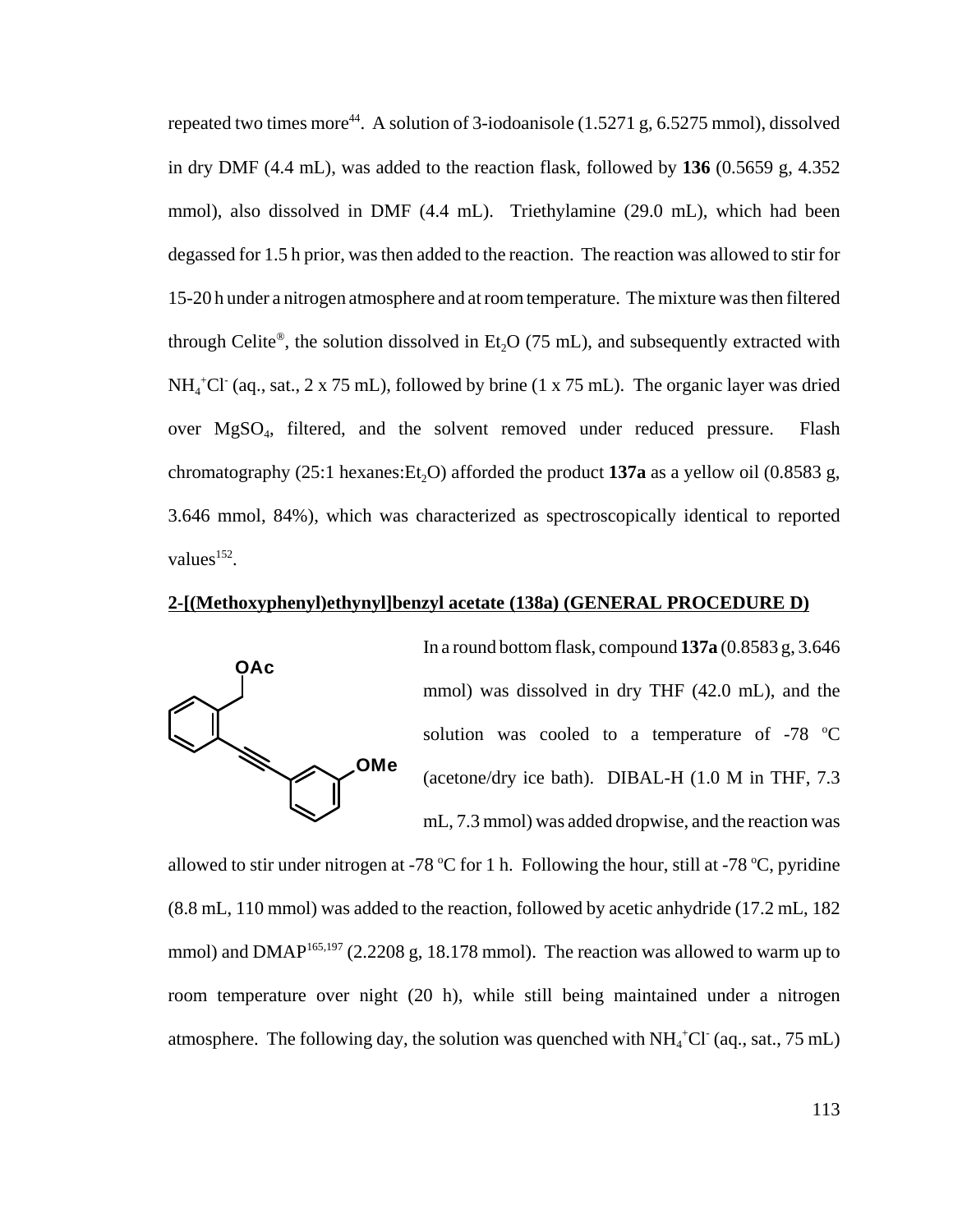and extracted with Et<sub>2</sub>O ( $3 \times 75$  mL). The collected organic fractions were extracted further with NH<sub>4</sub><sup>+</sup>Cl<sup>-</sup> (aq., sat., 1 x 75 mL) and brine (1 x 75 mL). The organic fraction was then dried over MgSO<sub>4</sub>, filtered, the solvent removed under pressure, and finally flash chromatography  $(15:1$  hexanes:  $Et<sub>2</sub>O$ , afforded compound **138a** as a pale yellow oil  $(0.8677)$ g, 3.098 mmol, 85%). <sup>1</sup>H-NMR (500 MHz, CDCl<sub>3</sub>): 7.59 (dd, 1H, J = 7.4, J = 1.6), 7.44 (dd, 1H,  $J = 7.3$ ,  $J = 1.2$ ),  $7.31 - 7.37$  (m, 2H),  $7.72$  (apparent t, 1H,  $J = 8.0$ ),  $7.18$  (d of apparent t, 1H, J = 7.6, J = 1.2), 7.11-7.12 (m, 1H), 6.92 (ddd, 1H, J = 8.3, J = 2.6, J = 1.0), 5.40 (s, 2H), 3.81 (s, 3H), 2.13 (s, 3H); <sup>13</sup>C-NMR (75 MHz, CDCl<sub>3</sub>): 170.8, 159.5, 137.6, 132.3, 129.6, 128.6, 128.5, 128.2, 124.2, 124.1, 122.7, 116.4, 115.2, 94.4, 86.5, 64.8, 55.3, 21.0; IR (Pt/diamond): 3002, 2938, 1737, 1573, 1492; HRMS: m/e for  $C_{18}H_{16}O_3$  calculated 280.1099 (M<sup>+</sup>), found 280.1100.

## **2-[(Methoxyphenyl)ethynyl]benzyl acetate dicobalt hexacarbonyl (139a) (GENERAL PROCEDURE E)**



In a round bottom flask, compound **138a** (0.8677 g, 3.098 mmol) and dicobalt octacarbonyl (excess) were dissolved in dry CH<sub>2</sub>Cl<sub>2</sub> (35.8 mL). The mixture was allowed to stir at room temperature, under a nitrogen atmosphere, for 2 h.

The solvent was then removed under reduced pressure, and the solid loaded onto a column of silica. The column was washed with 100% hexanes to remove excess, uncomplexed dicobalt octacarbonyl. Following that, the column was loaded with a  $15:1$  hexanes:  $Et<sub>2</sub>O$ mixture, which eluted compound **139a** as a dark brown solid (1.6404 g, 2.8985 mmol, 94%). <sup>1</sup>H-NMR (500 MHz, CDCl<sub>3</sub>): 7.67 (dd, 1H, J = 7.8, J = 1.4), 7.43 (dd, 1H, J = 7.4, J = 1.4),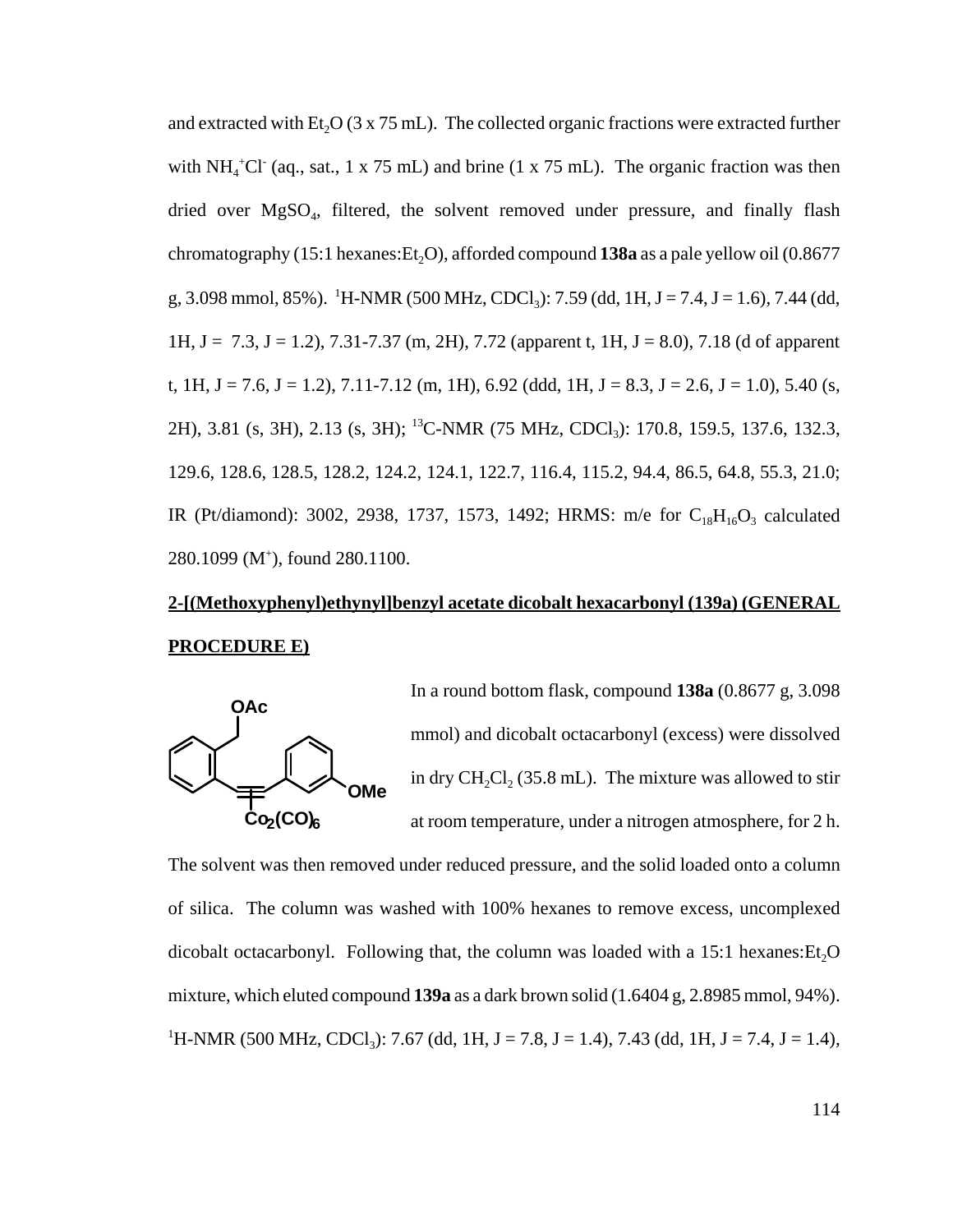7.34-7.40 (m, 2H), 7.30 (apparent t, 1H,  $J = 8.0$ ), 7.07 (ddd, 1H,  $J = 7.6$ ,  $J = 1.6$ ,  $J = 0.9$ ), 7.01-7.02 (m, 1H), 6.91 (ddd, 1H, J = 8.2, J = 2.5, J = 0.9), 5.13 (s, 2H), 3.83 (s, 3H), 2.04 (s, 3H); <sup>13</sup>C-NMR (125 MHz, CDCl<sub>3</sub>): 199.1, 170.5, 159.8, 140.0, 136.1, 134.5, 132.4, 129.9, 129.6, 128.8, 128.4, 121.8, 115.0, 113.4, 95.0, 88.9, 63.6, 55.2, 20.8; IR (Pt/diamond): 3019, 2905, 2087, 2048, 2010, 1993, 1748, 1584, 1231; HRMS: m/e for  $C_{24}H_{16}Co_2O_9$  calculated 509.9560 (M-2CO<sup>+</sup>), found 509.9543.

#### **Compound 140a and 140a' (GENERAL PROCEDURE F)**



Compound **139a** (0.2279 g, 0.4027 mmol) was dissolved in dry CH<sub>2</sub>Cl<sub>2</sub> to a concentration of  $7x10^{-3}$  M (57.5 mL) under a nitrogen atmosphere, and cooled down to  $0^{\circ}$ C. SnCl<sub>4</sub> (141)  $\mu$ L, 1.21 mmol) was added dropwise. The reaction was

allowed to warm to room temperature over the course of 15 h, at which point the reaction was done (as determined by TLC). The reaction was then quenched with saturated  $NH_4^+Cl^-$ (50 mL), and subsequently extracted with  $dH<sub>2</sub>O$  (2 x 75mL). The organic fraction was dried over MgSO<sub>4</sub>, filtered, and concentrated under reduced pressure. Flash chromatography (15:1 hexanes: Et<sub>2</sub>O) on neutralized silica afforded compound **140a** as the major product (and the second band on the column) as a dark maroon solid  $(0.1060 \text{ g}, 0.2095 \text{ mmol}, 52\%)$ . <sup>1</sup>H-NMR (500 MHz, CDCl<sub>3</sub>): 7.69-7.71 (m, 1H), 7.32-7.36 (m, 2H), 7.27-7.31 (m, 1H), 7.26 (d, 1H, J = 2.8), 7.22 (d, 1H, J = 8.6), 6.89 (dd, 1H, J = 8.5, J = 2.8), 3.87 (s, 2H), 3.86 (s, 3H); <sup>13</sup>C-NMR (75 MHz, CDCl<sub>3</sub>): 199.4, 159.3, 138.4, 137.8, 137.1, 132.2, 130.4, 129.7, 129.4, 128.7, 127.7, 117.5, 113.9, 90.9, 55.4, 42.2; IR (Pt/diamond): 2942, 2843, 2087, 2048, 2034, 2019, 1995, 1270; HRMS: m/e for  $C_{22}H_{12}Co_2O_7$  calculated 449.9349 (M-2CO<sup>+</sup>), found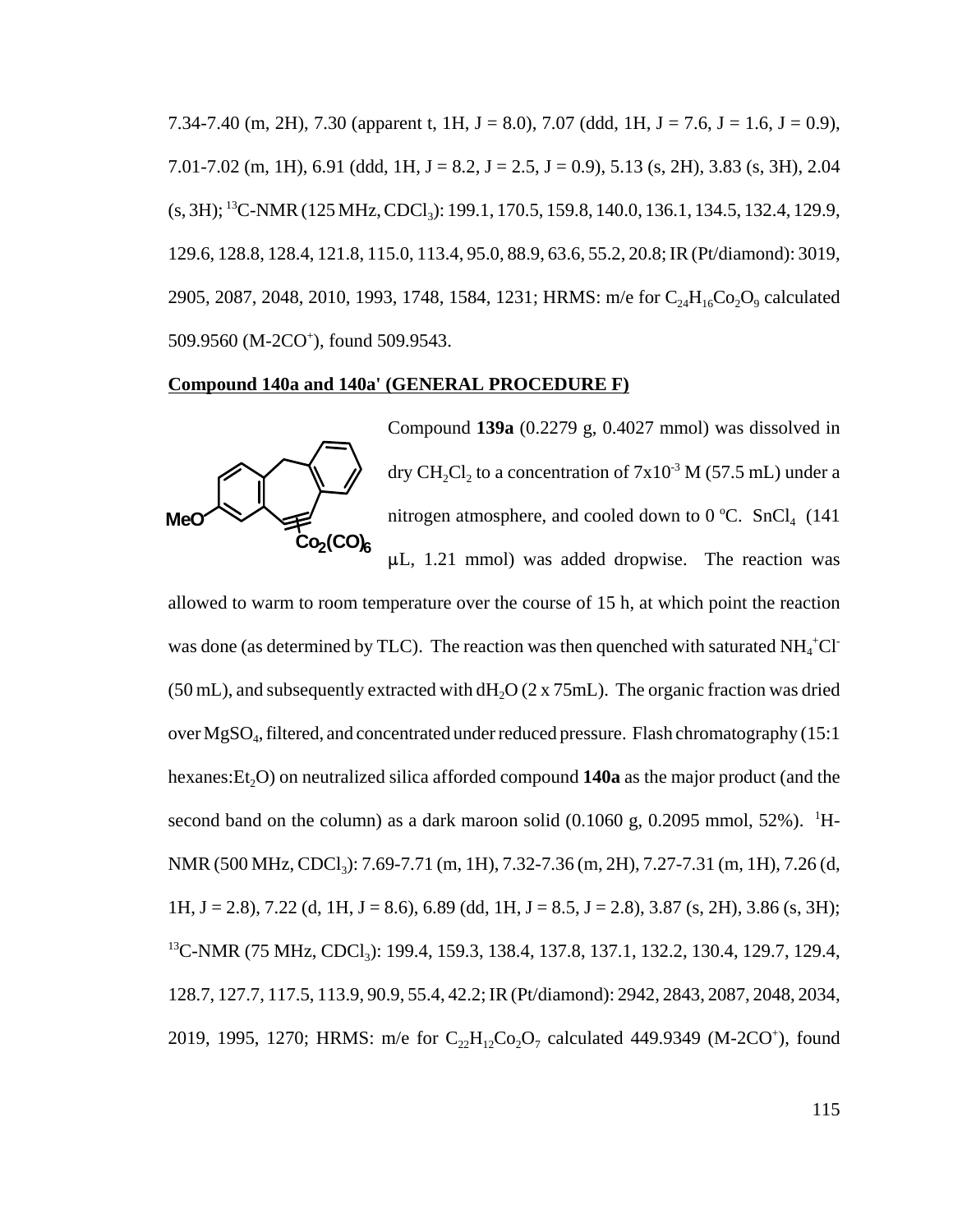449.9361.



Compound **140a'** was isolated as the minor product (and the first band off the column) as a dark maroon solid (0.0286 g, 0.0565 mmol, 14%). The combined yield was 66%, with a 3.7:1 para:ortho attack (i.e., major:minor products). <sup>1</sup>H-NMR (500

MHz, CDCl<sub>3</sub>): 7.68-7.70 (m, 1H), 7.36-7.38 (m, 1H), 7.32-7.34 (m,

3H), 7.29 (apparent t, 1H, J = 8.0), 6.94 (d, 1H, J = 8.3), 4.01 (s, 2H), 3.92 (s, 3H); <sup>13</sup>C-NMR (75 MHz, CDCl<sub>3</sub>): 199.6, 156.3, 138.8, 137.7, 137.6, 131.9, 129.9, 128.6, 127.9, 127.6, 125.7, 124.6, 111.1, 91.2, 90.8, 56.1, 32.2; IR (Pt/diamond): 2920, 2839, 2091, 2047, 2018, 2002, 1568, 1254; HRMS: m/e for  $C_{22}H_{12}Co_2O_7$  calculated 477.9298 (M-CO<sup>+</sup>), found 477.9301.

#### **2-[(3,5-Dimethoxyphenyl)ethynyl]benzaldehyde (137b)**



Compound **136** (0.6020 g, 4.629 mmol) was subjected to General Procedure C along with 1-bromo-3,5 dimethoxybenzene (1.4997 g, 6.9439 mmol), with the modification that  $Pd(PPh_3)_{2}Cl_2 (0.0975 \text{ g}, 0.139 \text{ mmol}, 3)$ mol%) was used as catalyst instead of  $Pd(PPh<sub>3</sub>)<sub>4</sub>$ , and the

reaction flask was placed in an oil bath set to a temperature of  $60 °C$  instead of room temperature for overnight (20 h). The product **137b** was isolated using flash chromatography (10:1 hexanes:  $Et<sub>2</sub>O$ ) as a yellow solid (0.9732 g, 3.657 mmol, 79%), with a m.p. 75-77 °C (lit., m.p. 76-77 °C<sup>116</sup>), and which was characterized as spectroscopically identical to reported values $116$ .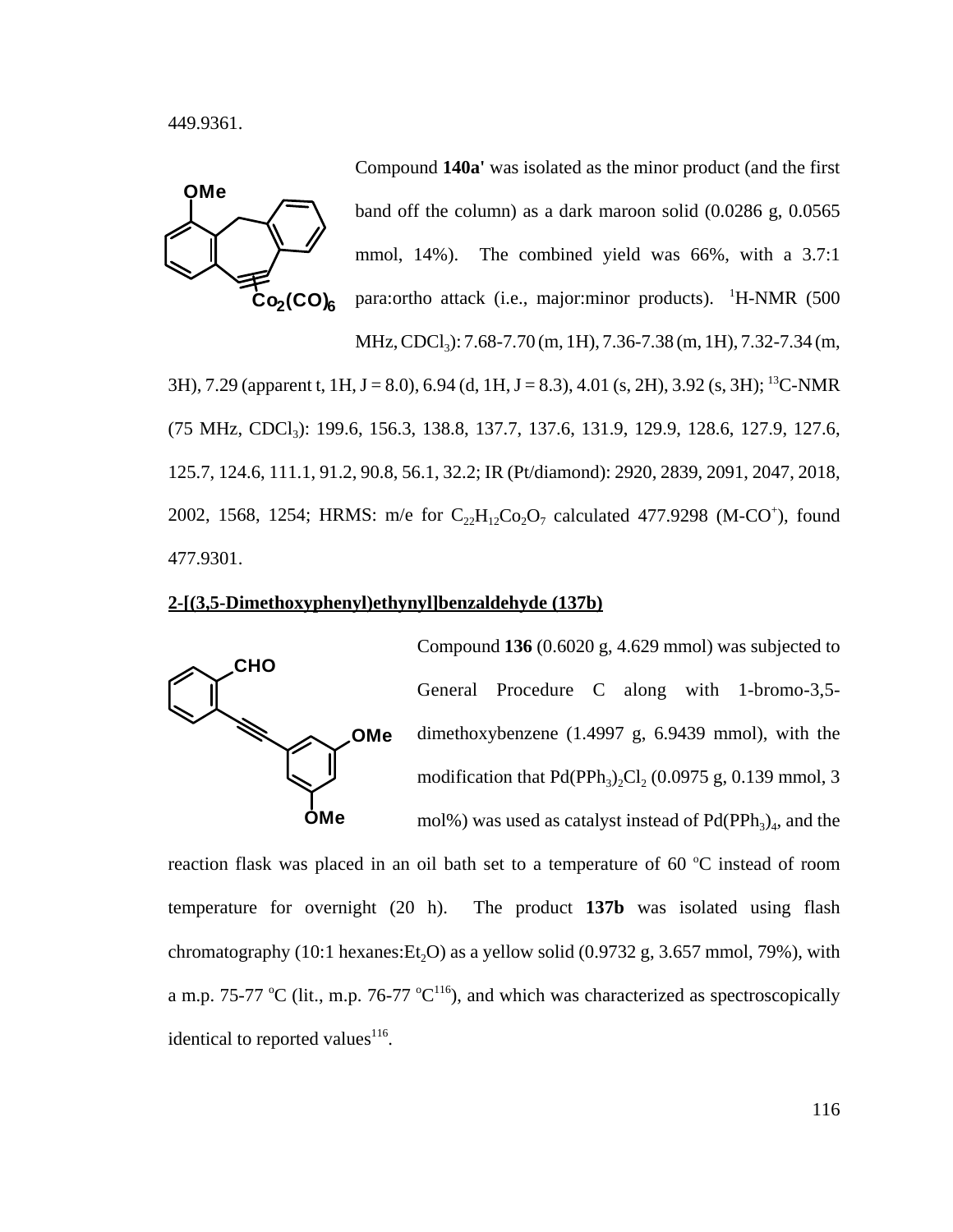#### **2-[(3.5-Dimethoxyphenyl)ethynyl]benzyl acetate (138b)**



Compound **138b** was synthesized according to General Procedure D from **137b** (0.9732 g, 3.657 mmol). The product was isolated as a pale yellow oil (0.9656 g, 3.114 mmol, 85%) via flash chromatography (7:1 hexanes: $Et_2O$ ). <sup>1</sup>H-NMR (300 MHz, CDCl<sub>3</sub>): 7.55-7.58 (m, 1H), 7.40-7.43 (m, 1H), 7.28-7.37 (m, 2H), 6.71 (dd,

2H, J = 2.4, J = 0.5), 6.48 (t, 1H, J = 2.3), 5.36 (s, 2H), 3.79 (s, 6H), 2.12 (s, 3H); <sup>13</sup>C-NMR (75 MHz, CDCl<sub>3</sub>): 170.8, 160.7, 137.6, 132.3, 128.6, 128.5, 128.2, 124.3, 122.6, 109.4, 102.1, 94.5, 86.2, 64.8, 55.4, 21.0; IR (Pt/Diamond): 2953, 2836, 1742, 1585, 1355, 1233; HRMS: m/e for  $C_{19}H_{18}O_4$  calculated 310.1205 (M<sup>+</sup>), found 310.1205.

#### **2-[(3.5-Dimethoxyphenyl)ethynyl]benzyl acetate dicobalt hexacarbonyl (139b)**



Compound **138b** (0.9656 g, 3.114 mmol) was complexed using General Procedure E to afford product **139b** (1.7463 g, 2.9302 mmol, 94%) as a dark brown solid. The product was eluted from a column of silica using 7:1 hexanes: $Et_2O.$ <sup>1</sup>H-NMR (500 MHz, CDCl<sub>3</sub>): 7.67 (dd,

 $1H, J = 7.3, J = 1.85$ ,  $7.42$  (dd,  $1H, J = 7.6, J = 1.7$ ),  $7.33-7.40$  (m,  $2H$ ),  $6.63$  (d,  $2H, J = 2.2$ ), 6.47 (t, 1H, J = 2.3), 5.16 (s, 2H), 3.80 (s, 6H), 2.05 (s, 3H); <sup>13</sup>C-NMR (75 MHz, CDCl<sub>3</sub>): 1992.1, 170.5, 160.9, 140.7, 136.0, 134.6, 132.4, 129.6, 128.8, 128.4, 107.6, 100.0, 95.3, 89.0, 63.6, 55.4, 20.8; IR (Pt/diamond): 2940, 2839, 2085, 2032, 2000, 1737, 1586, 1421, 1241; HRMS: m/e for  $C_{25}H_{18}Co_2O_{10}$  calculated 483.9767 (M-4CO<sup>+</sup>), found 483.9752.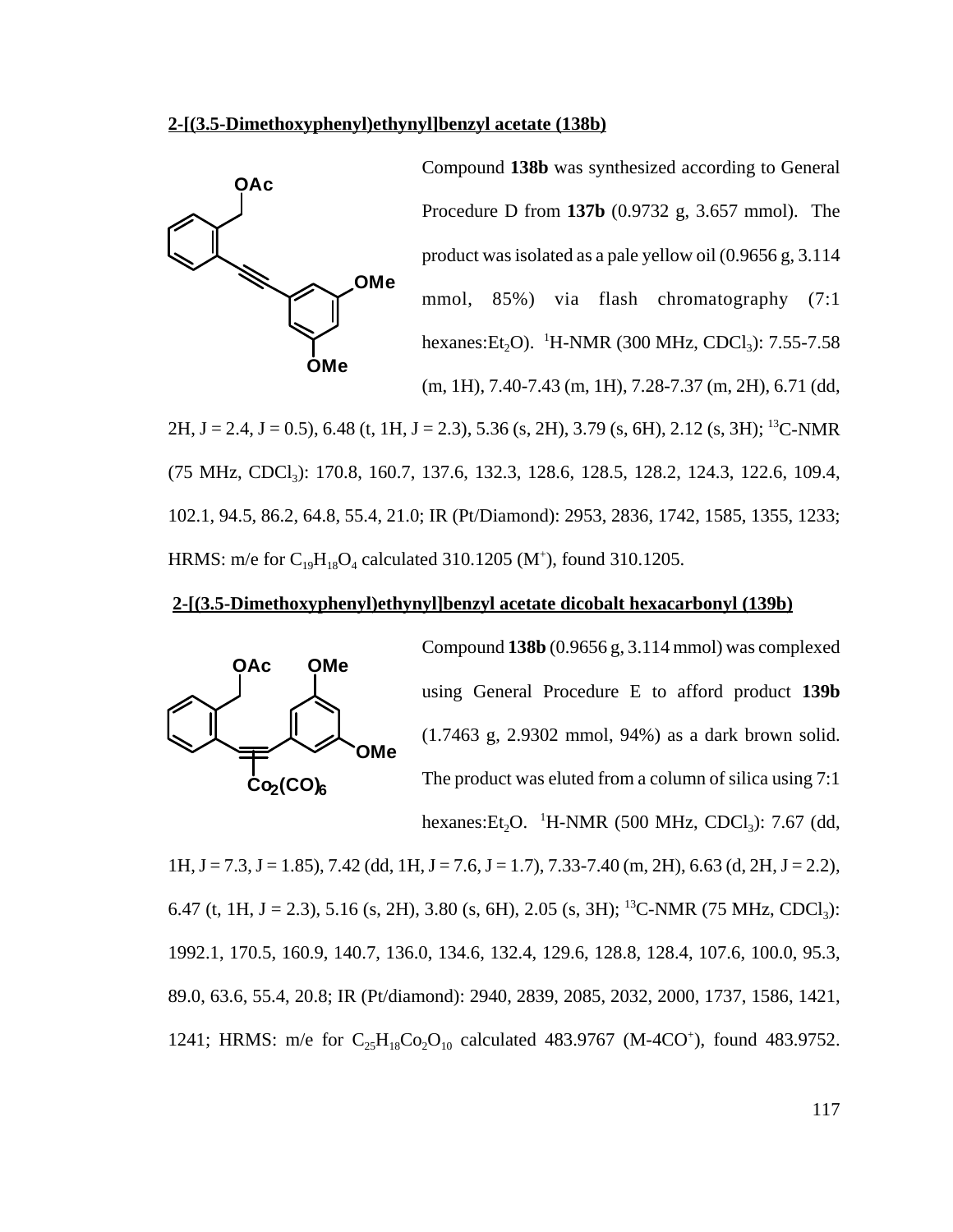#### **Compound 140b**



Compound **140b** was synthesized according to General Procedure F from starting material **139b** (0.2052 g, 0.3443 mmol). The reaction was complete in 15 h, as monitored by TLC. The product was recovered as a dark maroon solid

(0.0938 g, 0.175 mmol, 51%) using flash chromatography (10:1 hexanes:  $Et_2O$ ). <sup>1</sup>H-NMR  $(500 \text{ MHz}, \text{CDCl}_3)$ : 7.68-7.71 (m, 1H), 7.31-7.38 (m, 3H), 6.87 (d, 1H, J = 2.5), 6.54 (d, 1H,  $J = 2.5$ ), 3.94 (s, 2H), 3.90 (s, 3H), 3.86 (s, 3H); <sup>13</sup>C-NMR (75 MHz, CDCl<sub>3</sub>): 199.6, 159.6, 157.2, 139.4, 138.1, 137.6, 132.0, 129.8, 128.6, 127.5, 118.4, 108.3, 99.1, 91.6, 90.9, 56.1, 55.4, 31.8; IR (Pt/diamond): 2938, 2840, 2090, 2052, 1996, 1572, 1138; HRMS: m/e for  $C_{23}H_{14}Co_2O_8$  calculated 479.9454 (M-2CO<sup>+</sup>), found 479.9455.

#### **3-[(Trimethylsilyl)ethynyl]furan-2-carbaldehyde (142)**



Compound **142** was synthesized according to General Procedure A from 3-bromo-2-formylfuran (3.0857 g, 17.741 mmol). The product was isolated as a colourless solid (3.1350 g, 16.323 mmol, 92%) using flash chromatography (15:1 hexanes:  $Et_2O$ ), with a m.p. of 49-50 °C (lit., m.p.

50  $^{\circ}C^{42}$ ), and characterized as spectroscopically identical to reported values<sup>42</sup>.

## **3-[(3-Methoxyphenyl)ethynyl]furan-2-carbaldehyde (143) (GENERAL PROCEDURE G)**

Compound **143** was synthesized using a tandem desilylation/Sonogashira reaction.  $Pd(PPh<sub>3)</sub><sub>4</sub> (0.2208 g, 0.1911 mmol, 3 mol%)$  and CuI (0.0607 g, 0.318 mmol, 5 mol%) were placed in a round bottom flask, and put under vacuum for 10 minutes. The flask was then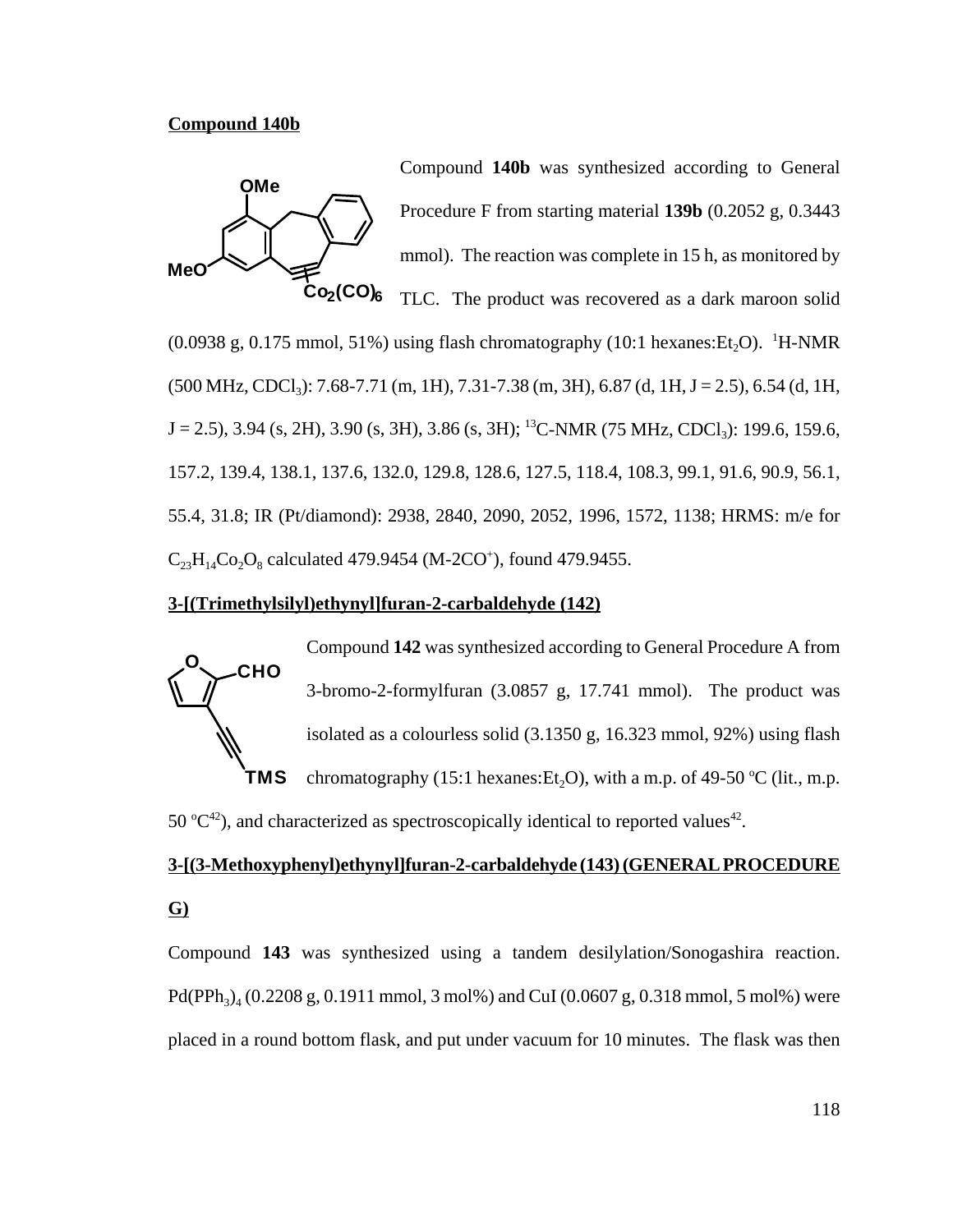

**CHO Durged with nitrogen.** This was repeated two times more<sup>44</sup>. 3-Iodoanisole (2.6084 g, 11.149 mmol), dissolved in THF (10.6 mL) was added to the reaction flask, followed by **142** (1.2236 g, 6.3709 mmol), also dissolved in THF (10.6 mL). NEt<sub>3</sub> (42.5 mL) (which had been bubbled through with  $N_2$  for 1.5 h prior) was

added, and the mixture was cooled to  $0^{\circ}$ C. TBAF (1.0 M in THF, 12.7 mL, 12.7 mmol) was added dropwise to the reaction flask. The reaction was allowed to proceed for 10 minutes at 0 °C under nitrogen before being brought to room temperature and allowed to go overnight (20 h) while still under a nitrogen atmosphere. The next day, the reaction was filtered through Celite®, dissolved in Et<sub>2</sub>O (75 mL), and extracted with NH<sub>4</sub><sup>+</sup>Cl<sup>-</sup> (aq., sat., 2 x 75 mL), followed by brine  $(1 \times 75 \text{ mL})$ . The organic fraction was dried over  $MgSO_4$ , filtered, and the solvent removed under reduced pressure. Flash chromatography (10:1 hexanes: Et<sub>2</sub>O) eluted the product (143) as a pale yellow oil (1.1380 g, 5.0340 mmol, 79%). <sup>1</sup>H-NMR (500 MHz, CDCl<sub>3</sub>): 9.84 (s, 1H), 7.62-7.63 (m, 1H), 7.26 (apparent t, 1H, J = 7.9), 7.12 (dd, 1H, J = 7.6, J = 1.0), 7.04-7.05 (m, 1H), 6.93 (dd, 1H, J = 8.4, J = 2.6), 6.65-6.66 (m, 1H), 3.80 (s, 3H); <sup>13</sup>C-NMR (125 MHz, CDCl<sub>3</sub>): 176.1, 159.4, 152.7, 147.6, 129.6, 124.3, 122.8, 119.5, 116.5, 116.0, 115.2, 97.3, 78.1, 55.3; IR (Pt/diamond): 2834, 2213, 1671, 1572, 1476, 1238; HRMS: m/e for  $C_{14}H_{10}O_3$  calculated 226.0630 (M<sup>+</sup>), found 226.0626.

#### **[3-((3-Methoxyphenyl)ethynyl)furan-2-yl]methyl acetate (145a)**

Compound **145a** was synthesized according to General Procedure D from **143** (1.1380 g, 5.0340 mmol). The product (**145a**) was isolated as a yellow oil (1.3001 g, 4.8136 mmol,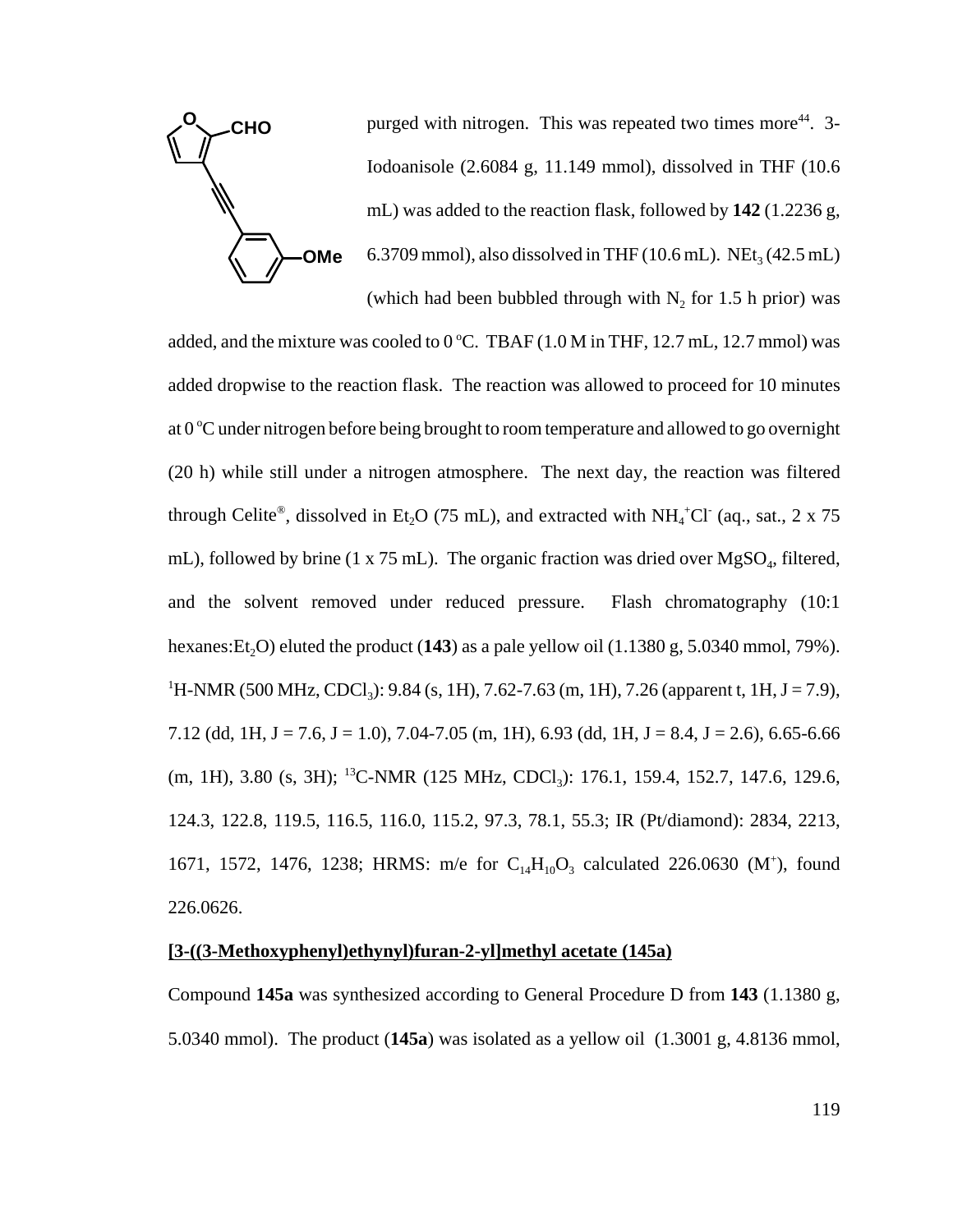

93.3, 79.5, 56.6, 55.3, 20.8; IR (Pt/diamond): 2951, 2830, 2217, 1733, 1591, 1227; HRMS: m/e for  $C_{16}H_{14}O_4$  calculated 270.0892 (M<sup>+</sup>), found 270.0885.

#### **[3-((3-Methoxyphenyl)ethynyl)furan-2-yl]methyl acetate dicobalt hexacarbonyl (146a)**



Compound **146a** (2.2480 g, 4.0437 mmol, 84%) was isolated as a dark brown solid from **145a** (1.3001 g, 4.8136 mmol) being treated according to General Procedure E. Flash chromatography (7:1 Hexanes:  $Et_2O$ ) eluted the complexed product. <sup>1</sup>H-NMR (500

MHz, CDCl<sub>3</sub>): 7.46 (d, 1H, J = 1.8), 7.29 (apparent t, 1H, J = 8.0),

7.13 (apparent ddd, 1H, J = 7.6, J = 1.6, J = 0.9), 7.07-7.08 (m, 1H), 6.90 (ddd, 1H, J = 8.3,  $J = 2.6$ ,  $J = 0.9$ ), 6.56 (d, 1H,  $J = 2.0$ ), 5.08 (s, 2H), 3.82 (s, 3H), 2.03 (s, 3H); <sup>13</sup>C-NMR (125 MHz, CDCl<sub>3</sub>): 198.9, 170.5, 159.8, 146.8, 143.4, 139.4, 129.9, 122.7, 121.6, 114.8, 113.4, 113.0, 92.7, 79.4, 56.6, 55.2, 20.5; IR (Pt/diamond): 2943, 2087, 2046, 2003, 1988, 1744, 1226; HRMS: m/e for  $C_{22}H_{14}Co_{2}O_{10}$  calculated 471.9403 (M-3CO<sup>+</sup>), found 471.9389.

#### **3-[(3,5-Dimethoxyphenyl)ethynyl]furan-2-carbaldehyde (144a)**

[(3,5-Dimethoxyphenyl)ethynyl]trimethylsilane (**156c**) (0.9212 g, 3.935 mmol) was subjected to tandem desilylation/Sonogashira chemistry according to General Procedure G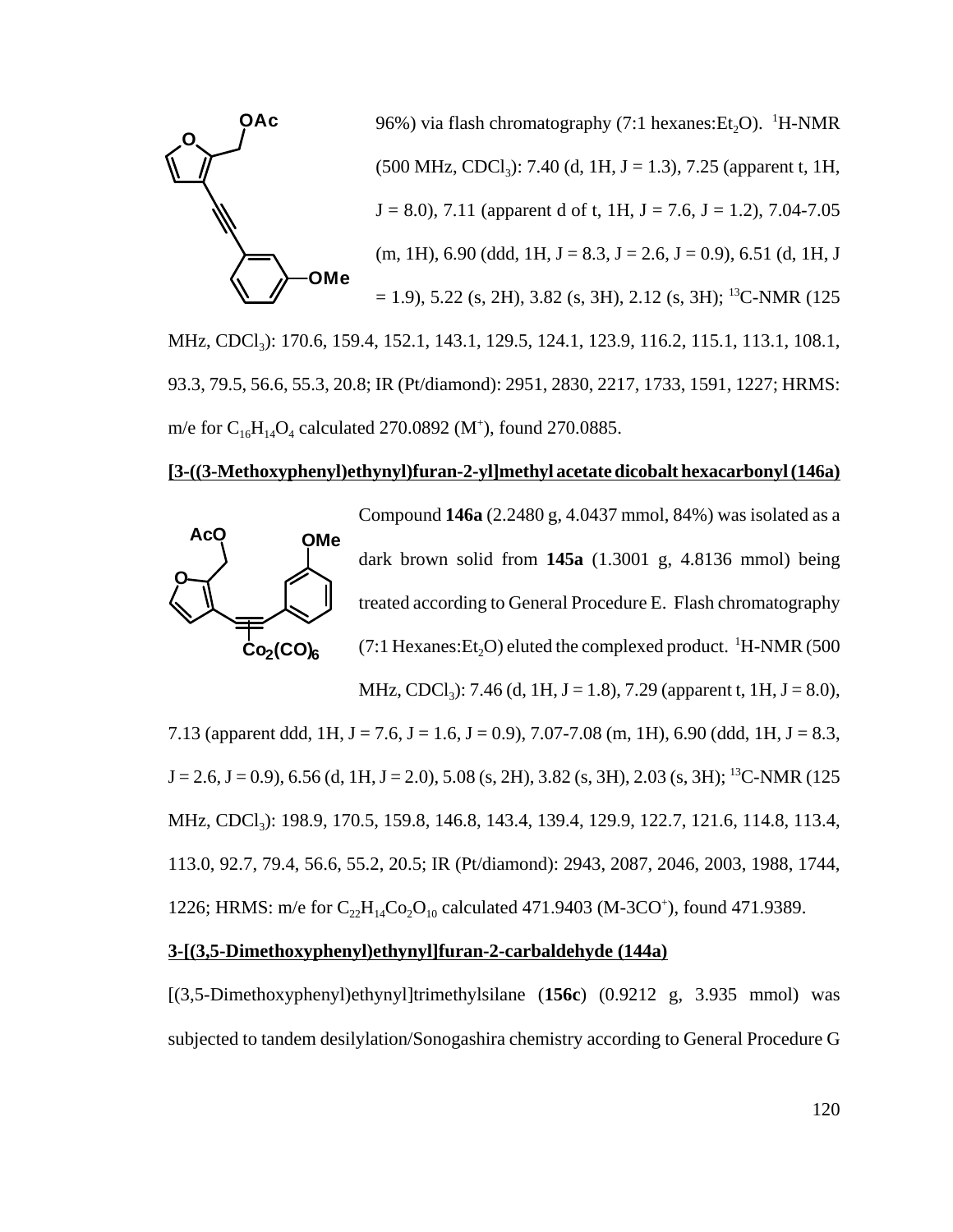

with 3-bromo-2-formylfuran (1.1977 g, 6.8861 mmol) and Pd(PPh<sub>3</sub>)<sub>2</sub>Cl<sub>2</sub> (0.0828 g, 0.118 mmol, 3 mol%) as the catalyst. The product (**144a**) was isolated with flash chromatography  $(7:1 \text{ hexanes:Et}, O)$  as a light yellow solid  $(0.8263 \text{ g}, 3.227)$ mmol, 82%) with a m.p. of 88-88.5 °C. <sup>1</sup>H-NMR (500 MHz, CDCl<sub>3</sub>): 9.85 (d, 1H, J = 0.8), 7.64 (dd, 1H, J = 1.8, J = 0.8),

6.68 (d, 2H, J = 2.3), 6.66 (d, 1H, J = 1.8), 6.50 (t, 1H, J = 2.3), 3.79 (s, 6H); <sup>13</sup>C-NMR (125 MHz, CDCl<sub>3</sub>): 176.1, 160.6, 152.8, 147.6, 123.1, 119.4, 115.2, 109.5, 102.7, 97.4, 77.8, 55.5; IR (Pt/diamond): 2940, 2832, 2219, 1669, 1586, 1424, 1208; HRMS: m/e for C<sub>15</sub>H<sub>12</sub>O<sub>4</sub> calculated  $256.0736$  (M<sup>+</sup>), found  $256.0731$ .

# **[3-((3,5-Dimethoxyphenyl)ethynyl)furan-2-yl]methyl acetate (145b)**



3.78 (s, 6H), 2.10 (s, 3H); <sup>13</sup>C-NMR (125 MHz, CDCl<sub>3</sub>): 170.5, 160.6, 152.2, 143.1, 124.1, 113.1, 109.2, 108.0, 101.9, 93.4, 79.3, 56.6, 55.4, 20.8; IR (KBr): 3125, 2941, 2840, 2218, 1745, 1590, 1156; HRMS: m/e for  $C_{17}H_{16}O_5$  calculated 300.0998 (M<sup>+</sup>), found 300.0998.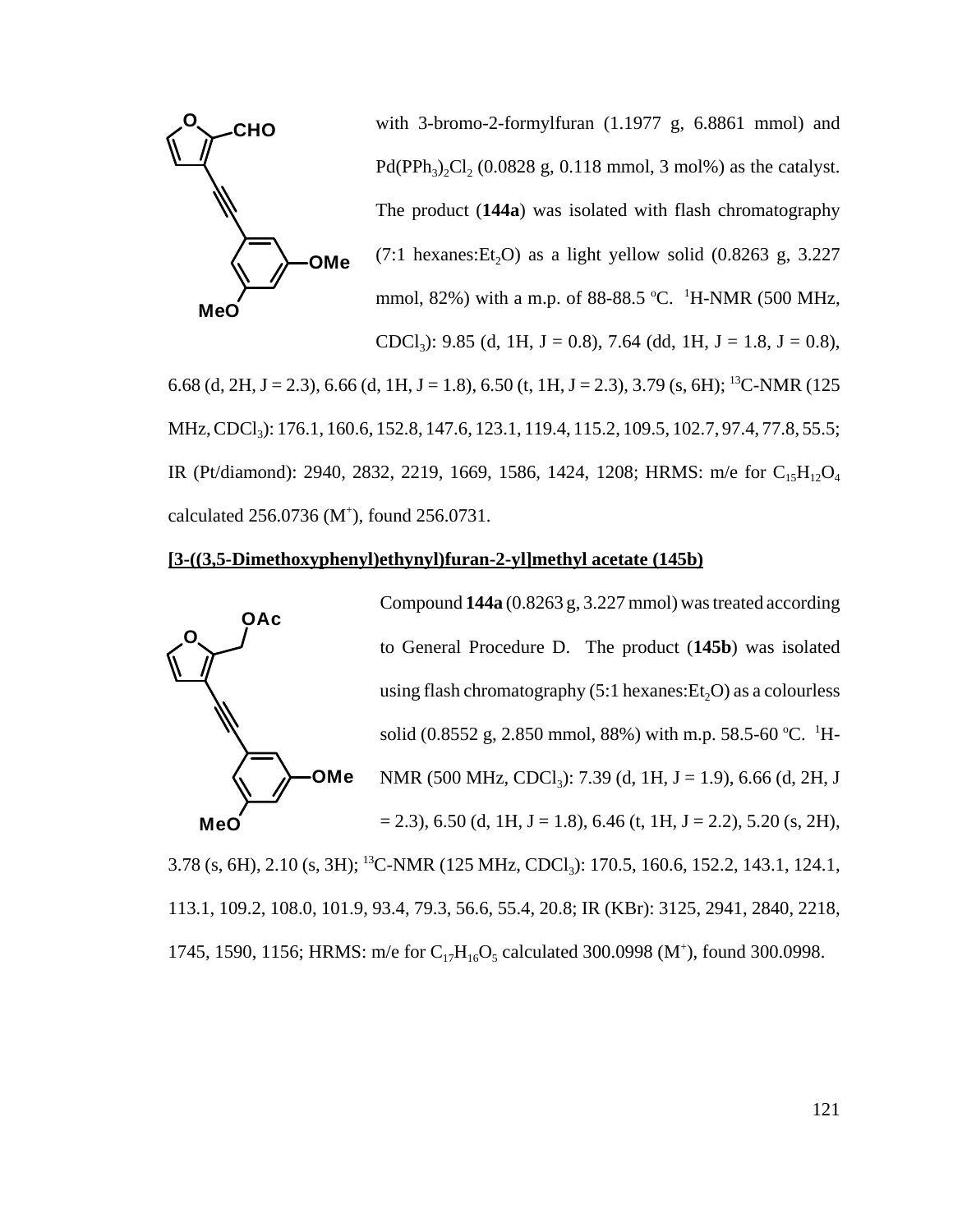# **[3-((3,5-Dimethoxyphenyl)ethynyl)furan-2-yl]methyl acetate dicobalt hexacarbonyl (146b)**



Compound **145b** (0.8552 g, 2.850 mmol) was complexed according to General Procedure E. The complexed product **146b** was isolated using flash chromatography  $(5:1$  Hexanes:  $Et<sub>2</sub>O$  after washing the column with 100% hexanes to remove any excess,

uncomplexed  $Co_2(CO)_8$ . The product (1.5958 g, 2.7235 mmol, 96%) was a dark brown solid in appearance. <sup>1</sup>H-NMR (500 MHz, CDCl<sub>3</sub>): 7.46 (d, 1H, J = 2.0), 6.68 (d, 2H, J = 2.2), 6.56  $(d, 1H, J = 1.9)$ , 6.46  $(t, 1H, J = 2.3)$ , 5.08  $(s, 2H)$ , 3.81  $(s, 6H)$ , 2.04  $(s, 3H)$ ; <sup>13</sup>C-NMR (125) MHz, CDCl<sub>3</sub>): 198.9, 170.5, 160.9, 146.8, 143.4, 140.0, 122.7, 112.9, 107.4, 99.9, 92.9, 79.3, 56.6, 55.4, 55.3, 20.5; IR (KBr): 2972, 2941, 2089, 2049, 2028, 2008, 1994, 1743, 1587, 1225; HRMS: m/e for  $C_{23}H_{16}Co_2O_{11}$  calculated 529.9458 (M<sup>+</sup>), found 529.9470.

### **Compound 147b**



Compound **146b** (0.1582 g, 0.2700 mmol) was treated according to General Procedure F. The product **147b** was isolated using flash chromatography (neutralized silica, 15:1 hexanes: Et<sub>2</sub>O) as a maroon solid  $(0.0232 \text{ g}, 0.0441)$ mmol, 17%). <sup>1</sup>H-NMR (500 MHz, CDCl<sub>3</sub>): 7.38 (d, 1H, J

 $= 1.4$ ), 6.86 (d, 1H, J = 2.2), 6.60 (d, 1H, J = 1.4), 6.50 (d, 1H, J = 2.2), 4.14 (s, 2H), 3.87 (s, 3H), 3.85 (s, 3H); <sup>13</sup>C-NMR (125 MHz, CDCl<sub>3</sub>): 199.3, 159.5, 157.3, 150.1, 142.5, 139.3, 118.0, 114.5, 111.9, 109.9, 98.9, 91.6, 81.5, 55.9, 55.3, 25.4; IR (Pt/diamond): 2928, 2836,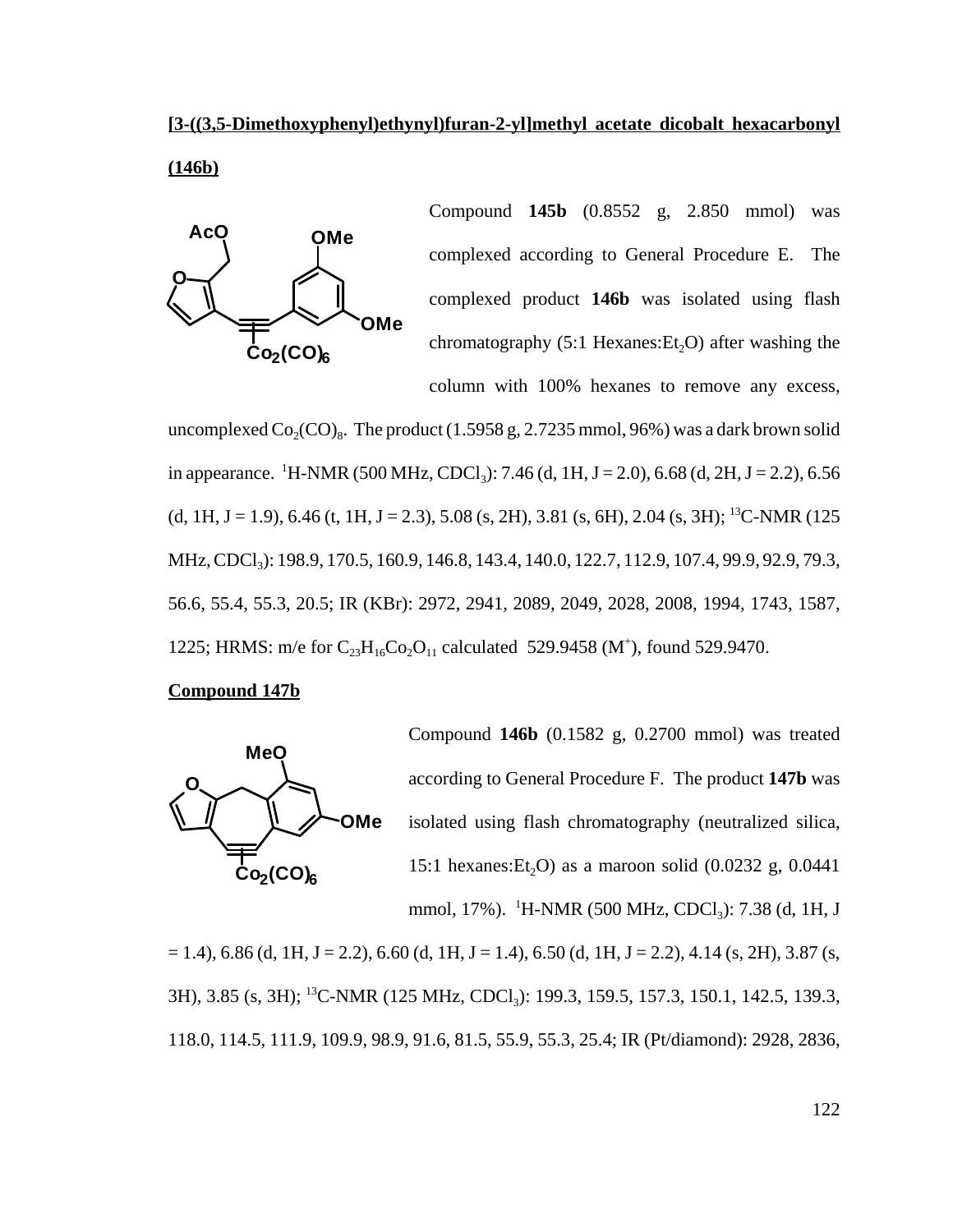2086, 2016, 1995, 1561, 1318, 1141; HRMS: m/e for  $C_{21}H_{12}Co_2O_9$  calculated 469.9247 (M-2CO+ ), found 469.9245.

Compound **141b** was synthesized (with slight modifications) according to

#### **3-Bromothiophene-2-carbaldehyde (141b)**

**CHO Br S** reported procedures by *Fuller et. al.*<sup>52</sup>. 3-Bromothiophene (2.5412 g, 15.695 mmol) was added dropwise to a stirred solution of LDA [prepared by addition of *n*-butyllithium (2.5 M in hexanes, 6.3 mL, 16 mmol) to diisopropylamine (2.2 mL, 16 mmol) at 0 °C] in THF (28.6 mL) at 0 °C, and the resulting mixture was stirred for a further 30 minutes at this temperature. DMF (3.6 mL, 47 mmol) was then added, and the mixture was stirred further for overnight (20 h), allowing the reaction to come to room temperature. The next day, the reaction was quenched with  $NH_4^+Cl^-$  (aq., sat., 30 mL), extracted with Et<sub>2</sub>O (2 x 50 mL), dried over MgSO<sub>4</sub>, and filtered. The organic solvent was removed under reduced pressure, and Kugelrohr distillation with b.p. 95 °C at 0.1 Torr (lit., b.p. 75 °C at 0.2 Torr<sup>52</sup>) afforded the product as a yellow oil  $(2.2360 \text{ g}, 11.774 \text{ mmol}, 75\%)$ , which was spectroscopically identical to reported values<sup>52</sup>.

#### **3-[(3,5-Dimethoxyphenyl)ethynyl]thiophene-2-carbaldehyde (144b)**



[(3,5-Dimethoxyphenyl)ethynyl]trimethylsilane **156c** (0.7501 g, 3.204 mmol) was subjected to tandem desilylation/Sonogashira chemistry according to General Procedure G with 3-bromothiophene-2-carbaldehyde **141b** (1.0648 g, 5.6071 mmol). The product **144b** was isolated via flash chromatography (7:1 hexanes: $Et<sub>2</sub>O$ ) as a colourless solid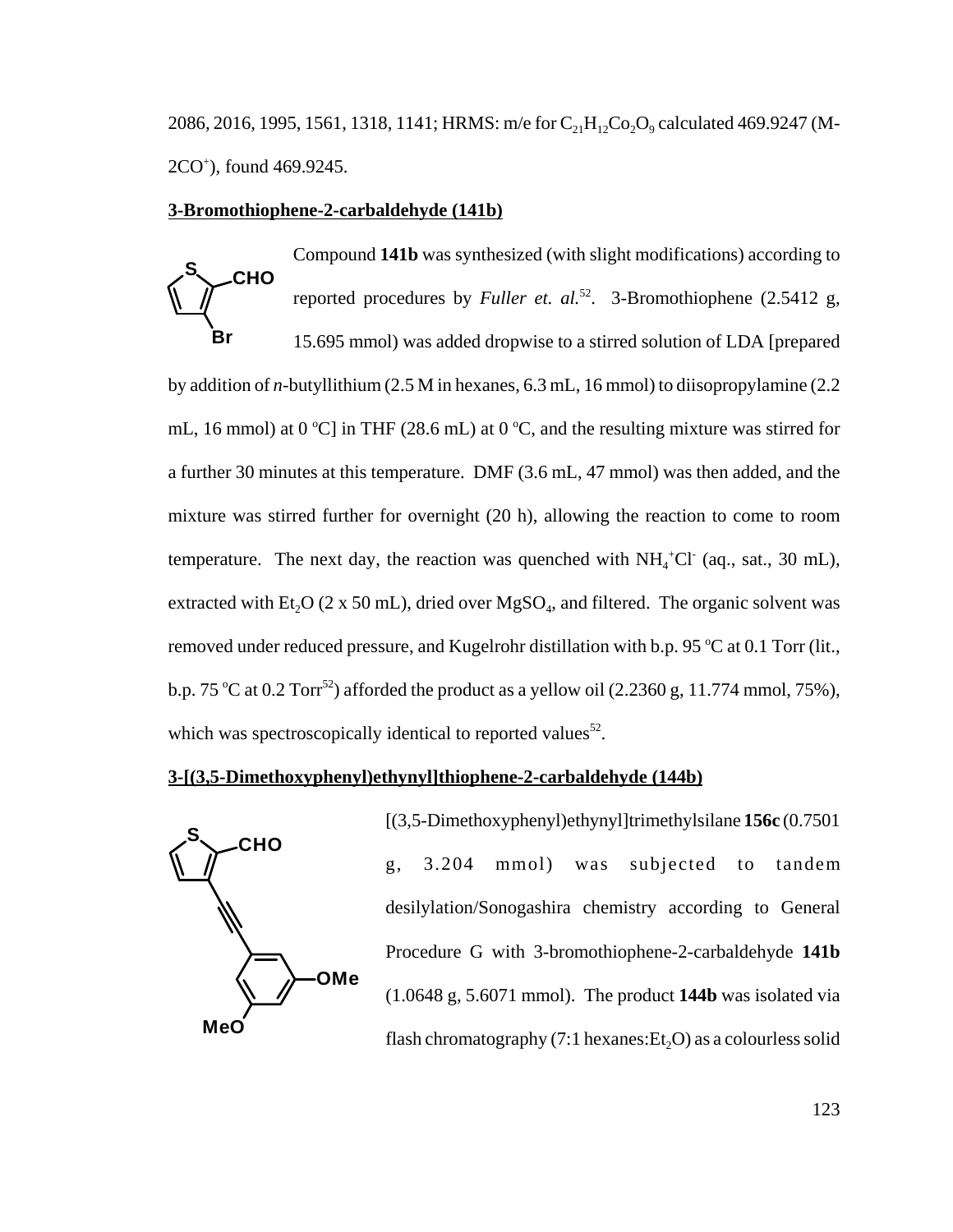(0.6715 g, 2.468 mmol, 77%) with m.p. 94.5-95 °C. <sup>1</sup>H-NMR (300 MHz, CDCl<sub>3</sub>): 10.21 (d, 1H, J = 0.7), 7.67 (dd, 1H, J = 0.7, J = 5.0), 7.23 (d, 1H, J = 5.0), 6.68 (d, 2H, J = 2.3), 6.50  $(t, 1H, J = 2.2), 3.79$  (s, 6H); <sup>13</sup>C-NMR (75 MHz, CDCl<sub>3</sub>): 183.0, 160.7, 143.7, 134.0, 131.6, 130.8, 123.2, 109.6, 102.7, 96.2, 81.1, 55.5; IR (Pt/diamond): 3008, 2964, 2835, 2209, 1659, 1585, 1203; HRMS: m/e for  $C_{15}H_{12}O_3S$  calculated 272.0507 (M<sup>+</sup>), found 272.0512.

# **[3-((3,5-Dimethoxyphenyl)ethynyl)thiophen-2-yl]methyl acetate (145c)**



Compound **144b** (0.6715 g, 2.468 mmol) was reduced and acetylated according to General Procedure D. The product **145c** was isolated as a yellow oil (0.7250 g, 2.294 mmol, 93%) using flash chromatography  $(5:1 \text{ hexanes:} Et_2O)$ . <sup>1</sup>H-NMR  $(500 \text{ MHz}, \text{CDCl}_3)$ : 7.29 (d, 1H, J = 5.0), 7.12 (d, 1H, J = 5.0), 6.69 (m, 2H), 6.48 (m, 1H), 5.42 (s, 2H), 3.81 (s, 6H), 2.12 (s, 3H); <sup>13</sup>C-NMR (125 MHz, CDCl<sub>3</sub>): 170.7, 160.6, 140.5, 129.7,

125.8, 124.2, 122.4, 109.3, 101.9, 92.9, 82.3, 59.4, 55.4, 20.9; IR (Pt/diamond): 3000, 2838, 1736, 1586, 1419, 1155; HRMS: m/e for  $C_{17}H_{16}O_4S$  calculated 316.0769 (M<sup>+</sup>), found 316.0756.

# **[3-((3,5-Dimethoxyphenyl)ethynyl)thiophen-2-yl]methyl acetate dicobalt hexacarbonyl (146c)**



Compound **145c** (0.7250 g, 2.294 mmol) was subjected to complexation according to General Procedure E. The product **146c** was isolated as a dark brown solid (1.1616 g, 1.9298 mmol, 84%) using flash chromatography (5:1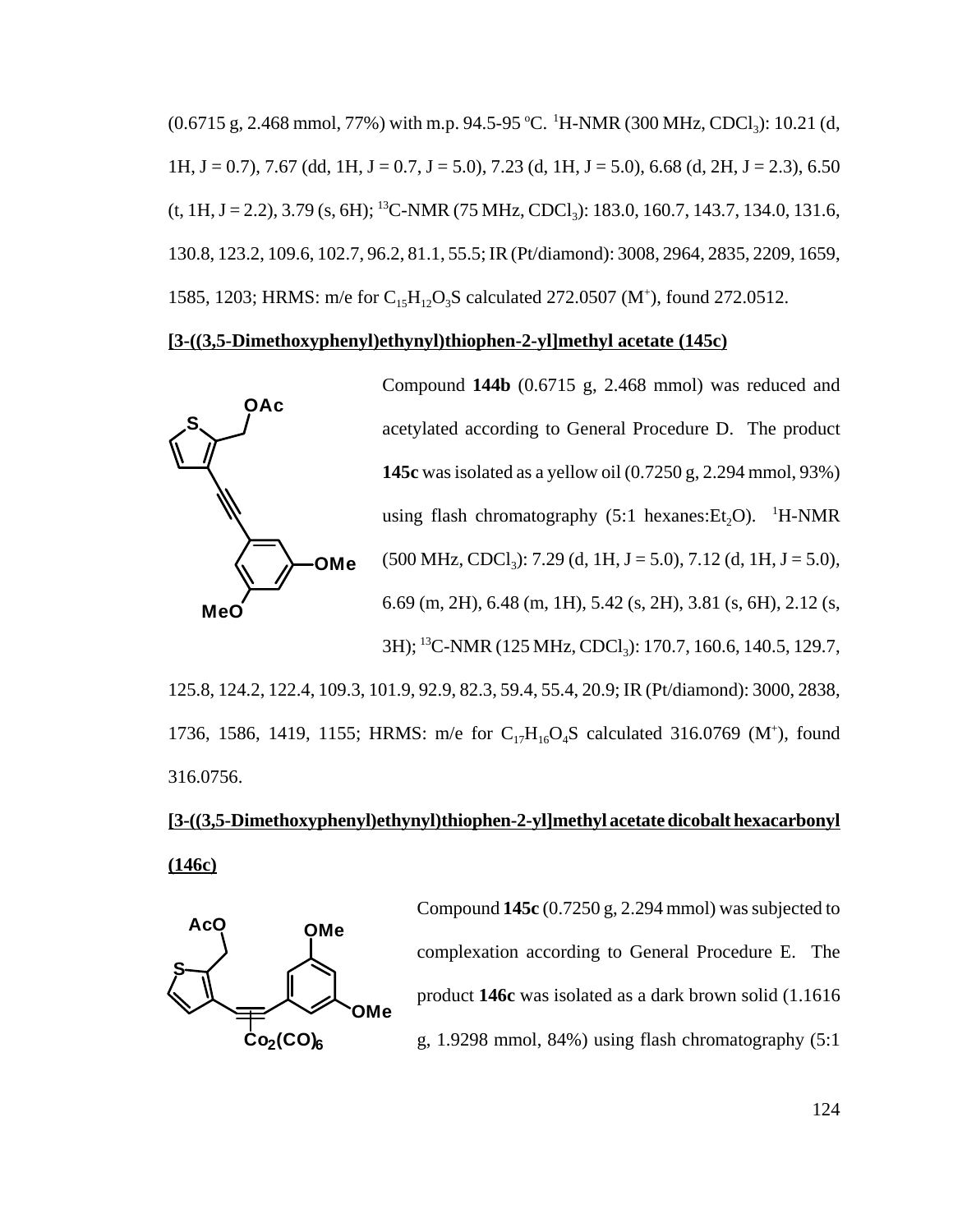hexanes: Et<sub>2</sub>O), after removing excess, uncomplexed  $Co_2(CO)_8$  with 100% hexanes. <sup>1</sup>H-NMR  $(500 \text{ MHz}, \text{CDCl}_3)$ : 7.31 (d, 1H, J = 5.2), 7.15 (d, 1H, J = 5.2), 6.67 (d, 2H, J = 2.3), 6.46 (t, 1H, J = 2.2), 5.23 (s, 2H), 3.80 (s, 6H), 2.03 (s, 3H); <sup>13</sup>C-NMR (125 MHz, CDCl<sub>3</sub>): 199.0, 170.5, 160.9, 140.3, 136.5, 134.9, 130.5, 126.1, 107.5, 99.9, 93.3, 82.4, 58.6, 55.3, 20.6; IR (Pt/diamond): 2966, 2840, 2086, 2044, 1990, 1741, 1579, 1227; HRMS: m/e for  $C_{23}H_{16}Co_2O_{10}S$  calculated 517.9281 (M-3CO<sup>+</sup>), found 517.9290.

# **Compound 147c**



Compound **146c** (0.1291 g, 0.2145 mmol) was subjected to Nicholas reaction chemistry according to General Procedure F. The reaction was complete after 10 minutes, as determined by TLC, and the product (**147c**) was isolated as a dark maroon solid (0.0851 g, 0.157 mmol, 73%) using

flash chromatography (15:1 hexanes:Et<sub>2</sub>O). <sup>1</sup>H-NMR (500 MHz, CDCl<sub>3</sub>): 7.24 (½ ABq, 1H,  $J = 13.7$ ),  $7.18$  ( $\frac{1}{2}$  ABq, 1H,  $J = 5.4$ ), 6.86 (d, 1H,  $J = 2.6$ ), 6.53 (d, 1H,  $J = 2.6$ ), 4.11 (s, 2H), 3.88 (s, 3H), 3.86 (s, 3H); <sup>13</sup>C-NMR (75 MHz, CDCl<sub>3</sub>): 199.5, 159.7, 157.1, 134.0, 137.4, 135.8, 129.4, 123.8, 116.0, 109.4, 99.1, 91.2, 84.6, 56.1, 55.4, 25.0; IR (Pt/diamond): 2963, 2832, 2086, 2035, 2004, 1567, 1210; HRMS: m/e for  $C_{21}H_{12}Co_2O_8S$  calculated 513.8968 (M-CO+ ), found 513.8949.

# **2-(Phenylethynyl)cyclo-pent-1-enecarbaldehyde (150a)**

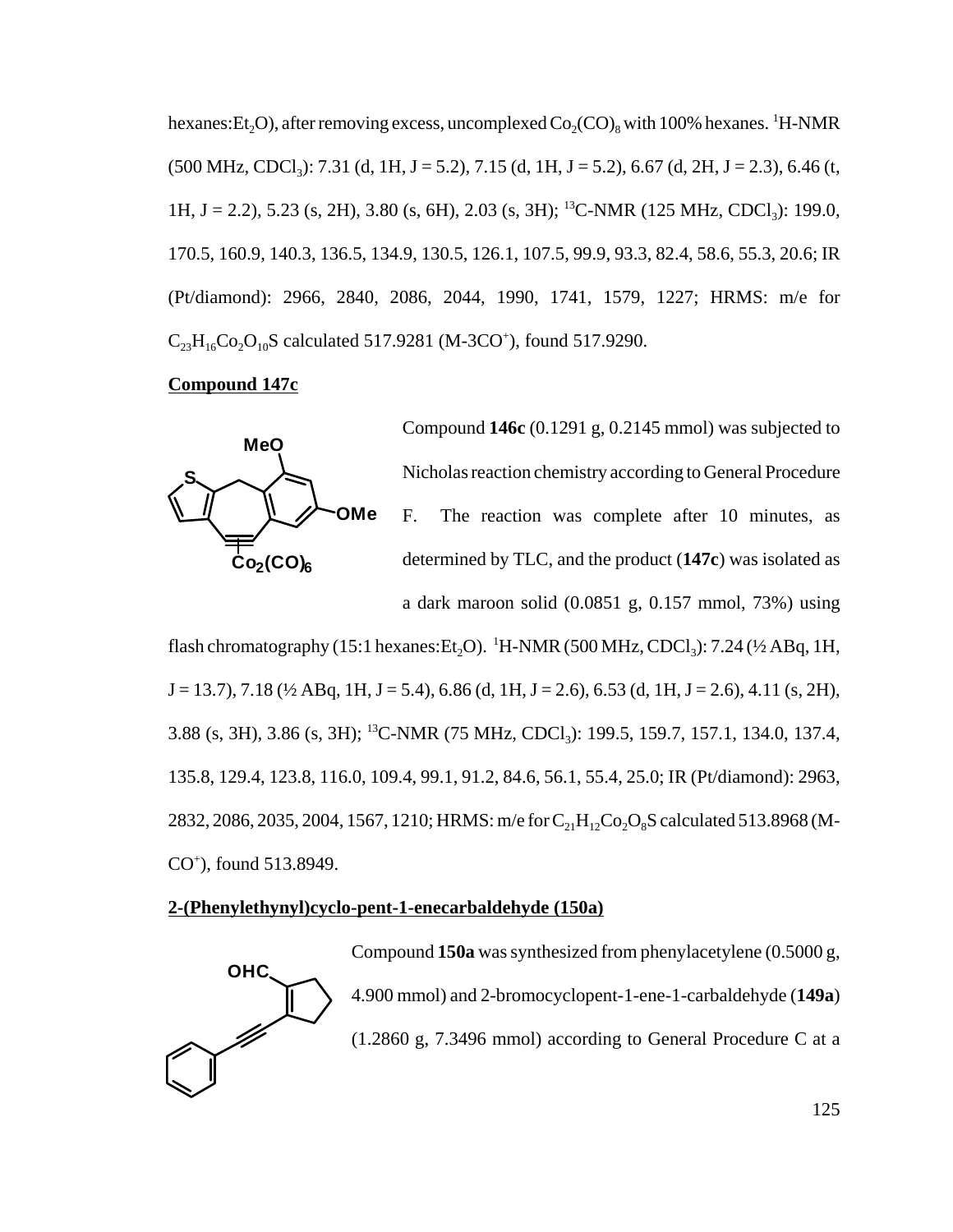temperature of 75 °C. It was isolated by preparative TLC  $(25:1 \text{ hexanes:Et}_2O)$  as a yellow oil (0.6907 g, 3.522 mmol, 72%). <sup>1</sup>H-NMR (500 MHz, CDCl<sub>3</sub>): 10.16 (s, 1H), 7.49 (apparent dd, 2H, J = 7.6, J = 1.8), 7.33-7.38 (m, 3H), 2.79 (t, 2H, J = 7.9), 2.64 (t, 2H, J = 7.9), 1.98 (apparent pentet, 2H, J = 7.9); <sup>13</sup>C-NMR (75 MHz, CDCl<sub>3</sub>): 188.9, 148.1, 143.2, 132.0, 129.5, 128.7, 122.2, 100.8, 83.4, 39.1, 29.8, 22.3; IR (KBr): 3312, 3081, 2969, 2850, 2811, 2722, 2199, 1676, 1353; HRMS: m/e for  $C_{14}H_{12}O$  calculated 196.0888 (M<sup>+</sup>), found 196.0883.

# **[2-(Phenylethynyl)cyclopent-1-enyl]methyl acetate (151a)**



Compound **150a** (0.5077 g, 2.589 mmol) was subjected to reduction and acetylation according to General Procedure D. Product **151a** was isolated by prepartative TLC (15:1 hexanes: Et<sub>2</sub>O) as a yellow oil (0.5531 g, 2.303 mmol, 89%). <sup>1</sup>H-

NMR (500 MHz, CDCl<sub>3</sub>): 7.45 (apparent dd, 2H, J = 6.5, J = 3.1), 7.31-7.33 (m, 3H), 4.89  $(s, 2H)$ , 2.63 (t, 2H, J = 7.7), 2.52 (t, 2H, J = 7.9), 2.10 (s, 3H), 1.97 (apparent pentet, 2H,  $J = 7.7$ ); <sup>13</sup>C-NMR (75 MHz, CDCl<sub>3</sub>): 171.2, 144.8, 131.6, 128.4, 128.3, 123.4, 123.1, 95.0, 84.7, 62.1, 37.1, 34.2, 22.5, 21.0; IR (KBr): 2960, 2852, 1743, 1225; HRMS: m/e for  $C_{16}H_{16}O_2$  calculated 240.1150 (M<sup>+</sup>), found 240.1145.

# **[2-(Phenylethynyl)cyclopent-1-enyl]methyl acetate dicobalt hexacarbonyl (152a)**

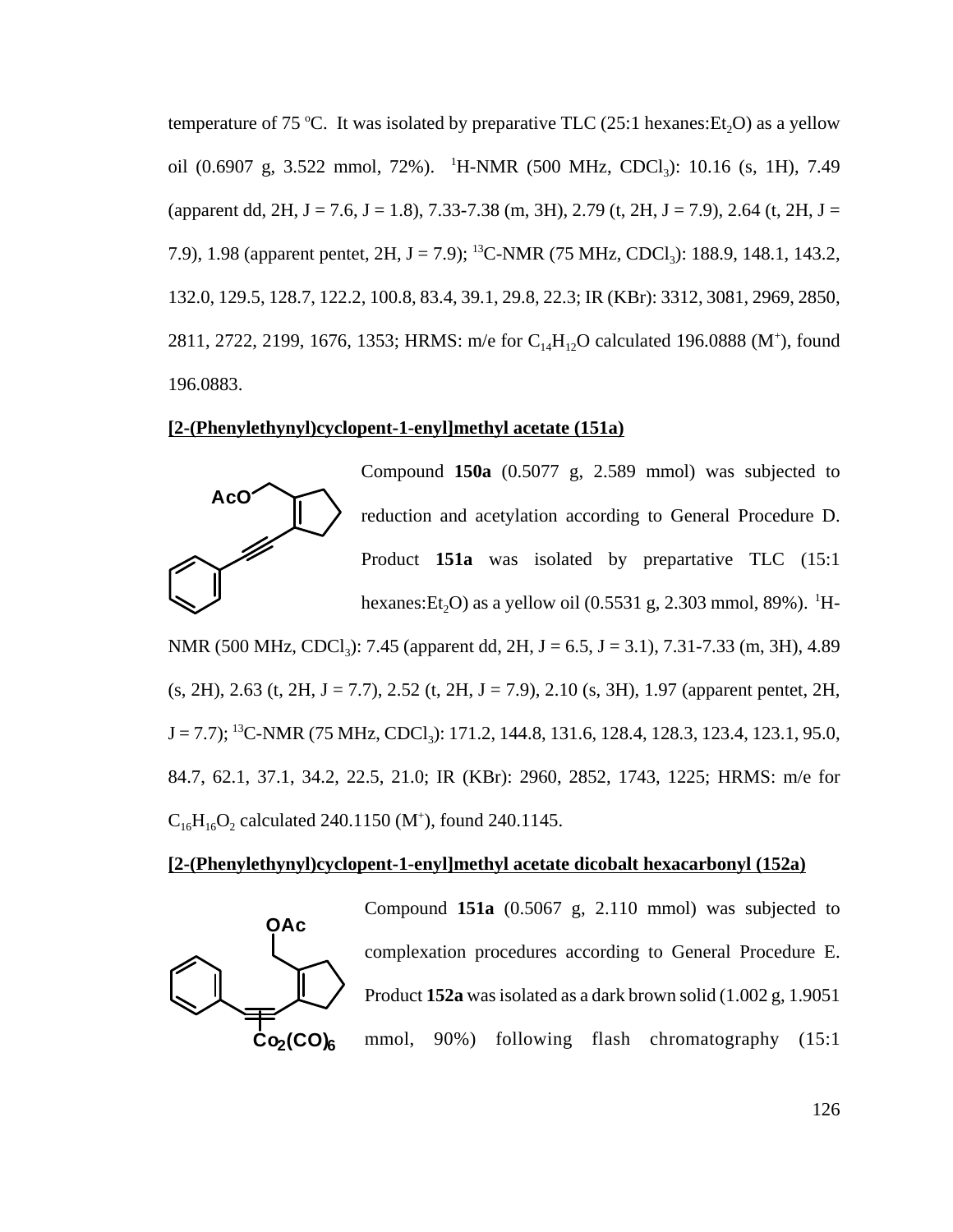hexanes: Et<sub>2</sub>O). <sup>1</sup>H-NMR (500 MHz, CDCl<sub>3</sub>): 7.44-7.47 (m, 2H), 7.30-7.37 (m, 3H), 4.63  $(s, 2H)$ , 2.79 (t, 2H, J = 7.8), 2.56 (t, 2H, J = 7.9), 2.03 (apparent pentet, 2H, J = 7.9), 2.00 (s, 3H); <sup>13</sup>C-NMR (75 MHz, CDCl<sub>3</sub>): 199.4, 170.8, 138.5, 137.6, 137.2, 129.3, 128.9, 127.9, 93.1, 84.7, 61.2, 39.9, 36.3, 21.9, 20.9; IR (KBr): 3077, 2957, 2848, 2089, 2050, 2021, 1745, 1231; HRMS: m/e for  $C_{22}H_{16}Co_2O_8$  calculated 497.9560 (M-CO<sup>+</sup>), found 497.9552.

# **2-(Phenylethynyl)cyclohex-1-enecarbaldehyde (150b)**



Compound **150b** was synthesized from phenylacetylene (0.2773 g, 2.717 mmol) and 2-bromocyclohex-1-ene-1-carbaldehyde (**149b**) (0.7134 g, 4.076 mmol) according to General Procedure C at a reaction temperature of 80  $^{\circ}$ C using an oil bath. The product was isolated using preparative  $TLC(25:1$  hexanes: $Et<sub>2</sub>O$ )

as a yellow oil (0.4687 g, 2.231 mmol, 82%). <sup>1</sup>H-NMR (500 MHz, CDCl<sub>3</sub>): 10.32 (s, 1H), 7.47-7.49 (m, 2H), 7.35-7.37 (m, 3H), 2.52 (t, 2H, J = 6.1), 2.31 (t, 2H, J = 6.2), 1.66-1.75 (m, 4H); <sup>13</sup>C-NMR (75 MHz, CDCl<sub>3</sub>): 193.0, 142.7, 140.1, 131.8, 129.2, 128.6, 122.4, 98.7, 86.4, 32.5, 22.2, 22.0, 21.2; IR (KBr): 2934, 2835, 2199, 1673, 1604, 1223; HRMS: m/e for  $C_{15}H_{14}O$  calculated 210.1045 (M<sup>+</sup>), found 210.1045.

# **[2-(Phenylethynyl)cyclohex-1-enyl]methyl acetate (151b)**



Compound **150b** (0.4687 g, 2.231 mmol) was subjected to reduction and acetylation according to General Procedure D. Product **151b** was isolated via preparative TLC (15:1 hexanes:Et<sub>2</sub>O) as a yellow oil (0.4889 g, 1.924 mmol, 86%). <sup>1</sup>H-NMR (500 MHz, CDCl<sub>3</sub>): 7.43-7.45 (m, 2H), 7.29-7.33 (m, 3H),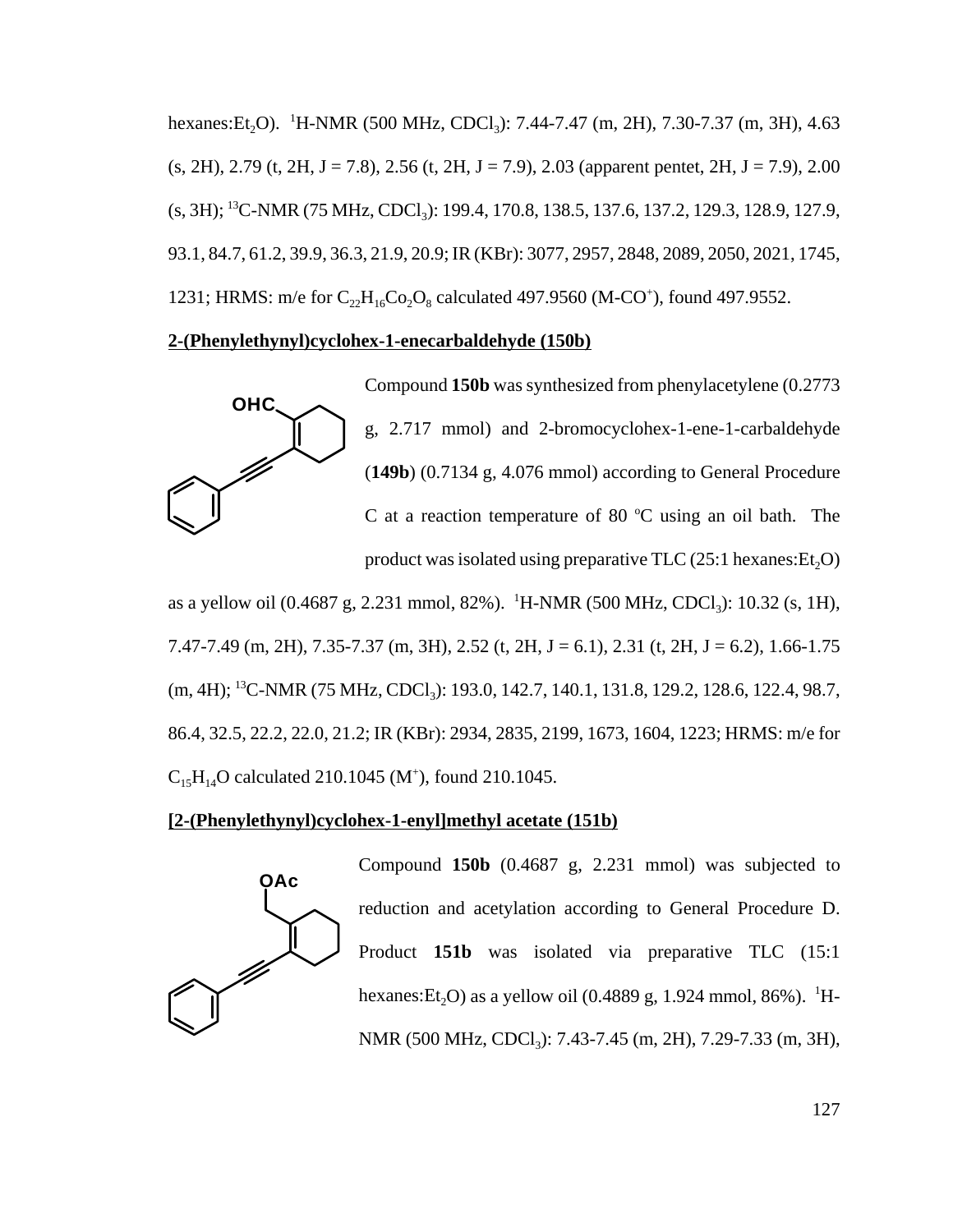4.90 (s, 2H), 2.31 (m, 2H), 2.18 (m, 2H), 2.10 (s, 3H), 1.66-1.71 (m, 4H); 13C-NMR (75 MHz, CDCl<sub>3</sub>): 171.3, 139.1, 131.6, 128.4, 128.2, 123.5, 120.1, 93.2, 88.2, 66.7, 30.3, 27.2, 22.3, 22.1, 21.1; IR (KBr): 3058, 2934, 2861, 1740, 1228; HRMS: m/e for  $C_{17}H_{18}O_2$ calculated  $254.1307$  (M<sup>+</sup>), found  $254.1302$ .

### **[2-(Phenylethynyl)cyclohex-1-enyl]methyl acetate dicobalt hexacarbonyl (152b)**



 $2H, J = 7.1$ ,  $7.30 - 7.36$  (m,  $3H$ ),  $4.53$  (s,  $2H$ ),  $2.40$  (t,  $2H, J = 6.1$ ),  $2.14$  (t,  $2H, J = 6.2$ ),  $1.95$ (s, 3H), 1.72-1.80 (m, 4H); <sup>13</sup>C-NMR (75 MHz, CDCl<sub>3</sub>): 199.6, 170.8, 138.7, 133.4, 132.1, 129.3, 128.8, 127.8, 93.7, 91.7, 65.3, 33.3, 28.5, 23.4, 22.2, 20.9; IR (KBr): 2935, 2861, 2088, 2047, 2016, 1743, 1233; HRMS: m/e for  $C_{23}H_{18}Co_2O_8$  calculated 483.9767 (M-2CO<sup>+</sup>), found 483.9759.

### **[(6-Methylenecyclohex-1-enyl)ethynyl]benzene dicobalt hexacarbonyl (154a)**



Compound **152b** (0.1068 g, 0.1978 mmol) was subjected to General Procedure F using  $BF_3\bullet$ OEt<sub>2</sub>.(75 µL, 0.59 mmol). The reaction was done within 2 h, as determined by TLC analysis. The product was isolated as a dark brown-green solid (0.0494 g,

0.103 mmol, 52%) following flash chromatography with 100% hexanes. <sup>1</sup>H-NMR (500 MHz, CDCl<sub>3</sub>): 7.48 (apparent d, 2H, J = 7.1), 7.28-7.36 (m, 3H), 6.51 (t, 1H, J = 4.2), 4.85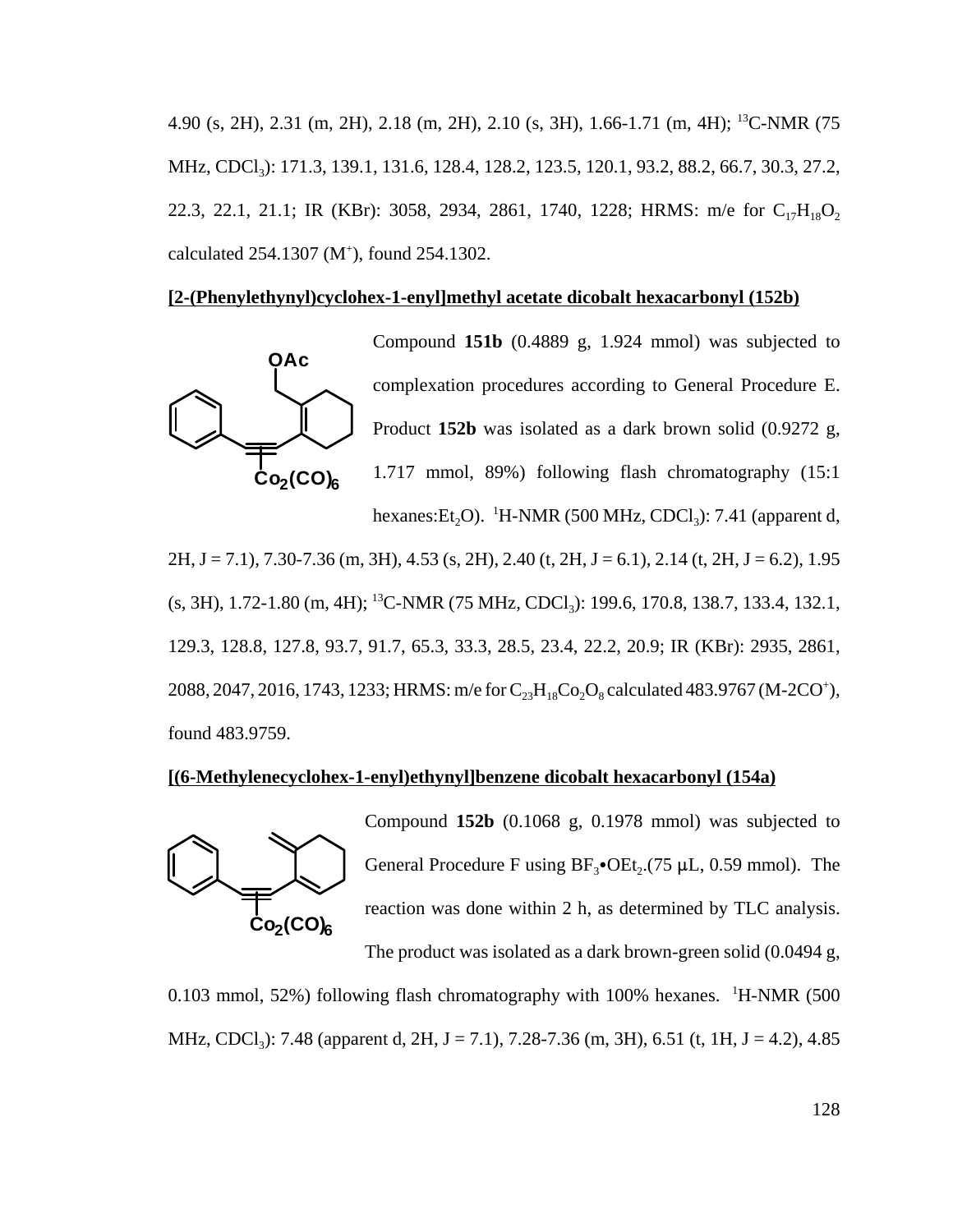$(s, 1H), 4.73$   $(s, 1H), 2.48$   $(t, 2H, J = 6.4), 2.35$  (apparent q, 2H,  $J = 5.7$ ), 1.83 (apparent pentet, 2H, J = 6.3); <sup>13</sup>C-NMR (75 MHz, CDCl<sub>3</sub>): 199.9, 140.5, 138.5, 136.8, 135.2, 130.2, 128.7, 127.8, 112.9, 94.9, 93.6, 32.9, 29.8, 27.7, 22.9; IR (KBr): 2940, 2828, 2087, 2047, 2015, 1633; HRMS: m/e for  $C_{21}H_{14}Co_2O_6$  calculated 479.9454 (M<sup>+</sup>), found 479.9465.

#### **[(3-Methoxyphenyl)ethynyl]trimethylsilane (156a)**



Compound **156a** was synthesized according to General Procedure A from 3-iodoanisole **155a** (1.0028 g, 4.2863 mmol). The product was isolated as a yellow oil (0.8470 g, 4.150 mmol, 97%), and was characterized as spectroscopically identical to reported values<sup>45</sup>.

### **Ethynyl-3-methoxybenzene (148b) (GENERAL PROCEDURE H)**



**H**

Desilylation of **156a** was achieved according to methods adapted from Anderson & Gothelf<sup>5</sup>. Compound 156a (0.8470 g, 4.150 mmol) was dissolved in CH<sub>2</sub>Cl<sub>2</sub> (48.0 mL), and the reaction flask was cooled to 0 o C. TBAF (1.0 M in THF, 8.3 mL, 8.3 mmol) was added dropwise to

the reaction, which was then allowed to stir for 1 h at that temperature. Upon completion (as monitored by TLC), the solvent was removed under reduced pressure, and extraction was carried out using Et<sub>2</sub>O (1 x 75 mL) and brine (3 x 75 mL). The organic fraction was dried over MgSO<sub>4</sub>, filtered, and removed under reduced pressure. Kugelrohr distillation at 0.1 Torr afforded the product **148b** as a yellow oil (0.4596 g, 3.480 mmol, 84%), which was characterized as spectroscopically identical to reported values<sup>58</sup>.

#### **2-[(3-Methoxyphenyl)ethynyl]cyclohex-1-enecarbaldehyde (150c)**

Compound **150c** was synthesized according to General Procedure C from **148b** (0.4596 g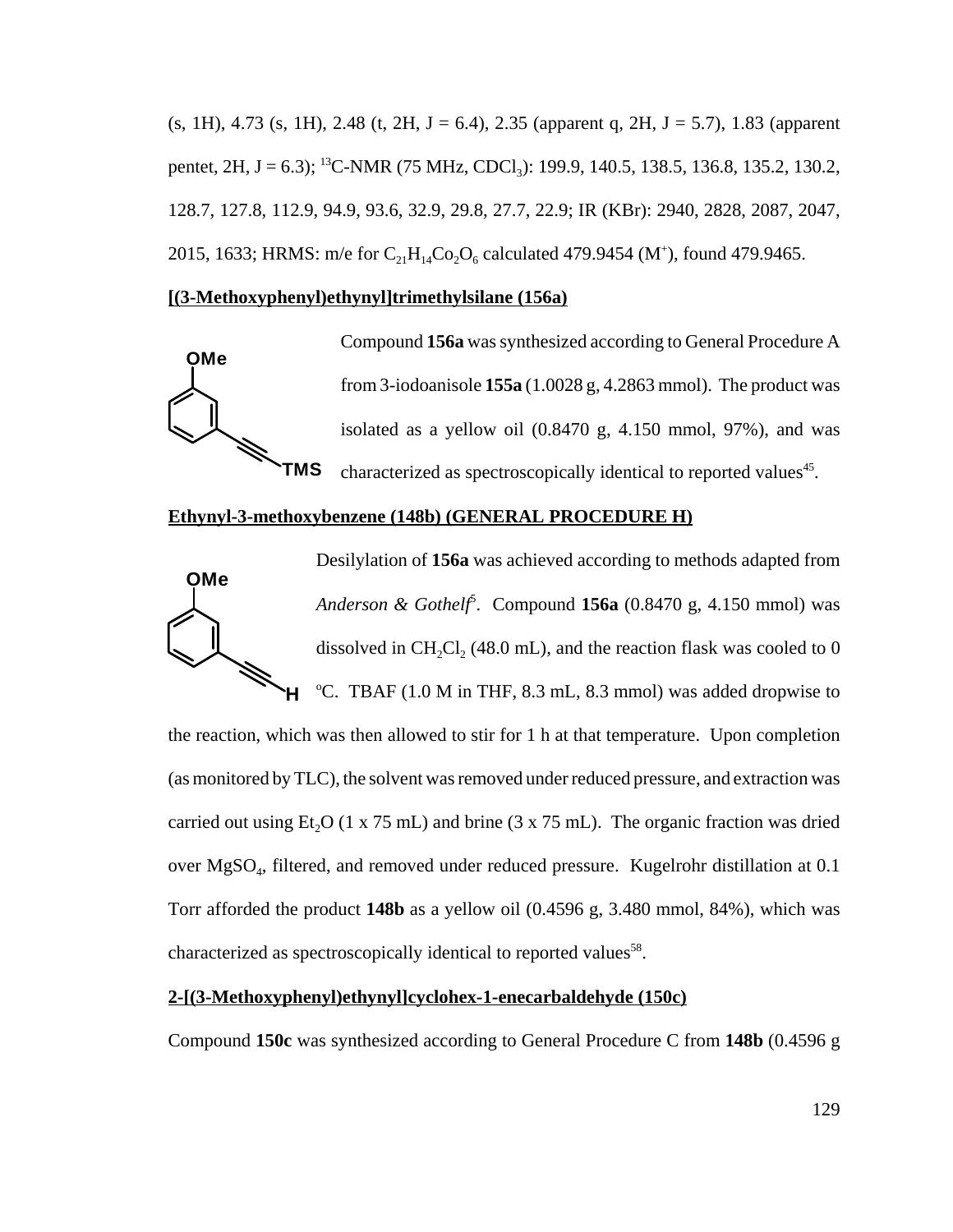

 $(dd, 1H, J = 2.5, J = 1.4$ ), 6.93 (ddd, 1H, J = 8.3, J = 2.6, J = 0.9), 3.82 (s, 3H), 2.50-2.53 (m, 2H), 2.30-2.33 (m, 2H), 1.66-1.75 (m, 4H); <sup>13</sup>C-NMR (75 MHz, CDCl<sub>3</sub>): 193.0, 159.5, 142.8, 140.0, 129.7, 124.3, 123.4, 116.4, 115.9, 98.6, 86.2, 55.4, 32.4, 22.2, 22.0, 21.2; IR (KBr): 2937, 2835, 2194, 1673, 1212; HRMS: m/e for  $C_{16}H_{16}O_2$  calculated 240.1150 (M<sup>+</sup>), found 240.1158.

# **[2-((3-Methoxyphenyl)ethynyl)cyclohex-1-enyl]methyl acetate (151c)**



General Procedure D. The product **151c** was isolated as a pale yellow oil (0.6542 g, 2.302 mmol, 89%) via preparative TLC  $(10:1$  hexanes:  $Et<sub>2</sub>O$ ).  $H\text{-NMR}$  (500 MHz, CDCl<sub>3</sub>): 7.22 (apparent t, 1H,  $J = 8.0$ ), 7.03 (d of t, 1H,  $J = 7.6$ ,  $J = 1.0$ ), 6.96  $(dd, 1H, J = 2.4, J = 1.4$ , 6.86  $(ddd, 1H, J = 8.4, J = 2.6, J = 0.7$ , 4.90  $(s, 2H), 3.81 (s, 3H),$ 2.31 (m, 2H), 2.17 (m, 2H), 2.10 (s, 3H), 1.65-1.71 (m, 4H); <sup>13</sup>C-NMR (75 MHz, CDCl<sub>3</sub>): 171.3, 159.4, 139.3, 129.4, 124.5, 124.1, 120.0, 116.2, 114.9, 93.1, 88.0, 66.6, 55.4, 30.3, 27.2, 22.2, 22.1, 21.1; IR (KBr): 3002, 2935, 2861, 2198, 1738, 1596, 1230; HRMS: m/e for  $C_{18}H_{20}O_3$  calculated 284.1412 (M<sup>+</sup>), found 284.1415.

Compound **150c** (0.6204 g, 2.584 mmol) was subjected to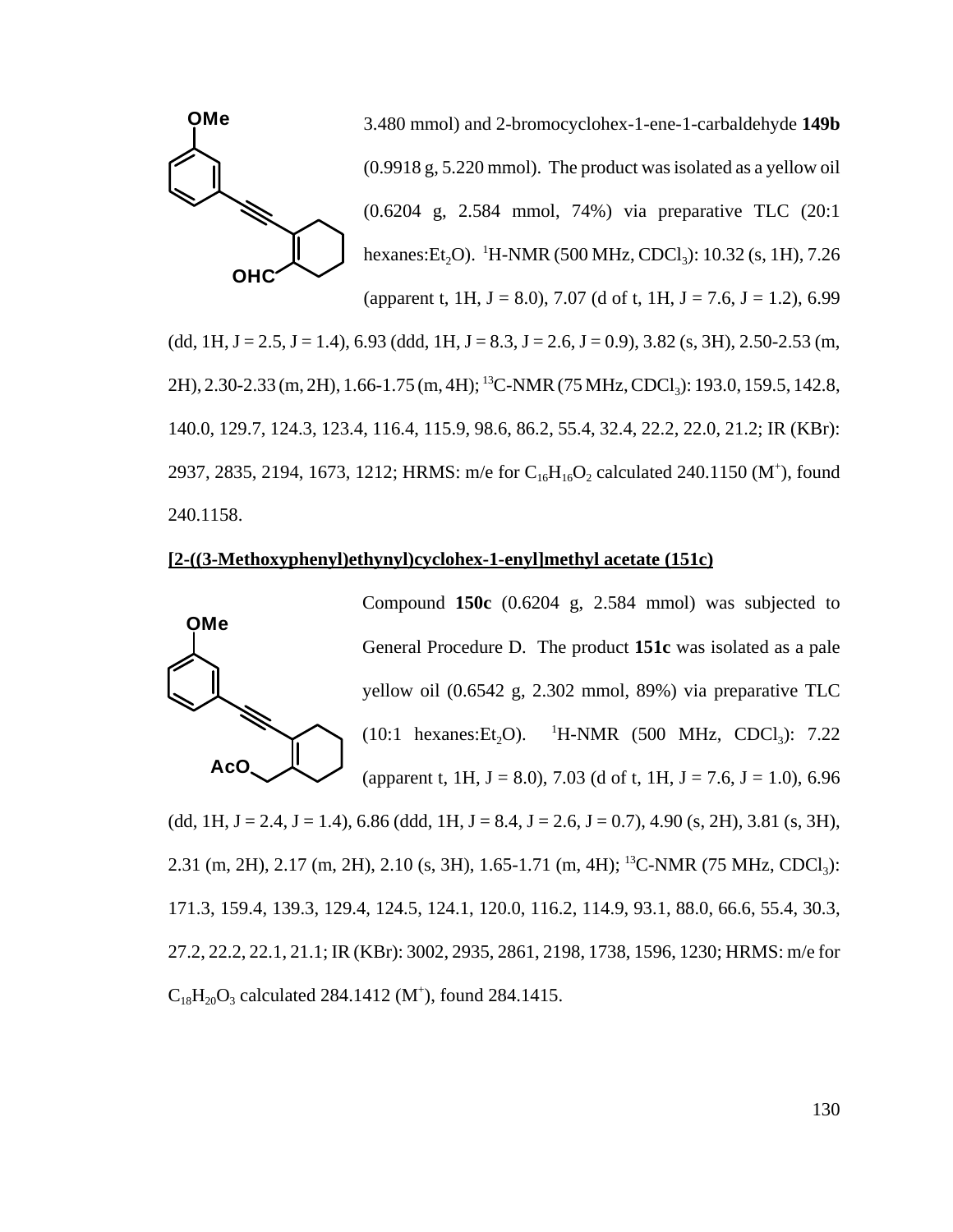# **[2-((3-Methoxyphenyl)ethynyl)cyclohex-1-enyl]methyl acetate dicobalt hexacarbonyl (152c)**



Compound **151c** (0.6542 g, 2.302 mmol) was subjected to complexation as outlined in General Procedure E. The complexed product **152c** was isolated as a dark brown solid (1.2123 g, 2.1269 mmol,  $92\%$ ) by flash chromatography (10:1 hexanes: Et<sub>2</sub>O), after

washing through excess, uncomplexed  $Co_2(CO)_8$  with 100% hexanes. <sup>1</sup>H-NMR (500 MHz, CDCl<sub>3</sub>): 7.26 (t, 1H, J = 7.9), 7.01 (apparent ddd, 1H, J = 7.6, J = 1.6, J = 0.9), 6.95 (dd, 1H,  $J = 2.4$ ,  $J = 1.7$ ), 6.85 (ddd, 1H,  $J = 8.3$ ,  $J = 2.6$ ,  $J = 0.9$ ), 4.55 (s, 2H), 3.83 (s, 3H), 2.38 (t, 2H, J = 6.0), 2.13 (t, 2H, J = 6.1), 1.97 (s, 3H), 1.72-1.79 (m, 4H); <sup>13</sup>C-NMR (75 MHz, CDCl<sub>3</sub>): 199.6, 170.9, 159.6, 140.2, 133.5, 132.0, 129.8, 122.0, 115.2, 113.0, 93.5, 91.7, 65.3, 55.3, 33.3, 28.5, 23.4, 22.2, 20.8; IR (KBr): 2088, 2049, 2019, 1742, 1230; HRMS: m/e for  $C_{24}H_{20}Co_2O_9$  calculated 430.0026 (M-5CO<sup>+</sup>), found 430.0021.

# $Dicbalt$  hexacarbonyl[ $\mu$ <sup>-</sup>((10,11- $\eta$ ):10,11- $\eta$ )-2,3,4,5-tetrahydro-8-methoxy-1*H*- $\frac{d\text{ibenzo}[a,d]\text{cycloheptene}}{153c}$  and Dicobalt hexacarbonyl[ $\mu$ - $((10,11-\eta:10,11-\eta)$ -**2,3,4,5-tetrahydro-6-methoxy-1***H***-dibenzo[***a,d***]cycloheptene)] (153c')**



Complexed compound **152c** (0.0322 g, 0.0565 mmol) was subjected to General Procedure F, with the use of  $BF_3$ • $OEt_2$  $(21 \mu L, 0.17 \text{ mmol})$  as Lewis acid. The reaction was complete in 1.5 h, as monitored by TLC. The regioisomers were

separable by flash chromatography using 100% hexanes. The major product **153c** (0.0195

g, 0.0382 mmol, 68%) eluted as the second band, and as a dark maroon solid.  $\mathrm{^{1}H\text{-}NMR}$  (500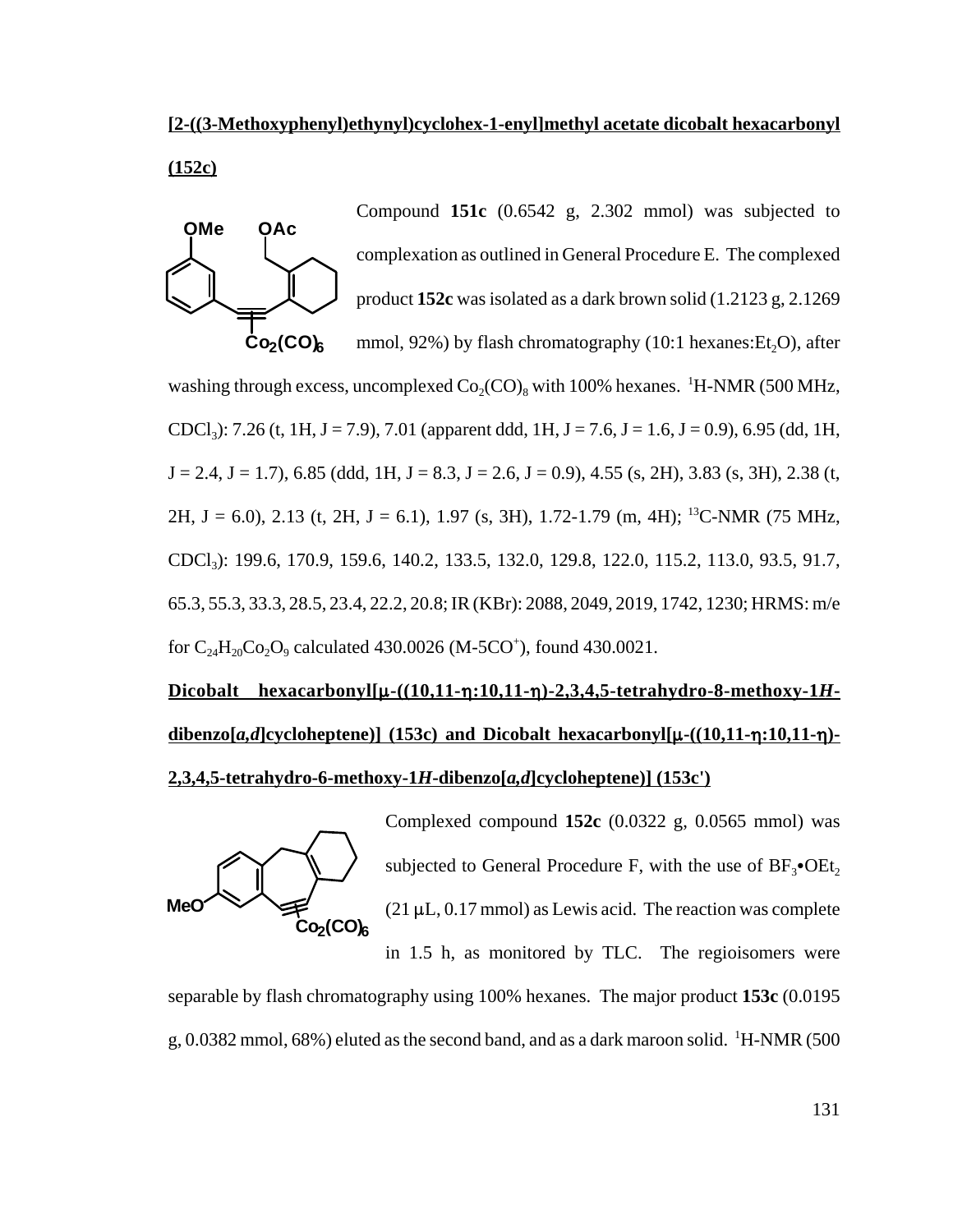MHz, CDCl<sub>3</sub>): 7.20 (d, 1H, J = 2.7), 7.04 (d, 1H, J = 8.3), 6.84 (dd, 1H, J = 8.4, J = 2.7), 3.58  $(s, 3H), 3.20 (s, 2H), 2.36 (t, 2H, J = 5.8), 2.28 (t, 2H, J = 6.0), 1.67-1.78 (m, 4H);$ <sup>13</sup>C-NMR (75 MHz, CDCl<sub>3</sub>): 200.0, 159.0, 139.0, 137.2, 130.1, 129.9, 129.3, 117.4, 113.6, 94.9, 89.5, 55.3, 42.1, 33.7, 30.5, 23.0, 22.7; IR (KBr): 2930, 2086, 2046, 2017, 1270; HRMS: m/e for  $C_{22}H_{16}Co_2O_7$  calculated 481.9625 (M-CO<sup>+</sup>), found 481.9634.



Compound **153c'** eluted as the first band, as a dark maroon solid, and as the minor product (0.0040 g, 0.0078 mmol, 14%). The product ratio of major:minor **153c**:**153c'** (i.e., para attack:ortho attack) was 4.9:1, with a combined yield of 82%. <sup>1</sup>H-NMR (500

MHz, CDCl<sub>3</sub>): 7.28 (dd, 1H, J = 7.9, J = 1.2), 7.23 (apparent t, 1H, J = 7.8), 6.90 (dd, 1H, J  $= 8.0, J = 1.1$ , 3.87 (s, 3H), 3.33 (s, 2H), 2.31-2.35 (m, 4H), 1.67-1.77 (m, 4H); <sup>13</sup>C-NMR (75 MHz, CDCl<sub>3</sub>): 200.2, 155.9, 139.6, 137.7, 130.9, 127.6, 125.4, 124.8, 110.7, 95.2, 90.0, 56.0, 33.8, 32.3, 30.5, 23.1, 22.8; IR (KBr): 2933, 2086, 2046, 2017, 1570, 1262; HRMS: m/e for  $C_{22}H_{16}Co_2O_7$  calculated 481.9611 (M-CO<sup>+</sup>), found 481.9624.

#### **4-Iodo-1,2-dimethoxybenzene (155b) (GENERAL PROCEDURE I)**



violet to an orange-yellow) was observed. The completion of the reaction was verified by TLC, at which point the mixture was washed with  $Na<sub>2</sub>S<sub>2</sub>O<sub>3</sub>$  (aq., sat., 75 mL), and extracted with  $CH_2Cl_2$  (2 x 75 mL). The organic fractions were combined and dried using MgSO<sub>4</sub>.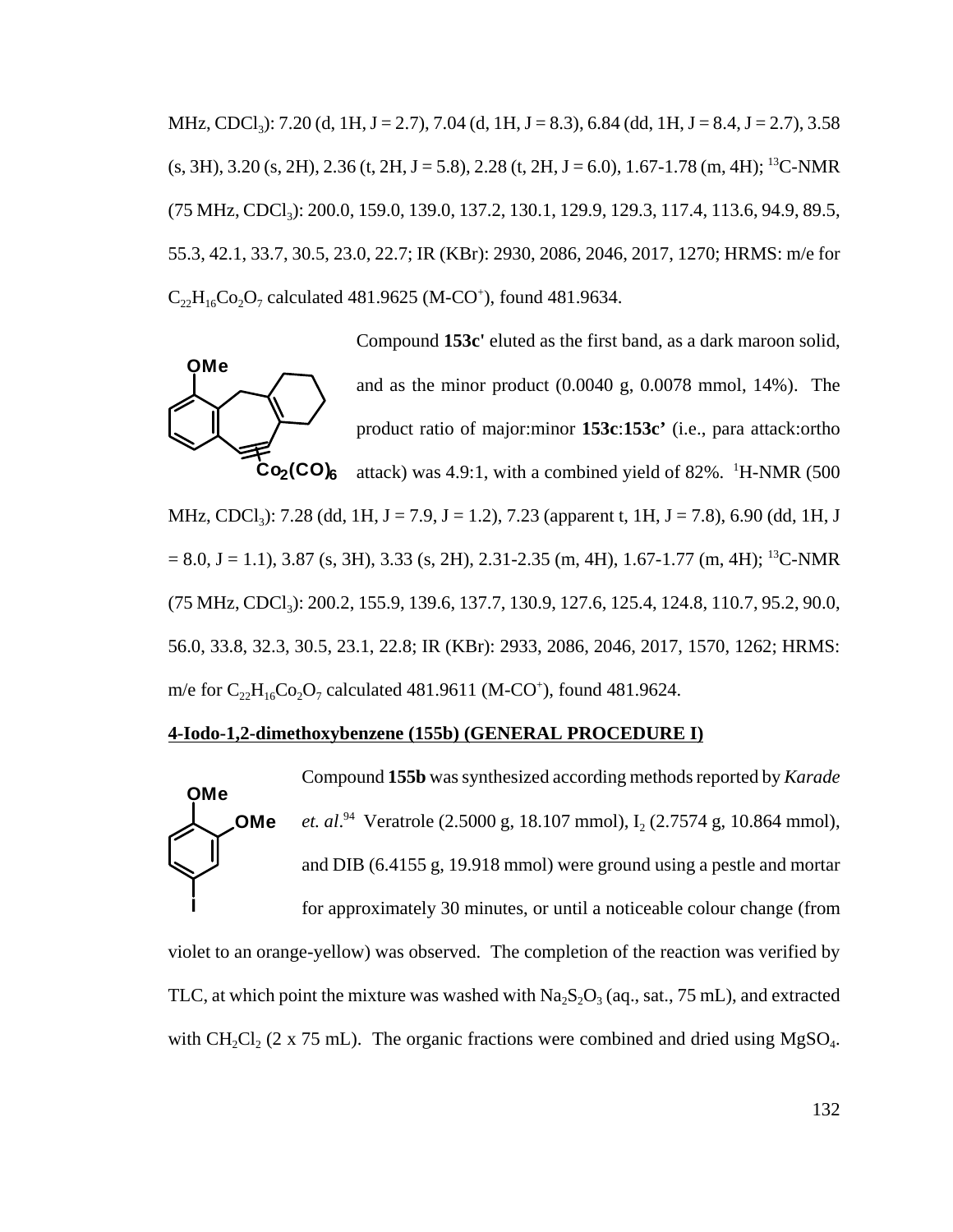Filtration, followed by removal of the solvent under reduced pressure, and finally Kugelrohr distillation at 0.1 Torr afforded compound **155b** (4.4454 g, 16.841 mmol, 93%) as a yellow oil, which was characterized as spectroscopically identical to reported values<sup>94</sup>.

### **[(3,4-Dimethoxyphenyl)ethynyl]trimethylsilane (156b)**



Compound **156b** was synthesized from 4-iodo-1,2-dimethoxybenzene (**155b**) (1.7822 g, 6.7516 mmol) according to General Procedure A. Compound **156b** was isolated as a yellow oil (1.5212 g, 6.4979 mmol, 96%) using flash chromatography  $(10:1 \text{ hexanes:Et}, O)$  for the final purification step , and was characterized as spectroscopically identical to reported values<sup>135</sup>.

### **4-Ethynyl-1,2-dimethoxybenzene (148c)**



Compound **156b** (1.5212 g, 6.4979 mmol) was subjected to desilylation according to General Procedure H. The product was isolated as a colourless solid (0.8136 g, 5.020 mmol, 87%) using flash chromatography (10:1 hexanes: Et<sub>2</sub>O), with a m.p. of 72-73 °C (lit., 70-71 °C<sup>135</sup>), and was characterized as spectroscopically identical to reported values<sup>135</sup>.

# **2-[(3,4-Dimethoxyphenyl)ethynyl]cyclohex-1-enecarbaldehyde (150d)**



Compound **148c** (0.8136 g, 5.020 mmol) was subjected to Sonogashira conditions according to General Procedure C with 2-bromocyclohex-1 ene-1-carbaldehyde (**149b**) (1.4306 g, 7.5302 mmol). Compound **150d** was isolated as a yellow oil (1.0838 g, 4.0122 mmol, 80%) via flash chromatography (10:1 hexanes: $Et<sub>2</sub>O$ ), and was characterized as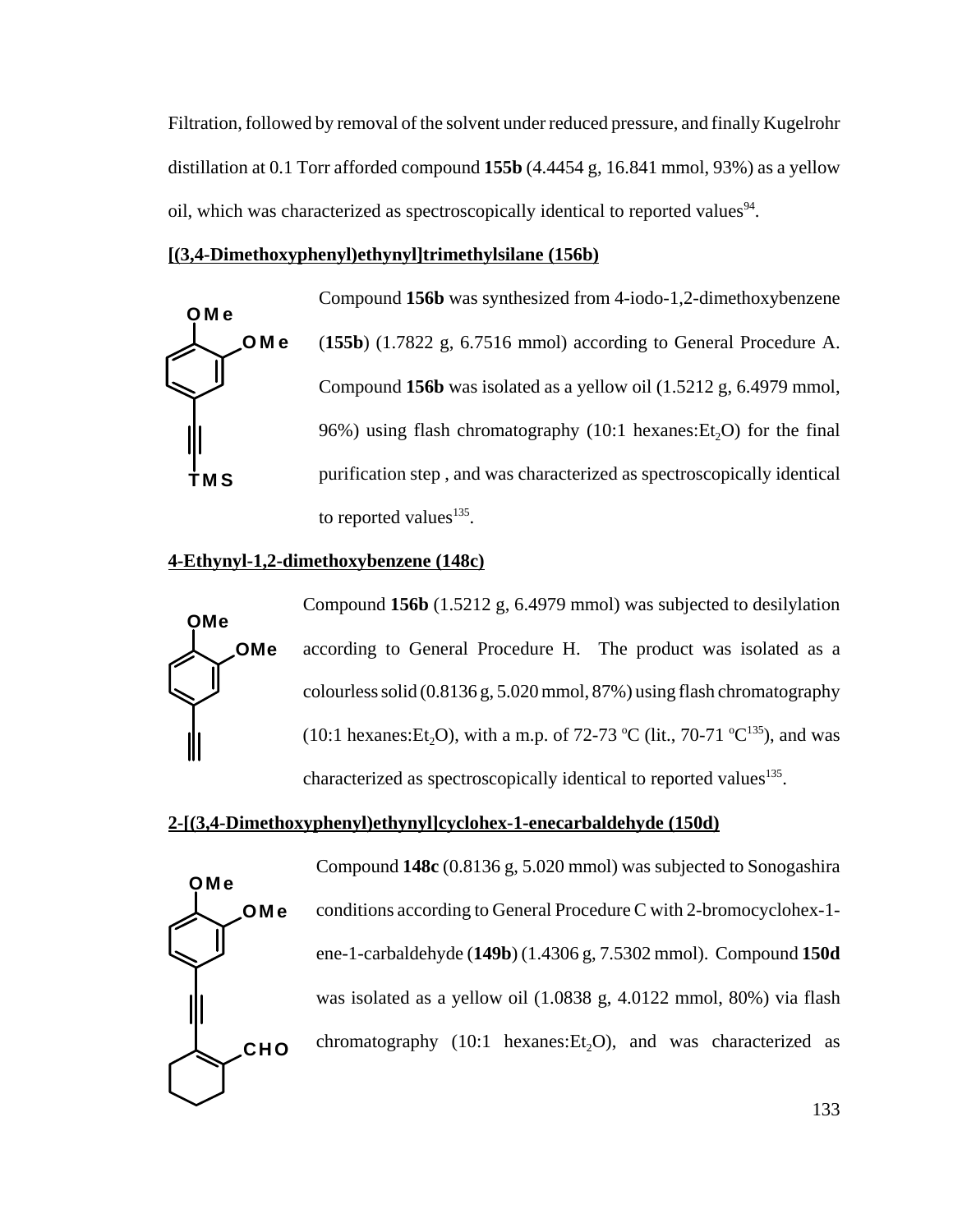spectroscopically identical to reported values<sup>84</sup>.

#### **[2-((3,4-Dimethoxyphenyl)ethynyl)cyclohex-1-enyl]methyl acetate (151d)**



Compound **150d** (1.0838 g, 4.0122 mmol) was subjected to General Procedure D. The product was isolated via flash chromatography (5:1 hexanes:Et<sub>2</sub>O), as a pale yellow oil (1.1207 g, 3.5674 mmol, 89%). <sup>1</sup>H-NMR (500 MHz, CDCl<sub>3</sub>): 7.03 (dd, 1H, J = 8.2, J = 1.9), 6.93 (d, 1H, J  $= 1.9$ , 6.79 (d, 1H, J = 8.3), 4.89 (s, 2H), 3.88 (s, 6H), 2.29 (m, 2H), 2.16 (m, 2H), 2.08 (s, 3H), 1.63-1.70 (m, 4H); 13C-NMR (125 MHz, CDCl3): 171.2, 149.3, 148.6, 138.4, 124.7, 120.1, 115.7, 114.1, 111.0, 93.2, 86.7, 66.6, 56.0, 55.9, 30.3, 27.0, 22.2, 22.0, 21.0; IR (KBr): 2934, 2837, 1737, 1514,

1247; HRMS: m/e for  $C_{19}H_{22}O_4$  calculated 314.1518 (M<sup>+</sup>), found 314.1513.

# **[2-((3,4-Dimethoxyphenyl)ethynyl)cyclohex-1-enyl]methyl acetate dicobalt hexacarbonyl (152d)**



Compound **151d** (1.1207 g, 3.5674 mmol) was complexed according to General Procedure E. After washing the column of silica with 100% hexanes to remove excess, uncomplexed  $Co_2(CO)_8$ , the product 152d was eluted using  $5:1$  hexanes:  $Et<sub>2</sub>O$ , and isolated as a dark

brown solid (2.0001 g, 3.3336 mmol, 93%). <sup>1</sup>H-NMR (500 MHz, CDCl<sub>3</sub>): 7.04 (dd, 1H, J  $= 8.3$ , J  $= 2.0$ ), 6.92 (d, 1H, J  $= 2.0$ ), 6.84 (d, 1H, J  $= 8.4$ ), 4.61 (s, 2H), 3.92 (s, 3H), 3.89 (s,  $3H$ ), 2.40 (t, 2H, J = 6.2), 2.14 (t, 2H, J = 6.0), 1.98 (s, 3H), 1.72-1.81 (m, 4H); <sup>13</sup>C-NMR (75 MHz, CDCl<sub>3</sub>): 199.6, 170.8, 149.0, 148.9, 133.4, 132.0, 130.7, 122.1, 112.5, 111.4, 94.0,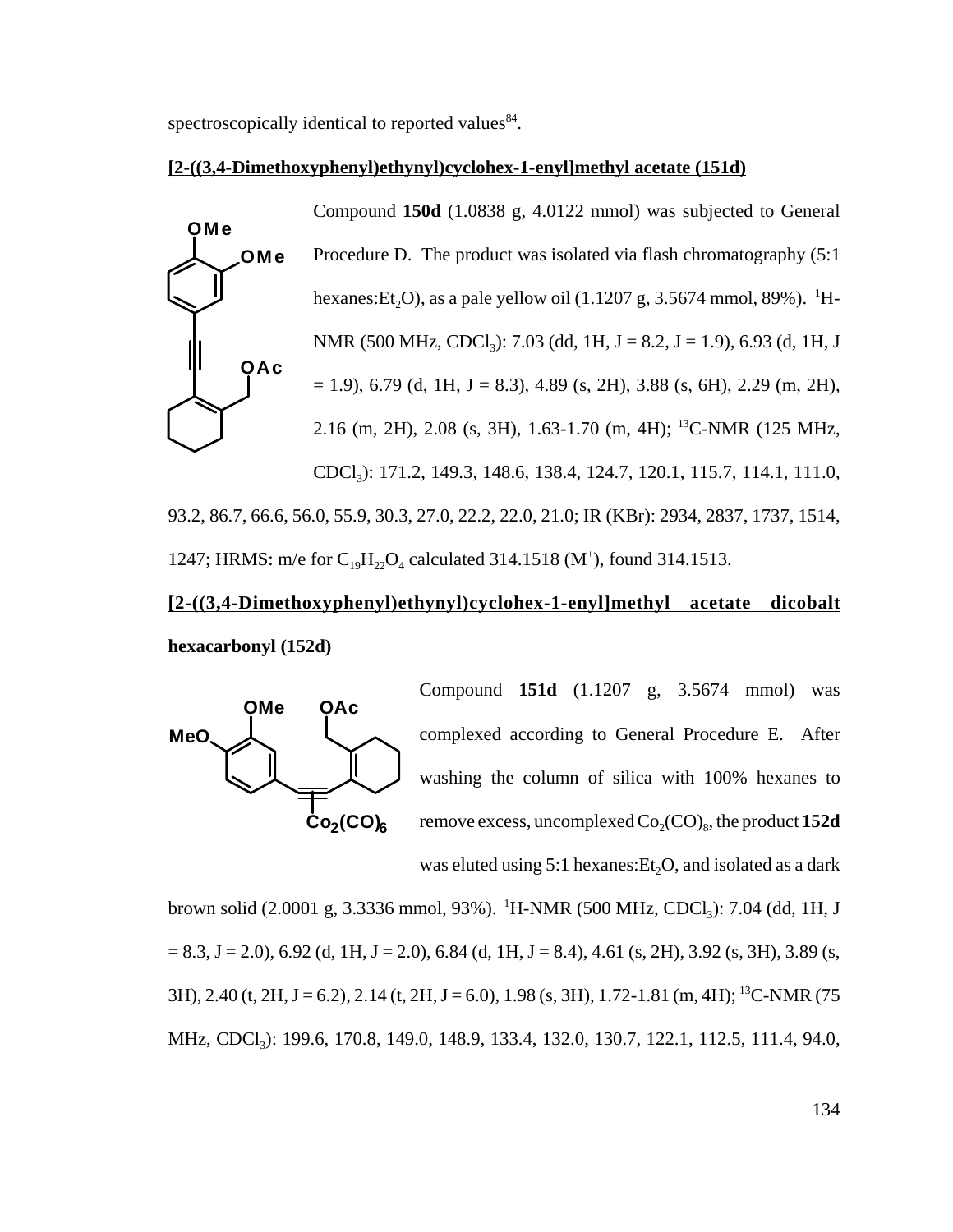91.4, 65.3, 56.0, 55.9, 33.4, 28.3, 23.4, 22.2, 20.7; IR (KBr): 2935, 2834, 2086, 2045, 2014, 1742, 1509, 1228; HRMS: m/e for  $C_{25}H_{22}Co_{2}O_{10}$  calculated 571.9928 (M-CO<sup>+</sup>), found 571.9925.

# $Dicobalt$  hexacarbonyl[ $\mu$ - $((10,11-\eta:10,11-\eta)-2,3,4,5$ -tetrahydro-7,8-dimethoxy-1*H***dibenzo[a,d]cycloheptene)]** (153d) and Dicobalt hexacarbonyl[ $\mu$ -((10,11- $\eta$ :10,11- $\eta$ )-**2,3,4,5-tetrahydro-6,7-dimethoxy-1***H***-dibenzo[***a,d***]cycloheptene)] (153d')**



Compound **152d** (1.0023 g, 1.6705 mmol) was reacted according to General Procedure F, using  $BF_3\bullet$ OEt, (635 µL, 5.01 mmol) as Lewis acid. The product was obtained as a pair of regioisomers, **153d** (0.7280 g, 1.348 mmol, 81%) as

the major product, and **153d'** (0.0823 g, 0.152 mmol, 9%) as the minor product. Both were isolated as maroon solids. The major product, **153d**, eluted as the first band upon purification via flash chromatography (10:1 hexanes: $Et_2O$ ). <sup>1</sup>H-NMR (500 MHz, CDCl<sub>3</sub>): 7.14 (s, 1H), 6.64 (s, 1H), 3.92 (s, 6H), 3.20 (s, 2H), 2.37 (t, 2H, J = 6.2), 2.29 (t, 2H, J = 6.0), 1.68-1.79 (m, 4H); <sup>13</sup>C-NMR (125 MHz, CDCl<sub>3</sub>): 200.1, 149.2, 148.4, 136.3, 130.5, 129.7, 114.6, 112.3, 95.1, 90.5, 56.0, 42.6, 33.8, 30.5, 23.1, 22.7; IR (KBr): 2935, 2084, 2043, 2012, 1505, 1265; HRMS: m/e for  $C_{23}H_{18}Co_2O_8$  calculated 511.9716 (M-CO<sup>+</sup>), found 511.9711.



Compound **153d'** eluted as the second band in the chromatography purification sequence. The two products had a combined yield of 90%, and a ratio of 8.8:1 para attack:ortho attack (i.e., major:minor (153d:153d')). <sup>1</sup>H-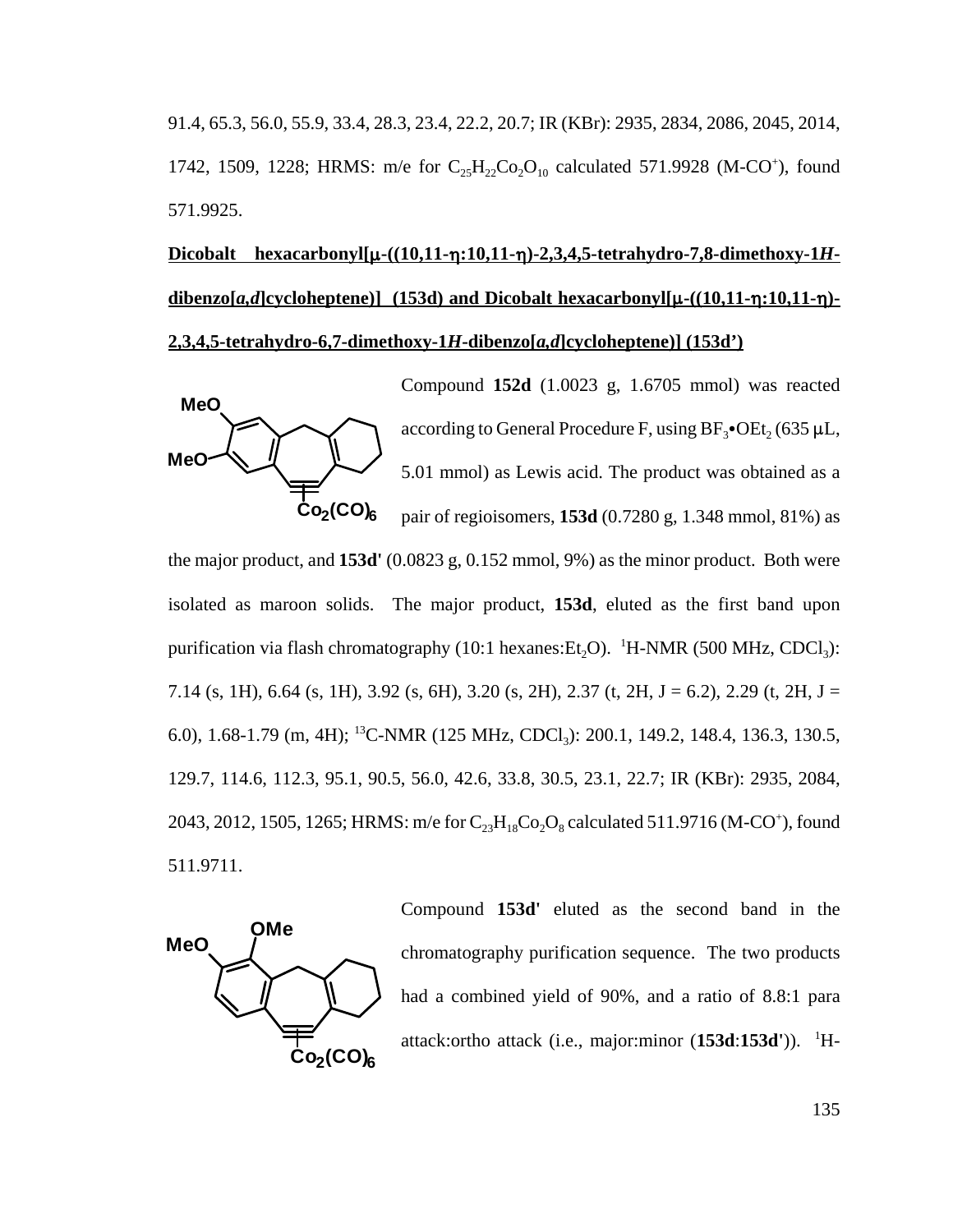NMR (500 MHz, CDCl<sub>3</sub>): 7.39 (d, 1H, J = 8.6), 6.87 (d, 1H, J = 8.7), 3.90 (s, 3H), 3.84 (s, 3H), 3.34 (s, 2H), 2.31-2.36 (m, 4H), 1.67-1.79 (m, 4H); <sup>13</sup>C-NMR (75 MHz, CDCl<sub>3</sub>): 200.2, 153.4, 145.7, 136.3, 131.2, 131.1, 130.9, 128.2, 110.9, 95.2, 90.4, 61.4, 55.9, 33.8, 33.2, 30.6, 23.1, 22.8; IR (KBr): 2962, 2917, 2849, 2085, 2048, 2017, 1463, 1283; HRMS: m/e for  $C_{23}H_{18}Co_2O_8$  calculated 539.9666 (M<sup>+</sup>), found 539.9672.

### **[(3,5-Dimethoxyphenyl)ethynyl]trimethylsilane (156c)**



Compound **156c** was synthesized from 1-bromo-3,5 dimethoxybenzene (3.8393 g, 17.684 mmol) according to General Procedure A. It was isolated as a colourless solid (3.6129 g, 15.433 mmol, 87%), with a m.p. of 62-63 °C (lit., 61-65 °C<sup>21</sup>), and which was characterized as spectroscopically identical to reported

values $^{21}$ .

# **2-[(3,5-Dimethoxyphenyl)ethynyl]cyclopent-1-enecarbaldehyde (150e)**



Compound **156c** (1.0490 g, 4.4808 mmol) was subjected to a tandem desilylation/Sonogashira reaction according to General Procedure G with 2-bromocyclopent-1-ene-1-carbaldehyde (**149a**)  $(1.1764 \text{ g}, 6.7213 \text{ mmol})$ . The reaction was heated to 75 °C overnight (20 h) using an oil bath instead of leaving it at room temperature. The product **150e** was isolated as a pale yellow solid

 $(1.0474 \text{ g}, 4.0896 \text{ mmol}, 91\%)$  following flash chromatography  $(10:1 \text{ hexanes:Et}, O)$ , with a m.p. of 120-122 °C. <sup>1</sup>H-NMR (300 MHz, CDCl<sub>3</sub>): 10.16 (s, 1H), 6.64 (d, 2H, J = 2.3), 6.50 (apparent t, 1H, J = 2.3), 3.79 (s, 6H), 2.80 (t, 2H, J = 7.6), 2.65 (t, 2H, J = 7.6), 2.00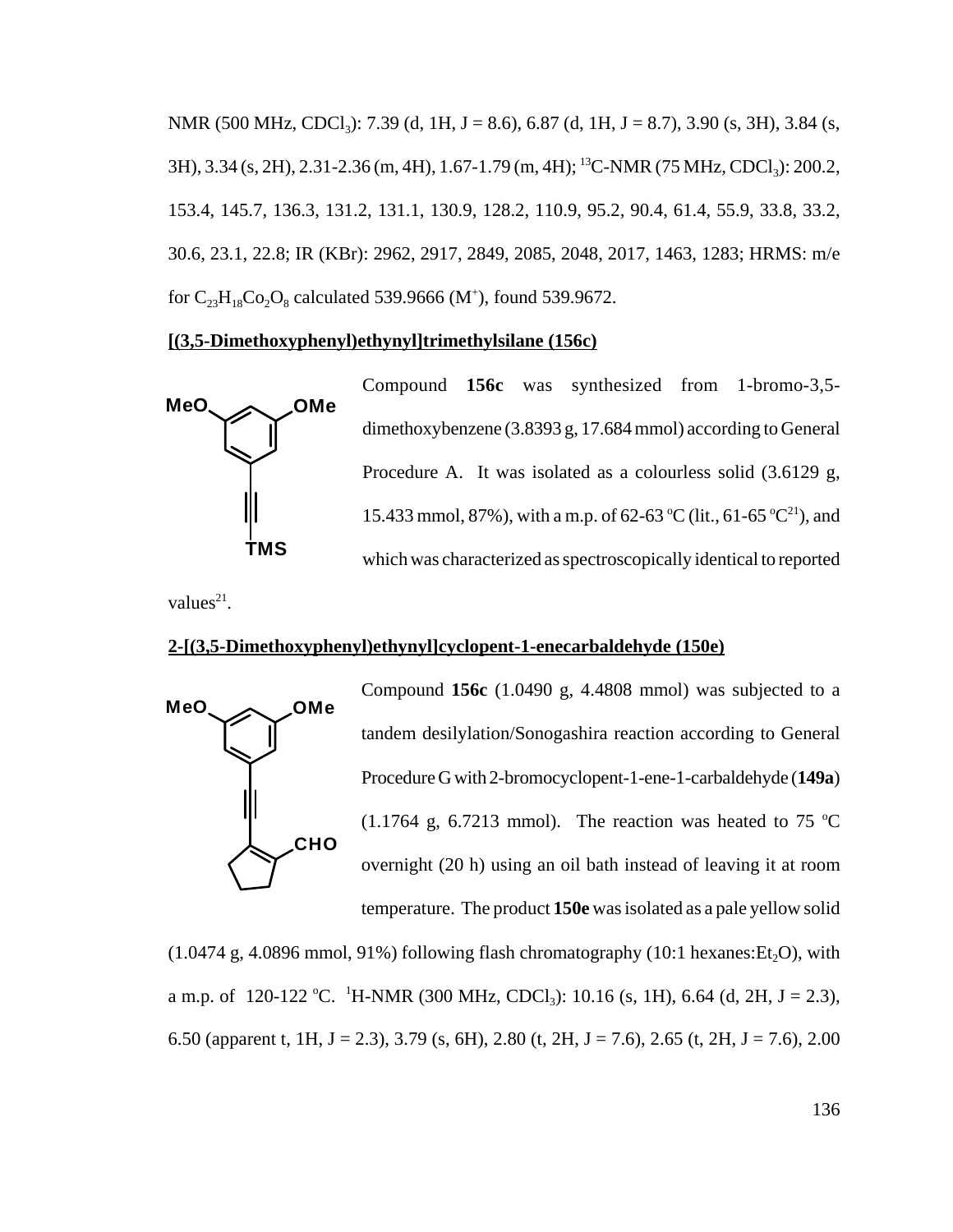(apparent pentet, 2H, J = 7.6); <sup>13</sup>C-NMR (75 MHz, CDCl<sub>3</sub>): 188.9, 160.7, 148.2, 143.0, 123.3, 109.6, 102.9, 100.9, 82.8, 55.5, 38.9, 29.7, 22.2; IR (KBr): 3080, 2995, 2936, 2838, 2190, 1669, 1587, 1156; HRMS: m/e for  $C_{16}H_{16}O_3$  calculated 256.1099 (M<sup>+</sup>), found 256.1096.

### **[2-((3,5-Dimethoxyphenyl)ethynyl)cyclopent-1-enyl]methyl acetate (151e)**



 $J = 7.5$ ), 2.07 (s, 3H), 1.93 (apparent pentet, 2H,  $J = 7.57$ ); <sup>13</sup>C-NMR (75 MHz, CDCl<sub>3</sub>): 170.9, 160.6, 145.0, 124.6, 122.7, 109.2, 101.8, 94.9, 84.2, 61.9, 55.4, 37.0, 34.2, 22.4, 20.8; IR (KBr): 3002, 2842, 2202, 1741, 1595, 1420, 1231; HRMS: m/e for  $C_{18}H_{20}O_4$  calculated 300.1362 (M+ ), found 300.1357.

# **[2-((3,5-Dimethoxyphenyl)ethynyl)cyclopent-1-enyl]methyl acetate dicobalt hexacarbonyl (152e)**



Compound **151e** (1.0852 g, 3.6157 mmol) was subjected to complexation according to General Procedure E. The complexed compound **152e** was isolated via flash chromatography  $(5:1$  hexanes:  $Et<sub>2</sub>O$ ) following removal of

excess, uncomplexed  $Co_2(CO)_{8}$  with 100% hexanes. The product was isolated as a dark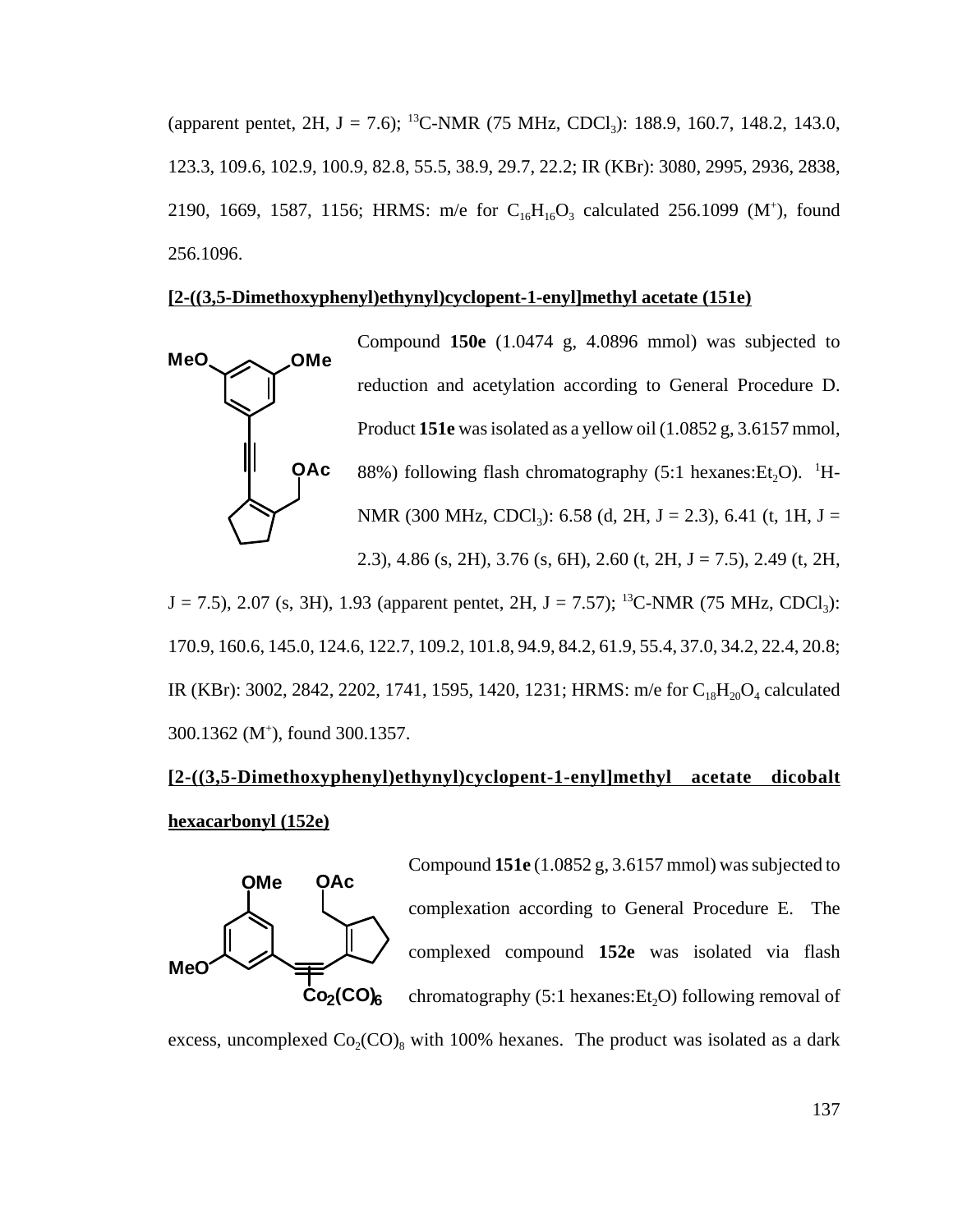brown solid (1.8212 g, 3.1080 mmol, 86%). <sup>1</sup>H-NMR (500 MHz, CDCl<sub>3</sub>): 6.62 (d, 2H, J = 2.2), 6.42 (t, 1H, J = 2.1), 4.67 (s, 2H), 3.81 (s, 6H), 2.79 (t, 2H, J = 7.8), 2.55 (t, 2H, J = 7.9), 2.02 (apparent pentet, 2H, J = 7.9), 2.02 (s, 3H); <sup>13</sup>C-NMR (75 MHz, CDCl<sub>3</sub>): 199.9, 170.8, 160.8, 140.5, 137.7, 137.1, 107.6, 99.9, 93.1, 84.6, 61.1, 55.4, 39.8, 36.3, 21.9, 20.7; IR (Pt/diamond): 3020, 2977, 2838, 2087, 2046, 2005, 1989, 1734, 1586, 1205; HRMS: m/e for  $C_{24}H_{20}Co_2O_{10}$  calculated 473.9925 (M-4CO<sub>+</sub>), found 473.9930.

### **Compound 153e**



Compound **152e** (0.1874 g, 0.3198 mmol) was reacted according to General Procedure F using  $BF_3$ •OEt, (121  $\mu$ L, 0.959 mmol). The reaction was complete within 45 minutes, as assessed by TLC analysis. The cyclized product (**153e**) was isolated by flash chromatography  $(15:1 \text{ hexanes:Et}_{2}O)$ 

as a maroon solid (0.1433 g, 0.2724 mmol, 85%). <sup>1</sup>H-NMR (500 MHz, CDCl<sub>3</sub>): 6.82 (d, 1H,  $J = 2.2$ ), 6.48 (d, 1H,  $J = 2.4$ ), 3.85 (s, 3H), 3.83 (s, 3H), 3.50 (s, 2H), 2.71 (t, 2H,  $J = 7.6$ ), 2.54 (t, 2H, J = 7.7), 2.05 (apparent pentet, 2H, J = 7.6); <sup>13</sup>C-NMR (75 MHz, CDCl<sub>3</sub>): 199.8, 159.3, 157.3, 142.4, 139.6, 134.6, 116.3, 109.3, 99.0, 91.0, 87.8, 55.9, 55.4, 39.4, 35.4, 27.1, 22.6; IR (KBr): 3004, 2956, 2838, 2087, 2047, 2016, 1600, 1458, 1141; HRMS: m/e for  $C_{22}H_{16}Co_2O_8$  calculated 525.9509 (M<sup>+</sup>), found 525.9510.

### **2-[(3,5-Dimethoxyphenyl)ethynyl]cyclohex-1-enecarbaldehyde (150f)**

Compound **156c** (0.8926 g, 3.813 mmol) was subjected to a tandem desilylation/Sonogashira reaction according to General Procedure G with 2-bromocyclohex-1-ene-1-carbaldehyde  $(149b)$  (1.0866 g, 5.7192 mmol). The reaction was heated to 75 °C overnight (20 h) using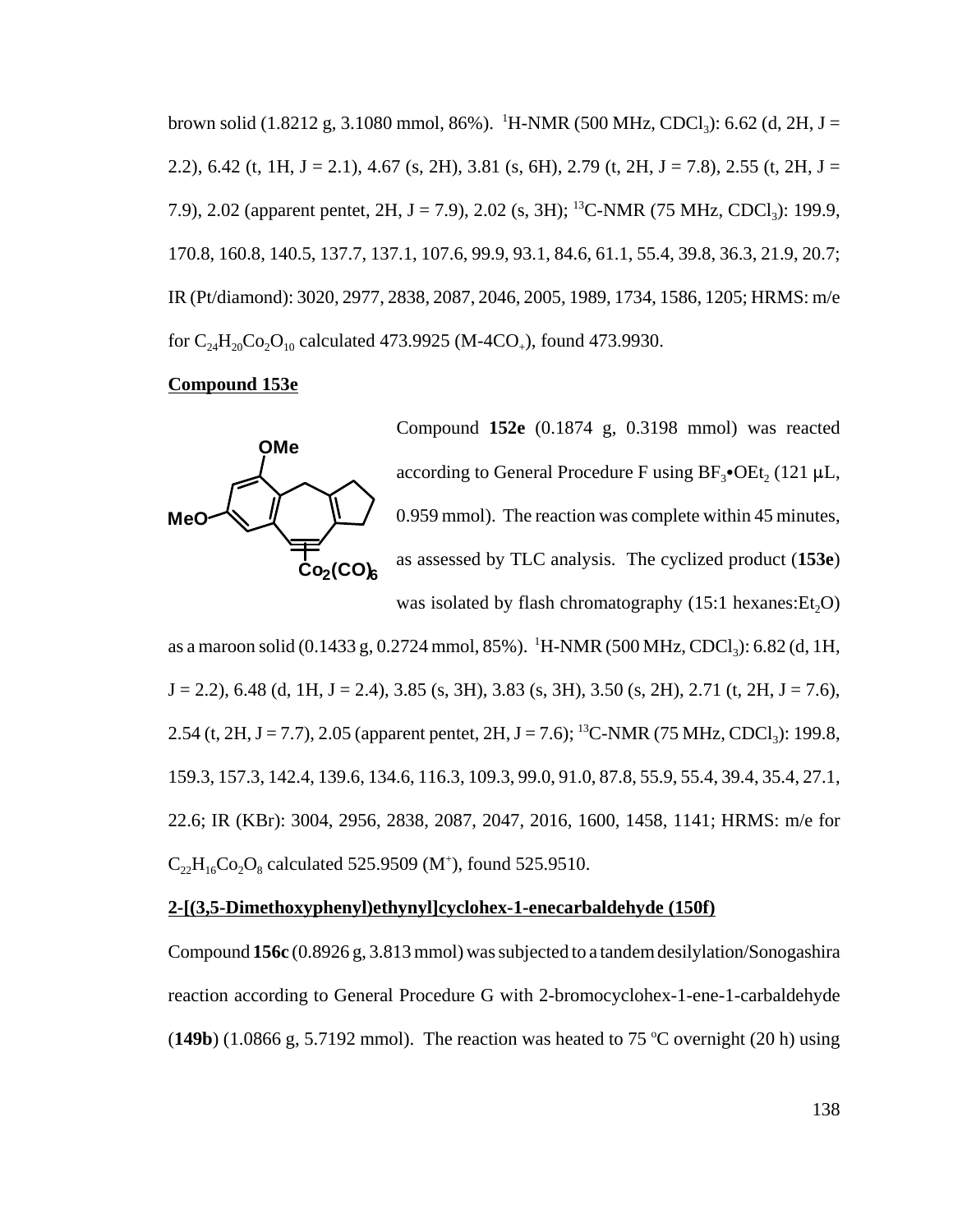

3001, 2937, 2838, 2197, 1672, 1594, 1421, 1208; HRMS: m/e for C<sub>17</sub>H<sub>18</sub>O<sub>3</sub> calculated 270.1256 (M<sup>+</sup>), found 270.1251.

#### **[2-((3,5-Dimethoxyphenyl)ethynyl)cyclohex-1-enyl]methyl acetate (151f)**



Compound **150f** (0.9252 g, 3.425 mmol) was subjected to reduction and acetylation according to General Procedure D. Product **151f** was isolated as a yellow oil (0.9761 g, 3.107 mmol, 91%) following flash chromatography (5:1 hexanes:  $Et_2O$ ). <sup>1</sup>H-NMR (500 MHz, CDCl<sub>3</sub>): 6.58 (d, 2H, J = 2.3), 6.42 (t, 1H, J = 2.3), 4.88 (s, 2H), 3.78 (s, 6H), 2.30 (m, 2H), 2.16 (m, 2H), 2.09

 $(s, 3H)$ , 1.64-1.70 (m, 4H); <sup>13</sup>C-NMR (75 MHz, CDCl<sub>3</sub>): 171.2, 160.6, 139.4, 124.8, 119.9, 109.2, 101.7, 93.2, 87.8, 66.6, 55.5, 30.2, 27.1, 22.2, 22.0, 21.0; IR (KBr): 3001, 2936, 2840, 2201, 1739, 1590, 1420, 1233; HRMS: m/e for  $C_{19}H_{22}O_4$  calculated 314.1518 (M<sup>+</sup>), found 314.1519.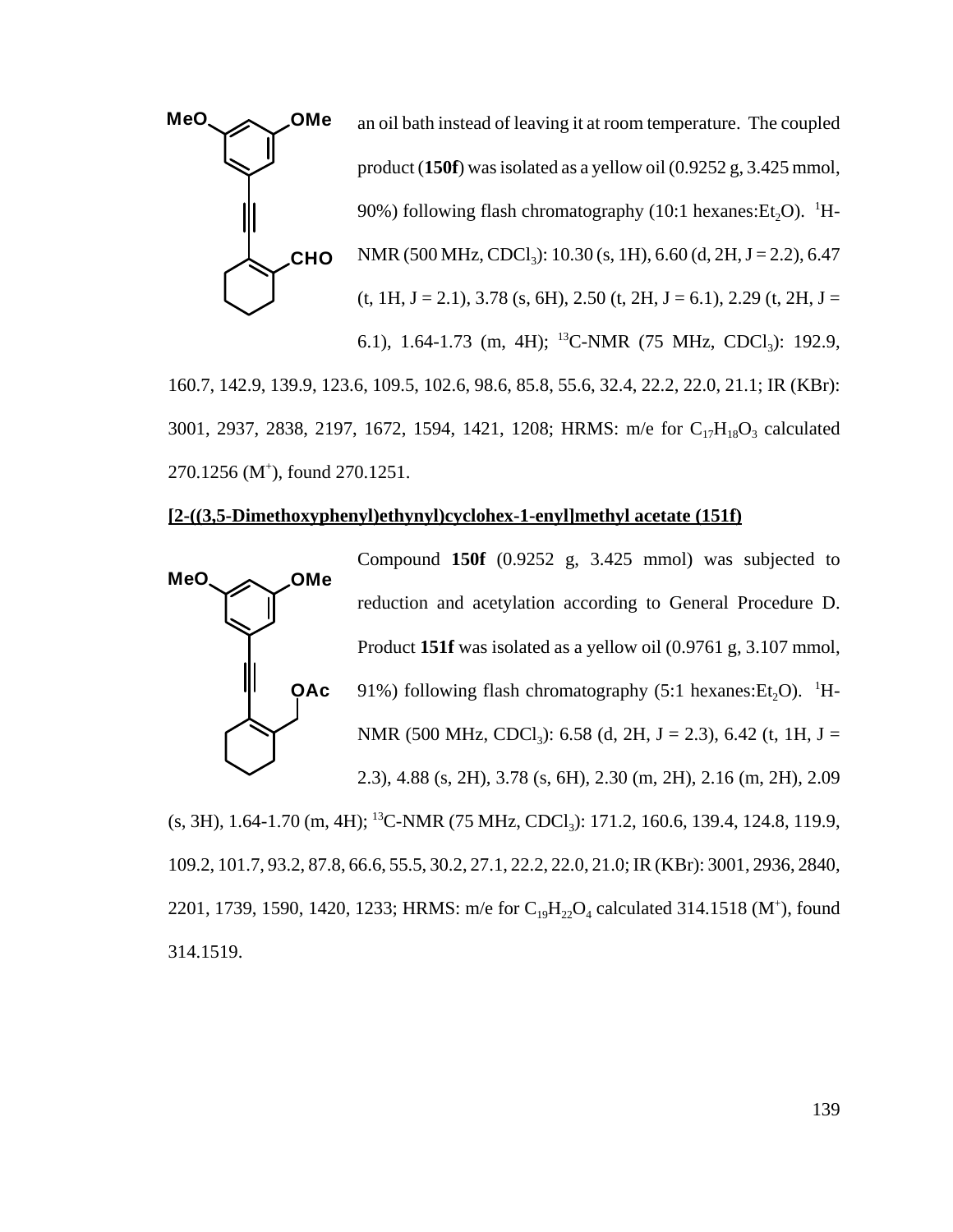# **[2-((3,5-Dimethoxyphenyl)ethynyl)cyclohex-1-enyl]methyl acetate dicobalt**

# **hexacarbonyl (152f)**

**Me OMe OAc Co2(CO)6** Compound **151f** (0.9761 g, 3.107 mmol) was subjected to complexation according to General Procedure E. The complexed compound (**152f**) was isolated via flash chromatography  $(5:1$  hexanes:  $Et<sub>2</sub>O$ ) following removal of excess, uncomplexed  $Co_2(CO)_{8}$  with 100% hexanes. The product was isolated as a dark brown solid (1.7135 g, 2.8559 mmol, 92%). <sup>1</sup>H-NMR (500 MHz, CDCl<sub>3</sub>): 6.57 (d, 2H, J = 2.2), 6.41 (t, 1H, J = 2.2), 4.58 (s, 2H), 3.81 (s, 6H), 2.39 (t, 2H, J = 5.9), 2.13 (t, 2H, J = 5.9), 1.98 (s, 3H), 1.70-1.80 (m, 4H); <sup>13</sup>C-NMR (75 MHz, CDCl<sub>3</sub>): 199.7, 170.8, 160.8, 140.8, 133.6, 131.9, 107.8, 99.6, 93.8, 91.6, 65.2, 55.4, 33.3, 28.5, 23.4, 22.2, 20.7; IR (KBr): 2937, 2836, 2089, 2012, 1740, 1590, 1421, 1234; HRMS: m/e for  $C_{25}H_{22}Co_2O_{10}$ calculated 543.9979 (M-2CO<sup>+</sup>), found 543.9975.

# **Compound 153f**



Compound **152f** (0.0783 g, 0.130 mmol) was reacted according to General Procedure F using  $BF_3$ •OEt, (50 µL, 0.39 mmol). The reaction was complete within 45 minutes, as assessed by TLC analysis. The cyclized product (**153f**) was isolated by flash chromatography  $(15:1$  hexanes: $Et<sub>2</sub>O$ )

as a maroon solid (0.0601 g, 0.111 mmol, 85%). <sup>1</sup>H-NMR (500 MHz, CDCl<sub>3</sub>): 6.80 (d, 1H,  $J = 2.2$ ), 6.49 (d, 1H,  $J = 2.1$ ), 3.84 (s, 3H), 3.83 (s, 3H), 3.25 (s, 2H), 2.30-2.34 (m, 4H), 1.66-1.78 (m, 4H); <sup>13</sup>C-NMR (125 MHz, CDCl<sub>3</sub>): 200.0, 159.2, 156.7, 140.1, 138.2, 130.5,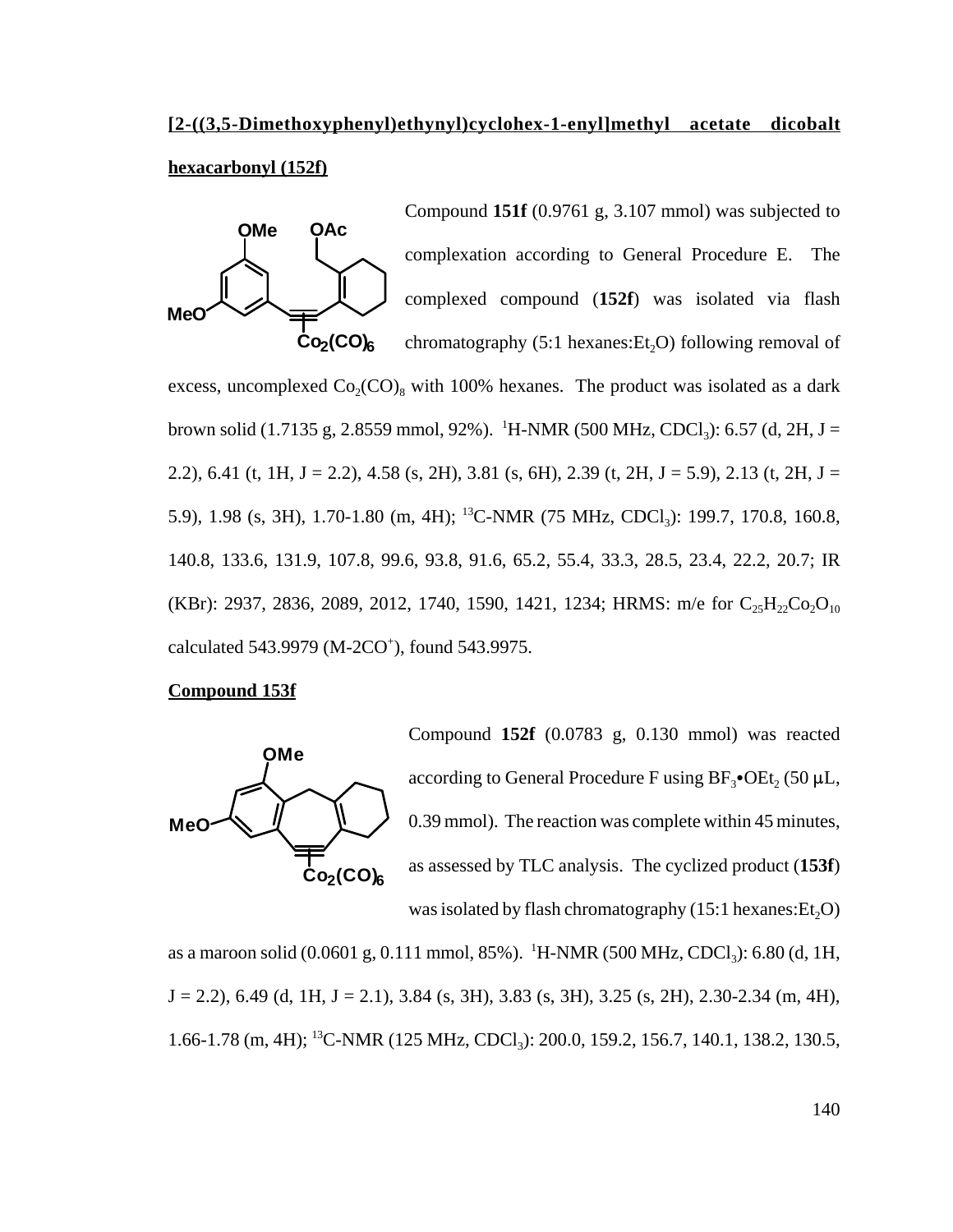118.2, 108.0, 98.8, 95.2, 90.4, 55.9, 55.4, 33.7, 31.8, 30.4, 23.0, 22.8; IR (KBr): 3020, 2086, 2046, 2015, 1600, 1279; HRMS: m/e for  $C_{23}H_{18}Co_2O_8$  calculated 539.9666 (M<sup>+</sup>), found 539.9669.

# **2-Iodo-1,4-dimethoxybenzene (155d)**

**OMe OMe I** 1,4-Dimethoxybenzene (2.0000 g, 14.486 mmol) was subjected to General Procedure I. Compound **155d** was isolated as a yellow oil (3.4415 g, 13.038 mmol, 90%), and was characterized as spectroscopically identical to reported values $94$ .

### **[(2,5-Dimethoxyphenyl)ethynyl]trimethylsilane (156d)**



Compound **156d** was synthesized from 2-iodo-1,4-dimethoxybenzene (**155d**) (3.4084 g, 12.912 mmol) according to General Procedure A. It was isolated as a cream-coloured solid (2.9066 g, 12.416 mmol, 96%), with a m.p. of 55-57  $°C$ , and spectroscopically identical to

reported values<sup>198</sup>.

# **2-Ethynyl-1,4-dimethoxybenzene (148d)**



Compound **156d** (2.9066 g, 12.416 mmol) was desilylated according to General Procedure H. The terminal acetylene product (**148d**) was isolated as a colourless solid  $(1.7486 \text{ g}, 10.789 \text{ mmol}, 87\%)$ , with m.p. 42-44 °C, and spectroscopically identical to reported values<sup>198</sup>.

# **2-[(2,5-Dimethoxyphenyl)ethynyl]cyclopent-1-enecarbaldehyde (150g)**

Compound **148d** (0.6523 g, 4.025 mmol) was subjected to Sonogashira chemistry according to General Procedure C with 2-bromocyclopent-1-ene-1-carbaldehyde (**149a**) (1.0567 g,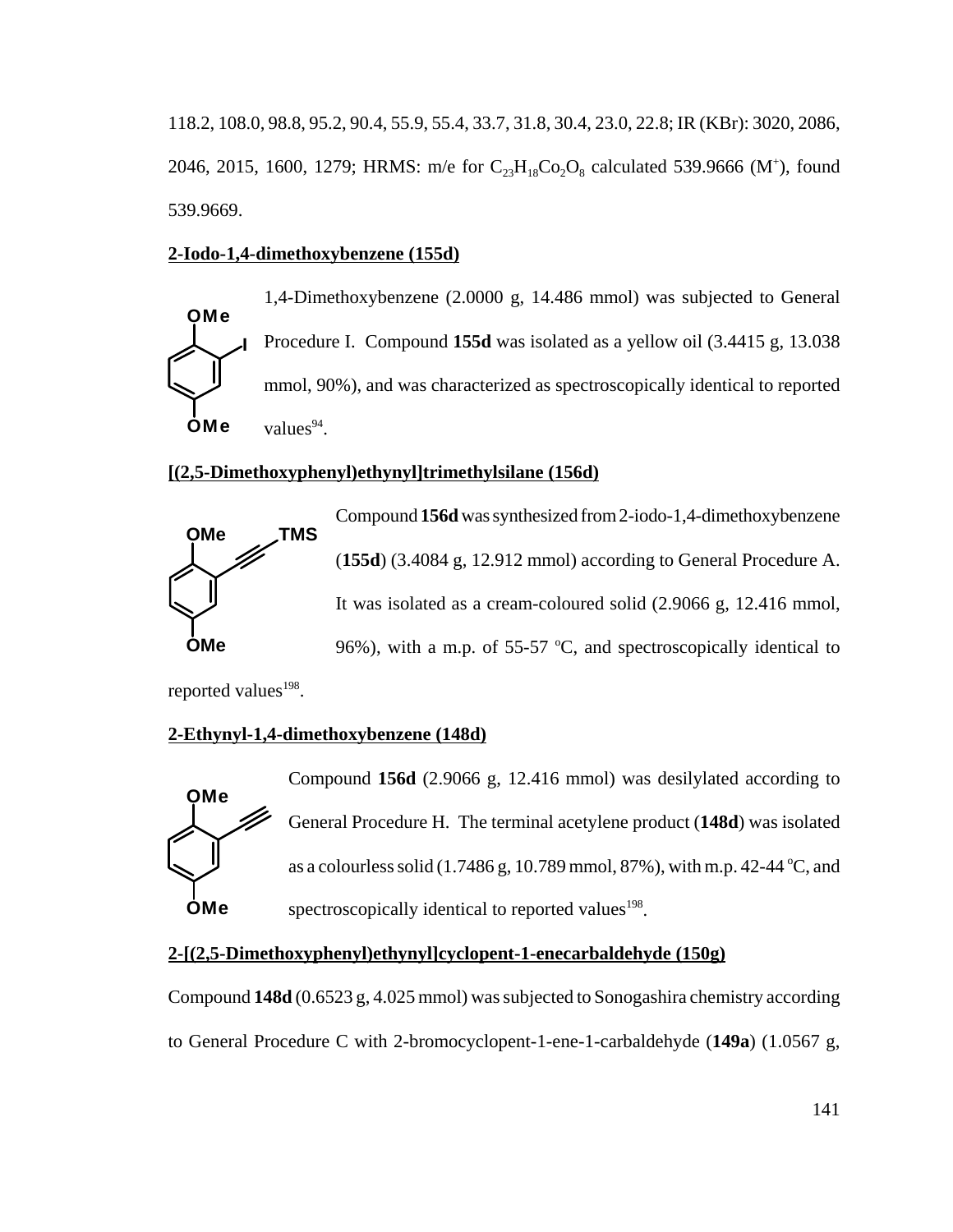

6.0373 mmol). Product **150g** was isolated as a cream-coloured solid (0.8184 g, 3.196 mmol, 79%) following flash chromatography (10:1 hexanes:  $Et<sub>2</sub>O$ ), with a m.p. of 109-110  $^{\circ}$ C. <sup>1</sup>H-NMR (500 MHz, CDCl<sub>3</sub>): 10.21 (s, 1H), 6.97 (d, 1H,  $J = 3.0$ , 6.92 (dd, 1H,  $J = 9.0$ ,  $J = 3.1$ ), 6.83 (d, 1H,  $J = 9.1$ ),

3.85 (s, 3H), 3.78 (s, 3H), 2.82 (t, 2H, J = 7.8), 2.66 (t, 2H, J = 7.8), 2.01 (apparent pentet, 2H, J = 7.8); <sup>13</sup>C-NMR (75 MHz, CDCl<sub>3</sub>): 189.6, 155.1, 153.3, 148.1, 143.5, 117.9, 117.3, 112.1, 111.8, 97.4, 87.5, 56.5, 56.0, 38.9, 29.7, 22.4; IR (KBr): 2960, 2834, 2193, 1667, 1500, 1238; HRMS: m/e for  $C_{16}H_{16}O_3$  calculated 256.256.1099 (M<sup>+</sup>), found 256.1087.

### **[2-((2,5-Dimethoxyphenyl)ethynyl)cyclopent-1-enyl]methyl acetate (151g)**



Compound **150g** (0.8184 g, 3.196 mmol) was subjected to reduction and acetylation according to General Procedure D. Product **151g** was isolated as a colourless solid (0.8595 g, 2.864 mmol,  $90\%$ ) following flash chromatography (7:1 hexanes:  $Et<sub>2</sub>O$ ),

with m.p. 63-65 °C. <sup>1</sup>H-NMR (500 MHz, CDCl<sub>3</sub>): 6.95 (d, 1H, J  $= 2.7$ ), 6.84 (dd, 1H, J = 8.9, J = 2.8), 6.80 (d, 1H, J = 9.0), 4.92 (s, 2H), 3.84 (s, 3H), 3.77  $(s, 3H)$ , 2.64 (t, 2H, J = 7.8), 2.51 (t, 2H, J = 8.0), 2.09 (s, 3H), 1.96 (apparent pentet, 2H, J = 7.8); <sup>13</sup>C-NMR (75 MHz, CDCl<sub>3</sub>): 171.3, 154.5, 153.3, 145.0, 123.2, 117.8, 115.8, 113.1, 112.1, 91.2, 88.9, 62.2, 56.5, 55.9, 37.0, 34.2, 22.6, 21.0; IR (KBr): 3002, 2960, 2834, 1746, 1504, 1228; HRMS: m/e for  $C_{18}H_{20}O_4$  calculated 300.1362 (M<sup>+</sup>), found 300.1340.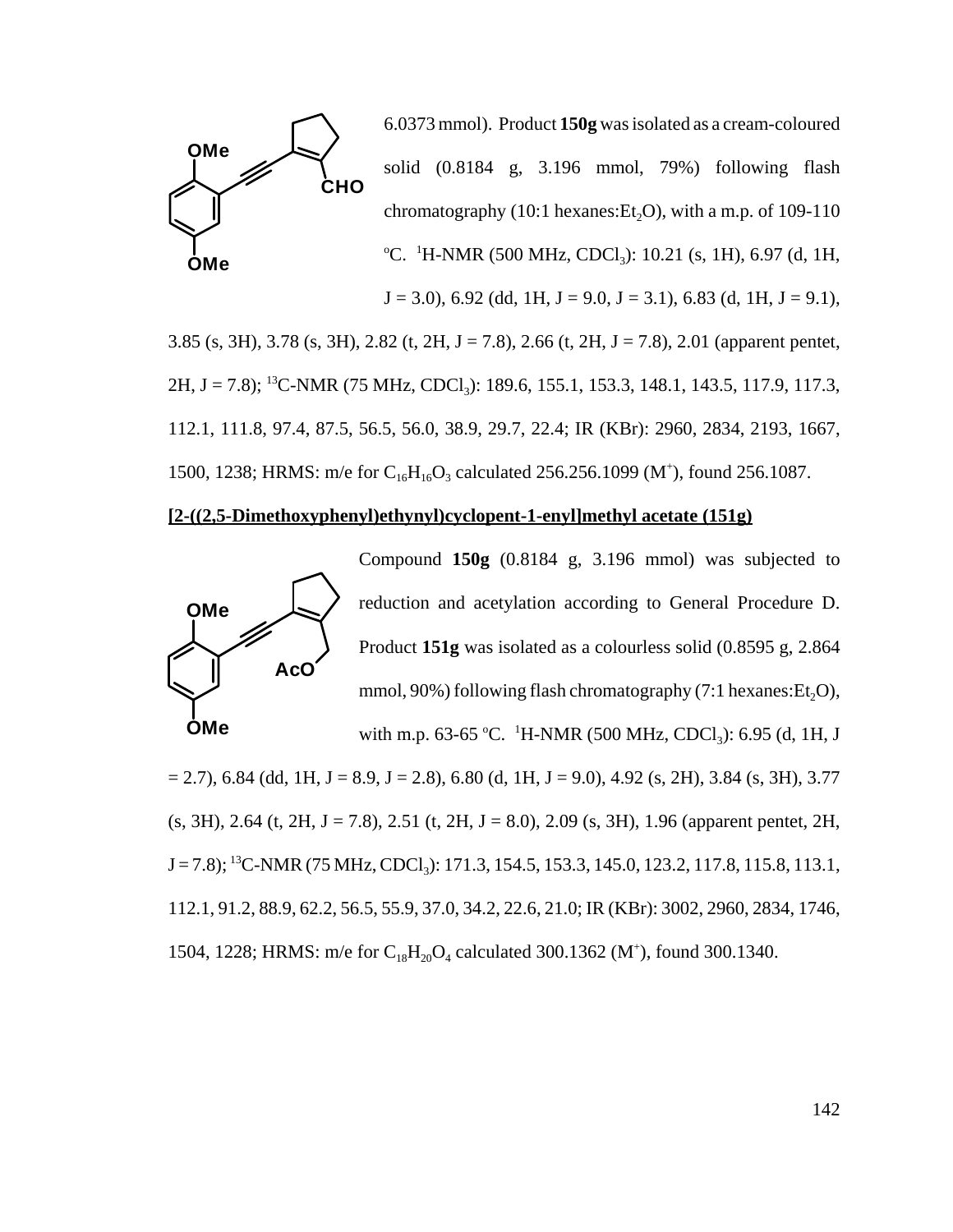# **[2-((2,5-Dimethoxyphenyl)ethynyl)cyclopent-1-enyl]methyl acetate dicobalt hexacarbonyl (152g)**

Compound **151g** (0.8595 g, 2.864 mmol) was subjected to



**OMe**  $Co<sub>2</sub>(CO)<sub>6</sub>$ complexation according to General Procedure E. The complexed compound **152g** was isolated using flash chromatography (7:1 hexanes: Et<sub>2</sub>O) following removal of excess, uncomplexed  $Co_2(CO)$ , with 100% hexanes. The product was isolated as a dark brown solid (1.5256 g, 2.6035 mmol, 91%). <sup>1</sup>H-NMR (500 MHz, CDCl<sub>3</sub>): 7.05 (d, 1H, J = 3.0), 6.87 (dd, 1H, J = 8.8, J = 3.1), 6.77 (d, 1H, J = 9.0), 4.59 (s, 2H), 3.80 (s, 3H), 3.74 (s, 3H), 2.76 (t, 2H, J = 7.8), 2.54 (t, 2H, J = 7.8), 2.0 (apparent pentet, 2H, J = 7.9), 1.98 (s, 3H); <sup>13</sup>C-NMR (75 MHz, CDCl<sub>3</sub>): 199.8, 170.9, 153.6, 150.6, 137.7, 137.0, 127.3, 117.3, 113.7, 110.5, 89.0, 88.0, 61.2, 55.8, 54.6, 39.8, 36.2, 22.1, 20.8; IR (KBr): 2959, 2835, 2087, 2047, 2014, 1746, 1494, 1223; HRMS: m/e for  $C_{24}H_{20}Co_2O_{10}$  calculated 529.9822 (M-2CO<sup>+</sup>), found 529.9818.

### **Compound 153g**



Compound **152g** (0.0502 g, 0.0857 mmol) was reacted according to General Procedure F using  $BF_3$ •OEt, (32 µL, 0.26 mmol) and at -40 °C. The reaction was stopped after 2 h, as assessed by TLC analysis. The cyclized product **153g** was isolated by flash chromatography (15:1 hexanes:  $Et<sub>2</sub>O$ ) as a maroon solid (0.0028 g,

0.0053 mmol, 6%). <sup>1</sup>H-NMR (500 MHz, CDCl<sub>3</sub>): 6.90 (½ABq, 1H, J = 9.0), 6.74 (½ABq, 1H, J = 9.0), 3.86 (s, 3H), 3.80 (s, 3H), 3.58 (s, 2H), 2.71 (t, 2H, J = 7.5), 2.52 (t, 2H, J = 7.7), 2.04 (apparent pentet,  $2H$ ,  $J = 7.6$ ); <sup>13</sup>C-NMR (125 MHz, CDCl<sub>3</sub>, partial): 200.3, 135.5,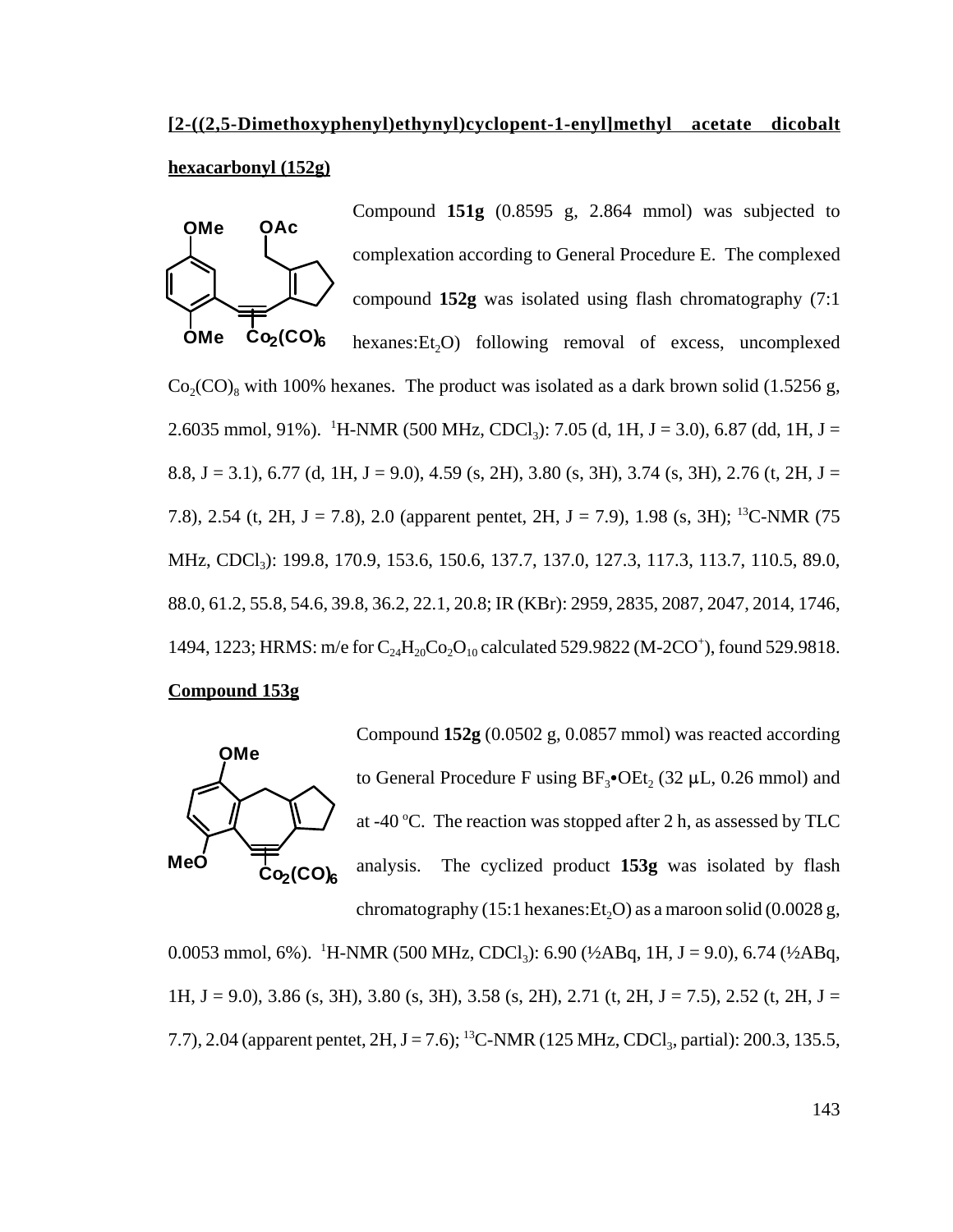112.3, 108.5, 56.6, 54.6, 39.1, 35.3, 28.1, 22.7; IR (KBr): 2919, 2850, 2086, 2048, 2024, 1650, 1464, 1263; HRMS: m/e for  $C_{22}H_{16}Co_2O_8$  calculated 469.9611 (M-2CO<sup>+</sup>), found 469.9628.

#### **2-[(2,5-Dimethoxyphenyl)ethynyl]cyclohex-1-enecarbaldehyde (150h)**



<sup>o</sup>C. <sup>1</sup>H-NMR (500 MHz, CDCl<sub>3</sub>): 10.38 (s, 1H), 6.96 (d, 1H, J = 3.0), 6.90 (dd, 1H, J = 9.0,  $J = 3.0$ , 6.83 (d, 1H,  $J = 9.0$ ), 3.85 (s, 3H), 3.78 (s, 3H), 2.54 (t, 2H,  $J = 5.8$ ), 2.31 (t, 2H, J  $= 5.9$ ), 1.66-1.75 (m, 4H); <sup>13</sup>C-NMR (75 MHz, CDCl<sub>3</sub>): 193.7, 155.0, 153.3, 142.6, 140.2, 117.8, 116.8, 112.1, 95.1, 90.6, 56.5, 55.9, 32.3, 22.2, 22.0, 21.2; IR (KBr): 2999, 2937, 2834, 2195, 1670, 1499, 1226, 1214; HRMS: m/e for  $C_{17}H_{18}O_3$  calculated 270.1256 (M), found 270.1250.

# **[2-(2,5-Dimethoxyphenyl)ethynyl)cyclohex-1-enyl]methyl acetate (151h)**



Compound **150h** (0.6059 g, 2.243 mmol) was subjected to reduction and acetylation according to General Procedure D. Product **151h** was isolated as a yellow solid (0.6362 g, 2.025 mmol,  $90\%$ ) following preparative TLC (7:1 hexanes: Et<sub>2</sub>O), and with m.p. 54-56 °C.  $\,^1$ H-NMR (500 MHz, CDCl<sub>3</sub>): 6.94 (d, 1H, J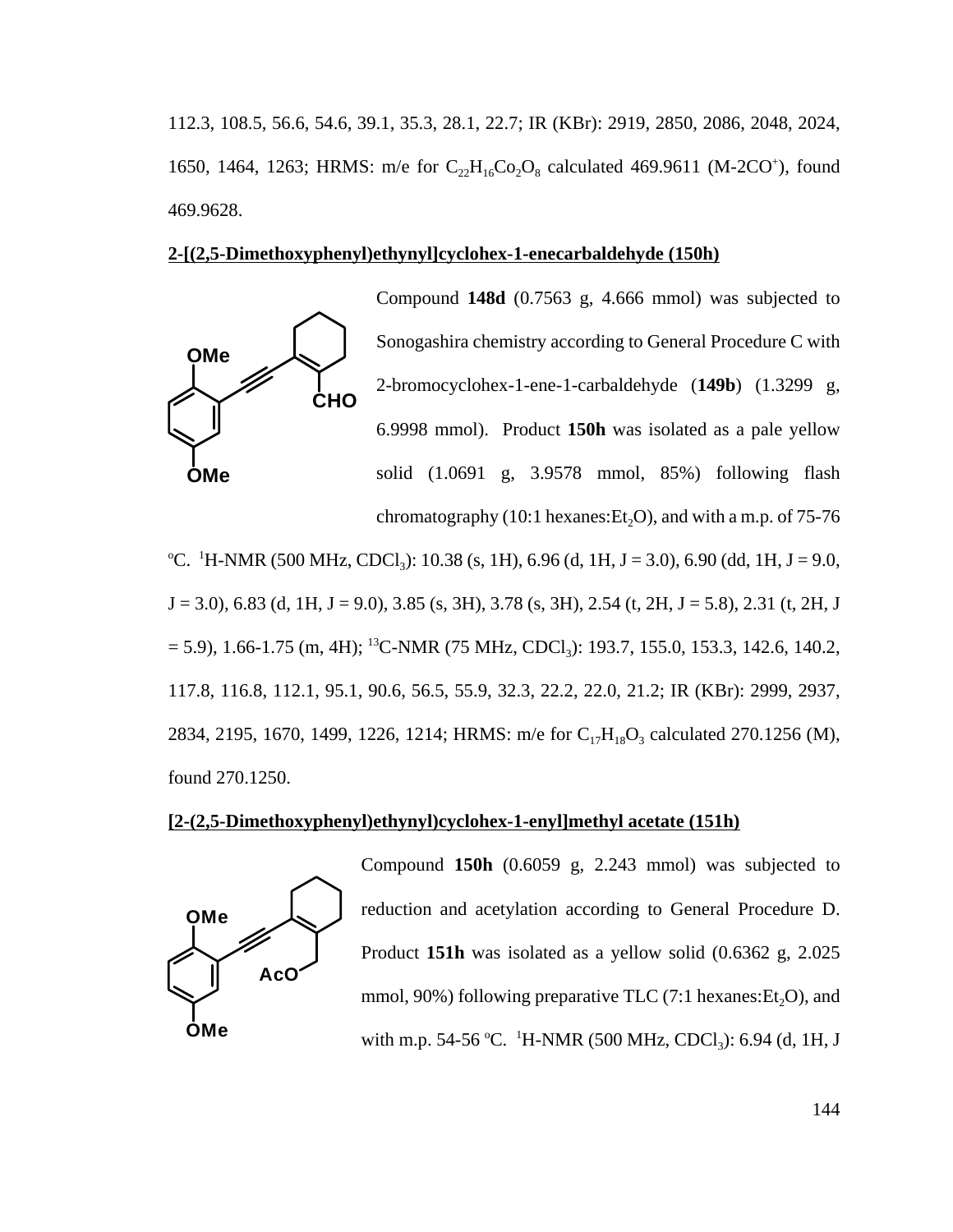$(2, 9)$ , 6.82 (dd, 1H, J = 9.0, J = 2.9), 6.79 (d, 1H, J = 9.0), 4.95 (s, 2H), 3.84 (s, 3H), 3.77 (s, 3H), 2.33 (m, 2H), 2.17 (m, 2H), 2.09 (s, 3H), 1.64-1.70 (m, 4H); 13C-NMR (125 MHz, CDCl3): 171.2, 154.2, 153.2, 139.1, 120.1, 117.6, 115.5, 113.2, 112.0, 92.4, 89.2, 66.8, 56.4, 55.8, 30.0, 27.0, 22.2, 22.0, 21.0; IR (KBr): 2935, 2835, 1737, 1500, 1234; HRMS: m/e for  $C_{19}H_{22}O_4$  calculated 314.1518 (M<sup>+</sup>), found 314.1526.

# **[2-(2,5-Dimethoxyphenyl)ethynyl)cyclohex-1-enyl]methyl acetate dicobalt hexacarbonyl (152h)**



Compound **151h** (0.6362 g, 2.025 mmol) was subjected to complexation according to General Procedure E. The complexed compound (**152h**) was eluted via flash chromatography (7:1 hexanes: Et<sub>2</sub>O) following removal of excess, uncomplexed  $Co_2(CO)$ <sub>8</sub> with 100% hexanes. The product was isolated as a

dark brown solid (1.0050 g, 1.6750 mmol, 83%). <sup>1</sup>H-NMR (500 MHz, CDCl<sub>3</sub>): 7.03 (d, 1H,  $J = 2.9$ , 6.85 (dd, 1H,  $J = 8.8$ ,  $J = 3.0$ ), 6.74 (d, 1H,  $J = 8.9$ ), 4.50 (s, 2H), 3.80 (s, 3H), 3.72 (s, 3H), 2.37 (m, 2H), 2.11 (m, 2H), 1.95 (s, 3H), 1.70-1.75 (m, 4H); 13C-NMR (75 MHz, CDCl3): 199.9, 171.0, 153.6, 150.3, 133.2, 132.5, 127.7, 117.4, 113.6, 110.4, 95.0, 89.9, 65.1, 55.8, 54.6, 33.1, 28.3, 23.5, 22.4, 20.9; IR (KBr): 2938, 2834, 2086, 2049, 2016, 1740, 1490, 1228; HR-MS: m/e for  $C_{25}H_{22}Co_{2}O_{10}$  calculated 543.9979 (M-2CO<sup>+</sup>), found 543.9979. **Dicobalt hexacarbonyl[**:**-((10,11-**0**:10,11-**0**)-10,11-didehydro-2,3,4,5-tetrahydro-6,9 dimethoxy-1***H***-dibenzo[***a,d***]cycloheptene)] (153h)**

Compound **152h** (0.3248 g, 0.5413 mmol) was reacted according to General Procedure F using  $BF_3$ •OEt<sub>2</sub> (206 µL, 1.62 mmol). The reaction was complete after 1 h, as assessed by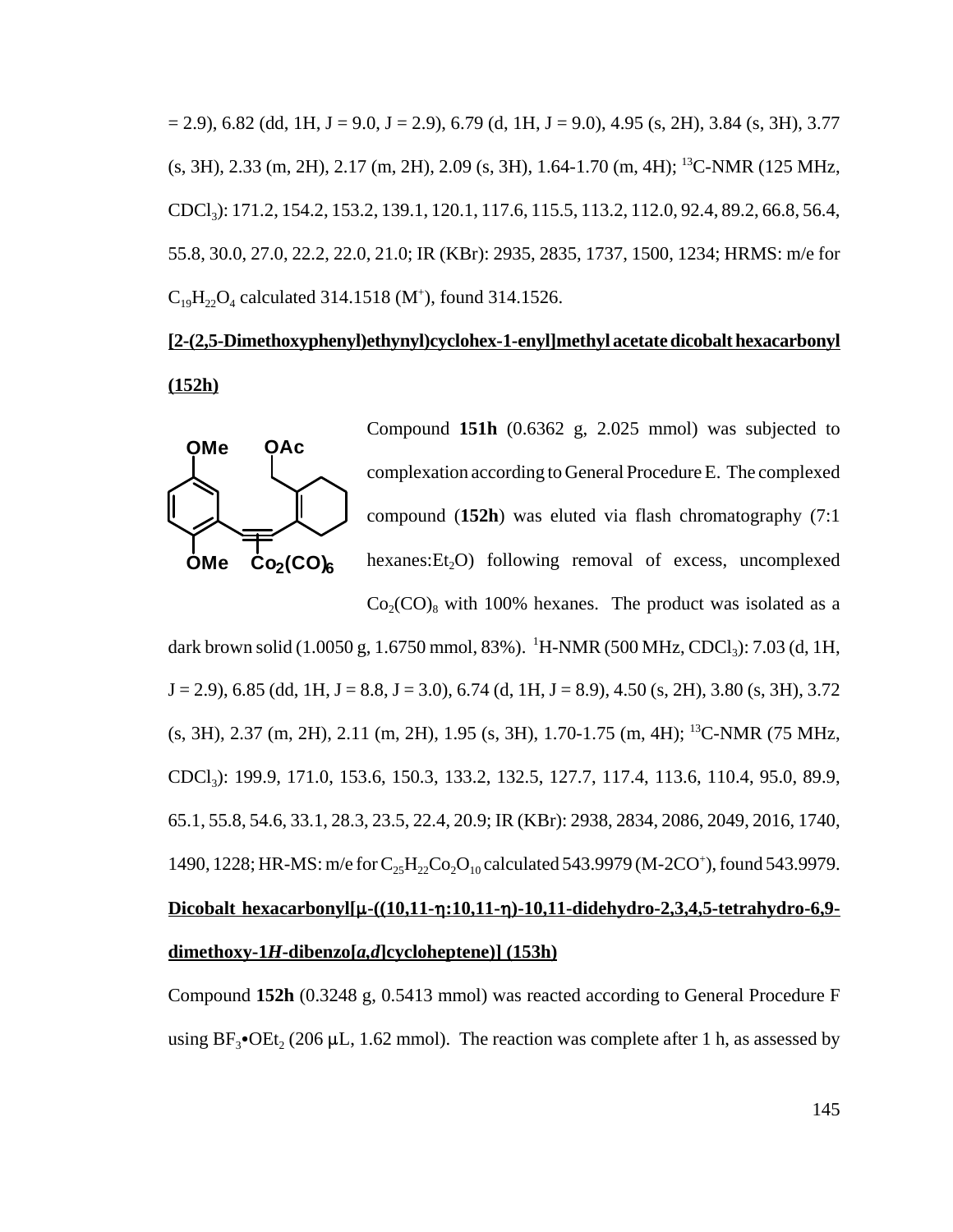

(s, 2H), 2.30-2.36 (m, 4H), 1.73-1.78 (m, 2H), 1.66-1.71 (m, 2H); 13C-NMR (125 MHz, CDCl3): 200.4, 154.0, 150.3, 136.3, 131.5, 127.4, 126.6, 112.2, 108.7, 96.0, 84.8, 56.7, 54.7, 33.6, 32.8, 30.5, 23.1, 22.9; IR (KBr): 2924, 2850, 2085, 2046, 2026, 1739, 1463, 1261; HRMS: m/e for  $C_{23}H_{18}Co_2O_8$  calculated 539.9666 (M<sup>+</sup>), found 539.9669.

#### **1-[2-((2,5-Dimethoxyphenyl)ethynyl)cyclohex-1-enyl]ethyl acetate (151hh)**



Compound **150h** (0.4632 g, 1.715 mmol) was subjected to General Procedure D, where DIBAL-H was substituted with MeLi  $(1.6 M$  in Et<sub>2</sub>O, 2.1 mL, 3.4 mmol). The product  $(151hh)$ was isolated as a yellow oil (0.4671 g, 1.423 mmol, 83%) following preparative TLC (7:1 hexanes:  $Et_2O$ ). <sup>1</sup>H-NMR (500 MHz, CDCl<sub>3</sub>): 6.97 (d, 1H, J = 2.8), 6.78-6.83 (m, 2H), 6.17 (q,

1H, J = 6.5), 3.86 (s, 3H), 3.77 (s, 3H), 2.30 (m, 2H), 2.17 (m, 2H), 2.05 (s, 3H), 1.61-1.70  $(m, 4H), 1.38$  (d, 3H, J = 6.58); <sup>13</sup>C-NMR (75 MHz, CDCl3): 170.2, 154.6, 153.3, 144.1, 117.7, 116.8, 115.4, 113.7, 112.2, 92.6, 89.9, 72.8, 56.6, 55.9, 30.0, 23.6, 22.4, 22.1, 21.4, 18.7; IR (KBr): 2934, 2835, 2199, 1737, 1499, 1243; HRMS: m/e for  $C_{20}H_{24}O_4$  calculated 328.1675 (M+ ), found 328.1672.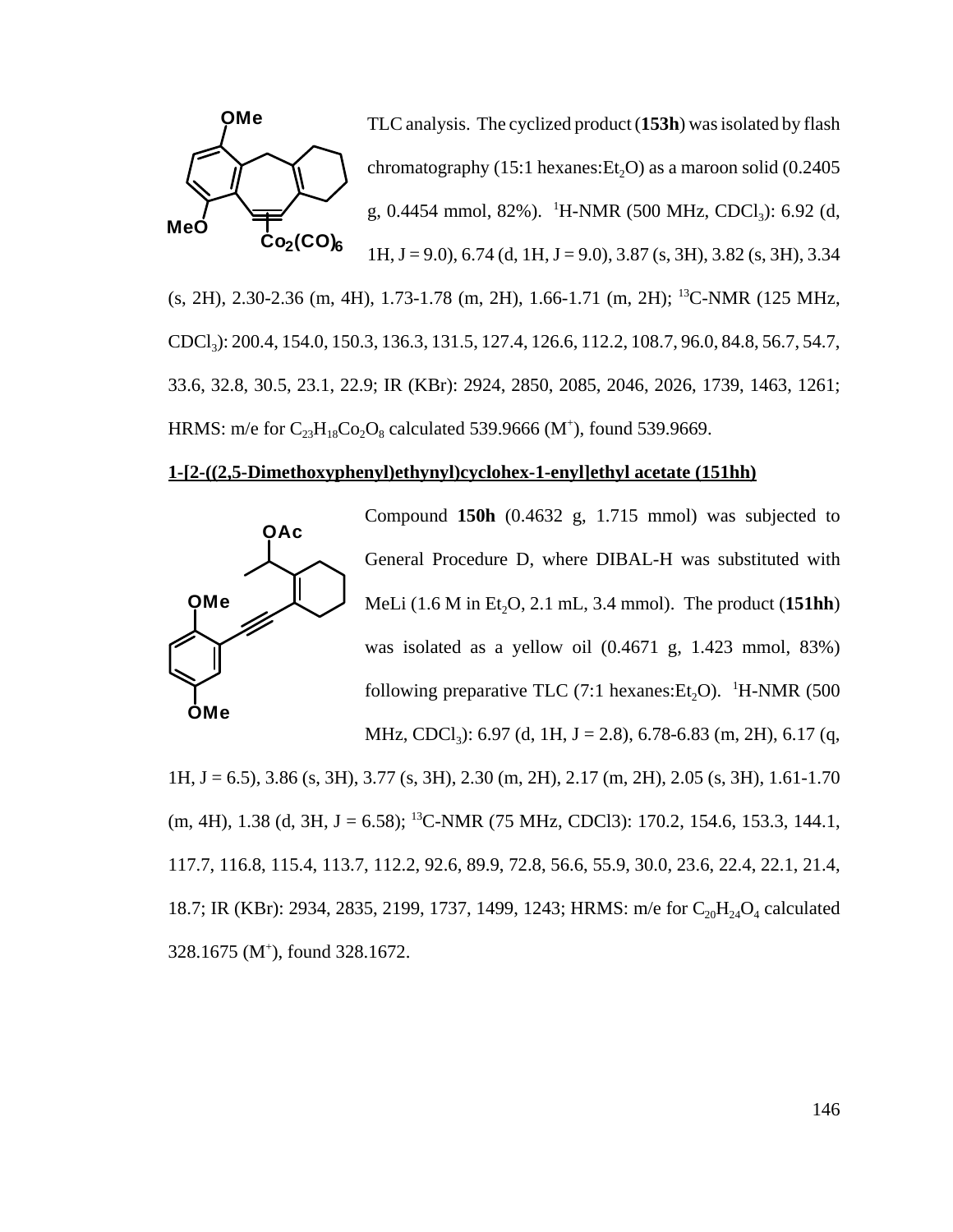# **1-[2-((2,5-Dimethoxyphenyl)ethynyl)cyclohex-1-enyl]ethyl acetate dicobalt hexacarbonyl (152hh)**



Compound **151hh** (0.4671 g, 1.423 mmol) was subjected to complexation according to General Procedure E. The complexed compound (**152hh**) was isolated via flash chromatography (7:1 hexanes: Et<sub>2</sub>O) following removal of excess, uncomplexed  $Co_2(CO)$ <sub>8</sub> with 100% hexanes. The product was isolated as a

dark brown solid (0.8023 g, 1.307 mmol, 92%). <sup>1</sup>H-NMR (500 MHz, CDCl<sub>3</sub>): 7.01 (d, 1H,  $J = 3.0$ ), 6.86 (dd, 1H,  $J = 8.9$ ,  $J = 3.1$ ), 6.74 (d, 1H,  $J = 8.9$ ), 6.07 (q, 1H,  $J = 6.5$ ), 3.81 (s, 3H), 3.72 (s, 3H), 2.13-2.32 (m, 4H), 1.93 (s, 3H), 1.62-1.72 (m, 4H), 1.19 (d, 3H, J = 6.5); <sup>13</sup>C-NMR (75 MHz, CDCl<sub>3</sub>): 200.0, 169.9, 153.5, 149.8, 137.6, 130.1, 128.2, 117.6, 113.4, 110.4, 94.0, 92.1, 70.6, 55.8, 54.5, 32.7, 24.5, 23.5, 22.5, 21.3, 18.2; HRMS: m/e for  $C_{26}H_{24}Co_2O_{10}$  calculated 474.0288 (M-5CO<sup>+</sup>), found 474.0270.

### **Compounds 154b and 153hh**



Compound **152hh** (0.7070 g, 1.151 mmol) was reacted according to General Procedure F using  $BF_3$  OEt<sub>2</sub> (438  $\mu$ L, 3.45) mmol). The reaction was complete after 1 h, as assessed by TLC analysis. The cyclized product (**153hh**) and its elimination isomer (**154b**) were inseparable by flash chromatography, and

hence, eluted as one band using a  $25:1$  hexanes:  $Et<sub>2</sub>O$  solvent mixture. The products were isolated as a green-maroon solid  $(0.5102 \text{ g}, 0.9210 \text{ mmol}, 80\%)$ . <sup>1</sup>H-NMR (500 MHz, CDCl<sub>3</sub>): 7.06 (d, 1H, J = 3.1), 6.87 (dd, 1H, J = 8.9, J = 3.1), 6.76 (d, 1H, J = 8.9), 6.38 (t,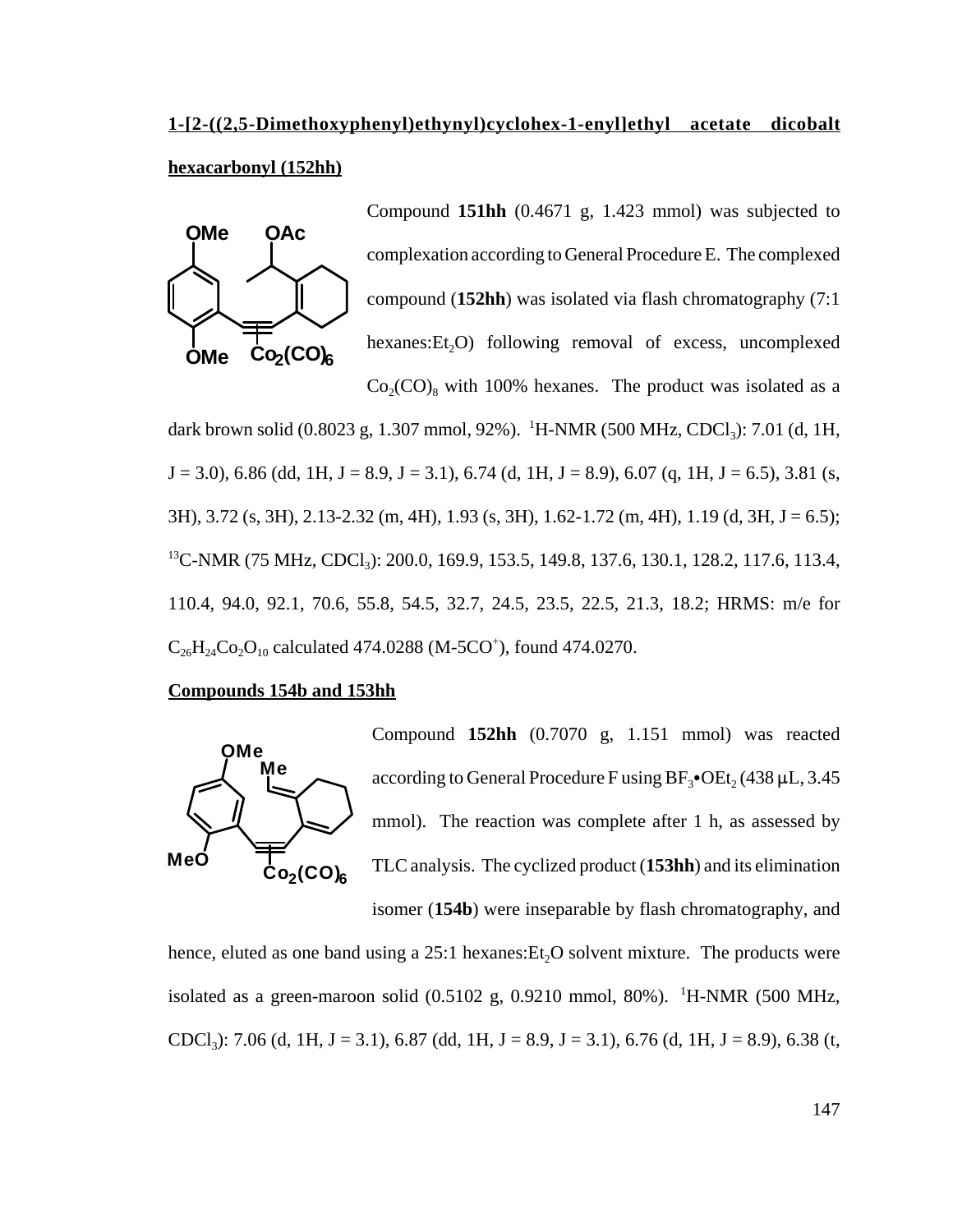1H, J = 4.4), 5.19 (q, 1H, J = 7.1), 3.80 (s, 3H), 3.70 (s, 3H), 2.42 (t, 2H, J = 6.0), 2.32 (apparent q, 2H, J = 5.6), 1.78 (apparent pentet, 2H, J = 6.2), 1.52 (d, 3H, J = 7.0); <sup>13</sup>C-NMR (CDCl3, 75 MHz): 200.2, 153.3, 151.5, 136.9, 133.2, 127.6, 121.4, 117.1, 114.0, 112.7, 110.9, 97.8, 91.1, 55.8, 54.8, 27.4, 25.8, 22.6, 12.8.



 $(m, 2H), 1.63-1.74$   $(m, 4H), 1.12$   $(d, 3H, J = 7.3);$  <sup>13</sup>C-NMR (75 MHz, CDCl<sub>3</sub>): 200.2, 154.5, 149.8, 139.9, 133.1, 131.4, 128.4, 112.7, 107.8, 93.4, 83.4, 56.6, 54.2, 39.4, 33.5, 30.7, 23.4, 22.8, 21.0; IR (KBr, sample containing both isomers): 3000, 2936, 2833, 2085, 2046, 2017, 1493, 1277, 1225; HRMS: m/e for  $C_{24}H_{20}Co_2O_8$  (sample containing both isomers) calculated 525.9873 (M-CO<sup>+</sup>), found 525.9872.

#### **2-[(2,5-Dimethoxyphenyl)ethynyl]cyclohept-1-enecarbaldehyde (150i)**



Compound **148d** (0.3400 g, 2.098 mmol) was subjected to Sonogashira chemistry according to General Procedure C with 2-bromocyclohept-1-ene-1-carbaldehyde (**149c**) (0.6390 g, 3.147 mmol). Product **150i** was isolated as a yellow oil (0.4406

g, 1.551 mmol, 74%) following preparative TLC (10:1

hexanes:Et<sub>2</sub>O). <sup>1</sup>H-NMR (500 MHz, CDCl<sub>3</sub>): 10.34 (s, 1H), 6.94 (d, 1H, J = 3.0), 6.88 (dd, 1H,  $J = 8.9$ ,  $J = 3.1$ ), 6.80 (d, 1H,  $J = 9.1$ ), 3.83 (s, 3H), 3.76 (s, 3H), 2.69-2.72 (m, 2H),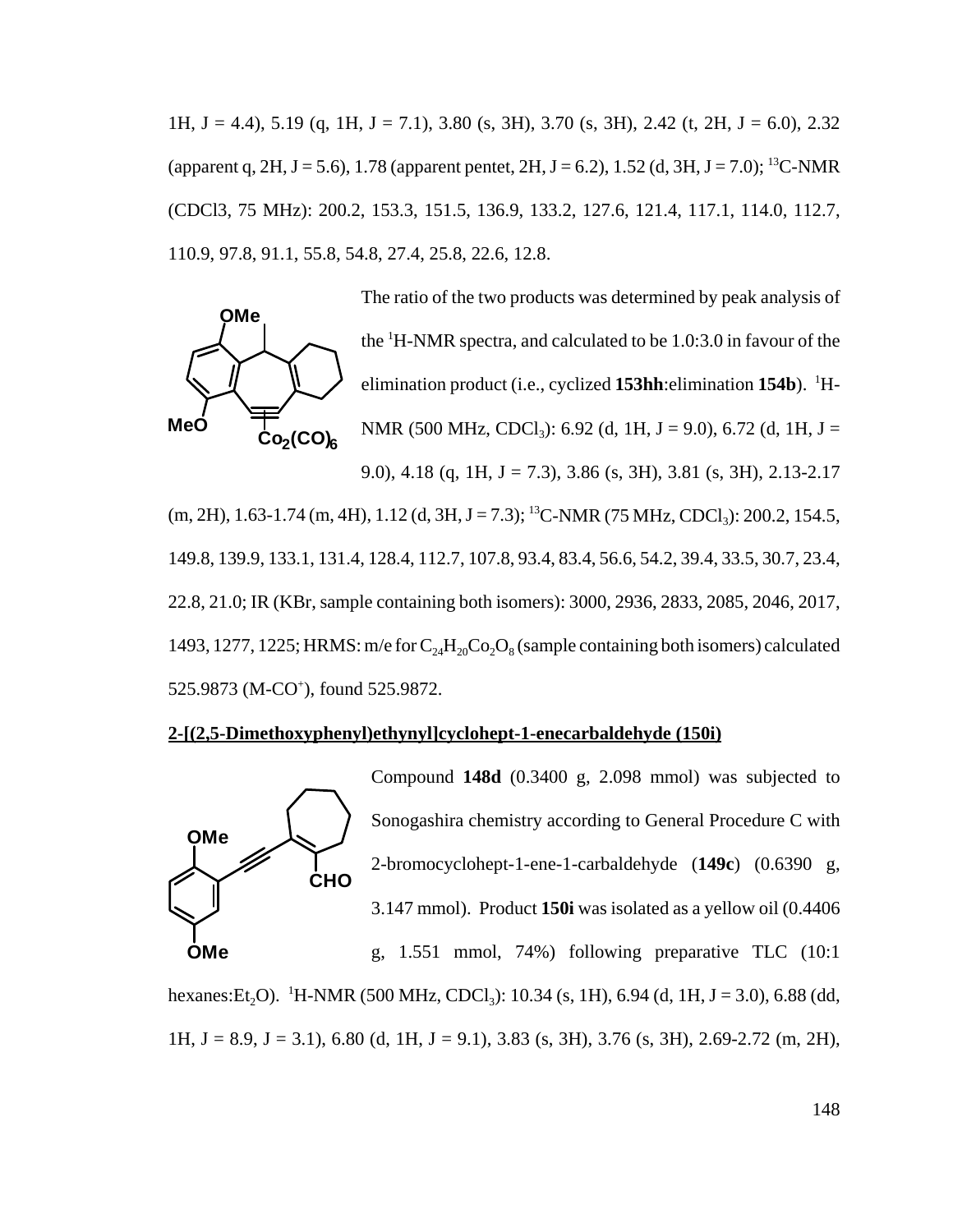2.52-2.54 (m, 2H), 1.81 (apparent pentet, 2H,  $J = 5.9$ ), 1.68 (apparent pentet, 2H,  $J = 5.7$ ), 1.46 (apparent pentet, 2H, J = 6.0); <sup>13</sup>C-NMR (125 MHz, CDCl<sub>3</sub>): 193.0, 154.9, 153.2, 148.2, 145.9, 117.6, 116.9, 112.0, 111.9, 96.8, 92.0, 56.4, 55.8, 37.4, 32.3, 25.8, 24.3; IR (KBr): 2999, 2922, 2852, 2188, 1667, 1499, 1221; HRMS: m/e for  $C_{18}H_{20}O_3$  calculated 284.1412 (M+ ), found 284.1412.

### **[2-((2,5-Dimethoxyphenyl)ethynyl)cyclohept-1-enyl]methyl acetate (151i)**



Compound **150i** (0.4406 g, 1.551 mmol) was subjected to reduction and acetylation according to General Procedure D. Product **151i** was isolated as a pale yellow oil (0.4327 g, 1.318 mmol, 85%) following preparative TLC (7:1 hexanes:  $Et_2O$ ). <sup>1</sup>H-

 $= 8.5$ , J  $= 2.5$ ), 6.77 (d, 1H, J  $= 9.0$ ), 4.96 (s, 2H), 3.82 (s, 3H), 3.75 (s, 3H), 2.49-2.51 (m, 2H), 2.30-2.32 (m, 2H), 2.08 (s, 3H), 1.78 (apparent pentet, 2H, J = 5.8), 1.61 (apparent pentet, 2H, J = 5.4), 1.52 (apparent pentet, 2H, J = 5.5); <sup>13</sup>C-NMR (125 MHz, CDCl<sub>3</sub>): 171.2, 154.1, 153.2, 145.2, 126.0, 117.4, 115.4, 113.3, 111.8, 94.0, 90.0, 68.1, 56.3, 55.8, 34.7, 32.4, 31.3, 26.2, 26.1, 21.1; IR (KBr): 2919, 2850, 1739, 1498, 1228; HRMS: m/e for  $C_{20}H_{24}O_4$  calculated 328.1675 (M<sup>+</sup>), found 328.1683.

# **[2-((2,5-Dimethoxyphenyl)ethynyl)cyclohept-1-enyl]methyl acetate dicobalt hexacarbonyl (152i)**



Compound **151i** (0.4327 g, 1.318 mmol) was subjected to complexation according to General Procedure E. The complexed compound (**152i**) was isolated via flash chromatography (5:1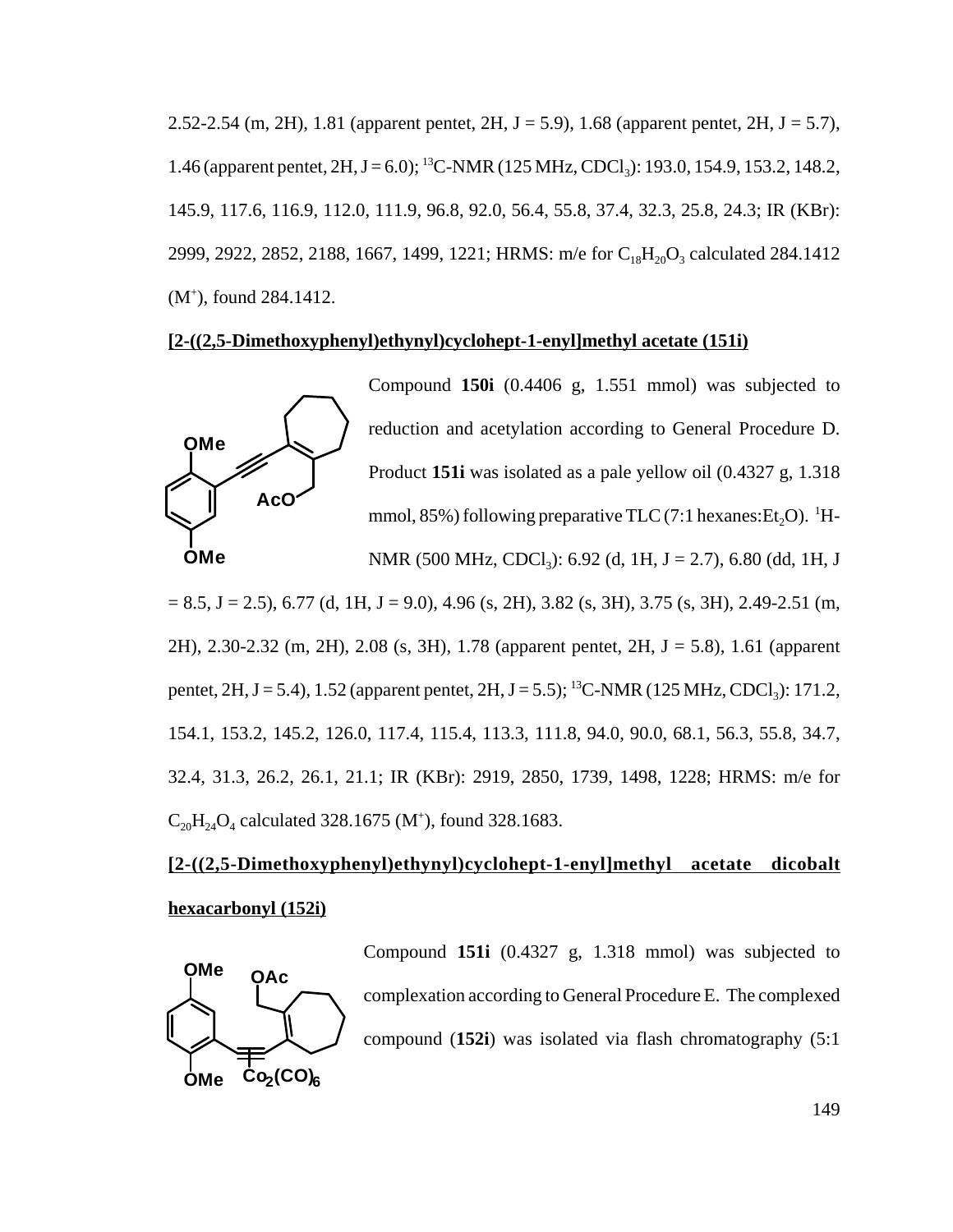hexanes: Et<sub>2</sub>O) following removal of excess, uncomplexed  $Co_2(CO)$ <sub>s</sub> with 100% hexanes. The product was isolated as a dark brown-green solid  $(0.6867 \text{ g}, 1.118 \text{ mmol}, 85\%)$ . <sup>1</sup>H-NMR (500 MHz, CDCl<sub>3</sub>): 7.01 (d, 1H, J = 3.0), 6.86 (dd, 1H, J = 8.9, J = 3.1), 6.75 (d, 1H,  $J = 8.9$ ,  $4.52$  (s,  $2H$ ),  $3.81$  (s,  $3H$ ),  $3.74$  (s,  $3H$ ),  $2.60-2.62$  (m,  $2H$ ),  $2.30-2.32$  (m,  $2H$ ),  $1.95$ (s, 3H), 1.82 (apparent pentet, 2H, J = 5.8), 1.54-1.63 (m, 4H); <sup>13</sup>C-NMR (75 MHz, CDCl<sub>3</sub>): 199.9, 171.0, 153.6, 150.2, 139.2, 138.8, 127.8, 117.3, 113.6, 110.3, 96.0, 91.1, 65.7, 55.8, 54.6, 37.6, 32.7, 32.5, 26.7, 26.4, 21.0; IR (KBr): 2926, 2852, 2085, 2058, 2013, 1742, 1486, 1222; HRMS: m/e for  $C_{26}H_{24}Co_2O_{10}$  calculated 558.0106 (M-2CO<sup>+</sup>), found 558.0117.

# Dicobalt hexacarbonyl [ $\mu$ -((11,12- $\eta$ :11,12- $\eta$ )-11,12-didehydro-5,6,7,8,9,10-hexahydro-**1,4-dimethoxybenzo[***b***]heptalene)] (153i)**



Compound **152i** (0.2234 g, 0.3638 mmol) was reacted according to General Procedure F using  $BF_3$ •OEt, (138 µL, 1.09 mmol). The reaction was complete after 1 h, as assessed by TLC analysis. The cyclized product (**153i**) was isolated by flash chromatography (15:1 hexanes:  $Et<sub>2</sub>O$ ) as a maroon solid (0.1687

g, 0.3045 mmol, 85%). <sup>1</sup>H-NMR (500 MHz, CDCl<sub>3</sub>): 6.92 (d, 1H, J = 9.0), 6.74 (d, 1H, J  $= 9.0$ ), 3.86 (s, 3H), 3.82 (s, 3H), 3.40 (s, 2H), 2.52-2.56 (m, 4H), 1.78 (apparent pentet, 2H,  $J = 6.0$ ), 1.56-1.67 (m, 4H); <sup>13</sup>C-NMR (75 MHz, CDCl<sub>3</sub>): 200.6, 153.8, 150.2, 141.7, 136.8, 127.1, 126.7, 112.3, 108.5, 97.7, 85.5, 56.8, 54.6, 38.6, 35.6, 34.7, 31.4, 26.2; IR (KBr): 2965, 2919, 2849, 2085, 2051, 2029, 1466, 1261; HRMS: m/e for  $C_{24}H_{20}Co_2O_8$  calculated 553.9822 (M<sup>+</sup>), found 553.9802.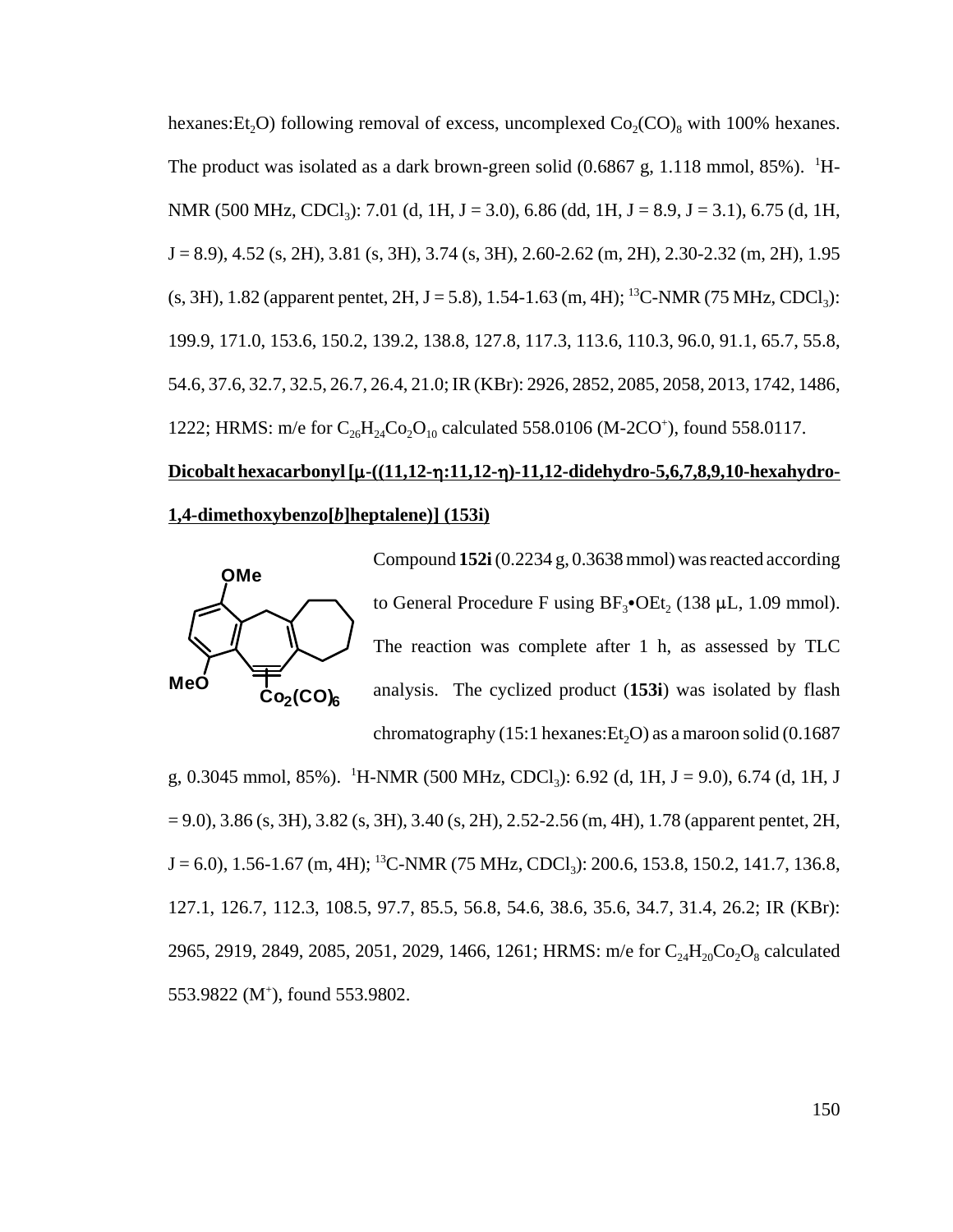### **1-Iodo-2,3,4-trimethoxybenzene (155e)**



### **[(2,3,4-Trimethoxyphenyl)ethynyl]trimethylsilane (156e)**



characterized as spectroscopically identical to reported values<sup>55</sup>.

### **1-Ethynyl-2,3,4-trimethoxybenzene (148e)**



Compound **156e** (3.4107 g, 12.914 mmol) was desilylated according to General Procedure H. The product (**148e**) was isolated as a yellow oil (2.1870 g, 11.386 mmol, 88%) following flash chromatography (2:1 hexanes: $Et_2O$ ). <sup>1</sup>H-NMR (500 MHz, CDCl<sub>3</sub>):

7.17 (d, 1H, J = 8.6), 6.61 (d, 1H, J = 8.6), 3.98 (s, 3H), 3.87 (s, 3H), 3.86 (s, 3H), 3.20 (s, 1H); <sup>13</sup>C-NMR (75 MHz, CDCl<sub>3</sub>): 155.5, 154.9, 142.2, 128.8, 109.3, 107.4, 79.9, 61.4, 61.2, 56.2; IR (KBr): 3283, 2999, 2941, 2840, 2105, 1594, 1492, 1295; HRMS: m/e for C<sub>11</sub>H<sub>12</sub>O<sub>3</sub> calculated 192.0786 (M<sup>+</sup>), found 192.0781.

# **2-[(2,3,4-Trimethoxyphenyl)ethynyl]cyclopent-1-enecarbaldehyde (150j)**

Compound **148e** (0.9223 g, 4.802 mmol) was subjected to Sonogashira coupling with 2-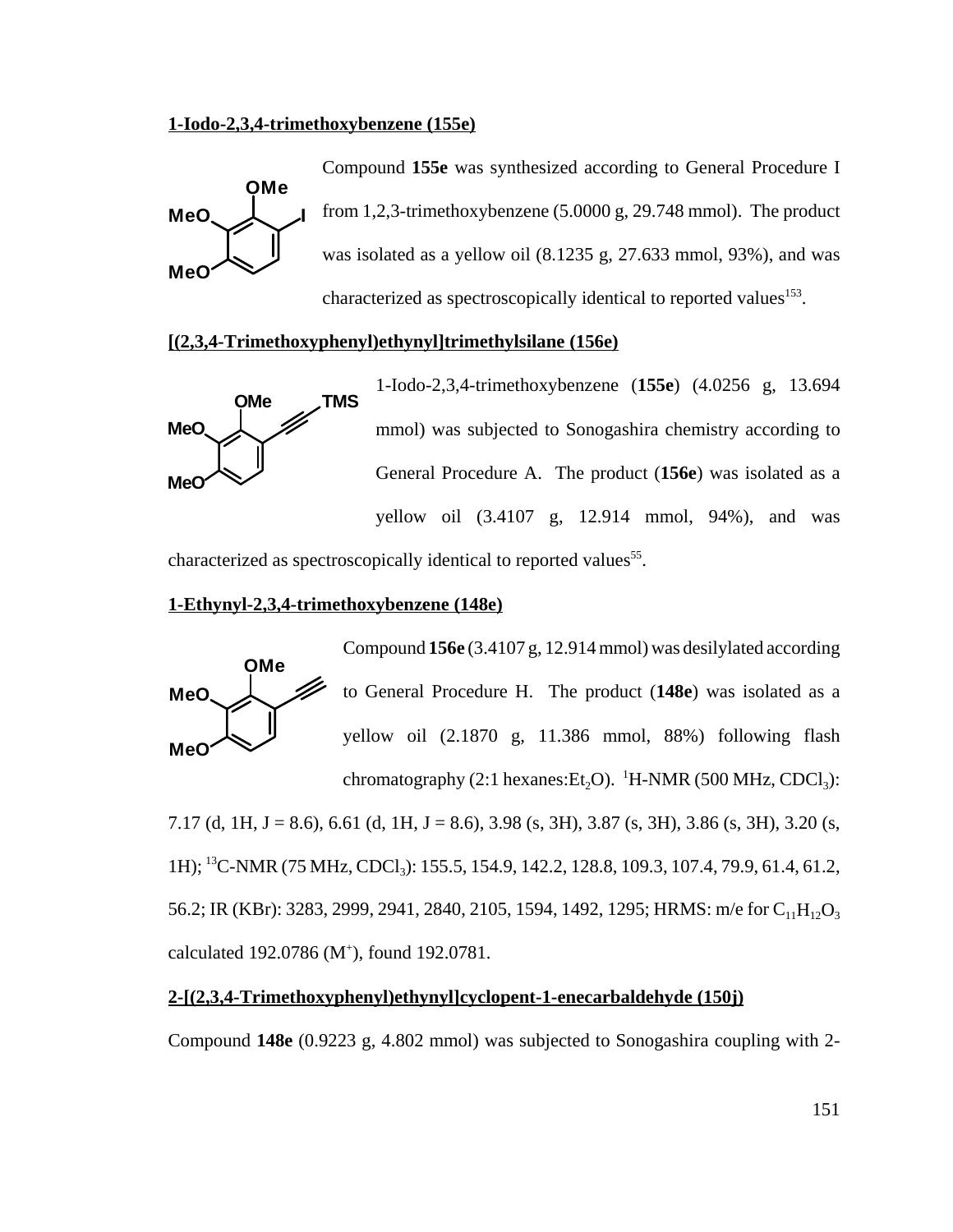

bromocyclopent-1-ene-1-carbaldehyde (**149a**) (1.2606 g, 7.2025 mmol) according to General Procedure C. Flash chromatography  $(2:1$  hexanes:  $Et<sub>2</sub>O$ ) afforded the product (**150j**) as a pale yellow solid (1.1881 g, 4.1524

mmol, 86%) with m.p. of 74-76 °C. <sup>1</sup>H-NMR (500 MHz, CDCl<sub>3</sub>): 10.19 (s, 1H), 7.17 (d, 1H,  $J = 9.0$ ), 6.66 (d, 1H,  $J = 9.0$ ), 3.98 (s, 3H), 3.89 (s, 3H), 3.88 (s, 3H), 2.81 (t, 2H,  $J = 7.9$ ), 2.66 (t, 2H, J = 7.9), 2.01 (apparent pentet, 2H, J = 7.9); <sup>13</sup>C-NMR (75 MHz, CDCl<sub>3</sub>): 189.2, 155.6, 155.3, 147.3, 143.8, 142.4, 128.5, 109.4, 107.6, 97.6, 86.4, 61.5, 61.2, 56.2, 39.0, 29.7, 22.3; IR (KBr): 2942, 2841, 2191, 1668, 1496, 1295; HRMS: m/e for C<sub>17</sub>H<sub>18</sub>O<sub>4</sub> calculated  $286.1205$  (M<sup>+</sup>), found  $286.1214$ .

### **[2-((2,3,4-Trimethoxyphenyl)ethynyl)cyclopent-1-enyl]methyl acetate (151j)**



Compound **150j** (1.1881 g, 4.1524 mmol) was treated according to General Procedure D. Flash chromatography  $(2:1$  hexanes:  $Et<sub>2</sub>O$ ) afforded **151j** as a pale yellow oil (1.2573) g, 3.8083 mmol, 92%). <sup>1</sup>H-NMR (500 MHz, CDCl<sub>3</sub>): 7.10

(d, 1H, J = 8.9), 6.60 (d, 1H, J = 8.9), 4.88 (s, 2H), 3.95 (s, 3H), 3.85 (s, 6H), 2.60 (t, 2H, J  $= 7.8$ ), 2.49 (t, 2H, J = 7.9), 2.07 (s, 3H), 1.94 (apparent pentet, 2H, J = 7.8); <sup>13</sup>C-NMR (75 MHz, CDCl<sub>3</sub>): 171.1, 154.7, 154.4, 144.1, 143.0, 128.0, 123.5, 110.6, 107.4, 91.0, 87.4, 62.1, 61.3, 61.2, 56.2, 37.0, 34.1, 22.5, 21.0; IR (KBr): 2940, 2841, 2199, 1739, 1490, 1226; HRMS: m/e for  $C_{19}H_{22}O_5$  calculated 330.1467 (M<sup>+</sup>), found 330.1468.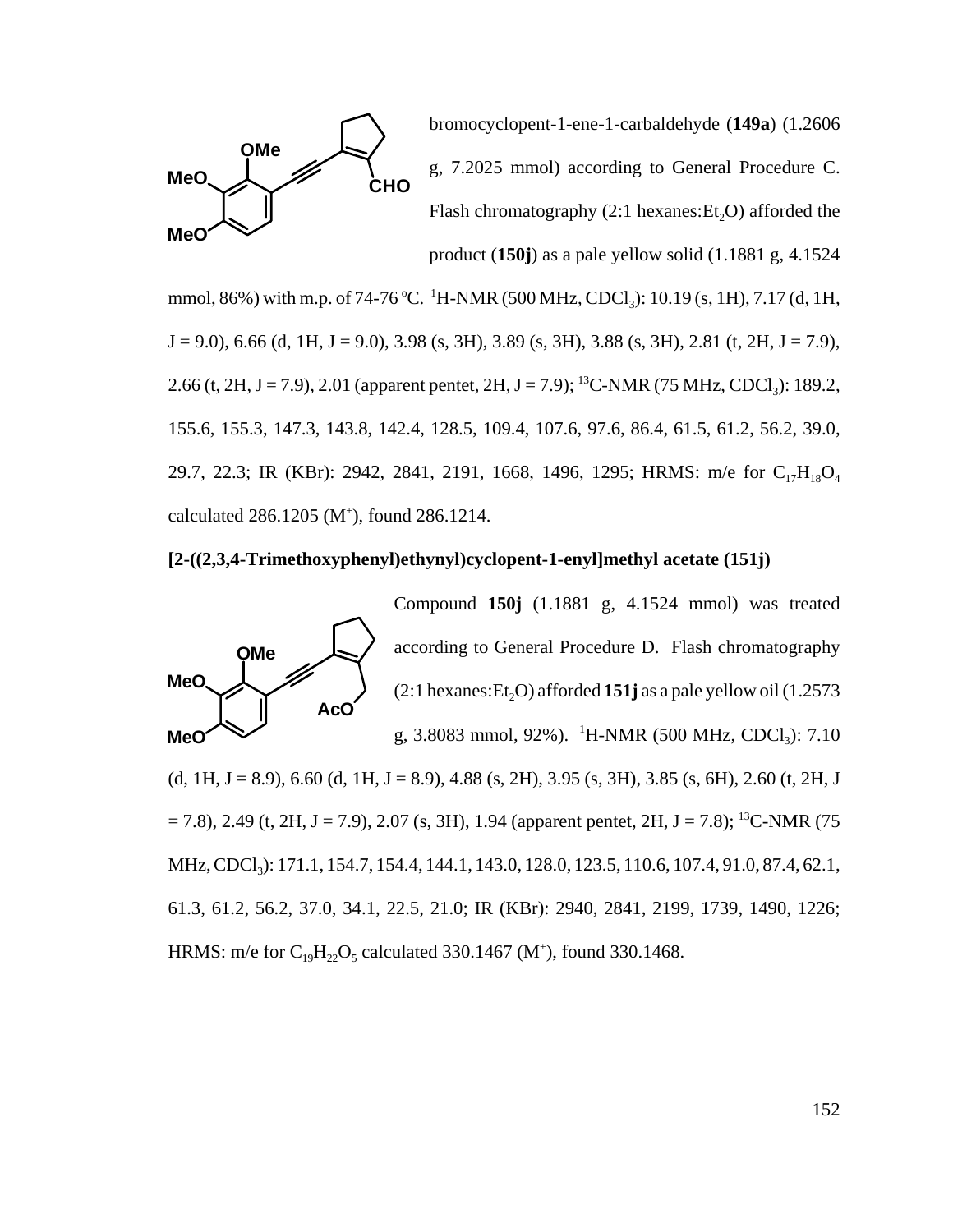# **[2-((2,3,4-Trimethoxyphenyl)ethynyl)cyclopent-1-enyl]methyl acetate dicobalt hexacarbonyl (152j)**



Compound **151j** (1.0012 g, 3.0326 mmol) was subjected to complexation according to General Procedure E. After washing excess, uncomplexed  $Co_2(CO)_8$  off a column of silica, the product  $(152j)$  was eluted using 2:1 hexanes: Et<sub>2</sub>O as a dark brown solid  $(1.6176 \text{ g}, 2.6260 \text{ mmol}, 87\%)$ . <sup>1</sup>H-

NMR (500 MHz, CDCl<sub>3</sub>): 7.16 (d, 1H, J = 8.8), 6.64 (d, 1H, J = 8.9), 4.65 (s, 2H), 3.96 (s, 3H), 3.90 (s, 3H), 3.85 (s, 3H), 2.76 (t, 2H, J = 7.8), 2.56 (t, 2H, J = 7.8), 2.00 (apparent pentet, 2H, J = 7.8), 1.99 (s, 3H); <sup>13</sup>C-NMR (75 MHz, CDCl<sub>3</sub>): 199.9, 171.0, 154.4, 151.0, 141.1, 138.0, 136.5, 126.6, 122.9, 106.6, 89.7, 87.5, 61.3, 60.9, 60.2, 56.1, 40.2, 36.2, 22.1, 20.8; IR (KBr): 2944, 2844, 2086, 2045, 2014, 1742, 1486, 1231; HRMS: m/e for  $C_{25}H_{22}Co_{2}O_{11}$  calculated 448.0131 (M-6CO<sup>+</sup>), found 448.0139.

### **Compound 153j**



Compound **152j** (1.2170 g, 1.9757 mmol) was subjected to General Procedure F. The reaction appeared to be complete in 1 h, as monitored by TLC. Flash chromatography on neutralized silica  $(20:1$  hexanes: $Et<sub>2</sub>O$ )

afforded the product as a maroon solid  $(0.0903 \text{ g}, 0.162 \text{ mmol}, 8\%)$ . <sup>1</sup>H-NMR (500 MHz, CDCl<sub>3</sub>): 6.42 (s, 1H), 4.05 (s, 3H), 3.89 (s, 3H), 3.84 (s, 3H), 3.41 (s, 2H), 2.71 (t, 2H, J = 7.8), 2.54 (t, 2H, J = 7.8), 2.05 (apparent pentet, 2H, J = 7.7); <sup>13</sup>C-NMR (75 MHz, CDCl<sub>3</sub>): 200.3, 154.7, 153.9, 141.1, 139.8, 136.2, 131.3, 123.3, 108.6, 89.6, 84.5, 60.8, 60.2, 56.0,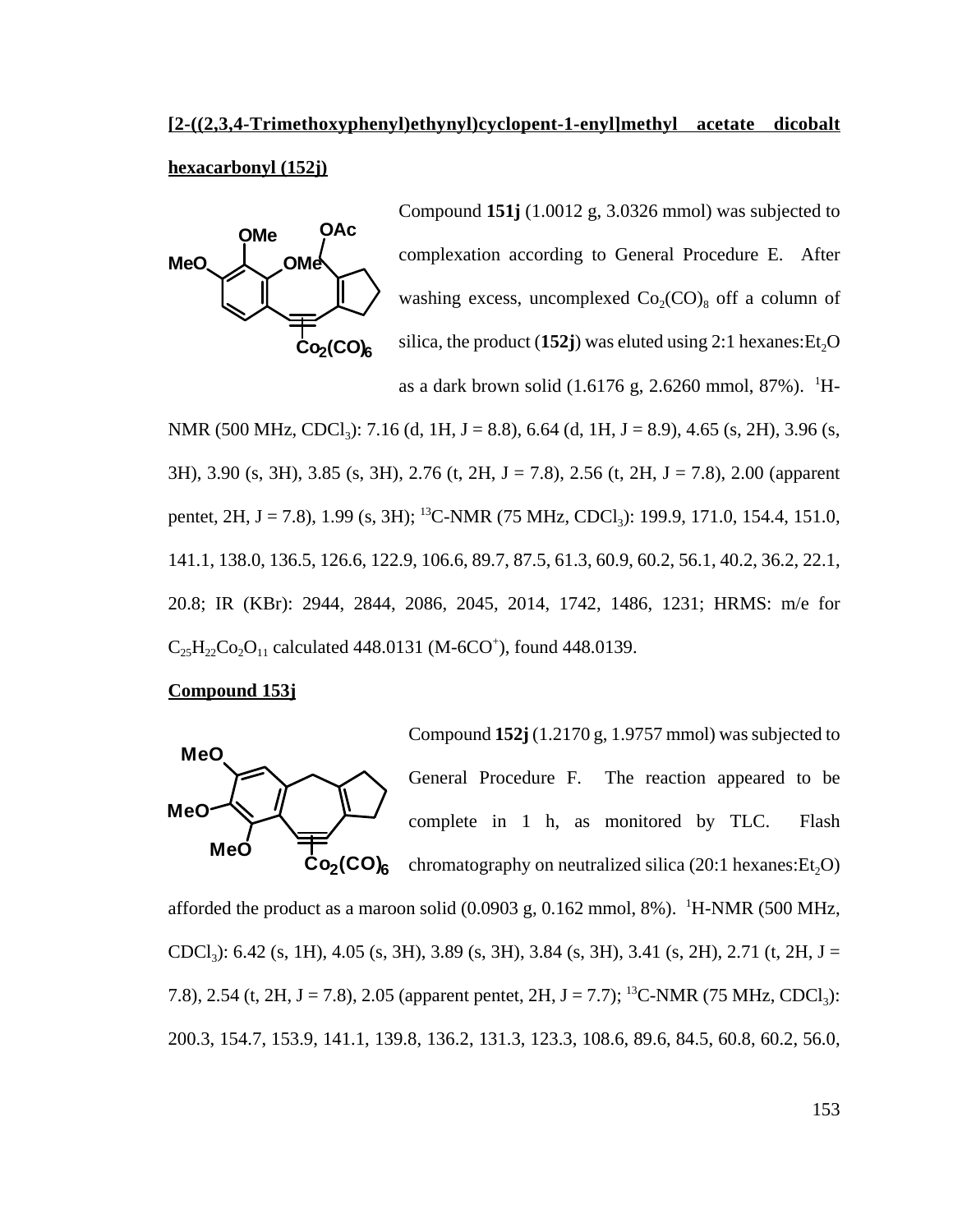38.8, 38.0, 35.5, 22.6; IR (Pt/diamond): 2931, 2850, 2083, 2025, 2009, 1993, 1588, 1487, 1319, 1120; HRMS: m/e for  $C_{23}H_{18}Co_2O_9$  calculated 499.9716 (M-2CO<sup>+</sup>), found 499.9699.

### **2-[(2,3,4-Trimethoxyphenyl)ethynyl]cyclohex-1-enecarbaldehyde (150k)**



Compound **148e** (1.2647 g, 6.5843 mmol) was subjected to Sonogashira conditions with 2 bromocyclohex-1-ene-1-carbaldehyde (**149b**) (1.8764 g, 9.8764 mmol) according to General Procedure C. Coupled product **150k** was isolated via flash

chromatography  $(2:1 \text{ hexanes}:\text{Et}, O)$  for the last purification step. The product was obtained as a yellow solid (1.6237 g, 5.4099 mmol, 82%) with a m.p. of 119-120 °C. <sup>1</sup>H-NMR (300 MHz, CDCl<sub>3</sub>): 10.32 (s, 1H), 7.12 (d, 1H, J = 8.7), 6.63 (d, 1H, J = 8.7), 3.95 (s, 3H), 3.86 (s, 3H), 3.85 (s, 3H), 2.51 (m, 2H), 2.28 (m, 2H), 1.62-1.74 (m, 4H); 13C-NMR (75 MHz, CDCl3): 193.3, 155.2, 155.1, 142.3, 142.0, 140.5, 128.2, 109.6, 107.6, 95.3, 89.3, 61.5, 61.2, 56.2, 32.4, 22.2, 22.0, 21.2; IR (KBr): 2937, 2190, 1668, 1494, 1276; HRMS: m/e for  $C_{18}H_{20}O_4$  calculated 300.1362 (M<sup>+</sup>), found 300.1355.

### **[2-((2,3,4-Trimethoxyphenyl)ethynyl)cyclohex-1-enyl]methyl acetate (151k)**



Compound **150k** (0.8787 g, 2.928 mmol) was reacted according to General Procedure D. Product **151k** was isolated as a yellow oil (0.8956 g, 2.600 mmol, 89%) via flash chromatography (2:1 hexanes: $Et_2O$ ).  $^1H\text{-NMR}$  (500 MHz, CDCl<sub>3</sub>): 7.10 (d, 1H, J = 8.8), 6.61 (d, 1H, J = 8.9),

4.93 (s, 2H), 3.96 (s, 3H), 3.87 (s, 6H), 2.32 (m, 2H), 2.17 (m, 2H), 2.09 (s, 3H), 1.65-1.70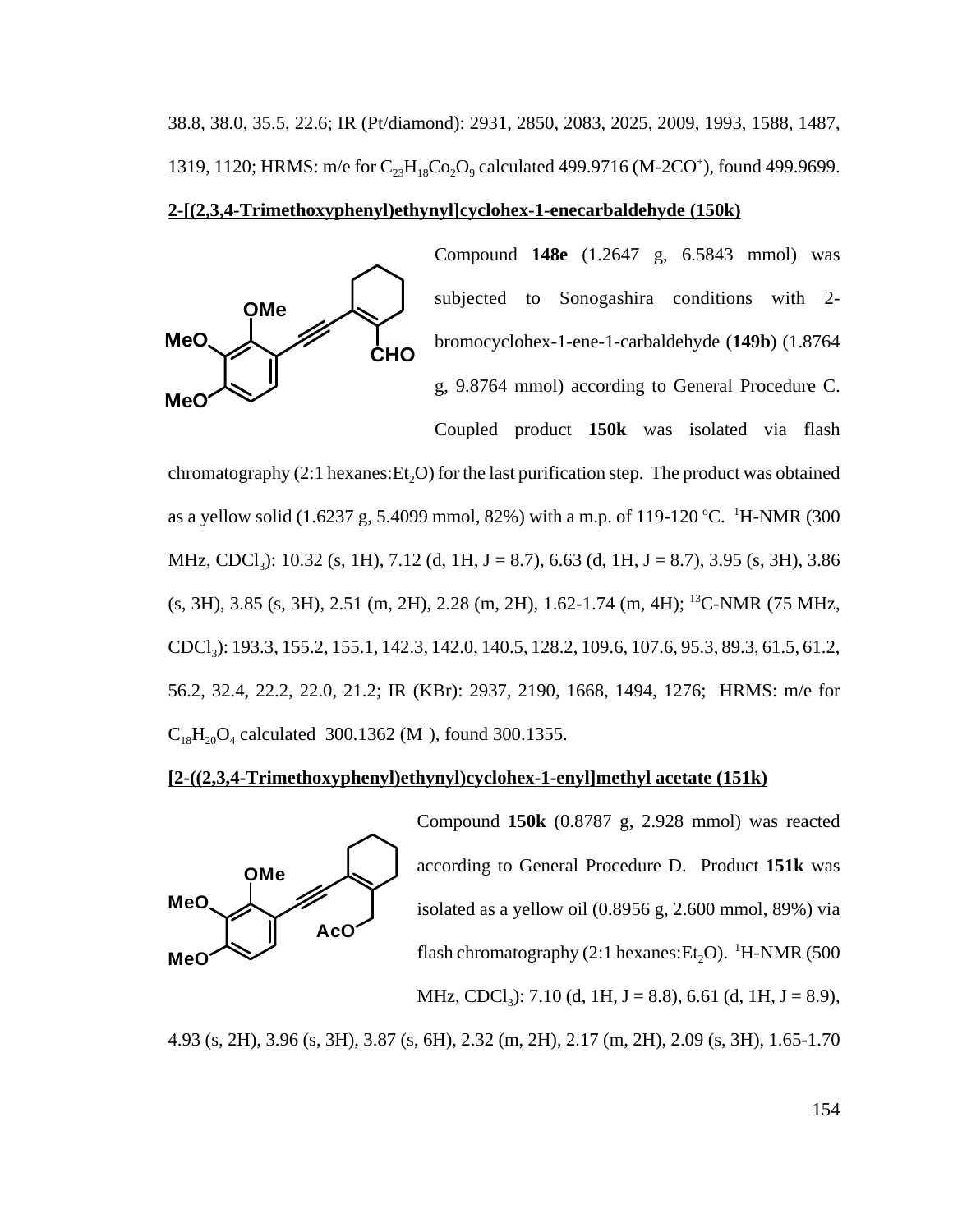$(m, 4H)$ ; <sup>13</sup>C-NMR (75 MHz, CDCl<sub>3</sub>): 171.3, 154.7, 154.3, 142.3, 138.4, 127.9, 120.4, 110.8, 107.4, 91.0, 89.2, 66.8, 61.3, 61.2, 56.2, 30.3, 27.1, 22.3, 22.1, 21.1; IR (KBr): 2940, 2839, 2196, 1746, 1494, 1234; HRMS: m/e for  $C_{20}H_{24}O_5$  calculated 344.0624 (M<sup>+</sup>), found 344.0627.

# **[2-((2,3,4-Trimethoxyphenyl)ethynyl)cyclohex-1-enyl]methyl acetate dicobalt hexacarbonyl (152k)**



Compound **151k** (0.8956 g, 2.600 mmol) was subjected to complexation according to General Procedure E. The complexed product (**152k**) was isolated as a dark green solid (1.5445 g, 2.4516 mmol, 94%) following flash chromatography (2:1 hexanes: $Et_2O$ ).  $^1H\text{-NMR}$  (500 MHz,

CDCl<sub>3</sub>): 7.14 (d, 1H, J = 9.0), 6.64 (d, 1H, J = 9.0), 4.53 (s, 2H), 3.95 (s, 3H), 3.90 (s, 3H), 3.84 (s, 3H), 2.39 (t, 2H, J = 6.0), 2.13 (t, 2H, J = 6.1), 1.94 (s, 3H), 1.71-1.77 (m, 4H); <sup>13</sup>C-NMR (75 MHz, CDCl<sub>3</sub>): 200.1, 170.9, 154.4, 150.5, 140.8, 132.8, 132.4, 126.6, 123.0, 106.4, 94.4, 90.3, 65.3, 60.9, 60.0, 56.0, 33.3, 28.3, 23.5, 22.4, 20.8; IR (KBr): 2940, 2838, 2084, 2044, 2012, 1742, 1486, 1229; HRMS: m/e for  $C_{26}H_{24}Co_2O_{11}$  calculated 462.0288 (M-6CO+ ), found 462.0298.

### **Compound 153k**



Compound **152k** (0.8100 g, 1.286 mmol) was subjected to General Procedure F. The reaction was complete in 1 h, as assessed by TLC analysis. The cyclized product **153k** (0.2865 g, 0.5026 mmol, 39%) was isolated as a maroon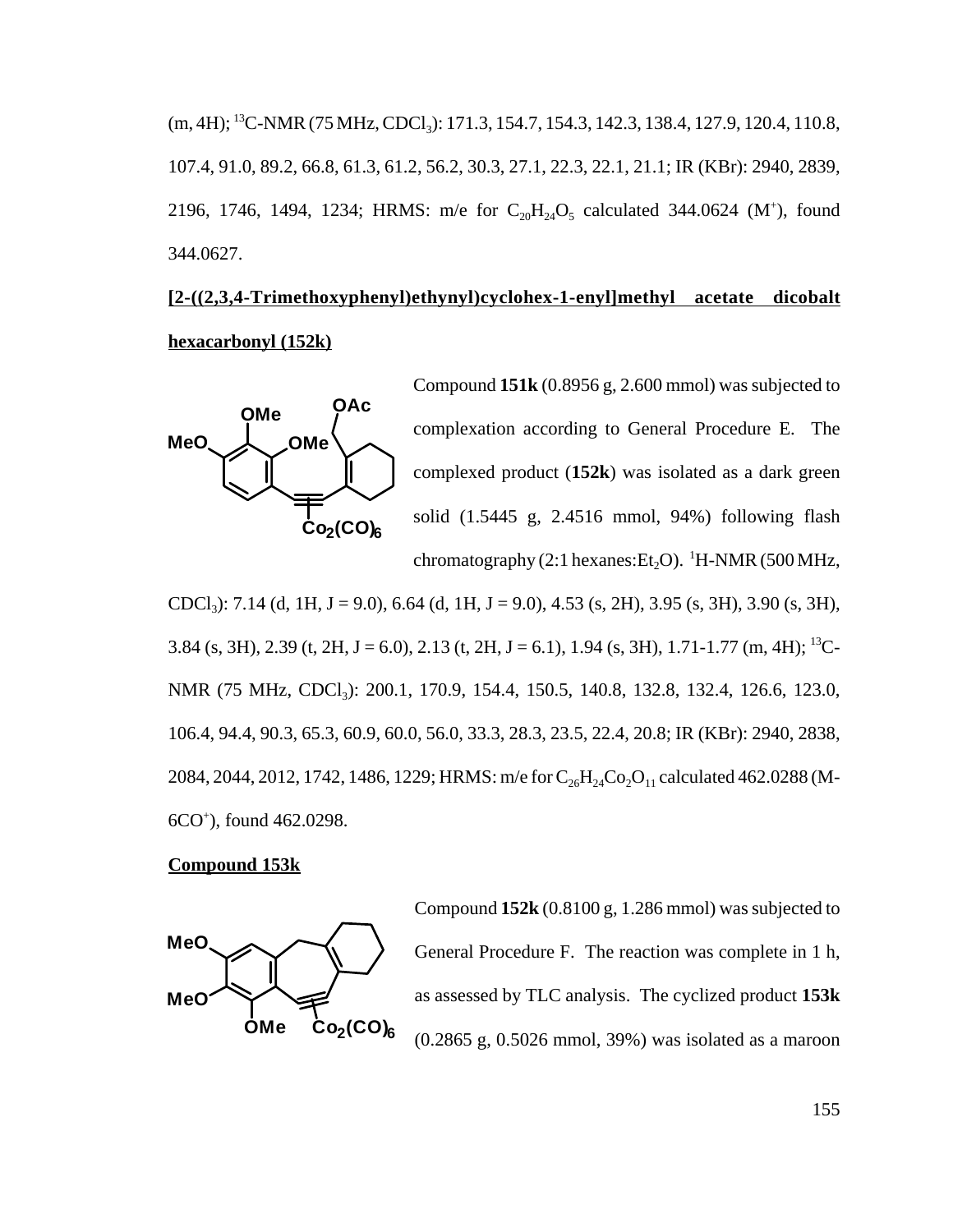solid following flash chromatography using neutralized silica (20:1 hexanes:Et<sub>2</sub>O). <sup>1</sup>H-NMR  $(500 \text{ MHz}, \text{CDCl}_3)$ : 6.48 (s, 1H), 4.04 (s, 3H), 3.90 (s, 3H), 3.85 (s, 3H), 3.18 (s, 2H), 2.35  $(t, 2H, J = 6.3)$ , 2.28  $(t, 2H, J = 6.2)$ , 1.67-1.78  $(m, 4H)$ ; <sup>13</sup>C-NMR (75 MHz, CDCl<sub>3</sub>): 200.5, 154.3, 153.9, 141.2, 135.3, 133.1, 131.3, 123.2, 108.1, 96.7, 84.8, 60.8, 60.2, 56.0, 43.4, 33.6, 30.6, 23.1, 22.8; IR (Pt/diamond): 2932, 2855, 2086, 2044, 1992, 1586, 1484, 1326; HRMS: m/e for  $C_{24}H_{20}Co_2O_9$  calculated 513.9873 (M-2CO<sup>+</sup>), found 513.9852.

# **1-[2-((2,3,4-Trimethoxyphenyl)ethynyl)cyclohex-1-enyl]ethyl acetate (151kk)**



Compound **150k** (0.7450 g, 2.482 mmol) was subjected to General Procedure D, where DIBAL-H was substituted with MeLi  $(1.6 \text{ M} \text{ in } Et_2O, 3.1 \text{ mL}, 5.0 \text{ mmol})$ . The product (**151kk**) was isolated as a yellow/orange oil (0.7888 g, 2.202 mmol, 89%) following flash chromatography  $(2:1 \text{ hexanes:Et}_2O)$ . <sup>1</sup>H-NMR (500

MHz, CDCl<sub>3</sub>): 7.12 (d, 1H, J = 8.6), 6.60 (d, 1H, J = 8.7), 6.13 (q, 1H, J = 6.5), 3.98 (s, 3H), 3.86 (s, 3H), 3.85 (s, 3H), 2.27 (m, 2H), 2.15 (m, 2H), 2.04 (s, 3H), 1.62-1.69 (m, 4H), 1.36  $(d, 3H, J = 6.6);$  <sup>13</sup>C-NMR (75 MHz, CDCl<sub>3</sub>): 170.2, 154.6, 154.2, 143.2, 142.3, 128.0, 117.0, 111.0, 107.4, 91.0, 89.7, 72.7, 61.4, 61.2, 56.2, 30.1, 23.4, 22.4, 22.1, 21.4, 18.8; IR (KBr): 2935, 2839, 2194, 1737, 1593, 1494, 1243; HRMS: m/e for  $C_{21}H_{26}O_5$  calculated 358.1780 (M+ ), found 358.1777.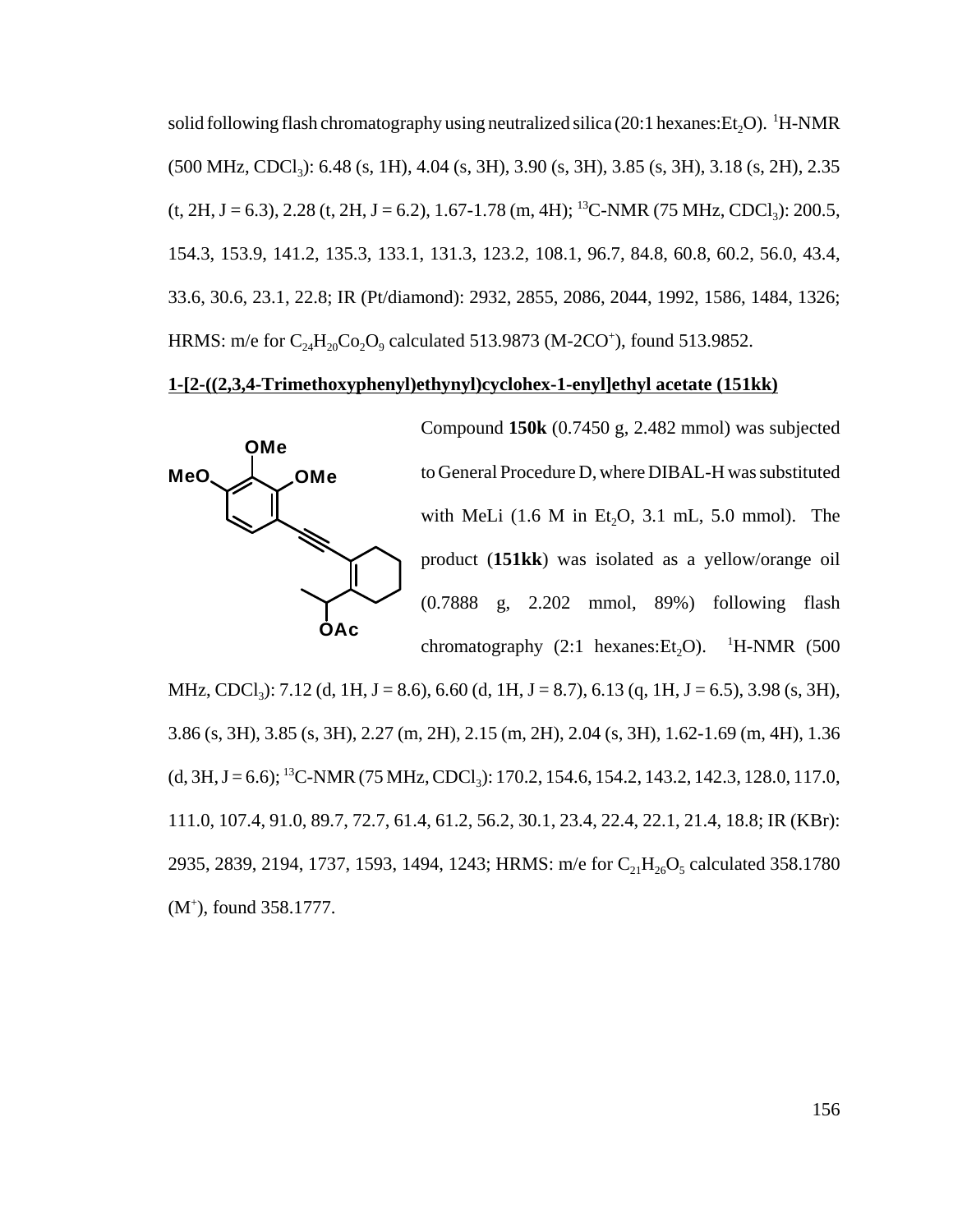# **1-[2-((2,3,4-Trimethoxyphenyl)ethynyl)cyclohex-1-enyl]ethyl acetate dicobalt**

# **hexacarbonyl (152kk)**



Compound **151kk** (0.7888 g, 2.202 mmol) was subjected to complexation according to General Procedure E. Compound **152kk** (1.2896 g, 2.0024 mmol, 91%) was isolated as a dark green solid following flash chromatography  $(2:1$  hexanes: $Et<sub>2</sub>O$ ).  $\mathrm{^1H\text{-}NMR}$  (500)

MHz, CDCl<sub>3</sub>): 7.11 (d, 1H, J = 8.7), 6.64 (d, 1H, J = 8.7), 6.14 (q, 1H, J = 6.3), 3.96 (s, 3H), 3.90 (s, 3H), 3.83 (s, 3H), 2.15-2.33 (m, 4H), 1.93 (s, 3H), 1.60-1.75 (m, 4H), 1.26 (d, 3H,  $J = 6.3$ ; <sup>13</sup>C-NMR (75 MHz, CDCl<sub>3</sub>): 200.1, 170.0, 154.2, 150.2, 140.9, 137.4, 130.2, 126.6, 123.6, 106.3, 93.2, 92.8, 70.6, 60.9, 60.0, 56.0, 33.0, 24.5, 23.6, 22.4, 21.3, 18.3; IR (KBr): 2938, 2839, 2084, 2046, 2016, 1737, 1485, 1241; HRMS: m/e for  $C_{27}H_{26}Co_2O_{11}$  calculated 588.0241 (M-2CO<sup>+</sup>), found 588.0226.

## **Compound 153kk**



Compound **152kk** (0.8530 g, 1.324 mmol) was subjected to General Procedure F. The cyclized product (**153kk**) was isolated as a maroon solid (0.3018 g, 0.5168 mmol, 39%) following flash chromatography (20:1 hexanes: $Et_2O$ ). <sup>1</sup>H-

NMR (500 MHz, CDCl<sub>3</sub>): 6.44 (s, 1H), 4.07 (s, 3H), 3.90 (s, 3H), 3.86 (s, 3H), 3.25 (q, 1H,  $J = 7.7$ ), 2.16-2.46 (m, 4H), 1.75 (m, 4H), 1.26-1.3 (m, 3H); <sup>13</sup>C-NMR (75 MHz, CDCl<sub>3</sub>): 200.6, 154.5, 154.3, 140.7, 139.1, 137.7, 129.3, 121.9, 106.5, 95.3, 83.8, 60.8, 60.1, 56.0, 47.4, 31.0, 23.2, 22.8, 19.5; IR (Pt/diamond): 2930, 2859, 2081, 2038, 1993, 1586, 1486,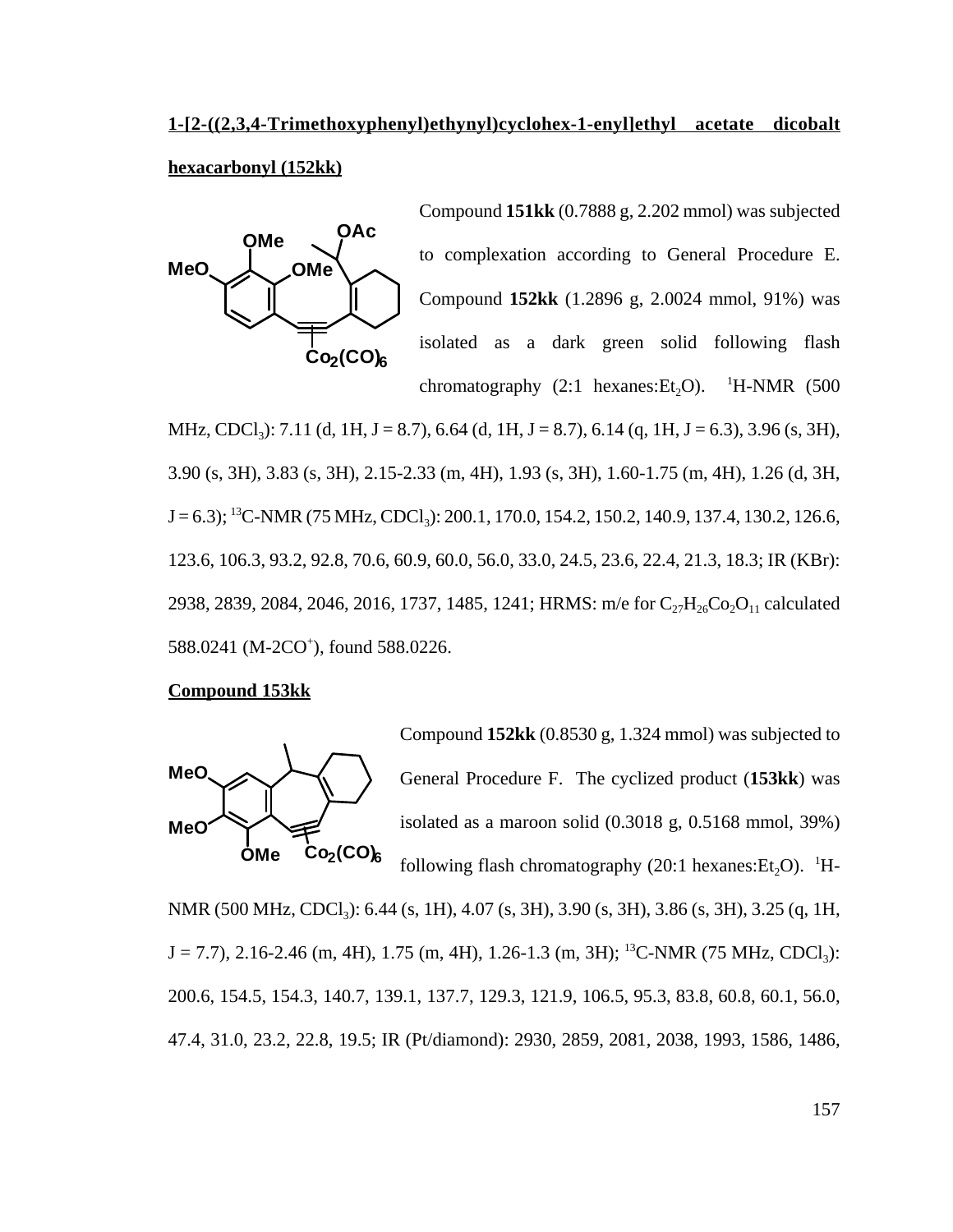#### **[(3,4,5-Trimethoxyphenyl)ethynyl]trimethylsilane (156f)**



Compound **156f** was synthesized according to General Procedure A from 5-iodo-1,2,3-trimethoxybenzene (**155f**) (1.5110 g, 5.1399 mmol). The product was isolated as a cream-coloured solid (1.3208 g, 5.0008 mmol, 97%), with a

m.p. of 55-56 °C, and spectroscopically identical to reported values<sup>41</sup>.

### **5-Ethynyl-1,2,3-trimethoxybenzene (148f)**



Compound **156f** (1.3208 g, 5.0008 mmol) was subjected to General Procedure H. The desilylated product was isolated as a colourless solid (0.8322 g, 4.333 mmol, 87%), with a m.p. of 71-73 °C (lit., 68-68.5  $\textdegree$ C<sup>95</sup>), and spectroscopically identical to reported values<sup>95</sup>.

#### **2-[(3,4,5-Trimethoxyphenyl)ethynyl]cyclopent-1-enecarbaldehyde (150l)**



Compound **148f** (0.2514 g, 1.309 mmol) was subjected to General Procedure C with 2-bromocyclopent-1-ene-1-carbaldehyde (**149a**) (0.3436 g, 1.963 mmol). Preparative TLC  $(2:1 \text{ hexanes:Et}, O)$  afforded the product as a yellow solid (0.3109 g, 1.087 mmol, 83%)

with a m.p. of 131-133 °C. <sup>1</sup>H-NMR (500 MHz, CDCl<sub>3</sub>): 10.15 (s, 1H), 6.71 (s, 2H), 3.85 (s, 9H), 2.79 (t, 2H, J = 7.8), 2.64 (t, 2H, J = 7.8), 1.99 (apparent pentet, 2H, J = 7.9); <sup>13</sup>C-NMR (125 MHz, CDCl<sub>3</sub>): 189.0, 153.3, 148.0, 143.3, 139.9, 117.0, 109.2, 101.0, 82.6, 61.1, 56.3, 39.0, 29.7, 22.3; IR (KBr): 2941, 2834, 2192, 1661, 1239; HRMS: m/e for C<sub>17</sub>H<sub>18</sub>O<sub>4</sub>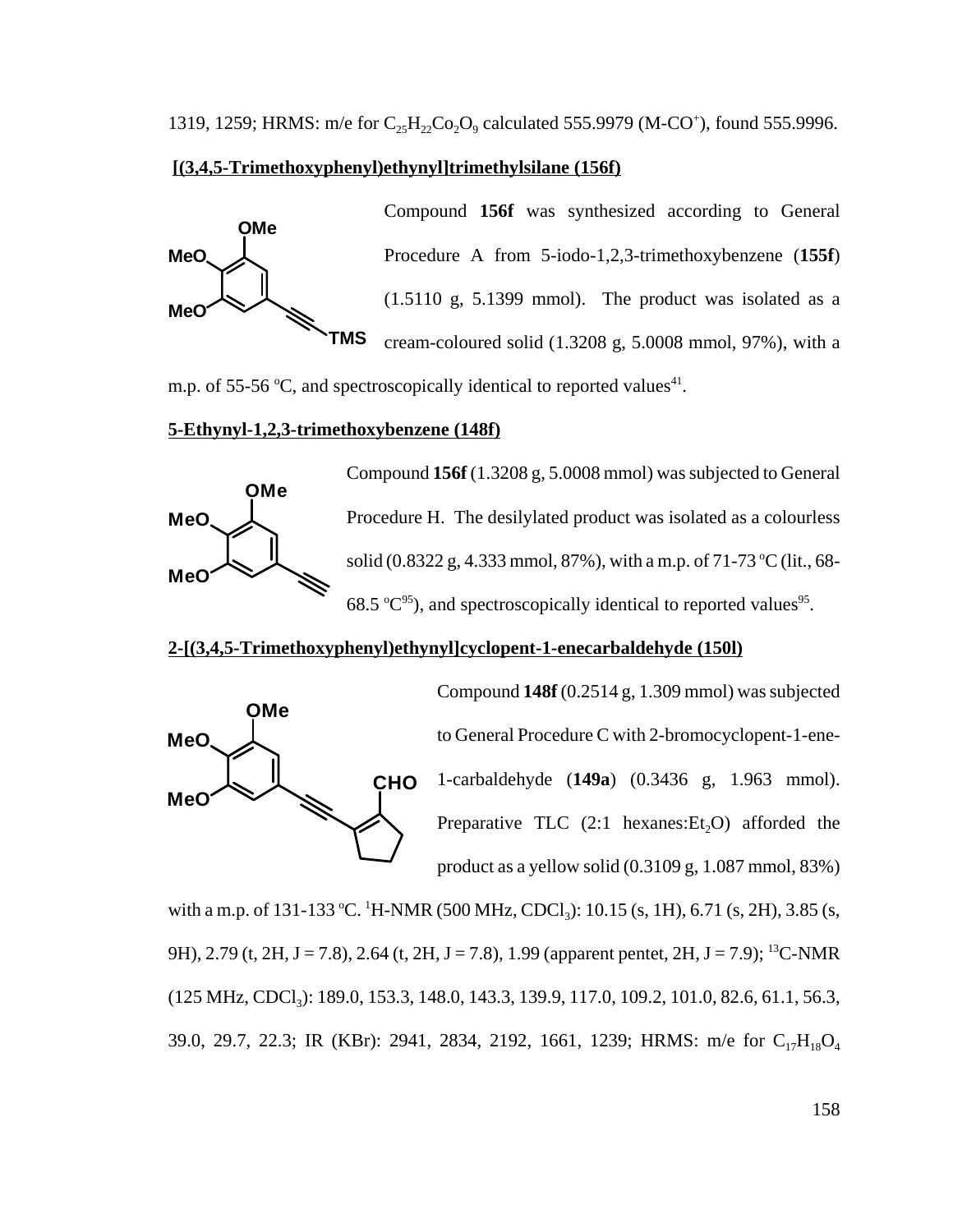calculated  $286.1205$  (M<sup>+</sup>), found  $286.1206$ .

#### **[2-((3,4,5-Trimethoxyphenyl)ethynyl)cyclopent-1-enyl]methyl acetate (151l)**



(apparent pentet, 2H, J = 7.7); <sup>13</sup>C-NMR (75 MHz, CDCl<sub>3</sub>): 171.0, 153.1, 144.7, 138.8, 122.8, 118.8, 108.0, 95.0, 83.8, 62.0, 61.0, 56.2, 37.1, 34.2, 22.4, 20.9; IR (KBr): 2940, 1741, 1503, 1234; HRMS: m/e for  $C_{19}H_{22}O_5$  calculated 330.1467 (M<sup>+</sup>), found 330.1464.

# **[2-((3,4,5-Trimethoxyphenyl)ethynyl)cyclopent-1-enyl]methyl acetate dicobalt hexacarbonyl (152l)**



Compound **151l** (0.3093 g, 0.9368 mmol) was complexed using General Procedure E to afford product **152l** (0.5156 g, 0.8370 mmol, 89%) as a dark brown solid following flash chromatography (1:1 hexanes: $Et_2O$ ). <sup>1</sup>H-NMR (500 MHz, CDCl<sub>3</sub>): 6.71 (s, 2H), 4.72 (s, 2H), 3.90 (s, 3H), 3.88

 $(s, 6H)$ , 2.81 (t, 2H, J = 7.8), 2.56 (t, 2H, J = 7.9), 2.04 (apparent pentet, 2H, J = 7.8), 2.02 (s, 3H); <sup>13</sup>C-NMR (75 MHz, CDCl<sub>3</sub>): 199.5, 170.7, 153.3, 138.0, 137.7, 136.9, 133.7, 106.5, 93.4, 84.4, 61.2, 61.0, 56.2, 39.9, 36.2, 21.8, 20.7; IR (KBr): 2940, 2088, 2050, 2020, 1743, 1576, 1230; HRMS: m/e for  $C_{25}H_{22}Co_2O_{11}$  calculated 559.9928 (M-2CO<sup>+</sup>), found 559.9924.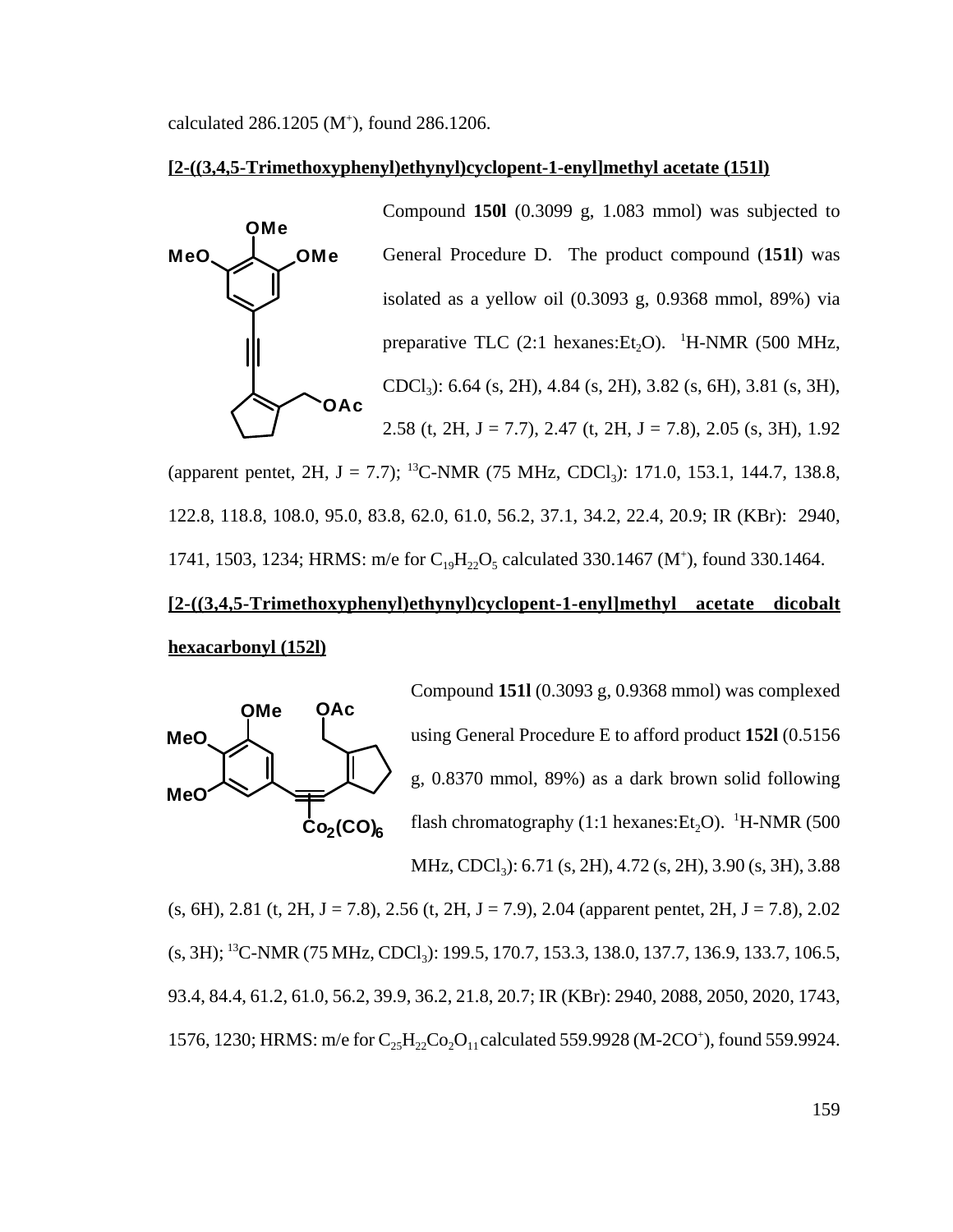# **Dicobalt hexacarbonyl[µ-((9,10-**p; 9,10-p)-9,10-didehydro-1,2,3,4-tetrahydro-5,6,7**trimethoxybenz[***f***]azulene)] (153l)**



Compound **152l** (0.4123 g, 0.6693 mmol) was cyclized according to General Procedure F with  $BF_3$ •OEt, (254  $\mu$ L, 2.01 mmol) as Lewis acid. The reaction was complete within 30 minutes, as assessed by TLC analysis. The

cyclized product **153l** (0.3159 g, 0.5682 mmol, 85%) was isolated via flash chromatography  $(5:1 \text{ hexanes:} Et_2O)$  as a dark maroon solid. <sup>1</sup>H-NMR (500 MHz, CDCl<sub>3</sub>): 6.99 (s, 1H), 3.92  $(s, 3H)$ , 3.89  $(s, 3H)$ , 3.84  $(s, 3H)$ , 3.48  $(s, 2H)$ , 2.71  $(t, 2H, J = 7.5)$ , 2.56  $(t, 2H, J = 7.4)$ , 2.06 (apparent pentet,  $2H$ , J = 7.6); <sup>13</sup>C-NMR (75 MHz, CDCl<sub>3</sub>): 199.9, 152.4, 150.9, 143.0, 141.6, 135.3, 133.5, 121.6, 122.3, 91.0, 88.0, 61.3, 60.9, 56.0, 39.3, 35.5, 27.5, 22.7; IR (KBr): 2938, 2086, 2048, 2018, 1118; HRMS: m/e for  $C_{23}H_{18}Co_2O_9$  calculated 527.9666 (M-CO+ ), found 527.9654.

#### **2-[(3,4,5-Trimethoxyphenyl)ethynyl]cyclohex-1-enecarbaldehyde (150m)**



CDCl3): 193.0, 153.3, 142.6, 140.2, 139.6, 117.4, 109.0, 98.8, 85.6, 61.1, 56.3, 32.5, 22.2,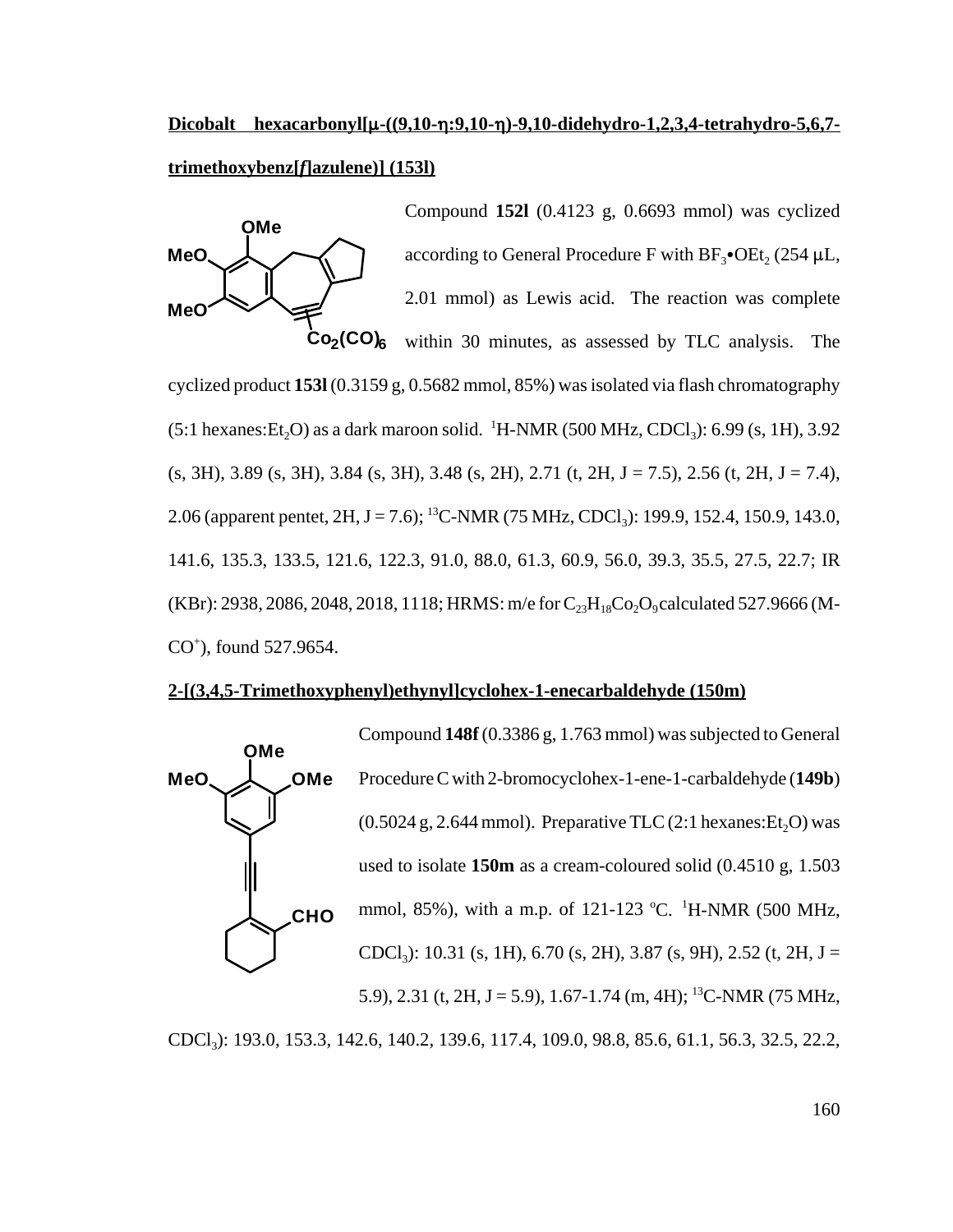22.0, 21.2; IR (KBr): 2933, 2195, 1664, 1238; HRMS: m/e for  $C_{18}H_{20}O_4$  calculated 300.1362 (M<sup>+</sup>), found 300.1361.

#### **[2-((3,4,5-Trimethoxyphenyl)ethynyl)cyclohex-1-enyl]methyl acetate (151m)**



118.6, 108.8, 93.3, 87.3, 66.7, 61.1, 56.3, 30.3, 27.2, 22.3, 22.1, 21.1; IR (KBr): 2938, 1737, 1576, 1504, 1237; HRMS: m/e for  $C_{20}H_{24}O_5$  calculated 344.1624 (M<sup>+</sup>), found 344.1631.

# **[2-((3,4,5-Trimethoxyphenyl)ethynyl)cyclohex-1-enyl]methyl acetate dicobalt hexacarbonyl (152m)**



Compound **151m** (0.2003 g, 0.5820 mmol) was complexed using General Procedure E to afford product **152m** (0.3162 g, 0.5019 mmol, 86%) as a dark brown solid following flash chromatography  $(1:1$  hexanes:  $Et<sub>2</sub>O$ ). <sup>1</sup>H-NMR (500 MHz, CDCl<sub>3</sub>): 6.65 (s, 2H), 4.62 (s, 2H),

3.89 (s, 3H), 3.87 (s, 6H), 2.39 (t, 2H, J = 6.1), 2.13 (t, 2H, J = 6.1), 1.98 (s, 3H), 1.72-1.81 (m, 4H); <sup>13</sup>C-NMR (75 MHz, CDCl<sub>3</sub>): 199.4, 170.8, 153.2, 137.9, 134.0, 133.6, 131.8, 106.7, 94.1, 91.5, 65.3, 61.0, 56.2, 33.4, 28.3, 23.4, 22.2, 20.8; IR (KBr): 2938, 2087, 2048, 2020,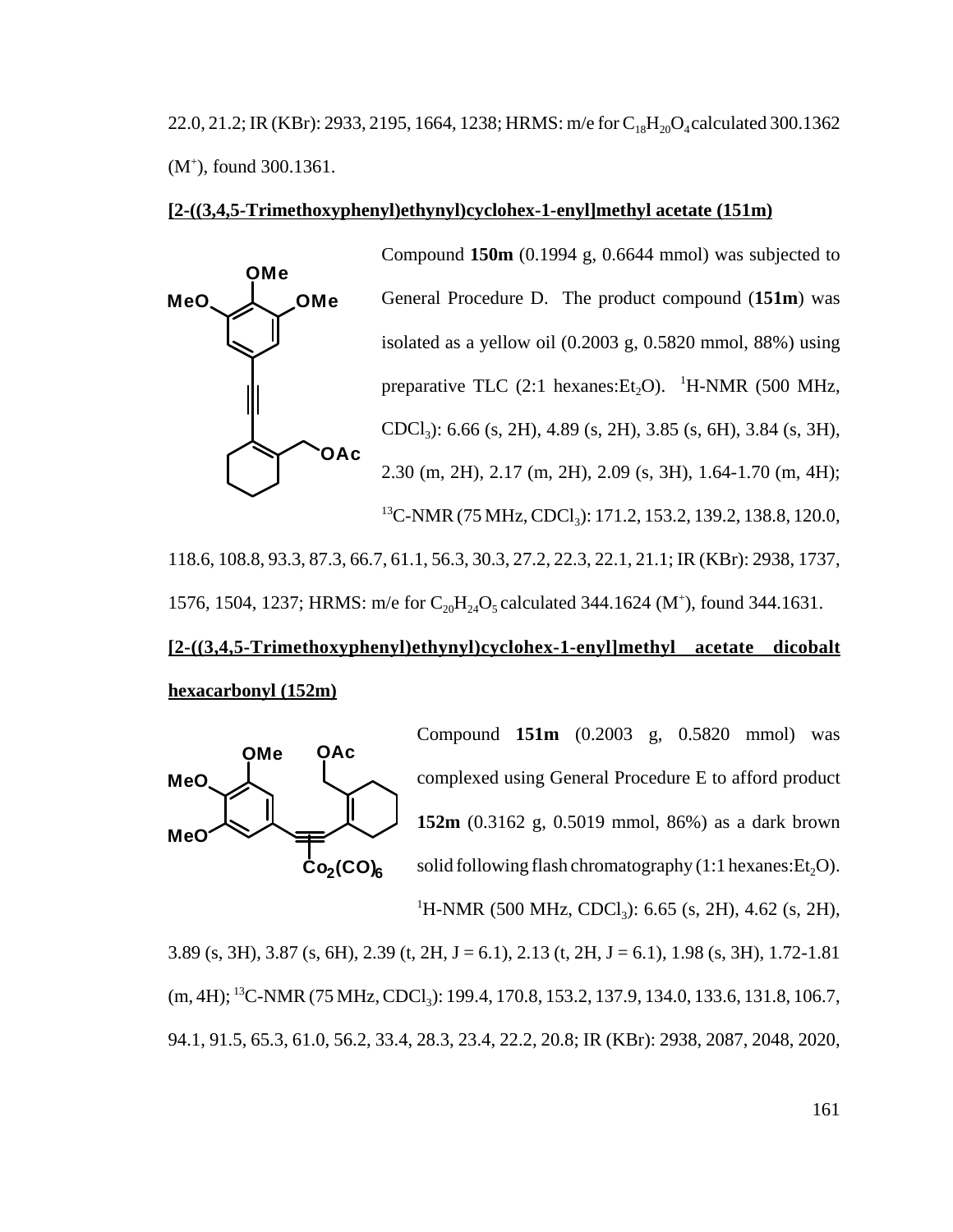1742, 1232; HRMS: m/e for  $C_{26}H_{24}Co_2O_{11}$  calculated 574.0084 (M-2CO<sup>+</sup>), found 574.0071. **Dicobalt hexacarbonyl[µ-((10,11-** $\eta$ :10,11- $\eta$ )-10,11-didehydro-2,3,4,5-tetrahydro-6,7,8**trimethoxy-1***H***-dibenzo[***a,d***]cycloheptene)] (153m)**



Compound **152m** (0.3033 g, 0.4814 mmol) was cyclized according to General Procedure F with  $BF_3$ •OEt, (183  $\mu$ L, 1.44 mmol) as Lewis acid. The reaction was complete

**Co2(CO)6** within 30 minutes, as assessed by TLC analysis. The cyclized product (**153m)** (0.2368 g, 0.4154 mmol, 86%) was isolated via flash chromatography (5:1 hexanes: $Et_2O$ ) as a dark maroon solid. <sup>1</sup>H-NMR (500 MHz, CDCl<sub>3</sub>): 6.98 (s, 1H), 3.92 (s, 3H), 3.89 (s, 3H), 3.88 (s, 3H), 3.25 (s, 2H), 2.32-2.36 (m, 4H), 1.69- 1.78 (m, 4H); <sup>13</sup>C-NMR (75 MHz, CDCl<sub>3</sub>): 200.1, 152.5, 150.5, 143.0, 137.1, 133.8, 130.9, 123.4, 111.1, 95.3, 90.5, 61.7, 60.9, 56.1, 33.8, 32.9, 30.5, 23.1, 22.8; IR (KBr): 2936, 2085, 2045, 2016, 1591, 1127; HRMS: m/e for  $C_{24}H_{20}Co_2O_9$  calculated 541.9822 (M-CO<sup>+</sup>), found 541.9821.

## **Phenyl[2-((3,4,5-trimethoxyphenyl)ethynyl)cyclohex-1-enyl]methyl acetate (151mm)**



Compound **150m** (0.2516 g, 0.8383 mmol) was subjected to General Procedure D, where DIBAL-H was substituted with PhMgBr (1.0 M in THF, 1.7mL, 1.7 mmol). The product **151mm** was isolated as a yellow oil (0.2826 g, 0.6725 mmol, 80%) following preparative TLC  $(2:1 \text{ hexanes:} Et_2O)$ . <sup>1</sup>H-NMR (500 MHz, CDCl<sub>3</sub>): 7.43 (apparent d, 2H, J = 7.2), 7.37 (apparent t, 2H, J = 7.6), 7.29-7.32 (m, 1H), 7.27 (s, 1H), 6.77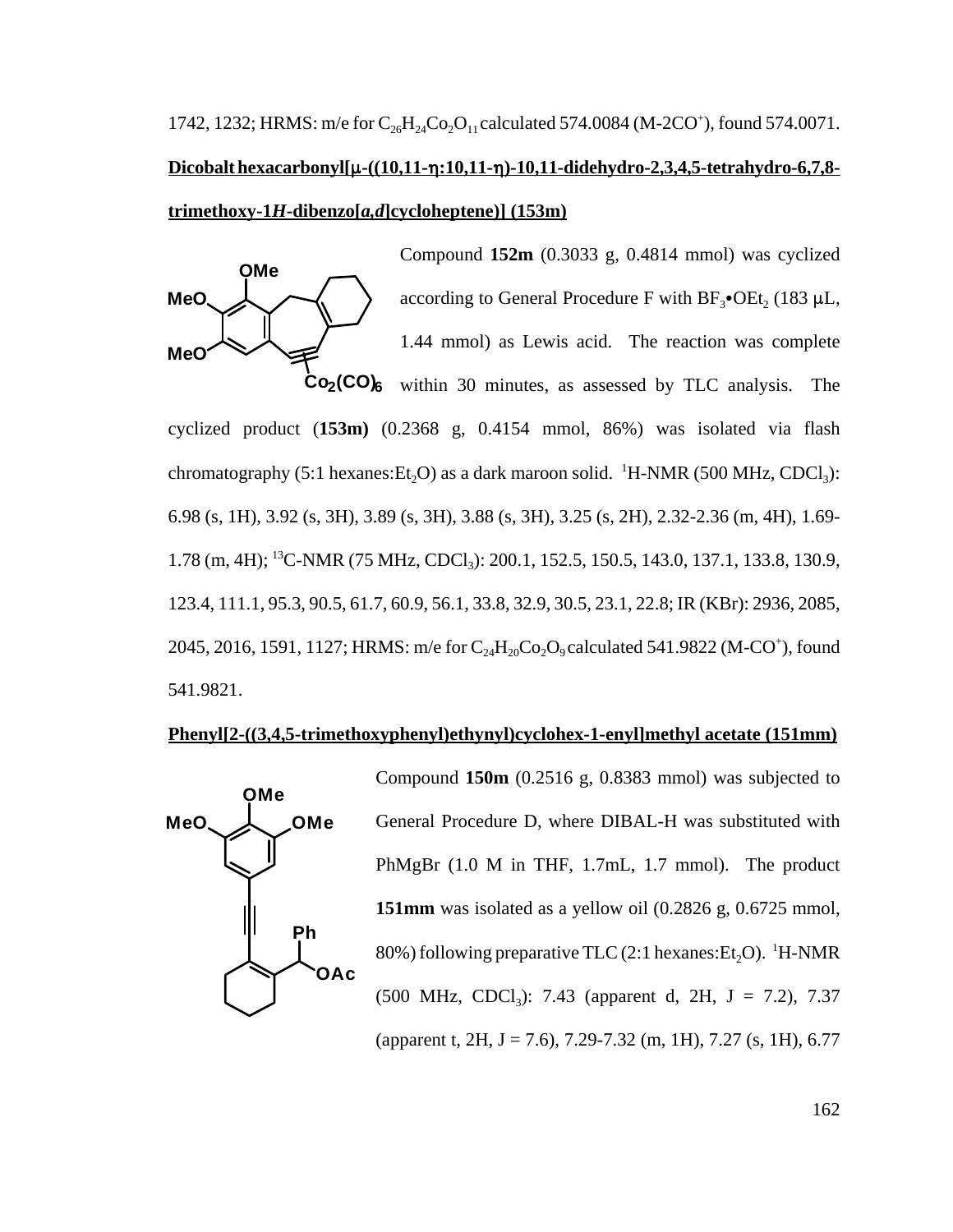(s, 2H), 3.90 (s, 6H), 3.89 (s, 3H), 2.33-2.41 (m, 2H), 2.22 (s, 3H), 1.92-1.98 (m, 2H), 1.55- 1.73 (m, 4H); <sup>13</sup>C-NMR (75 MHz, CDCl<sub>3</sub>): 169.8, 153.2, 142.6, 139.5, 138.8, 128.4, 127.5, 125.7, 119.1, 118.7, 108.8, 93.5, 88.2, 76.3, 61.1, 56.3, 30.2, 23.8, 22.2, 22.0, 21.3; IR (KBr): 3062, 3004, 2939, 2839, 2197, 1731, 1574, 1505, 1411, 1234; HRMS: m/e for  $C_{26}H_{28}O_5$  calculated 420.1937 (M<sup>+</sup>), found 420.1950.

# **Phenyl[2-((3,4,5-trimethoxyphenyl)ethynyl)cyclohex-1-enyl]methyl acetate dicobalt hexacarbonyl (152mm)**



Compound **151mm** (0.2826 g, 0.6725 mmol) was complexed using General Procedure E to afford product **152mm** (0.4118 g, 0.5833 mmol, 87%) as a dark brown solid following flash chromatography  $(1:1$  hexanes: $Et<sub>2</sub>O$ ). <sup>1</sup>H-NMR (500 MHz, CDCl<sub>3</sub>): 7.18-7.20 (m, 3H), 6.94 (s,

1H), 6.87-6.89 (m, 2H), 6.36 (s, 2H), 3.85 (s, 3H), 3.70 (s, 6H), 2.48-2.50 (m, 2H), 2.09 (s, 3H), 2.00-2.05 (m, 2H), 1.60-1.88 (m, 4H); <sup>13</sup>C-NMR (75 MHz, CDCl<sub>3</sub>): 199.7, 169.8, 152.4, 137.9, 137.0, 136.3, 135.0, 131.3, 128.2, 127.6, 126.7, 107.2, 98.0, 92.1, 75.2, 60.9, 55.8, 33.0, 26.1, 23.4, 22.4, 21.1; IR (KBr): 3001, 2938, 2860, 2835, 2091, 2047, 2034, 1738, 1578, 1407, 1235; HRMS: m/e for  $C_{32}H_{28}Co_2O_{11}$  calculated 538.0601 (M-6CO<sup>+</sup>), found 538.0601.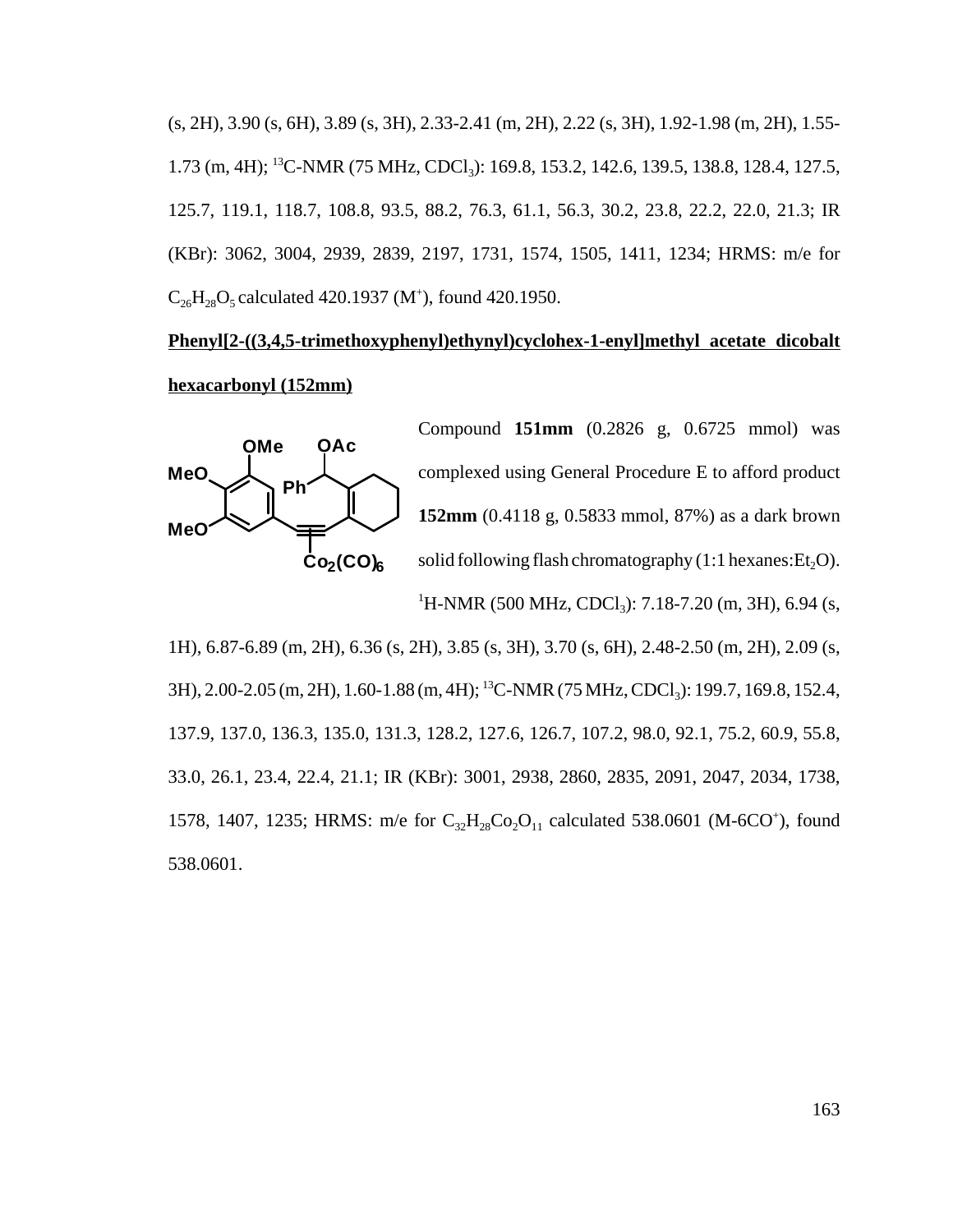**Dicobalt hexacarbonyl[**:**-(1,2,3-trimethoxy-5-((1,2-**0**:1,2-**0**)-2-(6-(phenylmethylene)-1 cyclohexen-1-yl)ethynyl)benzene)] (154c) and Dicobalt hexacarbonyl[**:**-((10,11-**0**:10,11-** 0**)-10,11,-didehydro-2,3,4,5-tetrahydro-6,7,8-trimethoxy-5-phenyl-1***H***dibenzo[***a,d***]cycloheptene)] (153mm)**



Compound **152mm** (0.1300 g, 0.1841 mmol) was reacted according to General Procedure F using  $BF_3$ •OEt<sub>2</sub> (70  $\mu$ L, 0.55 mmol). The reaction was complete after 1 h, as assessed by TLC analysis. The cyclized product (**153mm**) was separated from its elimination isomer

 $(154c)$  by flash chromatography  $(10:1$  hexanes:  $Et<sub>2</sub>O$ ). The elimination product came off the column as the second band, and was isolated as a green solid  $(0.0546 \text{ g}, 0.0845 \text{ mmol}, 46\%)$ . <sup>1</sup>H-NMR (500 MHz, CDCl<sub>3</sub>): 7.26 (apparent t, 2H, J = 7.7), 7.16 (apparent t, 1H, J = 7.3), 7.03 (d, 2H, J = 7.9), 6.82 (s, 2H), 6.67 (t, 1H, J = 4.6), 6.49 (s, 1H), 3.91 (s, 3H), 3.81 (s, 6H), 2.77 (t, 2H, J = 6.4), 2.42 (apparent q, 2H, J = 5.7), 1.81 (apparent pentet, 2H, J = 6.3); <sup>13</sup>C-NMR (75 MHz, CDCl<sub>3</sub>): 199.9, 153.2, 137.9, 137.7, 137.3, 136.2, 134.0, 133.8, 129.2, 128.2, 127.9, 126.6, 107.6, 95.8, 93.8, 61.0, 56.1, 27.6, 27.4, 22.7; IR (KBr): 3000, 2937, 2835, 2083, 2046, 2032, 1574, 1498, 1409, 1322, 1232; HRMS: m/e for  $C_{30}H_{24}Co_{2}O_{9}$ calculated 562.0237 (M-3CO<sup>+</sup>), found 562.0231.



The cyclized product came off the column first, and was isolated as a maroon solid (0.0406 g, 0.0628 mmol, 34%). The combined yield was 80%, and a ratio of cyclized: elimination of 1:1.3 was determined.  ${}^{1}$ H-NMR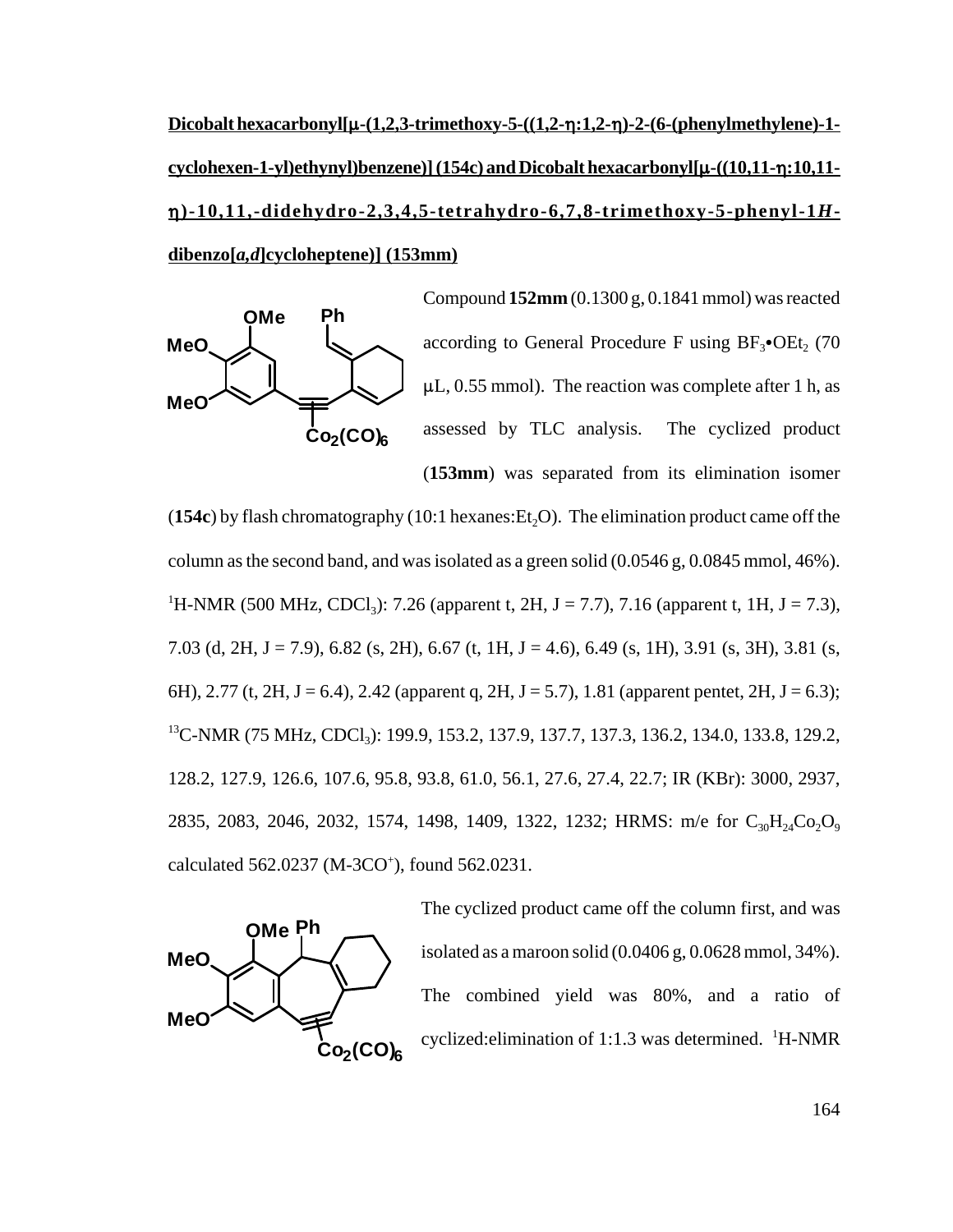$(500 \text{ MHz}, \text{CDCl}_3)$ : 7.05-7.15 (m, 4H), 6.90 (apparent d, 2H, J = 7.6), 5.32 (s, 1H), 3.98 (s, 3H), 3.92 (s, 3H), 3.87 (s, 3H), 2.37-2.68 (m, 4H), 1.71-1.94 (m, 4H); 13C-NMR (75 MHz, CDCl3): 199.8, 152.8, 151.6, 142.9, 141.0, 138.4, 132.8, 131.5, 128.5, 126.9, 126.4, 125.1, 112.3, 91.7, 87.7, 61.8, 60.9, 55.8, 47.6, 35.9, 31.5, 23.5, 22.9; IR (KBr): 2928, 2858, 2084, 2027, 2015, 1638, 1448, 1242; HRMS: m/e for  $C_{30}H_{24}Co_2O_9$  calculated 562.0237 (M-3CO<sup>+</sup>), found 562.0240.

### **2-[(3,4,5-Trimethoxyphenyl)ethynyl]cyclohept-1-enecarbaldehyde (150n)**



(apparent pentet, 2H, J = 5.3), 1.47 (apparent pentet, 2H, J = 5.3); <sup>13</sup>C-NMR (75 MHz, CDCl3): 192.4, 153.3, 148.3, 145.9, 139.8, 117.4, 109.0, 100.6, 87.0, 68.1, 61.1, 56.3, 37.6, 32.3, 25.9, 24.4; IR (KBr): 2924, 2850, 2185, 1668, 1575, 1503, 1238; HRMS: m/e for  $C_{19}H_{22}O_4$  calculated 314.1518 (M<sup>+</sup>), found 314.1526.

#### **[2-((3,4,5-Trimethoxyphenyl)ethynyl)cyclohept-1-enyl]methyl acetate (151n)**

Compound **150n** (0.3408 g, 1.085 mmol) was subjected to General Procedure D. The product compound (**151n**) was isolated as a yellow oil (0.3498 g, 0.9766 mmol, 90%) via preparative TLC (2:1 hexanes:  $Et_2O$ ). <sup>1</sup>H-NMR (500 MHz, CDCl<sub>3</sub>): 6.66 (s, 2H), 4.90 (s,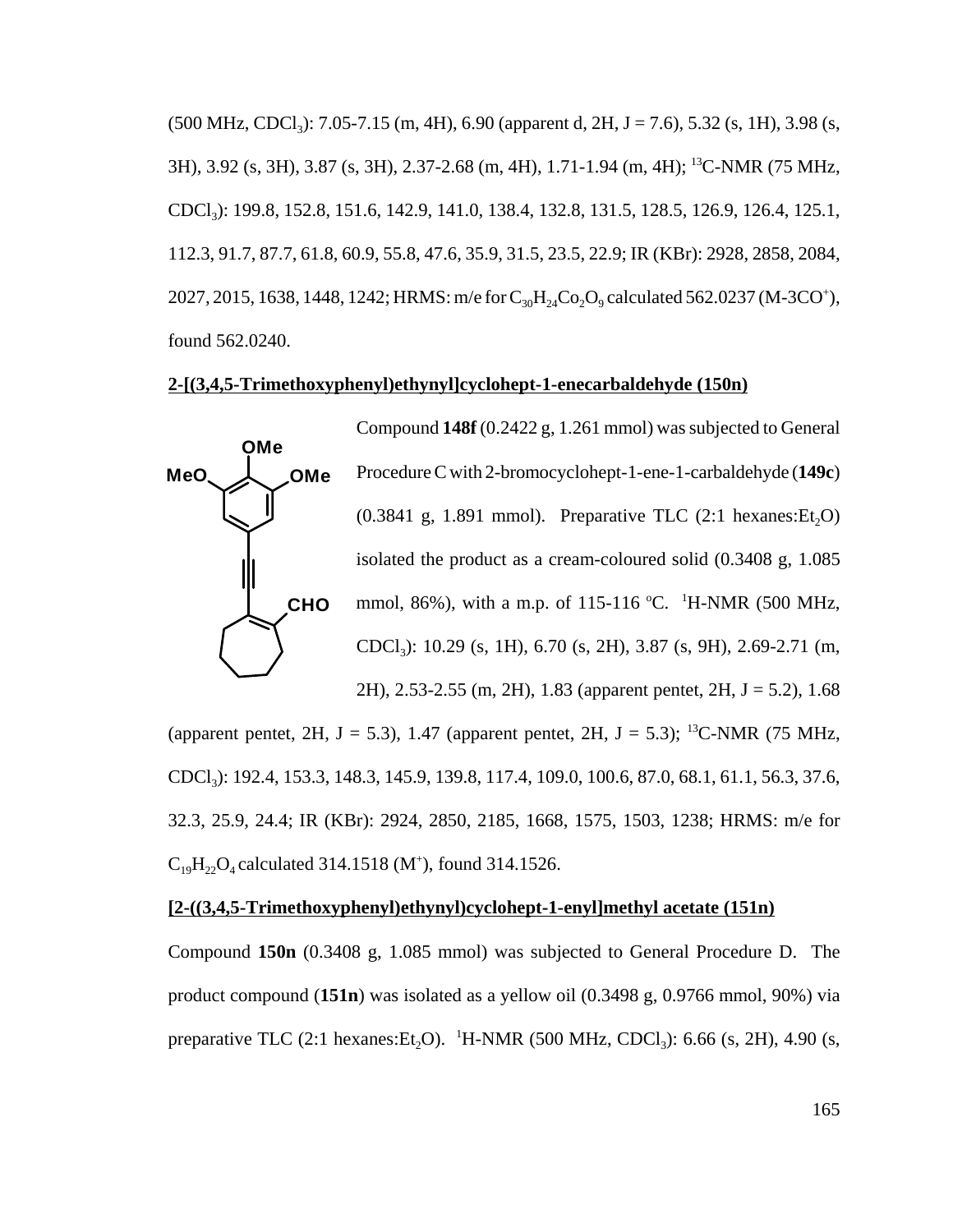

1464, 1275; HRMS: m/e for  $C_{21}H_{26}O_5$  calculated 358.1780 (M<sup>+</sup>), found 358.1776.

# **[2-((3,4,5-Trimethoxyphenyl)ethynyl)cyclohept-1-enyl]methyl acetate dicobalt hexacarbonyl (152n)**



Compound **151n** (0.3498 g, 0.9766 mmol) was complexed using General Procedure E to afford product **152n** (0.5788 g, 0.8987 mmol, 92%) as a dark green solid following flash chromatography (1:1 hexanes: $Et_2O$ ). <sup>1</sup>H-NMR (500 MHz, CDCl<sub>3</sub>): 6.64 (s,

2H), 4.69 (s, 2H), 3.89 (s, 3H), 3.86 (s, 6H), 2.62-2.64 (m, 2H), 2.33-2.35 (m, 2H), 1.99 (s, 3H), 1.83 (apparent pentet,  $2H$ ,  $J = 6.0$ ), 1.62 (apparent pentet,  $2H$ ,  $J = 5.4$ ), 1.55 (apparent pentet, 2H, J = 5.42); <sup>13</sup>C-NMR (75 MHz, CDCl<sub>3</sub>): 199.4, 170.9, 153.2, 139.5, 138.9, 137.9, 134.2, 106.6, 95.8, 91.8, 65.7, 61.0, 56.2, 37.5, 32.9, 32.3, 27.1, 26.2, 20.7; IR (KBr): 2928, 2853, 2087, 2049, 1742, 1577, 1501, 1408, 1231; HRMS: m/e for  $C_{27}H_{26}Co_2O_{11}$  calculated 588.0241 (M-2CO<sup>+</sup>), found 588.0234.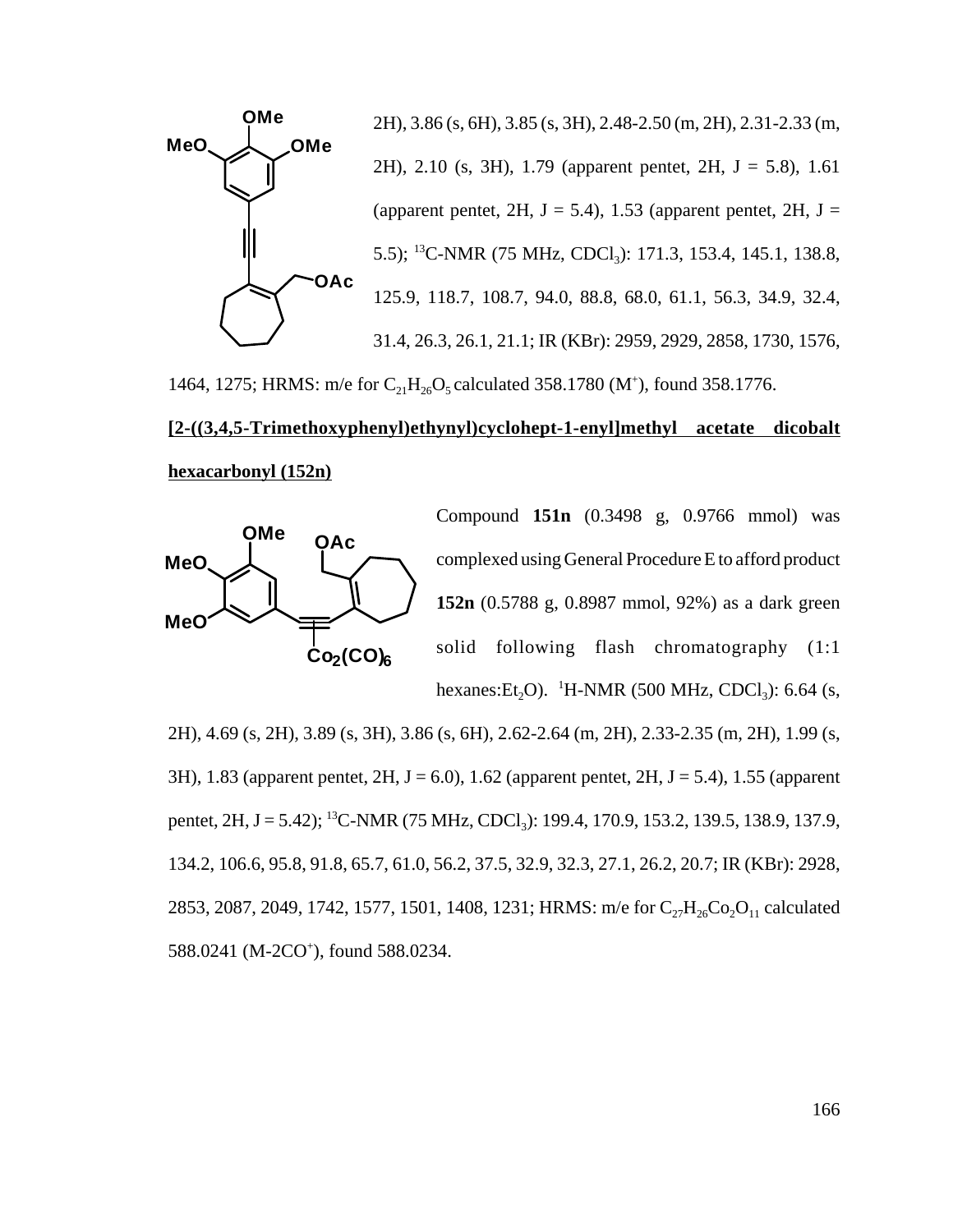# **Dicobalt hexacarbonyl[µ-((11,12-ŋ:11,12-ŋ)-11,12-didehydro-5,6,7,8,9,10-hexahydro-2,3,4-trimethoxybenzo[***b***]heptalene)] (153n)**



Compound **152n** (0.4989 g, 0.7747 mmol) was cyclized according to General Procedure F with  $BF_3$ • $OEt$ , (294  $\mu L$ , 2.32 mmol) as Lewis acid. The reaction was complete within 30 minutes, as assessed by TLC analysis. The cyclized product (**153n**) (0.3804 g, 0.6514 mmol, 84%) was

isolated via flash chromatography (5:1 hexanes: $Et_2O$ ) as a maroon solid. <sup>1</sup>H-NMR (500 MHz, CDCl<sub>3</sub>): 6.97 (s, 1H), 3.92 (s, 3H), 3.89 (s, 3H), 3.87 (s, 3H), 3.32 (s, 2H), 2.54-2.58  $(m, 4H), 1.78$  (apparent pentet,  $2H, J = 5.8$ ), 1.59-1.67  $(m, 4H);$  <sup>13</sup>C-NMR (75 MHz, CDCl<sub>3</sub>): 200.2, 152.5, 150.3, 142.9, 136.4, 133.6, 123.4, 110.8, 97.2, 91.0, 61.8, 61.0, 56.1, 39.1, 35.5, 35.0, 31.7, 26.3; IR (KBr): 2918, 2850, 2085, 2046, 2016, 1590, 1480, 1328; HRMS: m/e for  $C_{25}H_{22}Co_2O_9$  calculated 528.0029 (M-2CO<sup>+</sup>), found 528.0030.

#### **5-Iodo-1-isopropyl-2,3-dimethoxybenzene (155g)**



(9.0 mL, 120 mmol). The solution was placed in an oil bath set to 65 °C, and aqueous  $H_2O_2$ (30%, 24.0 mL, 240 mmol) was added dropwise over 20 minutes. The mixture was then stirred at that same temperature for 10 minutes, cooled to  $0^{\circ}$ C, and acidified with concentrated HCl. The crystals were collected via filtration. The carboxylic acid product,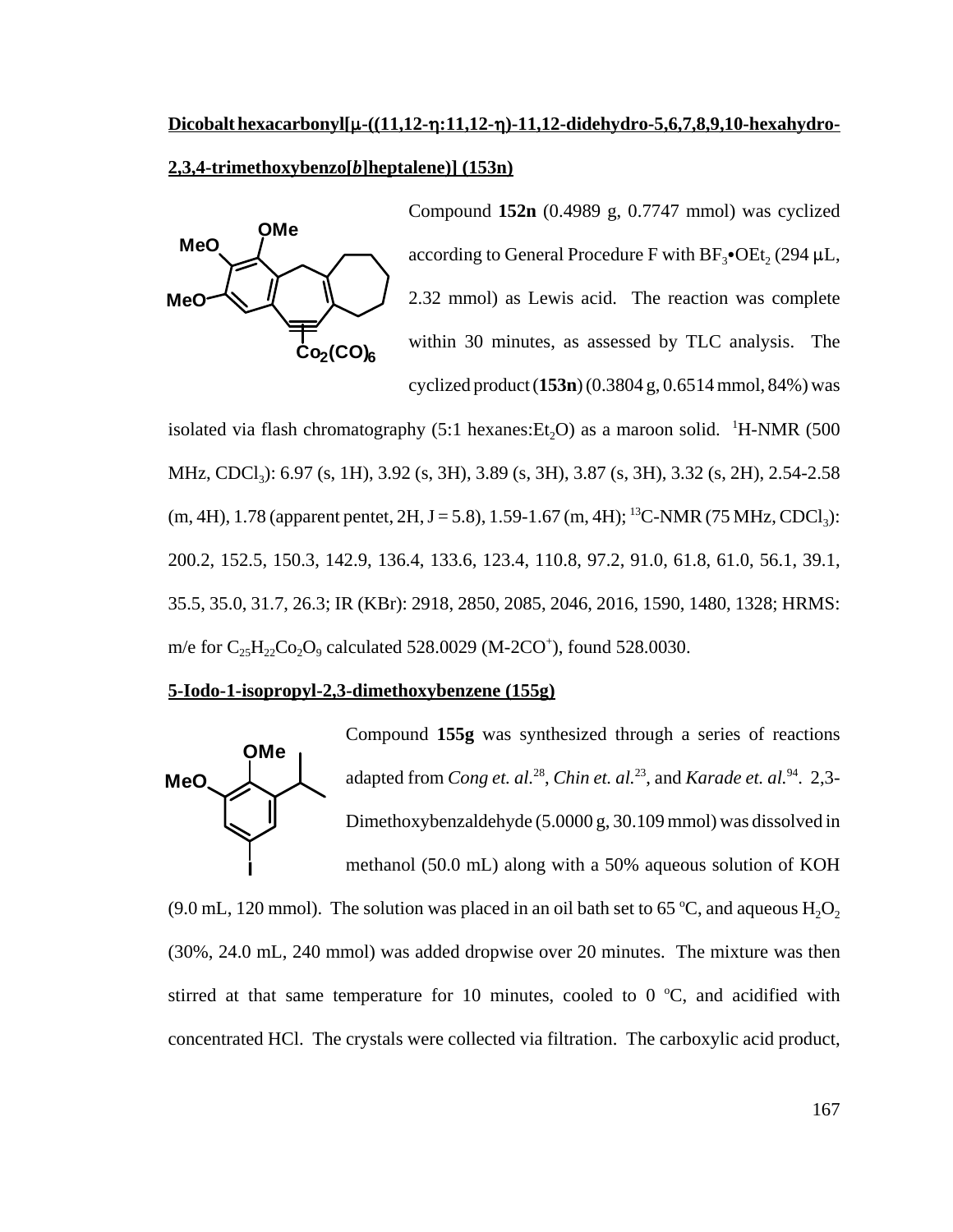2,3-dimethoxybenzoic acid, was subsequently subjected to esterification by being dissolved in methanol (200 mL) along with a catalytic amount of *p*TsOH (0.5727 g, 3.011 mmol), and reflux over 72 h. The solvent was then removed under reduced pressure, and Kugelrohr distillation at 0.1 Torr afforded the ester product, methyl 2,3-dimethoxybenzoate, as an ivory solid (5.7363 g, 29.256 mmol, 97% over 2 steps). This ester product was verified by  ${}^{1}$ H- and <sup>13</sup>C-NMR spectroscopy, and found to be identical to reported values<sup>23</sup>.

The ester was then dissolved in THF (45.0 mL), and the solution cooled to 0 °C. MeMgBr  $(3.0 M$  in Et<sub>2</sub>O, 97.4 mL, 292 mmol) was added slowly to the reaction flask, which was then stirred at that temperature for 30 minutes before it was allowed to warm up to room temperature. Once at room temperature, the reaction flask was placed in an oil bath set at 60 °C for overnight (20 h). The next day, the reaction was slowly quenched with  $NH_4^+Cl^-$ (aq., sat.), and the aqueous fraction was extracted with Et<sub>2</sub>O ( $3 \times 150$  mL). The collected organic fractions were then further extracted with  $NH<sub>4</sub>$ <sup>+</sup>Cl<sup>-</sup> (1 x 150 mL) and brine (1 x 150 mL). The solvent was removed under reduced pressure, and the alcohol, 2-(2,3 dimethoxyphenyl)propan-2-ol, was isolated quite cleanly as a yellow oil (5.5598 g, 28.332 mmol, 97%). It was verified by  ${}^{1}H$ - and  ${}^{13}C$ -NMR spectroscopy, and found to be identical to reported values<sup>23</sup>.

This alcohol was then subjected to General Procedure I. The reaction was left over 72 h, with a stir bar to agitate the reaction once the solids had liquified. Following the allotted time, the product was eventually isolated, following Kugelrohr distillation at 0.1 Torr, as the iodinated product with the alcohol dehydrated, 5-iodo-1,2-dimethoxy-3-(prop-1 en-2-yl)benzene (8.0002 g, 26.317 mmol, 93%). This product was verified by  ${}^{1}$ H- and  ${}^{13}$ C-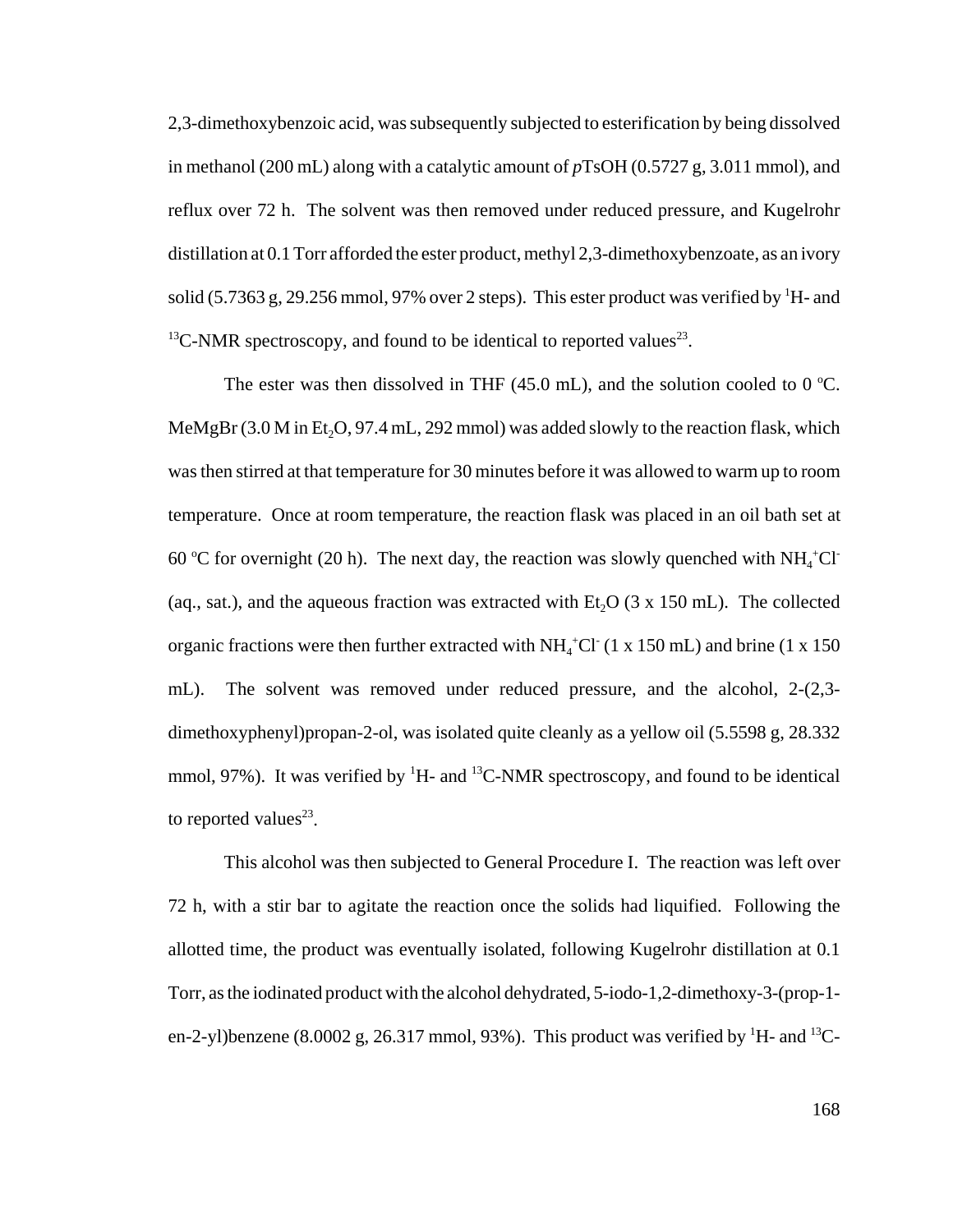NMR spectroscopy, and immediately subjected to its next and final synthetic transformation.

As the last step, this compound was dissolved in methanol (150 mL) along with Wilkinson's catalyst  $(0.5700 \text{ g}, 0.6161 \text{ mmol})$ . H<sub>2</sub> was bubbled through the solution, which was stirring at room temperature. The reaction was done after 1.5 days, as assessed by  ${}^{1}$ H-NMR. The solvent was removed under reduced pressure, and Kugelrohr distillation at 0.1 Torr afforded the final product (**155g**) as a pale yellow oil (7.4897 g, 24.475 mmol, 93%). <sup>1</sup>H-NMR (500 MHz, CDCl<sub>3</sub>): 7.16 (d, 1H, J = 1.8), 7.04 (d, 1H, J = 1.8), 3.84 (s, 3H), 3.80  $(s, 3H), 3.29$  (septet, 1H, J = 7.1), 1.20 (d, 6H, J = 7.1); <sup>13</sup>C-NMR (125 MHz, CDCl<sub>3</sub>): 153.4, 146.4, 144.7, 127.8, 119.1, 87.3, 61.0, 56.0, 26.7, 23.4; IR (KBr): 2962, 2870, 2004, 1568, 1479, 1291, 1218; HRMS: m/e for  $C_{11}H_{15}IO_2$  calculated 306.0117 (M<sup>+</sup>), found 306.0122.

#### **[(3-Isopropyl-4,5-dimethoxyphenyl)ethynyl]trimethylsilane (156g)**



3H), 3.82 (s, 3H), 3.32 (septet, 1H, J = 6.9), 1.21 (d, 6H, J = 6.94), 0.27 (s, 9H); <sup>13</sup>C-NMR (125 MHz, CDCl<sub>3</sub>): 152.2, 147.2, 142.5, 122.8, 118.9, 113.2, 105.5, 92.6, 61.0, 55.8, 26.8, 23.3, 0.08; IR (KBr): 2962, 2152, 1573, 1484, 1317, 1250; HRMS: m/e for C<sub>16</sub>H<sub>24</sub>O<sub>2</sub>Si calculated 276.1546 (M<sup>+</sup>), found 276.1542.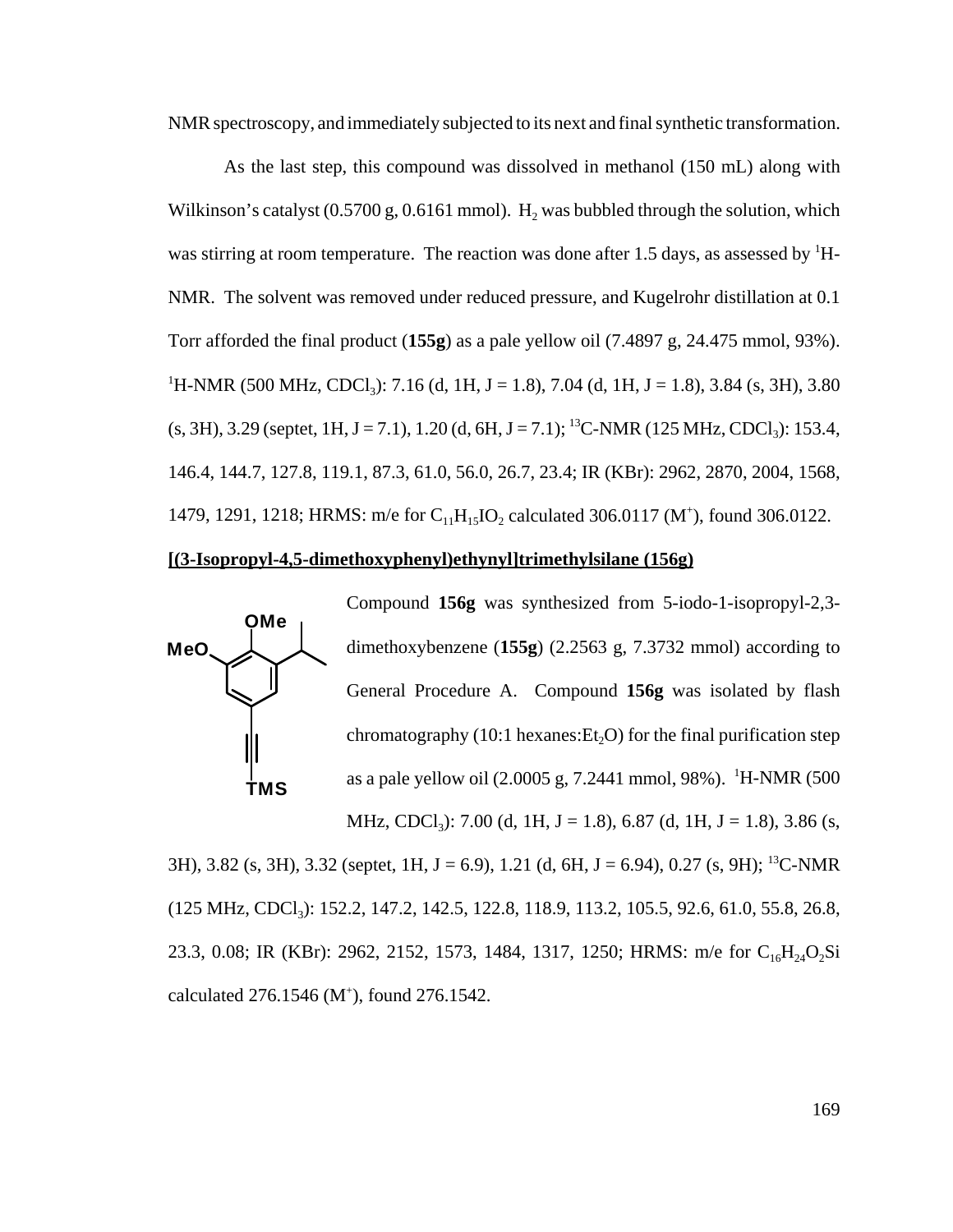#### **5-Ethynyl-1-isopropyl-2,3-dimethoxybenzene (148g)**



MHz, CDCl<sub>3</sub>): 152.3, 147.4, 142.6, 123.0, 117.4, 113.4, 84.1, 75.9, 61.0, 55.8, 26.7, 23.3; IR (KBr): 3286, 2962, 2830, 2107, 1577, 1316, 1224; HRMS: m/e for  $C_{13}H_{16}O_2$  calculated 204.1150 (M+ ), found 204.1145.

#### **2-[(3-Isopropyl-4,5-dimethoxyphenyl)ethynyl]cyclohex-1-enecarbaldehyde (150o)**



(septet, 1H, J = 7.0), 2.50 (t, 2H, J = 6.1), 2.28 (t, 2H, J = 6.1), 1.63-1.72 (m, 4H), 1.19 (d, 6H, J = 7.1); <sup>13</sup>C-NMR (125 MHz, CDCl<sub>3</sub>): 193.0, 152.4, 147.7, 142.8, 142.2, 140.3, 122.6, 117.6, 112.8, 99.2, 85.2, 61.0, 55.8, 32.4, 26.8, 23.3, 22.1, 21.9, 21.1; IR (KBr): 2936, 2868, 2192, 1673, 1484, 1323, 1226; HRMS: m/e for  $C_{20}H_{24}O_3$  calculated 312.1725 (M<sup>+</sup>), found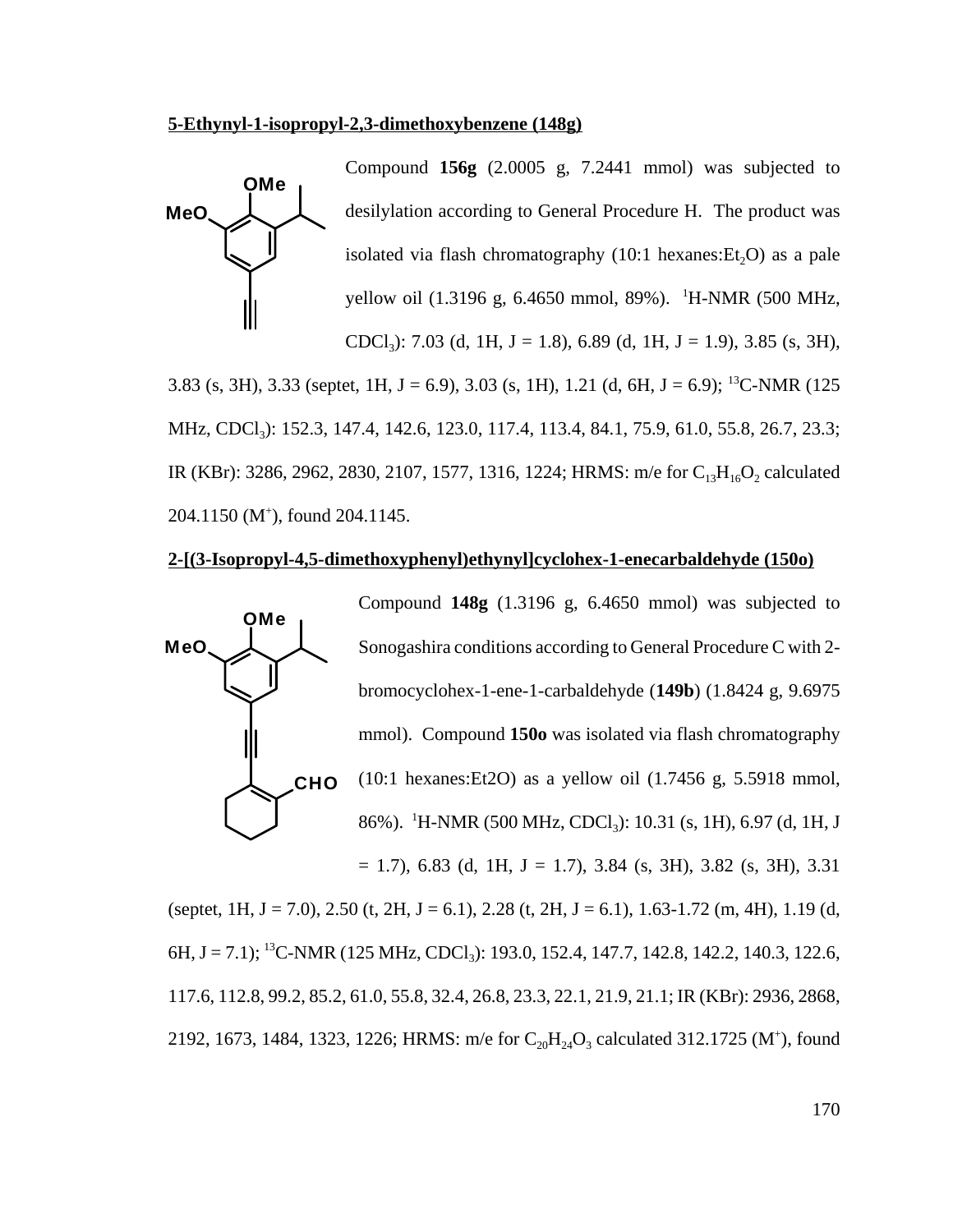312.1727.

#### **[2-((3-Isopropyl-4,5-dimethoxyphenyl)ethynyl)cyclohex-1-enyl]methyl acetate (151o)**



152.3, 146.8, 142.5, 138.6, 122.1, 120.0, 118.8, 112.7, 93.4, 86.9, 66.6, 61.0, 55.8, 30.3, 27.0, 26.8, 23.4, 22.2, 22.0, 21.0; IR (KBr): 2935, 2869, 2836, 2198, 1739, 1573, 1484, 1341, 1273; HR m/e for  $C_{22}H_{28}O_4$  calculated 356.1988 (M<sup>+</sup>), found 356.1990.

# **[2-((3-Isopropyl-4,5-dimethoxyphenyl)ethynyl)cyclohex-1-enyl]methyl acetate dicobalt hexacarbonyl (152o)**



Compound **151o** (1.7960 g, 5.0421 mmol) was complexed according to General Procedure E. After washing the column of silica with 100% hexanes to remove excess, uncomplexed  $Co_2(CO)_8$ , the product

 $(152o)$  was eluted using 5:1 hexanes: Et<sub>2</sub>O, and isolated

as a dark brown solid (2.8905 g, 4.5021 mmol, 89%). <sup>1</sup>H-NMR (500 MHz, CDCl<sub>3</sub>): 6.92 (d, 1H, J = 1.8), 6.80 (d, 1H, J = 1.8), 4.66 (s, 2H), 3.86 (s, 3H), 3.86 (s, 3H), 3.34 (septet, 1H,  $J = 7.1$ ), 2.40 (t, 2H,  $J = 6.0$ ), 2.13 (t, 2H,  $J = 6.2$ ), 1.98 (s, 3H), 1.70-1.80 (m, 4H), 1.22 (d,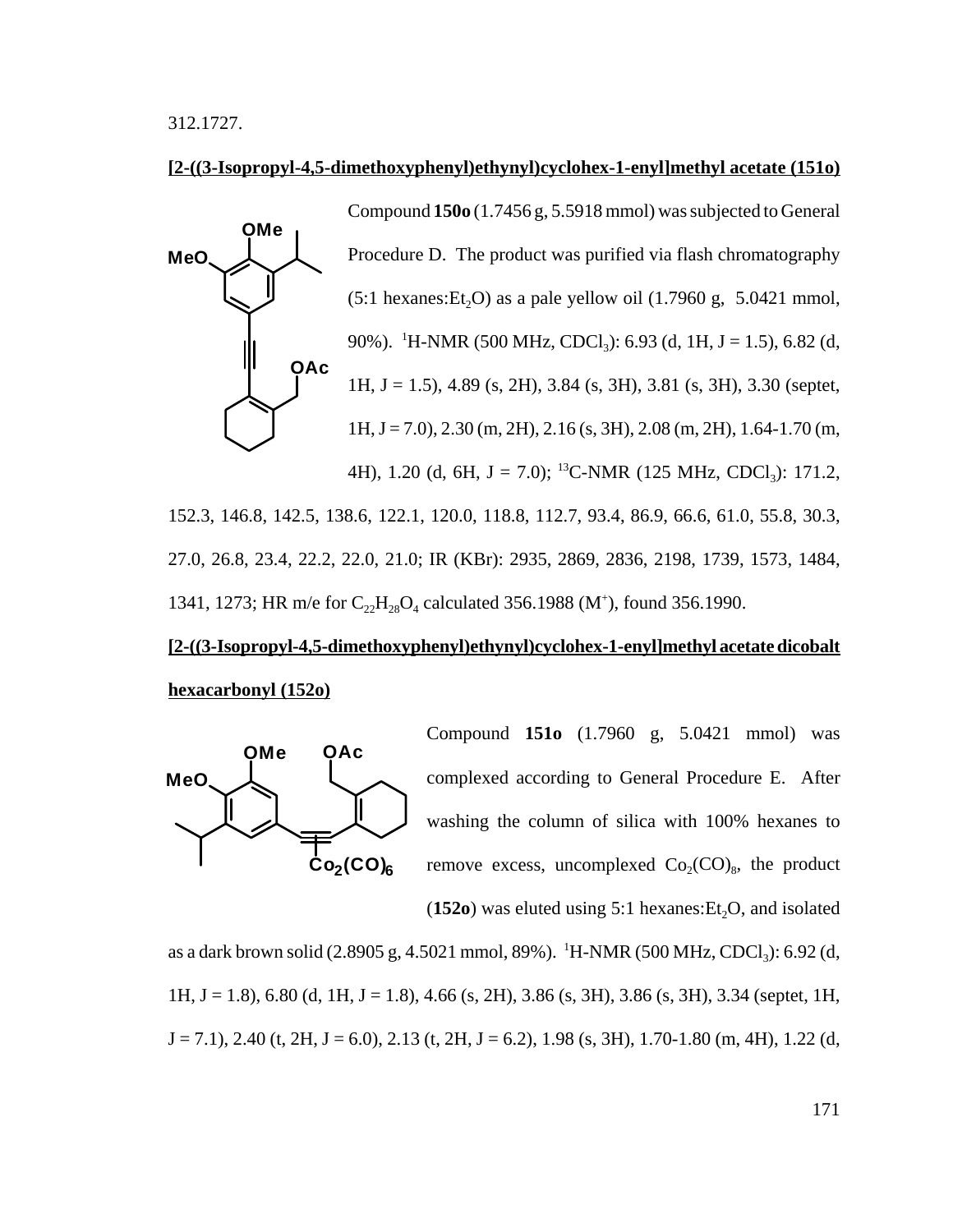6H, J = 7.1); <sup>13</sup>C-NMR (75 MHz, CDCl<sub>3</sub>); 199.7, 170.8, 152.5, 146.1, 142.7, 133.8, 133.5, 131.8, 119.9, 110.8, 94.5, 91.3, 65.2, 61.0, 55.8, 33.4, 28.3, 26.9, 23.5, 23.4, 22.2, 20.8; IR (KBr): 2962, 2936, 2869, 2834, 2086, 2048, 2019, 1743, 1464, 1308, 1230; HRMS: m/e for  $C_{28}H_{28}Co_2O_{10}$  calculated 558.0499 (M-3CO<sup>+</sup>), found 558.0486.

#### **Compounds 153o and 153o'**



Compound **152o** (0.2042 g, 0.3180 mmol) was reacted according to General Procedure F. The product was obtained as a pair of regioisomers, **153o** (0.1361 g, 0.2338 mmol, 74%) and **153o'** (0.0098 g, 0.0168 mmol, 5%). The two regioisomers were separable by flash chromatography

on neutralized silica  $(25:1 \text{ hexanes:Et}, O)$ . The major product, **153o**, eluted as the first band, and was isolated as a maroon solid. <sup>1</sup>H-NMR (500 MHz, CDCl<sub>3</sub>): 7.09 (s, 1H), 3.88 (s, 6H),  $3.47 - 3.53$  (m, 1H),  $3.15$  (s, 2H),  $2.33 - 2.37$  (m, 4H),  $1.69 - 1.80$  (m, 4H),  $1.40$  (d, 6H, J = 7.2); NOE (500 MHz, CDCl<sub>3</sub>): Irradiation at  $\delta$ 7.08 resonance gave enhancement of the  $\delta$ 3.88 resonance; <sup>13</sup>C-NMR (75 MHz, CDCl<sub>3</sub>): 200.3, 151.9, 149.0, 138.8, 138.0, 133.7, 131.2, 128.1, 113.9, 95.7, 92.1, 60.8, 55.7, 36.7, 33.0, 30.2, 29.0, 23.1, 22.8, 20.3; IR (Pt/diamond): 2955, 2931, 2871, 2083, 2042, 2006, 1586, 1459, 1307, 1241; HRMS: m/e for  $C_{26}H_{24}Co_2O_8$ calculated 526.0237 (M-2CO<sup>+</sup>), found 526.0241.



Product compound **153o'** came off the column as the second band, and was isolated as a maroon solid. The combined yield was 79%, with a ratio of 13.9:1 major:minor (**153o**:**153o**<sup>\*</sup>). <sup>1</sup>H-NMR (500 MHz, CDCl<sub>3</sub>): 7.28 (s, 1H),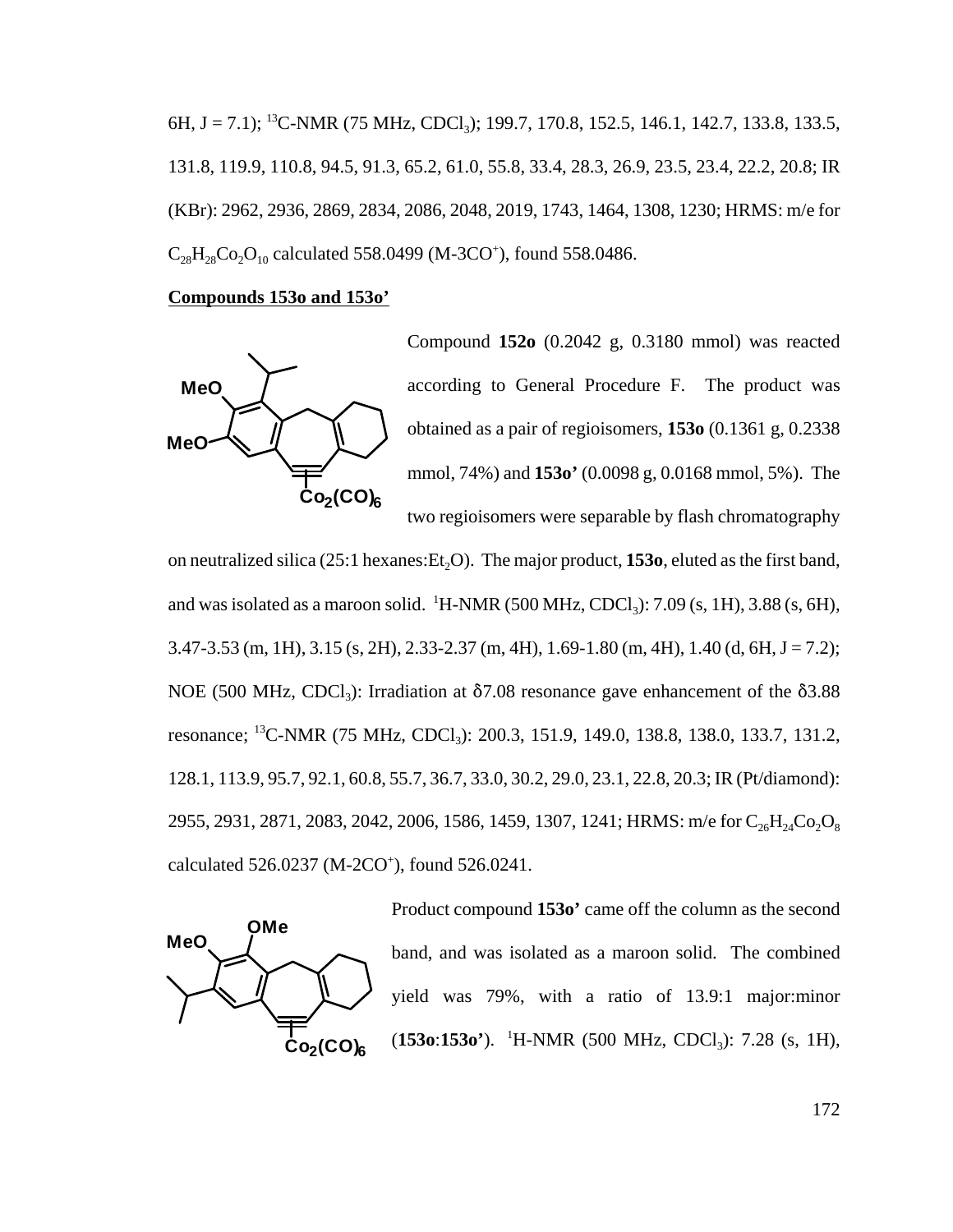$3.90$  (s, 3H),  $3.85$  (s, 3H),  $3.30$  (septet, 1H, J = 7.2),  $3.28$  (s, 2H),  $2.30$ - $2.36$  (m, 4H),  $1.67$ -1.79 (m, 4H), 1.24 (d, 6H, J = 7.0); <sup>13</sup>C-NMR (125 MHz, CDCl<sub>3</sub>): 200.1, 151.0, 149.5, 141.5, 136.6, 133.8, 131.0, 128.3, 125.2, 95.0, 90.6, 61.0, 60.6, 33.7, 33.0, 30.5, 26.9, 23.4, 23.0, 22.7; IR (Pt/diamond): 2961, 2920, 2849, 2084, 2043, 2010, 1407, 1306, 1226; HRMS: m/e for  $C_{26}H_{24}Co_2O_8$  calculated 554.0186 (M-CO<sup>+</sup>), found 554.0197.

### **3-(Trimethylsilylethynyl)thiophene (158)**



Compound **158** was prepared according to General Procedure A from 3 bromothiophene (3.2657 g, 20.169 mmol). The reaction was placed in an oil bath set at 75 °C over the course of 20 h. The product was isolated as a yellow oil (2.2692 g, 12.604 mmol, 63%) via flash chromatography (100% hexanes), and was characterized as spectroscopically identical to

reported values<sup>45</sup>.

# **2-(Thiophen-3-ylethynyl)cyclohex-1-enecarbaldehyde (159)**



3-(Trimethylsilylethynyl)thiophene (**158**) (0.3651 g, 2.028 mmol) was subjected to General Procedure G with 2-bromocyclohex-1 ene-1-carbaldehyde (**149b**) (0.5779 g, 3.042 mmol). The reaction flask was placed in an oil bath set to 75  $\mathrm{^{\circ}C}$  for the overnight (20 h) portion of the reaction. The product (**159**) (0.3511 g, 1.625 mmol, 80%) was isolated via preparative TLC  $(15:1 \text{ hexanes:Et}_{2}O)$  as a

yellow oil. <sup>1</sup>H-NMR (500 MHz, CDCl<sub>3</sub>): 10.29 (s, 1H), 7.53 (d, 1H, J = 2.1), 7.32 (dd, 1H,  $J = 5.0$ ,  $J = 3.1$ ),  $7.15$  (d,  $1H$ ,  $J = 5.4$ ),  $2.51$  (t,  $2H$ ,  $J = 6.1$ ),  $2.31$  (t,  $2H$ ,  $J = 6.2$ ),  $1.66 - 1.75$ (m, 4H); <sup>13</sup>C-NMR (75 MHz, CDCl<sub>3</sub>): 193.0, 142.6, 140.1, 129.8, 129.7, 125.9, 121.5, 93.8,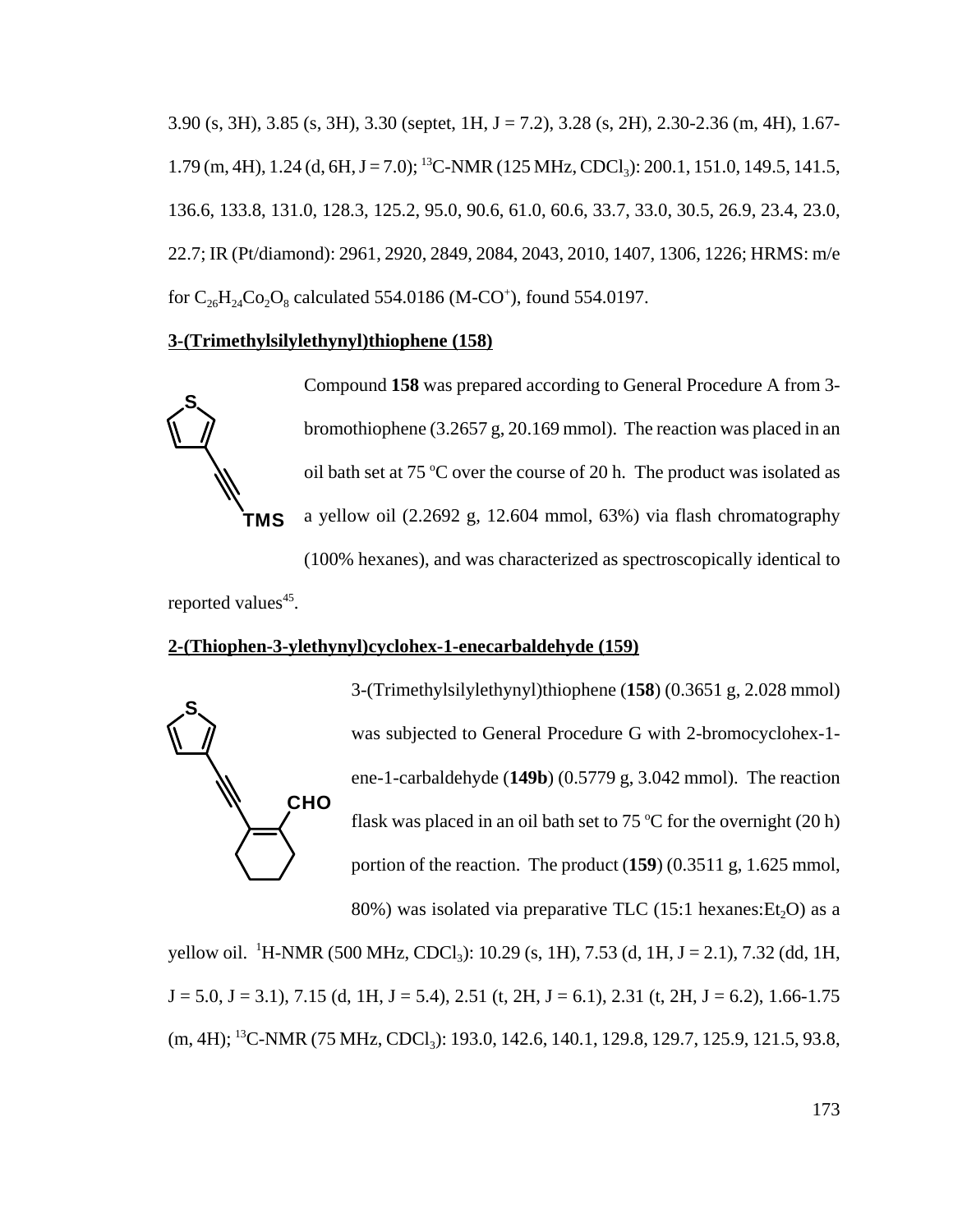86.1, 32.4, 22.2, 22.0, 21.2; IR (KBr): 3320, 3106, 2936, 2861, 2834, 2201, 1668, 1596; HRMS: m/e for  $C_{13}H_{12}OS$  calculated 216.0609 (M<sup>+</sup>), found 216.0616.

#### **[2-(Thiophen-3-ylethynyl)cyclohex-1-enyl]methyl acetate (160)**

**AcO S** Compound **159** (0.3511 g, 1.625 mmol) was subjected to reduction and acetylation according to General Procedure D. The product (**160)** was isolated as a yellow oil (0.3957 g, 1.521 mmol, 94%) via preparative TLC (10:1 hexanes:  $Et_2O$ ). <sup>1</sup>H-NMR (500 MHz, CDCl<sub>3</sub>): 7.42 (d, 1H, J  $= 2.2$ ), 7.27 (dd, 1H, J = 4.8, J = 2.9), 7.11 (d, 1H, J = 5.0), 4.88 (s, 2H),

2.30 (m, 2H), 2.17 (m, 2H), 2.10 (s, 3H), 1.65-1.68 (m, 4H); <sup>13</sup>C-NMR (75 MHz, CDCl<sub>3</sub>): 171.3, 139.0, 129.9, 128.3, 125.4, 122.5, 120.0, 88.2, 87.7, 66.7, 30.2, 27.1, 22.2, 22.1, 21.1; IR (KBr): 3108, 2934, 2860, 2205, 1738, 1233; HR-MS: m/e for  $C_{15}H_{16}O_2S$  calculated 260.0871 (M+ ), found 260.0876.

#### **[2-(Thiophen-3-ylethynyl)cyclohex-1-enyl]methyl acetate dicobalt hexacarbonyl (161)**



4.6, J = 1.7), 4.57 (s, 2H), 2.38 (t, 2H, J = 6.0), 2.14 (t, 2H, J = 6.1), 1.99 (s, 3H), 1.69-1.80 (m, 4H); <sup>13</sup>C-NMR (75 MHz, CDCl<sub>3</sub>): 199.5, 170.8, 139.1, 133.6, 132.0, 128.5, 126.4, 123.7, 91.2, 87.3, 65.3, 33.2, 28.6, 23.3, 22.2, 20.9; IR (KBr): 2936, 2862, 2088, 2049, 2020, 1742, 1231; HRMS: m/e for  $C_{21}H_{16}Co_2O_8S$  calculated 461.9382 (M-3CO<sup>+</sup>), found 461.9398.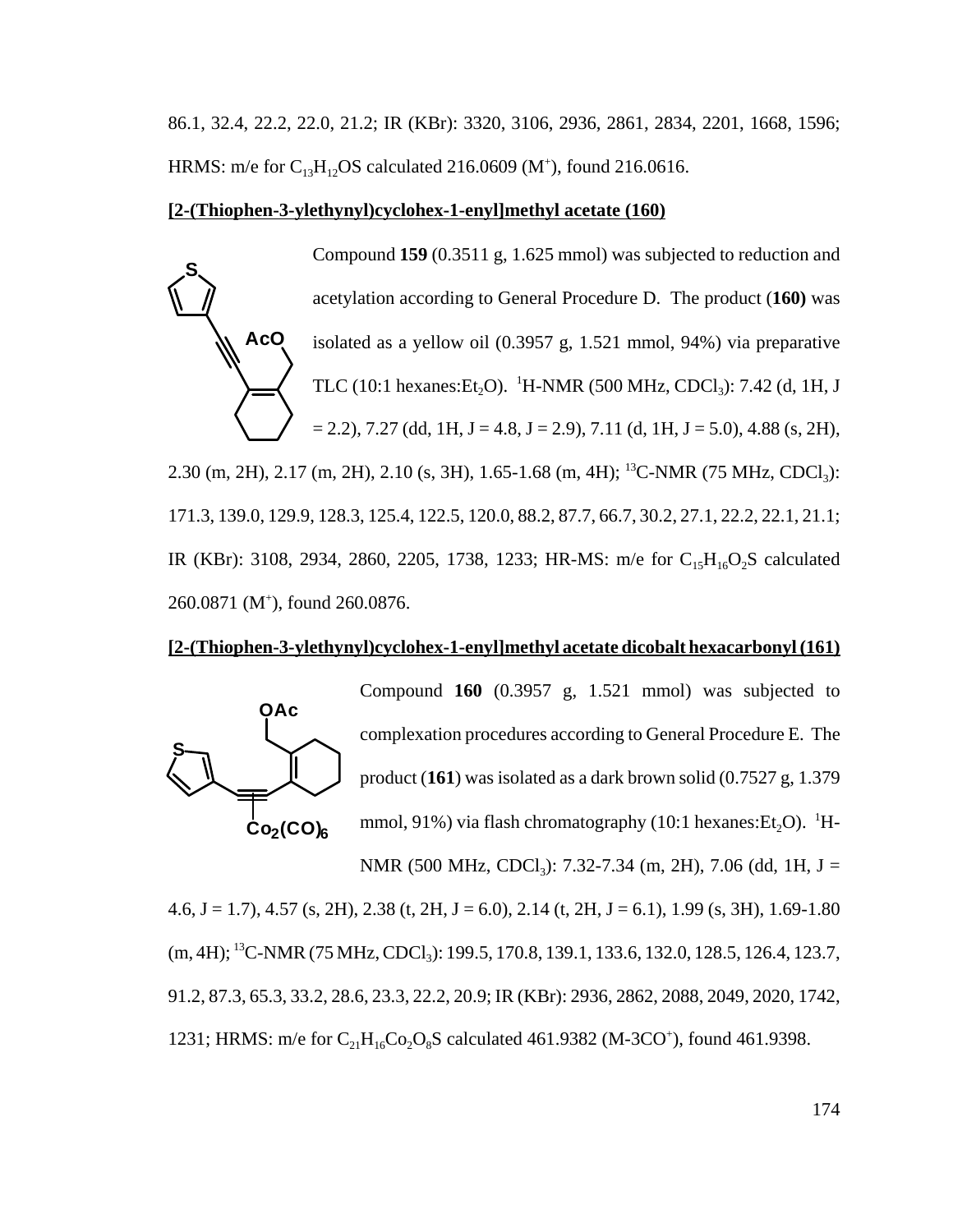#### **Compound 162**



Compound  $161$  (0.1230 g, 0.2253 mmol) was treated with  $BF_3$ • $OE_2$  $(86 \,\mu L, 0.68 \,\text{mmol})$  according to General Procedure F. The reaction was complete within 40 minutes, as assessed by TLC. The cyclized product was isolated as a maroon solid (0.1013 g, 0.2085 mmol,

93%) via flash chromatography (100% hexanes).  $\,^1$ H-NMR (500 MHz, CDCl<sub>3</sub>): 7.20 (½ABq, 1H, J = 5.2), 7.15 ( $\frac{1}{2}ABq$ , 1H, J = 5.2), 3.43 (s, 2H), 2.40 (t, 2H, J = 6.0), 2.20 (t, 2H, J = 6.2), 1.70-1.79 (m, 4H); <sup>13</sup>C-NMR (75 MHz, CDCl<sub>3</sub>): 199.9, 136.0, 135.9, 133.2, 131.1, 129.8, 123.7, 93.8, 83.2, 36.3, 34.0, 31.4, 23.1, 22.7; IR (KBr): 2934, 2864, 2091, 2045, 2016, 1424; HRMS: m/e for  $C_{19}H_{12}Co_2O_6S$  calculated 457.9069 (M-CO<sup>+</sup>), found 457.9088.

#### **2,3,4,4a,5,10,11,11a-Octahydro-7,8-dimethoxy-1***H***-dibenzo[***a,d***]cycloheptene (165)**



To a stirred solution of compound **153d** (0.5101 g, 0.9446 mmol), dissolved in degassed 1,2-dichloroethane (14.4 mL), was added bis(trimethylsilyl)acetylene (429  $\mu$ L, 1.89 mmol)

and triethylsilane (754  $\mu$ L, 4.72 mmol). The reaction was placed in an oil bath set at 65 °C, and allowed to stir for 6 h under a nitrogen atmosphere. Following the allotted time, the oil bath was removed, and the solution allowed to cool to room temperature, at which point, trifluoroacetic acid (3.6 mL) was added. After stirring for an additional 12 h, the mixture was dissolved in Et<sub>2</sub>O (75 mL) and extracted with dH<sub>2</sub>O (3 x 75 mL). The organic fraction was dried over  $MgSO<sub>4</sub>$ , filtered, and the solvent removed under reduced pressure. Preparative TLC (15:1 hexanes: Et<sub>2</sub>O) afforded compound 165 as a colourless solid of inseparable diastereomers  $(0.1980 \text{ g}, 0.7610 \text{ mmol}, 81\%)$ . <sup>1</sup>H-NMR  $(500 \text{ MHz}, \text{CDCl}_3)$ :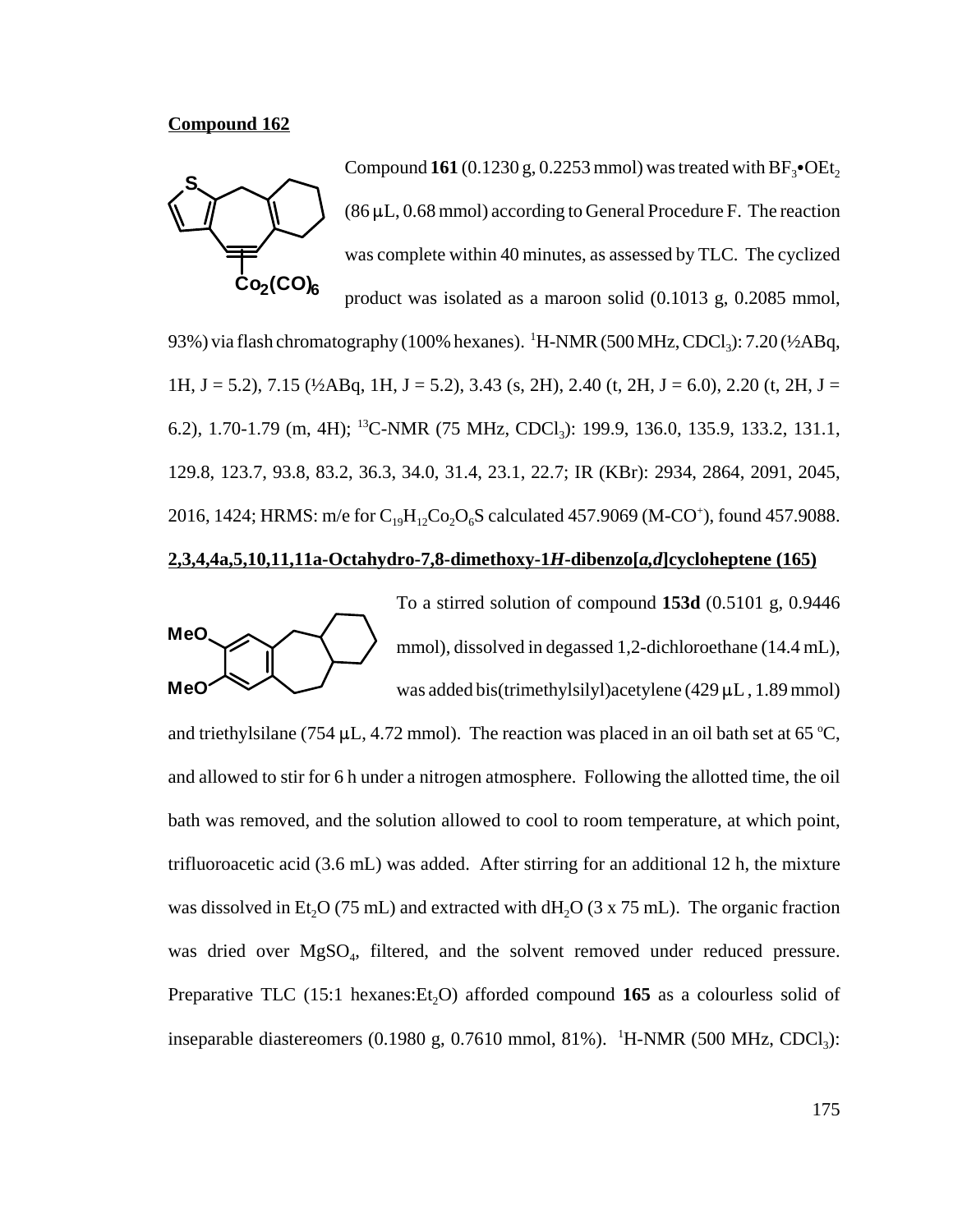6.66 (s, 1H), 6.65 (s, 1H), 6.64 (s, 1H), 6.60 (s, 1H), 3.86 (s, 9H), 3.85 (s, 3H), 2.86 (apparent t, 1H, J = 13.1), 2.76 (dd, 1H, J = 10.4, J = 14.0), 2.69 (m, 1H), 2.61 (dd, 1H, J = 14.0, J = 6.7), 2.32 (d, 1H, J = 14.0), 0.89-1.96 (m, 27H); <sup>13</sup>C-NMR (125 MHz, CDCl<sub>3</sub>): 146.6, 146.5, 146.5, 146.4, 135.4, 135.1, 134.3, 113.9, 113.1, 112.6, 112.5, 56.1, 56.0, 55.9, 48.5, 44.0, 43.8, 38.1, 36.4, 35.9, 35.4, 35.0, 26.8, 26.4; IR (KBr): 2919, 2851, 1516, 1449, 1271; HRMS: m/e for  $C_{17}H_{24}O_2$  calculated 260.1776 (M<sup>+</sup>), found 260.1775.

#### **Compound 166**



To a stirring solution of compound **153d** (0.1437 g, 0.2661 mmol) dissolved in degassed 1,2-dichloroethane (4.1 mL) was added bis(trimethylsilyl)acetylene (121  $\mu$ L, 0.532 mmol) and triethylsilane  $(213\mu L, 1.33 \text{ mmol})$ . The reaction was

placed in an oil bath set at  $65^{\circ}$ C, and allowed to stir for 6 h under a nitrogen atmosphere. Following the 6h, the reaction was cooled, dissolved in  $Et<sub>2</sub>O$  (75 mL) and extracted with  $dH_2O$  (3 x 75 mL). The organic fraction was dried over MgSO<sub>4</sub>, filtered, and the solvent removed under reduced pressure. Preparative chromatography  $(15:1$  hexanes:  $Et<sub>2</sub>O$ ) afforded compound **166** as the major isomer, and as a colourless solid (0.0862 g, 0.233 mmol, 86% combined yield) with a m.p. of 95-97 °C. <sup>1</sup>H-NMR (500 MHz, CDCl<sub>3</sub>): 6.88 (s, 1H), 6.62 (s, 1H), 6.52 (s, 1H), 3.90 (s, 3H), 3.87 (s, 3H), 2.76 (s, 2H), 2.33 (m, 2H), 2.08 (m, 2H), 1.60 (m, 4H), 0.96 (t, 9H, J = 7.8), 0.78 (q, 6H, J = 7.8); NOE (500 MHz, CDCl<sub>3</sub>): Pulsed  $SiEt_3$  protons, saw aromatic; pulsed aromatic H, saw  $SiEt_3$  protons; <sup>13</sup>C-NMR (125 MHz, CDCl3): 148.2, 146.1, 142.4, 138.4, 135.5, 131.8, 131.6, 128.4, 110.5, 110.4, 55.9, 55.8, 40.4, 30.9, 28.8, 22.9, 22.8, 7.6, 4.5; IR (KBr): 2950, 2932, 2873, 1604, 1508, 1463, 1262;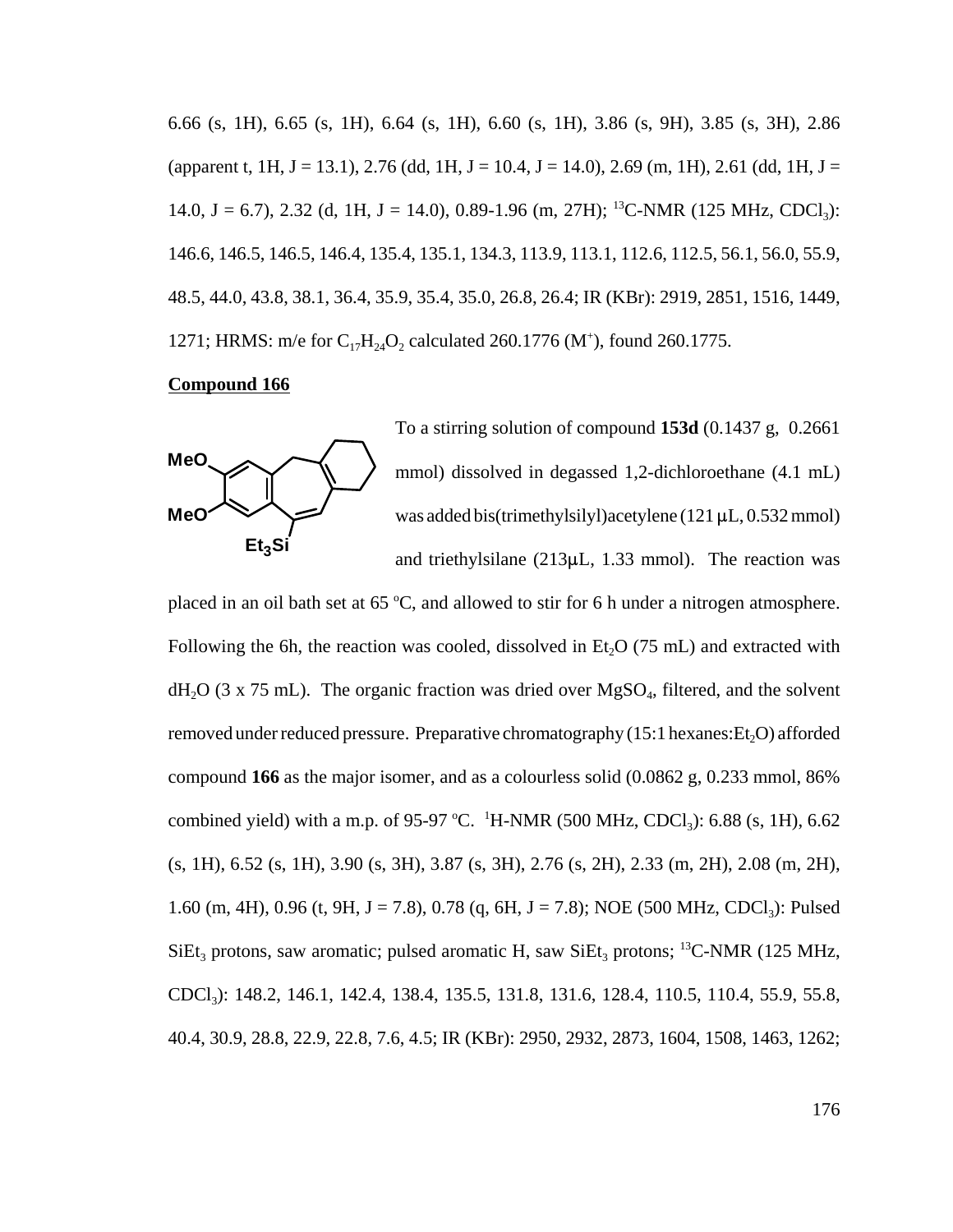HRMS: m/e for  $C_{23}H_{24}O_2Si$  calculated 370.2328 (M<sup>+</sup>), found 370.2325.

#### **Compound 167**



**METHOD A:** To a stirred solution of **166** (0.0849 g, 0.229 mmol) in degassed 1,2-dichoroethane (3.5 mL) was added trifluoroacetic acid ( $88 \mu L$ , 1.2 mmol), and the reaction was allowed to stir for 3 h at room temperature under a nitrogen

atmosphere. Following the allotted time, the mixture was dissolved in Et<sub>2</sub>O ( $75$  mL) and extracted with  $dH_2O$  (3 x 75 mL). The organic fraction was dried over  $MgSO_4$ , filtered, and the solvent removed under reduced pressure. Preparative  $TLC(15:1$  hexanes: $Et<sub>2</sub>O$ ) afforded compound  $167$  as a colourless solid (0.0570 g, 0.222 mmol, 97%), with a m.p. of 88-90 °C. **METHOD B:** Compound **153d** was decomplexed according to methods adapted from *Takai et. al.*182. To a stirred solution of **153d** (0.3209 g, 0.5943 mmol) in degassed 2 methoxyethanol (9.1 mL) was added sodium hypophosphite monohydrate (0.3149 g, 2.972 mmol). The solution was placed in an oil bath set at  $65^{\circ}$ C, and allowed to stir for overnight (18 h) under a nitrogen atmosphere. The next day, the reaction mixture was filtered through Celite<sup>®</sup> and extracted with ethyl acetate  $(3 \times 75 \text{ mL})$ . The pooled organic fraction were dried over MgSO4, filtered, and the organic solvent removed under reduced pressure. Preparative TLC afforded compound  $167$  as colourless crystals  $(0.1164 \text{ g}, 0.4544 \text{ mmol}, 76\%)$ . <sup>1</sup>H-NMR  $(300 \text{ MHz}, \text{CDCl}_3)$ : 6.84 (d, 1H, J = 11.6), 6.81 (s, 1H), 6.65 (s, 1H), 6.24 (d, 1H, J = 11.5), 3.91 (s, 3H), 3.88 (s, 3H), 2.89 (s, 2H), 2.35 (m, 2H), 2.12 (m, 2H), 1.56-1.66 (m, 4H); 13C-NMR (75 MHz, CDCl<sub>3</sub>): 149.7, 146.9, 132.2, 129.8, 129.5, 128.8, 128.1, 110.4, 110.1, 56.1, 40.5, 31.6, 29.4, 23.1, 23.0; IR (KBr): 2998, 2930, 2833, 1605, 1510, 1353, 1263; HRMS: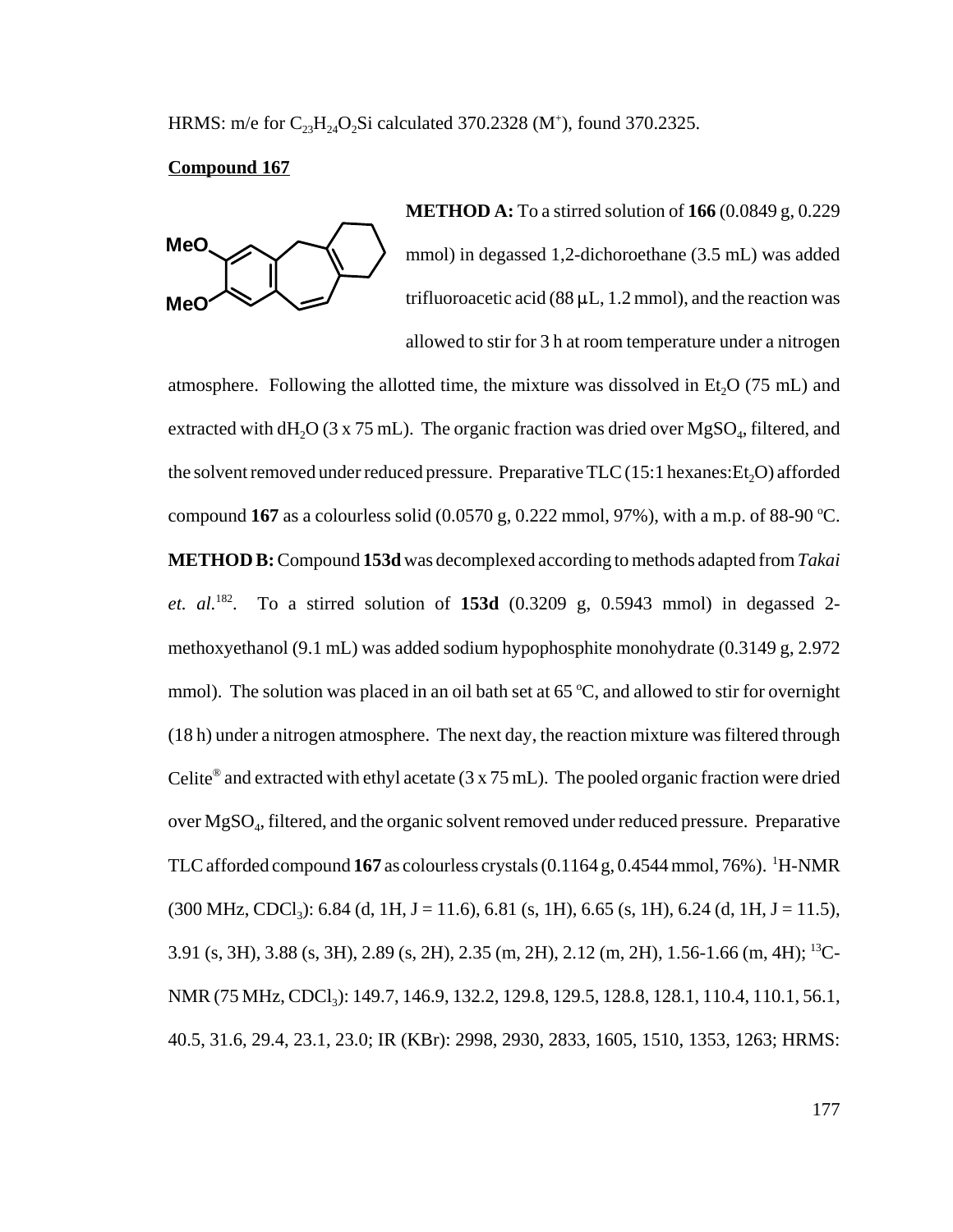m/e for  $C_{17}H_{20}O_2$  calculated 256.1463 (M<sup>+</sup>), found 256.1457.

### **2-Bromocyclopent-1-ene-1-carbaldehyde (149a) (GENERAL PROCEDURE J)**

**CHO Br** A stirred solution of  $CH_2Cl_2$  (56.6 mL) and DMF (13.8 mL, 178 mmol) under a nitrogen atmosphere was cooled to  $0^{\circ}$ C. PBr<sub>3</sub> (15.1 mL, 160) mmol) was added dropwise, and the slurry allowed to stir for 1 h at that temperature. After the hour, cyclopentanone (5.0000 g, 59.440 mmol) was added to the solution, and the reaction was allowed to warm up to room temperature and proceed overnight (20 h). The following day, the solution was poured over ice and neutralized with NaHCO<sub>3</sub> (s) to a pH of 7-8. The mixture was then extracted with Et<sub>2</sub>O (3 x 150 mL), and the combined organic fractions further extracted with brine (3 x 150 mL). The organic fraction was then dried over MgSO<sub>4</sub>, filtered, and the solvent removed under reduced pressure. Flash chromatography (15:1 hexanes: Et<sub>2</sub>O) afforded compound **149a** as a yellow oil (3.9653 g, 22.656 mmol, 38%). The compound was spectroscopically identical to reported values<sup>161</sup>.

## **2-Bromocyclohex-1-ene-1-carbaldehyde (149b)**



Cyclohexanone (10.0000 g, 101.895 mmol) was treated according to General Procedure J. Compound **149b** was isolated using flash chromatography  $(15:1 \text{ hexanes:Et}, O)$  as a yellow oil  $(14.2846 \text{ g}, 75.5599$ 

mmol, 74%), that was characterized with spectroscopically identical values to those reported $161$ .

## **2-Bromocyclohept-1-ene-1-carbaldehyde (149c)**

Cycloheptanone (5.0000 g, 44.574 mmol) was treated according to General Procedure J.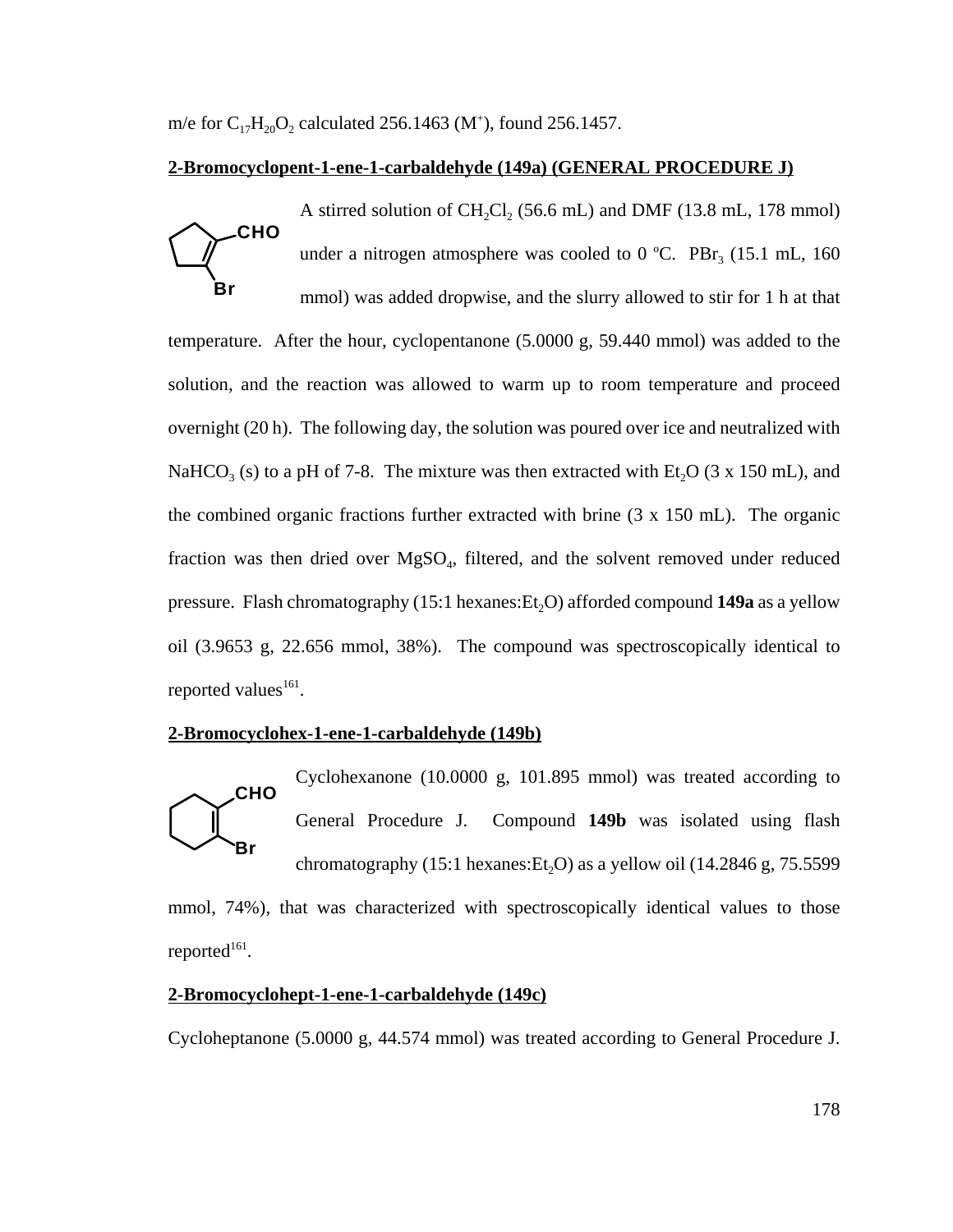

Compound **149c** was isolated using flash chromatography (15:1 hexanes: Et<sub>2</sub>O) as a yellow oil (7.1250 g, 35.085 mmol, 79%), that was characterized with spectroscopically identical values to those reported<sup>161</sup>.

#### **2-Bromo-3-(trimethylsilyl)-1-propene (171)**

**TMS Br**

2,3-Dibromopropene was treated according to methods adapted from *Trost et. al.*186. Prior to use, 2,3-dibromopropene was distilled via Kugelrohr

distillation at 120 °C using a 200 Torr vacuum line. A mixture of 2,3dibromopropene (10.0000 g, 50.5388 mmol) and trichlorosilane (7.7354 g, 57.109 mmol) was added dropwise to a stirred solution of copper (I) chloride (0.2501 g, 2.527 mmol) in Et<sub>2</sub>O (24.5 mL) containing NEt<sub>3</sub> (7.0 mL, 50 mmol), at a rate to maintain a gentle reflux. A voluminous white precipitate formed, and when addition was complete, the slurry was stirred an additional 6 h. After the mixture was cooled to  $0^{\circ}$ C, MeMgBr (3.0 M in Et<sub>2</sub>O, 75.8 mL, 227 mmol) was added dropwise, and stirring was continued over a 12 h period. The reaction was quenched carefully with 1 L of  $NH_4^+Cl^-$  (aq., sat.), the mixture was poured into a mixture of  $500 \text{ mL of } Et_2O$  and  $500 \text{ mL of } water$ , and the layers were separated. The organic layer was washed with two 200 mL portions of water, and the combined aqueous layers were extracted with two 200 mL portions of  $Et<sub>2</sub>O$ . The combined organic layers were dried over MgSO4, filtered, and concentrated under reduced pressure. Kugelrohr distillation at 200 Torr and 120  $\degree$ C afforded compound 171 (8.0839 g, 42.104 mmol, 83%) as a pale yellow oil, which was characterized as spectroscopically identical to reported values<sup>186</sup>.

#### **2-[(Trimethylsilyl)ethynyl]cyclohex-1-enecarbaldehyde (168a)**

2-Bromocyclohex-1-ene-1-carbaldehyde (**149b**) (2.5314 g, 13.466 mmol) was subjected to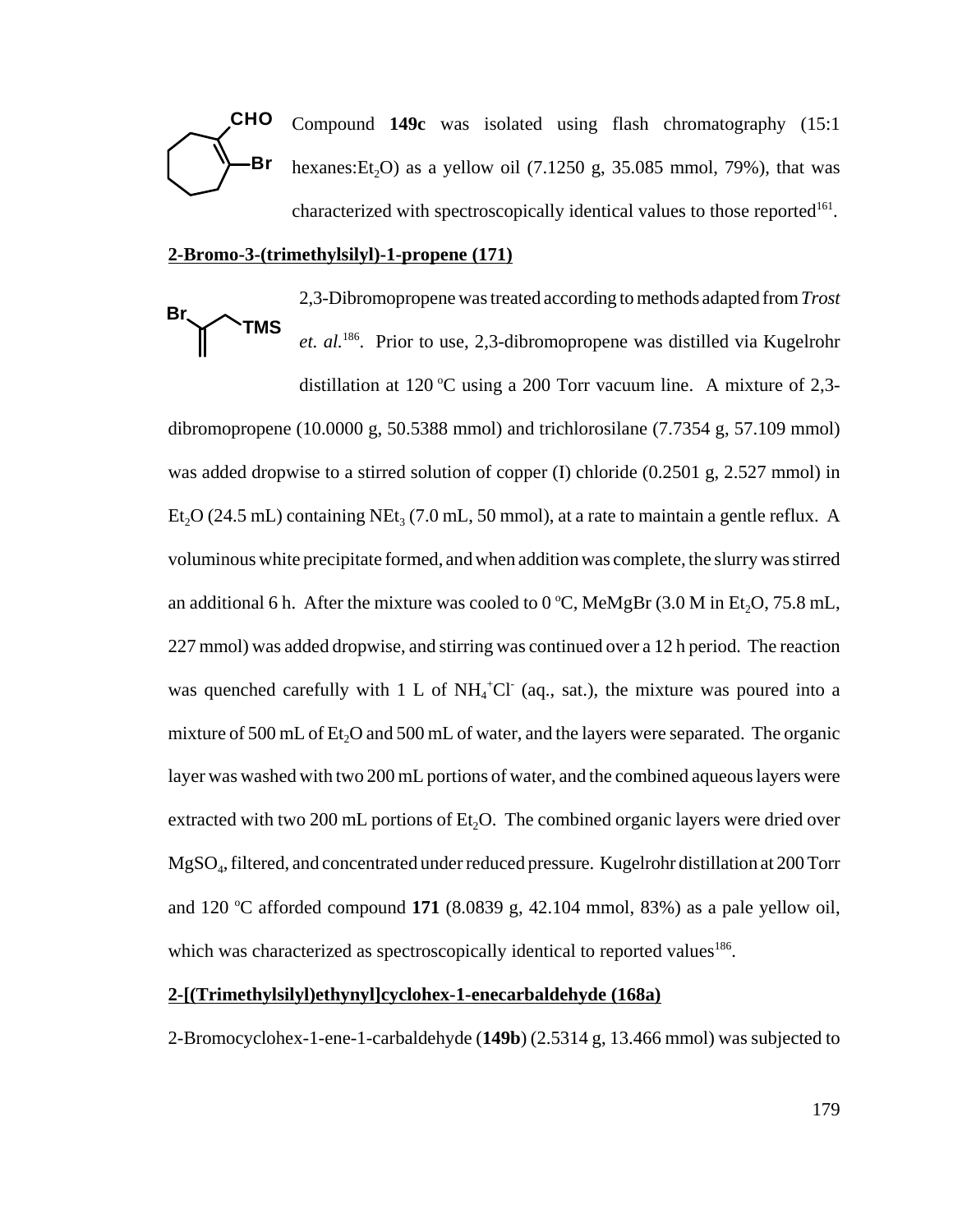

General Procedure C with trimethylsilylacetylene (2.6453 g, 26.932 mmol), and with THF in place of DMF. Compound **168a** was isolated as a yellow oil (2.3527 g, 11.415 mmol, 85%) via flash

chromatography  $(20:1 \text{ hexanes:Et}, O)$ . The material was spectroscopically identical to reported values $190$ .

#### **[2-((Trimethylsilyl)ethynyl)cyclohex-1-enyl]methyl acetate (169a)**



Compound **168a** (1.4485 g, 7.0277 mmol) was subjected to General Procedure D. The product was isolated as a pale yellow oil (1.6033 g, 6.4096 mmol, 91%) via flash chromatography (10:1 hexanes:Et<sub>2</sub>O). <sup>1</sup>H-NMR (500 MHz, C<sub>6</sub>D<sub>6</sub>): 4.94 (s, 2H), 2.08 (t, 2H,

 $J = 6.1$ ), 1.91 (t, 2H,  $J = 6.1$ ), 1.66 (s, 3H), 1.26-1.33 (m, 4H), -0.15 (s, 9H); <sup>13</sup>C-NMR (75 MHz, C<sub>6</sub>D<sub>6</sub>): 169.6, 140.5, 119.7, 104.5, 97.7, 66.0, 29.9, 26.7, 21.9, 21.8, 20.1, -0.2; IR (Pt/diamond): 2933, 2861, 2140, 1741, 1366, 1227; HRMS: m/e for  $C_{14}H_{22}O_2Si$  calculated 250.1389 (M<sup>+</sup>), found 250.1386.

## **(2-Ethynylcyclohex-1-enyl)methyl acetate (170a)**



Compound **169a** (1.6033 g, 6.4096 mmol) was desilylated according to General Procedure B (with the modification that 1.3 equivalents of  $KF•2H<sub>2</sub>O$  were used instead of 2.2 equivalents). The reaction was allowed to warm to room temperature over the course of 2 h, at which point, TLC

analysis showed the desilylation to be complete. Compound **170a** was isolated as a yellow oil (1.0047 g, 5.6412 mmol, 88%) following flash chromatography (10:1 hexanes:Et<sub>2</sub>O). <sup>1</sup>H-NMR (500 MHz,  $C_6D_6$ ): 4.84 (s, 2H), 2.98 (s, 1H), 2.03 (t, 2H, J = 6.0), 1.89 (t, 2H, J = 6.0),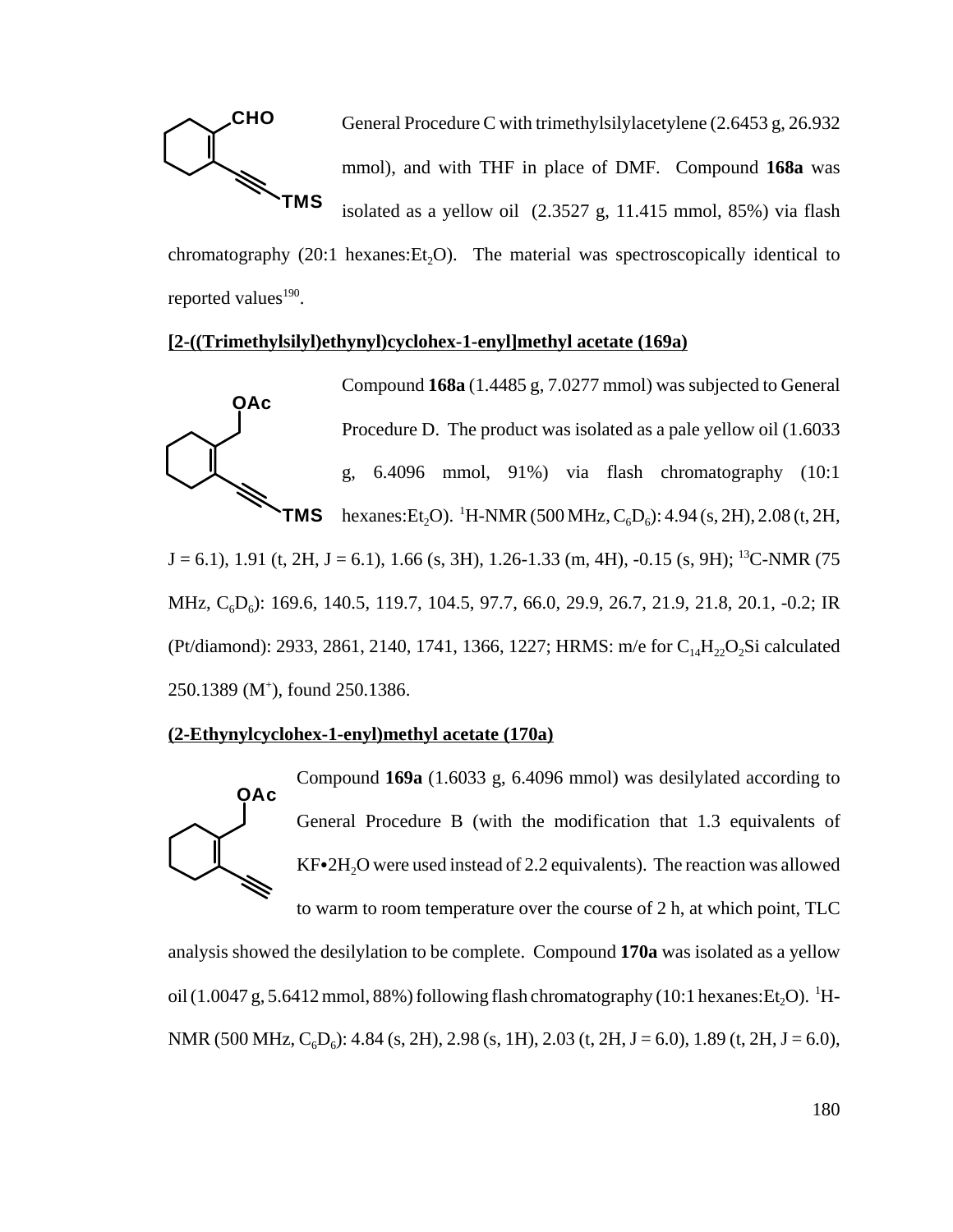1.70 (s, 3H), 1.26-1.33 (m, 4H); <sup>13</sup>C-NMR (75 MHz, C<sub>6</sub>D<sub>6</sub>): 169.8, 140.7, 118.7, 82.4, 81.4, 65.9, 29.9, 26.6, 21.8, 21.7, 20.1; IR (Pt/diamond): 3286, 2932, 2861, 1736, 1366, 1227; HRMS: m/e for  $C_{11}H_{14}O_2$  calculated 178.0994 (M<sup>+</sup>), found 178.0998.

#### **[2-(3-((Trimethylsilyl)methyl)but-3-en-1-ynyl)cyclohex-1-enyl]methyl acetate (172a)**



Compound **170a** (1.0047 g, 5.6412 mmol) was subjected to Sonogashira conditions according to General Procedure C with 2-bromo-3-(trimethylsilyl)-1-propene (**171**) (1.8413 g, 9.5901 mmol). The coupled compound **172a** was isolated as a yellow oil (1.4095 g, 4.8575 mmol, 86%) using flash chromatography

(10:1 hexanes: Et<sub>2</sub>O). <sup>1</sup>H-NMR (500 MHz, CDCl<sub>3</sub>): 5.15 (d, 1H, J = 2.0), 4.98 (m, 1H), 4.77 (s, 2H), 2.18 (m, 2H), 2.10 (m, 2H), 2.05 (s, 3H), 1.66 (s, 2H), 1.58-1.65 (m, 4H), 0.04 (s, 9H); <sup>13</sup>C-NMR (125 MHz, CDCl<sub>3</sub>): 171.0, 138.3, 128.8, 120.1, 118.6, 95.3, 87.0, 66.5, 30.1, 28.3, 26.9, 22.1, 22.0, 20.9, -1.6; IR (KBr): 2934, 2894, 2862, 2195, 1743, 1594, 1376, 1232; HRMS: m/e for  $C_{17}H_{26}O_2Si$  calculated 290.1702 (M<sup>+</sup>), found 290.1708.

# **[2-(3-((Trimethylsilyl)methyl)but-3-en-1-ynyl)cyclohex-1-enyl]methyl acetate dicobalt hexacarbonyl (173a) (GENERAL PROCEDURE K)**



Compound  $172a(1.4095 g, 4.8575 mmol)$  was dissolved in Et<sub>2</sub>O (dry) (56.2 mL) along with excess  $Co_2(CO)_{8}$ . The solution was cooled to  $0^{\circ}$ C, and allowed to stir for 1 h at that temperature under a nitrogen atmosphere. Following the hour, the solvent

was removed under reduced pressure, and the residue was loaded onto a flash chromatographic column containing neutralized silica. The complexed compound (**173a**)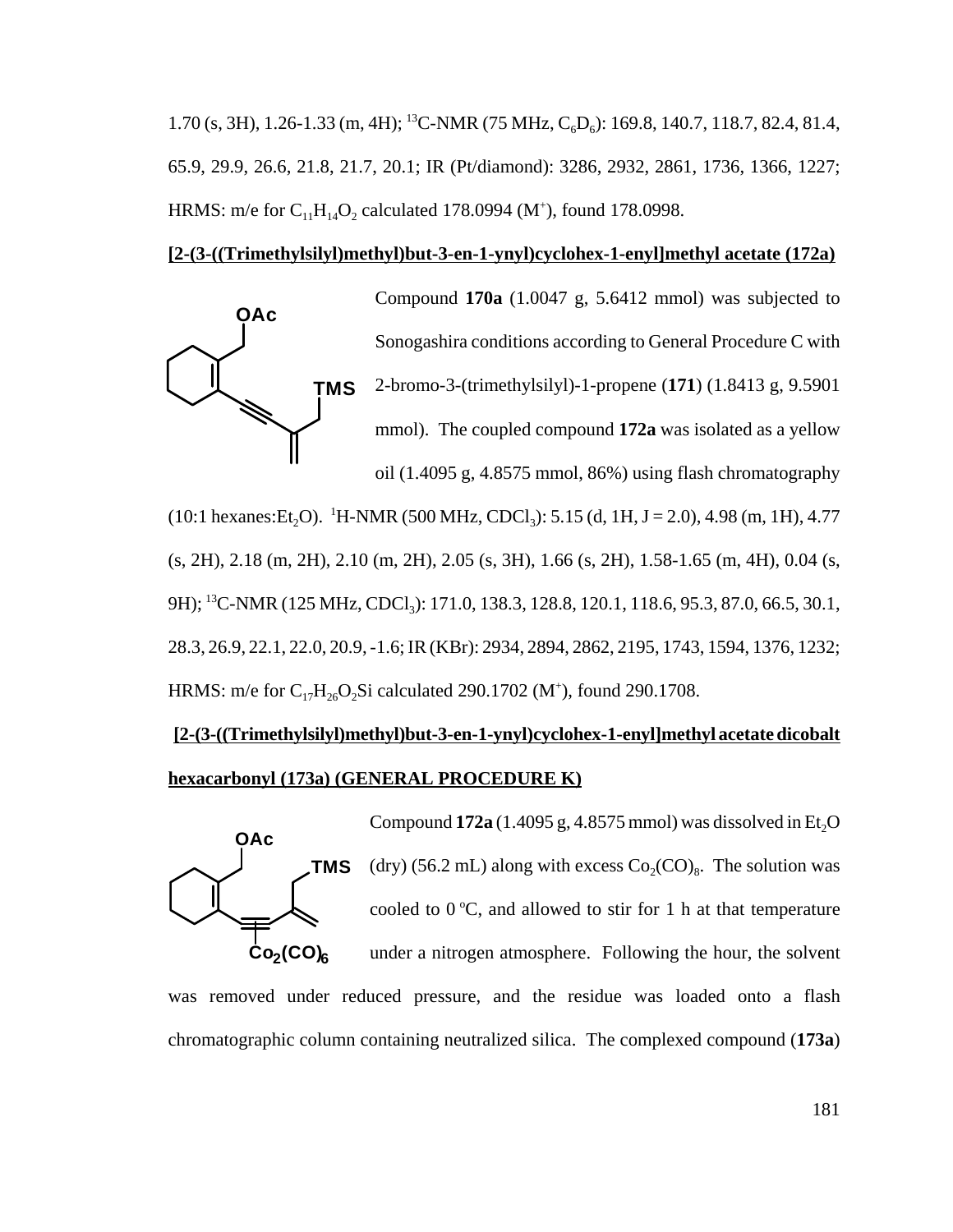was isolated by first washing the column with 100% hexanes to remove any excess, uncomplexed  $Co_2(CO)_8$ , followed by 10:1 hexanes: Et<sub>2</sub>O to elute the product as a maroon solid (2.5800 g, 4.4791 mmol, 92%). <sup>1</sup>H-NMR (500 MHz, C<sub>6</sub>D<sub>6</sub>): 5.41 (s, 1H), 5.17 (s, 1H), 4.92 (s, 2H), 2.35 (t, 2H, J = 5.9), 1.98 (t, 2H, J = 6.1), 1.85 (s, 2H), 1.70 (s, 3H), 1.44-1.49  $(m, 2H)$ , 1.34-1.39  $(m, 2H)$ , 0.07  $(s, 9H)$ ; <sup>13</sup>C-NMR (75 MHz, C<sub>6</sub>D<sub>6</sub>): 200.0, 169.8, 144.1, 133.8, 131.4, 116.0, 100.0, 93.9, 65.0, 33.4, 28.1, 26.8, 23.2, 22.0, 20.1, -1.1; IR (KBr): 2938, 2863, 2087, 2048, 2020, 1744, 1607, 1377, 1231; HRMS: m/e for  $C_{23}H_{26}Co_2O_8Si$ calculated 408.0366 (M+ -6CO), found 408.0363.

#### **Compound 174a (GENERAL PROCEDURE L)**



Complexed compound **173a** (0.1836 g, 0.3187 mmol) was placed in a round bottom flask, and put under vacuum for 5 minutes. The flask was then purged with nitrogen. This was repeated two times more. Dry  $CH_2Cl_2 (45.5 mL)$  was added to the reaction flask, and

the solution was cooled to  $0^{\circ}$ C. *N,N*-Diisopropylethylamine (83  $\mu$ L, 0.48 mmol) was added to the solution, followed by the dropwise addition of  $SnCl<sub>4</sub>$  (112 µL, 0.956 mmol). The reaction was allowed to stir for 20 minutes under nitrogen, at which point TLC analysis showed the reaction to be complete. The solution was then quenched with  $NH_4^+Cl^-$  (aq., sat.), and extracted with  $NH_4^+Cl^+(aq., sat., 2 \times 75 \text{ mL})$  and brine (1 x 75 mL). The organic fraction was then dried over  $MgSO<sub>4</sub>$ , filtered, and the solvent removed under reduced pressure. Flash chromatography on neutralized silica using 100% hexanes eluted compound **174a** (0.1115 g, 0.2512 mmol, 79%) as a maroon solid. <sup>1</sup>H-NMR (300 MHz,  $C_6D_6$ ): 5.63-5.64 (m, 1H), 5.24 (apparent q, 1H, J = 1.3), 2.34-2.38 (m, 2H), 2.27-2.30 (m, 2H), 1.99-2.02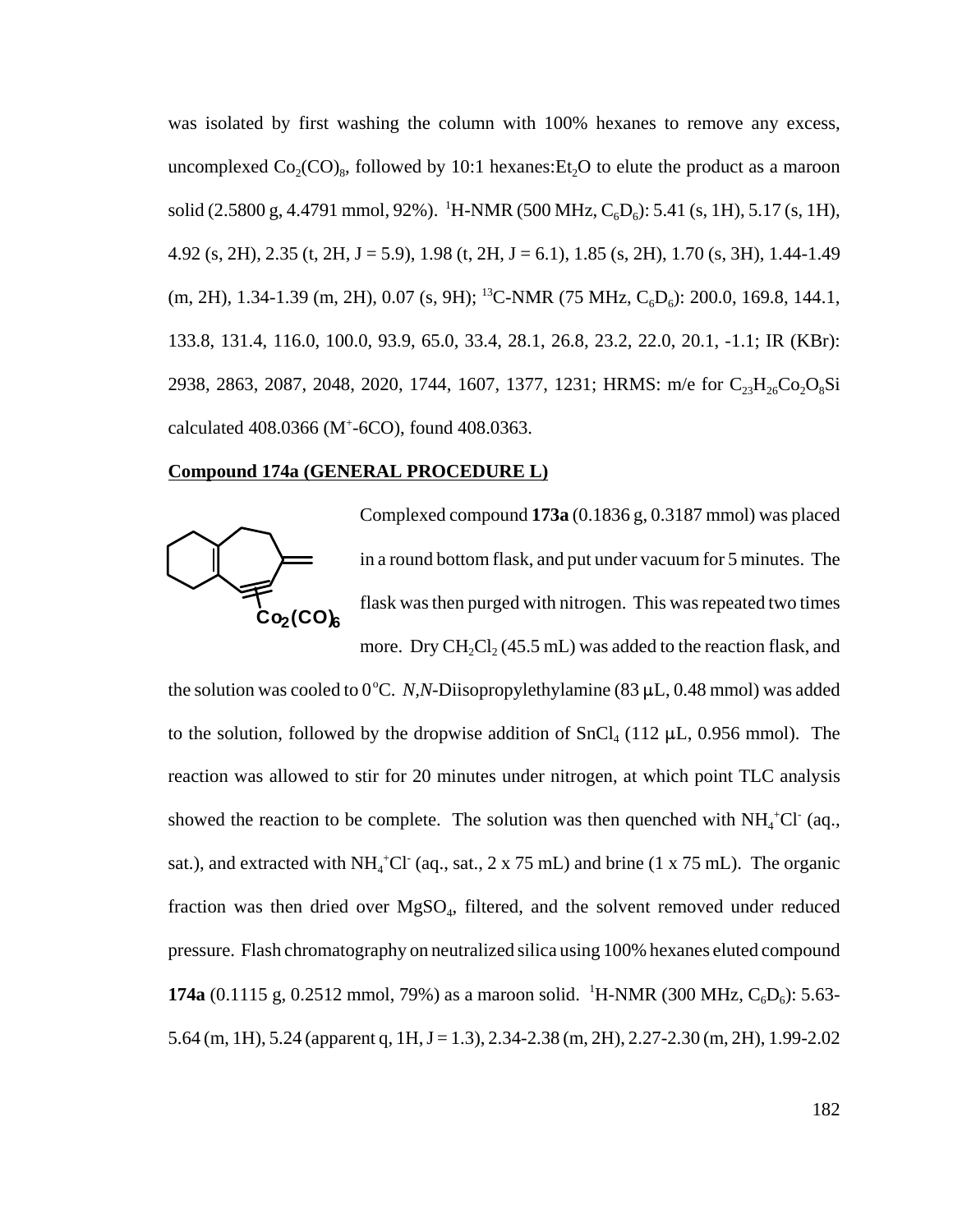(m, 2H), 1.68-1.72 (m, 2H), 1.42-1.50 (m, 2H), 1.30-1.39 (m, 2H); 13C-NMR (75 MHz, C6D<sub>6</sub>): 200.3, 147.7, 140.5, 128.4, 118.9, 94.2, 89.1, 35.9, 33.7, 33.2, 30.2, 22.9, 22.6; IR (KBr): 2933, 2863, 2087, 2053, 1612, 1432, 1237; HRMS: m/e for  $C_{18}H_{14}Co_2O_6$  calculated 415.9505 (M-CO<sup>+</sup>), found 415.9513.

# **2-[(Trimethylsilyl)ethynyl]cyclohept-1-enecarbaldehyde (168b)**

**CHO TMS** 2-Bromocyclohept-1-ene-1-carbaldehyde (**149c)** (0.5512 g, 2.729 mmol) was subjected to General Procedure C with trimethylsilylacetylene (0.5360 g, 5.457 mmol), and with THF in place of DMF. Compound **168b** was isolated as a yellow oil (0.5393 g, 2.450 mmol, 90%) via preparative TLC (20:1 hexanes: Et<sub>2</sub>O). <sup>1</sup>H-NMR (500 MHz, CDCl<sub>3</sub>): 10.13 (s, 1H), 2.53-2.55 (m, 2H), 2.42-2.44 (m, 2H), 1.74 (apparent pentet, 2H, J = 5.8), 1.58 (apparent pentet, 2H, J = 5.6), 1.38 (apparent pentent, 2H, J = 5.6), 0.17 (s, 9H); <sup>13</sup>C-NMR (125 MHz, CDCl<sub>3</sub>): 192.4, 148.3, 145.4, 106.3, 102.7, 37.2, 32.2, 25.6, 25.5, 24.1, -0.27; IR (KBr): 2958, 2925, 2853, 2133, 1675, 1449, 1251; HRMS: m/e for  $C_{13}H_{20}$ OSi calculated 220.1283 (M<sup>+</sup>), found 220.1274.

# **[2-((Trimethylsilyl)ethynyl)cyclohept-1-enyl]methyl acetate (169b)**



Compound **168b** (0.5340 g, 2.426 mmol) was subjected to General Procedure D. The product was isolated as a yellow oil (0.6001 g, 2.272 mmol, 94%) via radial chromatography (10:1 hexanes:Et<sub>2</sub>O). <sup>1</sup>H-NMR (500 MHz, C<sub>6</sub>D<sub>6</sub>): 4.99 (s, 2H), 2.28-

2.30 (m, 2H), 2.06-2.09 (m, 2H), 1.65 (s, 3H), 1.45 (apparent pentet, 2H, J = 5.9), 1.26-1.35  $(m, 4H), 0.16$  (s, 9H); <sup>13</sup>C-NMR (125 MHz, C<sub>6</sub>D<sub>6</sub>): 169.6, 146.5, 125.6, 105.7, 98.3, 67.3,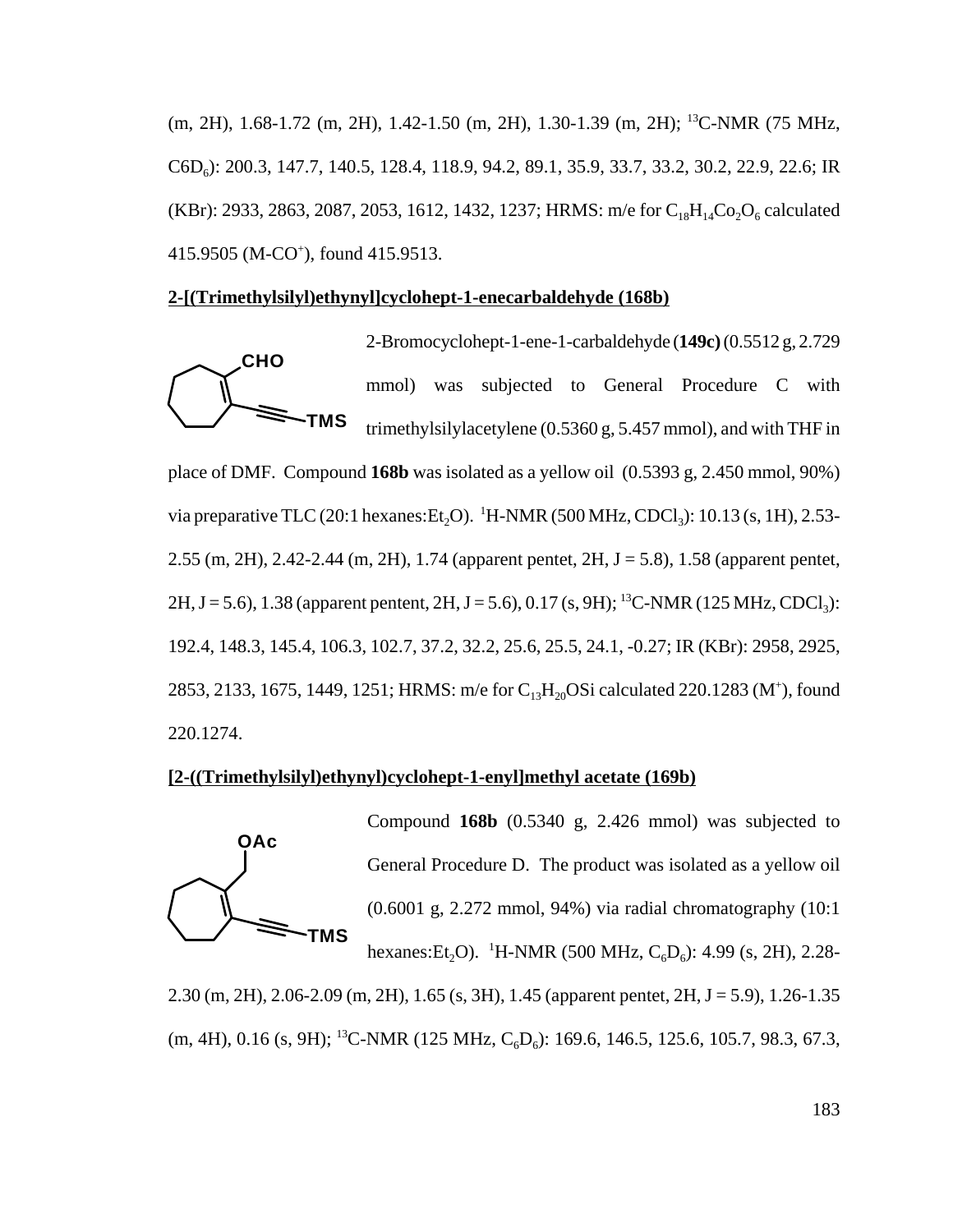34.4, 32.1, 30.9, 25.9, 25.8, 20.0, -0.27; IR (Pt/diamond): 2922, 2851, 2136, 1740, 1375, 1226; HRMS: m/e for  $C_{15}H_{24}O_2Si$  calculated 264.1546 (M<sup>+</sup>), found 264.1547.

#### **(2-Ethynylcyclohept-1-enyl)methyl acetate (170b)**

**OAc** Compound **169b** (0.6001 g, 2.272 mmol) was desilylated according to General Procedure B (with the modification that 1.3 equivalents of  $KF•2H<sub>2</sub>O$  were used instead of 2.2 equivalents). The reaction was kept at 0 °C over 1.5 h, at which point, TLC analysis showed the desilylation to

be complete. Compound **170b** was isolated as a yellow oil (0.3601 g, 1.874 mmol, 82%) following radial chromatogrpahy (10:1 hexanes: Et<sub>2</sub>O). <sup>1</sup>H-NMR (500 MHz, C<sub>6</sub>D<sub>6</sub>): 4.95 (s, 2H), 2.94 (s, 1H), 2.23-2.26 (m, 2H), 2.04-2.06 (m, 2H), 1.66 (s, 3H), 1.44 (apparent pentet, 2H, J = 5.8), 1.25-1.34 (m, 4H); <sup>13</sup>C-NMR (125 MHz, C<sub>6</sub>D<sub>6</sub>): 169.8, 146.7, 124.7, 83.7, 82.0, 67.2, 34.4, 32.0, 30.8, 25.8, 25.7, 20.0; IR (Pt/diamond): 3282, 2922, 2850, 1736, 1376, 1227; HRMS: m/e for  $C_{12}H_{16}O_2$  calculated 192.1150 (M<sup>+</sup>), found 192.1142.

#### **[2-(3-((Trimethylsilyl)methyl)but-3-en-1-ynyl)cyclohept-1-enyl]methyl acetate (172b)**



Compound **170b** (0.3601 g, 1.874 mmol) was subjected to Sonogashira conditions according to General Procedure C with 2 bromo-3-(trimethylsilyl)-1-propene (**171**) (0.6118 g, 3.186 mmol). The coupled compound (**172b**) was isolated as a yellow

oil (0.5127 g, 1.685 mmol, 90%) via preparative TLC (10:1 hexanes: Et<sub>2</sub>O). <sup>1</sup>H-NMR (500 MHz,  $C_6D_6$ ): 5.28 (d, 1H, J = 2.2), 4.96 (s, 2H), 4.92-4.93 (m, 1H), 2.31-2.33 (m, 2H), 2.10-2.12 (m, 2H), 1.68 (s, 3H), 1.66 (d, 2H, J = 1.0), 1.50 (apparent pentet, 2H, J = 5.8), 1.38 (apparent pentet, 2H, J = 5.6), 1.32 (apparent pentet, 2H, J = 5.7), 0.08 (s, 9H); <sup>13</sup>C-NMR (75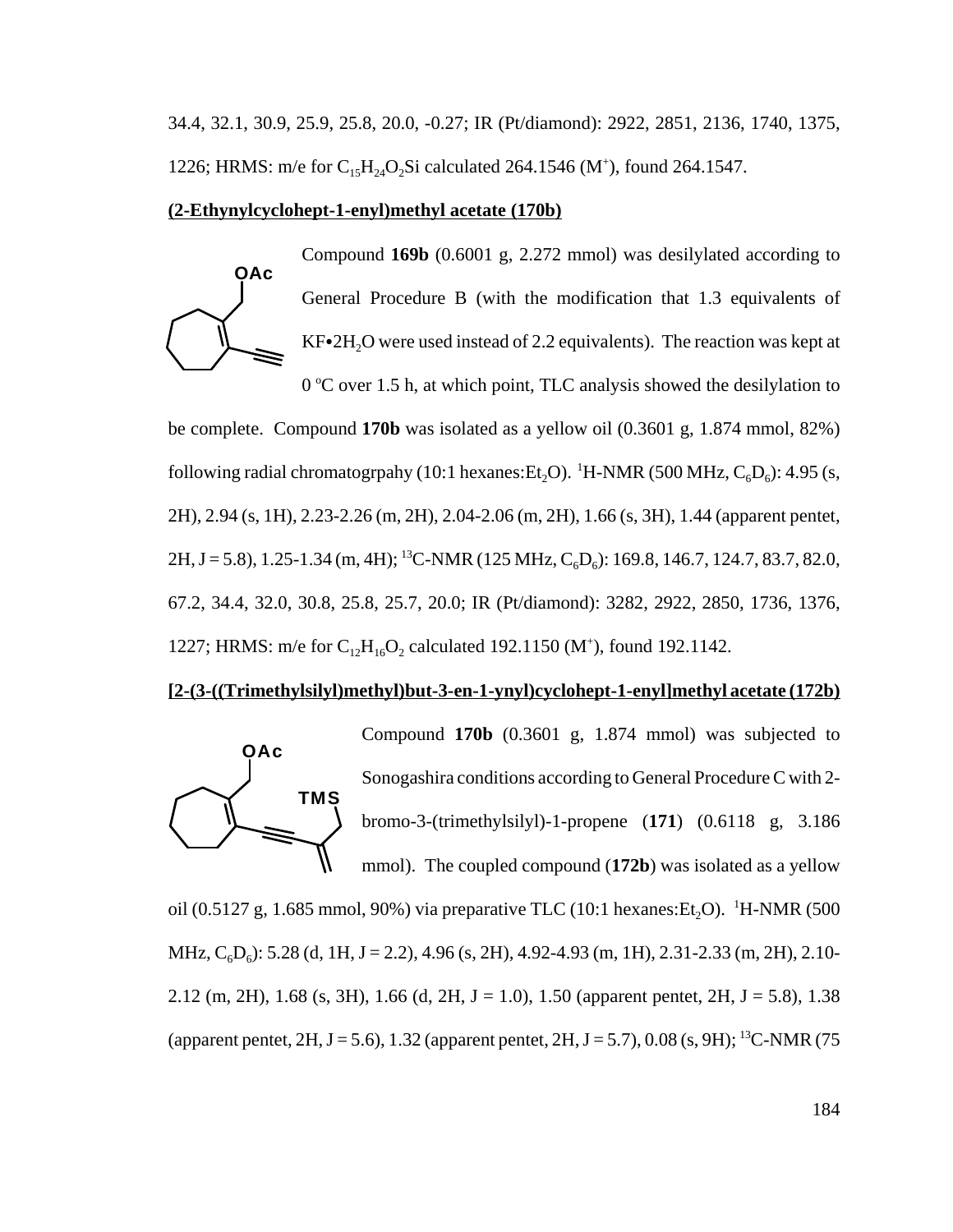MHz, C<sub>6</sub>D<sub>6</sub>): 169.7, 144.8, 129.2, 125.9, 118.4, 96.4, 89.0, 67.5, 34.7, 32.2, 31.1, 28.1, 26.0, 26.0, 20.2, -1.8; IR (Pt/diamond): 2921, 2850, 1739, 1374, 1246; HRMS: m/e for C<sub>18</sub>H<sub>28</sub>O<sub>2</sub>Si calculated 304.1859 (M<sup>+</sup>), found 304.1872.

# **[2-(3-((Trimethylsilyl)methyl)but-3-en-1-ynyl)cyclohept-1-enyl]methyl acetate dicobalt hexacarbonyl (173b)**



Compound **172b** (0.5127 g, 1.685 mmol) was complexed using General Procedure K to afford complexed product **173b** (0.9250 g, 1.568 mmol, 93%) as a dark green solid, which eluted off a flash chromatographic column of neutralized silica

using 10:1 hexanes: Et<sub>2</sub>O after all the excess, uncomplexed  $Co_2(CO)_8$  had been washed off with 100% hexanes. <sup>1</sup>H-NMR (500 MHz, C<sub>6</sub>D<sub>6</sub>): 5.40 (s, 1H), 5.15 (s, 1H), 4.94 (s, 2H), 2.50-2.52 (m, 2H), 2.14-2.16 (m, 2H), 1.84 (s, 2H), 1.71 (s, 3H), 1.49-1.55 (m, 4H), 1.36 (apparent pentet, 2H, J = 5.4), 0.09 (s, 9H); <sup>13</sup>C-NMR (75 MHz, C<sub>6</sub>D<sub>6</sub>): 200.0, 169.8, 144.3, 139.3, 138.5, 115.9, 101.6, 94.4, 65.5, 37.5, 32.6, 32.1, 27.0, 26.9, 25.9, 20.1, -1.1; IR (KBr): 2926, 2854, 2087, 2049, 2020, 1743, 1229; HRMS: m/e for C<sub>24</sub>H<sub>28</sub>Co<sub>2</sub>O<sub>8</sub>Si calculated 422.0523 (M+ -6CO), found 422.0512.

#### **Compound 174b**



Compound **173b** (0.6755 g, 1.145 mmol) was treated according to General Procedure L. The reaction was complete within 20 minutes, as assessed by TLC. The cyclized product (**174b**) was isolated as a maroon solid (0.4346 g, 0.9490 mmol, 83%), using

100% hexanes for flash chromatography on neutralized silica. <sup>1</sup>H-NMR (500 MHz,  $C_6D_6$ ):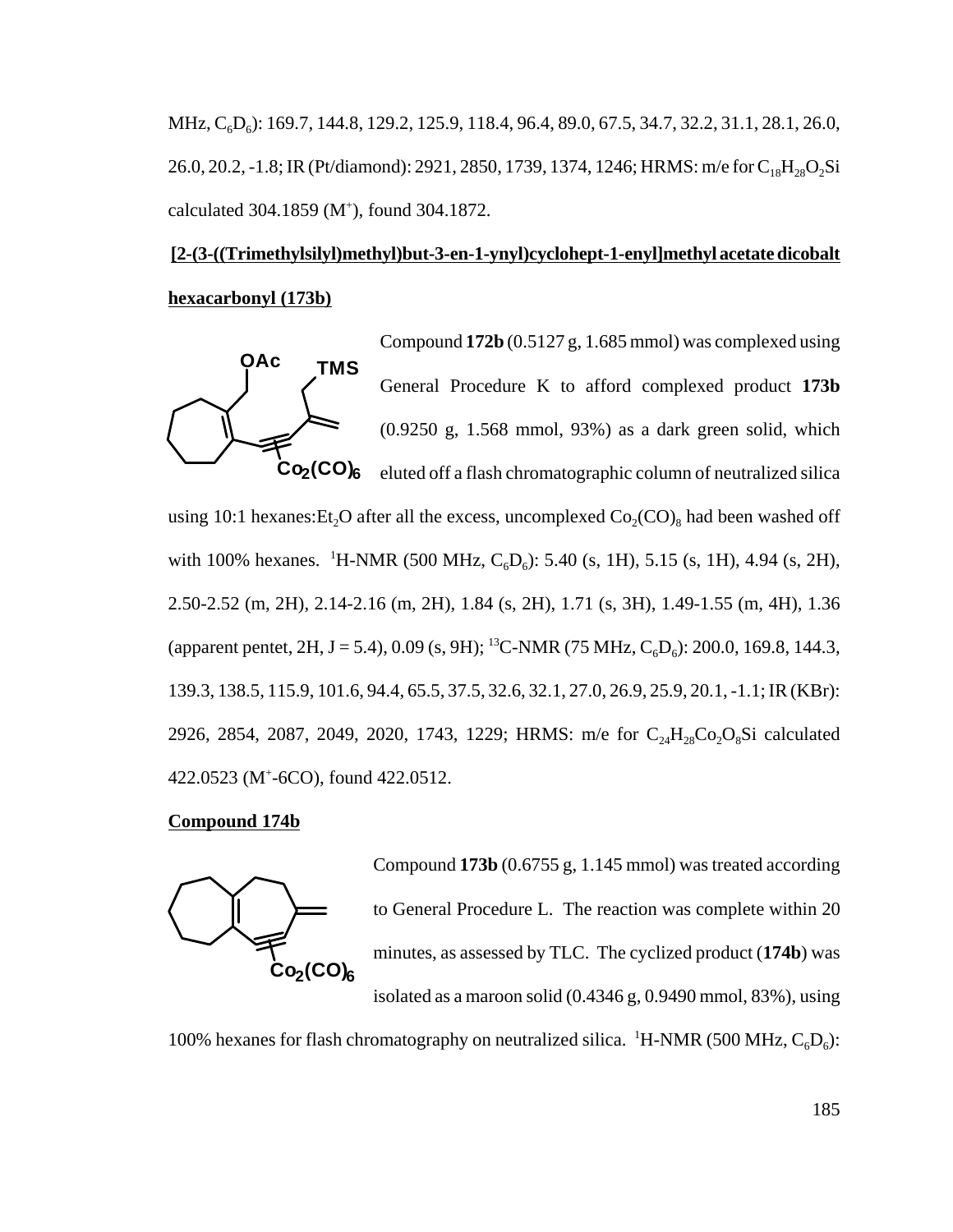5.60 (s, 1H), 5.21 (s, 1H), 2.45-2.47 (m, 2H), 2.30-2.32 (m, 2H), 2.15-2.18 (m, 2H), 1.99- 2.01 (m, 2H), 1.45-1.58 (m, 4H), 1.28 (apparent pentet, 2H, J = 5.7); <sup>13</sup>C-NMR (75 MHz,  $C_6D_6$ : 200.3, 147.6, 147.0, 133.9, 118.4, 95.4, 90.0, 39.2, 38.4, 34.7, 33.8, 32.2, 26.5, 26.1; IR (KBr): 2924, 2851, 2086, 2046, 2016, 1598, 1432, 1213; HRMS: m/e for  $C_{19}H_{16}Co_2O_6$ calculated  $457.9611$  (M<sup>+</sup>), found  $457.9631$ .

#### **2-Ethynylcyclohept-1-enecarbaldehyde (179)**



Compound **168b** (2.2063 g, 10.023 mmol) was desilylated according to General Procedure B (with the modification that 1.3 equivalents of  $KF•2H<sub>2</sub>O$  were used instead of 2.2 equivalents). The reaction was kept

at  $0^{\circ}$ C over 0.5 h, at which point, TLC analysis showed the desilylation to be complete. Compound **179** was isolated as a yellow oil (1.1224 g, 7.579 mmol, 76%) following radial chromatogrpahy (10:1 hexanes:Et<sub>2</sub>O). <sup>1</sup>H-NMR (500 MHz, CDCl<sub>3</sub>): 10.13 (s, 1H), 3.60 (s, 1H), 2.58-2.6.0 (m, 2H), 2.46-2.48 (m, 2H), 1.77 (apparent p, 2H, J = 6.0), 1.60 (apparent p, 2H, J = 5.6), 1.41 (apparent p, 2H, J = 5.9); <sup>13</sup>C-NMR (75 MHz, CDCl<sub>3</sub>): 192.1, 150.3, 144.4, 88.1, 81.8, 37.2, 32.2, 25.6, 25.4, 24.2; IR (KBr): 3259, 2925, 2852, 2086, 1673, 1449, 1254; HRMS: m/e for  $C_{10}H_{12}O$  calculated 148.0888 (M<sup>+</sup>), found 148.0888.

# **2-[3-((Trimethylsilyl)methyl)but-3-en-1-ynyl]cyclohept-1-enecarbaldehyde (180)**



Compound **179** (0.4557 g, 3.077 mmol) was subjected to Sonogashira conditions according to General Procedure C with 2-bromo-3-(trimethylsilyl)-1-propene (**171**) (1.0044 g, 5.2312 mmol). Triethylamine was substituted with

diisopropylamine (20.5 mL), which had also been degassed for 1.5 h prior to use. The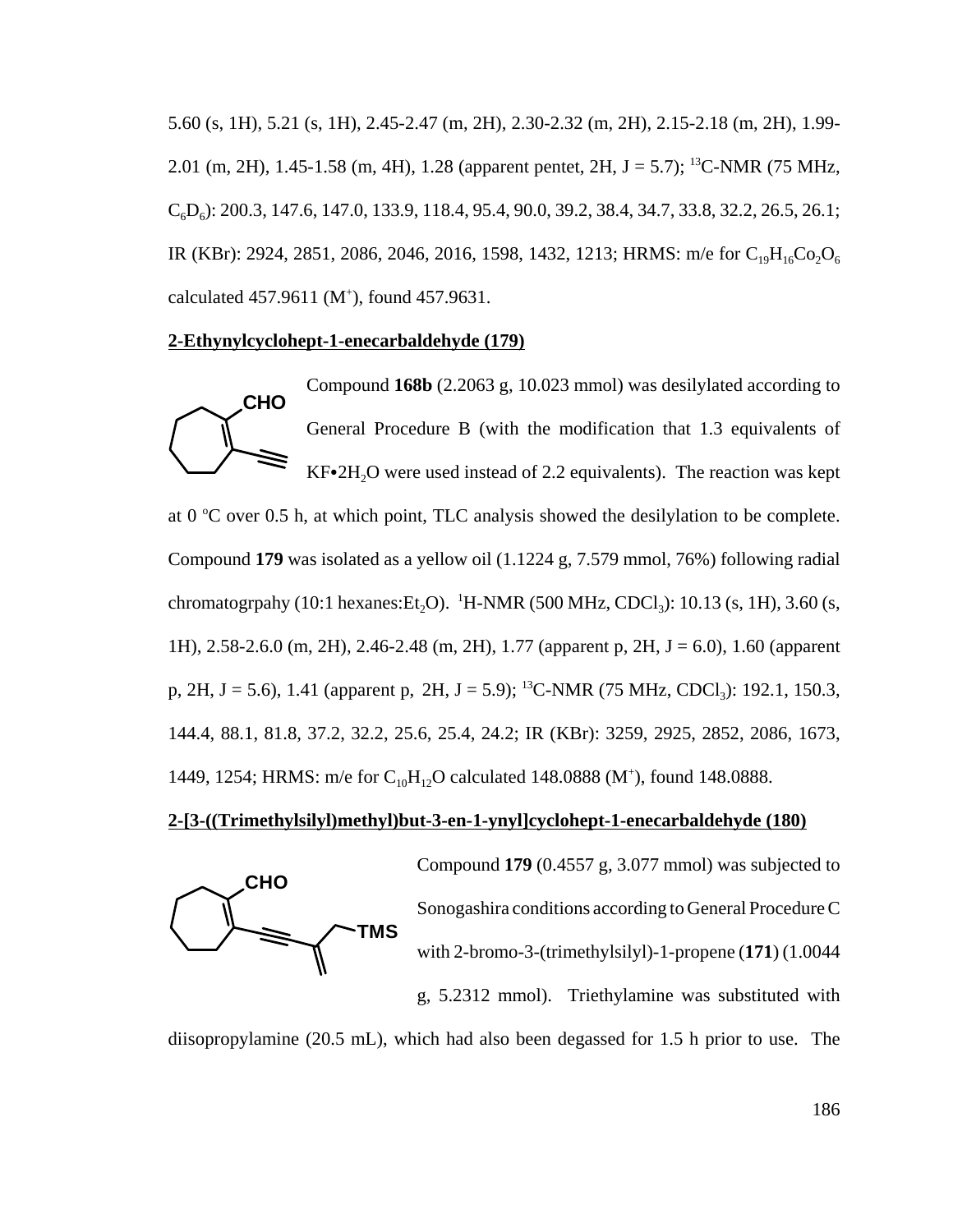coupled compound (**180**) was isolated as a yellow oil (0.4022 g, 1.546 mmol, 50%) via preparative TLC (10:1 hexanes: Et<sub>2</sub>O). <sup>1</sup>H-NMR (300 MHz, C<sub>6</sub>D<sub>6</sub>): 10.52 (s, 1H), 5.25 (d, 1H, J = 1.8), 4.94 (apparent q, 1H, J = 1.3), 2.43-2.47 (m, 2H), 2.29-2.33 (m, 2H), 1.58 (s, 2H), 1.24-1.57 (m, 4H), 1.16 (apparent p, 2H, J = 5.6), 0.03 (s, 9H); <sup>13</sup>C-NMR (75 MHz,  $C_6D_6$ : 190.7, 148.6, 144.1, 128.6, 120.5, 102.1, 87.1, 37.1, 32.0, 27.8, 25.6, 25.5, 24.2, -1.8; IR (Pt/diamond): 2923, 2851, 1670, 1598, 1248; HRMS: m/e for  $C_{16}H_{24}$ OSi calculated 260.1596 (M+ ), found 260.1590.

#### **4-Iodo-2-isopropyl-1-methoxybenzene (186)**



2-Isopropylanisole was synthesized using conditions reported by *Hassan et. al*<sup>77</sup>. 2-Isopropylphenol (0.6793 g, 4.992 mmol), K<sub>2</sub>CO<sub>3</sub> (1.3798 g, 9.9832 mmol), and iodomethane (1.4170 g, 9.9832 mmol) were all dissolved in

DMF (2.5 mL) in a round bottom flask. The solution was stirred over night (20 h) at 40 °C. The reaction mixture was then diluted with  $Et_2O(100 \text{ mL})$  and washed with brine (3 x 100 mL). The organic portion was dried over  $MgSO<sub>4</sub>$ , filtered, and the solvent removed under reduced pressure. Flash chromatography  $(15:1$  hexanes:  $Et<sub>2</sub>O$ ) afforded 2isopropylanisole as a yellow oil (0.6744 g, 4.493 mmol, 90%), which was characterized as spectroscopically identical to reported values<sup>148</sup>. This product was then subjected to General Procedure I. The iodinated product (**186**) was recovered as a yellow oil (1.1301 g, 4.0945 mmol, 91%) as the sole regioisomer, and was characterized as spectroscopically identical to reported values $^{80}$ .

#### **2-Bromo-1-iodo-3-isopropyl-4,5-dimethoxybenzene (187)**

5-Iodo-1-isopropyl-2,3-dimethoxybenzene (**155g**) was brominated using conditions reported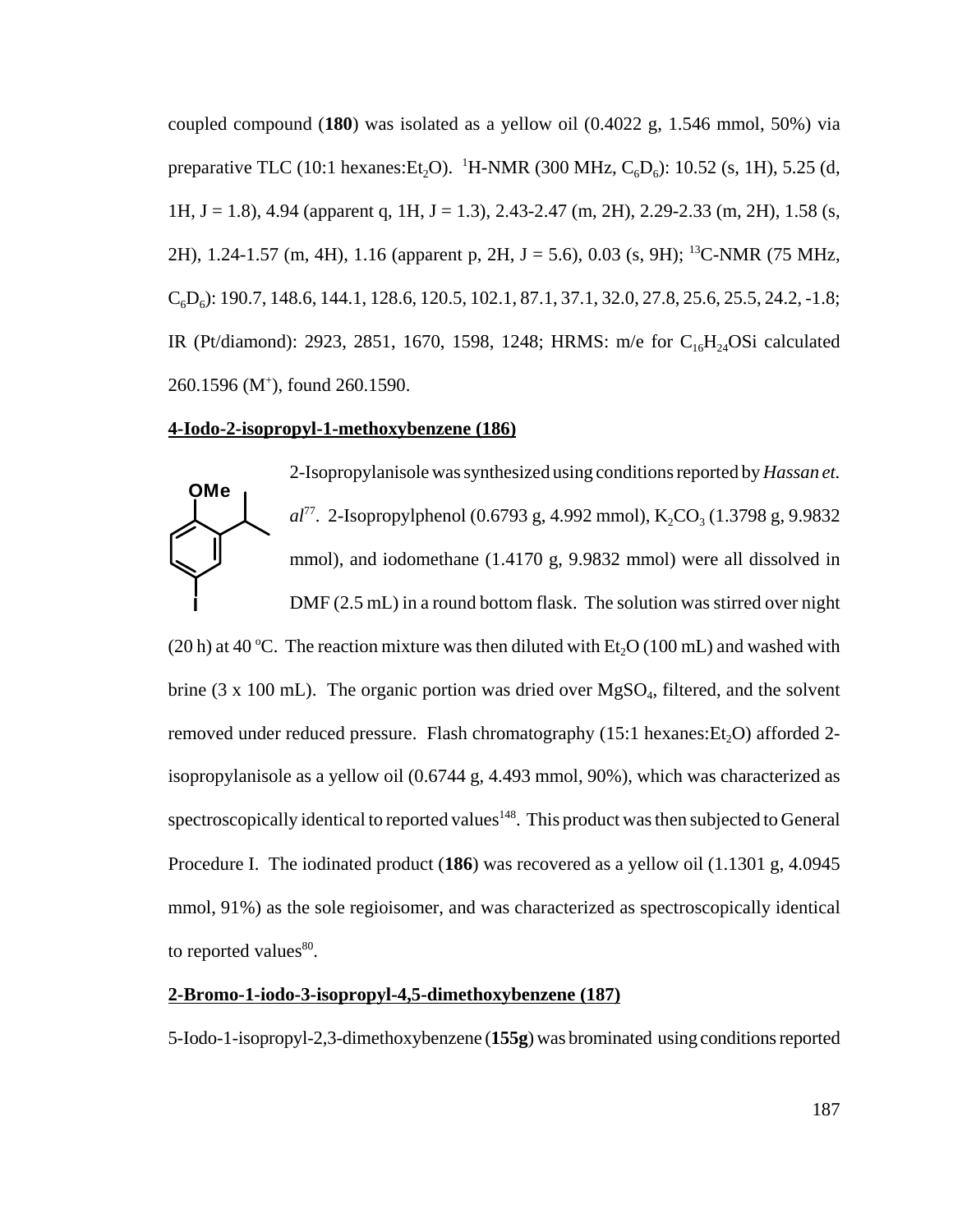

by *Fürstner and Kennedy*53. To a stirred solution of compound **155g**  $(0.8493 \text{ g}, 2.775 \text{ mmol})$  dissolved in glacial acetic acid  $(4.2 \text{ mL})$ , Br<sub>2</sub>  $(127 \mu L, 2.50 \text{ mmol})$  was added dropwise, and the resulting orange mixture was allowed to stir at room temperature under a nitrogen

atmosphere for 26 h. Following this time, the solution was diluted with water (100 mL) and extracted with hexanes (3 x 75 mL). The combined orange extracts were washed with  $Na<sub>2</sub>S<sub>2</sub>O<sub>3</sub>$  (aq., sat, 3 x 75 mL) and brine (1 x 75 mL), dried over MgSO<sub>4</sub>, filtered, and the organic solvent removed under reduced pressure. Flash chromatography (10:1 hexanes: Et<sub>2</sub>O) resulted in the isolation of compound **187** as a yellow oil  $(0.6468 \text{ g}, 1.685 \text{ m})$ mmol, 61%, 75% based on recovered starting material), and the first band eluted. The starting material eluted off the column as the second band and was recovered as its yellow oil (0.1630 g, 0.5326 mmol, 19%). <sup>1</sup>H-NMR (500 MHz, CDCl<sub>3</sub>): 7.30 (s, 1H), 3.82 (s, 6H), 3.69 (m, 1H), 1.32 (d, 6H, J = 7.1); NOE (500 MHz, CDCl<sub>3</sub>): Irradiation at  $\delta$ 7.30 resonance gave enhancement of the  $\delta$ 3.82 resonance; <sup>13</sup>C-NMR (75 MHz, CDCl<sub>3</sub>): 152.4, 142.3, 121.9, 61.0, 56.1, 37.8, 21.1; IR (Pt/diamond): 2958, 2932, 2871, 1562, 1420, 1225; HRMS: m/e for  $C_{11}H_{14}BrIO_2$  calculated 383.9222 (M<sup>+</sup>), found 383.9218.

## **6,6-Dimethyl-7,8-dihydro-4***H***-benzo[***d***][1,3]dioxin-5(6***H***)-one (191)**



Compound **191** was synthesized according to methods adapted from *Majetich and Grove*<sup>114</sup> and *Smith et. al.*<sup>177</sup>. 1,3-Cyclohexanedione  $(10.0000 \text{ g}, 89.2439 \text{ mmol})$  and  $pTsOH \bullet H<sub>2</sub>O (0.5000 \text{ g}, 2.628 \text{ mmol})$ were dissolved in ethanol (200 mL), and refluxed for 72 h under a

nitrogen atmosphere. The solvent was then evaporated, and Kugelrohr distillation at 0.1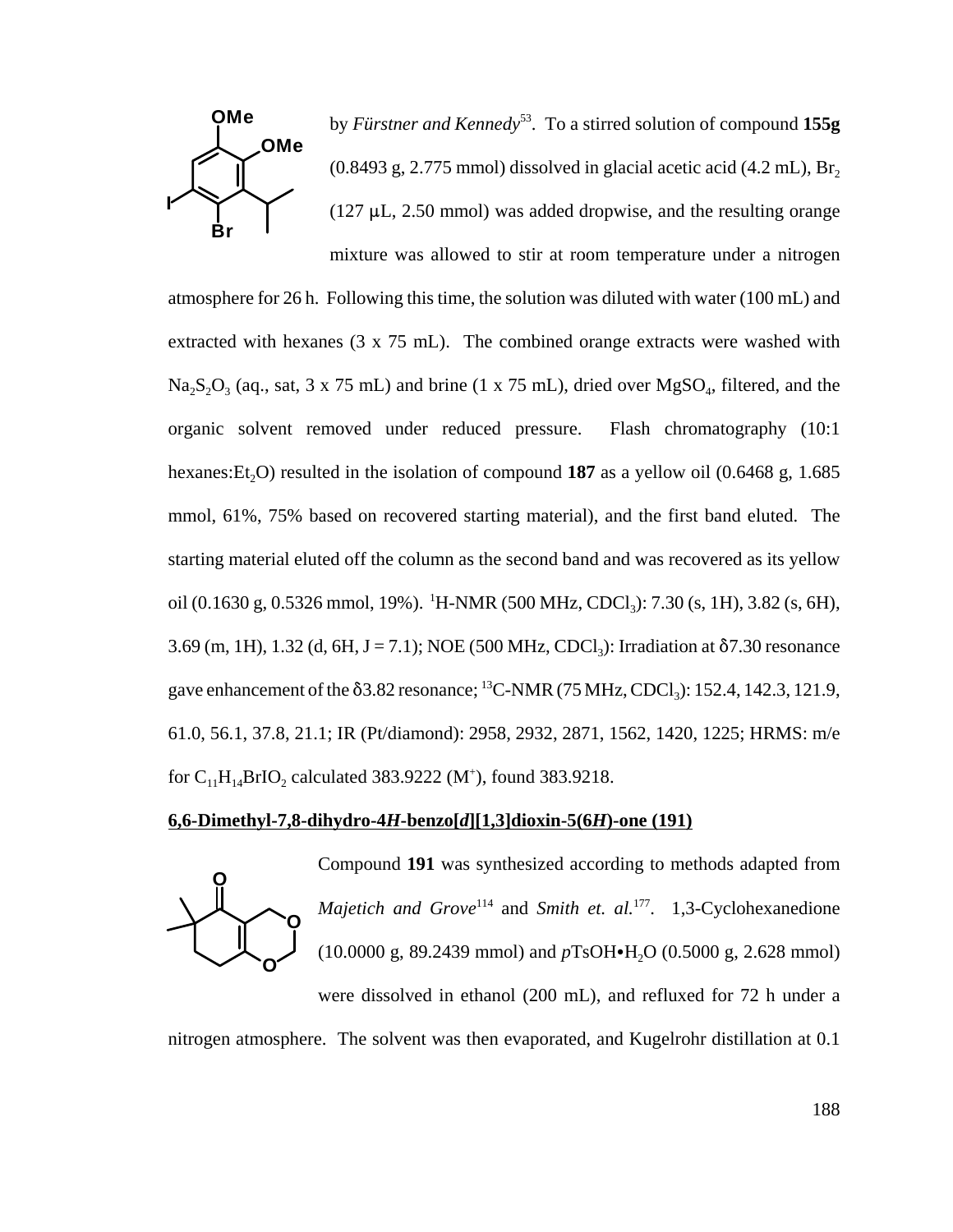Torr afforded 3-ethoxycyclohex-2-enone (12.0515 g, 86.0307 mmol, 96%) as a colourless solid. This compound was verified by  ${}^{1}H$ - and  ${}^{13}C$ -NMR spectroscopy, and found to be identical to reported values $114$ .

This compound was then dissolved in  $CH_2Cl_2$  (118 mL), along with 1,3,5-trioxane (16.6528 g, 184.966 mmol) under a nitrogen atmosphere. The reaction flask was cooled to 0 °C, at which point  $BF_3$ • $OEt_2$  (20.8 mL, 164 mmol) was added dropwise over 5 minutes. The reaction was allowed to warm up to room temperature, and continue for another 16 h. Following this time, the mixture was filtered through Celite®, and subsequently rinsed twice with CH<sub>2</sub>Cl<sub>2</sub>. The solution was then cooled to 0 °C, and slowly quenched with NaHCO<sub>3</sub> (aq., sat.). The organic layer was then extracted with brine  $(2 \times 150 \text{ mL})$ , dried over MgSO<sub>4</sub>, filtered, and the solvent removed under reduced pressure. Flash chromatography (1:1 hexanes: Et<sub>2</sub>O) led to the isolation of the dioxinone as a yellow oil (12.2595 g, 79.5746) mmol, 92%). This compound was verified by  ${}^{1}H$ - and  ${}^{13}C$ -NMR spectroscopy, and found to be identical to reported values<sup>114</sup>.

A fraction of this dioxinone (2.0906 g, 13.570 mmol) was then subjected to monomethylation. A stirred solution of diisopropylamine (2.7 mL, 19 mmol) in THF (27.1 mL) was cooled to -78 °C. "BuLi (2.5 M in hexanes, 6.8 mL 17 mmol) was added dropwise, and the solution allowed to stir for 30 minutes to generate LDA. Following the 0.5 h, the dioxinone, dissolved in THF (13.6 mL), was added to the reaction flask dropwise over 5 minutes. This solution was allowed to stir for 1 h at -78 °C. MeI  $(3.8522 \text{ g}, 27.140 \text{ mmol})$ , dissolved in THF (7.7 mL), was added to the reaction following the hour, and stirring continued at -78 °C for another hour. The reaction was warmed to -30 °C over 30 minutes,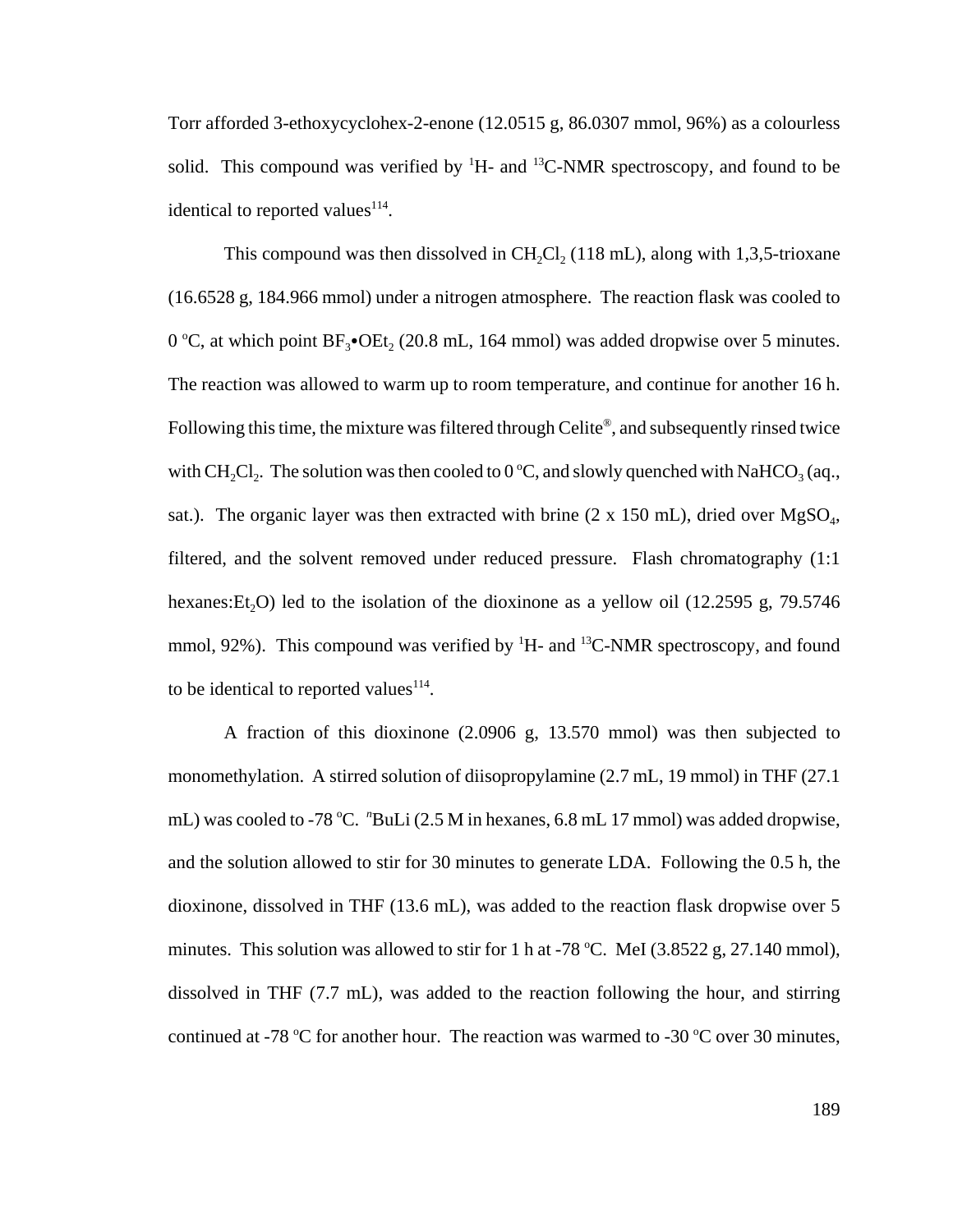and stirred at this temperature for a further hour. It was then warmed to  $0^{\circ}$ C and stirred for an additional three hours. At this point, the reaction was quenched with  $NH_4^+Cl^-(aq., sat.),$ and then the aqueous layer was extracted with Et<sub>2</sub>O ( $3 \times 75$  mL). The collected organic fractions were then extracted with  $NH_4^+Cl^-(aq., sat., 1 \times 150 \text{ mL})$  and brine (1 x 150 mL). Drying over MgSO<sub>4</sub>, filtration, and removal of solvent under reduced pressure provided the monomethylated product in a sufficiently pure state for further use as a yellow oil (1.8475 g, 10.992 mmol, 81%). This product was verified by  ${}^{1}$ H- and  ${}^{13}$ C-NMR spectroscopy, and found to be identical to reported values $^{114}$ .

The monomethylated compound, without further purification, was then subjected to the same procedure to generate the *gem*-dimethyl product (**191**) (1.9012 g, 10.441 mmol, 95%), which was isolated as a viscous pale yellow oil following flash chromatography (2:1 hexanes:Et<sub>2</sub>O). <sup>1</sup>H-NMR (500 MHz, CDCl<sub>3</sub>): 5.11 (s, 2H), 4.39 (t, 2H, J = 1.9), 2.40-2.44 (m, 2H), 1.81 (t, 2H, J = 6.4), 1.10 (s, 6H); <sup>13</sup>C-NMR (125 MHz, CDCl<sub>3</sub>): 201.2, 168.2, 109.7, 91.3, 63.2, 40.1, 34.3, 24.8, 24.4; IR (Pt/diamond): 2961, 2928, 2865, 1630, 1392, 1236; HRMS: m/e for  $C_{10}H_{14}O_3$  calculated 182.0943 (M<sup>+</sup>), found 182.0944.

### **2-(Hydroxymethyl)-4,4-dimethyl-3-[(trimethylsilyl)ethynyl]cyclohex-2-enone (192)**



Compound **192** was synthesized according to methods adapted from *Majetich and Grove*<sup>114</sup>, and *Brummond and Gao*<sup>14</sup>. In a round bottom flask, (trimethylsilyl)acetylene (1.7652 g, 17.972 mmol) was dissolved in THF (30.0 mL). The reaction flask was cooled to -78  $^{\circ}$ C, at which point, "BuLi (2.5 M in hexanes, 5.4 mL, 13 mmol) was added

dropwise into the stirred solution, and allowed to stir for 30 minutes. After the 30 minutes,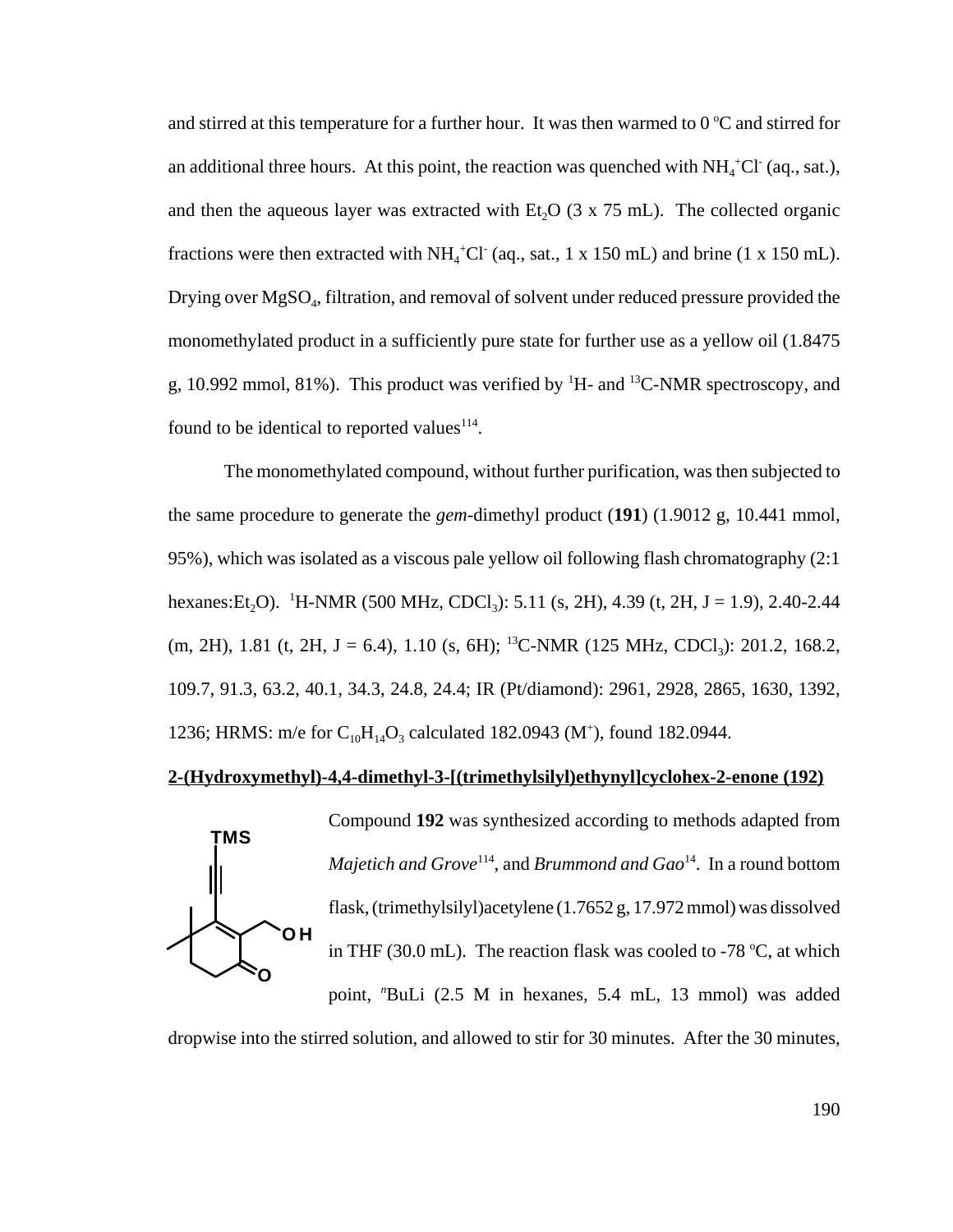the reaction mixture was allowed to warm to  $0^{\circ}$ C, at which point **191** (1.6363 g, 8.9860) mmol), dissolved in THF (9.0 mL), was added dropwise into the reaction flask, and the solution allowed to stir for 1 h. After the hour, the reaction was allowed to warm up to room temperature and proceed for another 6 h. The reaction was then quenched with  $NH_4^+Cl^-(aq,$ sat.), and extraction of the aqueous layer with  $Et<sub>2</sub>O$  (3 x 100 mL) was performed. The organic fractions were combined and extracted with  $NH_4^+Cl^-(aq., sat., 1 \times 100 \text{ mL})$  and brine  $(1 \times 100 \text{ mL})$ . The organic layer was then dried over MgSO<sub>4</sub>, filtered, and the solvent removed under reduced pressure. The viscous yellow oil was then dissolved in THF (38.0 mL), and 3 M HCl (1.3 mL) was added dropwise into the flask. This reaction was allowed to stir for 1 h at room temperature, after which it was quenched with NaHCO<sub>3</sub> (aq., sat.), and extracted with Et<sub>2</sub>O (1 x 100 mL). The organic layer was then extracted with brine (2 x 100 mL), dried over MgSO<sub>4</sub>, and filtered. The solvent was removed under reduced pressure, and flash chromatography  $(1:1 \text{ hexanes:Et}, O)$  afforded **192**  $(1.8928 \text{ g}, 7.5670 \text{ mmol}, 84\%)$  as a pale yellow oil. <sup>1</sup>H-NMR (500 MHz, CDCl<sub>3</sub>): 4.44 (d, 2H, J = 6.7), 3.04 (t, 1H, J = 6.8), 2.44 (t, 2H, J = 6.9), 1.82 (t, 2H, J = 6.9), 1.21 (s, 6H), 0.18 (s, 9H); <sup>13</sup>C-NMR (125 MHz, CDCl3): 199.7, 148.1, 139.2, 113.0, 99.8, 60.6, 35.8, 35.4, 34.2, 27.4, -0.41; IR (KBr): 3474, 2963, 2930, 2902, 2869, 2137, 1664, 1581, 1356, 1251; HRMS: m/e for C<sub>14</sub>H<sub>22</sub>O<sub>2</sub>Si calculated  $250.1389$  (M<sup>+</sup>), found  $250.1387$ .

#### **3-Ethynyl-2-(hydroxymethyl)-4,4-dimethylcyclohex-2-enone (193)**



Compound **192** (1.8928 g, 7.5670 mmol) was desilylated according to General Procedure B (with the modification that 1.3 equivalents of  $KF•2H<sub>2</sub>O$  were used instead of 2.2 equivalents). The reaction was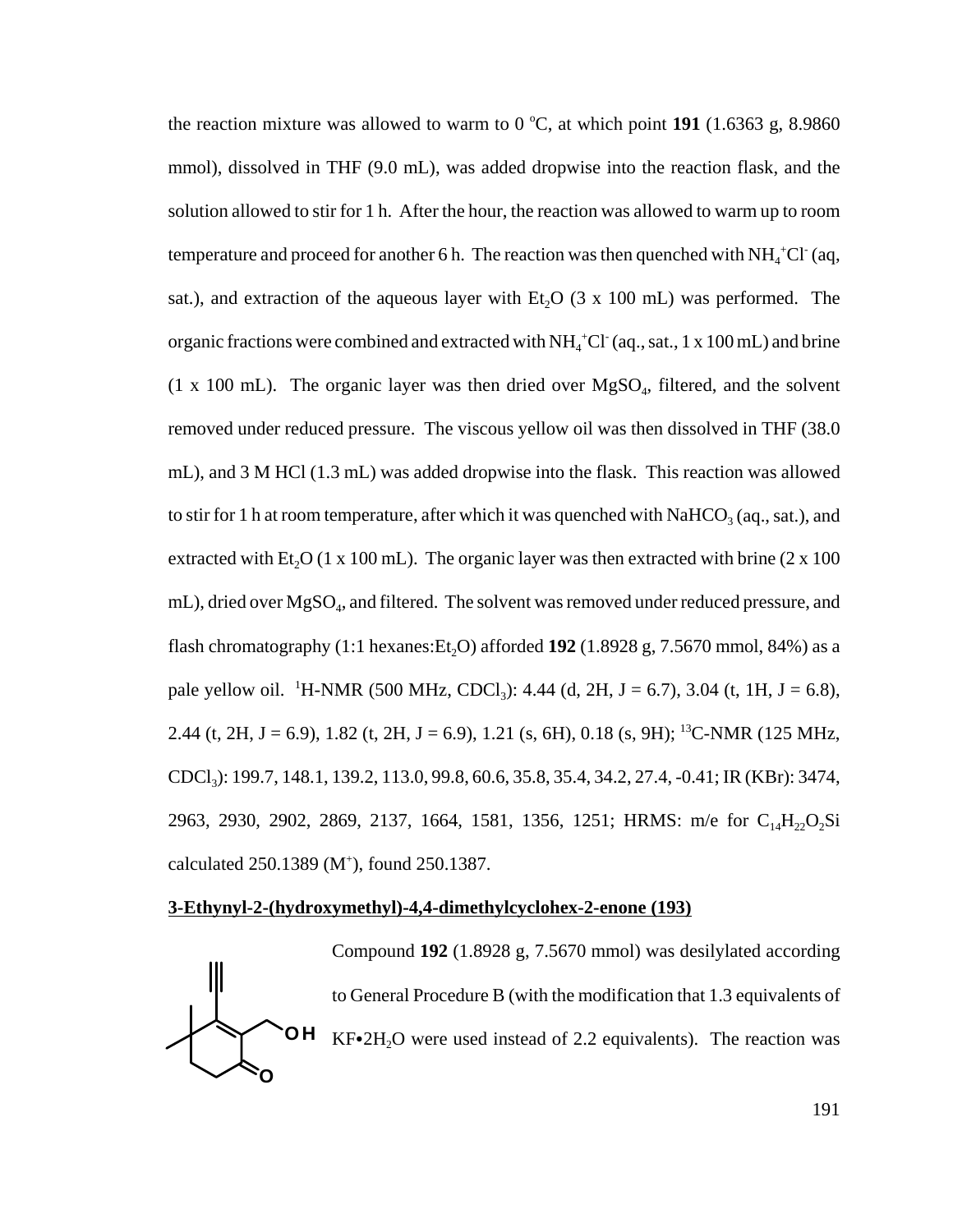complete within 30 minutes as assessed by TLC, and still while at  $0^{\circ}$ C. The desilylated product (**193**) was isolated as a colourless solid (1.1875 g, 6.67 mmol, 88%) following flash chromatography (1:1 hexanes:Et<sub>2</sub>O), with a m.p. of 83-84.5 °C. <sup>1</sup>H-NMR (500 MHz, CDCl<sub>3</sub>): 4.39 (s, 2H), 3.82 (s, 1H), 3.04 (s, 1H), 2.43 (t, 2H, J = 6.9), 1.81 (t, 2H, J = 6.9), 1.19 (s, 6H); <sup>13</sup>C-NMR (75 MHz, CDCl<sub>3</sub>): 199.9, 147.4, 140.4, 93.6, 73.9, 60.0, 35.9, 35.4, 34.2, 27.3; IR (Pt/diamond): 3395, 3201, 2956, 2930, 2895, 2867, 2080, 1644, 1574, 1360, 1196; HRMS: m/e for  $C_{11}H_{14}O_2$  calculated 178.0994 (M<sup>+</sup>), found 178.0994.

# **2-(Hydroxymethyl)-3-[(3-isopropyl-4-methoxyphenyl)ethynyl]-4,4-dimethylcyclohex-2 enone (194) (GENERAL PROCEDURE M)**



Pd(PPh<sub>3</sub>)<sub>4</sub> (0.1008 g, 0.08723 mmol, 5 mol%) and CuI (0.0266 g, 0.140 mmol, 8 mol%) were added to a round bottom flask and placed under vacuum for 10-15 minutes. The flask was then purged with nitrogen. This was repeated two times more<sup>44</sup>. A solution of **186** (0.7225 g, 2.618 mmol) dissolved in dry DMF (2.9 mL) was added to the reaction flask, followed by a solution of **193** (0.3108 g, 1.745 mmol) in dry DMF (2.9 mL). Diisopropylamine (11.6 mL), which

had been degassed for 1.5 h prior, was then added to the reaction. The reaction was allowed to stir for 48 h under a nitrogen atmosphere and at room temperature. The mixture was then filtered through Celite®, the solution dissolved in Et<sub>2</sub>O (75 mL), and then extracted with  $NH<sub>4</sub><sup>+</sup>Cl<sup>-</sup>$  (aq., sat., 2 x 75 mL), followed by brine (1 x 75 mL). The organic layer was dried over MgSO4, filtered, and the solvent removed under reduced pressure. Preparative TLC  $(1:1 \text{ hexanes:} Et_2O)$  afforded 194 as a thick yellow oil  $(0.3983 \text{ g}, 1.221 \text{ mmol}, 70\%)$ . <sup>1</sup>H-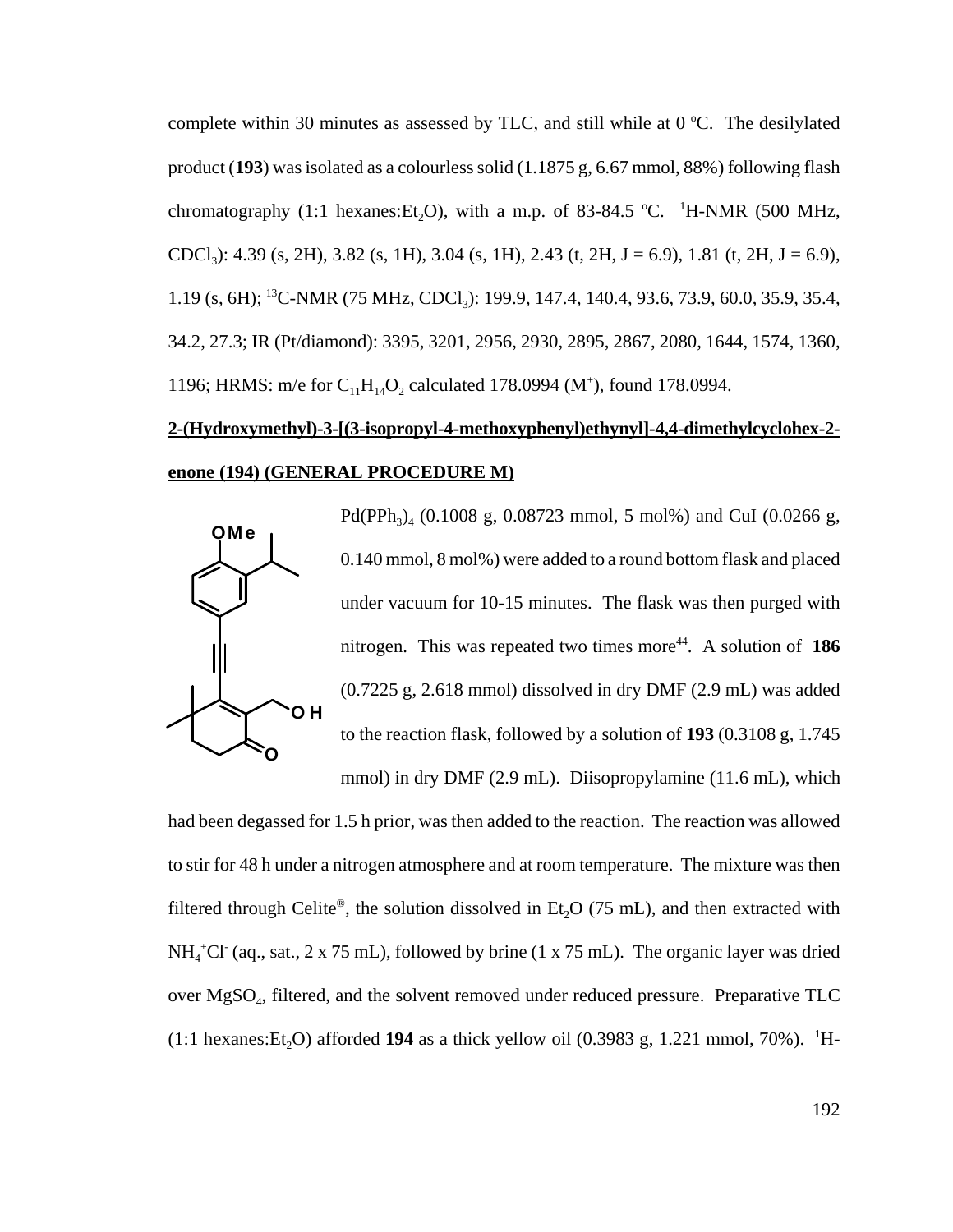NMR (500 MHz, CDCl<sub>3</sub>): 7.30-7.34 (m, 2H), 6.80 (d, 1H, J = 8.4), 4.61 (d, 2H, J = 6.7), 3.84  $(s, 3H), 3.28$  (septet, 1H, J = 6.9), 3.16 (t, 1H, J = 6.8), 2.52 (t, 2H, J = 6.8), 1.91 (t, 2H, J = 6.8), 1.34 (s, 6H), 1.20 (d, 6H, J = 6.9); <sup>13</sup>C-NMR (125 MHz, CDCl<sub>3</sub>): 199.7, 158.2, 149.3, 137.6, 131.1, 129.8, 113.9, 110.4, 107.8, 84.1, 60.9, 55.4, 36.0, 35.8, 34.3, 27.7, 26.7, 22.4; IR (Pt/diamond): 3453, 2961, 2929, 2869, 2839, 2183, 1648, 1493, 1245; HR-MS: m/e for  $C_{21}H_{26}O_3$  calculated 326.1882 (M<sup>+</sup>), found 326.1882.

# **[2-((3-Isopropyl-4-methoxyphenyl)ethynyl)-3,3-dimethyl-6-oxocyclohex-1-enyl]methyl acetate (195) (GENERAL PROCEDURE N)**



In a round bottom flask, compound **194** (0.3983 g, 1.221 mmol) was dissolved in dry THF (14.1 mL), and the solution was cooled to a temperature of -78 °C (acetone/dry ice bath). Pyridine (3.0 mL, 37 mmol) was added to the reaction, followed by acetic anhydride (5.8 mL, 61 mmol) and DMAP165,197 (0.7459 g, 6.105 mmol). The reaction was allowed to warm up to room temperature under a nitrogen atmosphere over the course of 4 h, at which point TLC

analysis showed the reaction to be done. The solution was then quenched with  $NH_4^+Cl^-(aq)$ . sat., 75 mL) and extracted with Et<sub>2</sub>O (3 x 75 mL). The collected organic fractions were extracted further with  $NH_4^+Cl^-(aq_4, sat., 1 \times 75 \text{ mL})$  and brine (1 x 75 mL). The organic fraction was then dried over  $MgSO_4$ , filtered, the solvent removed under pressure, and finally preparative TLC  $(1:1 \text{ hexanes:Et}, O)$  afforded compound 195 as an off-white solid  $(0.4240 \text{ }})$ g, 1.152 mmol, 94%) with a m.p. of 123.5-124.5 °C. <sup>1</sup>H-NMR (500 MHz, CDCl<sub>3</sub>): 7.30-7.32  $(m, 2H)$ , 6.78 (d, 1H, J = 8.3), 5.00 (s, 2H), 3.80 (s, 3H), 3.25 (septet, 1H, J = 6.9), 2.51 (t,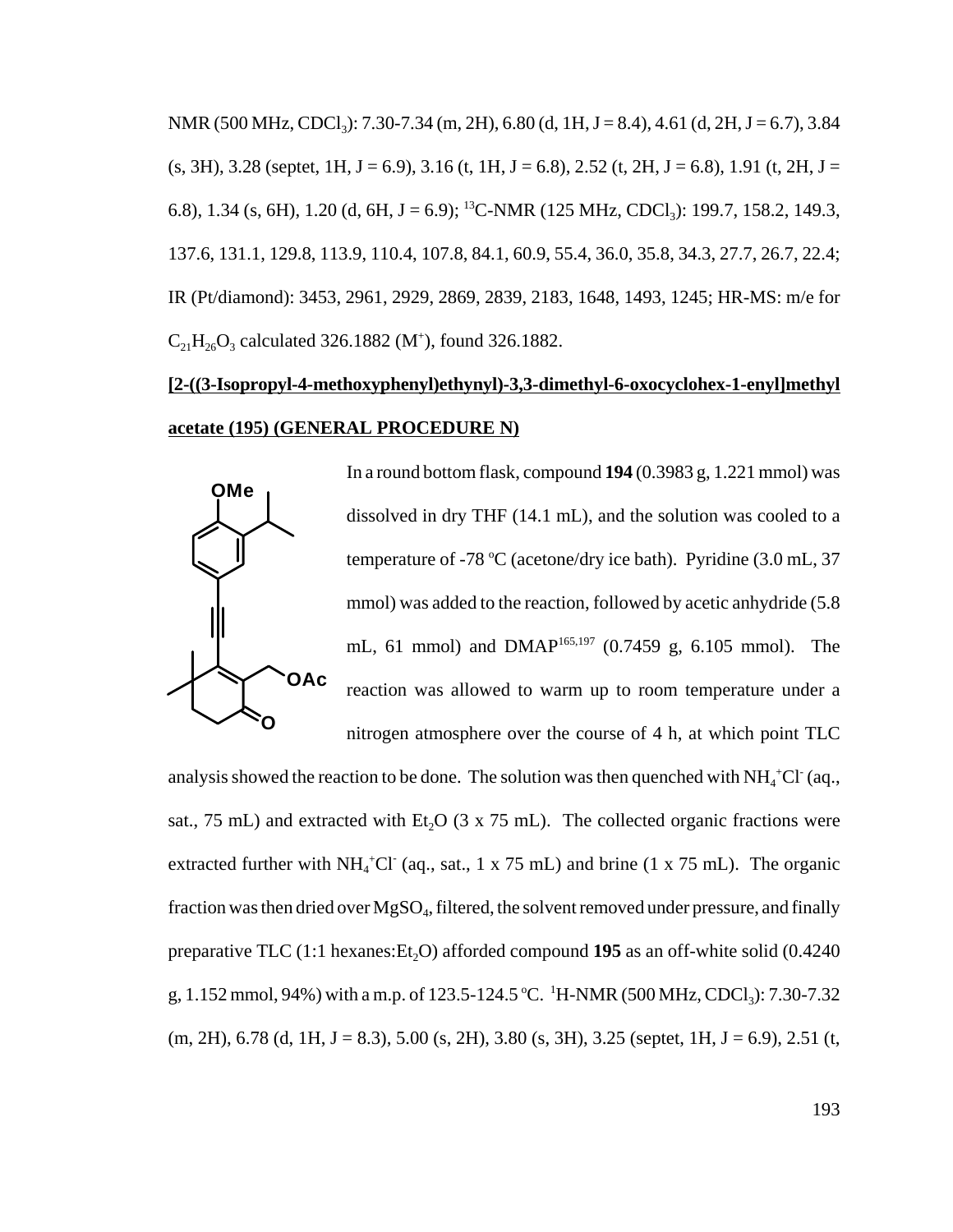2H, J = 6.8), 1.99 (s, 3H), 1.90 (t, 2H, J = 6.8), 1.33 (s, 6H), 1.18 (d, 6H, J = 7.0); <sup>13</sup>C-NMR (75 MHz, CDCl<sub>3</sub>): 196.3, 170.8, 158.4, 153.1, 137.6, 134.0, 131.4, 130.1, 113.8, 110.4, 108.7, 84.3, 59.7, 55.5, 36.1, 36.0, 34.1, 27.8, 26.7, 22.4, 21.0; IR (Pt/diamond): 2956, 2938, 2868, 2181, 1725, 1668, 1248; HR-MS: m/e for  $C_{23}H_{28}O_4$  calculated 368.1988 (M<sup>+</sup>), found 368.1998.

#### **Compound 197**



Compound **195** (0.2507 g, 0.6809 mmol) was dissolved in dry  $CH_2Cl$ , (97.2 mL) along with a slight excess of  $Co_2(CO)_8$ . The reaction was allowed to stir at room temperature under a nitrogen atmosphere for 2 h.

Following the allotted time, the reaction flask was submerged into an ice bath to cool the reaction to 0 °C. At this point,  $SnCl<sub>4</sub>$  (238 µL, 2.04 mmol) was added dropwise into the reaction, followed by *N,N*-diisoproplyethylamine (optional) (178  $\mu$ L, 1.02 mmol). The reaction was then allowed to stir under a nitrogen atmosphere for another 15 h, while warming up to room temperature. Following the 15 h, the reaction was quenched with  $NH<sub>4</sub><sup>+</sup>Cl<sup>-</sup>$  (aq., sat., 75 mL), as TLC analysis had shown the reaction to be complete. The organic portion was rinsed once more with NH<sub>4</sub><sup>+</sup>Cl<sup>-</sup> (aq., sat., 75 mL) in a separatory funnel, and then with brine (75 mL). The organic fraction was then dried over  $MgSO<sub>4</sub>$ , filtered, removed under reduced pressure, and the remaining residue quickly passed through a short column of silica to remove any excess impurities  $(100\%$  hexanes, then 3:1 hexanes: Et.O. The collected fraction  $(-0.16 \text{ g}, -0.27 \text{ mmol})$  was dissolved in degassed 2-methoxyethanol (4.1 mL) along with 5 equivalents of NaH<sub>2</sub>PO<sub>2</sub> $\bullet$ H<sub>2</sub>O (0.1185 g, 1.347 mmol). The solution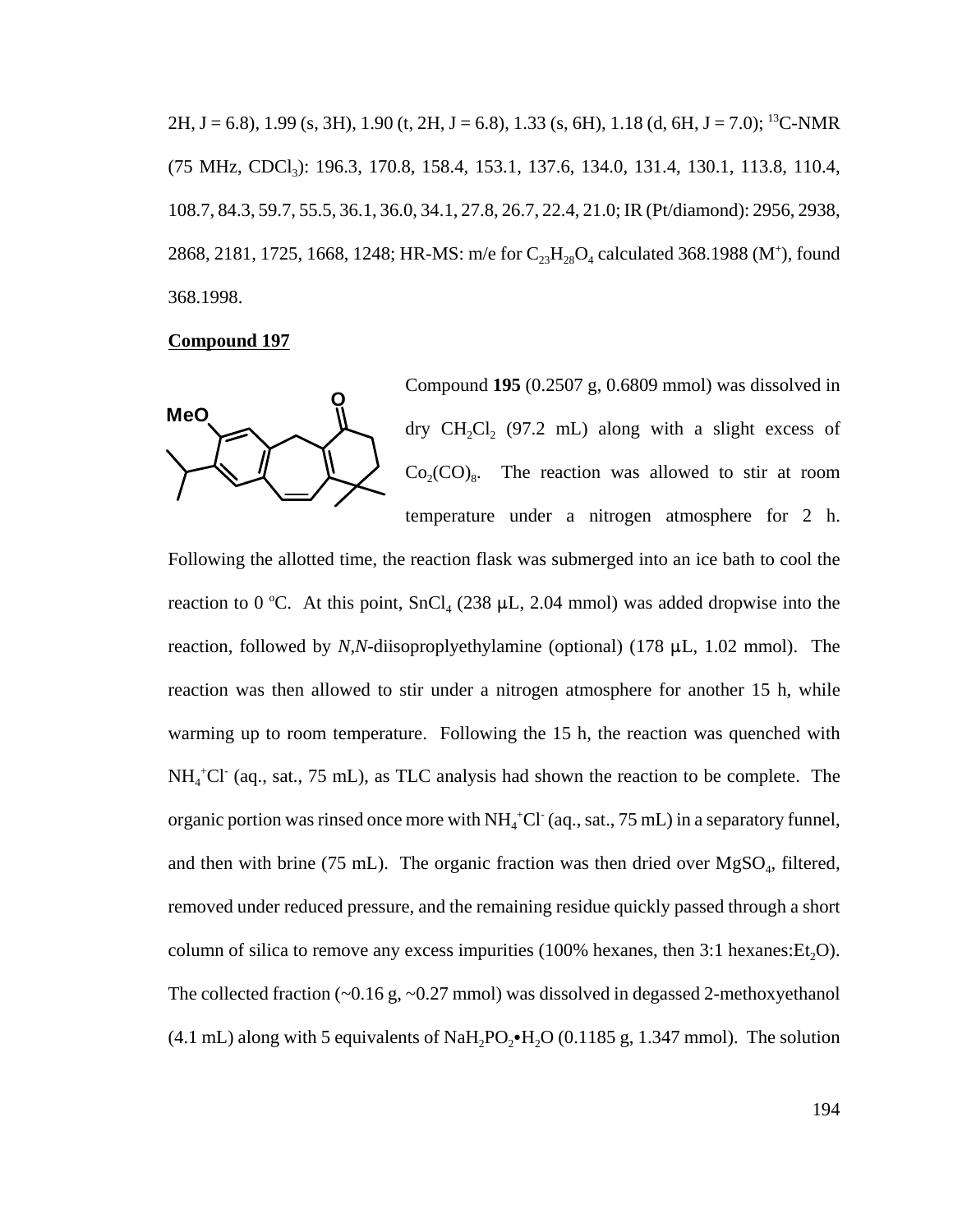was allowed to stir at 65 °C for 20 h under a nitrogen atmosphere. Following the allotted time, the reaction was passed through Celite®, and the collected fraction extracted in a separatory funnel with ethyl acetate  $(3 \times 75 \text{ mL})$  and  $dH_2O$   $(1 \times 75 \text{ mL})$ . The collected organic fractions were dried over  $MgSO_4$ , filtered, and the organic solvent removed under reduced pressure. Preparative chromatography  $(2.1 \text{ hexanes:Et}_{2}O)$  isolated the product as a yellow oil (0.0592 g, 0.191 mmol, 28%). <sup>1</sup>H-NMR (500 MHz, CD<sub>2</sub>Cl<sub>2</sub>): 7.30 (d, 1H, J = 12.0), 7.15 (s, 1H), 6.77 (s, 1H), 6.67 (d, 1H, J = 11.9), 3.85 (s, 3H), 3.22-3.30 (m, 3H), 2.42  $(t, 2H, J = 6.8)$ , 1.82  $(t, 2H, J = 6.8)$ , 1.20  $(s, 9H)$ , 1.18  $(s, 3H)$ ; NOE (500 MHz, CDCl<sub>3</sub>): Irradiation at  $\delta$ 7.14 resonance gave enhancement of doublet further downfield and isopropyl protons at  $\delta$ 1.21. Irradiation at  $\delta$ 6.79 resonance gave enhancement of methoxy protons at 3.87; <sup>13</sup>C-NMR (75 MHz, CD<sub>2</sub>Cl<sub>2</sub>): 196.3, 158.8, 155.9, 138.4, 137.1, 134.6, 128.3, 126.0, 125.8, 109.3, 55.5, 37.2, 34.8, 34.4, 30.5, 27.6, 26.6, 22.4; IR (Pt/diamond): 2957, 2923, 2866, 1657, 1496, 1255; HR-MS: m/e for  $C_{21}H_{26}O_2$  calculated 310.1933 (M<sup>+</sup>), found 310.1932.

## **3-[(2-Bromo-3-isopropyl-4,5-dimethoxyphenyl)ethynyl]-2-(hydroxymethyl)-4,4 dimethylcyclohex-2-enone (198)**



Compound **198** was synthesized according to General Procedure M from **193** (0.3101 g, 1.741 mmol) and **187** (1.0027 g, 2.6117 mmol). Diisopropylamine was replaced with triethylamine. Preparative TLC (1:1 hexanes: Et<sub>2</sub>O) afforded **198** as a thick yellow oil

 $(0.4777 \text{ g}, 1.100 \text{ mmol}, 63\%)$ . <sup>1</sup>H-NMR (500 MHz, CDCl<sub>3</sub>): 6.92 (s, 1H), 4.63 (d, 2H, J =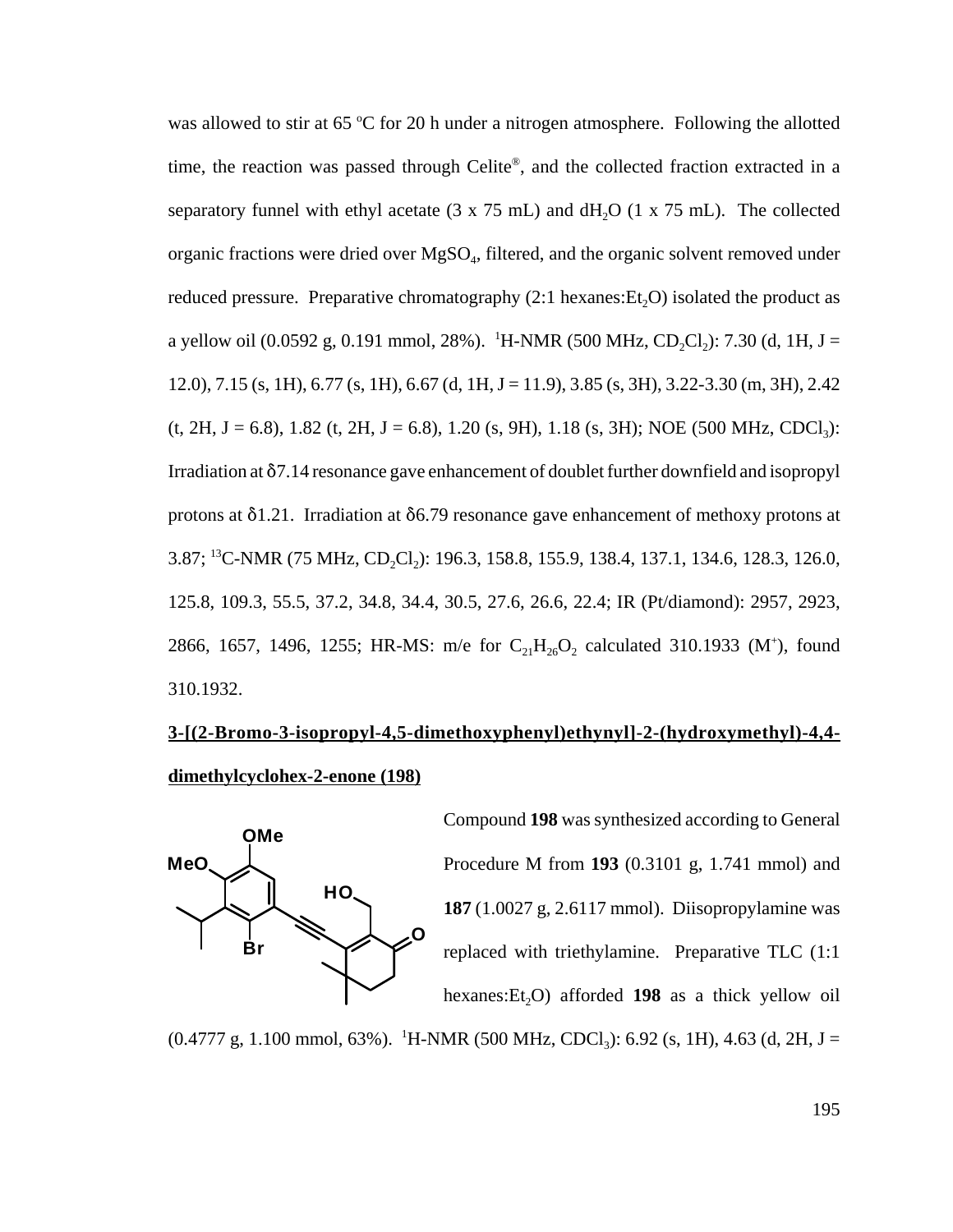6.6), 3.85-3.87 (m, 6H), 3.65 (m, 1H), 3.12 (t, 1H, J = 7.2), 2.54 (t, 2H, J = 7.0), 1.93 (t, 2H,  $J = 7.0$ ), 1.38 (s, 6H), 1.32 (d, 6H,  $J = 7.4$ ); <sup>13</sup>C-NMR (125 MHz, CDCl<sub>3</sub>): 199.7, 152.2, 148.5, 141.4, 138.7, 115.0, 105.8, 88.2, 61.2, 60.9, 56.0, 36.1, 36.0, 34.3, 27.8, 20.8; IR (Pt/diamond): 3428, 2960, 2930, 2188, 1652, 1424, 1334; HR-MS: m/e for C<sub>22</sub>H<sub>27</sub>BrO<sub>4</sub> calculated 434.1093 (M<sup>+</sup>), found 434.1075.

### **[2-((2-Bromo-3-isopropyl-4,5-dimethoxyphenyl)ethynyl)-3,3-dimethyl-6-oxocyclohex-1 enyl]methyl acetate (199)**



Compound **199** was synthesized according to General Procedure N from **198** (0.4777 g, 1.100 mmol). The product was isolated following preparative TLC  $(1:1 \text{ hexanes:Et}, O)$  as a colourless solid (0.4732 g, 0.9939 mmol, 90%) with m.p. 110-

112 °C. <sup>1</sup>H-NMR (500 MHz, CDCl<sub>3</sub>): 7.04 (s, 1H),

5.05 (s, 2H), 3.88 (s, 6H), 3.64 (m, 1H), 2.57 (t, 2H, J = 7.0), 2.03 (s, 3H), 1.96 (t, 2H, J = 7.0), 1.41 (s, 6H), 1.32 (d, 6H, J = 7.4); <sup>13</sup>C-NMR (75 MHz, CDCl<sub>3</sub>): 196.4, 170.9, 152.5, 152.2, 141.3, 135.0, 119.8, 119.4, 115.5, 106.7, 88.3, 61.2, 59.6, 56.0, 36.5, 32.1, 34.1, 27.9, 21.1, 20.8; IR (Pt/diamond): 2936, 2869, 2185, 1725, 1669, 1569, 1425, 1213; HR-MS: m/e for  $C_{24}H_{29}BrO_5$  calculated 476.1198 (M<sup>+</sup>), found 476.1204.

#### **Compound 200 and 201**



Compound **199** (0.1123 g, 0.6809 mmol) was dissolved in dry  $CH_2Cl_2 (33.7 \text{ mL})$  along with a slight excess of  $Co_2(CO)_8$ . The reaction was allowed to stir at room temperature under a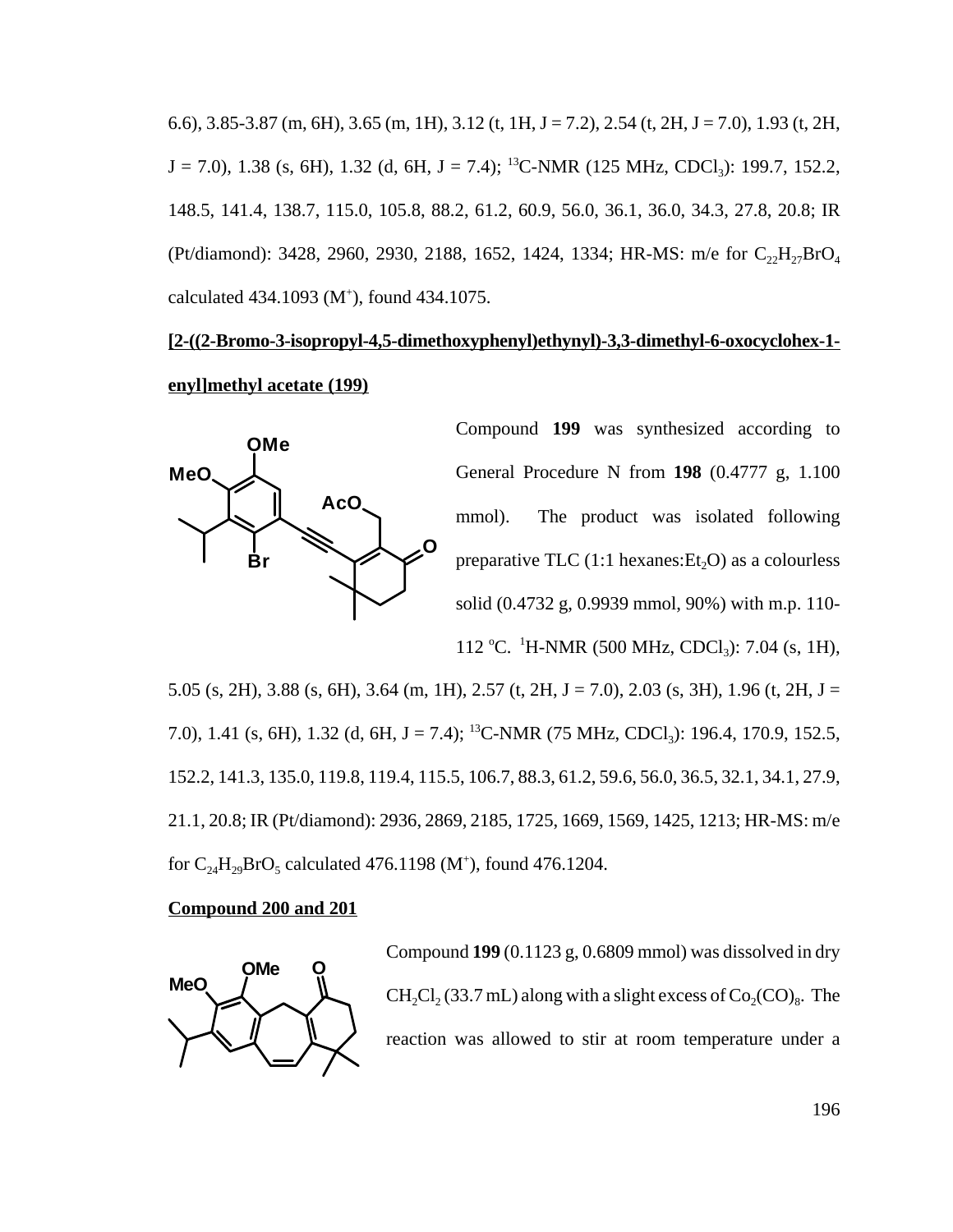nitrogen atmosphere for 2 h. Following the allotted time, the solvent was removed under reduced pressure and the residue passed through a short column of silica. The excess  $Co_2(CO)$ <sub>8</sub> was eluted first with 100% hexanes, followed by the complexed product with a 1:1 hexanes:  $Et<sub>2</sub>O$  mix. The product was concentrated on a rotary evaporator, and immediately dissolved in dry  $CH_2Cl_2$  (33.7 mL). The reaction flask was then submerged into an ice bath to cool the reaction to 0 °C. At this point,  $SnCl<sub>4</sub>$  (184  $\mu$ L, 0.708 mmol) was added dropwise into the reaction, which was then allowed to continue stirring under a nitrogen atmosphere for another 5 h, while warming up to room temperature. Following the 5 h, the reaction was quenched with  $NH_4^+Cl^-$  (aq., sat., 75 mL), as TLC analysis had shown the reaction to be complete. The organic portion was extracted with  $NH<sub>4</sub>$ <sup>+</sup>Cl<sup>-</sup> (aq., sat., 75 mL) in a separatory funnel, and then with brine (75 mL). The organic fraction was then dried over  $MgSO<sub>4</sub>$ , filtered, removed under reduced pressure, and the remaining residue passed through a column of silica quickly to remove any excess impurities  $(1:1 \text{ hexanes:Et}, O)$ . The collected fractions were dissolved in degassed 2-methoxyethanol (3.6 mL) along with 5 equivalents of NaH<sub>2</sub>PO<sub>2</sub> $\cdot$ H<sub>2</sub>O (0.1038 g, 1.179 mmol). The solution was allowed to stir at 65 °C for 20 h under a nitrogen atmosphere. Following the allotted time, the reaction was passed through Celite<sup>®</sup>, and the collected fraction extracted in a separatory funnel with ethyl acetate (3 x 75 mL) and  $H_2O$  (1 x 75 mL). The collected organic fractions were dried over  $MgSO_4$ , filtered, and the organic solvent removed under reduced pressure. Preparative chromatography (2:1 hexanes: Et<sub>2</sub>O) isolated the products as colourless solids with  $201$  (0.0207 g, 0.0608 mmol) as the major isomer (top band), m.p.  $103-105$  °C, and  $200$  (0.0035 g, 0.010 mmol) as the minor isomer (bottom band), m.p. 151-152 °C (ratio of 1:5.9 **200:201**). Compound **200** is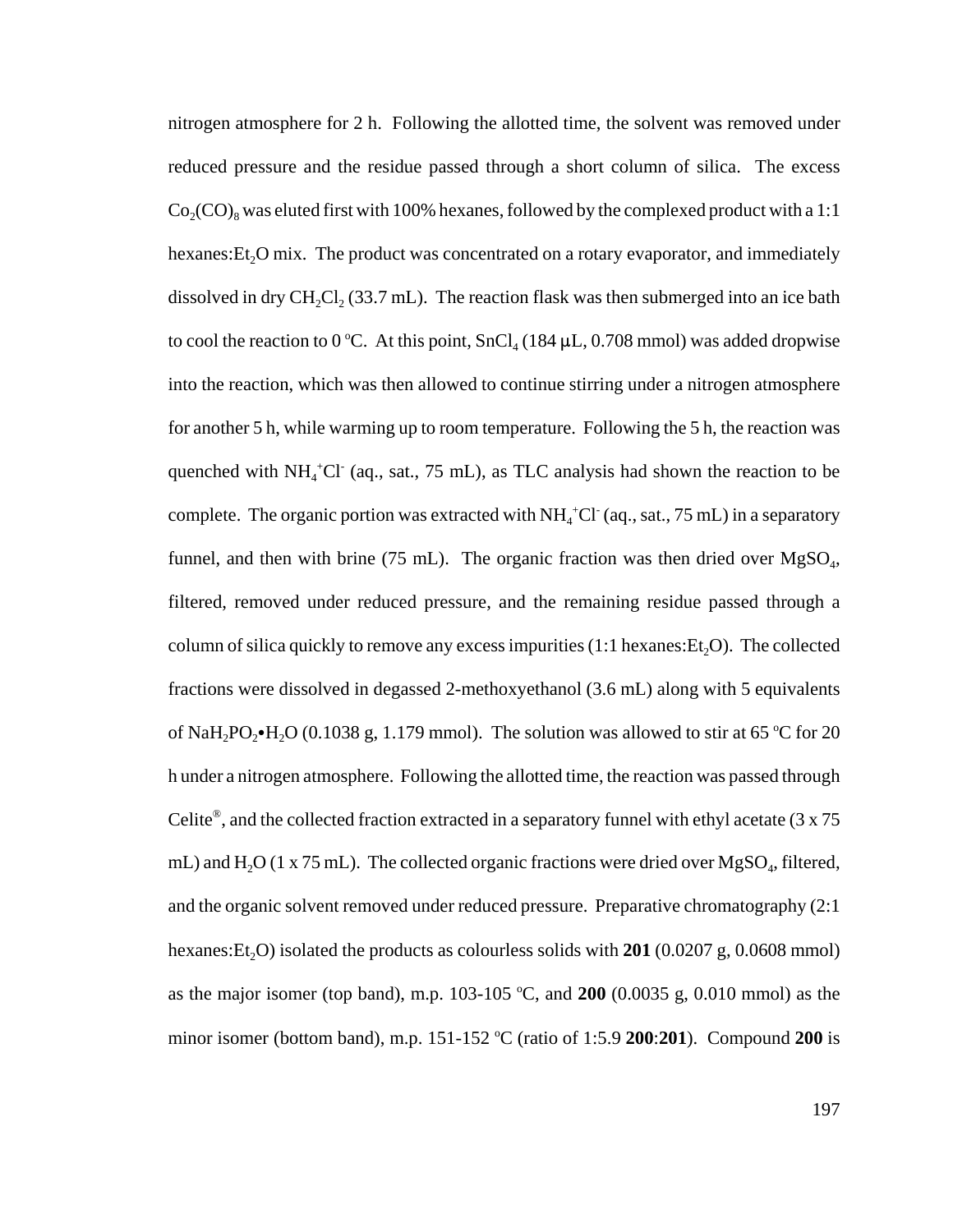spectroscopically identical to reported values $110$ .



**201**: <sup>1</sup>H-NMR (300 MHz, CD<sub>2</sub>Cl<sub>2</sub>): 7.29 (d, 1H, J = 11.9), 6.71-6.75 (m, 2H), 4.39 (m, 2H), 3.93 (septet, 1H,  $J =$ 7.0), 3.83 (s, 3H), 3.82 (s, 3H), 2.44 (t, 2H,  $J = 6.7$ ), 1.82  $(t, 2H, J = 6.6)$ , 1.21-1.33 (m, 12H); NOE (500 MHz,  $CDCl<sub>3</sub>$ : Irradiation at  $\delta$ 6.73 resonance gave enhancement

of doublet at  $\delta$ 7.28 and methoxy protons at  $\delta$ 3.86; <sup>13</sup>C-NMR (75 MHz, CD<sub>2</sub>Cl<sub>2</sub>): 196.2, 155.8, 150.8, 138.9, 138.4, 131.6, 130.2, 129.5, 127.4, 109.5, 60.4, 55.5, 37.2, 34.6, 34.5, 28.5, 27.6, 26.2, 21.8; IR (Pt/diamond): 2956, 2930, 1655, 1461, 1328; HR-MS: m/e for  $C_{22}H_{28}O_3$  calculated 340.2038 (M<sup>+</sup>), found 340.2035.

#### **Compound 202**



Compound **197** (0.0152 g, 0.0490 mmol) was dissolved in dry, anhydrous CH<sub>2</sub>Cl<sub>2</sub> (20.0 mL) along with excess Pd/C. The reaction was then allowed to stir at room temperature conditions while  $H_2$  was purged through the solution. This

was allowed to continue over 48 h. Following the allotted time, the mixture was filtered through Celite®, the solvent removed under reduced pressure, and preparative chromatography (2:1 hexanes: Et<sub>2</sub>O) isolated the products (0.0136 g, 0.0433 mmol, 88%) as a colourless solid (the diastereomers were inseparable).  ${}^{1}$ H-NMR (500 MHz, CDCl<sub>3</sub>): 6.91  $(s, 1H)$ , 6.68  $(s, 1H)$ , 3.80  $(s, 3H)$ , 3.38 (dd, 1H, J = 14.7, J = 1.1), 3.26 (septet, 1H, J = 6.9), 2.72-2.74 (m, 2H), 2.60-2.65 (m, 1H), 2.53 (triplet of doublets, 1H, J = 13.7, J = 6.9), 2.35 (doublet of triplets,  $1H, J = 13.6, J = 3.2$ ),  $2.25$  (t,  $1H, J = 10.9$ ),  $2.13-2.18$  (m,  $1H$ ),  $1.67-1.77$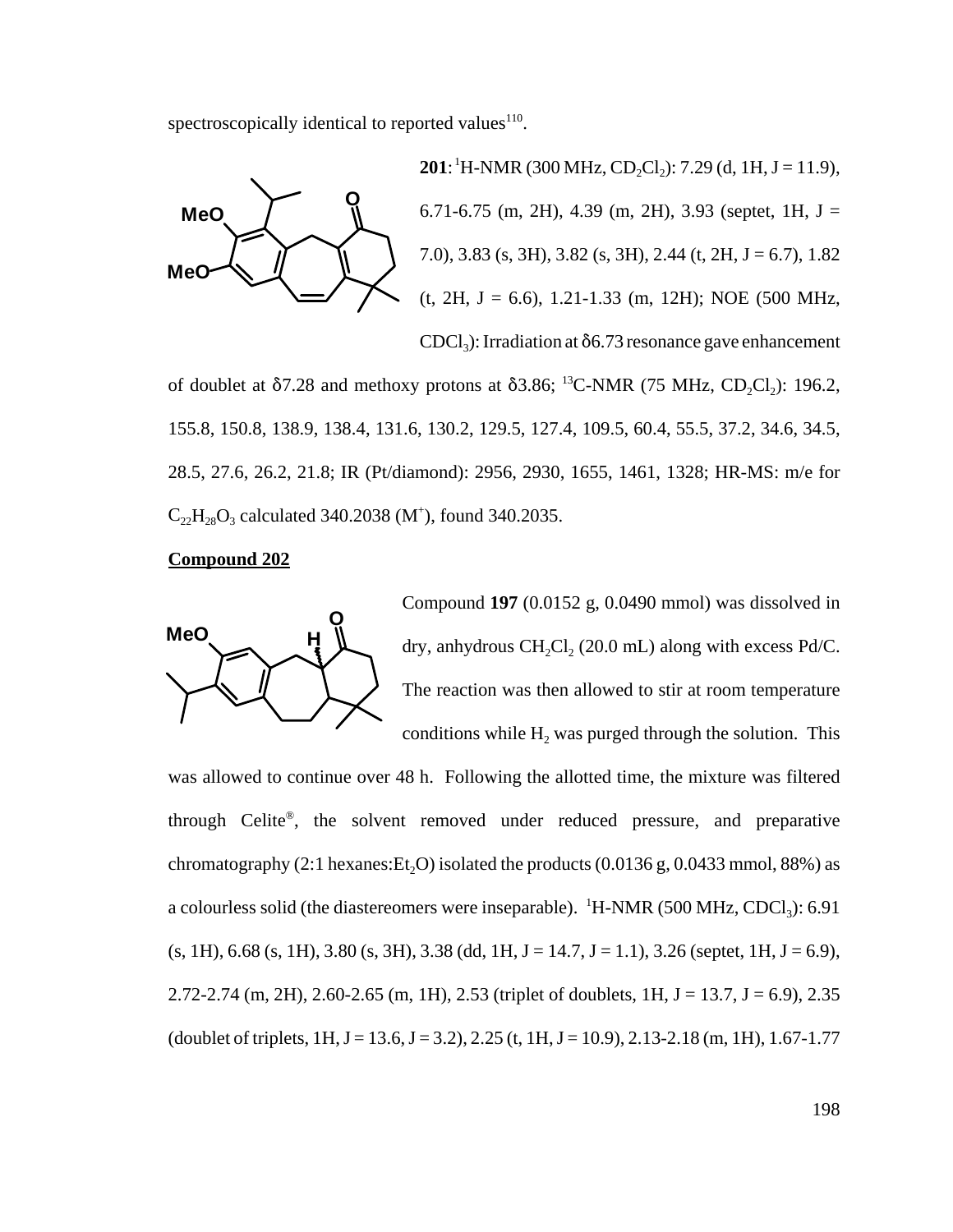$(m, 2H)$ , 1.61 (triplet of doublets, 1H, J = 11.5, J = 2.8), 1.18-1.22 (two sets of doublets, 6H,  $J = 6.9$ ), 1.00-1.04 (two sets of singlets, 6H); <sup>13</sup>C-NMR (125 MHz, CDCl<sub>3</sub>): 212.6, 154.9, 138.2, 135.4, 134.4, 125.9, 112.0, 57.5, 55.6, 51.1, 42.2, 38.6, 34.2, 33.9, 33.8, 29.7, 29.6, 29.5, 26.4, 23.0, 22.6, 20.1; IR (Pt/diamond): 2948, 2859, 1707, 1503, 1261.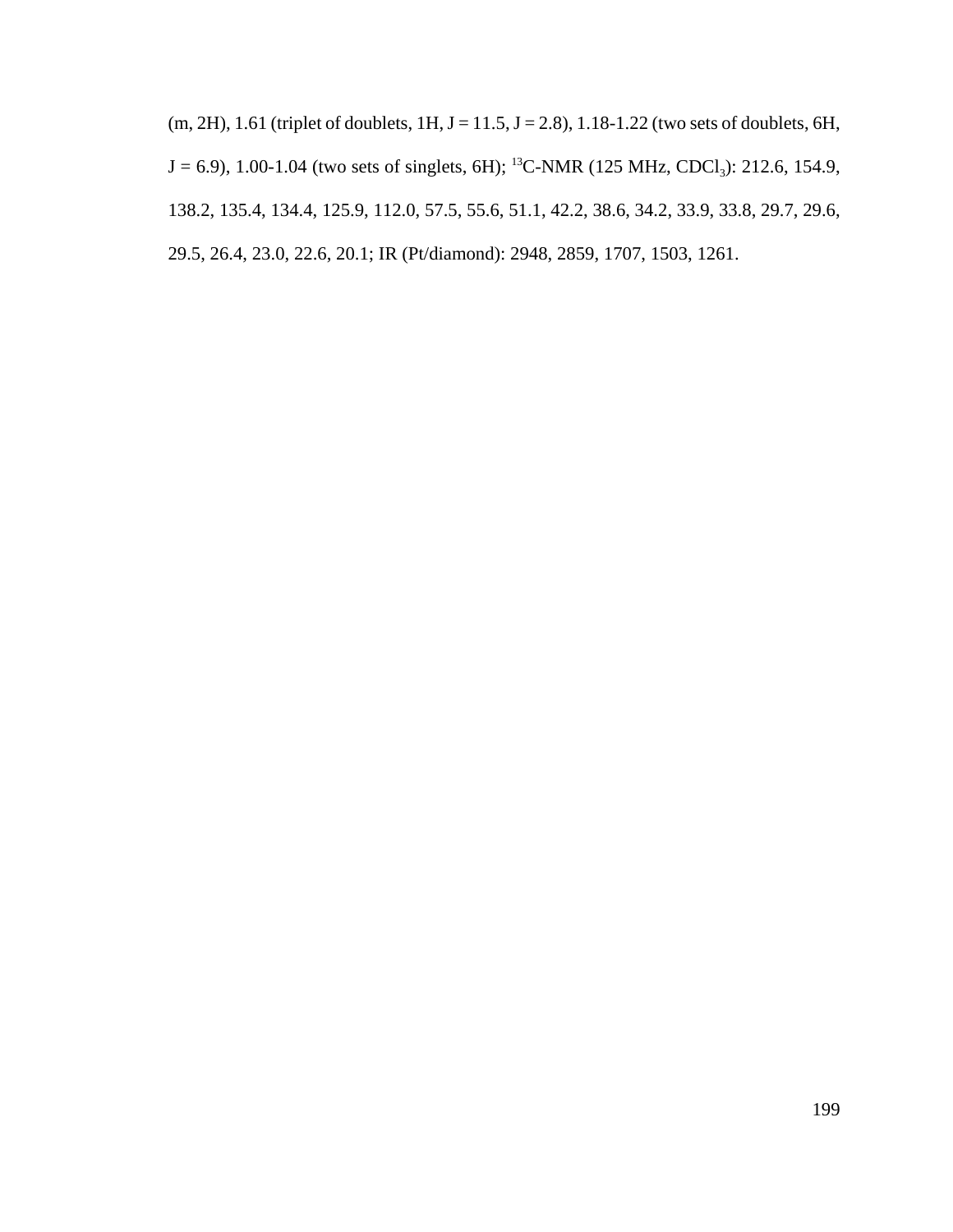### **REFERENCES**

- (1) Acheson, R.M. & Lee, G.C.M. (1987). *Journal of the Chemical Society, Perkin Transactions 1*: 2321-2332.
- (2) Adams, W. & Eggelte, H.J. (1977). *Angewandte Chemie International Edition in English* **16**: 713.
- (3) Alayrae, C. et. al. (1992). *Synlett*: 73-76.
- (4) Alvaro, E. et. al. (2003). *Organic Letters* **5**: 2381-2384.
- (5) Anderson, C.S. & Gothelf, K.V. (2009). *Organic and Biomolecular Chemistry* **7**: 58-60.
- (6) Belanger, D.B. & Livinghouse, T. (1998). *Tetrahedron Letters* **39**: 7641-7644.
- (7) Bennett, M.A. (1989). *Pure & Applied Chemistry* **61**: 1695-1700.
- (8) Bennett, M.A. & Yoshida, T. (1978). *Journal of the American Chemical Society* **100**: 1750-1759.
- (9) Betancort, J.M. et. al. (2003). *Journal of Organic Chemistry* **68**: 3216-3224.
- (10) Betancort, J.M. et. al. (1998). *Tetrahedron Letters* **39**: 9773-9776.
- (11) Blomquist, A.T. & Liu, L.H. (1953). *Journal of the American Chemical Society* **75**: 2153-2154.
- (12) Bradley, D.H. et. al. (1992). *Organometallics* **11**: 2598-2607.
- (13) Bradley, D.H. et. al. (1989). *Organometallics* **8**: 554-556.
- (14) Brummond, K.M. & Gao, D. (2003). *Organic Letters* **5**: 3491-3494.
- (15) Buchwald, S.L. et. al. (1987). *Journal of the American Chemical Society* **109**: 4396- 4397.
- (16) Buchwald, S. L. & Watson, B.T. (1986). *Journal of the American Chemical Society*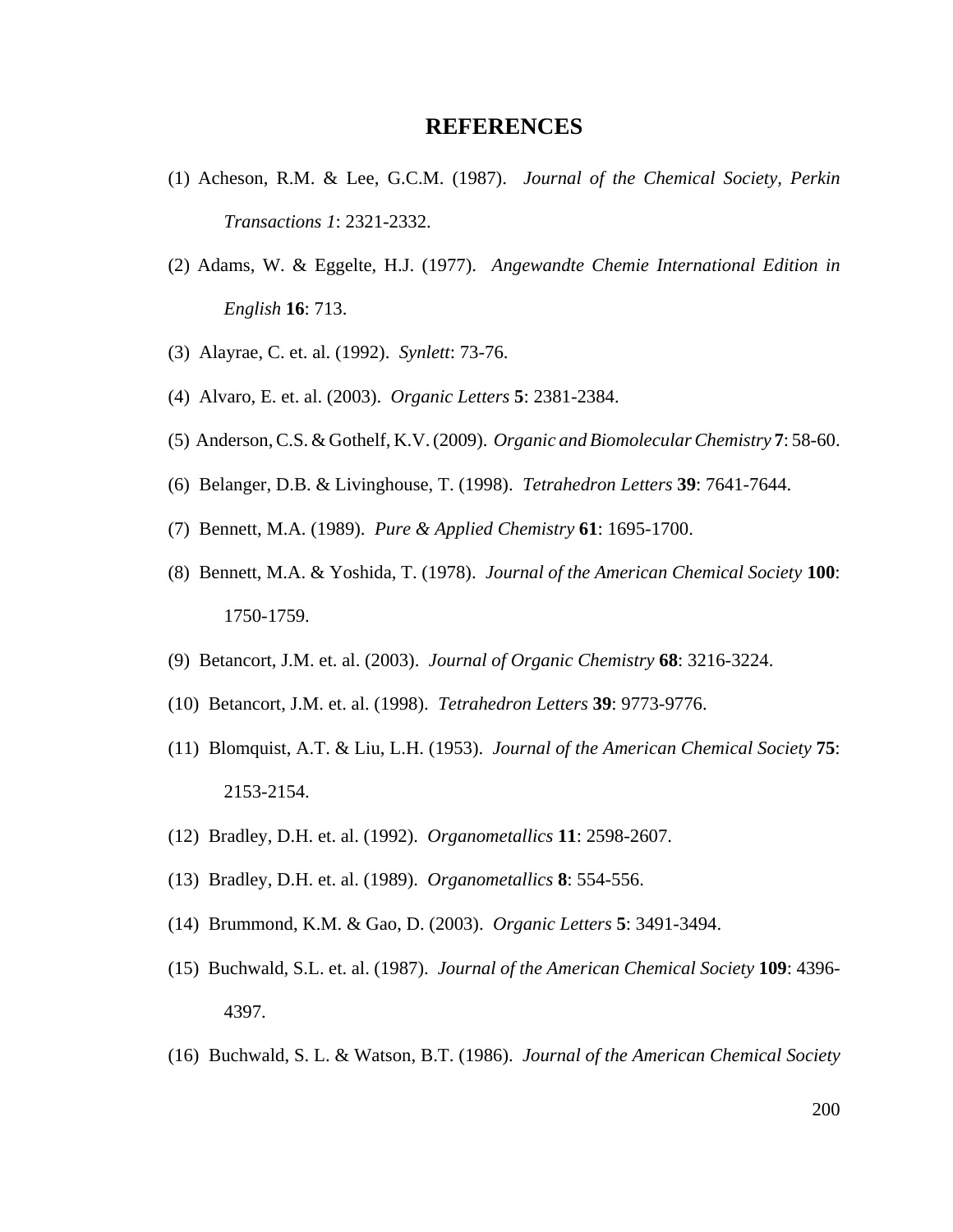**108**: 7411-7143.

- (17) Buchwald, S.L. et. al. (1986). *Journal of the American Chemical Society* **108**: 7441- 7442.
- (18) Caffyn, A.J.M. & Nicholas, K.M. (1995). *Comprehensive Organometallic Chemistry II.* **Vol. 12**. Ed. Abel, E.W., Gordon, F., Stone, A. & Wilkinson, G. Elsevier Science Ltd. 685-702.
- (19) Caffyn, A.J.M. & Nicholas, K.M. (1993). *Journal of the American Chemical Society* **115**: 6438-6439.
- (20) Carita, A. et. al. (2010). *Tetrahedron* **51**: 686-688.
- (21) Chen, J. et. al. (2010). *Langmuir* **26**: 13076-13080.
- (22) Childs, R.F. et. al. (1982). *Canadian Journal of Chemistry* **60**: 801-808.
- (23) Chin, C. et. al. (2005). *Synlett*: 417-420.
- (24) Christie, S.D.R. et. al. (2004). *Chemical Communications*: 2474-2475.
- (25) Cimino, G. et. al. (1975). *Tetrahedron Letters* **16**: 1417-1420.
- (26) Cimino, G. et. al. (1975). *Tetrahedron Letters* **16**: 1421-1424.
- (27) Cimino, G. et. al. (1975). *Tetrahedron Letters* **16**: 1425-1428.
- (28) Cong, Z. et. al. (2006). *Synthetic Communications* **36**: 679-683
- (29) Connor, R.E. & Nicholas, K.M. (1977). *Journal of Organometallic Chemistry* **125**: C45-C48.
- (30) Diaz, D.D. et. al. (2007). *Synlett*: 343-359.
- (31) Diaz, D.D. et. al. (2001). *Organic Letters* **3**: 3289-3291.
- (32) Diaz, D.D. & Martin, V.S. (2000). *Organic Letters* **2**: 335-337.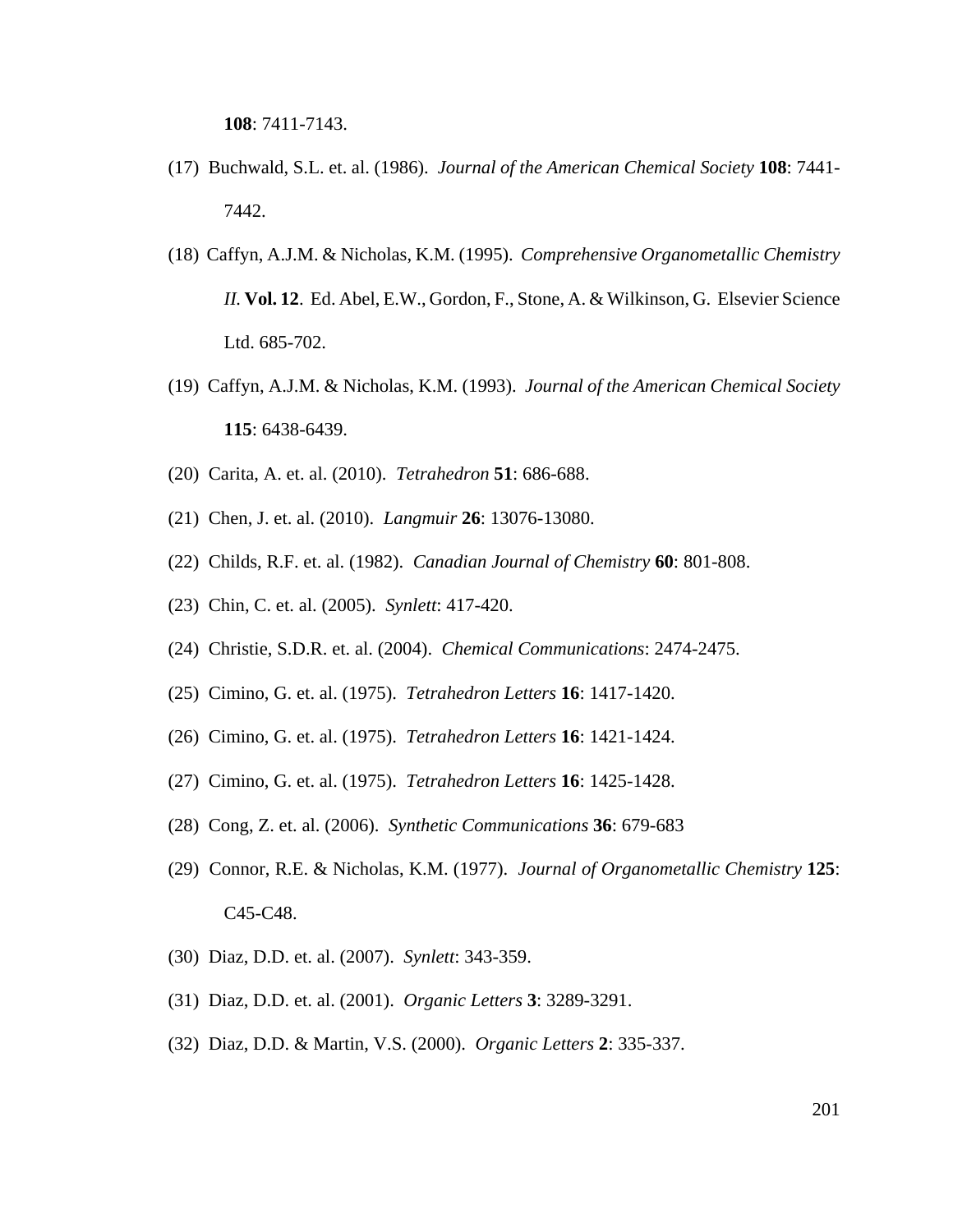- (33) DiMartino, J. & Green, J.R. (2006). *Tetrahedron* **62**: 1402-1409.
- (34) Ding, Y. & Green, J.R. (2005). *Synlett*: 271-274.
- (35) Djurdjevic, S. et. al. (2010). *Journal of Organic Chemistry* **75**: 8241-8251.
- (36) Djurdjevic, S. & Green, J.R. (2007). *Organic Letters* **9**: 5505-5508.
- (37) Dodge, J.A. et. al. (1995). *Journal of Organic Chemistry* **60**: 739-741.
- (38) Dolaine, R. & Gleason, J.L. (2000). *Organic Letters* **2**: 1753-1756.
- (39) Dota, K. et. al. (2011). *Tetrahedron Letters* **52**: 910-912.
- (40) Doyagüez, E.G. (2005). *Synlett*: 1636-1637.
- (41) Duan, J.X. et. al. (2007). *Journal of Medicinal Chemistry* **50**: 1001-1006.
- (42) Eberbach, W. et. al. (1993). *Chemische Berichte* **126**: 975-995.
- (43) Edidin, R.T. et. al. (1982). *Organometallics* **1**: 561-562.
- (44) Elangovan, A. et. al. (2003). *Organic Letters* **5**: 1841-1844.
- (45) Erdélyi, M. & Gogoll, A. (2001). *Journal of Organic Chemistry* **66**: 4165-4169.
- (46) Feutrill, G.I. & Mirrington, R.N. (1972). *Australian Journal of Chemistry* **25**: 1719- 1725.
- (47) Feutrill, G.I. & Mirrington, R.N. (1972). *Australian Journal of Chemistry* **25**: 1731- 1736.
- (48) Feutrill, G.I. & Mirrington, R.N. (1970). *Tetrahedron Letters* **11**: 1327-1328.
- (49) Fletcher, A.J. & Christie, S.D.R. (2000). *Journal of the Chemical Society, Perkin Transactions 1*: 1657-1668.
- (50) Frais, P. & Green, J.R. (2013). *4th Year Research Thesis*. University of Windsor. 1-44.
- (51) Fryatt, R. & Christie, S.D.R. (2002). *Journal of the Chemical Society, Perkin*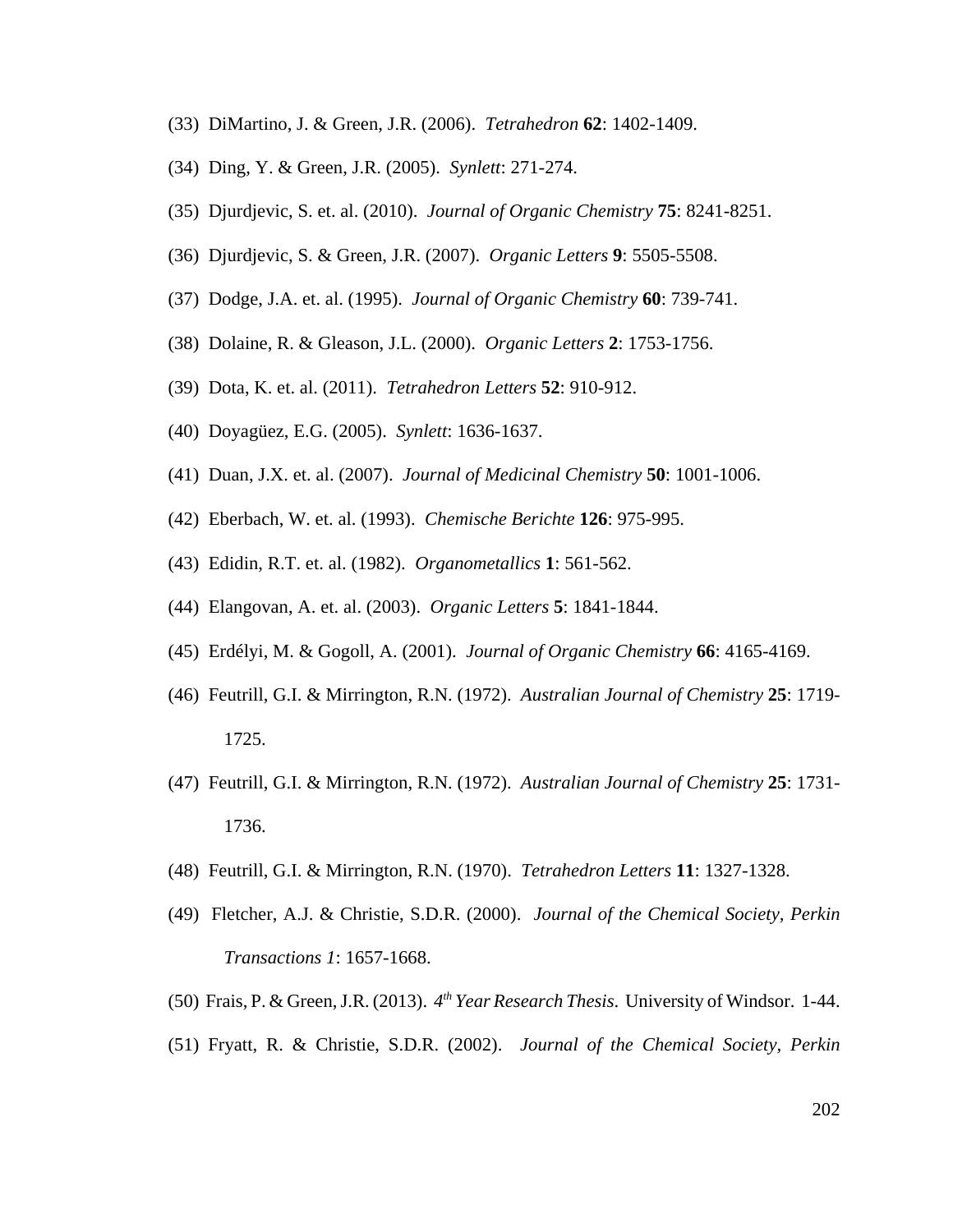*Transactions 1*: 447-458.

- (52) Fuller, L.S. et. al. (1997). *Journal of the Chemical Society, Perkin Transactions 1*: 3465-3470.
- (53) Fürstner, A. & Kennedy, J.W.J. (2006). *Chemistry: A European Journal* **12**: 7398- 7410.
- (54) Gachkova, N. et. al. (2005). *Journal of Combinatorial Chemistry* **7**: 449-457.
- (55) Gangjee, A. et. al. (2011). *Bioorganic & Medicinal Chemistry* **19**: 4355-4365.
- (56) Garbisch, E.W. et. al. (1965). *Journal of the American Chemical Society* **87**: 2932- 2944.
- (57) Gelling, A. et. al. (1993). *Journal of the Chemical Society, Dalton Transactions*: 1857- 1862.
- (58) Ghaffarzadeh, M. et. al. (2006). *Synthetic Communications* **36**: 1973-1981.
- (59) Gibe, R. et. al. (2003). *Organic Letters* **5**: 1003-1005.
- (60) Gibe, R. & Green, J.R. (2002). *Chemical Communications*: 1550-1551.
- (61) Gilbert, J.C. et. al. (1997). *Tetrahedron* **53**: 9891-9902.
- (62) Gourdoupis, C.G. et. al. (1996). *Journal of Heterocyclic Chemistry* **33**: 987-988.
- (63) Grant, S.W. et. al. (2006). *Organic Letters* **8**: 1867-1870.
- (64) Green, J.R. (2012). *Synlett* **23**: 1271-1282.
- (65) Green, J.R. (2008). *European Journal of Organic Chemistry*: 6053-6062.
- (66) Green, J.R. (2001). *Current Organic Chemistry* **5**: 809-826.
- (67) Green, J.R. (2001). *Synlett*: 353-356.
- (68) Green, J.R. (1998). *Chemical Communications*: 1751-1752.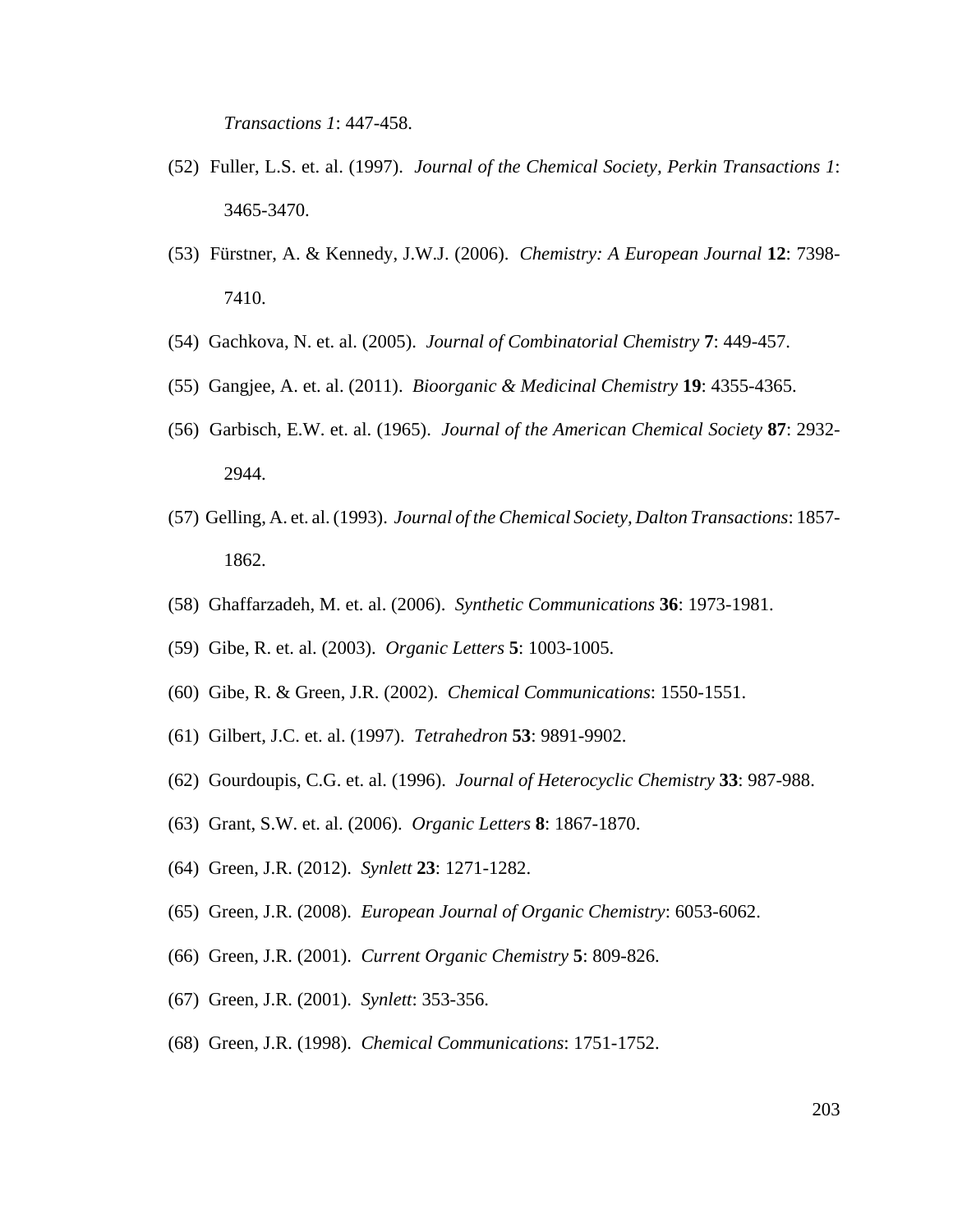- (69) Groves, J.T. & Ma, K.W. (1977). *Journal of the American Chemical Society* **99**: 4076- 4082.
- (70) Gruselle, M. et. al. (1993). *Organometallics* **12**: 4917-4925.
- (71) Gruselle, M. et. al. (1990). *Organometallics* **9**: 2993-2997.
- (72) Guo, R. & Green, J.R. (1999). *Chemical Communications*: 2503-2504.
- (73) Hamajima, A. & Isobe, M. (2009). *Angewandte Chemie International Edition* **48**: 2941-2945.
- (74) Hamersma, J.W. & Snyder, E.I. (1965). *Journal of Organic Chemistry* **30**: 3985-3988.
- (75) Hamlin, A.M. et. al. (2013). *Angewandte Chemie International Edition* **52**: 4854-4857.
- (76) Hasegawa, S. et. al. (1984). *Chemistry Letters*: 1837-1838.
- (77) Hassan, A. Q. & Kohn, J.T. (2006). *Journal of the American Chemical Society* **128**: 8868-8874.
- (78) Hay, R.W. & Taylor, M.J. (1966). *Chemical Communications (London)*: 525b-526.
- (79) Heck, R.F. (1985). *Palladium Reagents in Organic Synthesis*. Academic Press Ltd. 2-3.
- (80) Hickey, D. M. B. et. al. (1988). *Journal of the Chemical Society, Perkin Transactions 1*:3103-3111.
- (81) Hilt, G. et. al. (2011). *European Journal of Organic Chemistry*: 5962-5966.
- (82) Hofmann, M. et. al. (2004). *Angewandte Chemie International Edition* **43**: 5402-5405.
- (83) Houlihan, C.M. et. al. (1984). *Journal of the American Oil Chemists' Society* **61**: 1036-1039.
- (84) Hsu, Y.C. et. al. (2009). *Journal of the American Chemical Society* **131**: 2090-2091.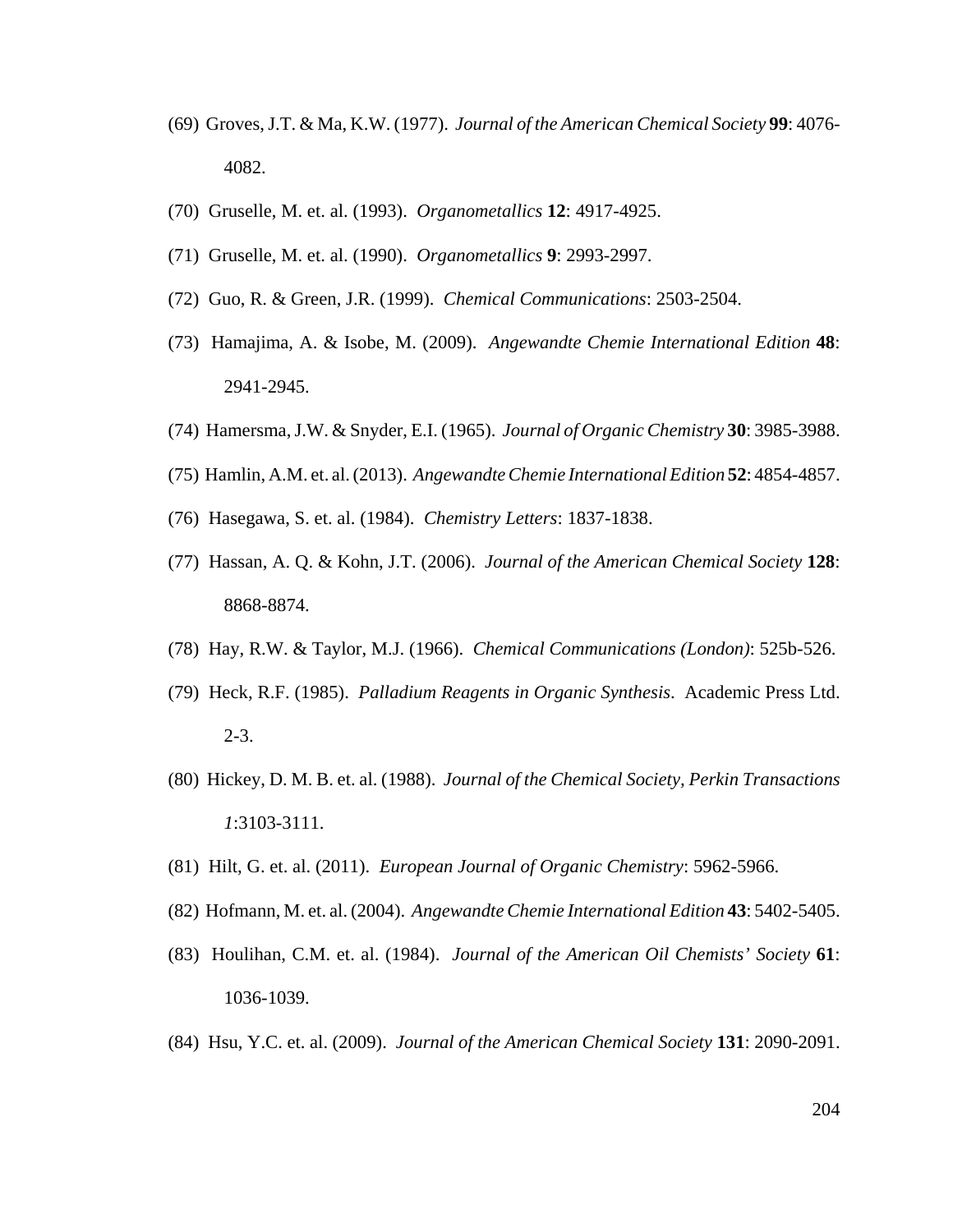- (85) Illuminati, G. & Mandolini, L. (1981). *Accounts of Chemical Research* **14**: 95-102.
- (86) Isobe, M. et. al. (1996). *Chemistry Letters* **25**: 473-474.
- (87) Iwasawa, N. et. al. (2008). *Journal of the American Chemical Society* **130**: 6328-6329.
- (88) Jacobi, P.A. & Herradura, P. (1987). *Tetrahedron Letters* **37**: 8297-8300.
- (89) Jamison, T.F. et. al. (1997). *Journal of the American Chemical Society* **119**: 4353- 4363.
- (90) Jan, N.W. et. al. (2010). *European Journal of Organic Chemistry*: 4271-4275.
- (91) Jiang, Z.Y. et. al. (2013). *Tetrahedron Letters* **54**: 3886-3888.
- (92) Kametani, T. et. al. (1990). *Journal of the Chemical Society, Perkin Transactions 1*: 5-10.
- (93) Kann, N. (2012). *Current Organic Chemistry* **16**: 322-334.
- (94) Karade, N.N. et. al. (2006). *Journal of Chemical Research*: 366-368.
- (95) Kato, M. et. al. (1974). *Bulletin of the Chemical Society of Japan* **47**: 1516-1521.
- (96) Kelecom, A. (1983). *Tetrahedron* **39**: 3603-3608.
- (97) Khand, I.U. et. al. (1973). . *Journal of the Chemical Society, Perkin Transactions 1*: 977-981.
- (98) Kira, K. et. al. (2002). *Tetrahedron* **58**: 6485-6492.
- (99) Knölker, H.J. (1997). *Journal für Praktische Chemie* **339**: 304-314.
- (100) Kobayashi, S. et. al. (2000). *Chemistry: A European Journal* **6**: 3491-3494.
- (101) Kolodziej, I. & Green, J.R. (2011). *Synlett*: 2397-2401.
- (102) Krafft, M.E. et. al. (1996). *Journal of Organic Chemistry* **61**: 3912-3915.
- (103) Krebs, A. & Wilke, J. (1983). *Topics in Current Chemistry* **109**: 189-233.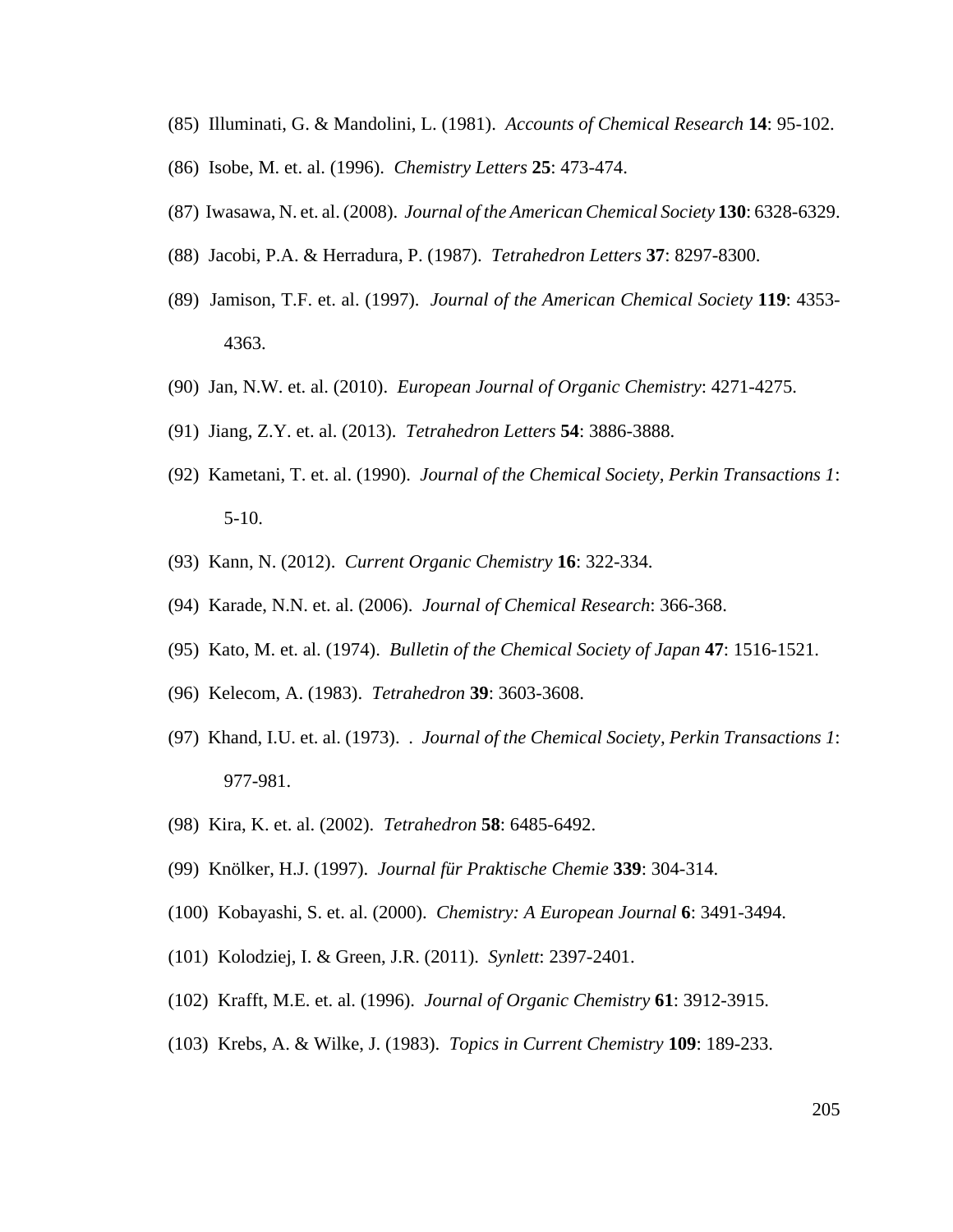- (104) Kroft, E.R. (1987). *Tetrahedron* **43**: 5775-5780.
- (105) Kuhn, O. et. al. (1998). *Journal of the American Chemical Society* **120**: 900-907.
- (106) Kürti, L. & Czakó, B. (2005). *Strategic Applications of Named Reactions in Organic Synthesis.* Elsevier Academic Press. 392-393.
- (107) Lal, K. et. al. (1987). *Journal of Organic Chemistry* **52**: 1072-1078.
- (108) Ljungdahl, N. et. al. (2008). *Synlett*: 394-398.
- (109) Loots, M.J. et. al. (1976). *Journal of the American Chemical Society* **98**: 4571-4577.
- (110) Lu, Y. & Green, J.R. (2001). *Synlett*: 243-247.
- (111) Magnus, P. et. al. (1996). *Tetrahedron* **52**: 6283-6306.
- (112) Magnus, P. & Pitterna, T. (1991). *Journal of the Chemical Society, Chemical Communications*: 541-543.
- (113) Maier, M. E. (2000). *Angewandte Chemie International Edition* **39**: 2073-2077.
- (114) Majetich, G. & Grove, J.L. (2012). *Heterocycles* **84**: 983-1012.
- (115) Majetich, G. et. al. (2011). *Tetrahedron* **67**: 10129-10146.
- (116) Majetich, G. & Zou, G. (2008). *Organic Letters* **10**: 81-83.
- (117) Majetich, G. et. al. (1996). *Journal of Organic Chemistry* **61**: 8169-8185.
- (118) Majetich, G. & Siesel, D. (1995). *Synlett*: 559-560.
- (119) Majetich, G. et. al. (1993). *Tetrahedron Letters* **34**: 441-444.
- (120) Majetich, G. et. al. (1993). *Tetrahedron Letters* **34**: 445-448.
- (121) Mann, A. et. al. (1998). *Journal of the Chemical Society, Perkin Transactions 1*: 1427-1438.
- (122) Markina, N.A. et. al. (2011). *ACS Combinatorial Science* **13**: 265-271.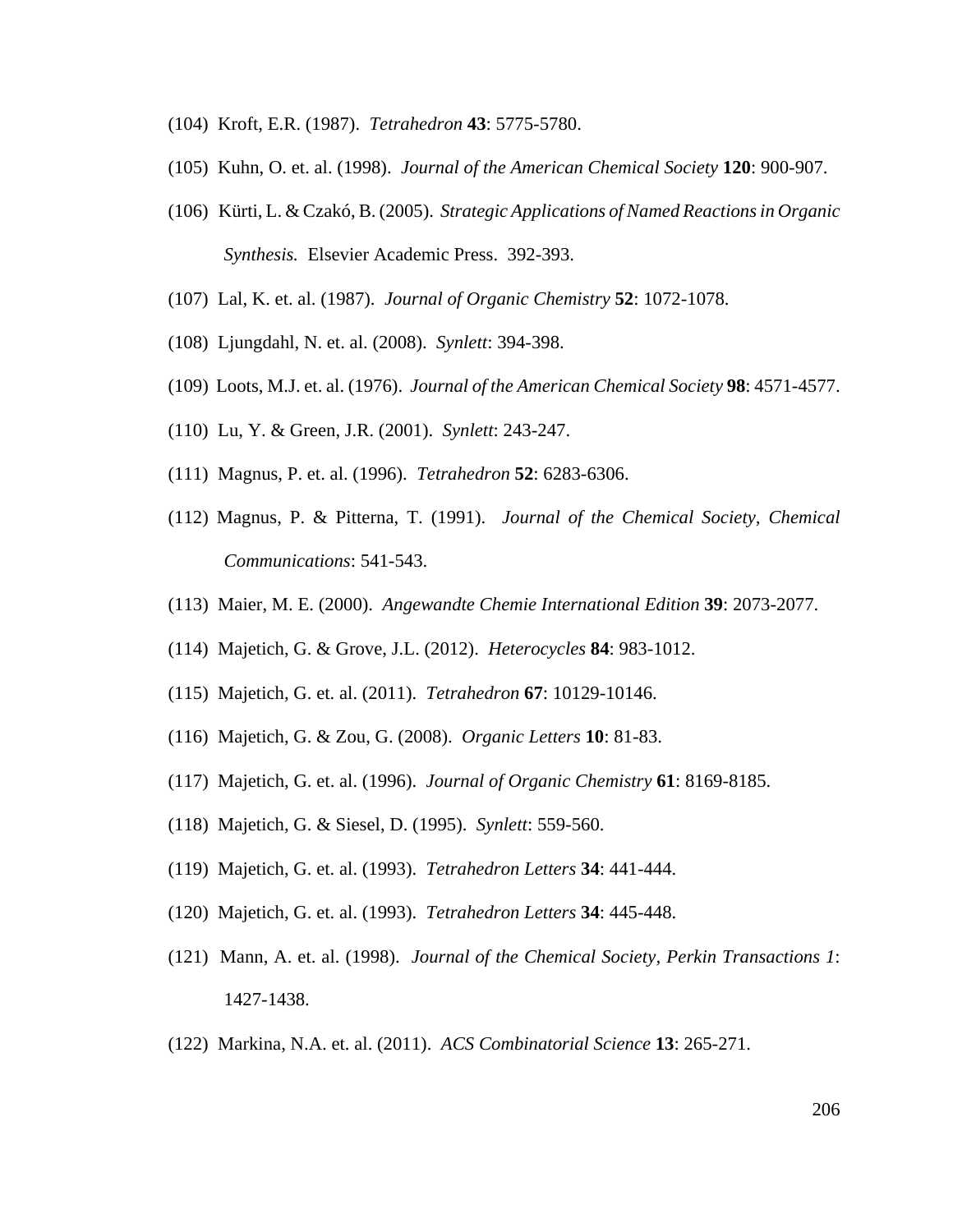- (123) Matsumoto, T. et. al. (1986). *Bulletin of the Chemical Society of Japan* **59**: 3103- 3108.
- (124) Mayr, H. et. al. (2003). *Accounts of Chemical Research* **36**: 66-77.
- (125) Mayr, H. et. al. (2001). *Journal of the American Chemical Society* **123**: 9500-9512.
- (126) Mayr, H. et. al. (2000). *Tetrahedron* **56**: 4219-4229.
- (127) Mayr, H. & Patz, M. (1994). *Angewandte Chemie International Edition* **33**: 938-957.
- (128) McOmie, J.F.W. et. al. (1968). *Tetrahedron* **24**: 2289-2292.
- (129) Meek, S.J. et. al. (2005). *Journal of Organic Chemistry* **70**: 10045-10056.
- (130) Meir, H. (1991). *Advances in Strain in Organic Chemistry.* **Vol. 1**. Ed. Halton, B. JAI Press Ltd. 215-272.
- (131) Melikyan, G.G. et. al. (1998). *Angewandte Chemie International Edition* **37**: 161- 164.
- (132) Mitachi, K. et. al. (2010). *Tetrahedron Letters* **51**: 3983-3986.
- (133) Mohamed, A.B. et. al. (2005). *Synlett*: 1543-1546.
- (134) Montana, A.M. & Cano, M. (2002). *Tetrahedron* **58**: 933-951.
- (135) Mujahidin, D. & Doye, S. (2005). *European Journal of Organic Chemistry*: 2689- 2693.
- (136) Mukai, C. et. al. (2002). *Tetrahedron* **58**: 2755-2762.
- (137) Muller, T.J.J. (2001). *European Journal of Organic Chemistry*: 2021-2033.
- (138) Nakamura, T. et. al. (1997). *Journal of Organic Chemistry* **62**: 3032-3033.
- (139) Nicholas, K.M. (1987). *Accounts of Chemical Research* **20**: 207-214.
- (140) Nicholas, K.M. & Siegal, J. (1985). *Journal of the American Chemical Society* **107**: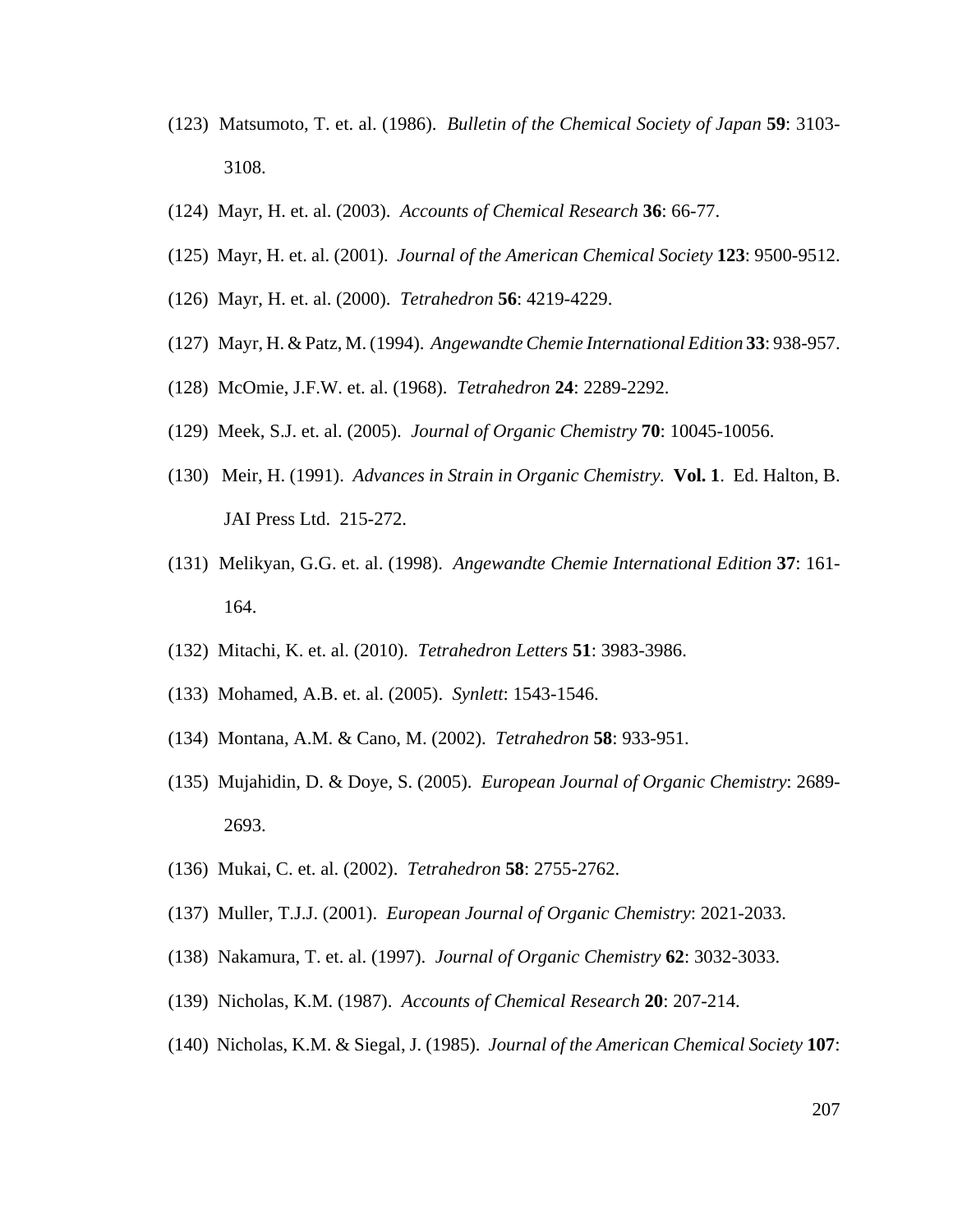4999-5001.

- (141) Nicholas, K.M. & Petit, R. (1972). *Journal of Organometallic Chemistry* **44**: C21- C24.
- (142) Ojima, J. et. al. (1972). *Chemistry Letters* **1**: 633-636.
- (143) Omae, I. (2008). *Applied Organometallic Chemistry* **22**: 149-166.
- (144) Omae, I. (2007). *Applied Organometallic Chemistry* **21**: 318-344.
- (145) Padmanabhan, S. & Nicholas, K.M. (1984). *Journal of Organometallic Chemistry* **268**: C23-C27.
- (146) Padmanabhan, S. & Nicholas, K.M. (1982). *Tetrahedron Letters* **23**: 2555-2558.
- (147) Palazon, J.M. & Martin, V.S. (1995). *Tetrahedron Letters* **36**: 3549-3552.
- (148) Paquette, L.A. & Doehner, R.F. (1980). *Journal of Organic Chemistry* **45**: 5105- 5113.
- (149) Pasto, D.J. & Taylor, R.T. (1991). *Organic Reactions.* **Vol. 40**. Ed. Paquette, L.A. John Wiley & Sons, Inc. 91-155.
- (150) Pasto, D.J. (1991). *Comprehensive Organic Synthesis: Selectivity, Strategy, and Efficiency in Modern Organic Chemistry.* **Vol. 8**. Ed. Fleming, I. Pergamon Press. 471-478.
- (151) Patel, M.M. & Green, J.R. (1999). *Chemical Communications*: 509-510.
- (152) Patil, N.T. et. al. (2009). *European Journal of Organic Chemistry*: 5178-5184.
- (153) Pavlinac, J. et. al. (2006). *Synthesis*: 2603-2607.
- (154) Pertino, M.W. & Schmeda-Hirschmann, G. (2010). *Planta Medica* **76**: 629-632.
- (155) Quintal, M.M. et. al. (2004). *Organic Letters* **6**: 4949-4952.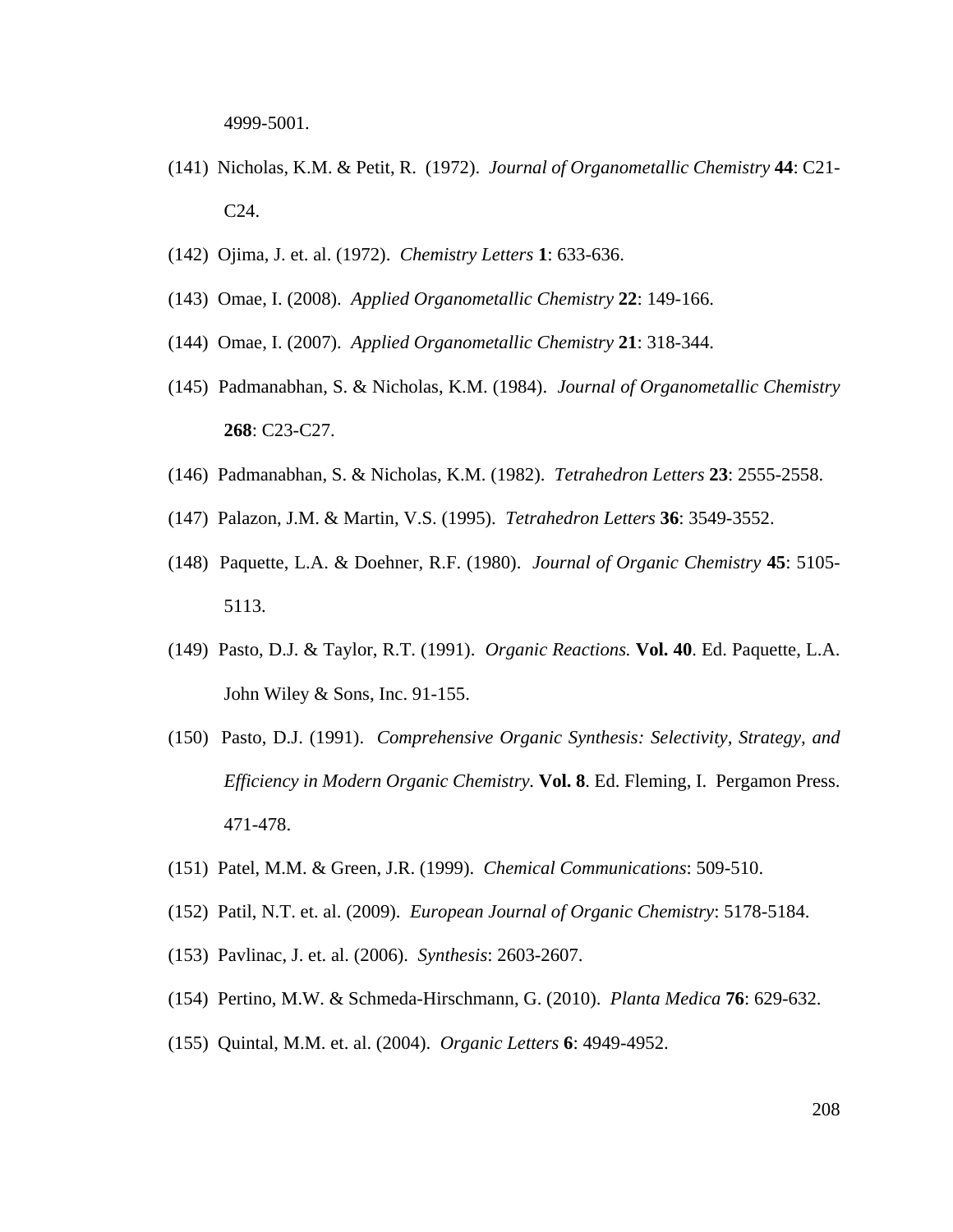- (156) Rao, B. et. al. (1991). *Phytochemistry* **30**: 1971-1976.
- (157) Ranu, B.C. & Bhar, S. (1996). *Organic Preparations and Procedures International* **28**: 371-409
- (158) Razak, I.A. et. al. (2011). *Acta Crystallographica* E**67**: o256-0257.
- (159) Rubin, Y. et. al. (1990). *Journal of the American Chemical Society* **112**: 4966-4968.
- (160) Saha, M. et. al. (1986). *Tetrahedron Letters* **27**: 915-918.
- (161) Salem, B. et. al. (2003). *Organic Letters* **5**: 2307-2310.
- (162) Schilling, B.E.R. & Hoffmann, R. (1978). *Journal of the American Chemical Society* **1978**: 6274.
- (163) Schreiber, S. et. al. (1987). *Journal of the American Chemical Society* **109**: 5749- 5759.
- (164) Schreiber, S. et. al. (1986). *Journal of the American Chemical Society* **108**: 3128- 3130.
- (165) Scriven, E.F.V. (1983). *Chemical Society Reviews* **12**: 129-161.
- (166) Sengupta, S. et. al. (2005). *Journal of Organic Chemistry* **70**: 7694-7700.
- (167) Seyferth, D. et. al. (1974). *Journal of the American Chemical Society* **96**: 604-606.
- (168) Seyferth, D. et. al. (1973). *Journal of the American Chemical Society* **95**: 266-267.
- (169) Shea, K.M. (2009). *Name Reactions for Homologations, Part 1.* Ed. Li, J.J. Wiley. 284-298.
- (170) Shibuya, S. & Isobe, M. (1998). *Synlett*: 373-374.
- (171) Shibuya, S. & Isobe, M. (1998). *Tetrahedron* **54**: 6677-6698.
- (172) Simmons, E.M. & Sarpong, R. (2009) *Natural Product Reports* **26**: 1195-1217.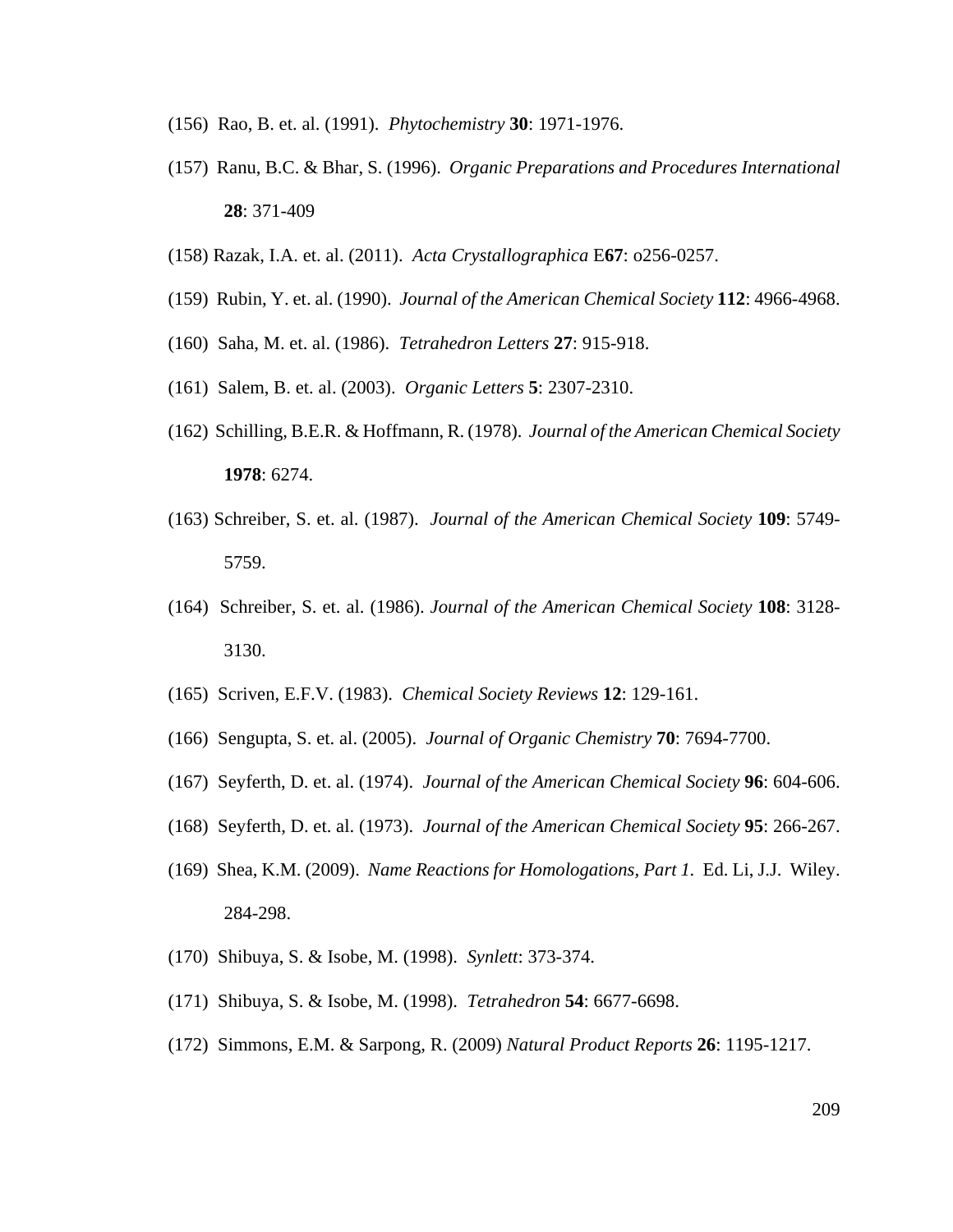- (173) Simmons, E.M. et. al. (2007). *Organic Letters* **9**: 2705-2708.
- (174) Simmons, E.M. & Sarpong, R. (2006). *Organic Letters* **8**: 2883-2886.
- (175) Sly, W.G. (1959). *Journal of the American Chemical Society* **81**: 182-20.
- (176) Smit, W.A. et. al. (1986). *Tetrahedron Letters* **27**: 1241-1244.
- (177) Smith III, A.B. et. al. (1988). *Journal of Organic Chemistry* **53**: 4314-4325.
- (178) Stock, L.M. & Brown, H.C. (1963). *Advances in Physical Organic Chemistry*. **Vol. 1**. Ed. Gold, V. Academic Press. 35-154.
- (179) Stuart, J.G. & Nicholas, K.M. (1991). *Heterocycles* **32**: 949-963.
- (180) Taj, R.A. & Green, J.R. (2010). *Journal of Organic Chemistry* **75**: 8258-8270.
- (181) Taj, R.A. et. al. (2009). *Synlett*: 292-296.
- (182) Takai, S. et. al. (2002). *Synlett*: 588-592.
- (183) Tanino, K. et. al. (2002). *Organic Letters* **4**: 2217-2219.
- (184) Tanino, K. et. al. (2000). *Journal of the American Chemical Society* **122**: 6116-6117.
- (185) Teobald, B.J. (2002). *Tetrahedron* **58**: 4133-4170.
- (186) Trost, B.M. et. al. (1991). *Journal of the American Chemical Society* **113**: 7350-7362.
- (187) Tyrrell, E. & Tillett, C. (1998). *Tetrahedron Letters* **39**: 9535-9538.
- (188) Vizniowski, C.S. et. al. (1995). *Journal of Organic Chemistry* **60**: 7496-7502.
- (189) Vorogushin, A.V. et. al. (2003). *Journal of Organic Chemistry* **68**: 5826-5831.
- (190) Waddell, K.M. et. al. (2006). *Journal of Organic Chemistry* **71**: 8372-8377.
- (191) Wang, X. et. al. (1996). *Tetrahedron* **52**: 10659-10666.
- (192) Weber, W.P. (1983). *Silicon Reagents for Organic Synthesis*. Springer-Verlag. 3-4.
- (193) Wender, P.A. & Love, J.A. (1999). *Advances in Cycloaddition*. **Vol. 5**. Ed.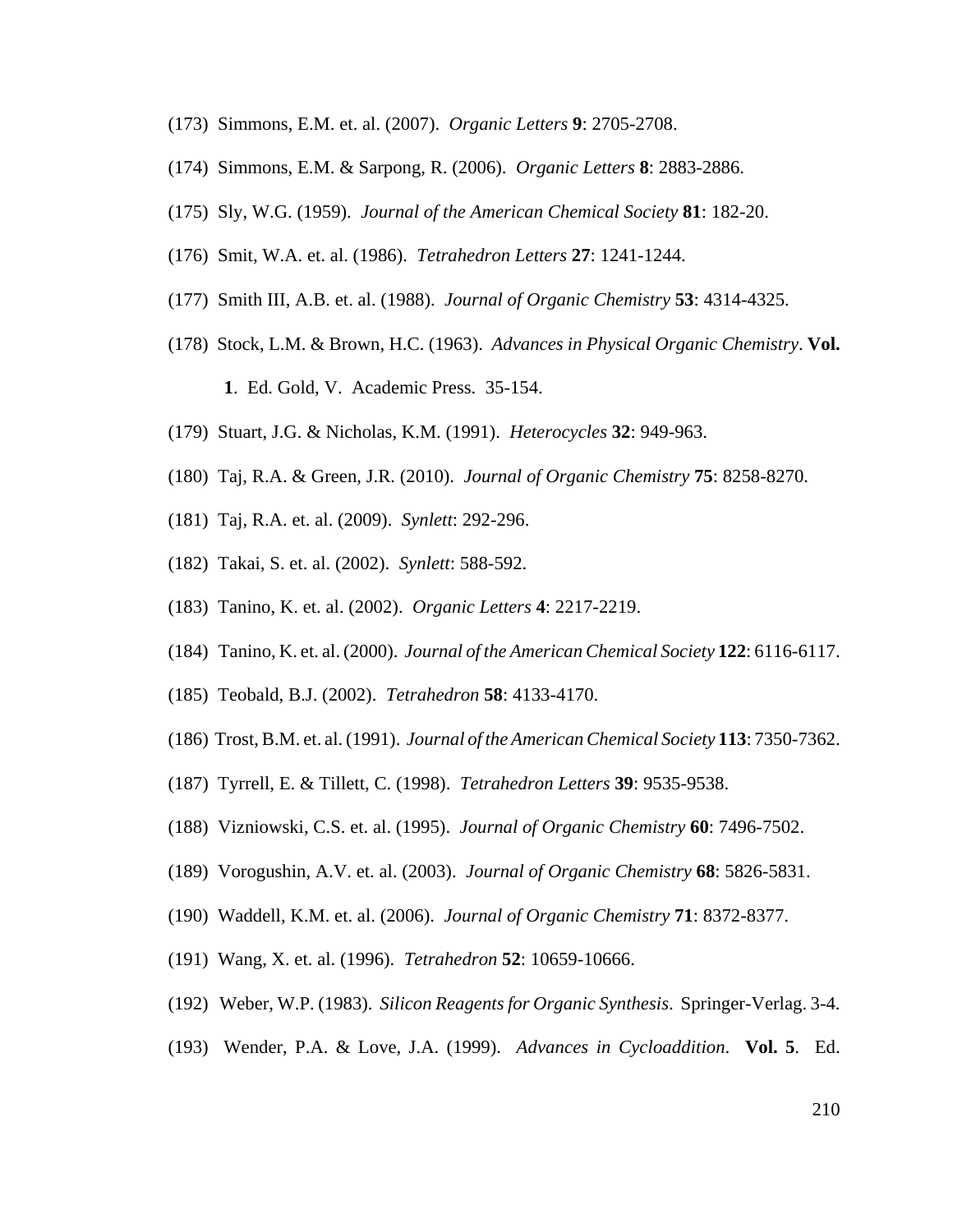Harmata, M. JAI Press Ltd. 1-45.

- (194) Wilcox, C.F. Jr. & Seager, M.A. (1969). *Journal of Organic Chemistry* **34**: 2319- 2323.
- (195) Wittig, G. et. al. (1960). *Angewandte Chemie* **72**: 324.
- (196) Woodward, S. (2002). *Tetrahedron* **58**: 1017-1050.
- (197) Xu, S. et. al. (2005). *Chemistry: A European Journal* **11**: 4751-4757.
- (198) Yamaguchi, Y. et. al. (2008). *Journal of the American Chemical Society* **130**: 138967-13869.
- (199) Yatagai, M. et. al. (1980). *Phytochemistry* **19**: 1149-1151.
- (200) Yet, L. (2000). *Chemical Reviews* **100**: 2963-3008.
- (201) Young, D.G.J. et. al. (2003). *Journal of Organic Chemistry* **68**: 3494-3497.